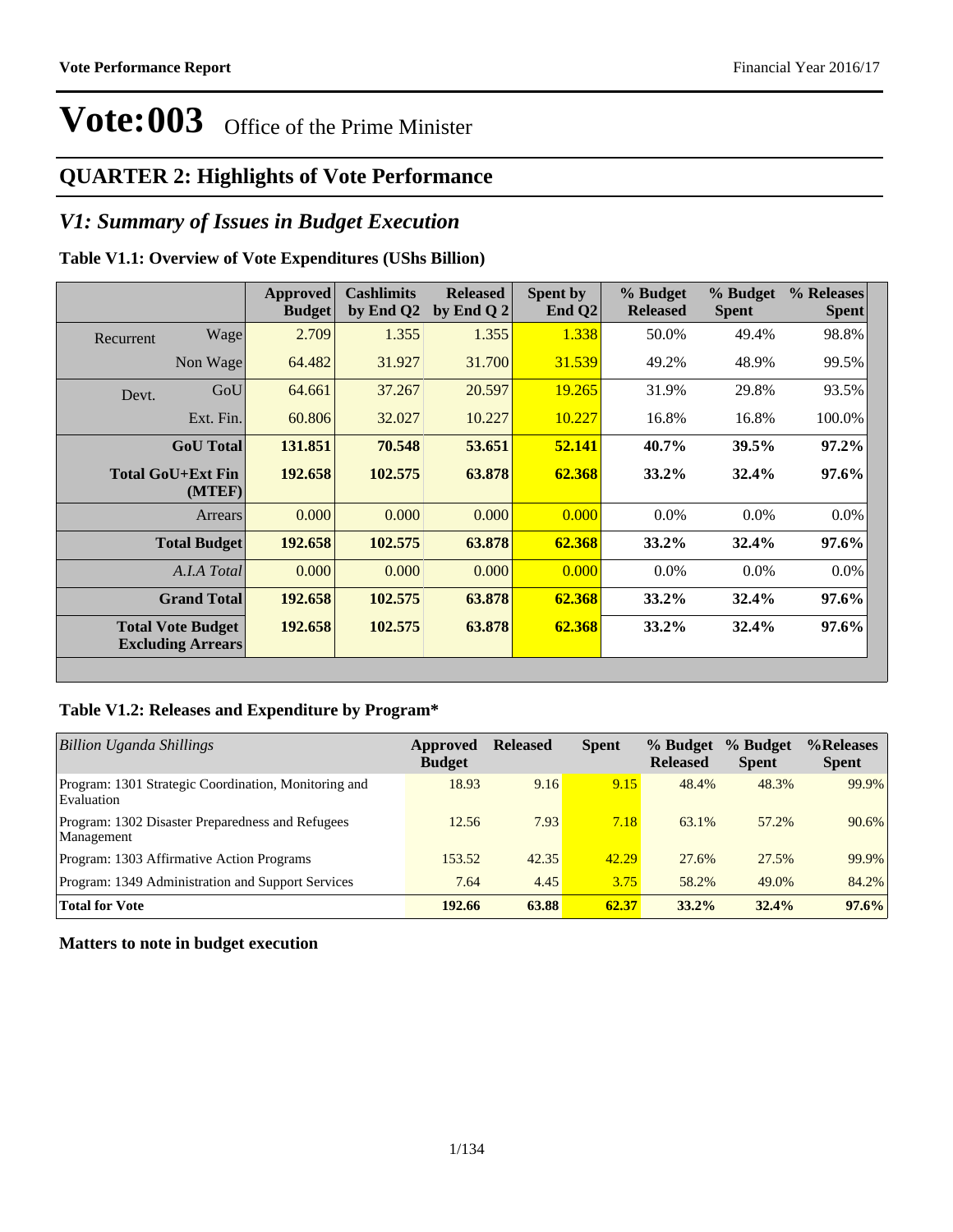#### **QUARTER 2: Highlights of Vote Performance**

#### 1. Inadequate budgetary provisions/Budget cuts and shortfalls

- *Affected timely response and provision of relief to disaster hit areas*
- *Affected implementation of key priorities under Bunyoro, Teso, LRDP & other programs*
- *Difficulties in effectively facilitating the Rt. Hon. Prime Minister to preside over Government strategic coordination programs and activities minimal*
- *Affected implementation of planned activities in the work plan*
- 1. Slow procurement processes
- *Characterized by Administrative Reviews.*

#### **Table V1.3: High Unspent Balances and Over-Expenditure in the Domestic Budget (Ushs Bn)**

|              | (i) Major unpsent balances |                                                                                 |
|--------------|----------------------------|---------------------------------------------------------------------------------|
|              | Programs, Projects         |                                                                                 |
|              |                            | Program 1301 Strategic Coordination, Monitoring and Evaluation                  |
|              | $0.027$ Bn Shs             | <b>SubProgram/Project :01 Executive Office</b>                                  |
|              | Reason: N/A                |                                                                                 |
| <b>Items</b> |                            |                                                                                 |
|              |                            | <b>0.001 Bn Shs</b> Item: 221007 Books, Periodicals & Newspapers                |
|              | Reason: N/A                |                                                                                 |
|              |                            | <b>0.001 Bn Shs</b> Item: 221010 Special Meals and Drinks                       |
|              | Reason: N/A                |                                                                                 |
|              |                            | <b>0.006 Bn Shs</b> Item: 221011 Printing, Stationery, Photocopying and Binding |
|              | Reason: N/A                |                                                                                 |
|              |                            | <b>0.010 Bn Shs</b> Item: 227002 Travel abroad                                  |
|              | Reason: N/A                |                                                                                 |
|              |                            | <b>0.006 Bn Shs</b> Item: 228002 Maintenance - Vehicles                         |
|              | Reason: N/A                |                                                                                 |
|              |                            | 0.002 Bn Shs Item: 228004 Maintenance – Other                                   |
|              | Reason: N/A                |                                                                                 |
|              | <b>0.000 Bn Shs</b>        | <b>SubProgram/Project :08 General Duties</b>                                    |
|              | Reason:                    |                                                                                 |
| <b>Items</b> |                            |                                                                                 |
|              |                            |                                                                                 |
|              |                            |                                                                                 |
|              | <b>0.007 Bn Shs</b>        | SubProgram/Project :14 Information and National Guidance                        |
|              | Reason: N/A                |                                                                                 |
| <b>Items</b> |                            |                                                                                 |
|              |                            | <b>0.001 Bn Shs</b> Item: 221007 Books, Periodicals & Newspapers                |
|              | Reason: N/A                | 2/134                                                                           |
|              |                            |                                                                                 |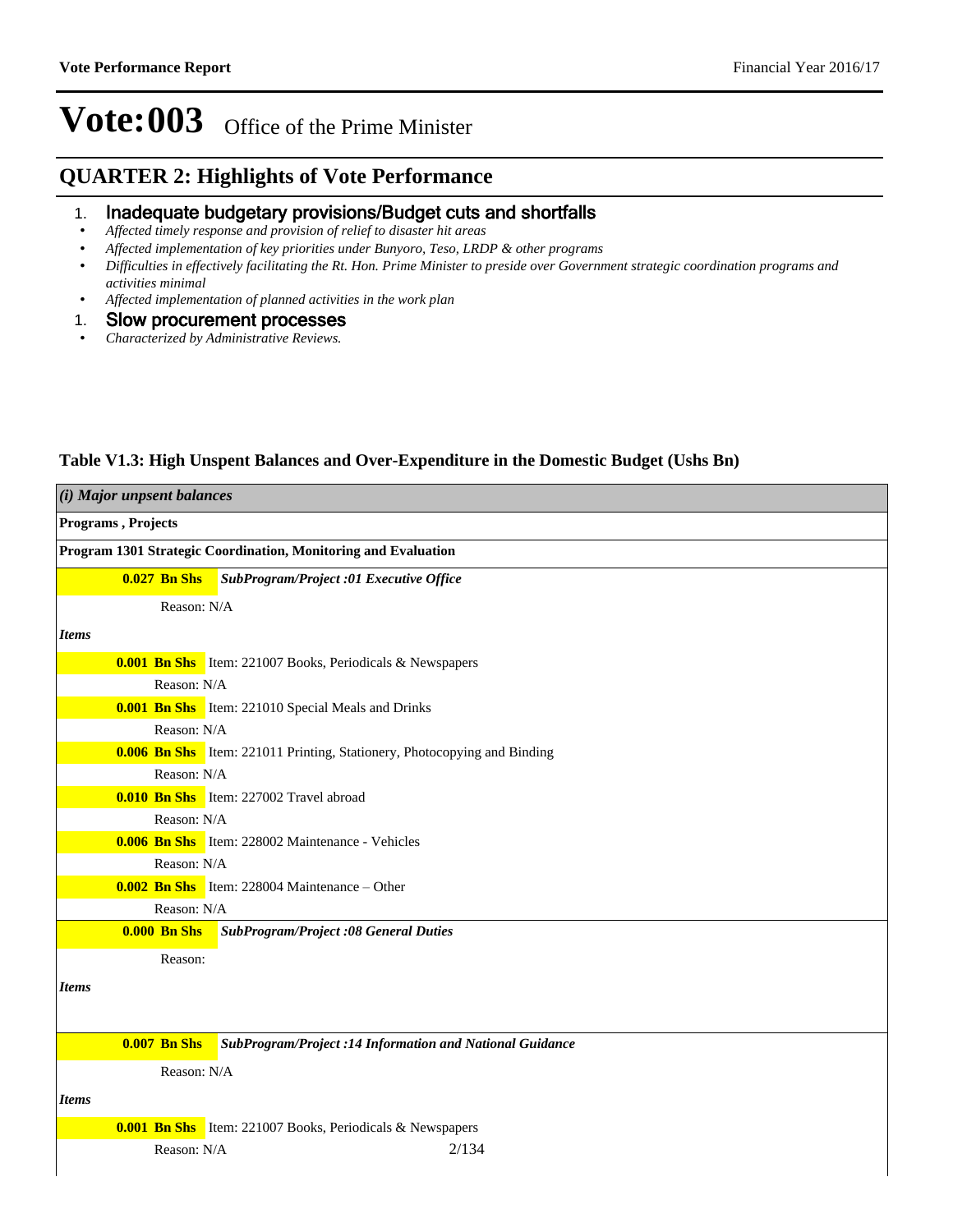|              | <b>0.001 Bn Shs</b> Item: 221008 Computer supplies and Information Technology (IT)                |
|--------------|---------------------------------------------------------------------------------------------------|
|              | Reason: N/A                                                                                       |
|              | <b>0.002 Bn Shs</b> Item: 221011 Printing, Stationery, Photocopying and Binding                   |
|              | Reason: N/A                                                                                       |
|              | <b>0.001 Bn Shs</b> Item: 223004 Guard and Security services                                      |
|              | Reason: N/A                                                                                       |
|              | <b>0.001 Bn Shs</b> Item: 223005 Electricity                                                      |
|              | Reason: N/A                                                                                       |
|              | <b>0.005 Bn Shs</b> Item: 228004 Maintenance – Other                                              |
|              | Reason: N/A                                                                                       |
|              | $0.006$ Bn Shs<br>SubProgram/Project :16 Monitoring and Evaluation                                |
|              | Reason:                                                                                           |
| <i>Items</i> |                                                                                                   |
|              | 0.005 Bn Shs Item: 221008 Computer supplies and Information Technology (IT)                       |
|              | Reason: N/A                                                                                       |
|              | <b>0.005 Bn Shs</b> Item: 221011 Printing, Stationery, Photocopying and Binding                   |
|              | Reason: N/A                                                                                       |
|              | $0.002$ Bn Shs<br><b>SubProgram/Project :17 Policy Implementation and Coordination</b>            |
|              | Reason: N/A                                                                                       |
|              |                                                                                                   |
| <i>Items</i> |                                                                                                   |
|              | <b>0.001 Bn Shs</b> Item: 228002 Maintenance - Vehicles                                           |
|              | Reason: N/A                                                                                       |
|              | <b>0.001 Bn Shs</b> Item: 228003 Maintenance – Machinery, Equipment & Furniture                   |
|              | Reason: N/A                                                                                       |
|              | SubProgram/Project :20 2nd Deputy Prime Minister/Deputy Leader of Govt Busniess<br>$0.002$ Bn Shs |
|              | Reason: N/A                                                                                       |
| <b>Items</b> |                                                                                                   |
|              | <b>0.002 Bn Shs</b> Item: 221011 Printing, Stationery, Photocopying and Binding                   |
|              | Reason: N/A                                                                                       |
|              | $0.075$ Bn Shs<br><b>SubProgram/Project :24 Prime Minister's Delivery Unit</b>                    |
|              | Reason: To be spent in Q3                                                                         |
|              |                                                                                                   |
| <i>Items</i> |                                                                                                   |
|              | <b>0.005 Bn Shs</b> Item: 221002 Workshops and Seminars                                           |
|              | Reason: N/A                                                                                       |
|              | <b>0.002 Bn Shs</b> Item: 221009 Welfare and Entertainment                                        |
|              | Reason: N/A                                                                                       |
|              | <b>0.004 Bn Shs</b> Item: 221012 Small Office Equipment                                           |
|              | Reason: N/A                                                                                       |
|              | <b>0.018 Bn Shs</b> Item: 225001 Consultancy Services- Short term                                 |
|              | 3/134<br>Reason: To be spent in Q3                                                                |
|              |                                                                                                   |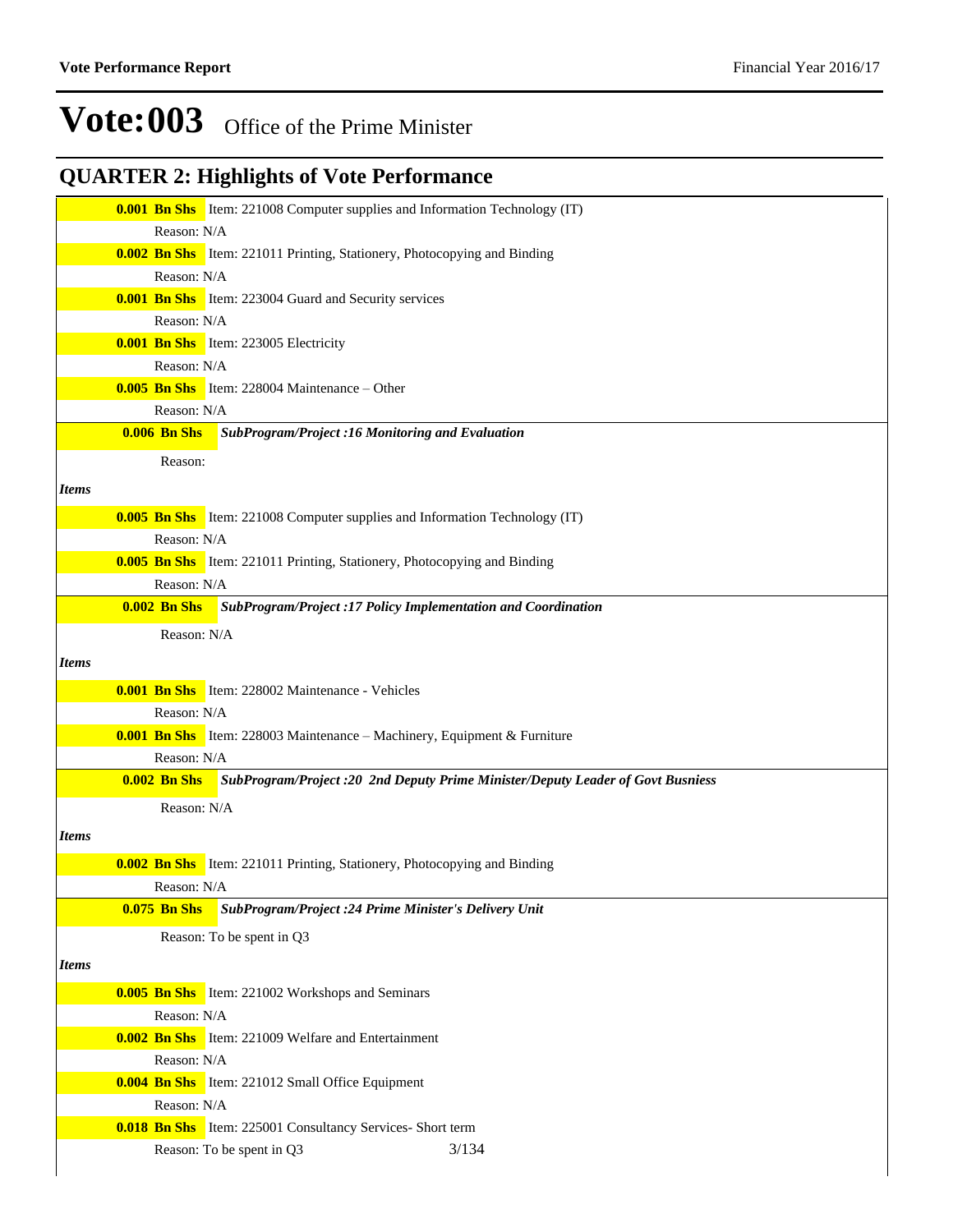|              |                     | <b>0.017 Bn Shs</b> Item: 227001 Travel inland                                                                                                     |
|--------------|---------------------|----------------------------------------------------------------------------------------------------------------------------------------------------|
|              |                     | Reason: To be spent in Q3                                                                                                                          |
|              |                     | <b>0.019 Bn Shs</b> Item: 227002 Travel abroad                                                                                                     |
|              |                     | Reason: To be spent in Q3                                                                                                                          |
|              |                     | <b>0.006 Bn Shs</b> Item: 227004 Fuel, Lubricants and Oils                                                                                         |
|              | Reason: N/A         |                                                                                                                                                    |
|              |                     | <b>0.004 Bn Shs</b> Item: 228002 Maintenance - Vehicles                                                                                            |
|              | Reason: N/A         |                                                                                                                                                    |
|              | <b>0.003 Bn Shs</b> | SubProgram/Project: 1006 Support to Information and National Guidance                                                                              |
|              | Reason: N/A         |                                                                                                                                                    |
| <i>Items</i> |                     |                                                                                                                                                    |
|              |                     |                                                                                                                                                    |
|              | Reason: N/A         | <b>0.008 Bn Shs</b> Item: 221001 Advertising and Public Relations                                                                                  |
|              |                     | <b>0.002 Bn Shs</b> Item: 223005 Electricity                                                                                                       |
|              | Reason: N/A         |                                                                                                                                                    |
|              |                     | 0.006 Bn Shs Item: 228002 Maintenance - Vehicles                                                                                                   |
|              | Reason: N/A         |                                                                                                                                                    |
|              |                     | <b>0.009 Bn Shs</b> Item: 312201 Transport Equipment                                                                                               |
|              | Reason: N/A         |                                                                                                                                                    |
|              | <b>0.153 Bn Shs</b> | <b>SubProgram/Project :19 Refugees Management</b>                                                                                                  |
|              |                     |                                                                                                                                                    |
|              | settlements.        | Reason: The funds are to be spent in Q3 upon submission of the certificates by the constructor renovating the staff houses in the                  |
| <b>Items</b> |                     |                                                                                                                                                    |
|              |                     | <b>0.001 Bn Shs</b> Item: 221008 Computer supplies and Information Technology (IT)                                                                 |
|              | Reason: N/A         |                                                                                                                                                    |
|              |                     | <b>0.002 Bn Shs</b> Item: 221017 Subscriptions                                                                                                     |
|              | Reason: N/A         |                                                                                                                                                    |
|              |                     | <b>0.150 Bn Shs</b> Item: 228001 Maintenance - Civil                                                                                               |
|              |                     | Reason: The funds are to be spent in Q3 upon submission of the certificates by the constructor renovating the staff houses in                      |
|              | the settlements.    |                                                                                                                                                    |
|              | $0.673$ Bn Shs      | SubProgram/Project :0922 Humanitarian Assistance                                                                                                   |
|              |                     | Reason: The funds are meant for purchase of relief food for the starving population whose deliveries were made awaiting                            |
|              |                     | processing of payments.                                                                                                                            |
| <i>Items</i> |                     |                                                                                                                                                    |
|              |                     | <b>0.636 Bn Shs</b> Item: 224006 Agricultural Supplies                                                                                             |
|              |                     | Reason: The funds are meant for purchase of relief food for the starving population whose deliveries were made awaiting<br>processing of payments. |
|              |                     | <b>0.009 Bn Shs</b> Item: 228002 Maintenance - Vehicles                                                                                            |
|              | Reason: N/A         |                                                                                                                                                    |
|              |                     | 0.032 Bn Shs Item: 312101 Non-Residential Buildings                                                                                                |
|              |                     | Reason: The funds shall be spent in Q3 when the contractor presents the certificates                                                               |
|              | <b>0.005 Bn Shs</b> | SubProgram/Project: 1235 Ressettlement of Landless Persons and Disaster Victims                                                                    |
|              |                     | 4/134                                                                                                                                              |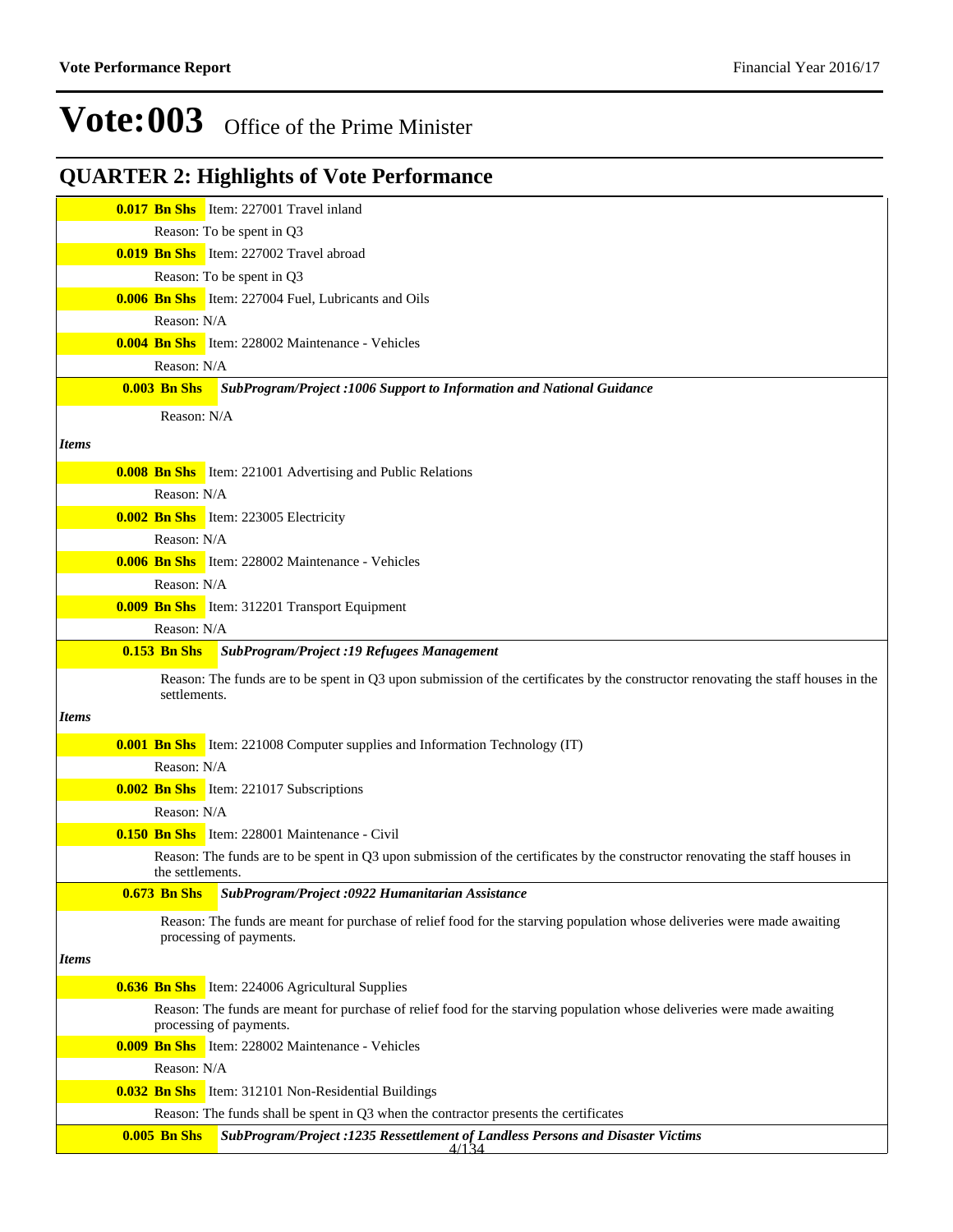| Reason: N/A                                                                                       |
|---------------------------------------------------------------------------------------------------|
| <i>Items</i>                                                                                      |
| <b>0.005 Bn Shs</b> Item: 227001 Travel inland                                                    |
| Reason: N/A                                                                                       |
| <b>0.037 Bn Shs</b><br>SubProgram/Project: 1293 Support to Refugee Settlement                     |
| Reason: The funds shall be spent in Q3 upon presentation of certificates by the constructor       |
| <b>Items</b>                                                                                      |
| <b>0.037 Bn Shs</b> Item: 312102 Residential Buildings                                            |
| Reason: The funds shall be spent in Q3 upon presentation of certificates by the constructor       |
| Programs, Projects                                                                                |
| <b>Program 1303 Affirmative Action Programs</b>                                                   |
| <b>0.010 Bn Shs</b><br>SubProgram/Project :04 Northern Uganda Rehabilitation                      |
| Reason: To be spent in Q3                                                                         |
| <i>Items</i>                                                                                      |
|                                                                                                   |
| <b>0.027 Bn Shs</b> Item: 221002 Workshops and Seminars<br>Reason: To be spent in Q3              |
| <b>0.018 Bn Shs</b> Item: 221011 Printing, Stationery, Photocopying and Binding                   |
| Reason: To be spent in Q3                                                                         |
| $0.004$ Bn Shs<br>SubProgram/Project:06 Luwero-Rwenzori Triangle                                  |
| Reason: N/A                                                                                       |
| <b>Items</b>                                                                                      |
| <b>0.005 Bn Shs</b> Item: 228002 Maintenance - Vehicles                                           |
| Reason: N/A                                                                                       |
| <b>0.006 Bn Shs</b><br>SubProgram/Project :07 Karamoja HQs                                        |
| Reason: N/A                                                                                       |
|                                                                                                   |
| <i>Items</i>                                                                                      |
| <b>0.001 Bn Shs</b> Item: 221002 Workshops and Seminars                                           |
| Reason: N/A                                                                                       |
| <b>0.005 Bn Shs</b> Item: 221008 Computer supplies and Information Technology (IT)<br>Reason: N/A |
| <b>0.014 Bn Shs</b><br><b>SubProgram/Project :21 Teso Affairs</b>                                 |
| Reason: To be spent in Q3                                                                         |
|                                                                                                   |
| <b>Items</b>                                                                                      |
| <b>0.012 Bn Shs</b> Item: 211103 Allowances                                                       |
| Reason: To be spent in Q3                                                                         |
| <b>0.003 Bn Shs</b> Item: 221008 Computer supplies and Information Technology (IT)<br>Reason: N/A |
| <b>0.001 Bn Shs</b><br>SubProgram/Project: 22 Bunyoro Affairs/134                                 |
|                                                                                                   |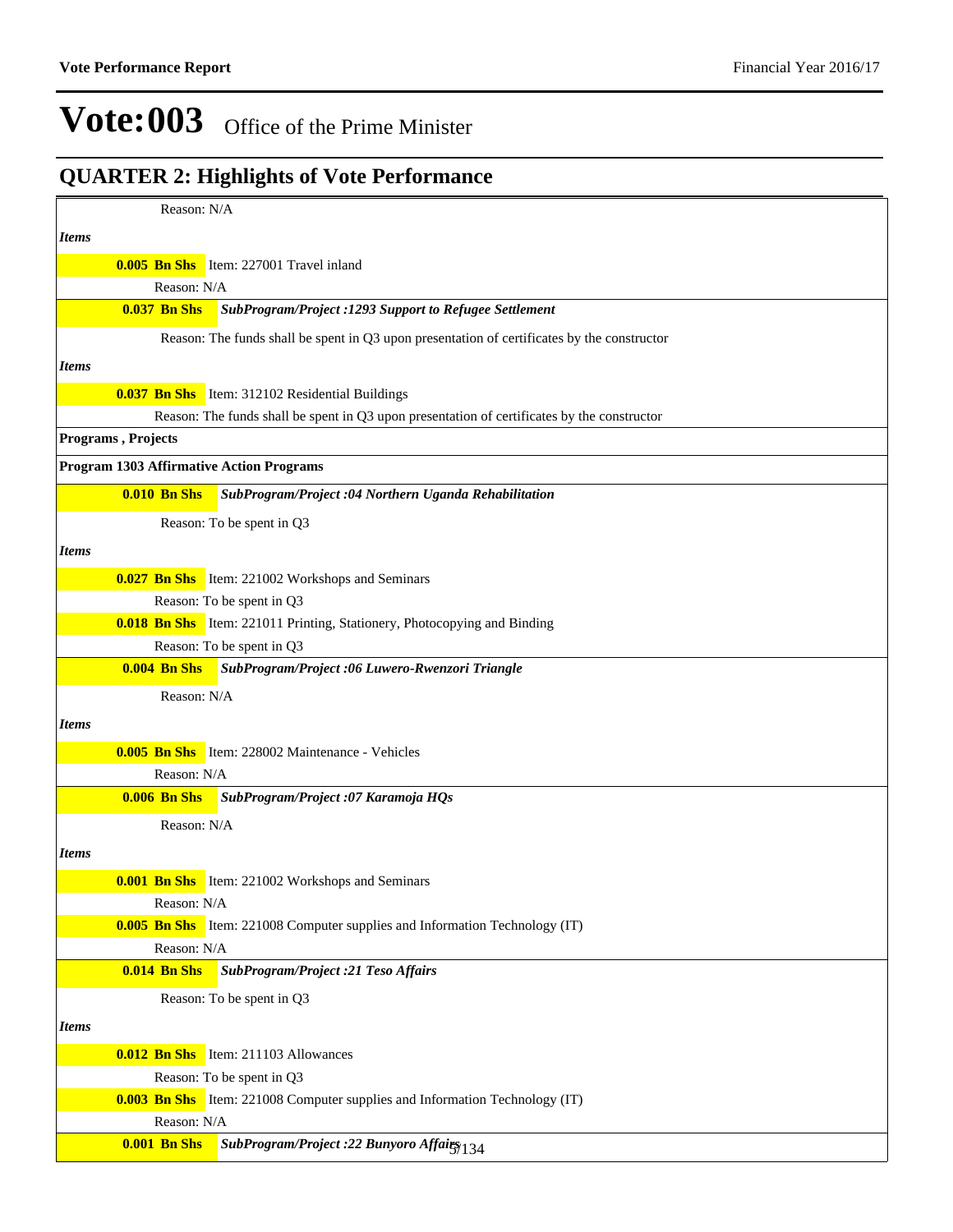|              | Reason:             |                                                                                                                                                                |
|--------------|---------------------|----------------------------------------------------------------------------------------------------------------------------------------------------------------|
| <i>Items</i> |                     |                                                                                                                                                                |
|              |                     | <b>0.001 Bn Shs</b> Item: 228002 Maintenance - Vehicles                                                                                                        |
|              | Reason: N/A         |                                                                                                                                                                |
|              | <b>0.002 Bn Shs</b> | <b>SubProgram/Project :0022 Support to LRDP</b>                                                                                                                |
|              | Reason:             |                                                                                                                                                                |
|              |                     |                                                                                                                                                                |
| <i>Items</i> |                     |                                                                                                                                                                |
|              |                     | <b>0.002 Bn Shs</b> Item: 224004 Cleaning and Sanitation                                                                                                       |
|              | Reason: N/A         |                                                                                                                                                                |
|              | $0.120$ Bn Shs      | SubProgram/Project :0932 Post-war Recovery, and Presidential Pledges                                                                                           |
|              |                     | Reason: The funds are to be used in Q3 for clearing the bills for the deliveries made, ICT costs and printing of PRDP documents,<br>which are being processed. |
| <b>Items</b> |                     |                                                                                                                                                                |
|              |                     |                                                                                                                                                                |
|              | Reason: N/A         | <b>0.005 Bn Shs</b> Item: 221001 Advertising and Public Relations                                                                                              |
|              |                     | <b>0.002 Bn Shs</b> Item: 221002 Workshops and Seminars                                                                                                        |
|              | Reason: N/A         |                                                                                                                                                                |
|              |                     | <b>0.010 Bn Shs</b> Item: 221011 Printing, Stationery, Photocopying and Binding                                                                                |
|              |                     | Reason: The funds shall be used for printing PRDP documents in Q3 in preparation for the reviews                                                               |
|              |                     | <b>0.002 Bn Shs</b> Item: 222003 Information and communications technology (ICT)                                                                               |
|              | Reason: N/A         |                                                                                                                                                                |
|              |                     | <b>0.096 Bn Shs</b> Item: 224006 Agricultural Supplies                                                                                                         |
|              |                     | Reason: The funds are to be used in Q3 for clearing the bills for the deliveries made, which are being processed                                               |
|              |                     | <b>0.019 Bn Shs</b> Item: 228004 Maintenance – Other                                                                                                           |
|              |                     | Reason: The funds shall be spent in Q3 for clearing ICT maintenance cost                                                                                       |
|              | <b>0.097 Bn Shs</b> | SubProgram/Project : 1078 Karamoja Intergrated Development Programme(KIDP)                                                                                     |
|              | Reason:             |                                                                                                                                                                |
| <i>Items</i> |                     |                                                                                                                                                                |
|              |                     | <b>0.006 Bn Shs</b> Item: 221002 Workshops and Seminars                                                                                                        |
|              | Reason: N/A         |                                                                                                                                                                |
|              |                     | <b>0.018 Bn Shs</b> Item: 224006 Agricultural Supplies                                                                                                         |
|              |                     | Reason: The funds shall be used in Q3 for clearing the supplies made, and this is being processed                                                              |
|              |                     | <b>0.003 Bn Shs</b> Item: 225001 Consultancy Services- Short term                                                                                              |
|              | Reason: N/A         |                                                                                                                                                                |
|              |                     | <b>0.005 Bn Shs</b> Item: 227001 Travel inland                                                                                                                 |
|              | Reason: N/A         |                                                                                                                                                                |
|              |                     | <b>0.001 Bn Shs</b> Item: 228002 Maintenance - Vehicles                                                                                                        |
|              | Reason: N/A         | <b>0.068 Bn Shs</b> Item: 312101 Non-Residential Buildings                                                                                                     |
|              |                     | Reason: The funds shall be used in Q3 to clear the construction certificates, which are being processed                                                        |
|              | <b>0.003 Bn Shs</b> | SubProgram/Project :1251 Support to Tesb <sup>3</sup> Development                                                                                              |
|              |                     |                                                                                                                                                                |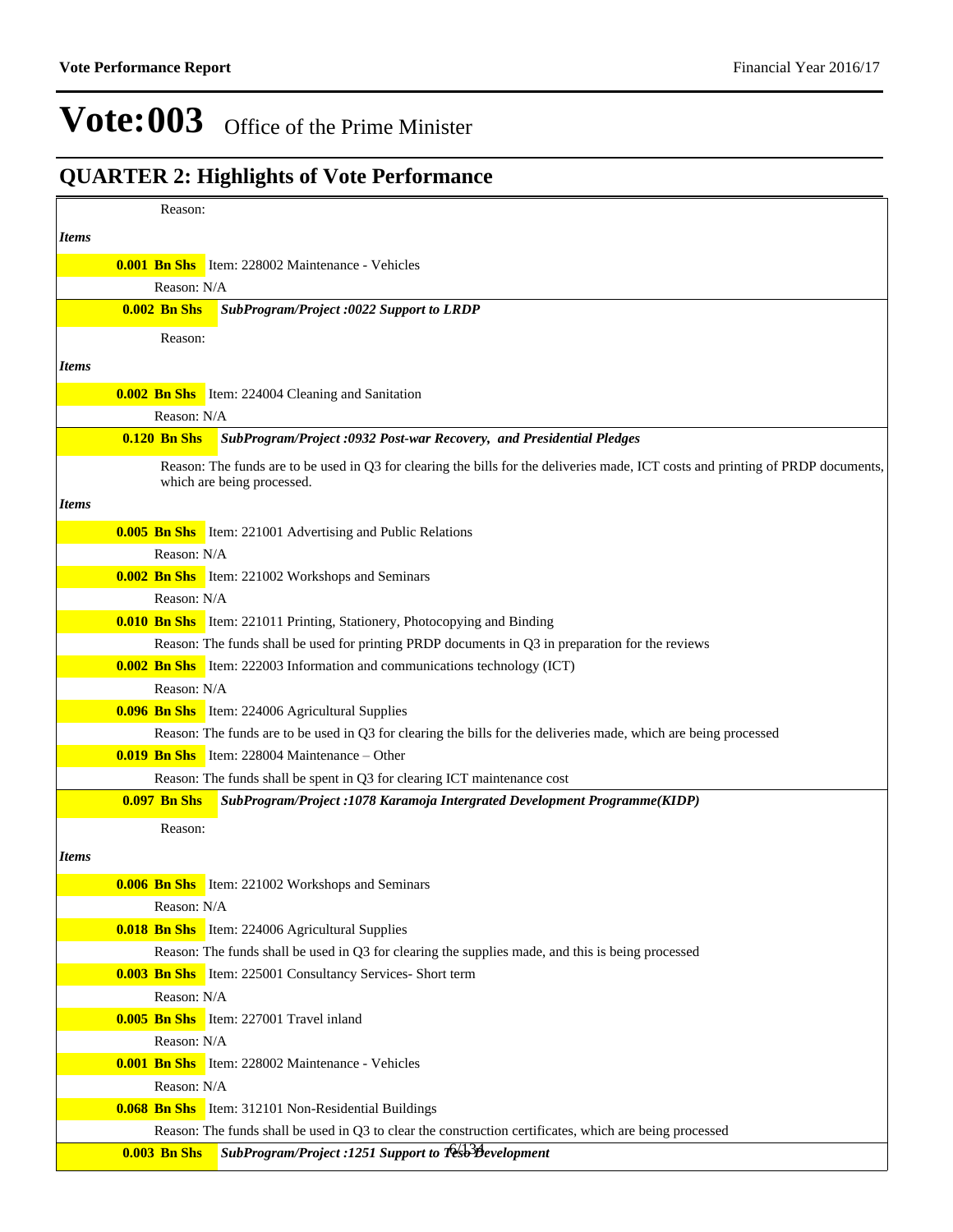|              | Reason:             |                                                                                                    |
|--------------|---------------------|----------------------------------------------------------------------------------------------------|
| <b>Items</b> |                     |                                                                                                    |
|              |                     | <b>0.003 Bn Shs</b> Item: 221011 Printing, Stationery, Photocopying and Binding                    |
|              | Reason: N/A         |                                                                                                    |
|              | $0.042$ Bn Shs      | SubProgram/Project :1317 Drylands Intergrated Development Project                                  |
|              | Reason:             |                                                                                                    |
|              |                     |                                                                                                    |
| <b>Items</b> |                     |                                                                                                    |
|              |                     | <b>0.042 Bn Shs</b> Item: 224006 Agricultural Supplies                                             |
|              | Reason:             |                                                                                                    |
|              | Programs, Projects  |                                                                                                    |
|              |                     | <b>Program 1349 Administration and Support Services</b>                                            |
|              | $0.056$ Bn Shs      | SubProgram/Project:02 Finance and Administration                                                   |
|              |                     | Reason: The verification of the gratuity beneficiaries is ongoing and payments shall be made in Q3 |
| <i>Items</i> |                     |                                                                                                    |
|              |                     | <b>0.003 Bn Shs</b> Item: 212102 Pension for General Civil Service                                 |
|              | Reason: N/A         |                                                                                                    |
|              |                     | <b>0.047 Bn Shs</b> Item: 213004 Gratuity Expenses                                                 |
|              |                     | Reason: The verification of the beneficiaries is ongoing and payments shall be made in Q3          |
|              |                     | <b>0.002 Bn Shs</b> Item: 221001 Advertising and Public Relations                                  |
|              | Reason: N/A         |                                                                                                    |
|              |                     | <b>0.002 Bn Shs</b> Item: 221003 Staff Training                                                    |
|              | Reason: N/A         |                                                                                                    |
|              |                     | <b>0.001 Bn Shs</b> Item: 227001 Travel inland                                                     |
|              | Reason: N/A         |                                                                                                    |
|              |                     | 0.002 Bn Shs Item: 228002 Maintenance - Vehicles                                                   |
|              | Reason: N/A         |                                                                                                    |
|              | <b>0.004 Bn Shs</b> | SubProgram/Project :15 Internal Audit                                                              |
|              | Reason: N/A         |                                                                                                    |
| <b>Items</b> |                     |                                                                                                    |
|              |                     | <b>0.001 Bn Shs</b> Item: 211103 Allowances                                                        |
|              | Reason: N/A         |                                                                                                    |
|              |                     | <b>0.003 Bn Shs</b> Item: 228004 Maintenance $-$ Other                                             |
|              | Reason: N/A         |                                                                                                    |
|              | <b>0.009 Bn Shs</b> | SubProgram/Project :23 Policy and Planning                                                         |
|              | Reason: N/A         |                                                                                                    |
|              |                     |                                                                                                    |
| <i>Items</i> |                     |                                                                                                    |
|              |                     | <b>0.005 Bn Shs</b> Item: 221011 Printing, Stationery, Photocopying and Binding                    |
|              | Reason: N/A         |                                                                                                    |
|              |                     | 7/134<br><b>0.001 Bn Shs</b> Item: 221017 Subscriptions                                            |
|              |                     |                                                                                                    |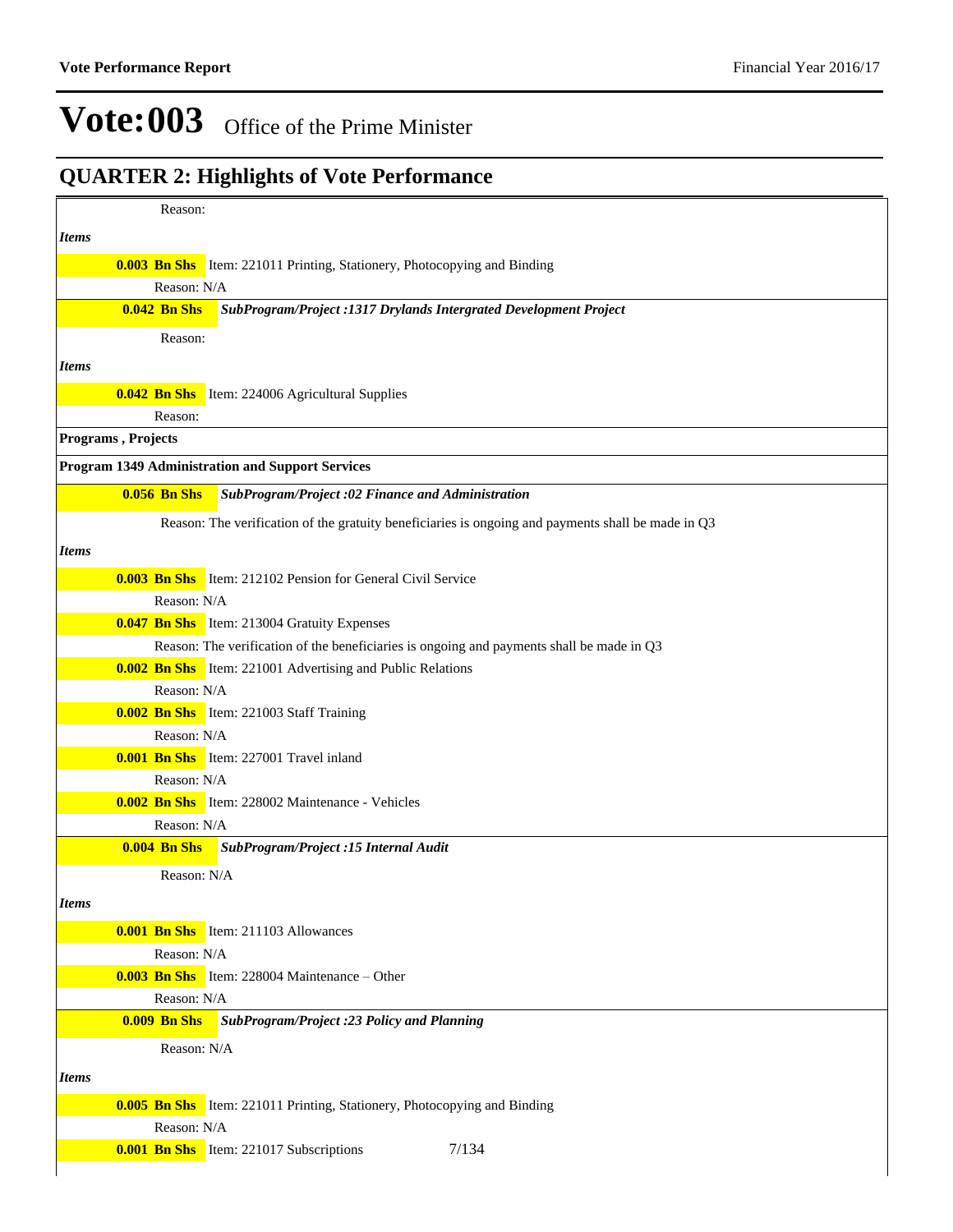### **QUARTER 2: Highlights of Vote Performance**

|              | Reason: N/A    |                                                                                                      |
|--------------|----------------|------------------------------------------------------------------------------------------------------|
|              |                | <b>0.001 Bn Shs</b> Item: 222003 Information and communications technology (ICT)                     |
|              | Reason: N/A    |                                                                                                      |
|              |                | <b>0.003 Bn Shs</b> Item: 228002 Maintenance - Vehicles                                              |
|              | Reason: N/A    |                                                                                                      |
|              | $0.632$ Bn Shs | SubProgram/Project:0019 Strengthening and Re-tooling the OPM                                         |
|              |                | Reason: The payment process had not been concluded by the end of Q2, this funds shall be spent in Q3 |
| <b>Items</b> |                |                                                                                                      |
|              |                | <b>0.629 Bn Shs</b> Item: 224006 Agricultural Supplies                                               |
|              |                | Reason: The payment process had not been concluded by the end of Q2, this funds shall be spent in Q3 |
|              |                | <b>0.019 Bn Shs</b> Item: 225001 Consultancy Services- Short term                                    |
|              |                | Reason: The are to be used in Q3.                                                                    |
|              |                | $(iii)$ Expenditures in excess of the original approved budget                                       |
|              | $0.035$ Bn Shs | SubProgram : 20 2nd Deputy Prime Minister/Deputy Leader of Govt Busniess                             |
|              | Reason: N/A    |                                                                                                      |
| <b>Items</b> |                |                                                                                                      |
|              |                |                                                                                                      |
|              |                |                                                                                                      |

### *V2: Performance Highlights*

#### **Table V2.1: Key Vote Output Indicators and Expenditures\***

| Vote, Vote Function<br><b>Key Output</b>                                                                             | <b>Approved Budget and</b><br><b>Planned outputs</b>                                                                          | <b>Cumulative Expenditure</b><br>and Performance                                                                   | <b>Status and Reasons for</b><br>any Variation from Plans                                                                                                                                       |
|----------------------------------------------------------------------------------------------------------------------|-------------------------------------------------------------------------------------------------------------------------------|--------------------------------------------------------------------------------------------------------------------|-------------------------------------------------------------------------------------------------------------------------------------------------------------------------------------------------|
| Programme: 1301 Strategic Coordination, Monitoring and Evaluation                                                    |                                                                                                                               |                                                                                                                    |                                                                                                                                                                                                 |
| <b>Output: 130101 Government policy implementation coordination</b>                                                  |                                                                                                                               |                                                                                                                    |                                                                                                                                                                                                 |
| Description of Performance:                                                                                          | Facilitate the institutional<br>Coordination structures meetings:<br>6 PSM WG, 3 PCC, 4 ICSC, 6<br>TICC, 12 CPM&E TWG, 3 PIRT | 1 PSM WG meeting was held 3<br>TICC meetings were held 1 PCC<br>meeting was held 2 CPM &ETWG<br>meetings were held | Insufficient funds to print the<br>National Coordination Policy and to<br>adequately research and follow up<br>the implementation of the SDGs<br>and recommendations from<br>committee meetings |
| Performance Indicators:                                                                                              |                                                                                                                               |                                                                                                                    |                                                                                                                                                                                                 |
| No. of cross and intra sectral issues 16<br>that were resolved through the<br>coordination framework<br>arrangement. |                                                                                                                               | 9                                                                                                                  |                                                                                                                                                                                                 |
| Output Cost: UShs Bn:                                                                                                |                                                                                                                               | 3.448 UShs Bn:                                                                                                     | 56.4%<br>1.943 % Budget Spent:                                                                                                                                                                  |
| <b>Output: 130106 Functioning National Monitoring and Evaluation</b>                                                 |                                                                                                                               |                                                                                                                    |                                                                                                                                                                                                 |
| Description of Performance:                                                                                          | Produce the Half yearly &<br>Government Annual Performance<br>Report (GAPR)<br>8/134                                          | Produced ,Printed and<br>disseminated 1000 copies of each<br>of the GAPR2015/16 Volumes I $&$<br>$\mathbf{I}$      | i. The National M&E Technical<br>Working Group and Evaluation Sub<br>Committee meetings for 2nd Quarter<br>were not held due to funding<br>constraints                                          |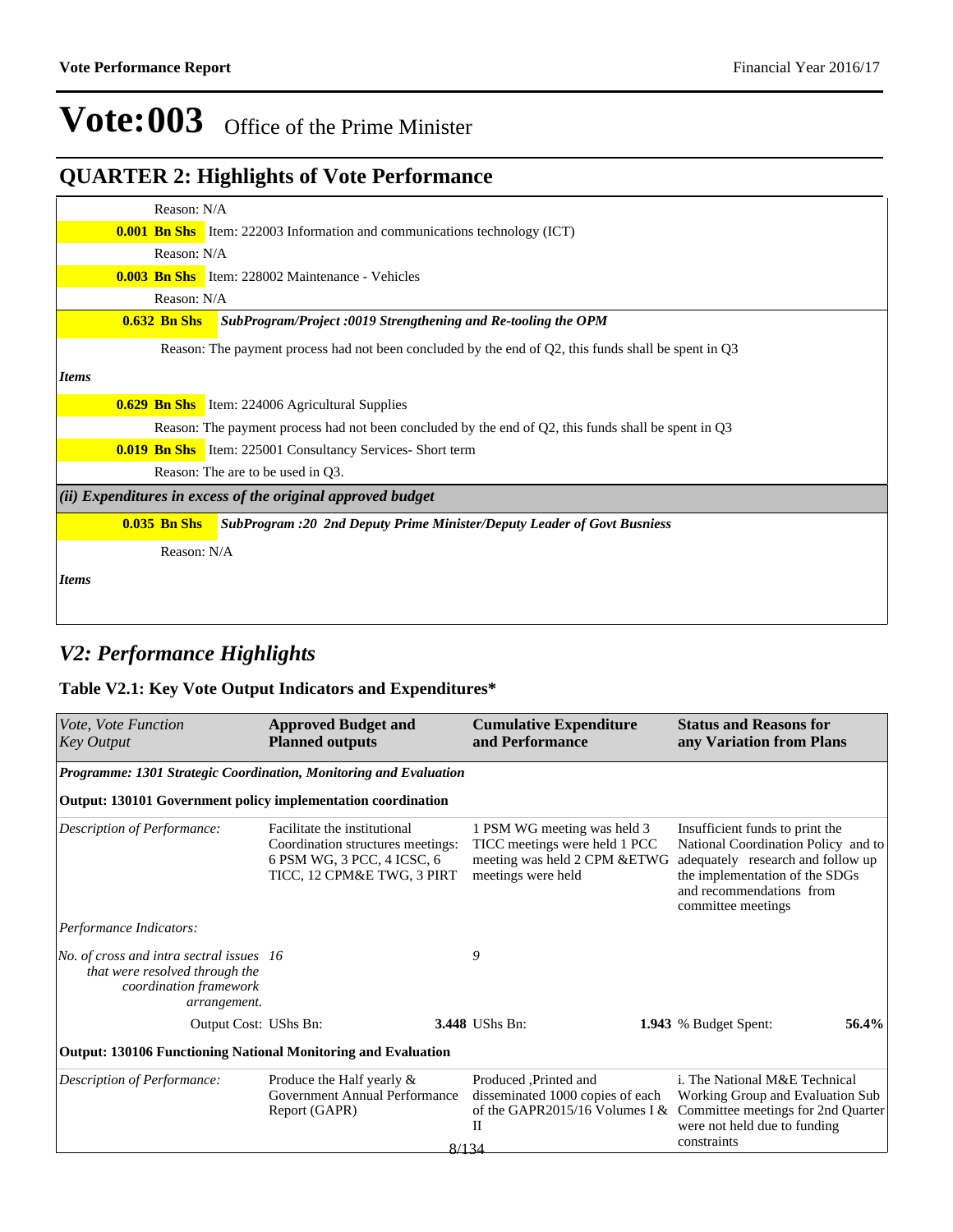| Vote, Vote Function<br><b>Key Output</b>                                 | <b>Approved Budget and</b><br><b>Planned outputs</b> | <b>Cumulative Expenditure</b><br>and Performance | <b>Status and Reasons for</b><br>any Variation from Plans |       |
|--------------------------------------------------------------------------|------------------------------------------------------|--------------------------------------------------|-----------------------------------------------------------|-------|
| Performance Indicators:                                                  |                                                      |                                                  |                                                           |       |
| Government annual and semi-Yes<br>annual performance reports<br>produced |                                                      | yes                                              |                                                           |       |
| No. of credible evaluations on 2<br>priority areas carried out           |                                                      | 0                                                |                                                           |       |
| Number of districts covered on the 32<br>Baraza initiative               |                                                      | 5                                                |                                                           |       |
| Output Cost: UShs Bn:                                                    |                                                      | <b>6.756</b> UShs Bn:                            | <b>3.320</b> % Budget Spent:                              | 49.1% |
| <b>Program Cost:</b>                                                     | $UShs Bn$ :                                          | 18.932 <i>UShs Bn:</i>                           | 5.264 $%$ Budget Spent:                                   | 27.8% |
| <b>Programme: 1302 Disaster Preparedness and Refugees Management</b>     |                                                      |                                                  |                                                           |       |
| Output: 130201 Effective preparedness and response to disasters          |                                                      |                                                  |                                                           |       |

| Description of Performance:                                                             | Develop National and Local<br>disaster preparedness plans for all<br>LGs. Capacity building and<br>strengthening at national and LG |  | 1. Undertook Training of<br>communities aimed at improving<br>their preparedness for Disasters<br>capacities for resilience in Moroto,<br>Napak, Kotido, Kaabong, Amuria,<br>Bududa, Namayingo and Kitgum.<br>2. 20 DDMC, DDPC Regional<br>Training for data collectors were<br>done in the subregions of Teso,<br>Karamoja, Elgon, Kabarole and<br>Bunyoro<br>3.Trained 14 DDMC, DDPC on<br>Disaster risk Financing in the<br>subregions of Teso, Karamoja | Budget cuts affected the<br>implementation of planned outputs. |                                                                                                                                                |       |
|-----------------------------------------------------------------------------------------|-------------------------------------------------------------------------------------------------------------------------------------|--|-------------------------------------------------------------------------------------------------------------------------------------------------------------------------------------------------------------------------------------------------------------------------------------------------------------------------------------------------------------------------------------------------------------------------------------------------------------|----------------------------------------------------------------|------------------------------------------------------------------------------------------------------------------------------------------------|-------|
| Performance Indicators:                                                                 |                                                                                                                                     |  |                                                                                                                                                                                                                                                                                                                                                                                                                                                             |                                                                |                                                                                                                                                |       |
| Average response time to disasters 24<br>(Hrs)                                          |                                                                                                                                     |  | 25                                                                                                                                                                                                                                                                                                                                                                                                                                                          |                                                                |                                                                                                                                                |       |
| No. of DDMCs( District Disaster 10<br>Management Committees)<br>established and trained |                                                                                                                                     |  | 34                                                                                                                                                                                                                                                                                                                                                                                                                                                          |                                                                |                                                                                                                                                |       |
| Proportion of disaster risk and 20<br>assessments carried out                           |                                                                                                                                     |  | 40%                                                                                                                                                                                                                                                                                                                                                                                                                                                         |                                                                |                                                                                                                                                |       |
| Output Cost: UShs Bn:                                                                   |                                                                                                                                     |  | 2.478 UShs Bn:                                                                                                                                                                                                                                                                                                                                                                                                                                              |                                                                | 1.944 % Budget Spent:                                                                                                                          | 78.5% |
| Output: 130203 IDPs returned and resettled, Refugees settled and repatriated            |                                                                                                                                     |  |                                                                                                                                                                                                                                                                                                                                                                                                                                                             |                                                                |                                                                                                                                                |       |
| Description of Performance:                                                             | 12 monthly monitoring and<br>assessment conducted                                                                                   |  | 6 monthly monitoring and<br>assessment conducted                                                                                                                                                                                                                                                                                                                                                                                                            |                                                                | Insufficient funds affected the<br>implementation of planned outputs<br>and the country experienced high<br>refugee influx that entered Uganda |       |
| Performance Indicators:                                                                 |                                                                                                                                     |  |                                                                                                                                                                                                                                                                                                                                                                                                                                                             |                                                                |                                                                                                                                                |       |
| % of refugees repatriated 80                                                            |                                                                                                                                     |  | $0\%$                                                                                                                                                                                                                                                                                                                                                                                                                                                       |                                                                |                                                                                                                                                |       |
| No. of Internally Displaced Persons 5000<br>(IDPs) resettled and supported              |                                                                                                                                     |  | 3200                                                                                                                                                                                                                                                                                                                                                                                                                                                        |                                                                |                                                                                                                                                |       |
| No. of refugees received and settled 20000                                              |                                                                                                                                     |  | 136548                                                                                                                                                                                                                                                                                                                                                                                                                                                      |                                                                |                                                                                                                                                |       |
| Output Cost: UShs Bn:                                                                   |                                                                                                                                     |  | 1.389 34Shs Bn:                                                                                                                                                                                                                                                                                                                                                                                                                                             |                                                                | <b>0.441</b> % Budget Spent:                                                                                                                   | 31.8% |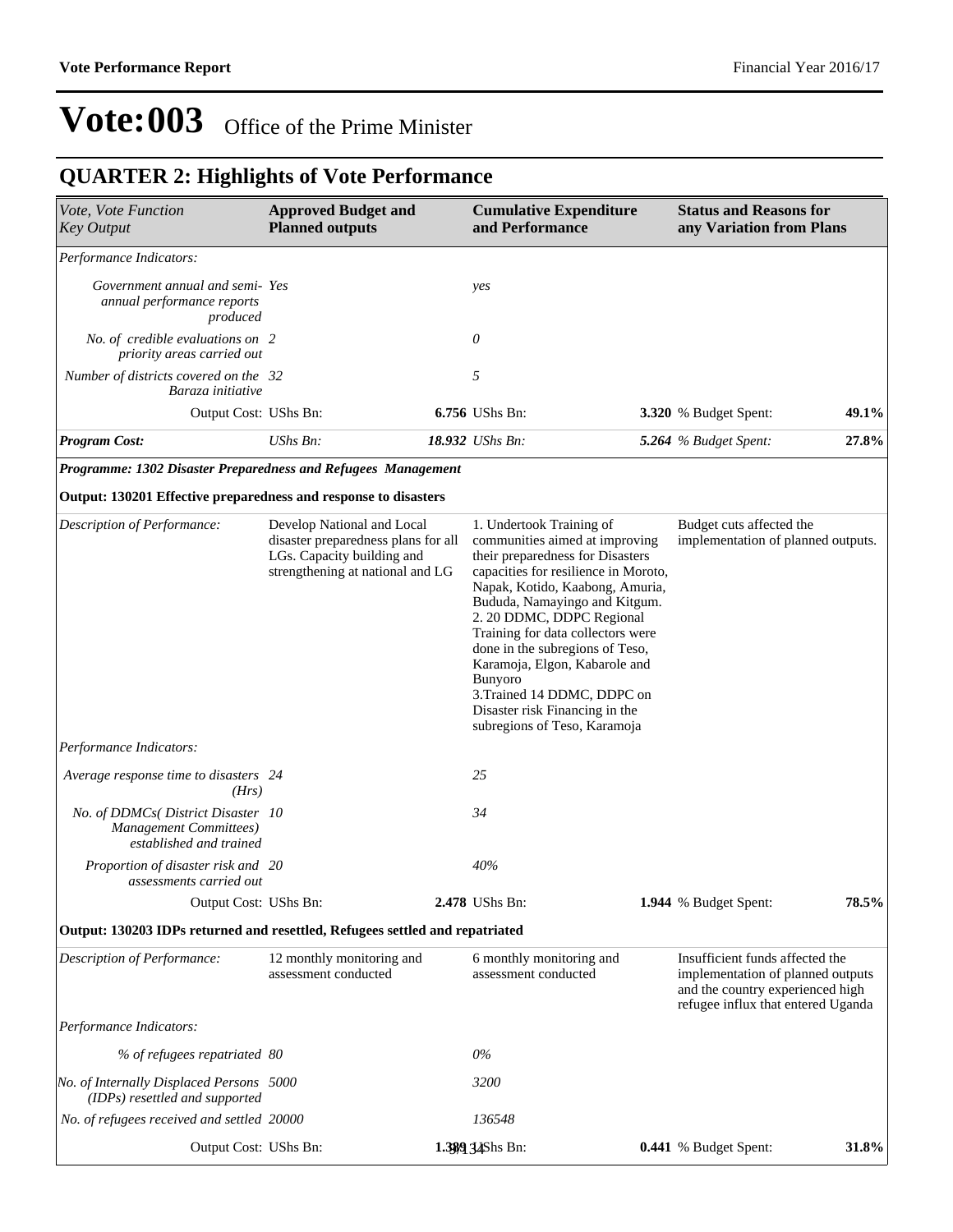| Vote, Vote Function<br><b>Key Output</b>                        | <b>Approved Budget and</b><br><b>Planned outputs</b>                                               |        | <b>Cumulative Expenditure</b><br>and Performance                                                                                                                                                                                                                                       | <b>Status and Reasons for</b><br>any Variation from Plans                                                        |       |
|-----------------------------------------------------------------|----------------------------------------------------------------------------------------------------|--------|----------------------------------------------------------------------------------------------------------------------------------------------------------------------------------------------------------------------------------------------------------------------------------------|------------------------------------------------------------------------------------------------------------------|-------|
| Output: 130204 Relief to disaster victims                       |                                                                                                    |        |                                                                                                                                                                                                                                                                                        |                                                                                                                  |       |
| Description of Performance:                                     | Support all cases of disaster<br>victims across the country with<br>food and non-food relief items |        | Procured and distributed 12,600<br>bags of 100kgs of Maize flour and<br>3,200 bags of 100kgs of beans to<br>famine victims in the subregions of<br>Karamoja, Teso, Cattle-Corridor,<br>West Nile; the districts of Kaliro,<br>Namutumba, Kamuli, Bushenyi<br>,Isingiro and Bukomasimbi | Insufficient funds affected the<br>implementation of planned activities<br>, yet more disaters continue to occur |       |
| Performance Indicators:                                         |                                                                                                    |        |                                                                                                                                                                                                                                                                                        |                                                                                                                  |       |
| No. of people supplied with food 500000<br>and non-food items   |                                                                                                    |        | <i>450000</i>                                                                                                                                                                                                                                                                          |                                                                                                                  |       |
| Output Cost: UShs Bn:                                           |                                                                                                    |        | 5.933 UShs Bn:                                                                                                                                                                                                                                                                         | 3.910 % Budget Spent:                                                                                            | 65.9% |
| Output: 130206 Refugees and host community livelihoods improved |                                                                                                    |        |                                                                                                                                                                                                                                                                                        |                                                                                                                  |       |
| Description of Performance:                                     | Support the livelihood of 10,000<br>refugees improved                                              |        | Supported 55 host community<br>homesteads with inputs (hoes and<br>planting materials) 2.4. Supported<br>5o refugee home steads with inputs<br>(hoes and planting materials)                                                                                                           | Insufficient funds affected the<br>implementation of planned outputs                                             |       |
| Performance Indicators:                                         |                                                                                                    |        |                                                                                                                                                                                                                                                                                        |                                                                                                                  |       |
| No. of host community homesteads 100<br>supported with inputs   |                                                                                                    |        | 55                                                                                                                                                                                                                                                                                     |                                                                                                                  |       |
| No. of refugee homesteads 100<br>supported with inputs          |                                                                                                    |        | 50                                                                                                                                                                                                                                                                                     |                                                                                                                  |       |
| Output Cost: UShs Bn:                                           |                                                                                                    |        | 0.862 UShs Bn:                                                                                                                                                                                                                                                                         | 0.263 % Budget Spent:                                                                                            | 30.5% |
| Output: 130207 Grant of asylum and repatriation refugees        |                                                                                                    |        |                                                                                                                                                                                                                                                                                        |                                                                                                                  |       |
| Description of Performance:                                     | coordinate the Operation the<br>Refugee Act                                                        |        | Held a review workshop in<br>Entebbe 2. Held four (4) regional<br>Policy meetings                                                                                                                                                                                                      | Insufficient funds affected the<br>implementation of planned outputs                                             |       |
| Performance Indicators:                                         |                                                                                                    |        |                                                                                                                                                                                                                                                                                        |                                                                                                                  |       |
| No. of refugee identification 5000<br>documents processed       |                                                                                                    |        | 370                                                                                                                                                                                                                                                                                    |                                                                                                                  |       |
| No. of refugees asylum claims 10000<br>processed                |                                                                                                    |        | 8136                                                                                                                                                                                                                                                                                   |                                                                                                                  |       |
| Output Cost: UShs Bn:                                           |                                                                                                    |        | 0.135 UShs Bn:                                                                                                                                                                                                                                                                         | 0.062 % Budget Spent:                                                                                            | 45.9% |
| <b>Program Cost:</b>                                            | UShs Bn:                                                                                           |        | 12.565 UShs Bn:                                                                                                                                                                                                                                                                        | <b>6.621</b> % Budget Spent:                                                                                     | 52.7% |
| Programme: 1303 Affirmative Action Programs                     |                                                                                                    |        |                                                                                                                                                                                                                                                                                        |                                                                                                                  |       |
| Output: 130301 Implementation of PRDP coordinated and monitored |                                                                                                    |        |                                                                                                                                                                                                                                                                                        |                                                                                                                  |       |
| Description of Performance:                                     | Enhance the capacity for the LGs<br>GIS monitoring, Increase the<br>monitoring of the PRDP         |        | Enhanced and increased Capacity<br>for the LGs GIS and Held PRDP<br>Monitoring Committee Meetingsd.                                                                                                                                                                                    | Insufficient funds                                                                                               |       |
| Performance Indicators:                                         |                                                                                                    |        |                                                                                                                                                                                                                                                                                        |                                                                                                                  |       |
| % of actions from PMC meetings 100<br>implemented               |                                                                                                    | 10/134 | 50%                                                                                                                                                                                                                                                                                    |                                                                                                                  |       |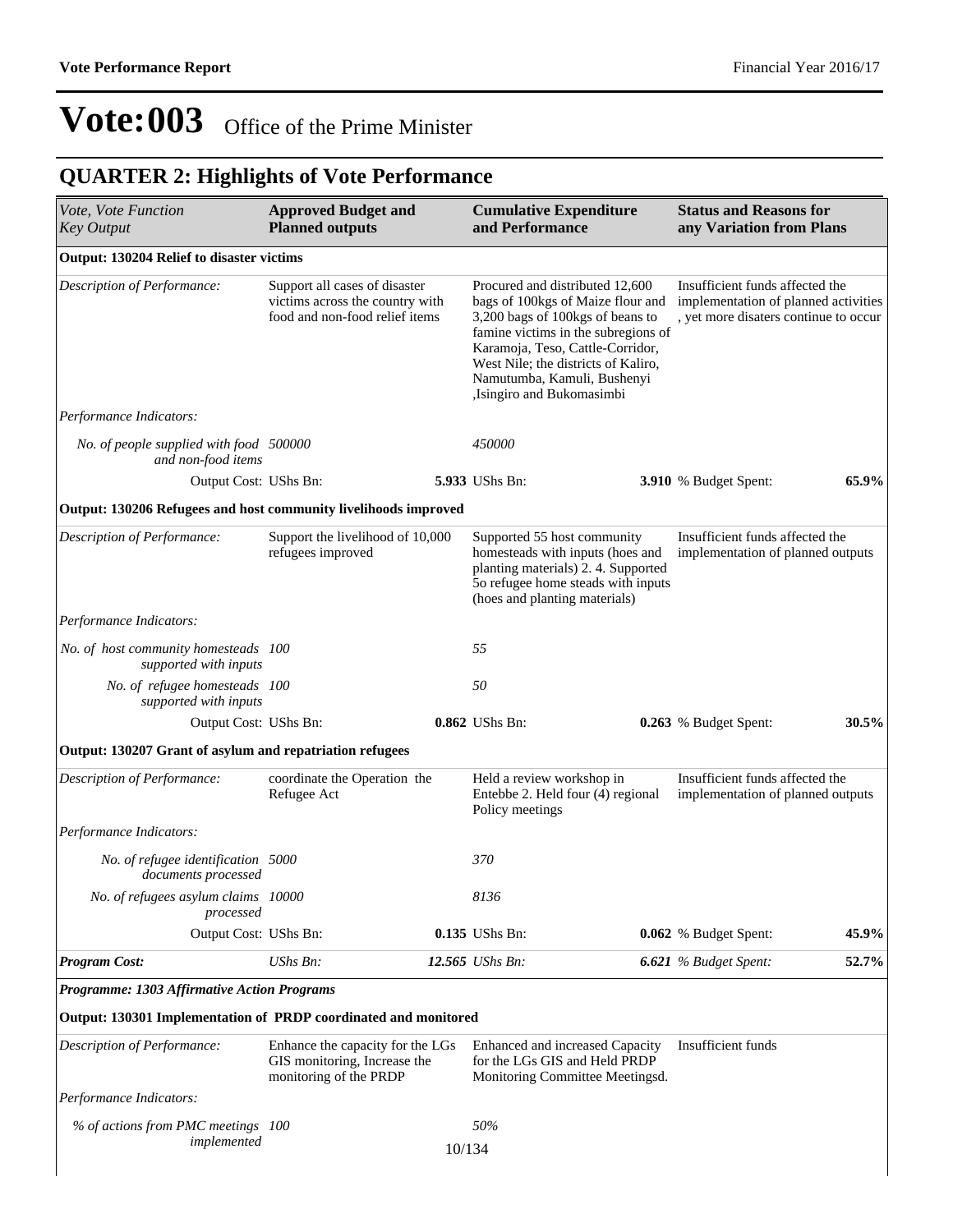| No. of monitoring reports produced 4<br>(ALREP, PRDP and NUSAF)             |                                                     |        | $\overline{c}$                                                                                                                                                                   |                                                                                              |         |
|-----------------------------------------------------------------------------|-----------------------------------------------------|--------|----------------------------------------------------------------------------------------------------------------------------------------------------------------------------------|----------------------------------------------------------------------------------------------|---------|
| Vo. of PRDP coordination meetings 12<br>held                                |                                                     |        | 6                                                                                                                                                                                |                                                                                              |         |
| Output Cost: UShs Bn:                                                       |                                                     |        | 14.693 UShs Bn:                                                                                                                                                                  | 2.542 % Budget Spent:                                                                        | 17.3%   |
| Output: 130302 Payment of gratuity and coordination of war debts' clearance |                                                     |        |                                                                                                                                                                                  |                                                                                              |         |
| Description of Performance:                                                 | Pay one off gratuity to 10,000<br>civilian veterans |        | Paid 4789 civilian veterans a one<br>off gratuity                                                                                                                                | 1. Funds available were not enough<br>to pay for the planned number of<br>Civilian veterans. |         |
| Performance Indicators:                                                     |                                                     |        |                                                                                                                                                                                  |                                                                                              |         |
| No. of civilian veterans paid a one- 10000<br>off gratuity                  |                                                     |        | 4789                                                                                                                                                                             |                                                                                              |         |
| No. of coordination meetings held 12<br>for civilian veterans               |                                                     |        | 6                                                                                                                                                                                |                                                                                              |         |
| Output Cost: UShs Bn:                                                       |                                                     |        | 36.559 UShs Bn:                                                                                                                                                                  | <b>14.477</b> % Budget Spent:                                                                | 39.6%   |
| Output: 130304 Coordination of the implementation of LRDP                   |                                                     |        |                                                                                                                                                                                  |                                                                                              |         |
| Description of Performance:                                                 | support the implementation of<br>LRDP in 16 LGs     |        | 1. Held 2 veteran coordination<br>meeting on 23rd August and<br>5thOctober 2016.<br>2. Appraised 28 micro projects                                                               | More funds to be disbursed next<br>quarter                                                   |         |
|                                                                             |                                                     |        | 3. Paid 21 micro projects a total of<br>236,314,000 shillings.                                                                                                                   |                                                                                              |         |
| Performance Indicators:                                                     |                                                     |        |                                                                                                                                                                                  |                                                                                              |         |
| Annual consolidated ditrict Yes<br>performance report produced              |                                                     |        | n <sub>O</sub>                                                                                                                                                                   |                                                                                              |         |
| No. of household income enhancing 400<br>micro projects supported*          |                                                     |        | 150                                                                                                                                                                              |                                                                                              |         |
| No. of performance monitoring 14<br>reports produced                        |                                                     |        | 6                                                                                                                                                                                |                                                                                              |         |
| Output Cost: UShs Bn:                                                       |                                                     |        | 1.173 UShs Bn:                                                                                                                                                                   | 0.456 % Budget Spent:                                                                        | 38.9%   |
| Output: 130305 Coordination of the implementation of KIDDP                  |                                                     |        |                                                                                                                                                                                  |                                                                                              |         |
| Description of Performance:                                                 | N/A                                                 |        | 1. Meetings were held with<br>Karamoja Members of Parliament. the planned activities<br>2. One KPC meeting was held in<br>Moroto.<br>3. A peace meeting was held at<br>Lokiriama | In sufficient funds to carry out all                                                         |         |
| Performance Indicators:                                                     |                                                     |        |                                                                                                                                                                                  |                                                                                              |         |
| % of actions from the KPC 100<br>meetings implemented                       |                                                     |        | 50                                                                                                                                                                               |                                                                                              |         |
| No. of KIDP coordination meetings 12<br>held                                |                                                     |        | 6                                                                                                                                                                                |                                                                                              |         |
| No. of monitoring reports produced 4                                        |                                                     |        | $\overline{c}$                                                                                                                                                                   |                                                                                              |         |
| Output Cost: UShs Bn:                                                       |                                                     |        | 7.840 UShs Bn:                                                                                                                                                                   | 0.644 % Budget Spent:                                                                        | $8.2\%$ |
| <b>Output: 130306 Pacification and development</b>                          |                                                     | 11/134 |                                                                                                                                                                                  |                                                                                              |         |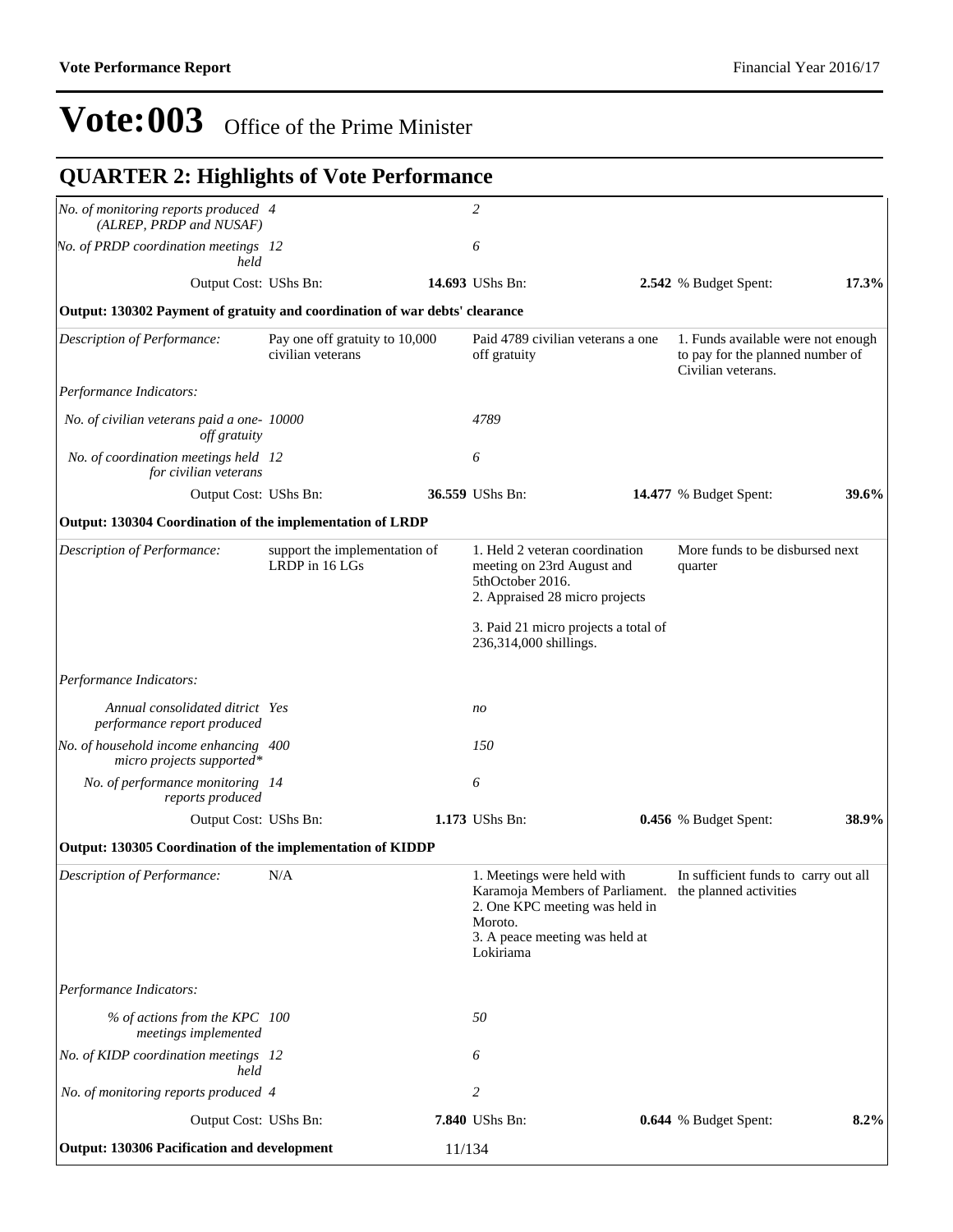### **QUARTER 2: Highlights of Vote Performance**

| Vote, Vote Function<br><b>Key Output</b>   | <b>Approved Budget and</b><br><b>Planned outputs</b> | <b>Cumulative Expenditure</b><br>and Performance |  | <b>Status and Reasons for</b><br>any Variation from Plans |         |
|--------------------------------------------|------------------------------------------------------|--------------------------------------------------|--|-----------------------------------------------------------|---------|
| Description of Performance:                |                                                      | N/A                                              |  | N/A                                                       |         |
| Performance Indicators:                    |                                                      |                                                  |  |                                                           |         |
| Output Cost: UShs Bn:                      |                                                      | 41.611 UShs Bn:                                  |  | 3.719 % Budget Spent:                                     | 8.9%    |
| <b>Output: 130307 Restocking Programme</b> |                                                      |                                                  |  |                                                           |         |
| Description of Performance:                |                                                      | N/A                                              |  | N/A                                                       |         |
| Performance Indicators:                    |                                                      |                                                  |  |                                                           |         |
|                                            |                                                      |                                                  |  |                                                           |         |
| Output Cost: UShs Bn:                      |                                                      | 20.000 UShs Bn:                                  |  | 7.885 % Budget Spent:                                     | 39.4%   |
| <b>Program Cost:</b>                       | $UShs Bn$ :                                          | 153.522 UShs Bn:                                 |  | <b>#Error</b> % Budget Spent:                             | $0.0\%$ |
| <b>Total Cost for Vote:</b>                | UShs Bn:                                             | 192.658 UShs Bn:                                 |  | <b>#Error</b> % Budget Spent:                             | $0.0\%$ |

**Performance highlights for the Quarter**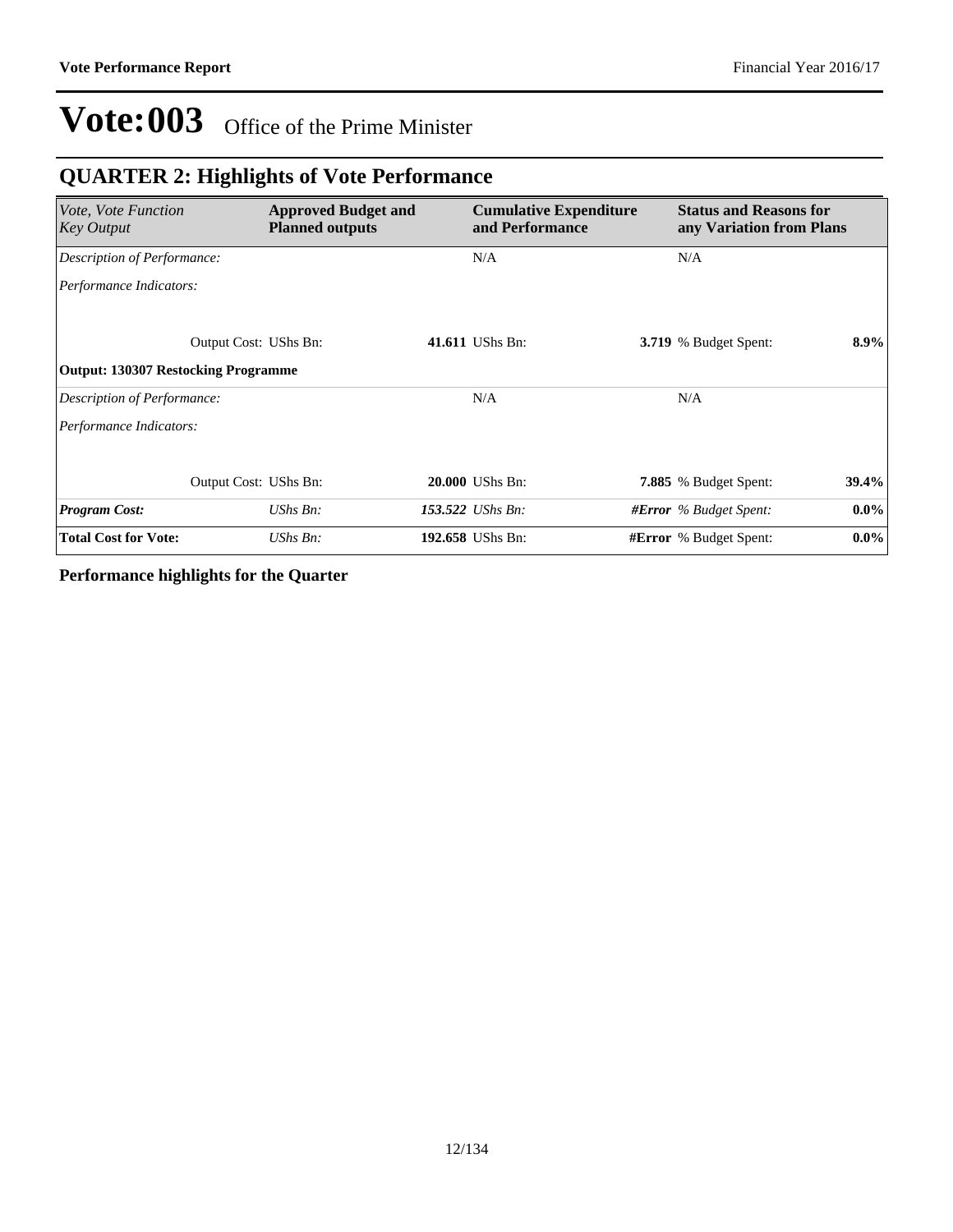#### **QUARTER 2: Highlights of Vote Performance**

#### **A. Strategic Coordination, Monitoring and Evaluation**

- 1. Organized and facilitated strategic coordination platforms (Policy Coordination Committee-PCC, Policy Committee on Environment PCE, Presidential Investors' Round Table – PIRT, Prime Minister's Private Sector Forum, NPF and many other coordination platforms and meetings).
- 2. Fast tracked the implementation of flagship projects for creation of Jobs & Incomes, Health, Education and Infrastructures) through the Prime Minister's Delivery Unit (PMDU)
- 3. Produced GAPR for FY 2015/16 which was discussed during Government retreat held in September 2016, where a number of policy recommendations were made to improve Government performance and service delivery
- 4. Conducted Barazas in 5 District Local Governments
- 5. Enhanced coordination of Government through a number of existing platforms .
- 6. Implemented Government Communication Strategy which has improved the public relations function of Government.

#### **B. Disaster Preparedness and Refugees Management**

- 1. Procured and distributed 2,600 metric tons of relief food and 4,000 assorted non-food relief items for disaster victims across the country.
- 2. Conducted 10 Disaster Risk Assessments at district and sub-county levels in fifteen (15) district local Governments
- 3. Trained 20 DDMC, DDPC on data collection in the sub-regions of Teso, Karamoja, Elgon, Kabarole and Bunyoro
- 4. Prepared Risk, Hazard, vulnerability profile and maps for twenty (20) district local Governments
- 5. Received and resettled 150,220 new refugees in conformity to international laws.
- 6. Demarcated 30,043 Plots of land for settling new refugees
- 7. Conducted eight (8) Refugee Eligibility Committee (REC) sessions where 11,814 individuals were granted refugee status.

#### **C. Affirmative Action Programmes**

- 1. Paid 4,789 Civilian Veterans a one off gratuity "Akasiimo" (UGX 12bn)
- 2. Procured and distributed 4,650 cattle (heifers and bulls) under the Restocking Program for the four sub-regions of Acholi, Lango, West Nile and Teso.
- 3. Supported various community driven enterprises (to enhance household incomes in Northern Uganda, Karamoja and Luwero-Rwenzori sub-regions.
- 4. Supported various community infrastructure development interventions under NUSAF III, Drylands Integrated Development Project, Karamoja Integrated Development Plan, PRDP 2 and LRDP
- 5. Procured and distributed 576 animals in Karamoja sub-region for livelihood enhancement
- D. Administration and Support Services
	- 1. Prepared and submitted Vote 003 BFP for FY 2017/18 .
	- 2. Produced the 4th Quarter Progress and Annual Performance Report for FY 2015/16 and Quarter one (1) progress report for FY 2016/17.
	- 3. Produced Vote 003 Final Accounts for FY 2015/16
	- 4. Coordinated Vote 003 HRM matters.
	- 5. Coordinated Vote 003 Procurement for FY 2016/17 (Developed a tracking tool for the approved procurement plan).
	- 6. Conducted and completed sixty three (63) audit assurances assignments and made various recommendations to management for improved service delivery.

#### *V3: Details of Releases and Expenditure*

#### **Table V3.1: GoU Releases and Expenditure by Output\***

| Billion Uganda Shillings                                                        | Approved<br><b>Budget</b> | <b>Released</b> | <b>Spent</b> | $%$ GoU<br><b>Budget</b><br><b>Released</b> | $%$ GoU<br><b>Budget</b><br><b>Spent</b> | $%$ GoU<br><b>Releases</b><br><b>Spent</b> |
|---------------------------------------------------------------------------------|---------------------------|-----------------|--------------|---------------------------------------------|------------------------------------------|--------------------------------------------|
| <b>Program 1301 Strategic Coordination, Monitoring and</b><br><b>Evaluation</b> | 18.93                     | 9.16            | 9.15         | 48.4%                                       | 48.3%                                    | $99.9\%$                                   |
| <b>Class: Outputs Provided</b>                                                  | 17.05                     | 8.46            | 8.46         | 49.6%                                       | 49.6%                                    | $100.0\%$                                  |
| 130101 Government policy implementation coordination                            | 3.45                      | 1.97            | 1.94         | 57.2%                                       | 56.4%                                    | 98.6%                                      |
| 130102 Government business in Parliament coordinated                            | 3.68                      | 1.84            | 1.89         | 49.9%                                       | 51.5%                                    | 103.2%                                     |
| 130104 National guidance                                                        | 1.41                      | 0.63            | 0.63         | 44.4%                                       | 44.3%                                    | 100.0%                                     |
| 130105 Dissemination of Public Information                                      | 13/164                    | 0.67            | 0.67         | 38.3%                                       | 38.3%                                    | 100.2%                                     |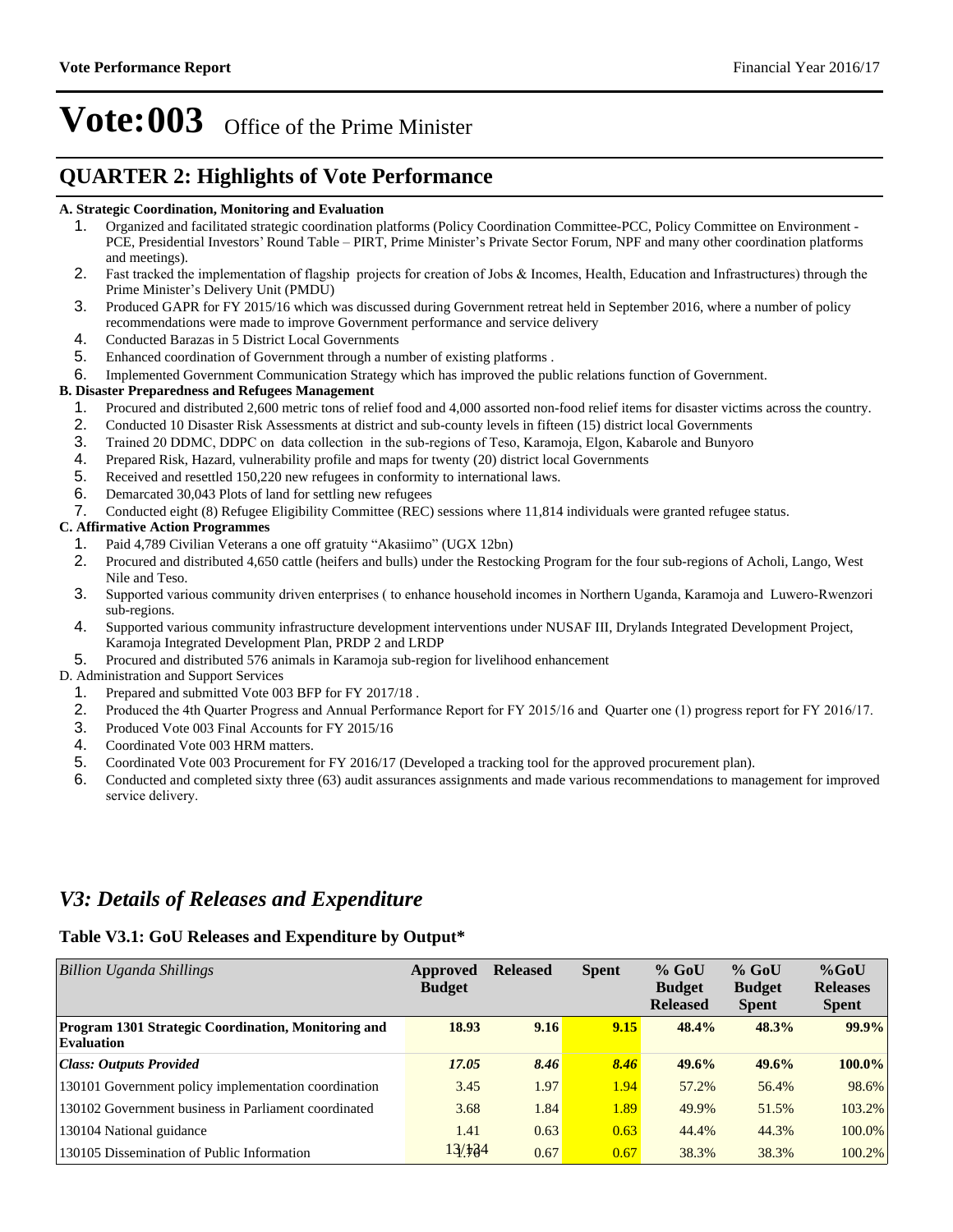| <b>Billion Uganda Shillings</b>                                         | <b>Approved Released</b><br><b>Budget</b> |       | <b>Spent</b> | $%$ GoU<br><b>Budget</b><br><b>Released</b> | $%$ GoU<br><b>Budget</b><br><b>Spent</b> | %GoU<br><b>Releases</b><br><b>Spent</b> |
|-------------------------------------------------------------------------|-------------------------------------------|-------|--------------|---------------------------------------------|------------------------------------------|-----------------------------------------|
| 130106 Functioning National Monitoring and Evaluation                   | 6.76                                      | 3.35  | 3.32         | 49.6%                                       | 49.1%                                    | 99.1%                                   |
| <b>Class: Outputs Funded</b>                                            | 1.00                                      | 0.50  | 0.50         | 50.0%                                       | 50.0%                                    | 100.0%                                  |
| 130151 Transfers to government units                                    | 1.00                                      | 0.50  | 0.50         | 50.0%                                       | 50.0%                                    | 100.0%                                  |
| <b>Class: Capital Purchases</b>                                         | 0.88                                      | 0.20  | 0.19         | 22.7%                                       | 21.7%                                    | 95.5%                                   |
| 130175 Purchase of Motor Vehicles and Other Transport<br>Equipment      | 0.88                                      | 0.20  | 0.19         | 22.7%                                       | 21.7%                                    | 95.5%                                   |
| Program 1302 Disaster Preparedness and Refugees<br><b>Management</b>    | 12.56                                     | 7.93  | 7.18         | 63.1%                                       | 57.2%                                    | 90.6%                                   |
| <b>Class: Outputs Provided</b>                                          | 10.80                                     | 7.30  | 6.62         | 67.6%                                       | 61.3%                                    | 90.7%                                   |
| 130201 Effective preparedness and response to disasters                 | 2.48                                      | 1.96  | 1.94         | 79.0%                                       | 78.5%                                    | 99.3%                                   |
| 130203 IDPs returned and resettled, Refugees settled and<br>repatriated | 1.39                                      | 0.44  | 0.44         | 31.7%                                       | 31.8%                                    | 100.3%                                  |
| 130204 Relief to disaster victims                                       | 5.93                                      | 4.42  | 3.91         | 74.5%                                       | 65.9%                                    | 88.4%                                   |
| 130206 Refugees and host community livelihoods improved                 | 0.86                                      | 0.41  | 0.26         | 47.9%                                       | 30.5%                                    | 63.8%                                   |
| 130207 Grant of asylum and repatriation refugees                        | 0.14                                      | 0.07  | 0.06         | 48.1%                                       | 45.9%                                    | 95.4%                                   |
| <b>Class: Capital Purchases</b>                                         | 1.77                                      | 0.63  | 0.56         | 35.8%                                       | 31.9%                                    | 89.2%                                   |
| 130272 Government Buildings and Administrative<br>Infrastructure        | 1.10                                      | 0.08  | 0.01         | 7.4%                                        | 1.2%                                     | 16.4%                                   |
| 130275 Purchase of Motor Vehicles and Other Transport<br>Equipment      | 0.67                                      | 0.55  | 0.55         | 82.6%                                       | 82.6%                                    | 100.0%                                  |
| <b>Program 1303 Affirmative Action Programs</b>                         | 92.72                                     | 32.12 | 32.06        | 34.6%                                       | 34.6%                                    | 99.8%                                   |
| <b>Class: Outputs Provided</b>                                          | 83.51                                     | 29.88 | 29.72        | 35.8%                                       | 35.6%                                    | 99.5%                                   |
| 130301 Implementation of PRDP coordinated and<br>monitored              | 6.88                                      | 2.56  | 2.54         | 37.3%                                       | 36.9%                                    | 99.1%                                   |
| 130302 Payment of gratuity and coordination of war debts'<br>clearance  | 36.56                                     | 14.48 | 14.48        | 39.6%                                       | 39.6%                                    | 100.0%                                  |
| 130304 Coordination of the implementation of LRDP                       | 1.17                                      | 0.46  | 0.46         | 38.9%                                       | 38.9%                                    | 99.8%                                   |
| 130305 Coordination of the implementation of KIDDP                      | 1.69                                      | 0.63  | 0.64         | 37.4%                                       | 38.1%                                    | 101.8%                                  |
| 130306 Pacification and development                                     | 17.20                                     | 3.77  | 3.72         | 21.9%                                       | 21.6%                                    | 98.6%                                   |
| 130307 Restocking Programme                                             | 20.00                                     | 7.97  | 7.88         | 39.9%                                       | 39.4%                                    | 98.9%                                   |
| <b>Class: Outputs Funded</b>                                            | 3.16                                      | 1.08  | 1.25         | 34.3%                                       | 39.5%                                    | 115.3%                                  |
| 130351 Transfers to Government units                                    | 3.16                                      | 1.08  | 1.25         | 34.3%                                       | 39.5%                                    | 115.3%                                  |
| <b>Class: Capital Purchases</b>                                         | 6.05                                      | 1.16  | <b>1.09</b>  | 19.2%                                       | 18.0%                                    | 94.1%                                   |
| 130372 Government Buildings and Administrative<br>Infrastructure        | 4.93                                      | 1.03  | 0.96         | 20.9%                                       | 19.5%                                    | 93.3%                                   |
| 130375 Purchase of Motor Vehicles and Other Transport<br>Equipment      | 0.48                                      | 0.13  | 0.13         | 27.1%                                       | 27.1%                                    | 100.0%                                  |
| 130376 Purchase of Office and ICT Equipment, including<br>Software      | 0.05                                      | 0.00  | 0.00         | 0.0%                                        | 0.0%                                     | 0.0%                                    |
| 130377 Purchase of Specialised Machinery & Equipment                    | 0.60                                      | 0.00  | 0.00         | 0.0%                                        | 0.0%                                     | 0.0%                                    |
| <b>Program 1349 Administration and Support Services</b>                 | 7.64                                      | 4.45  | 3.75         | 58.2%                                       | 49.0%                                    | 84.2%                                   |
| <b>Class: Outputs Provided</b>                                          | 6.77                                      | 4.20  | 3.50         | 62.0%                                       | 51.7%                                    | 83.3%                                   |
| 134901 Ministerial and Top Management Services                          | 5.34                                      | 3.66  | 2.95         | 68.6%                                       | 55.2%                                    | 80.6%                                   |
| 134902 Policy Planning and Budgeting                                    | 14.734                                    | 0.11  | 0.11         | 50.0%                                       | 49.7%                                    | 99.4%                                   |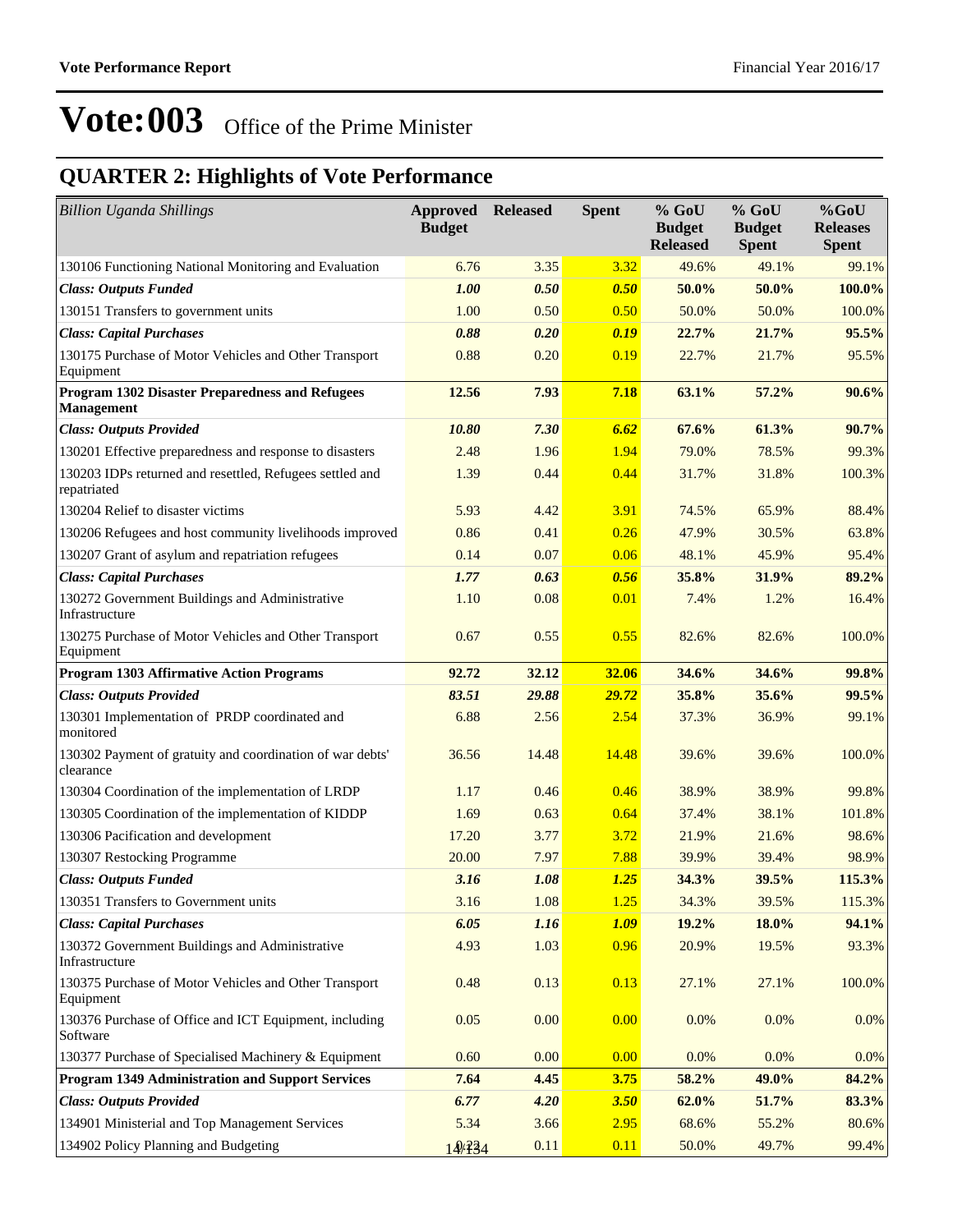### **QUARTER 2: Highlights of Vote Performance**

| <b>Billion Uganda Shillings</b>                                    | Approved<br><b>Budget</b> | <b>Released</b> | <b>Spent</b> | $%$ GoU<br><b>Budget</b><br><b>Released</b> | $%$ GoU<br><b>Budget</b><br><b>Spent</b> | $%$ GoU<br><b>Releases</b><br><b>Spent</b> |
|--------------------------------------------------------------------|---------------------------|-----------------|--------------|---------------------------------------------|------------------------------------------|--------------------------------------------|
| 134903 Ministerial Support Services                                | 0.72                      | 0.18            | 0.20         | 25.4%                                       | 27.0%                                    | 105.9%                                     |
| 134904 Coordination and Monitoring                                 | 0.13                      | 0.06            | 0.06         | 50.0%                                       | 50.0%                                    | 100.0%                                     |
| 134919 Human Resource Management Services                          | 0.25                      | 0.13            | 0.13         | 50.0%                                       | 50.0%                                    | 100.0%                                     |
| 134920 Records Management Services                                 | 0.10                      | 0.05            | 0.05         | 50.0%                                       | 50.0%                                    | 100.0%                                     |
| <b>Class: Outputs Funded</b>                                       | 0.50                      | 0.25            | 0.25         | $50.0\%$                                    | 50.0%                                    | 100.0%                                     |
| 134951 UVAB Coordinated                                            | 0.50                      | 0.25            | 0.25         | 50.0%                                       | 50.0%                                    | 100.0%                                     |
| <b>Class: Capital Purchases</b>                                    | 0.37                      | 0.00            | 0.00         | $0.0\%$                                     | $0.0\%$                                  | $0.0\%$                                    |
| 134975 Purchase of Motor Vehicles and Other Transport<br>Equipment | 0.37                      | 0.00            | 0.00         | $0.0\%$                                     | $0.0\%$                                  | $0.0\%$                                    |
| <b>Total for Vote</b>                                              | 131.85                    | 53.65           | 52.14        | 40.7%                                       | 39.5%                                    | $97.2\%$                                   |

#### **Table V3.2: 2016/17 GoU Expenditure by Item**

| <b>Billion Uganda Shillings</b>                           | <b>Approved</b><br><b>Budget</b> | <b>Released</b> | <b>Spent</b> | % GoU<br><b>Budget</b><br><b>Released</b> | $%$ GoU<br><b>Budget</b><br><b>Spent</b> | %GoU<br><b>Releases</b><br><b>Spent</b> |
|-----------------------------------------------------------|----------------------------------|-----------------|--------------|-------------------------------------------|------------------------------------------|-----------------------------------------|
| <b>Class: Outputs Provided</b>                            | 118.12                           | 49.83           | 48.30        | 42.2%                                     | 40.9%                                    | 96.9%                                   |
| 211101 General Staff Salaries                             | 2.28                             | 1.14            | 1.13         | 50.0%                                     | 49.6%                                    | 99.2%                                   |
| 211102 Contract Staff Salaries (Incl. Casuals, Temporary) | 1.44                             | 0.71            | 0.71         | 49.1%                                     | 49.4%                                    | 100.6%                                  |
| 211103 Allowances                                         | 2.99                             | 1.44            | 1.43         | 48.0%                                     | 47.7%                                    | 99.2%                                   |
| 212102 Pension for General Civil Service                  | 0.61                             | 0.31            | 0.30         | 50.0%                                     | 49.5%                                    | 99.0%                                   |
| 213001 Medical expenses (To employees)                    | 0.07                             | 0.26            | 0.26         | 399.3%                                    | 399.3%                                   | 100.0%                                  |
| 213002 Incapacity, death benefits and funeral expenses    | 0.04                             | 0.02            | 0.02         | 44.8%                                     | 46.1%                                    | 102.7%                                  |
| 213004 Gratuity Expenses                                  | 0.18                             | 0.09            | 0.04         | 50.0%                                     | 23.7%                                    | 47.4%                                   |
| 221001 Advertising and Public Relations                   | 0.65                             | 0.24            | 0.25         | 37.0%                                     | 38.5%                                    | 103.9%                                  |
| 221002 Workshops and Seminars                             | 3.65                             | 2.23            | 2.19         | 61.0%                                     | 59.8%                                    | 98.1%                                   |
| 221003 Staff Training                                     | 0.63                             | 0.25            | 0.24         | 39.4%                                     | 39.1%                                    | 99.4%                                   |
| 221004 Recruitment Expenses                               | 0.02                             | 0.01            | 0.01         | 50.0%                                     | 50.0%                                    | 100.0%                                  |
| 221005 Hire of Venue (chairs, projector, etc)             | 0.24                             | 0.11            | 0.11         | 46.1%                                     | 46.0%                                    | 99.9%                                   |
| 221007 Books, Periodicals & Newspapers                    | 0.22                             | 0.09            | 0.09         | 42.7%                                     | 42.2%                                    | 98.8%                                   |
| 221008 Computer supplies and Information Technology (IT)  | 0.67                             | 0.26            | 0.26         | 39.0%                                     | 38.4%                                    | 98.5%                                   |
| 221009 Welfare and Entertainment                          | 0.15                             | 0.07            | 0.07         | 46.5%                                     | 45.6%                                    | 98.1%                                   |
| 221010 Special Meals and Drinks                           | 0.37                             | 0.17            | 0.21         | 46.9%                                     | 57.4%                                    | 122.5%                                  |
| 221011 Printing, Stationery, Photocopying and Binding     | 1.50                             | 0.61            | 0.60         | 40.7%                                     | 39.9%                                    | 98.0%                                   |
| 221012 Small Office Equipment                             | 0.25                             | 0.09            | 0.09         | 36.4%                                     | 35.5%                                    | 97.6%                                   |
| 221016 IFMS Recurrent costs                               | 0.01                             | 0.01            | 0.01         | 50.0%                                     | 50.0%                                    | 100.0%                                  |
| 221017 Subscriptions                                      | 0.06                             | 0.02            | 0.02         | 39.6%                                     | 35.8%                                    | 90.4%                                   |
| 221020 IPPS Recurrent Costs                               | 0.04                             | 0.02            | 0.02         | 50.0%                                     | 50.0%                                    | 100.0%                                  |
| 222001 Telecommunications                                 | 0.35                             | 0.15            | 0.16         | 43.0%                                     | 45.7%                                    | 106.2%                                  |
| 222002 Postage and Courier                                | 0.00                             | 0.00            | 0.00         | 50.0%                                     | 50.0%                                    | 100.0%                                  |
| 222003 Information and communications technology (ICT)    | 0.23                             | 0.02            | 0.02         | 7.2%                                      | 8.1%                                     | 111.3%                                  |
| 223003 Rent – (Produced Assets) to private entities       | 1.45                             | 0.67            | 0.67         | 46.1%                                     | 46.1%                                    | 100.0%                                  |
| 223004 Guard and Security services                        | $-\frac{5}{134}$                 | 0.01            | 0.01         | 50.0%                                     | 42.9%                                    | 85.7%                                   |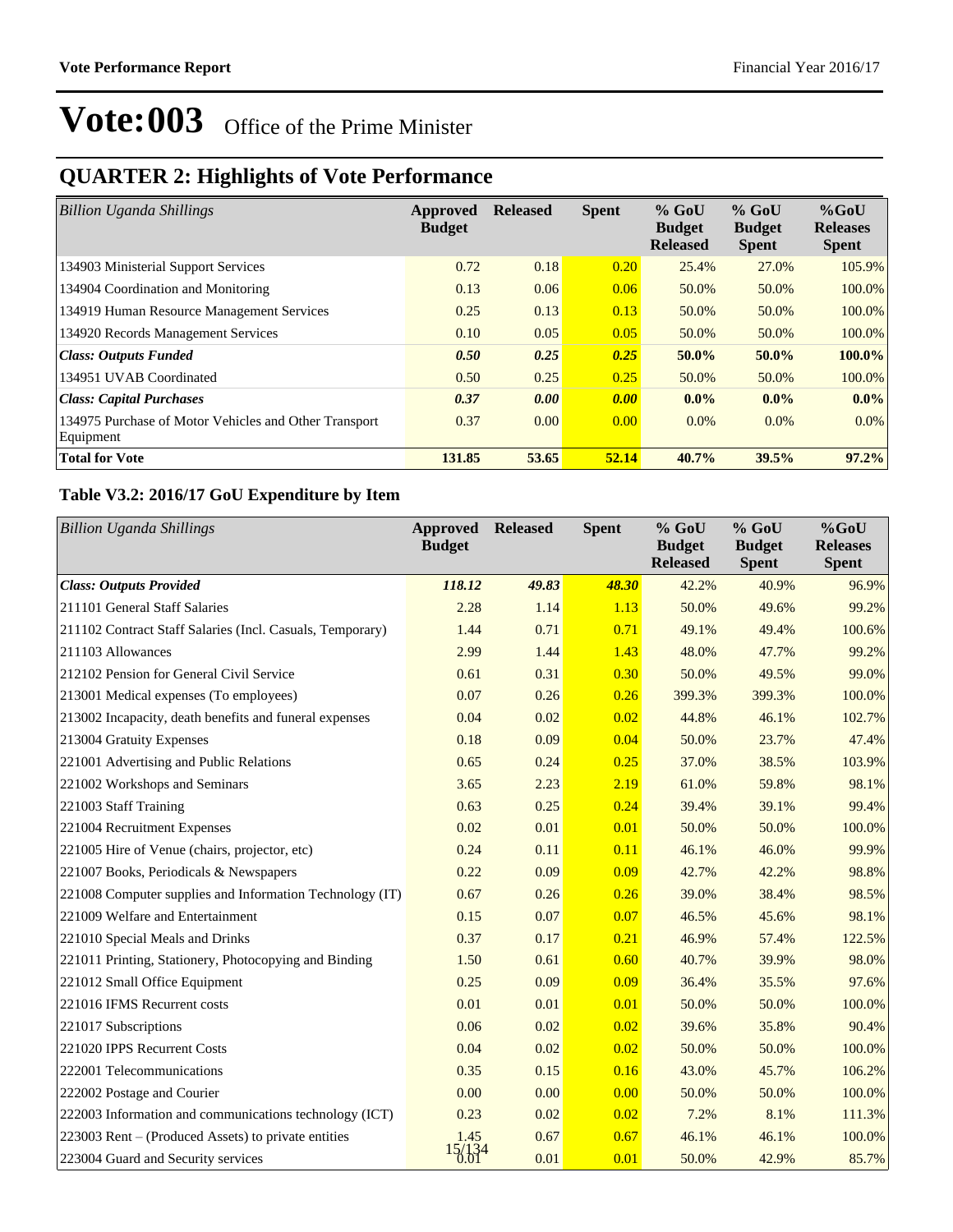### **QUARTER 2: Highlights of Vote Performance**

| 223005 Electricity                                     | 0.30   | 0.14  | 0.14  | 46.9% | 46.1% | 98.2%  |
|--------------------------------------------------------|--------|-------|-------|-------|-------|--------|
| 223006 Water                                           | 0.14   | 0.07  | 0.07  | 47.2% | 47.2% | 100.0% |
| 223901 Rent – (Produced Assets) to other govt. units   | 0.32   | 0.16  | 0.16  | 50.4% | 50.4% | 100.0% |
| 224004 Cleaning and Sanitation                         | 0.21   | 0.07  | 0.09  | 32.8% | 42.8% | 130.6% |
| 224006 Agricultural Supplies                           | 43.35  | 16.98 | 15.69 | 39.2% | 36.2% | 92.4%  |
| 225001 Consultancy Services- Short term                | 4.55   | 2.21  | 2.19  | 48.5% | 48.0% | 99.0%  |
| 225002 Consultancy Services-Long-term                  | 0.17   | 0.09  | 0.09  | 50.0% | 50.0% | 100.0% |
| 227001 Travel inland                                   | 7.15   | 3.54  | 3.54  | 49.6% | 49.5% | 99.9%  |
| 227002 Travel abroad                                   | 2.41   | 1.13  | 1.10  | 46.9% | 45.7% | 97.4%  |
| 227004 Fuel, Lubricants and Oils                       | 2.20   | 0.93  | 0.95  | 42.2% | 43.1% | 102.1% |
| 228001 Maintenance - Civil                             | 0.78   | 0.39  | 0.24  | 50.0% | 30.7% | 61.5%  |
| 228002 Maintenance - Vehicles                          | 2.67   | 1.27  | 1.27  | 47.4% | 47.3% | 99.9%  |
| 228003 Maintenance – Machinery, Equipment & Furniture  | 0.30   | 0.10  | 0.11  | 32.5% | 36.0% | 110.5% |
| 228004 Maintenance – Other                             | 0.72   | 0.27  | 0.26  | 37.5% | 35.9% | 95.8%  |
| 273101 Medical expenses (To general Public)            | 0.01   | 0.00  | 0.00  | 50.0% | 50.0% | 100.0% |
| 273102 Incapacity, death benefits and funeral expenses | 0.00   | 0.00  | 0.00  | 50.0% | 50.0% | 100.0% |
| 282101 Donations                                       | 0.70   | 0.35  | 0.35  | 50.0% | 50.0% | 100.0% |
| 282104 Compensation to 3rd Parties                     | 34.03  | 13.15 | 13.15 | 38.6% | 38.6% | 100.0% |
| <b>Class: Outputs Funded</b>                           | 4.66   | 1.83  | 2.00  | 39.3% | 42.9% | 109.0% |
| 263104 Transfers to other govt. Units (Current)        | 3.40   | 1.31  | 1.48  | 38.5% | 43.4% | 112.6% |
| 263204 Transfers to other govt. Units (Capital)        | 0.46   | 0.36  | 0.36  | 77.8% | 77.8% | 100.0% |
| 263340 Other grants                                    | 0.80   | 0.17  | 0.17  | 20.6% | 20.6% | 100.0% |
| <b>Class: Capital Purchases</b>                        | 9.07   | 1.99  | 1.85  | 22.0% | 20.4% | 92.7%  |
| 312101 Non-Residential Buildings                       | 5.84   | 1.07  | 0.97  | 18.2% | 16.5% | 90.6%  |
| 312102 Residential Buildings                           | 0.18   | 0.05  | 0.01  | 25.0% | 5.0%  | 20.0%  |
| 312201 Transport Equipment                             | 2.40   | 0.88  | 0.87  | 36.7% | 36.4% | 99.0%  |
| 312202 Machinery and Equipment                         | 0.65   | 0.00  | 0.00  | 0.0%  | 0.0%  | 0.0%   |
| <b>Total for Vote</b>                                  | 131.85 | 53.65 | 52.14 | 40.7% | 39.5% | 97.2%  |

#### **Table V3.3: GoU Releases and Expenditure by Project and Programme\***

| <b>Billion Uganda Shillings</b>                                          | Approved<br><b>Budget</b> | <b>Released</b> | <b>Spent</b> | $%$ GoU<br><b>Budget</b><br><b>Released</b> | $%$ GoU<br><b>Budget</b><br><b>Spent</b> | $%$ GoU<br><b>Releases</b><br><b>Spent</b> |
|--------------------------------------------------------------------------|---------------------------|-----------------|--------------|---------------------------------------------|------------------------------------------|--------------------------------------------|
| Program 1301 Strategic Coordination, Monitoring and<br><b>Evaluation</b> | 18.93                     | 9.16            | 9.15         | 48.4%                                       | 48.3%                                    | 99.9%                                      |
| <b>Recurrent SubProgrammes</b>                                           |                           |                 |              |                                             |                                          |                                            |
| 01 Executive Office                                                      | 2.32                      | 1.15            | 1.13         | 49.8%                                       | 48.7%                                    | 97.7%                                      |
| 08 General Duties                                                        | 0.18                      | 0.09            | 0.09         | 49.6%                                       | 49.9%                                    | 100.5%                                     |
| 09 Government Chief Whip                                                 | 3.54                      | 1.77            | 1.83         | 49.9%                                       | 51.6%                                    | 103.5%                                     |
| 14 Information and National Guidance                                     | 2.72                      | 1.37            | 1.36         | 50.3%                                       | 50.1%                                    | 99.5%                                      |
| 16 Monitoring and Evaluation                                             | 3.90                      | 2.02            | 2.03         | 51.8%                                       | 52.0%                                    | 100.4%                                     |
| 17 Policy Implementation and Coordination                                | 0.80                      | 0.42            | 0.41         | 51.7%                                       | 51.5%                                    | 99.6%                                      |
| 20 2nd Deputy Prime Minister/Deputy Leader of Govt<br><b>Busniess</b>    | 0.43<br>16/134            | 0.45            | 0.45         | 105.3%                                      | 104.5%                                   | 99.3%                                      |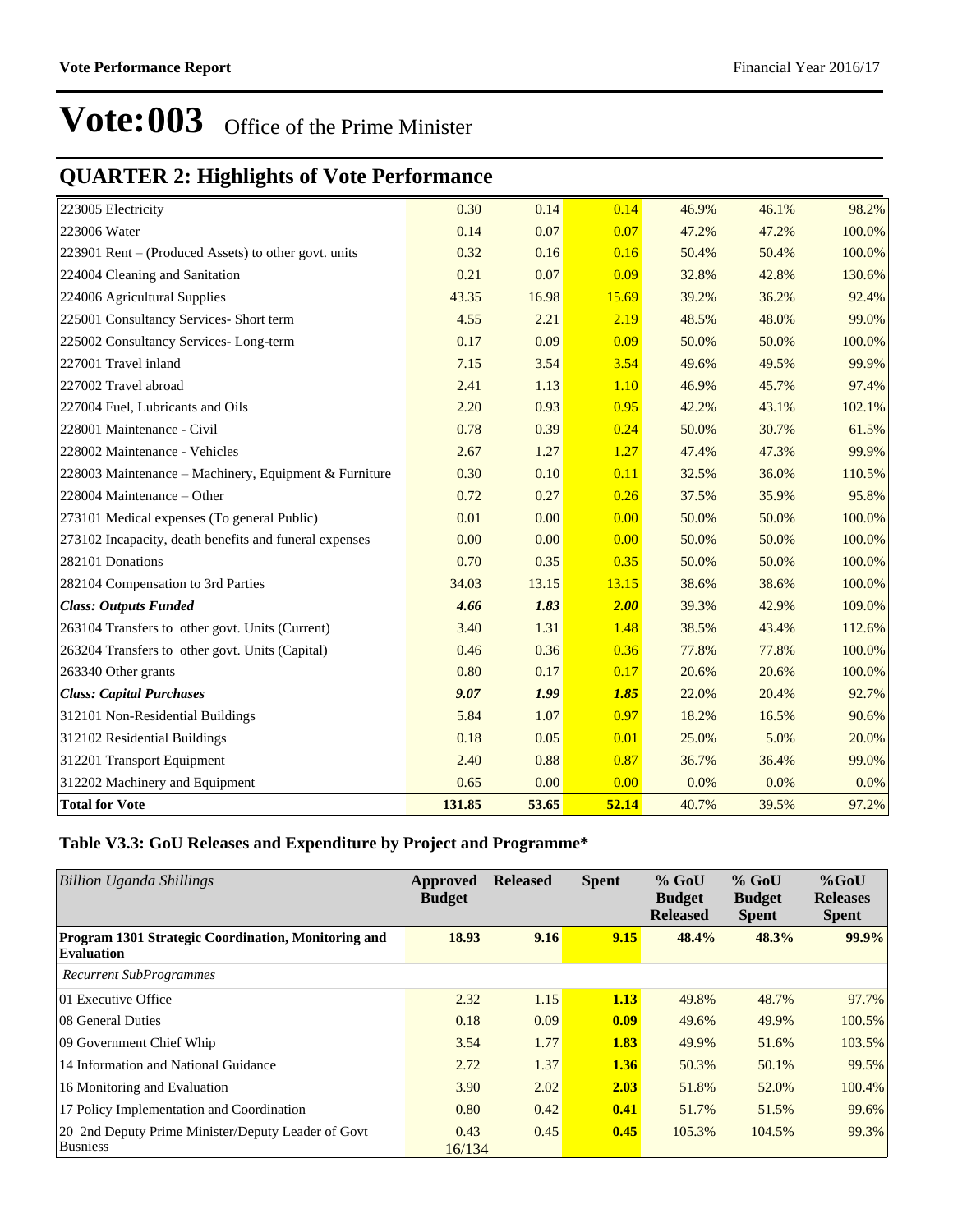### **QUARTER 2: Highlights of Vote Performance**

| 24 Prime Minister's Delivery Unit                              | 2.43   | 1.19  | <b>1.12</b> | 49.0% | 46.1% | 94.0%  |
|----------------------------------------------------------------|--------|-------|-------------|-------|-------|--------|
| <b>Development Projects</b>                                    |        |       |             |       |       |        |
| 1006 Support to Information and National Guidance              | 2.22   | 0.58  | 0.58        | 26.0% | 26.0% | 99.9%  |
| 1294 Government Evaluation Facility Project                    | 0.39   | 0.12  | 0.15        | 30.6% | 39.1% | 127.9% |
| Program 1302 Disaster Preparedness and Refugees<br>Management  | 12.56  | 7.93  | 7.18        | 63.1% | 57.2% | 90.6%  |
| <b>Recurrent SubProgrammes</b>                                 |        |       |             |       |       |        |
| 18 Disaster Preparedness and Management                        | 6.12   | 5.59  | 5.71        | 91.3% | 93.2% | 102.1% |
| 19 Refugees Management                                         | 1.43   | 0.70  | 0.55        | 48.6% | 38.1% | 78.4%  |
| <b>Development Projects</b>                                    |        |       |             |       |       |        |
| 0922 Humanitarian Assistance                                   | 3.63   | 1.24  | 0.57        | 34.3% | 15.7% | 45.9%  |
| 1235 Ressettlement of Landless Persons and Disaster<br>Victims | 1.20   | 0.35  | 0.35        | 29.4% | 29.3% | 99.7%  |
| 1293 Support to Refugee Settlement                             | 0.18   | 0.05  | 0.01        | 25.0% | 5.0%  | 20.0%  |
| <b>Program 1303 Affirmative Action Programs</b>                | 92.72  | 32.12 | 32.06       | 34.6% | 34.6% | 99.8%  |
| <b>Recurrent SubProgrammes</b>                                 |        |       |             |       |       |        |
| 04 Northern Uganda Rehabilitation                              | 1.54   | 0.77  | 0.76        | 50.0% | 49.3% | 98.7%  |
| 06 Luwero-Rwenzori Triangle                                    | 37.26  | 14.96 | 14.96       | 40.1% | 40.1% | 100.0% |
| 07 Karamoja HQs                                                | 0.45   | 0.23  | 0.22        | 49.9% | 48.6% | 97.4%  |
| 21 Teso Affairs                                                | 0.12   | 0.06  | 0.05        | 51.1% | 38.8% | 76.0%  |
| 22 Bunyoro Affairs                                             | 0.13   | 0.06  | 0.06        | 48.7% | 48.6% | 99.7%  |
| <b>Development Projects</b>                                    |        |       |             |       |       |        |
| 0022 Support to LRDP                                           | 3.49   | 0.77  | 0.77        | 21.9% | 22.0% | 100.5% |
| 0932 Post-war Recovery, and Presidential Pledges               | 29.57  | 10.36 | 10.24       | 35.0% | 34.6% | 98.9%  |
| 1078 Karamoja Intergrated Development Programme(KIDP)          | 16.04  | 3.79  | 3.90        | 23.6% | 24.3% | 103.0% |
| 1251 Support to Teso Development                               | 1.93   | 0.50  | 0.50        | 26.0% | 26.0% | 100.0% |
| 1252 Support to Bunyoro Development                            | 0.82   | 0.26  | 0.27        | 31.8% | 32.8% | 102.9% |
| 1317 Drylands Intergrated Development Project                  | 1.36   | 0.37  | 0.34        | 27.0% | 24.8% | 91.9%  |
| <b>Program 1349 Administration and Support Services</b>        | 7.64   | 4.45  | 3.75        | 58.2% | 49.0% | 84.2%  |
| <b>Recurrent SubProgrammes</b>                                 |        |       |             |       |       |        |
| 02 Finance and Administration                                  | 2.73   | 1.72  | 1.66        | 62.9% | 60.9% | 96.8%  |
| 15 Internal Audit                                              | 0.35   | 0.17  | 0.16        | 47.3% | 46.4% | 98.2%  |
| 23 Policy and Planning                                         | 0.73   | 0.35  | 0.34        | 47.7% | 46.1% | 96.6%  |
| <b>Development Projects</b>                                    |        |       |             |       |       |        |
| 0019 Strengthening and Re-tooling the OPM                      | 3.83   | 2.22  | 1.59        | 57.9% | 41.4% | 71.5%  |
| <b>Total for Vote</b>                                          | 131.85 | 53.65 | 52.14       | 40.7% | 39.5% | 97.2%  |

#### **Table V3.4: External Financing Releases and Expenditure by Sub Programme**

| <b>Billion Uganda Shillings</b>                  | Approved<br><b>Budget</b> | <b>Released</b> | <b>Spent</b> | % Budget<br><b>Released</b> | % Budget<br><b>Spent</b> | %Releases<br><b>Spent</b> |
|--------------------------------------------------|---------------------------|-----------------|--------------|-----------------------------|--------------------------|---------------------------|
| <b>Program: 1303 Affirmative Action Programs</b> | 57.88                     | 10.23           | 10.23        | $17.7\%$                    | $17.7\%$                 | $100.0\%$                 |
| Development Projects.                            |                           |                 |              |                             |                          |                           |
| 1317 Drylands Intergrated Development Project    | 33.94                     | 4.55            | 4.55         | 13.4%                       | 13.4%                    | $100.0\%$                 |
|                                                  | 17/134                    |                 |              |                             |                          |                           |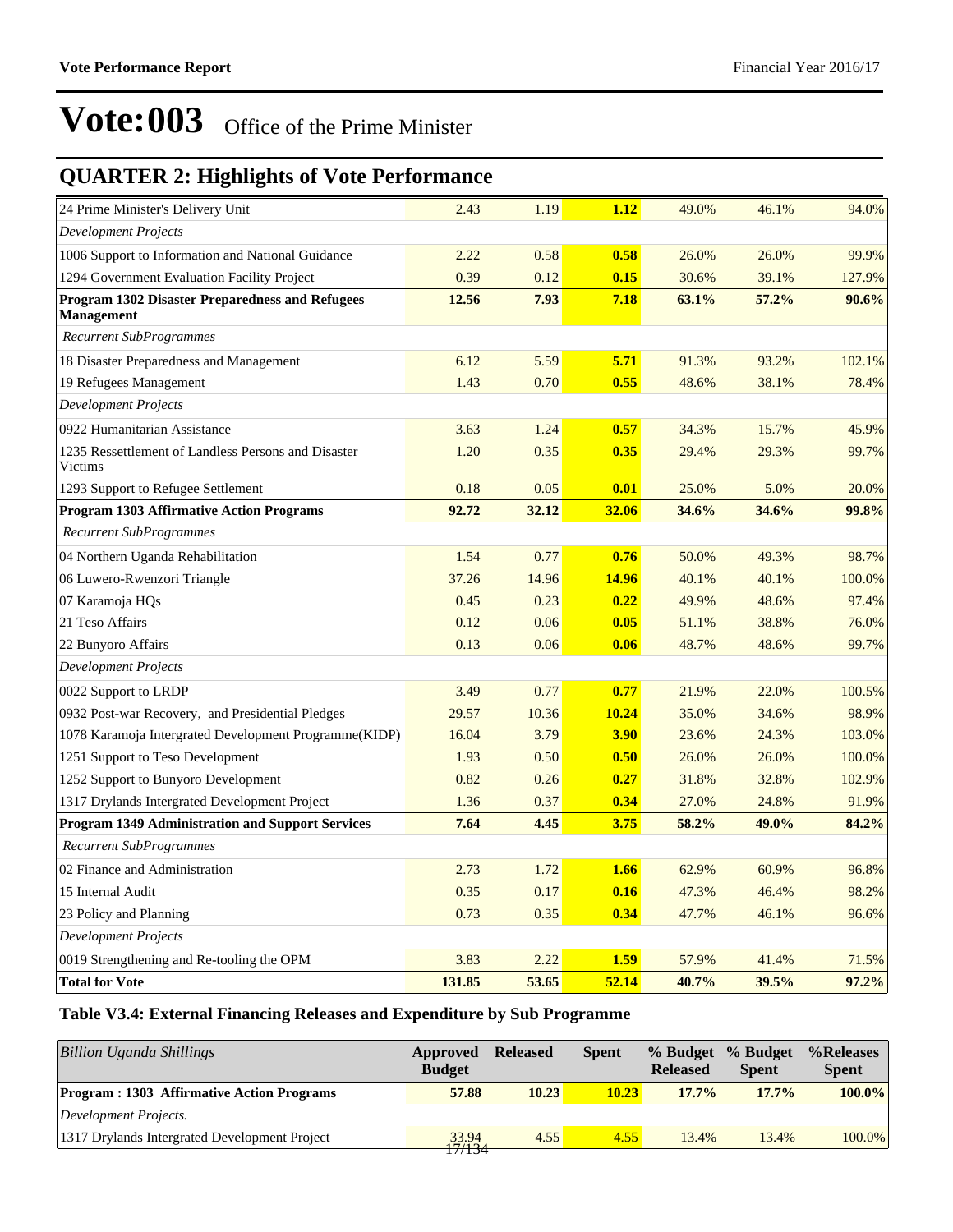| 1380 Northern Uganda Social Action Fund (NUSAF) 3 | 23.O3<br>23.13 | 5.68  | .68   | 23.7% | 23.7%    | 100.0%    |
|---------------------------------------------------|----------------|-------|-------|-------|----------|-----------|
| <b>Grand Total:</b>                               | 57.88          | 10.23 | 10.23 | 17.7% | $17.7\%$ | $100.0\%$ |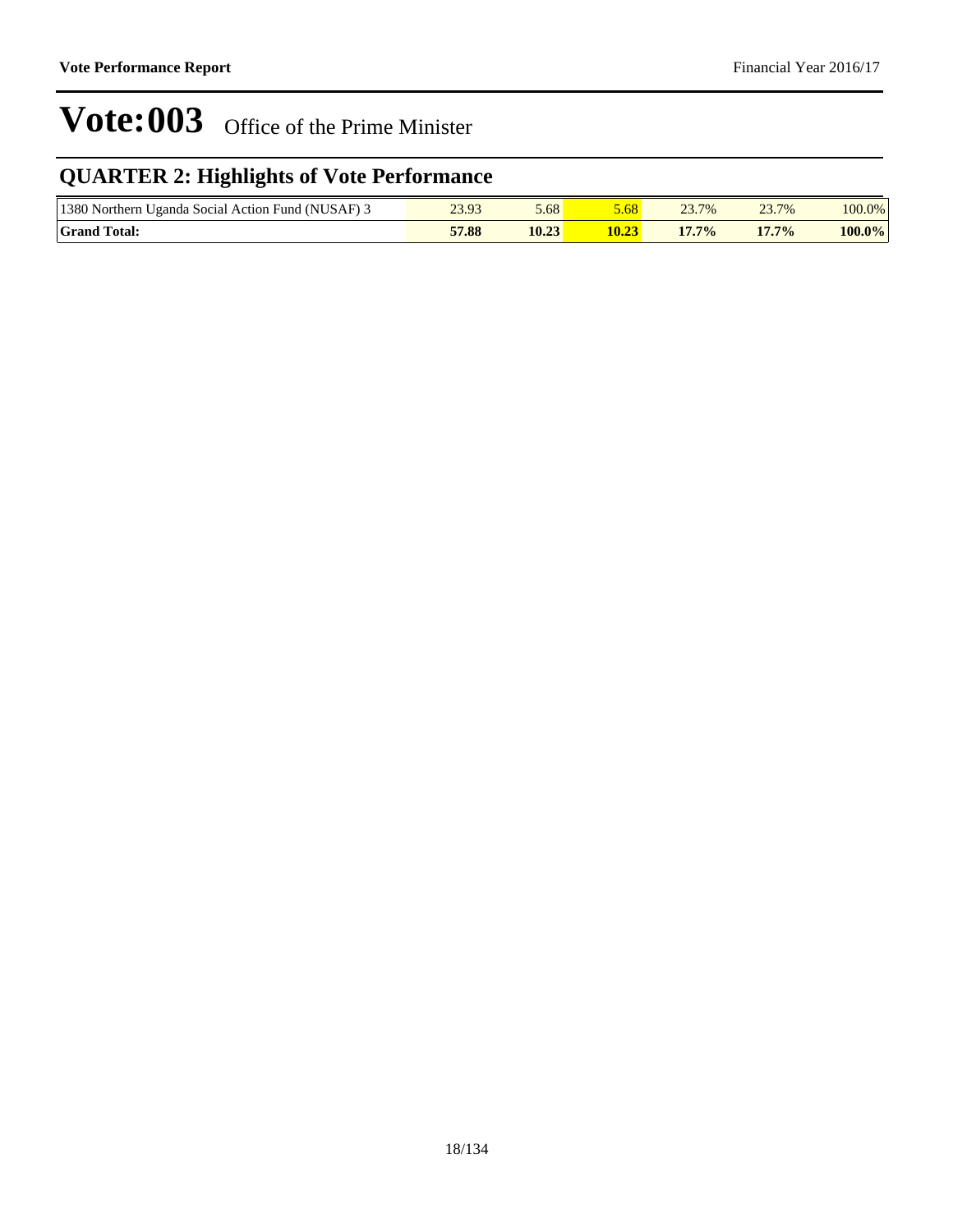*UShs Thousand*

### **Vote:003** Office of the Prime Minister

#### **QUARTER 2: Cumulative Outputs and Expenditure by End of Quarter**

| <b>Annual Planned Outputs</b> | <b>Cumulative Outputs Achieved by</b> | <b>Cumulative Expenditures made by</b> |
|-------------------------------|---------------------------------------|----------------------------------------|
|                               | <b>End of Quarter</b>                 | the End of the Quarter to              |
|                               |                                       | <b>Deliver Cumulative Outputs</b>      |

#### **Program: 01 Strategic Coordination, Monitoring and Evaluation**

*Recurrent Programmes*

**Subprogram: 01 Executive Office**

*Outputs Provided*

#### **Output: 01 Government policy implementation coordination**

| Strategic inter-ministerial<br>1.                                                                                 | 1.Organized Strategic inter-ministerial                                                                                                                                                                                                                                                                                                                                                                                                          | <b>Item</b>                                                 | <b>Spent</b> |
|-------------------------------------------------------------------------------------------------------------------|--------------------------------------------------------------------------------------------------------------------------------------------------------------------------------------------------------------------------------------------------------------------------------------------------------------------------------------------------------------------------------------------------------------------------------------------------|-------------------------------------------------------------|--------------|
| coordination meetings for the Prime<br>Minister organized and facilitated:<br>(Policy Coordination Committee-PCC, | coordination meetings for the Prime<br>Minister<br>2. Facilitated: Coordination Platforms<br>Policy Committee on Environment - PCE, such as (Policy Coordination Committee-<br>PCC, Policy Committee on Environment<br>- PCE, Prime Minister's Private Sector<br>Forum and others<br>3. Undertook Political monitoring of<br>implementation of government policies<br>and programmes in the districts.<br>4. Facilitated International and local | 211101 General Staff Salaries                               | 67,143       |
|                                                                                                                   |                                                                                                                                                                                                                                                                                                                                                                                                                                                  | 211103 Allowances                                           | 12,000       |
| Presidential Investors' Round Table                                                                               |                                                                                                                                                                                                                                                                                                                                                                                                                                                  | 221001 Advertising and Public Relations                     | 10,000       |
| (PIRT), Prime Minister's Private Sect                                                                             |                                                                                                                                                                                                                                                                                                                                                                                                                                                  | 221002 Workshops and Seminars                               | 8,000        |
|                                                                                                                   |                                                                                                                                                                                                                                                                                                                                                                                                                                                  | 221003 Staff Training                                       | 15,000       |
|                                                                                                                   |                                                                                                                                                                                                                                                                                                                                                                                                                                                  | 221007 Books, Periodicals & Newspapers                      | 3,600        |
|                                                                                                                   |                                                                                                                                                                                                                                                                                                                                                                                                                                                  | 221008 Computer supplies and Information<br>Technology (IT) | 1,425        |
|                                                                                                                   | travel/engagements of the Prime<br>Minister.                                                                                                                                                                                                                                                                                                                                                                                                     | 221009 Welfare and Entertainment                            | 10,000       |
|                                                                                                                   | 5. Coordinated Government Business in                                                                                                                                                                                                                                                                                                                                                                                                            | 221010 Special Meals and Drinks                             | 6,510        |
|                                                                                                                   | Parliament, which was instrumental in the 221011 Printing, Stationery, Photocopying and<br>conclusion of reports, passing of motions                                                                                                                                                                                                                                                                                                             | Binding                                                     | 6,734        |
|                                                                                                                   | and making of ministerial statements                                                                                                                                                                                                                                                                                                                                                                                                             | 221012 Small Office Equipment                               | 4,856        |
|                                                                                                                   |                                                                                                                                                                                                                                                                                                                                                                                                                                                  | 222001 Telecommunications                                   | 4,000        |
|                                                                                                                   |                                                                                                                                                                                                                                                                                                                                                                                                                                                  | $223003$ Rent – (Produced Assets) to private<br>entities    | 9,500        |
|                                                                                                                   |                                                                                                                                                                                                                                                                                                                                                                                                                                                  | 223005 Electricity                                          | 2,000        |
|                                                                                                                   |                                                                                                                                                                                                                                                                                                                                                                                                                                                  | 223006 Water                                                | 1,000        |
|                                                                                                                   |                                                                                                                                                                                                                                                                                                                                                                                                                                                  | 224004 Cleaning and Sanitation                              | 1,000        |
|                                                                                                                   |                                                                                                                                                                                                                                                                                                                                                                                                                                                  | 227001 Travel inland                                        | 190,000      |
|                                                                                                                   |                                                                                                                                                                                                                                                                                                                                                                                                                                                  | 227002 Travel abroad                                        | 334,660      |
|                                                                                                                   |                                                                                                                                                                                                                                                                                                                                                                                                                                                  | 227004 Fuel, Lubricants and Oils                            | 21,250       |
|                                                                                                                   |                                                                                                                                                                                                                                                                                                                                                                                                                                                  | 228002 Maintenance - Vehicles                               | 99,788       |
|                                                                                                                   |                                                                                                                                                                                                                                                                                                                                                                                                                                                  | 228003 Maintenance – Machinery, Equipment<br>& Furniture    | 2,000        |
|                                                                                                                   |                                                                                                                                                                                                                                                                                                                                                                                                                                                  | $228004$ Maintenance – Other                                | 2,250        |
|                                                                                                                   |                                                                                                                                                                                                                                                                                                                                                                                                                                                  | 282101 Donations                                            | 200,000      |
| <b>Reasons for Variation in performance</b>                                                                       |                                                                                                                                                                                                                                                                                                                                                                                                                                                  |                                                             |              |
| Insufficient funds                                                                                                |                                                                                                                                                                                                                                                                                                                                                                                                                                                  |                                                             |              |

| <b>Total</b>       | 1,012,716      |
|--------------------|----------------|
| Wage Recurrent     | 67,143         |
| Non Wage Recurrent | 945,573        |
| AIA                | $\overline{0}$ |

**Output: 02 Government business in Parliament coordinated**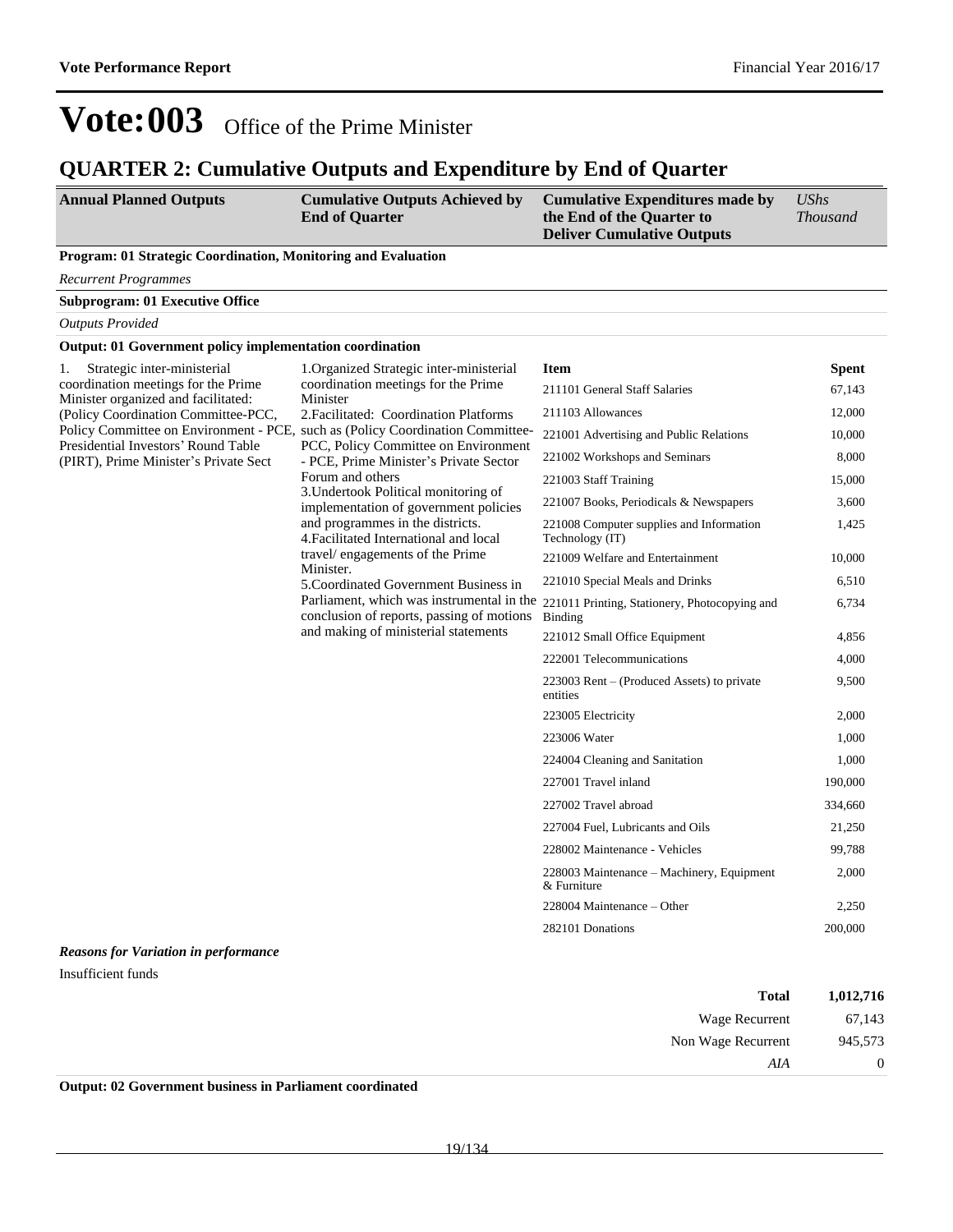#### **QUARTER 2: Cumulative Outputs and Expenditure by End of Quarter**

| <b>Annual Planned Outputs</b>                                        | <b>Cumulative Outputs Achieved by</b><br><b>End of Quarter</b>                        | <b>Cumulative Expenditures made by</b><br>the End of the Quarter to<br><b>Deliver Cumulative Outputs</b> | <b>UShs</b><br><b>Thousand</b> |
|----------------------------------------------------------------------|---------------------------------------------------------------------------------------|----------------------------------------------------------------------------------------------------------|--------------------------------|
| Regular attendance of plenary and                                    | Synchronized the legislative agenda                                                   | <b>Item</b>                                                                                              | <b>Spent</b>                   |
| committee sessions by Ministers<br>coordinated.                      | which was instrumental in passing one $(1)$<br>bill (The Income Tax (Amendment) Bill, | 211103 Allowances                                                                                        | 3,100                          |
|                                                                      | 2016), making of 40 Ministerial                                                       | 221001 Advertising and Public Relations                                                                  | 5,000                          |
| 2.<br>Passing of Bills by Parliament                                 | statements, debating and concluding 9                                                 | 221002 Workshops and Seminars                                                                            | 10,000                         |
| within stipulated timeframe coordinated                              | Committee reports, moving and passing<br>18 motions moved and responding to 1         | 221003 Staff Training                                                                                    | 5,000                          |
| Presenting of Ministerial Statements Question for oral answers<br>3. |                                                                                       | 221007 Books, Periodicals & Newspapers                                                                   | 4,000                          |
| coordinated.<br>Answering and re<br>4.                               |                                                                                       | 221008 Computer supplies and Information<br>Technology (IT)                                              | 3,000                          |
|                                                                      |                                                                                       | 221010 Special Meals and Drinks                                                                          | 4,500                          |
|                                                                      |                                                                                       | 221011 Printing, Stationery, Photocopying and<br><b>Binding</b>                                          | 4,500                          |
|                                                                      |                                                                                       | 221012 Small Office Equipment                                                                            | 1,250                          |
|                                                                      |                                                                                       | 225001 Consultancy Services- Short term                                                                  | 10,000                         |
|                                                                      |                                                                                       | 227001 Travel inland                                                                                     | 10,500                         |
|                                                                      |                                                                                       | 228002 Maintenance - Vehicles                                                                            | 3,980                          |

#### *Reasons for Variation in performance*

Insufficient funds

| 64,830 | Total              |
|--------|--------------------|
|        | Wage Recurrent     |
| 64,830 | Non Wage Recurrent |
|        | A I A              |

#### **Output: 05 Dissemination of Public Information** 1. Information on OPM Policies, Programmes and Activities disseminated through multimedia platforms. 2. OPM Communication Strategy implemented 1. Managed all Public Relations and Communications of the Office of the Prime Minister effectively for Q1 and Q2 2. Facilitated the dissemination of Information on OPM Policies, Programmes and Activities through multimedia platforms **Item Spent** 211103 Allowances 2,100 221001 Advertising and Public Relations 2,000 221003 Staff Training 3,000 227001 Travel inland 42,900

#### *Reasons for Variation in performance*

Insufficient funds

| <b>Total</b>                  | 50,000           |
|-------------------------------|------------------|
| <b>Wage Recurrent</b>         | $\overline{0}$   |
| Non Wage Recurrent            | 50,000           |
| AIA                           | $\overline{0}$   |
| <b>Total For SubProgramme</b> | 1,127,546        |
| Wage Recurrent                | 67,143           |
| Non Wage Recurrent            | 1,060,403        |
| AIA                           | $\boldsymbol{0}$ |
| <b>Recurrent Programmes</b>   |                  |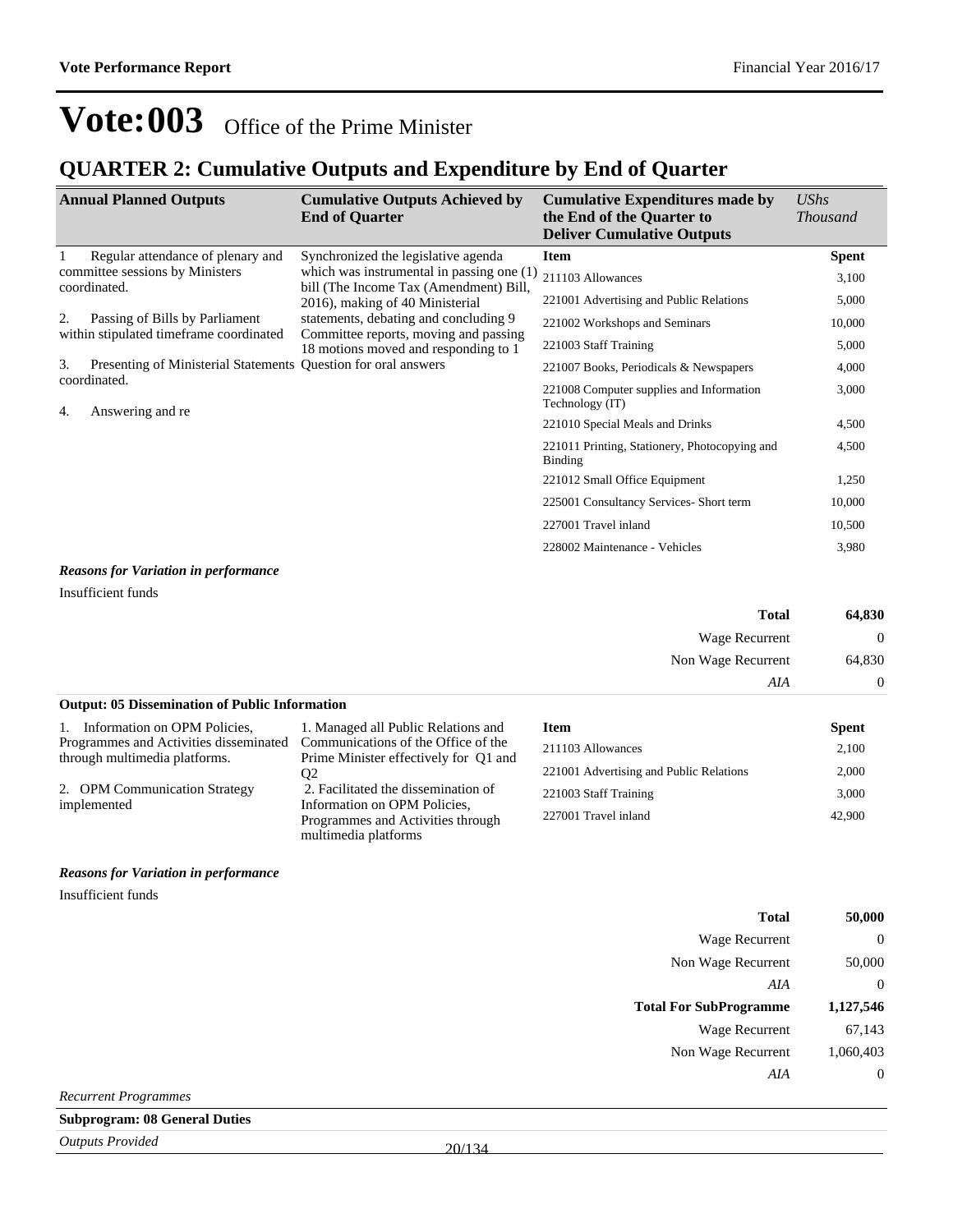#### **QUARTER 2: Cumulative Outputs and Expenditure by End of Quarter**

| <b>Annual Planned Outputs</b>                                         | <b>Cumulative Outputs Achieved by</b><br><b>End of Quarter</b>                                                                                                                                                                     | <b>Cumulative Expenditures made by</b><br>the End of the Quarter to<br><b>Deliver Cumulative Outputs</b> | <b>UShs</b><br><b>Thousand</b> |
|-----------------------------------------------------------------------|------------------------------------------------------------------------------------------------------------------------------------------------------------------------------------------------------------------------------------|----------------------------------------------------------------------------------------------------------|--------------------------------|
| Output: 01 Government policy implementation coordination              |                                                                                                                                                                                                                                    |                                                                                                          |                                |
| 1. Coordination among sectors improved 1. Coordinated the Half Annual |                                                                                                                                                                                                                                    | <b>Item</b>                                                                                              | <b>Spent</b>                   |
| 2. Rt. Hon. Prime Minister ably                                       | Government Assessment retreat<br>(GHAPR) which came up with                                                                                                                                                                        | 211101 General Staff Salaries                                                                            | 6,056                          |
| represented                                                           | recommendations to improve service                                                                                                                                                                                                 | 211103 Allowances                                                                                        | 5,221                          |
|                                                                       | delivery<br>2. Steered coordination meetings across<br>MDAs to improve service delivery                                                                                                                                            | 213001 Medical expenses (To employees)                                                                   | 2,000                          |
| 3. PIRT meetings coordinated                                          |                                                                                                                                                                                                                                    | 213002 Incapacity, death benefits and funeral<br>expenses                                                | 2,000                          |
| harmonised                                                            | 4. Government operations enhanced and 3. Represented the Rt.Hon Prime Minister<br>at various National functions                                                                                                                    | 221001 Advertising and Public Relations                                                                  | 2,843                          |
|                                                                       | 4. Presided over the implementation of                                                                                                                                                                                             | 221003 Staff Training                                                                                    | 4,000                          |
| 5. Government presence felt among the<br>populace                     | the Community Based Monitoring Fora (<br>Baraza Initiative) in four(4) district local                                                                                                                                              | 221007 Books, Periodicals & Newspapers                                                                   | 3,000                          |
|                                                                       | governments of Kibuku,                                                                                                                                                                                                             | 221009 Welfare and Entertainment                                                                         | 5,000                          |
|                                                                       | Mubende, Masindi and Ntoroko<br>5. Presided over the Inter-Ministerial<br>meeting on amendment of the Kampala                                                                                                                      | 221011 Printing, Stationery, Photocopying and<br><b>Binding</b>                                          | 4,465                          |
|                                                                       | Capital City Authority (KCCA) ACT                                                                                                                                                                                                  | 222001 Telecommunications                                                                                | 55                             |
|                                                                       | 2010<br>6. Conducted a Baraza in Bushenyi<br>District on the 22nd December 2016.                                                                                                                                                   | 223003 Rent – (Produced Assets) to private<br>entities                                                   | 1,575                          |
|                                                                       |                                                                                                                                                                                                                                    | 223005 Electricity                                                                                       | 275                            |
|                                                                       |                                                                                                                                                                                                                                    | 223006 Water                                                                                             | 115                            |
|                                                                       | 7. Carried out monitoring of Government<br>policy in Gulu , Kumi, Ngora , Mbale,                                                                                                                                                   | 224004 Cleaning and Sanitation                                                                           | 150                            |
|                                                                       | Bushenyi, Ntungamo, Kitgum and                                                                                                                                                                                                     | 227001 Travel inland                                                                                     | 20,000                         |
|                                                                       | Kabale Dsitricts                                                                                                                                                                                                                   | 227002 Travel abroad                                                                                     | 9,987                          |
|                                                                       | 8. Held inter-Ministerial meetings on                                                                                                                                                                                              | 227004 Fuel, Lubricants and Oils                                                                         | 635                            |
|                                                                       | Environment, Presidential Affairs, on<br>Tourism, Competiveness and ease of<br>doing Business, inter-ministerial meeting<br>on KCCA, On the progress and way<br>forward on the redevelopment of the<br>Namugongo Shrine and Museum | 228003 Maintenance – Machinery, Equipment<br>& Furniture                                                 | 135                            |
|                                                                       |                                                                                                                                                                                                                                    | 228004 Maintenance - Other                                                                               | 305                            |
|                                                                       | 9. Held meeting on the consultation on<br>Public Sector Management -Sector<br><b>Review Report</b>                                                                                                                                 |                                                                                                          |                                |
|                                                                       | 10. Handled the Presidential Directive on<br>informing the country on the challenge on<br>rain, climate change and how to handle<br>food security country wide.                                                                    |                                                                                                          |                                |

#### *Reasons for Variation in performance*

Funds were not enough to facilitate the implementation of the planned outputs for the sub program

| 67,817             |
|--------------------|
| 6,056              |
| 61,761             |
| $\mathbf{0}$       |
| Non Wage Recurrent |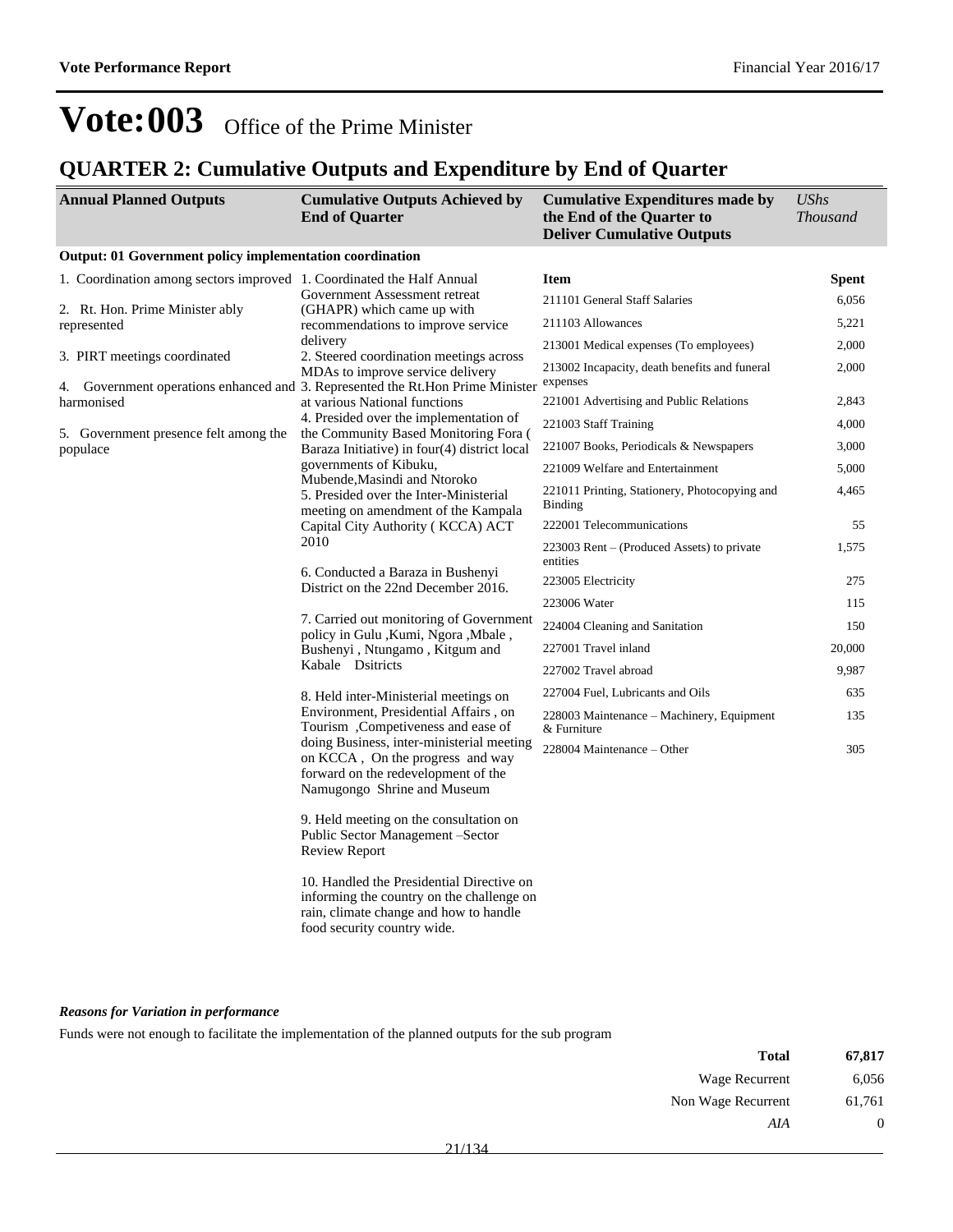### **QUARTER 2: Cumulative Outputs and Expenditure by End of Quarter**

| <b>Annual Planned Outputs</b>                                    | <b>Cumulative Outputs Achieved by</b><br><b>End of Quarter</b>                                    | <b>Cumulative Expenditures made by</b><br>the End of the Quarter to<br><b>Deliver Cumulative Outputs</b> | <b>UShs</b><br><b>Thousand</b> |
|------------------------------------------------------------------|---------------------------------------------------------------------------------------------------|----------------------------------------------------------------------------------------------------------|--------------------------------|
| <b>Output: 06 Functioning National Monitoring and Evaluation</b> |                                                                                                   |                                                                                                          |                                |
| 1. 3 inspection trips conducted                                  | Facilitated 4 radio talk shows and 2 TV                                                           | <b>Item</b>                                                                                              | <b>Spent</b>                   |
| 2. 1 radio talk shows facilitated                                | show                                                                                              | 227001 Travel inland                                                                                     | 20,660                         |
| 3. 1 TV shows facilitated                                        |                                                                                                   |                                                                                                          |                                |
| <b>Reasons for Variation in performance</b>                      |                                                                                                   |                                                                                                          |                                |
|                                                                  | Funds were not enough to facilitate the implementation of the planned outputs for the sub program |                                                                                                          |                                |
|                                                                  |                                                                                                   | <b>Total</b>                                                                                             | 20,660                         |
|                                                                  |                                                                                                   | Wage Recurrent                                                                                           | $\theta$                       |
|                                                                  |                                                                                                   | Non Wage Recurrent                                                                                       | 20,660                         |
|                                                                  |                                                                                                   | AIA                                                                                                      | $\overline{0}$                 |
|                                                                  |                                                                                                   | <b>Total For SubProgramme</b>                                                                            | 88,477                         |
|                                                                  |                                                                                                   | Wage Recurrent                                                                                           | 6,056                          |
|                                                                  |                                                                                                   | Non Wage Recurrent                                                                                       | 82,421                         |
|                                                                  |                                                                                                   | AIA                                                                                                      | $\theta$                       |
| <b>Recurrent Programmes</b>                                      |                                                                                                   |                                                                                                          |                                |
| <b>Subprogram: 09 Government Chief Whip</b>                      |                                                                                                   |                                                                                                          |                                |
| <b>Outputs Provided</b>                                          |                                                                                                   |                                                                                                          |                                |

**Output: 02 Government business in Parliament coordinated**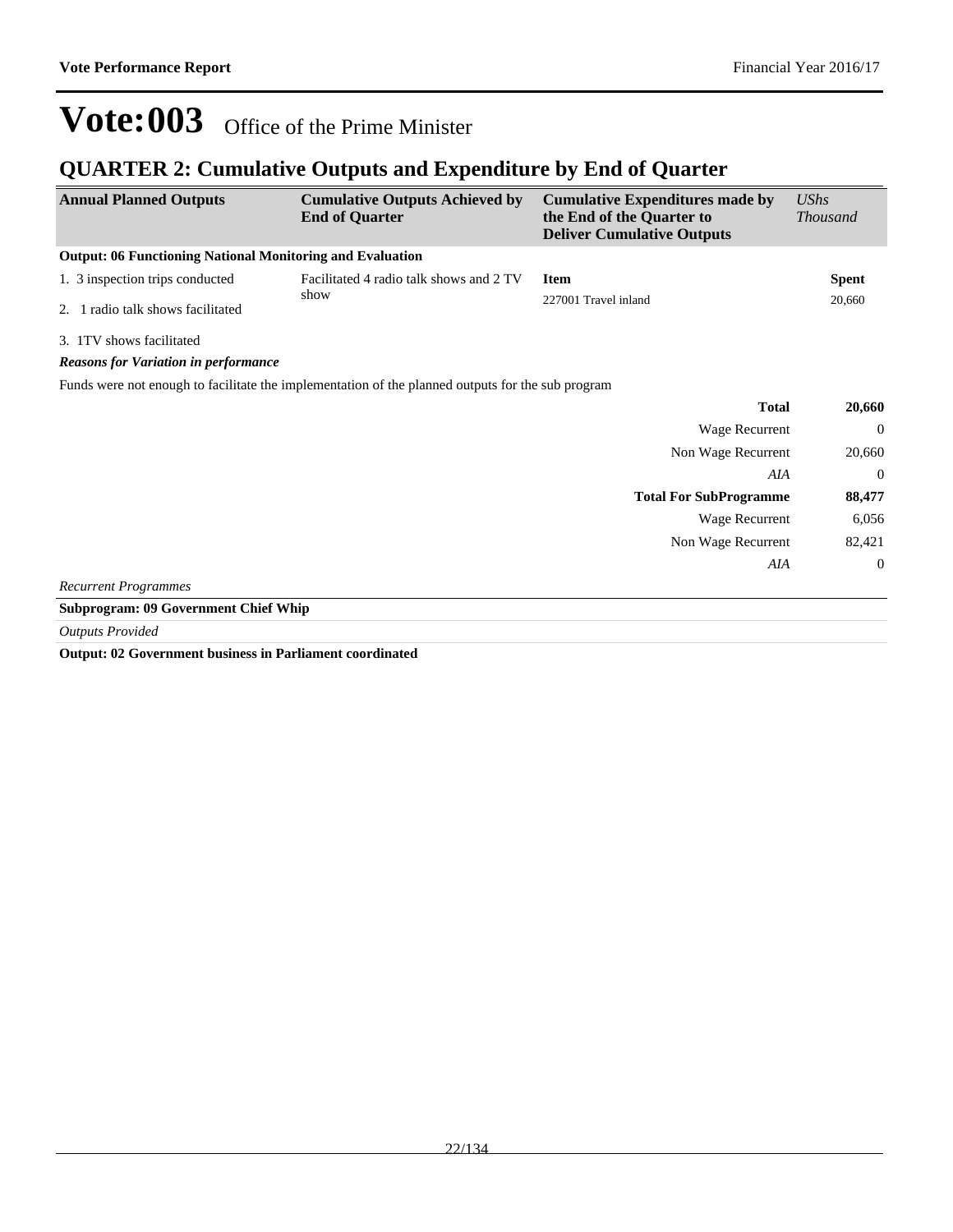#### **QUARTER 2: Cumulative Outputs and Expenditure by End of Quarter**

| <b>Annual Planned Outputs</b>                                                                                                                                                                     | <b>Cumulative Outputs Achieved by</b><br><b>End of Quarter</b>                                                                                                                                                                                   | <b>Cumulative Expenditures made by</b><br>the End of the Quarter to<br><b>Deliver Cumulative Outputs</b> | <b>UShs</b><br><b>Thousand</b> |
|---------------------------------------------------------------------------------------------------------------------------------------------------------------------------------------------------|--------------------------------------------------------------------------------------------------------------------------------------------------------------------------------------------------------------------------------------------------|----------------------------------------------------------------------------------------------------------|--------------------------------|
| 1. All Bills, Motions, Ministerial                                                                                                                                                                | 1. Coordinated the legislative agenda                                                                                                                                                                                                            | <b>Item</b>                                                                                              | <b>Spent</b>                   |
| statements, Questions for oral answers,<br>Committee reports and Petitions<br>presented, debated and concluded,<br>reports on the Legislative programme,<br>business transacted in Parliament and | which was instrumental in passing one<br>(1) bill (The Income Tax (Amendment)<br>Bill, 2016), making of 40 Ministerial<br>statements, debating and concluding 9<br>Committee reports, moving and passing<br>18 motions moved and responding to 1 | 211101 General Staff Salaries                                                                            | 23,299                         |
|                                                                                                                                                                                                   |                                                                                                                                                                                                                                                  | 211103 Allowances                                                                                        | 26,000                         |
|                                                                                                                                                                                                   |                                                                                                                                                                                                                                                  | 221001 Advertising and Public Relations                                                                  | 24,000                         |
| Ministries'attendance of plenary me                                                                                                                                                               |                                                                                                                                                                                                                                                  | 221002 Workshops and Seminars                                                                            | 250,000                        |
|                                                                                                                                                                                                   | Question for oral answers                                                                                                                                                                                                                        | 221003 Staff Training                                                                                    | 5,000                          |
|                                                                                                                                                                                                   | 2. Coordinated the attendance of                                                                                                                                                                                                                 | 221007 Books, Periodicals & Newspapers                                                                   | 5,000                          |
|                                                                                                                                                                                                   | Ministers in Parliament which ranged<br>from 10-50 percent while the number                                                                                                                                                                      | 221008 Computer supplies and Information<br>Technology (IT)                                              | 15,000                         |
|                                                                                                                                                                                                   | ranged from 8-40                                                                                                                                                                                                                                 | 221010 Special Meals and Drinks                                                                          | 151,893                        |
|                                                                                                                                                                                                   | 3. Held a number of consultative<br>meetings including finalizing PACOB                                                                                                                                                                          | 221011 Printing, Stationery, Photocopying and<br><b>Binding</b>                                          | 51,853                         |
|                                                                                                                                                                                                   | report and handing it over to H.E the                                                                                                                                                                                                            | 221012 Small Office Equipment                                                                            | 4,000                          |
|                                                                                                                                                                                                   | President.                                                                                                                                                                                                                                       | 222001 Telecommunications                                                                                | 90,657                         |
|                                                                                                                                                                                                   | 4. Carried out 2 inland field monitoring<br>visits<br>5. Organized 1 benchmarking trip abroad                                                                                                                                                    | 222003 Information and communications<br>technology (ICT)                                                | 750                            |
|                                                                                                                                                                                                   |                                                                                                                                                                                                                                                  | 223003 Rent – (Produced Assets) to private<br>entities                                                   | 19,514                         |
|                                                                                                                                                                                                   |                                                                                                                                                                                                                                                  | 223005 Electricity                                                                                       | 4,200                          |
|                                                                                                                                                                                                   |                                                                                                                                                                                                                                                  | 223006 Water                                                                                             | 1,750                          |
|                                                                                                                                                                                                   |                                                                                                                                                                                                                                                  | 224004 Cleaning and Sanitation                                                                           | 2,125                          |
|                                                                                                                                                                                                   |                                                                                                                                                                                                                                                  | 225001 Consultancy Services- Short term                                                                  | 339,200                        |
|                                                                                                                                                                                                   |                                                                                                                                                                                                                                                  | 225002 Consultancy Services-Long-term                                                                    | 66,500                         |
|                                                                                                                                                                                                   |                                                                                                                                                                                                                                                  | 227001 Travel inland                                                                                     | 243,692                        |
|                                                                                                                                                                                                   |                                                                                                                                                                                                                                                  | 227002 Travel abroad                                                                                     | 225,000                        |
|                                                                                                                                                                                                   |                                                                                                                                                                                                                                                  | 227004 Fuel, Lubricants and Oils                                                                         | 62,140                         |
|                                                                                                                                                                                                   |                                                                                                                                                                                                                                                  | 228002 Maintenance - Vehicles                                                                            | 54,500                         |
|                                                                                                                                                                                                   |                                                                                                                                                                                                                                                  | 228003 Maintenance – Machinery, Equipment<br>& Furniture                                                 | 4,978                          |
|                                                                                                                                                                                                   |                                                                                                                                                                                                                                                  | 228004 Maintenance - Other                                                                               | 8,733                          |
|                                                                                                                                                                                                   |                                                                                                                                                                                                                                                  | 282101 Donations                                                                                         | 150,000                        |
| <b>Reasons for Variation in performance</b>                                                                                                                                                       |                                                                                                                                                                                                                                                  |                                                                                                          |                                |

Delayed submission of bills to Parliament by MDAs

| <b>Total</b>                  | 1,829,784 |
|-------------------------------|-----------|
| Wage Recurrent                | 23,299    |
| Non Wage Recurrent            | 1,806,485 |
| AIA                           | 0         |
|                               |           |
| <b>Total For SubProgramme</b> | 1,829,784 |
| Wage Recurrent                | 23.299    |
| Non Wage Recurrent            | 1,806,485 |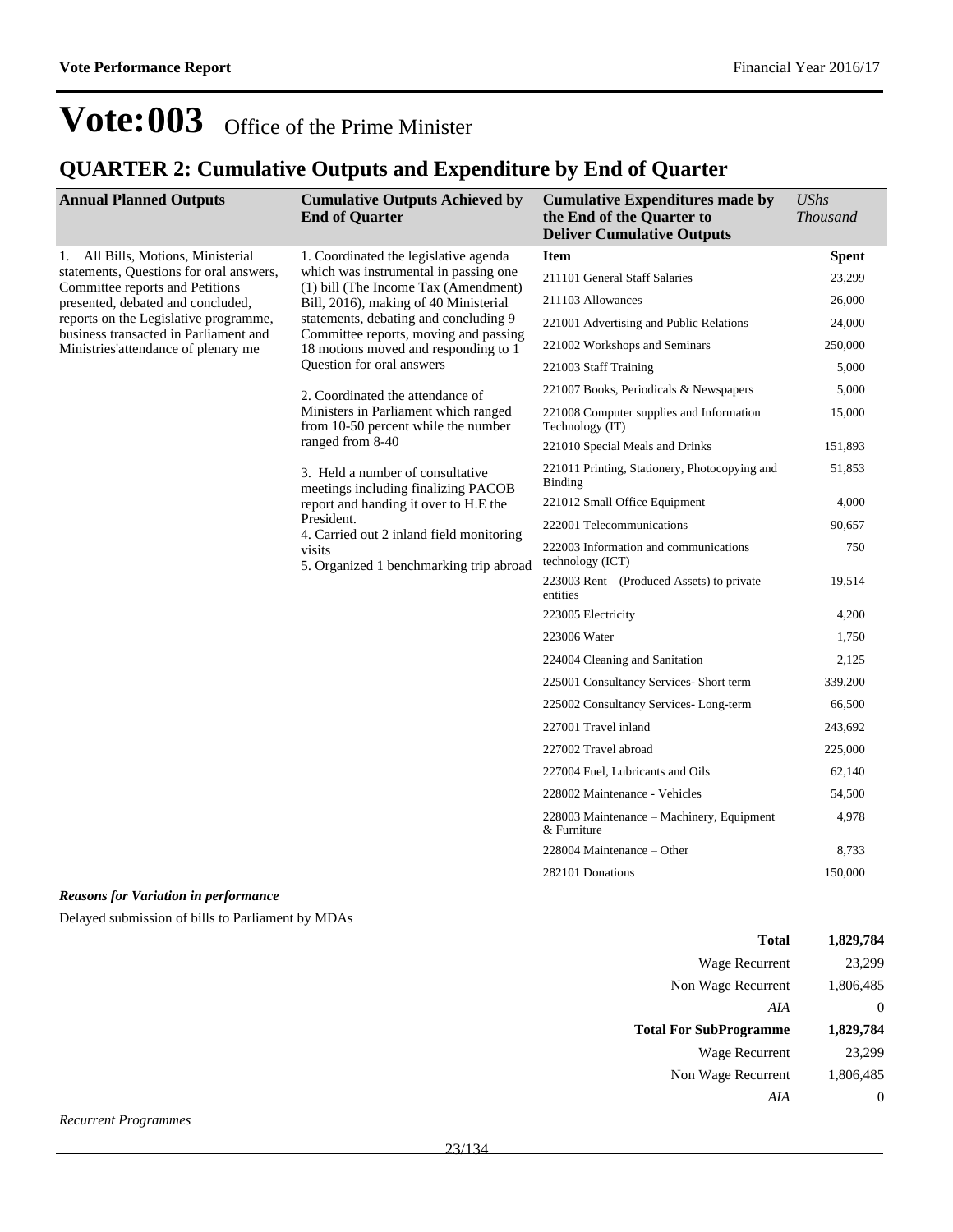### **QUARTER 2: Cumulative Outputs and Expenditure by End of Quarter**

| <b>Annual Planned Outputs</b>                           | <b>Cumulative Outputs Achieved by</b><br><b>End of Quarter</b> | <b>Cumulative Expenditures made by</b><br>the End of the Quarter to<br><b>Deliver Cumulative Outputs</b> | UShs<br><i>Thousand</i> |
|---------------------------------------------------------|----------------------------------------------------------------|----------------------------------------------------------------------------------------------------------|-------------------------|
| <b>Subprogram: 14 Information and National Guidance</b> |                                                                |                                                                                                          |                         |
| <b>Outputs Provided</b>                                 |                                                                |                                                                                                          |                         |

**Output: 04 National guidance**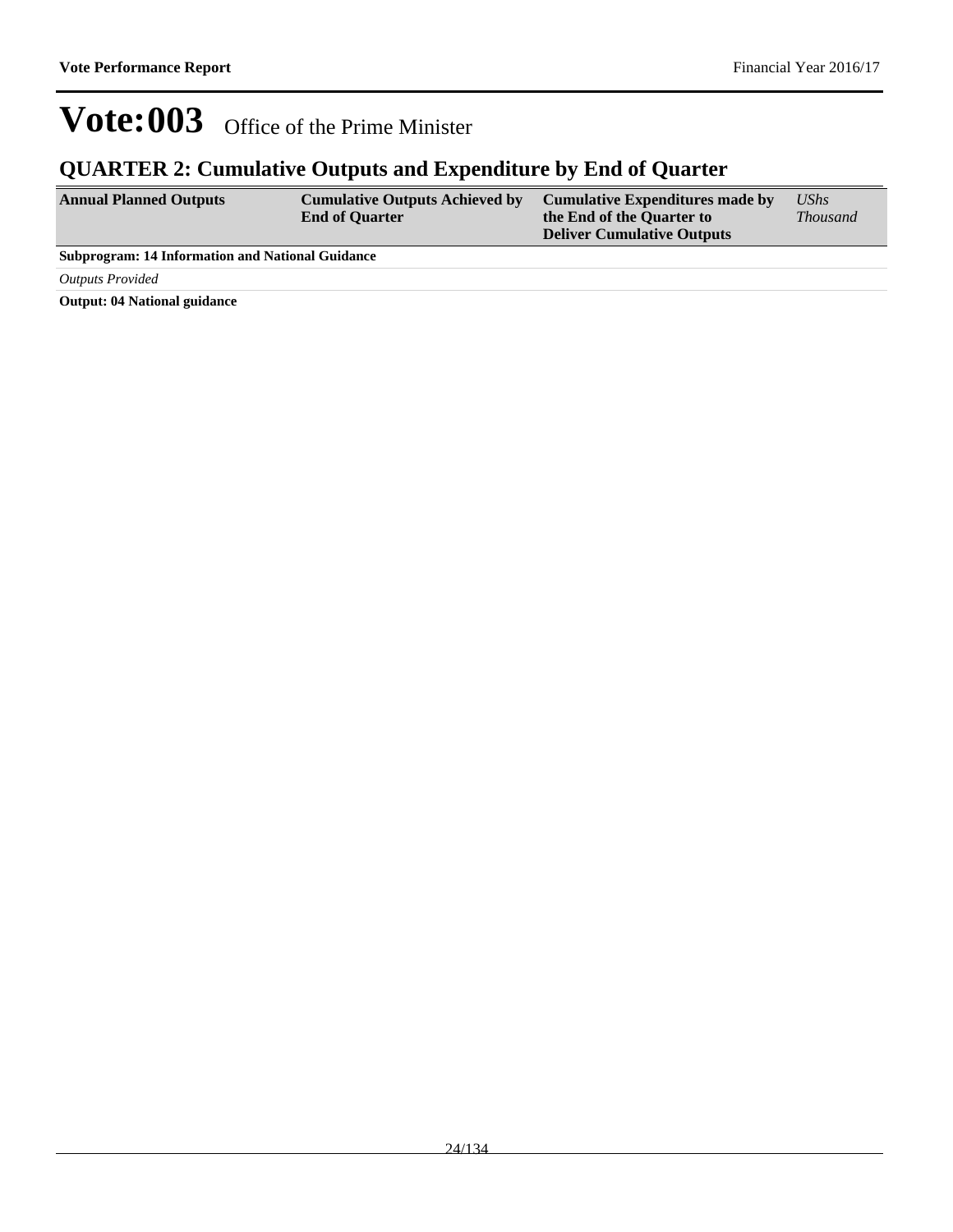### **QUARTER 2: Cumulative Outputs and Expenditure by End of Quarter**

| 1. Operationalization of the National                                     | Conducted one day regional stakeholders Item                                              |                                                           | <b>Spent</b> |
|---------------------------------------------------------------------------|-------------------------------------------------------------------------------------------|-----------------------------------------------------------|--------------|
| Guidance Policy fast tracked                                              | consultative workshop in three regions of<br>Western, Northern and central/Buganda        | 211101 General Staff Salaries                             | 173,573      |
| 2. National Vision, National Interest,<br>National Common Good propagated | on the Development of National<br>Guidance Policy in the districts of                     | 213002 Incapacity, death benefits and funeral<br>expenses | 1,100        |
|                                                                           | Mbarara, Kiruhura, Kabale, Kamwenge,                                                      | 221001 Advertising and Public Relations                   | 10,000       |
| 3. Research on understanding of                                           | Kibaale, Gulu, Arua, Moroto, Nebbi                                                        | 221002 Workshops and Seminars                             | 28,000       |
| National Guidance issues conducted.                                       | , Apac, Masaka, Mukono, Luwero,<br>Wakiso and Mityana.                                    | 221003 Staff Training                                     | 6,000        |
|                                                                           | 2. Facilitated the training of youth on                                                   | 221005 Hire of Venue (chairs, projector, etc)             | 10,200       |
|                                                                           | mindset                                                                                   | 221007 Books, Periodicals & Newspapers                    | 8,000        |
|                                                                           | 3. Conducted field sensitization meetings<br>for the district leaders, religious leaders, | 221008 Computer supplies and Information                  | 10,500       |
|                                                                           | civil society leaders and elders in the                                                   | Technology (IT)                                           |              |
|                                                                           | districts of Moyo, Yumbe, Gulu, Kitgum,<br>Kasese and Kabarole.                           | 221009 Welfare and Entertainment                          | 3,200        |
|                                                                           | 4. Conducted 2 days Civic Education                                                       | 221010 Special Meals and Drinks                           | 4,200        |
|                                                                           | sensitization workshop for 80 district and                                                | 221011 Printing, Stationery, Photocopying and             | 11,086       |
|                                                                           | sub country leaders in the districts of<br>Butalleja, Tororo, and Busia on                | Binding                                                   |              |
|                                                                           | Promotion of Constitutionalism and Good                                                   | 221012 Small Office Equipment                             | 4,000        |
|                                                                           | Governance in a Multiparty Democracy.                                                     | 222001 Telecommunications                                 | 800          |
|                                                                           | 5. Facilitated data collection for the Zero<br>draft National Guidance Policy.            | 222002 Postage and Courier                                | 400          |
|                                                                           | 6. Conducted Research on Mind                                                             | 223003 Rent – (Produced Assets) to private                | 17,500       |
|                                                                           | Education viz Social Media in                                                             | entities                                                  |              |
|                                                                           | Kapchorwa and Kwen districts.<br>7. Corrected questionnaires in Ankole                    | 223004 Guard and Security services                        | 3,000        |
|                                                                           | Sub-region for the National Guidance                                                      | 223005 Electricity                                        | 1,000        |
|                                                                           | Policy.                                                                                   | 223006 Water                                              | 1,000        |
|                                                                           | 8. Facilitated a discussion with district<br>leaders on the development of National       | 224004 Cleaning and Sanitation                            | 1,000        |
|                                                                           | Guidance Policy in the districts of                                                       | 227001 Travel inland                                      | 112,250      |
|                                                                           | Manafa, Butaleja, Pallisa, Mbale and                                                      | 227002 Travel abroad                                      | 40,000       |
|                                                                           | Bududa.<br>9. Conducted meetings to compile views                                         | 227004 Fuel, Lubricants and Oils                          | 19,000       |
|                                                                           | from the workshops held from the four                                                     | 228002 Maintenance - Vehicles                             | 25,279       |
|                                                                           | regions of Uganda for the 1st draft<br>National Guidance Policy.                          | 228003 Maintenance – Machinery, Equipment                 | 2,000        |
|                                                                           | 10. Conducted Civic Education                                                             | & Furniture                                               |              |
|                                                                           | sensitization workshop in the districts of                                                | 228004 Maintenance - Other                                | 2,250        |
|                                                                           | Namayingo, Bugiri and Busia, on<br>promotion of Constitutionalism and Good                | 273101 Medical expenses (To general Public)               | 1,200        |
|                                                                           | Governance in a Multiparty Democracy                                                      | 273102 Incapacity, death benefits and funeral             | 1,600        |
|                                                                           | for 80 elected and appointed leaders.                                                     | expenses                                                  |              |
|                                                                           | 11. Conducted pre-sensitization<br>evaluation in Nakasongola, Masindi and                 |                                                           |              |
|                                                                           | Oyam districts on the impact of                                                           |                                                           |              |
|                                                                           | development priorities by selected                                                        |                                                           |              |
|                                                                           | Youths-out of -schools in enhancing the<br>National Vision.                               |                                                           |              |
|                                                                           | 12. Conducted field sensitization                                                         |                                                           |              |
|                                                                           | meetings to community leaders in the                                                      |                                                           |              |
|                                                                           | districts of Nebbi, Zombo, Kumi, Ngora,                                                   |                                                           |              |
|                                                                           | Kyegegwa and Kyenjojo to understand                                                       |                                                           |              |
|                                                                           | the importance of National Vision and<br>National Interest towards the changing of        |                                                           |              |
|                                                                           | their wealth creation.                                                                    |                                                           |              |
|                                                                           |                                                                                           |                                                           |              |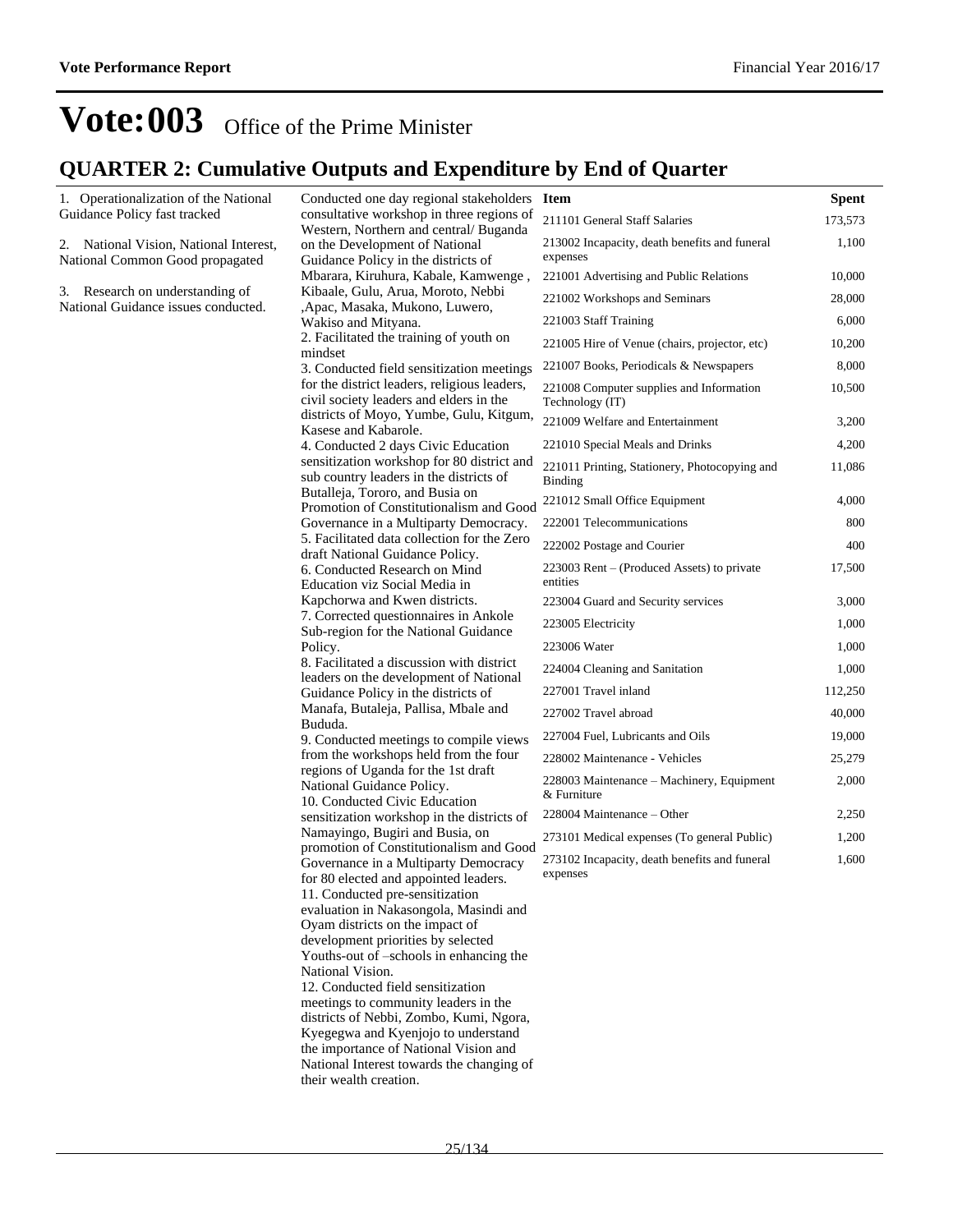*AIA* 0

## **Vote:003** Office of the Prime Minister

### **QUARTER 2: Cumulative Outputs and Expenditure by End of Quarter**

| <b>Annual Planned Outputs</b>                                         | <b>Cumulative Outputs Achieved by</b><br><b>End of Quarter</b> | <b>Cumulative Expenditures made by</b><br>the End of the Quarter to<br><b>Deliver Cumulative Outputs</b> | $\mathit{UShs}$<br><b>Thousand</b> |
|-----------------------------------------------------------------------|----------------------------------------------------------------|----------------------------------------------------------------------------------------------------------|------------------------------------|
| <b>Reasons for Variation in performance</b>                           |                                                                |                                                                                                          |                                    |
| Insufficient funds released to facilitated all the planned activities |                                                                |                                                                                                          |                                    |
|                                                                       |                                                                | <b>Total</b>                                                                                             | 498,139                            |
|                                                                       |                                                                | Wage Recurrent                                                                                           | 173,573                            |
|                                                                       |                                                                | Non Wage Recurrent                                                                                       | 324.566                            |

**Output: 05 Dissemination of Public Information**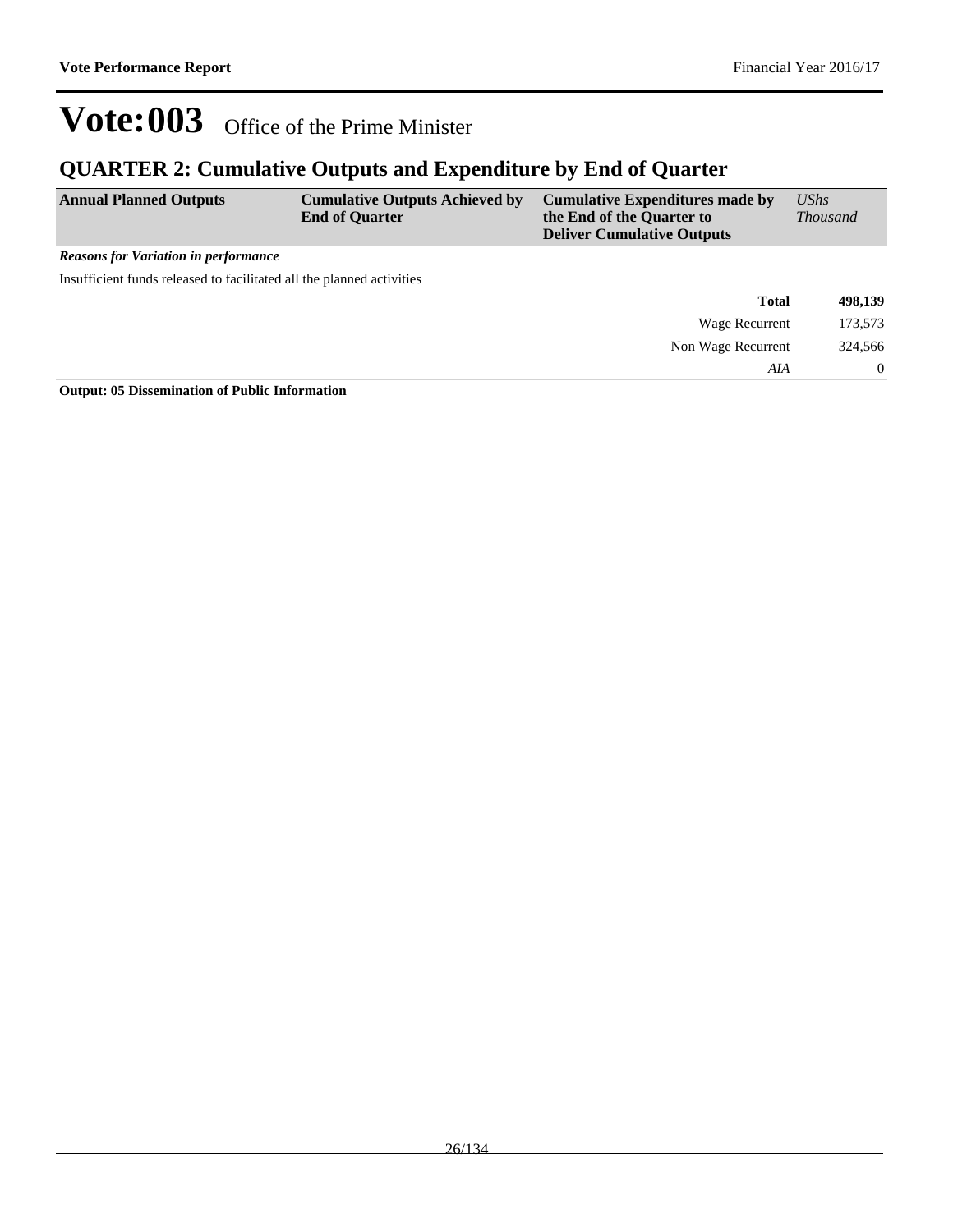### **QUARTER 2: Cumulative Outputs and Expenditure by End of Quarter**

| <b>Annual Planned Outputs</b>                                              | <b>Cumulative Outputs Achieved by</b><br><b>End of Quarter</b>                                                                                                                                                                                                                                                                                             | <b>Cumulative Expenditures made by</b><br>the End of the Quarter to<br><b>Deliver Cumulative Outputs</b> | <b>UShs</b><br><b>Thousand</b> |
|----------------------------------------------------------------------------|------------------------------------------------------------------------------------------------------------------------------------------------------------------------------------------------------------------------------------------------------------------------------------------------------------------------------------------------------------|----------------------------------------------------------------------------------------------------------|--------------------------------|
| 1. Communication Units in 2 MDAs                                           | 1. Facilitated field inspection on Public                                                                                                                                                                                                                                                                                                                  | <b>Item</b>                                                                                              | <b>Spent</b>                   |
| strengthened                                                               | Education Airtime Programme in Teso                                                                                                                                                                                                                                                                                                                        | 211103 Allowances                                                                                        | 27,050                         |
| 2. Public Education Programmes                                             | sub region; Amuria, Katakwi, Soroti,<br>Kumi, Ngora and Bukedea districts.                                                                                                                                                                                                                                                                                 | 213001 Medical expenses (To employees)                                                                   | 1,200                          |
| Coordinated                                                                | 2. Conducted sensitization and<br>operationalization meetings on                                                                                                                                                                                                                                                                                           | 213002 Incapacity, death benefits and funeral<br>expenses                                                | 1,100                          |
| 3. Local governments sensitized on<br>Access to Information Act(ATIA) 2005 | Government Communication strategy in                                                                                                                                                                                                                                                                                                                       | 221001 Advertising and Public Relations                                                                  | 9,600                          |
|                                                                            | local government, data collection on the<br>existing government programs and                                                                                                                                                                                                                                                                               | 221002 Workshops and Seminars                                                                            | 31,969                         |
| 4. The Press and Journalists Act 1995                                      | projects in Masaka, Rakai and                                                                                                                                                                                                                                                                                                                              | 221003 Staff Training                                                                                    | 7,000                          |
| Reviewed                                                                   | Bukomansimbi districts<br>3. Conducted Department retreat to draft                                                                                                                                                                                                                                                                                         | 221005 Hire of Venue (chairs, projector, etc)                                                            | 11,320                         |
|                                                                            | Proposed Media-Law principles to                                                                                                                                                                                                                                                                                                                           | 221007 Books, Periodicals & Newspapers                                                                   | 10,254                         |
|                                                                            | determine Amendment or design of New<br>Law for Cabinet submission.<br>4. Facilitated the assessment of the                                                                                                                                                                                                                                                | 221008 Computer supplies and Information<br>Technology (IT)                                              | 4,520                          |
|                                                                            | strengths and weaknesses of UBC as a                                                                                                                                                                                                                                                                                                                       | 221009 Welfare and Entertainment                                                                         | 2,000                          |
|                                                                            | National Public Broadcasters with a view                                                                                                                                                                                                                                                                                                                   | 221010 Special Meals and Drinks                                                                          | 9,000                          |
|                                                                            | to revamp it to the Revamping<br>Committee.<br>5. Conducted Department retreat to draft                                                                                                                                                                                                                                                                    | 221011 Printing, Stationery, Photocopying and<br>Binding                                                 | 9,909                          |
|                                                                            | Proposed Media-Law principles to                                                                                                                                                                                                                                                                                                                           | 221012 Small Office Equipment                                                                            | 1,600                          |
|                                                                            | determine Amendment or design of New                                                                                                                                                                                                                                                                                                                       | 222001 Telecommunications                                                                                | 800                            |
|                                                                            | Law for Cabinet submission<br>6. Inspected DIOs and to see the<br>functionalities of the Government                                                                                                                                                                                                                                                        | 222003 Information and communications<br>technology (ICT)                                                | 1,000                          |
|                                                                            | Communication Strategy.<br>7. Facilitated sensitization and training of                                                                                                                                                                                                                                                                                    | 223003 Rent – (Produced Assets) to private<br>entities                                                   | 6,250                          |
|                                                                            | political leaders and civil servants of                                                                                                                                                                                                                                                                                                                    | 223004 Guard and Security services                                                                       | 1,000                          |
|                                                                            | Jinja, Kamuli and Iganga districts on<br><b>Communicating Government</b>                                                                                                                                                                                                                                                                                   | 223005 Electricity                                                                                       | 2,000                          |
|                                                                            | programmes and achievements in local                                                                                                                                                                                                                                                                                                                       | 223006 Water                                                                                             | 1,000                          |
|                                                                            | Governments.<br>8. Conducted sensitisation and                                                                                                                                                                                                                                                                                                             | 223901 Rent – (Produced Assets) to other govt.<br>units                                                  | 1,000                          |
|                                                                            | operationalisation of government<br>communication strategy in local                                                                                                                                                                                                                                                                                        | 224004 Cleaning and Sanitation                                                                           | 1,000                          |
|                                                                            | government and collected data on the                                                                                                                                                                                                                                                                                                                       | 225001 Consultancy Services- Short term                                                                  | 68,500                         |
|                                                                            | existing government programes and<br>projects in Masaka, Rakai and                                                                                                                                                                                                                                                                                         | 227001 Travel inland                                                                                     | 64,861                         |
|                                                                            | Bukomansimbi districts.                                                                                                                                                                                                                                                                                                                                    | 227002 Travel abroad                                                                                     | 20,000                         |
|                                                                            | 9. Conduct consultative meetings with<br>selected elected and appointed leaders of                                                                                                                                                                                                                                                                         | 227004 Fuel, Lubricants and Oils                                                                         | 35,000                         |
|                                                                            | the progress of ATIA. In the districts of                                                                                                                                                                                                                                                                                                                  | 228002 Maintenance - Vehicles                                                                            | 28,681                         |
|                                                                            | Mbarara, Sheema, Bushenyi, Rubirizi and<br>Kasese on the effectiveness of ATIA in                                                                                                                                                                                                                                                                          | 228003 Maintenance - Machinery, Equipment<br>& Furniture                                                 | 2,000                          |
|                                                                            | communicating Government programmes<br>and improvement visibility.                                                                                                                                                                                                                                                                                         | 228004 Maintenance – Other                                                                               | 3,516                          |
|                                                                            | 10. Supervised the use of government<br>airtime on FM radios in the districts of<br>Soroti, Tororo, Busia, Kabarole and<br>Kasese.<br>11. Facilitation for press review and<br>analysis for the second Quarter 2016<br>12. Conducted training workshop for all<br>journalists on false news involving people<br>'s privacy, lebel and slander in Lango sub | 273101 Medical expenses (To general Public)                                                              | 1,600                          |
|                                                                            | region in Lira district.                                                                                                                                                                                                                                                                                                                                   |                                                                                                          |                                |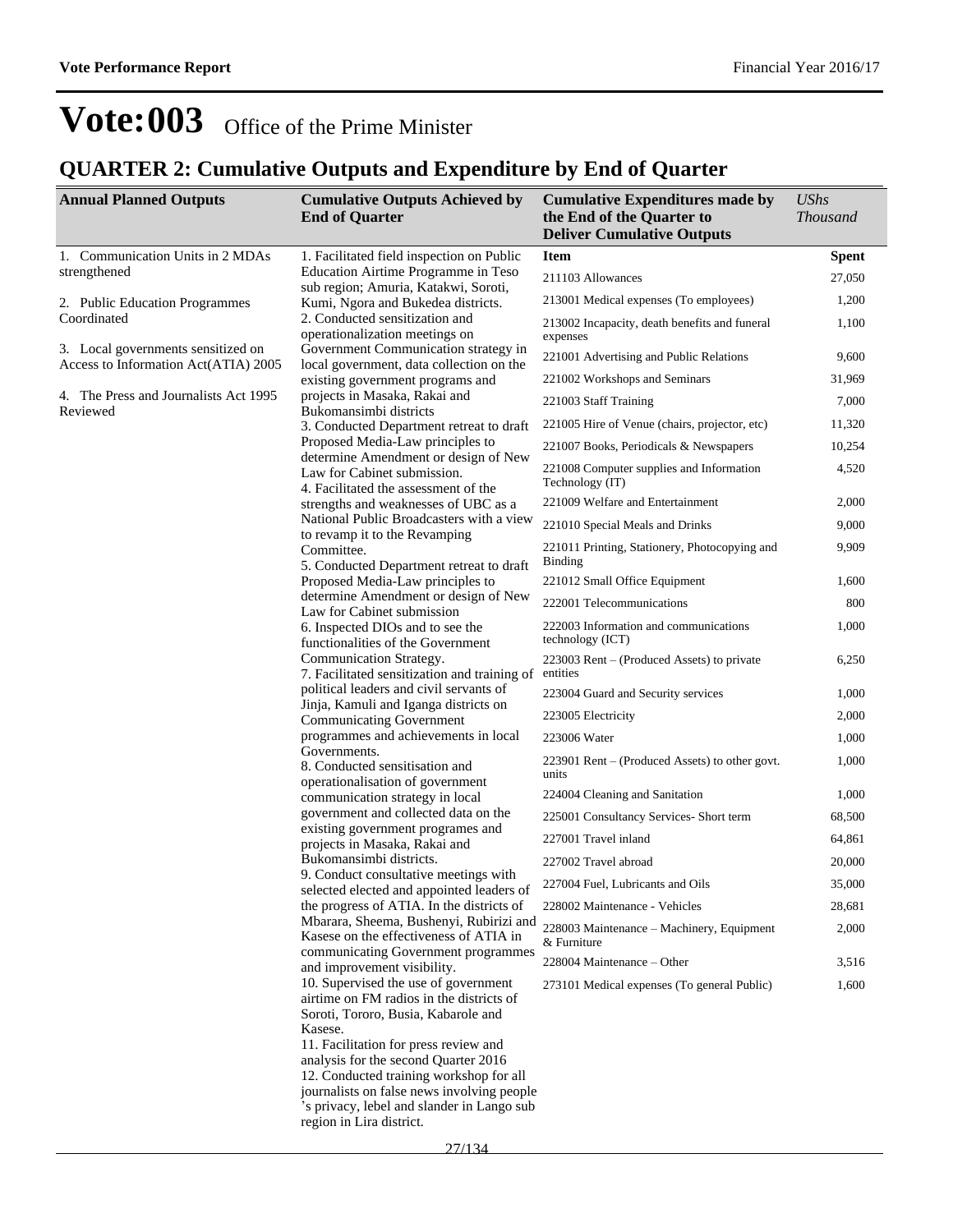### **QUARTER 2: Cumulative Outputs and Expenditure by End of Quarter**

| <b>Annual Planned Outputs</b>                                         | <b>Cumulative Outputs Achieved by</b><br><b>End of Quarter</b> | <b>Cumulative Expenditures made by</b><br>the End of the Quarter to<br><b>Deliver Cumulative Outputs</b> | <b>UShs</b><br><b>Thousand</b> |
|-----------------------------------------------------------------------|----------------------------------------------------------------|----------------------------------------------------------------------------------------------------------|--------------------------------|
| <b>Reasons for Variation in performance</b>                           |                                                                |                                                                                                          |                                |
| Insufficient funds released to facilitated all the planned activities |                                                                |                                                                                                          |                                |
|                                                                       |                                                                | <b>Total</b>                                                                                             | 364,728                        |
|                                                                       |                                                                | Wage Recurrent                                                                                           | $\overline{0}$                 |
|                                                                       |                                                                | Non Wage Recurrent                                                                                       | 364,728                        |
|                                                                       |                                                                | <b>AIA</b>                                                                                               | $\theta$                       |
| <b>Outputs Funded</b>                                                 |                                                                |                                                                                                          |                                |
| <b>Output: 51 Transfers to government units</b>                       |                                                                |                                                                                                          |                                |
|                                                                       | Released UBC Subvention released for                           | <b>Item</b>                                                                                              | <b>Spent</b>                   |
|                                                                       | Q <sub>2</sub>                                                 | 263104 Transfers to other govt. Units<br>(Current)                                                       | 500,000                        |
| <b>Reasons for Variation in performance</b>                           |                                                                |                                                                                                          |                                |
| Released UBC Subvention released for Q1 and Q2                        |                                                                |                                                                                                          |                                |
|                                                                       |                                                                | <b>Total</b>                                                                                             | 500,000                        |
|                                                                       |                                                                | Wage Recurrent                                                                                           | $\Omega$                       |
|                                                                       |                                                                | Non Wage Recurrent                                                                                       | 500,000                        |
|                                                                       |                                                                | AIA                                                                                                      | $\theta$                       |
|                                                                       |                                                                | <b>Total For SubProgramme</b>                                                                            | 1,362,867                      |
|                                                                       |                                                                | <b>Wage Recurrent</b>                                                                                    | 173,573                        |
|                                                                       |                                                                | Non Wage Recurrent                                                                                       | 1,189,294                      |
|                                                                       |                                                                | <b>AIA</b>                                                                                               | $\overline{0}$                 |
| <b>Recurrent Programmes</b>                                           |                                                                |                                                                                                          |                                |
| <b>Subprogram: 16 Monitoring and Evaluation</b>                       |                                                                |                                                                                                          |                                |

*Outputs Provided*

**Output: 06 Functioning National Monitoring and Evaluation**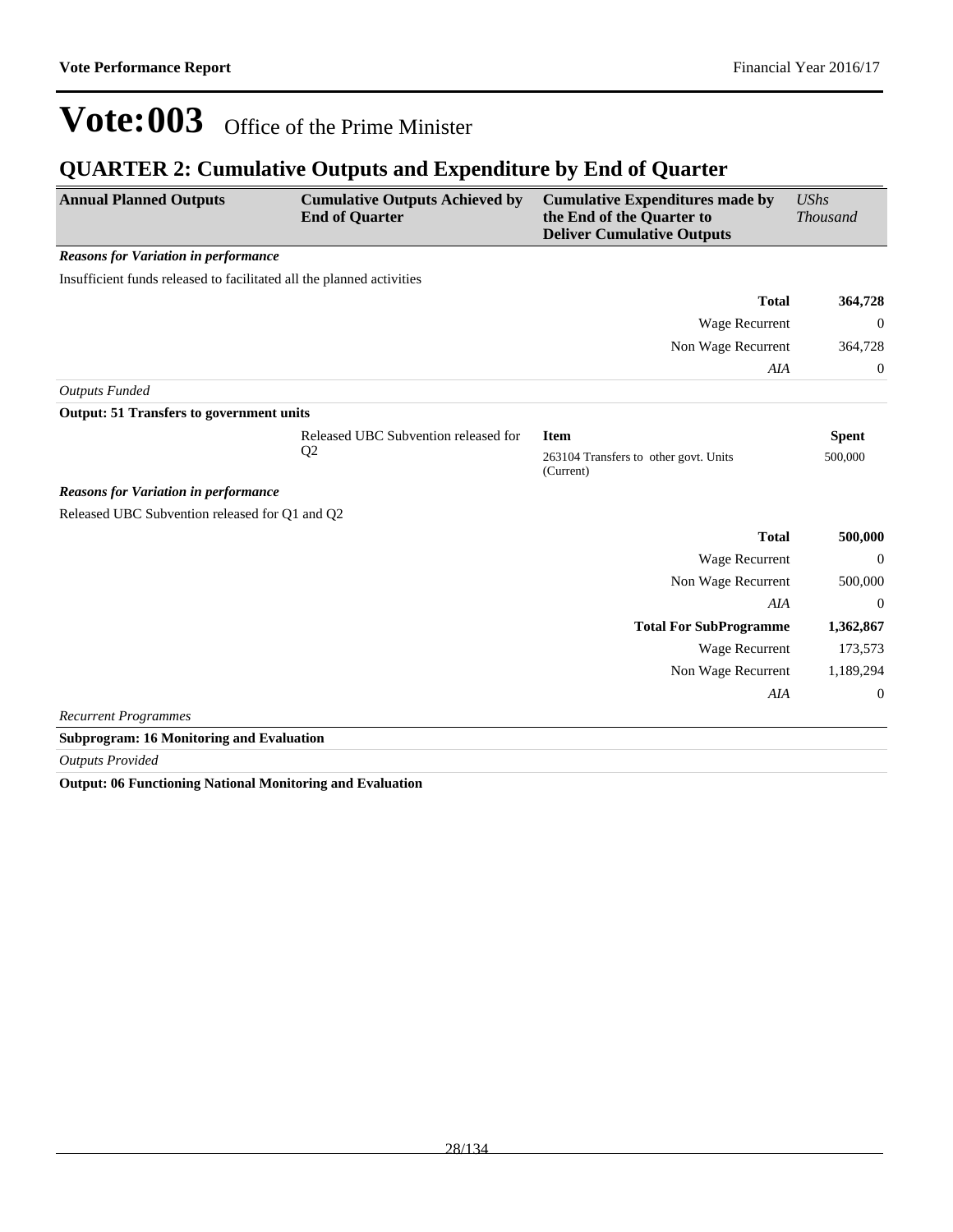### **QUARTER 2: Cumulative Outputs and Expenditure by End of Quarter**

| <b>Annual Planned Outputs</b> | <b>Cumulative Outputs Achieved by</b><br><b>End of Quarter</b>                                                                                                                                                                                                                                                                                                                                                                                                                                                                                                         | <b>Cumulative Expenditures made by</b><br>the End of the Quarter to<br><b>Deliver Cumulative Outputs</b> | <b>UShs</b><br><b>Thousand</b> |
|-------------------------------|------------------------------------------------------------------------------------------------------------------------------------------------------------------------------------------------------------------------------------------------------------------------------------------------------------------------------------------------------------------------------------------------------------------------------------------------------------------------------------------------------------------------------------------------------------------------|----------------------------------------------------------------------------------------------------------|--------------------------------|
|                               | 1. Produced the Draft GAPR 2015/16                                                                                                                                                                                                                                                                                                                                                                                                                                                                                                                                     | <b>Item</b>                                                                                              | <b>Spent</b>                   |
|                               | Report<br>2. Held a 5-day retreat of Ministers,<br>Permanent secretaries, Heads of missions                                                                                                                                                                                                                                                                                                                                                                                                                                                                            | 211101 General Staff Salaries                                                                            | 77,379                         |
|                               |                                                                                                                                                                                                                                                                                                                                                                                                                                                                                                                                                                        | 211103 Allowances                                                                                        | 137,872                        |
|                               | abroad and Local Government                                                                                                                                                                                                                                                                                                                                                                                                                                                                                                                                            | 221001 Advertising and Public Relations                                                                  | 4,250                          |
|                               | representatives to discuss GAPR for FY<br>2015/16                                                                                                                                                                                                                                                                                                                                                                                                                                                                                                                      | 221003 Staff Training                                                                                    | 26,000                         |
|                               | 3. Printed and disseminated 1000 copies                                                                                                                                                                                                                                                                                                                                                                                                                                                                                                                                | 221005 Hire of Venue (chairs, projector, etc)                                                            | 41,000                         |
|                               | of each of the GAPR2015/16 Volumes I<br>& II<br>4. Organized 5 Barazas in the districts of<br>Kibuku, Bushenyi, Ntoroko, Masindi and<br>Mubende.<br>5. Held one National M&E Technical<br>Working Group meeting and one<br><b>Evaluation Sub Committee meeting</b><br>6. Conducted two On-spot monitoring<br>field exercises to assess of various<br>Externally funded projects (EFPs) and<br>government investments across 10 key<br>sectors<br>7. Prepared 10 policy briefs and a Cabinet 223003 Rent - (Produced Assets) to private<br>paper on performance of EFPs | 221007 Books, Periodicals & Newspapers                                                                   | 5,470                          |
|                               |                                                                                                                                                                                                                                                                                                                                                                                                                                                                                                                                                                        | 221008 Computer supplies and Information<br>Technology (IT)                                              | 68,115                         |
|                               |                                                                                                                                                                                                                                                                                                                                                                                                                                                                                                                                                                        | 221009 Welfare and Entertainment                                                                         | 7,013                          |
|                               |                                                                                                                                                                                                                                                                                                                                                                                                                                                                                                                                                                        | 221011 Printing, Stationery, Photocopying and<br><b>Binding</b>                                          | 166,632                        |
|                               |                                                                                                                                                                                                                                                                                                                                                                                                                                                                                                                                                                        | 221012 Small Office Equipment                                                                            | 8,000                          |
|                               |                                                                                                                                                                                                                                                                                                                                                                                                                                                                                                                                                                        | 222001 Telecommunications                                                                                | 10.111                         |
|                               |                                                                                                                                                                                                                                                                                                                                                                                                                                                                                                                                                                        | 222003 Information and communications<br>technology (ICT)                                                | 956                            |
|                               |                                                                                                                                                                                                                                                                                                                                                                                                                                                                                                                                                                        | entities                                                                                                 | 29,768                         |
|                               | 8. Launched the "Managing for Results                                                                                                                                                                                                                                                                                                                                                                                                                                                                                                                                  | 223005 Electricity                                                                                       | 6,122                          |
|                               | for Development Results (MFDR)" by<br>Uganda Community of Practice on                                                                                                                                                                                                                                                                                                                                                                                                                                                                                                  | 223006 Water                                                                                             | 2,618                          |
|                               | managing for Development results                                                                                                                                                                                                                                                                                                                                                                                                                                                                                                                                       | 224004 Cleaning and Sanitation                                                                           | 2,878                          |
|                               | 9. Organized a high level AfCOP<br>workshop from 06th-08th June 2016;                                                                                                                                                                                                                                                                                                                                                                                                                                                                                                  | 225001 Consultancy Services- Short term                                                                  | 962,000                        |
|                               | 10. Coordinated preliminary preparations 227001 Travel inland                                                                                                                                                                                                                                                                                                                                                                                                                                                                                                          |                                                                                                          | 184,000                        |
|                               | for AfREA 2017 conference                                                                                                                                                                                                                                                                                                                                                                                                                                                                                                                                              | 227002 Travel abroad                                                                                     | 92,360                         |
|                               |                                                                                                                                                                                                                                                                                                                                                                                                                                                                                                                                                                        | 227004 Fuel, Lubricants and Oils                                                                         | 104,959                        |
|                               | 228002 Maintenance - Vehicles                                                                                                                                                                                                                                                                                                                                                                                                                                                                                                                                          | 63,878                                                                                                   |                                |
|                               |                                                                                                                                                                                                                                                                                                                                                                                                                                                                                                                                                                        | 228003 Maintenance - Machinery, Equipment<br>& Furniture                                                 | 5,679                          |
|                               |                                                                                                                                                                                                                                                                                                                                                                                                                                                                                                                                                                        | 228004 Maintenance – Other                                                                               | 23,472                         |

#### *Reasons for Variation in performance*

i. The National M&E Technical Working Group and Evaluation Sub Committee meetings for 2nd Quarter were not held due to financial constraints

| 2,030,531    | <b>Total</b>                  |  |
|--------------|-------------------------------|--|
| 77,379       | Wage Recurrent                |  |
| 1,953,152    | Non Wage Recurrent            |  |
| $\mathbf{0}$ | AIA                           |  |
| 2,030,531    | <b>Total For SubProgramme</b> |  |
| 77,379       | Wage Recurrent                |  |
| 1,953,152    | Non Wage Recurrent            |  |
| $\mathbf{0}$ | AIA                           |  |
|              |                               |  |

*Recurrent Programmes*

**Subprogram: 17 Policy Implementation and Coordination**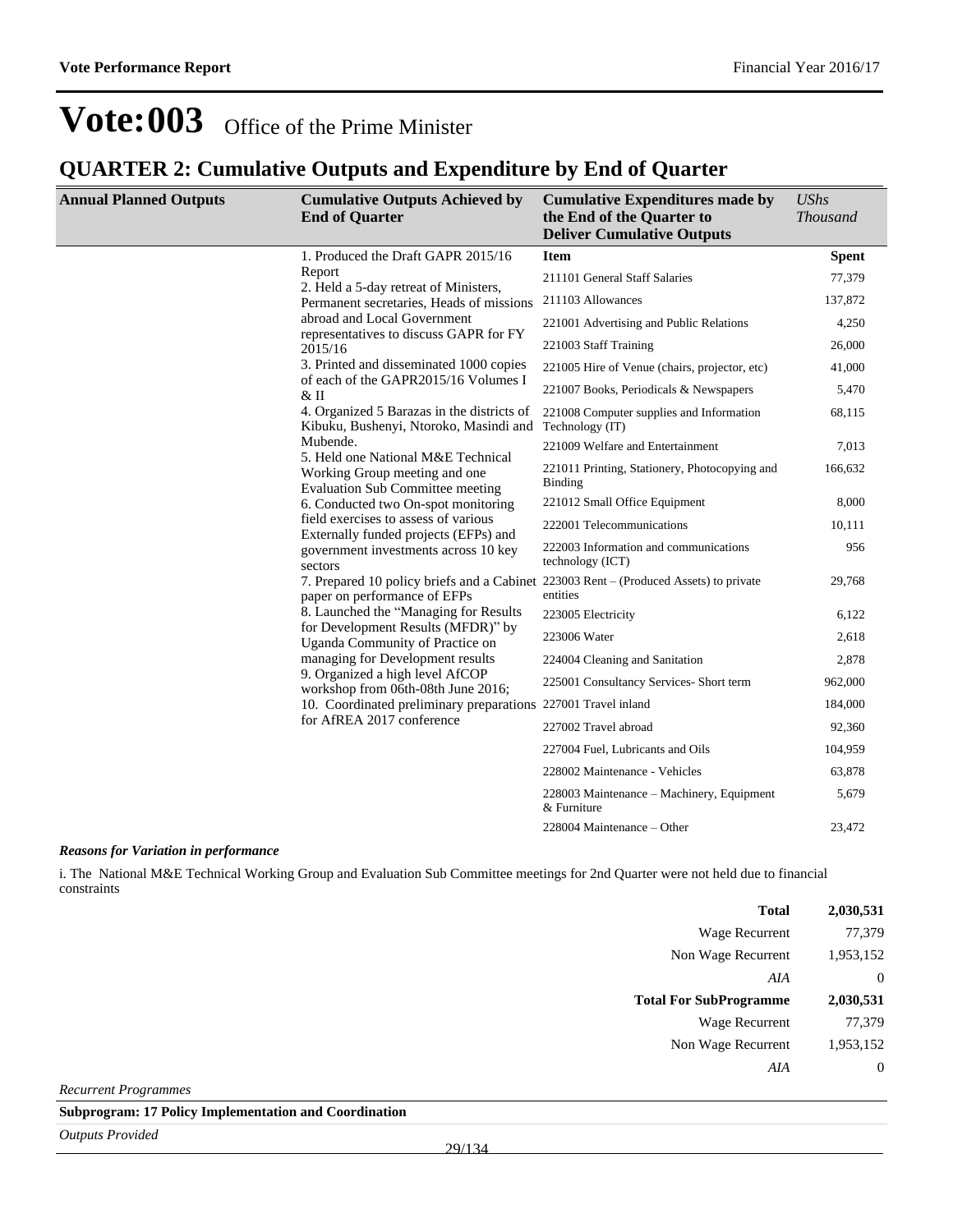#### **QUARTER 2: Cumulative Outputs and Expenditure by End of Quarter**

| <b>Deliver Cumulative Outputs</b>                                                                                                                                                      |              |
|----------------------------------------------------------------------------------------------------------------------------------------------------------------------------------------|--------------|
| <b>Output: 01 Government policy implementation coordination</b>                                                                                                                        |              |
| <b>National Coordination Policy</b><br>1. Held the National Partnership Forum.<br><b>Item</b><br>1.                                                                                    | <b>Spent</b> |
| operationalized<br>This developed an agenda for inculcating<br>211101 General Staff Salaries<br>results across Government                                                              | 52,677       |
| 211103 Allowances<br>2. Developed a Presidential Investors<br>The National Development Plan II<br>2.                                                                                   | 7.470        |
| Round Table progress implementation<br>Coordinated<br>221002 Workshops and Seminars<br>report for Phase V. This was discussed in                                                       | 45,000       |
| 221003 Staff Training<br>the PIRT meeting Chaired by the<br>3. Progress report on the                                                                                                  | 2,500        |
| implementation of recommendations of<br>President in October, 2016.<br>221005 Hire of Venue (chairs, projector, etc)                                                                   | 40,000       |
| the Fifth Presidential Investors' Tables<br>3. Disseminated the coordination<br>221007 Books, Periodicals & Newspapers<br>(PIRT V) produced<br>framework for implementing SDGs to      | 1,500        |
| Cabinet and Parliamentarians.<br>221008 Computer supplies and Information<br>4. Developed a Final Draft Nutrition<br>GOU-SME etc) est<br>Technology (IT)<br>4.                         | 7,500        |
| Policy. The policy will streamline<br>221009 Welfare and Entertainment                                                                                                                 | 22,500       |
| Nutrition Programming in the Country<br>221011 Printing, Stationery, Photocopying and<br>5. Consolidated and Developed a Public<br><b>Binding</b><br>Sector Management - Sector Budget | 15,000       |
| 221012 Small Office Equipment<br>Framework Paper for FY 2017/2018                                                                                                                      | 7,000        |
| 6. Developed a draft PSM-Joint review<br>222001 Telecommunications<br>report                                                                                                           | 1,500        |
| $223003$ Rent – (Produced Assets) to private<br>entities<br>7. Generated a report on the measures on                                                                                   | 5,700        |
| strengthening the Sector Working<br>223005 Electricity                                                                                                                                 | 1,000        |
| Groups.<br>223006 Water<br>8. Developed a Cabinet Memorandum                                                                                                                           | 500          |
| 224004 Cleaning and Sanitation<br>with recommendation relating to key                                                                                                                  | 600          |
| policy issues of; i) Deciding the home for<br>225001 Consultancy Services- Short term<br>home training institutions, ii) The sale of                                                   | 48,850       |
| 225002 Consultancy Services-Long-term<br>expired human and animal drugs and iii)                                                                                                       | 19,990       |
| Taxation of milk and agricultural<br>227001 Travel inland                                                                                                                              | 77,740       |
| machinery and milk.<br>227004 Fuel, Lubricants and Oils                                                                                                                                | 47,400       |
| 9. Handled Land conflicts in Adjumani<br>228002 Maintenance - Vehicles                                                                                                                 | 5,810        |
| and Amuru<br>228003 Maintenance - Machinery, Equipment<br>& Furniture                                                                                                                  | 500          |
| $228004$ Maintenance – Other                                                                                                                                                           | 2,750        |

*Reasons for Variation in performance*

Insufficient funds

| Total                         | 413,487  |
|-------------------------------|----------|
| Wage Recurrent                | 52,677   |
| Non Wage Recurrent            | 360,810  |
| AIA                           | $\theta$ |
|                               |          |
| <b>Total For SubProgramme</b> | 413,487  |
| <b>Wage Recurrent</b>         | 52,677   |
| Non Wage Recurrent            | 360,810  |
| A I A                         |          |

*Recurrent Programmes*

**Subprogram: 20 2nd Deputy Prime Minister/Deputy Leader of Govt Busniess**

*Outputs Provided*

**Output: 01 Government policy implementation coordination**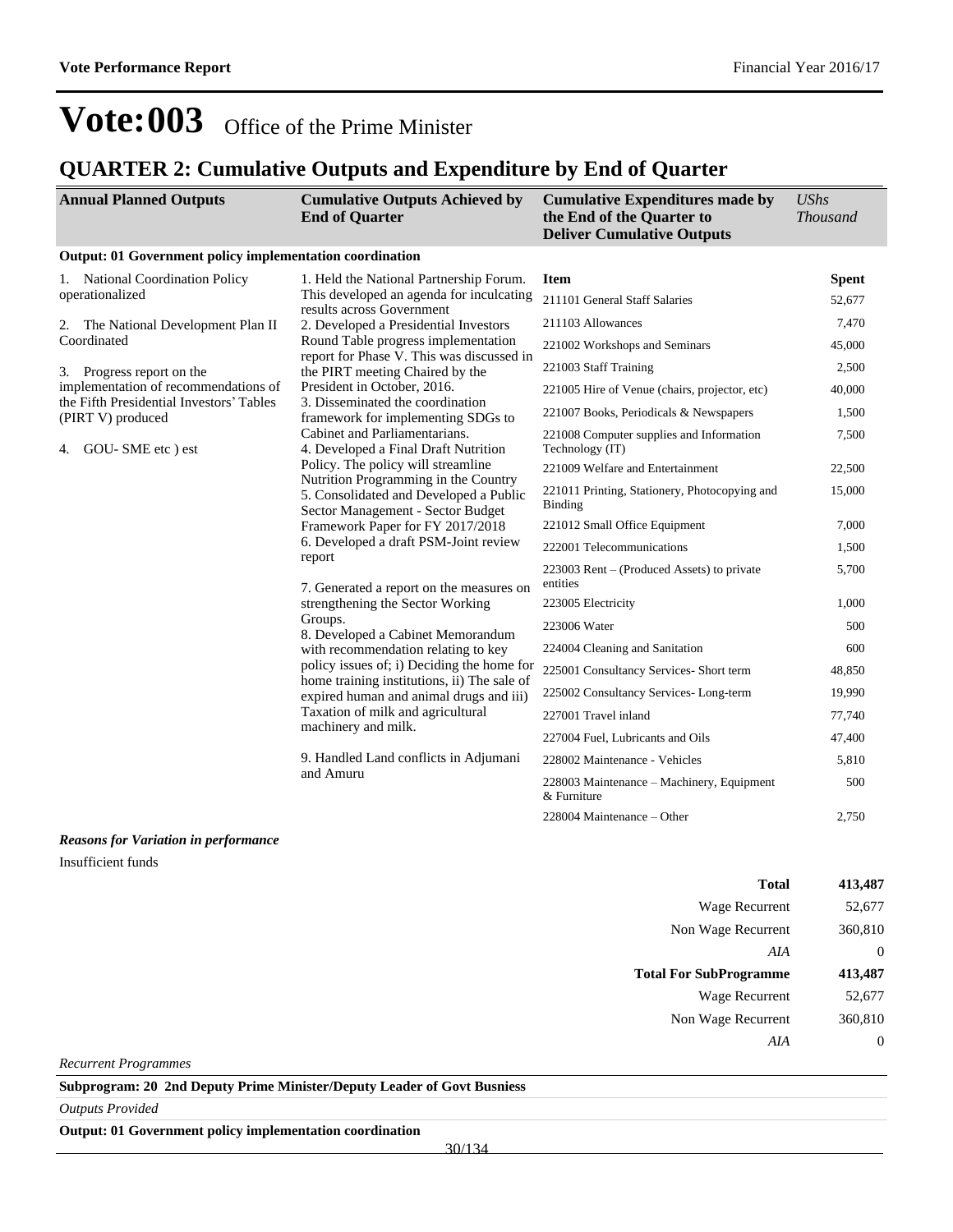### **QUARTER 2: Cumulative Outputs and Expenditure by End of Quarter**

| <b>Annual Planned Outputs</b>                              | <b>Cumulative Outputs Achieved by</b><br><b>End of Quarter</b>                   | <b>Cumulative Expenditures made by</b><br>the End of the Quarter to<br><b>Deliver Cumulative Outputs</b> | <b>UShs</b><br><b>Thousand</b> |
|------------------------------------------------------------|----------------------------------------------------------------------------------|----------------------------------------------------------------------------------------------------------|--------------------------------|
| 1. Performance of Government                               | 1. Followed up Government programs                                               | <b>Item</b>                                                                                              | <b>Spent</b>                   |
| programs and projects followed up                          | and projects<br>2. Coordinated Implementation of                                 | 211101 General Staff Salaries                                                                            | 13,775                         |
| 2. Implementation of Government                            | Government activities                                                            | 211103 Allowances                                                                                        | 13,452                         |
| activities coordinated                                     | 3. Coordinated Government Business in<br>Parliament, which was instrumental      | 213001 Medical expenses (To employees)                                                                   | 242,000                        |
| 3. Prime Minister represented in<br>meetings and occasions | in passing one (1) bill (The Income Tax<br>(Amendment) Bill, 2016), making of 40 | 213002 Incapacity, death benefits and funeral<br>expenses                                                | 3,000                          |
|                                                            | Ministerial statements, debating and                                             | 221001 Advertising and Public Relations                                                                  | 4,000                          |
| 4. Government Business in parliament<br>coordinated        | concluding 9 Committee reports, moving<br>and passing 18 motions moved and       | 221002 Workshops and Seminars                                                                            | 10,000                         |
|                                                            | responding to 1 Question for oral answers                                        | 221003 Staff Training                                                                                    | 5,000                          |
|                                                            |                                                                                  | 221007 Books, Periodicals & Newspapers                                                                   | 4,000                          |
|                                                            |                                                                                  | 221008 Computer supplies and Information<br>Technology (IT)                                              | 5,000                          |
|                                                            |                                                                                  | 221009 Welfare and Entertainment                                                                         | 5,450                          |
|                                                            |                                                                                  | 221010 Special Meals and Drinks                                                                          | 3,000                          |
|                                                            |                                                                                  | 221011 Printing, Stationery, Photocopying and<br>Binding                                                 | 2,515                          |
|                                                            |                                                                                  | 222001 Telecommunications                                                                                | 550                            |
|                                                            |                                                                                  | $223003$ Rent – (Produced Assets) to private<br>entities                                                 | 3,375                          |
|                                                            |                                                                                  | 223005 Electricity                                                                                       | 633                            |
|                                                            |                                                                                  | 223006 Water                                                                                             | 340                            |
|                                                            |                                                                                  | 224004 Cleaning and Sanitation                                                                           | 380                            |
|                                                            |                                                                                  | 227001 Travel inland                                                                                     | 69,000                         |
|                                                            |                                                                                  | 227002 Travel abroad                                                                                     | 50,000                         |
|                                                            |                                                                                  | 227004 Fuel, Lubricants and Oils                                                                         | 2,625                          |
|                                                            |                                                                                  | 228002 Maintenance - Vehicles                                                                            | 10,000                         |
|                                                            |                                                                                  | 228003 Maintenance – Machinery, Equipment<br>& Furniture                                                 | 325                            |
|                                                            |                                                                                  | 228004 Maintenance – Other                                                                               | 740                            |

#### *Reasons for Variation in performance*

Insufficient funds did not permit the office to implement all planned activities

| <b>Total</b>                  | 449,160        |
|-------------------------------|----------------|
| Wage Recurrent                | 13,775         |
| Non Wage Recurrent            | 435,385        |
| AIA                           | $\overline{0}$ |
| <b>Total For SubProgramme</b> | 449,160        |
| Wage Recurrent                | 13,775         |
| Non Wage Recurrent            | 435,385        |
| AIA                           | $\overline{0}$ |
| Rocurront Programmos          |                |

*Recurrent Programmes*

**Subprogram: 24 Prime Minister's Delivery Unit**

*Outputs Provided*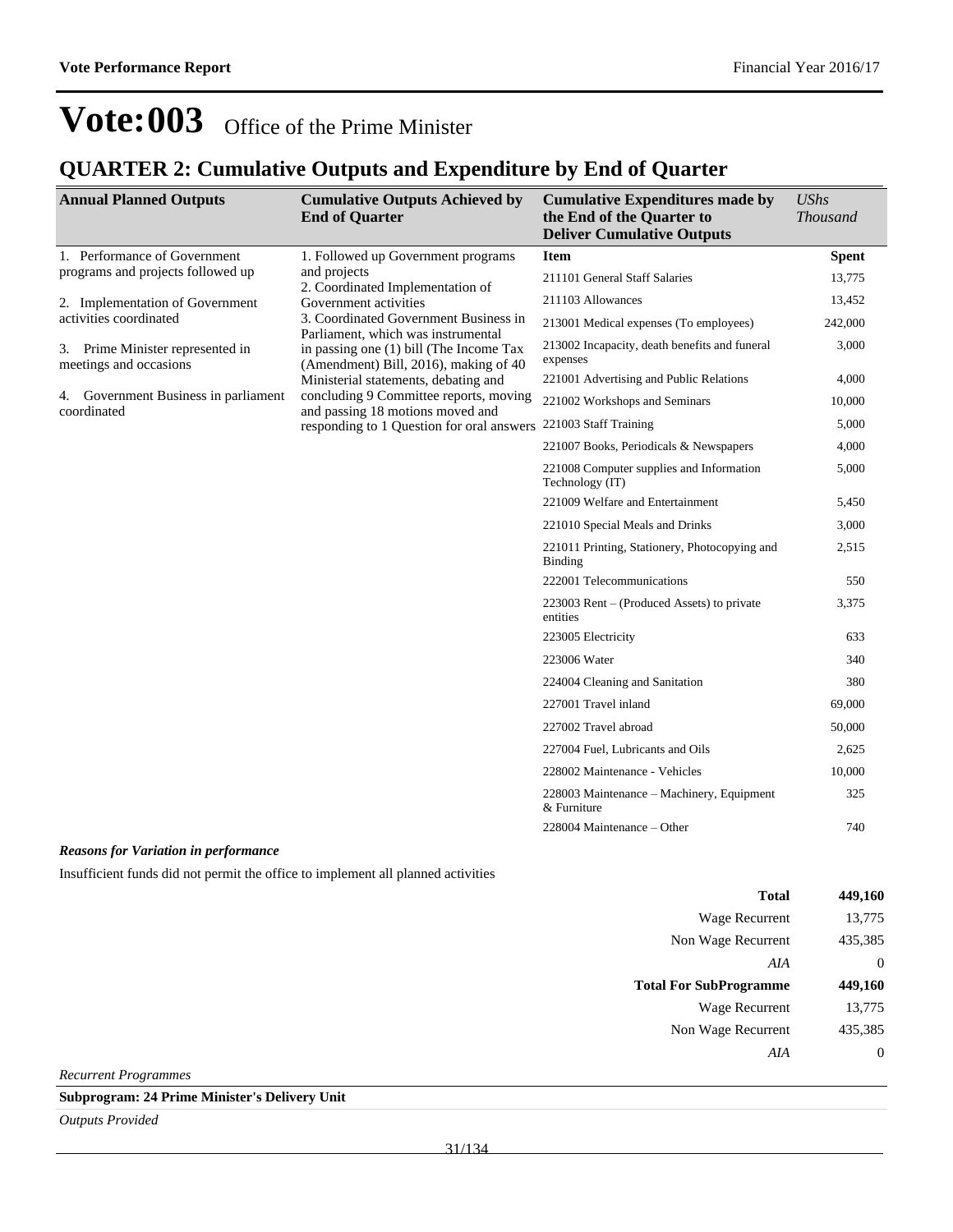#### **QUARTER 2: Cumulative Outputs and Expenditure by End of Quarter**

| <b>Annual Planned Outputs</b>                                             | <b>Cumulative Outputs Achieved by</b><br><b>End of Quarter</b>                                                                                                                                                                                                                                                                                                                                                                                                                                                                                                                                                                                                                                                                                                                                                                                    | <b>Cumulative Expenditures made by</b><br>the End of the Quarter to<br><b>Deliver Cumulative Outputs</b> | <b>UShs</b><br><b>Thousand</b> |
|---------------------------------------------------------------------------|---------------------------------------------------------------------------------------------------------------------------------------------------------------------------------------------------------------------------------------------------------------------------------------------------------------------------------------------------------------------------------------------------------------------------------------------------------------------------------------------------------------------------------------------------------------------------------------------------------------------------------------------------------------------------------------------------------------------------------------------------------------------------------------------------------------------------------------------------|----------------------------------------------------------------------------------------------------------|--------------------------------|
| <b>Output: 06 Functioning National Monitoring and Evaluation</b>          |                                                                                                                                                                                                                                                                                                                                                                                                                                                                                                                                                                                                                                                                                                                                                                                                                                                   |                                                                                                          |                                |
| 1. Operationalization of the Prime                                        | 1. validated Priority outcomes for all                                                                                                                                                                                                                                                                                                                                                                                                                                                                                                                                                                                                                                                                                                                                                                                                            | <b>Item</b>                                                                                              | <b>Spent</b>                   |
| Minister's Delivery Unit (PMDU)                                           | thematic areas (Jobs & Incomes, health,<br>education and Infrastructures) with the                                                                                                                                                                                                                                                                                                                                                                                                                                                                                                                                                                                                                                                                                                                                                                | 211102 Contract Staff Salaries (Incl. Casuals,<br>Temporary)                                             | 205,239                        |
| 2. Drive and focus service delivery on<br>key government priorities in    | Rt. Hon. Prime Minister and line<br>Ministries                                                                                                                                                                                                                                                                                                                                                                                                                                                                                                                                                                                                                                                                                                                                                                                                    | 211103 Allowances                                                                                        | 49,965                         |
| infrastructure, energy, industrialization,                                | 2. Secured interim office space and basic 221001 Advertising and Public Relations                                                                                                                                                                                                                                                                                                                                                                                                                                                                                                                                                                                                                                                                                                                                                                 |                                                                                                          | 7,500                          |
| job creation, social services in health and                               | office equipment (computers and                                                                                                                                                                                                                                                                                                                                                                                                                                                                                                                                                                                                                                                                                                                                                                                                                   | 221002 Workshops and Seminars                                                                            | 105,445                        |
| education                                                                 | accessories)<br>3. Organized the first Ministerial                                                                                                                                                                                                                                                                                                                                                                                                                                                                                                                                                                                                                                                                                                                                                                                                | 221003 Staff Training                                                                                    | 20,000                         |
| 3. Monitor and E                                                          | Briefing on "Organising for Delivery in                                                                                                                                                                                                                                                                                                                                                                                                                                                                                                                                                                                                                                                                                                                                                                                                           | 221007 Books, Periodicals & Newspapers                                                                   | 7,000                          |
|                                                                           | Government: Getting Results through<br>Transformational Leadership"<br>4. Initiated mobilization of resources to                                                                                                                                                                                                                                                                                                                                                                                                                                                                                                                                                                                                                                                                                                                                  | 221008 Computer supplies and Information<br>Technology (IT)                                              | 20,097                         |
|                                                                           | fund preparation of the Coffee 2020                                                                                                                                                                                                                                                                                                                                                                                                                                                                                                                                                                                                                                                                                                                                                                                                               | 221009 Welfare and Entertainment                                                                         | 5,650                          |
|                                                                           | roadmap 5. Facilitated Ministry of                                                                                                                                                                                                                                                                                                                                                                                                                                                                                                                                                                                                                                                                                                                                                                                                                | 221010 Special Meals and Drinks                                                                          | 9,000                          |
|                                                                           | Foreign Affairs to develop a draft<br>roadmap for Uganda's National<br>programme for Economic and                                                                                                                                                                                                                                                                                                                                                                                                                                                                                                                                                                                                                                                                                                                                                 | 221011 Printing, Stationery, Photocopying and<br><b>Binding</b>                                          | 45,000                         |
|                                                                           | Commercial Diplomacy 6. Prompted and                                                                                                                                                                                                                                                                                                                                                                                                                                                                                                                                                                                                                                                                                                                                                                                                              | 221012 Small Office Equipment                                                                            | 5,250                          |
|                                                                           | facilitated administrative and managerial<br>reforms to improve Primary 7 pass rates                                                                                                                                                                                                                                                                                                                                                                                                                                                                                                                                                                                                                                                                                                                                                              | 223003 Rent $-$ (Produced Assets) to private<br>entities                                                 | 60,000                         |
|                                                                           | of the 20 worst performing districts in the<br>country in 2015 to the National average                                                                                                                                                                                                                                                                                                                                                                                                                                                                                                                                                                                                                                                                                                                                                            | 225001 Consultancy Services- Short term                                                                  | 132,374                        |
|                                                                           | level                                                                                                                                                                                                                                                                                                                                                                                                                                                                                                                                                                                                                                                                                                                                                                                                                                             | 227001 Travel inland                                                                                     | 182,593                        |
| 7. Conducted an engagement meeting<br>with district leaders and technical | 227002 Travel abroad                                                                                                                                                                                                                                                                                                                                                                                                                                                                                                                                                                                                                                                                                                                                                                                                                              | 181,084                                                                                                  |                                |
|                                                                           |                                                                                                                                                                                                                                                                                                                                                                                                                                                                                                                                                                                                                                                                                                                                                                                                                                                   | 227004 Fuel, Lubricants and Oils                                                                         | 36,000                         |
|                                                                           | 20 PMDU focus districts to introduce                                                                                                                                                                                                                                                                                                                                                                                                                                                                                                                                                                                                                                                                                                                                                                                                              |                                                                                                          |                                |
|                                                                           | officials of Health and Education in the<br>PMDU work and methodology to the<br>district leadership and, enlist support of<br>the various local government structures in<br>improving service delivery and reporting<br>8. Developed tool for tracking all feeder<br>roads maintenance<br>9. Developed guidelines and tools for<br>independent tracking of Key performance<br>indicators for all thematic area priorities<br>10. Received, analyzed and reported data<br>results from all thematic areas.<br>11. Designed systems for data capture in<br>collaboration with other government<br>agencies<br>12. Collaborated with all thematic areas<br>in onsite inspection, data capture and<br>reporting results from the field visits<br>13. Gathered data on specific service<br>delivery agencies and tracked relative<br>progress overtime | 228002 Maintenance - Vehicles                                                                            | 45,811                         |

*Reasons for Variation in performance*

Insufficient funds

| Total              | 1,118,009 |
|--------------------|-----------|
| Wage Recurrent     | 205,239   |
| Non Wage Recurrent | 912,770   |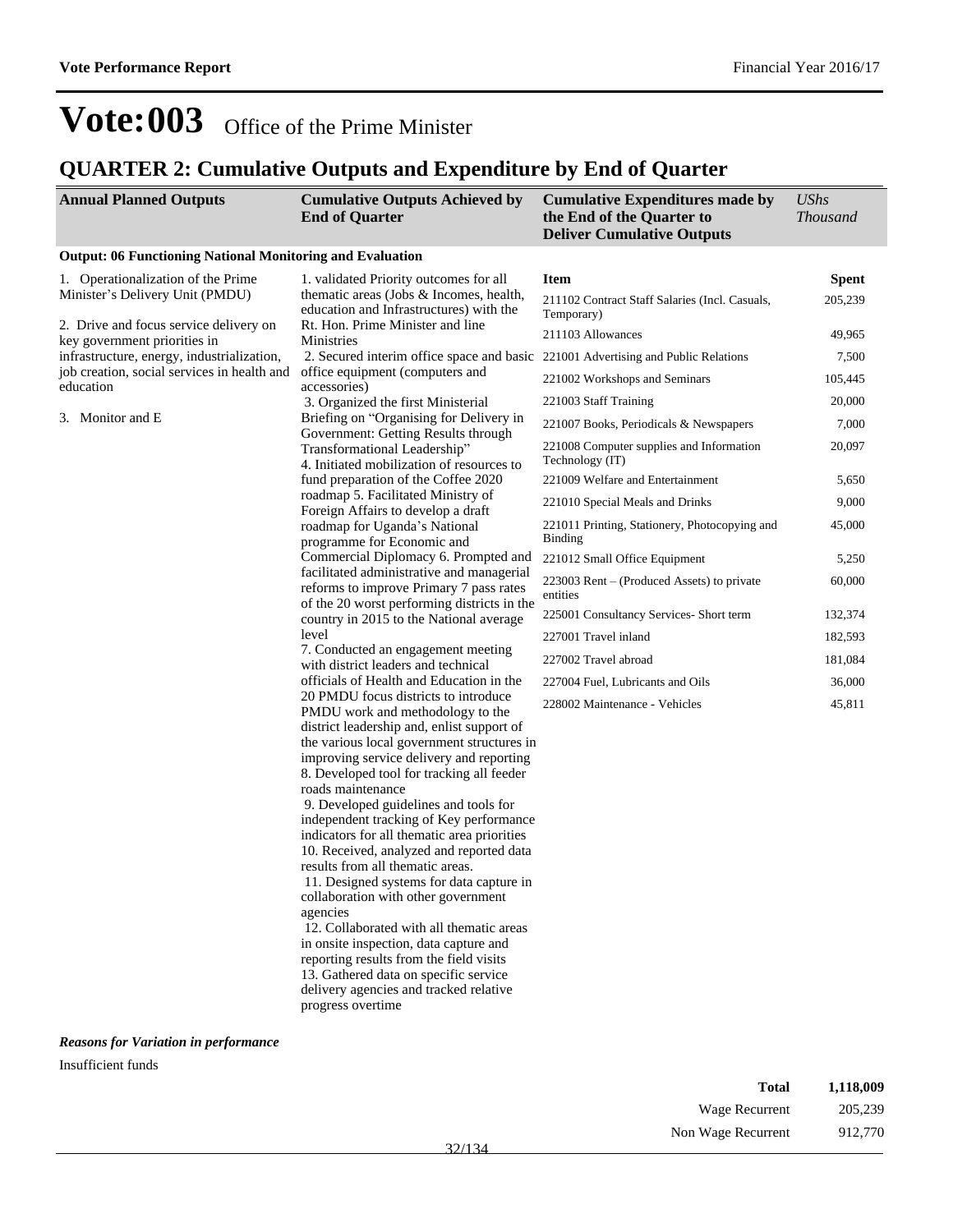#### **QUARTER 2: Cumulative Outputs and Expenditure by End of Quarter**

| <b>Annual Planned Outputs</b>                                                             | <b>Cumulative Outputs Achieved by</b><br><b>End of Quarter</b>                                                                                                                                                                    | <b>Cumulative Expenditures made by</b><br>the End of the Quarter to | <b>UShs</b><br><b>Thousand</b> |
|-------------------------------------------------------------------------------------------|-----------------------------------------------------------------------------------------------------------------------------------------------------------------------------------------------------------------------------------|---------------------------------------------------------------------|--------------------------------|
|                                                                                           |                                                                                                                                                                                                                                   | <b>Deliver Cumulative Outputs</b>                                   |                                |
|                                                                                           |                                                                                                                                                                                                                                   | AIA                                                                 | 0                              |
|                                                                                           |                                                                                                                                                                                                                                   | <b>Total For SubProgramme</b>                                       | 1,118,009                      |
|                                                                                           |                                                                                                                                                                                                                                   | Wage Recurrent                                                      | 205,239                        |
|                                                                                           |                                                                                                                                                                                                                                   | Non Wage Recurrent                                                  | 912,770                        |
|                                                                                           |                                                                                                                                                                                                                                   | AIA                                                                 | $\boldsymbol{0}$               |
| <b>Development Projects</b><br>Project: 1006 Support to Information and National Guidance |                                                                                                                                                                                                                                   |                                                                     |                                |
| <b>Outputs Provided</b>                                                                   |                                                                                                                                                                                                                                   |                                                                     |                                |
| <b>Output: 04 National guidance</b>                                                       |                                                                                                                                                                                                                                   |                                                                     |                                |
|                                                                                           | 1. 125 copies of the National Guidance 1. Held consultative meetings in Bukedea, Item                                                                                                                                             |                                                                     | <b>Spent</b>                   |
| Policy implementation guidelines                                                          | Elgon, Busoga and Western region on the<br>1st draft National Guidance Policy.                                                                                                                                                    | 211103 Allowances                                                   | 14,940                         |
| produced                                                                                  |                                                                                                                                                                                                                                   | 213001 Medical expenses (To employees)                              | 300                            |
| 250 copies of the National Guidance<br>2.                                                 | 2. Facilitated creation awareness and<br>guidance to population on the rainfall                                                                                                                                                   |                                                                     |                                |
| Policy produced                                                                           | outlook and food security situation in the                                                                                                                                                                                        | 213002 Incapacity, death benefits and funeral<br>expenses           | 350                            |
| 3. Assorted presentation and                                                              | country-regions Northern, Karamoja,<br>central, western, Busoga eastern and                                                                                                                                                       | 221001 Advertising and Public Relations                             | 2,500                          |
| documentation equipment Procured                                                          | West Nile.                                                                                                                                                                                                                        | 221002 Workshops and Seminars                                       | 14,490                         |
|                                                                                           | 3. Facilitated the train of the Youths in                                                                                                                                                                                         | 221003 Staff Training                                               | 1,480                          |
|                                                                                           | Northern Uganda in the selected districts<br>of Kitgum, Lira and Gulu on mindset and                                                                                                                                              | 221005 Hire of Venue (chairs, projector, etc)                       | 2,800                          |
|                                                                                           | attitude change.<br>4. Delivered Civic Education materials<br>for effective participation of Uganda<br>Citizens to the district of Mbale, Pallisa,<br>Budaka, Tororo and Malaba, Ibanda,<br>Kiruhura, Sembabule and Bukomansimbi. | 221007 Books, Periodicals & Newspapers                              | 4,400                          |
|                                                                                           |                                                                                                                                                                                                                                   | 221008 Computer supplies and Information<br>Technology (IT)         | 5,000                          |
|                                                                                           |                                                                                                                                                                                                                                   | 221009 Welfare and Entertainment                                    | 1,000                          |
|                                                                                           |                                                                                                                                                                                                                                   | 221010 Special Meals and Drinks                                     | 1,550                          |
|                                                                                           |                                                                                                                                                                                                                                   | 221011 Printing, Stationery, Photocopying and<br><b>Binding</b>     | 7,500                          |
|                                                                                           |                                                                                                                                                                                                                                   | 221012 Small Office Equipment                                       | 900                            |
|                                                                                           |                                                                                                                                                                                                                                   | 222001 Telecommunications                                           | 600                            |
|                                                                                           |                                                                                                                                                                                                                                   | 222003 Information and communications<br>technology (ICT)           | 285                            |
|                                                                                           |                                                                                                                                                                                                                                   | 223005 Electricity                                                  | 750                            |
|                                                                                           |                                                                                                                                                                                                                                   | 223006 Water                                                        | 634                            |
|                                                                                           |                                                                                                                                                                                                                                   | 223901 Rent – (Produced Assets) to other govt.<br>units             | 6,150                          |
|                                                                                           |                                                                                                                                                                                                                                   | 224004 Cleaning and Sanitation                                      | 755                            |
|                                                                                           |                                                                                                                                                                                                                                   | 225001 Consultancy Services- Short term                             | 15,500                         |
|                                                                                           |                                                                                                                                                                                                                                   | 227001 Travel inland                                                | 31,590                         |
|                                                                                           |                                                                                                                                                                                                                                   | 227002 Travel abroad                                                | 8,605                          |
|                                                                                           |                                                                                                                                                                                                                                   | 227004 Fuel, Lubricants and Oils                                    | 1,800                          |
|                                                                                           |                                                                                                                                                                                                                                   | 228002 Maintenance - Vehicles                                       | 3,040                          |
|                                                                                           |                                                                                                                                                                                                                                   | 228003 Maintenance – Machinery, Equipment<br>& Furniture            | 650                            |
|                                                                                           |                                                                                                                                                                                                                                   | 228004 Maintenance - Other                                          | 630                            |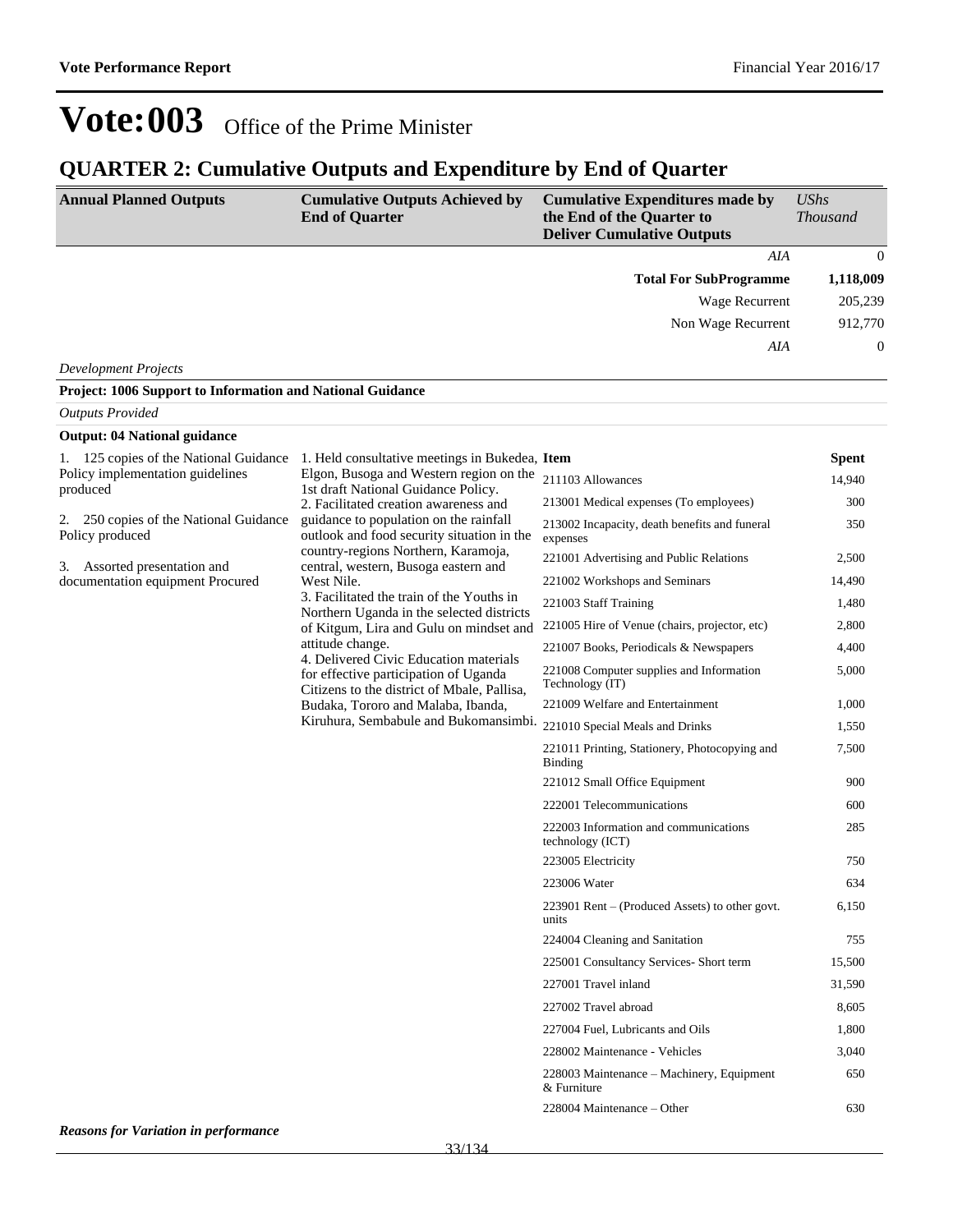### **QUARTER 2: Cumulative Outputs and Expenditure by End of Quarter**

| <b>Annual Planned Outputs</b> | <b>Cumulative Outputs Achieved by</b><br><b>End of Quarter</b>                               | <b>Cumulative Expenditures made by</b><br>the End of the Quarter to<br><b>Deliver Cumulative Outputs</b> | $\mathit{UShs}$<br><b>Thousand</b> |
|-------------------------------|----------------------------------------------------------------------------------------------|----------------------------------------------------------------------------------------------------------|------------------------------------|
|                               | Insufficient funds to finish the consultative meetings on the National Guidance Policy (NGP) |                                                                                                          |                                    |
|                               |                                                                                              | <b>Total</b>                                                                                             | 128,200                            |
|                               |                                                                                              | <b>GoU</b> Development                                                                                   | 128,200                            |
|                               |                                                                                              | <b>External Financing</b>                                                                                | $\theta$                           |
|                               |                                                                                              | AIA                                                                                                      | $\Omega$                           |

**Output: 05 Dissemination of Public Information**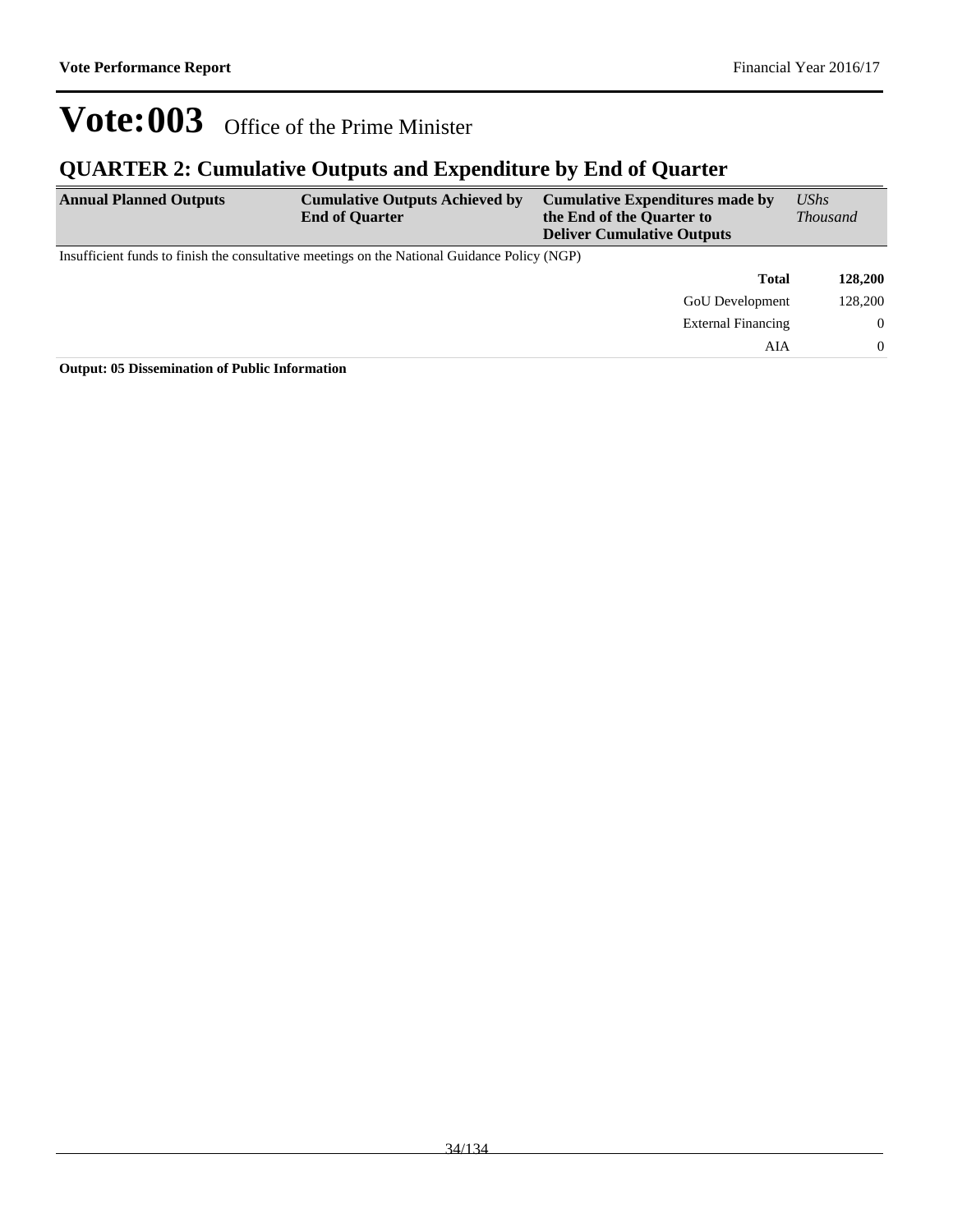#### **QUARTER 2: Cumulative Outputs and Expenditure by End of Quarter**

| <b>Annual Planned Outputs</b>                           | <b>Cumulative Outputs Achieved by</b><br><b>End of Quarter</b>                                                                                                                                  | <b>Cumulative Expenditures made by</b><br>the End of the Quarter to<br><b>Deliver Cumulative Outputs</b> | <b>UShs</b><br><b>Thousand</b> |
|---------------------------------------------------------|-------------------------------------------------------------------------------------------------------------------------------------------------------------------------------------------------|----------------------------------------------------------------------------------------------------------|--------------------------------|
| 1. Communication Coordination Unit                      | 1. Facilitated field inspection on Public                                                                                                                                                       | <b>Item</b>                                                                                              | <b>Spent</b>                   |
| established at the Office of the Prime                  | Education Airtime Programme in Teso                                                                                                                                                             | 211103 Allowances                                                                                        | 17,537                         |
| Minister                                                | sub region; Amuria, Katakwi, Soroti,<br>Kumi, Ngora and Bukedea districts.                                                                                                                      | 213001 Medical expenses (To employees)                                                                   | 1,485                          |
| disseminated                                            | 2. Government Policies and programmes 2. Inspected and dialogued Media houses,<br>FM radio and TV stations in Mbarara and                                                                       | 213002 Incapacity, death benefits and funeral<br>expenses                                                | 759                            |
|                                                         | Bushenyi to interact and sensitize media                                                                                                                                                        | 221001 Advertising and Public Relations                                                                  | 12,465                         |
| 3. Ministry of ING website maintained<br>and functional | practitioners – On the Professional code<br>of ethics and conduct, Existing Media                                                                                                               | 221002 Workshops and Seminars                                                                            | 30,500                         |
|                                                         | legislation, Communication strategy and                                                                                                                                                         | 221003 Staff Training                                                                                    | 2,250                          |
| 4. Quarterly Newsletters produced and<br>disseminated   | the use of Social Media. And Iganga,<br>Bugiri and Busia,                                                                                                                                       | 221005 Hire of Venue (chairs, projector, etc)                                                            | 5,158                          |
|                                                         | 3. MDAs, Local Governments & the                                                                                                                                                                | 221007 Books, Periodicals & Newspapers                                                                   | 12,753                         |
| 5.                                                      | public Conducted Media management<br>workshop in western Uganda for Media                                                                                                                       | 221008 Computer supplies and Information<br>Technology (IT)                                              | 10,201                         |
|                                                         | proprietors and managers of Radio and<br>Television stations in the Western region.                                                                                                             | 221009 Welfare and Entertainment                                                                         | 1,200                          |
|                                                         | 4. MDAs, Local Governments & the                                                                                                                                                                | 221010 Special Meals and Drinks                                                                          | 5,034                          |
|                                                         | public Assessed the implementation of<br>the Government Communication Strategy                                                                                                                  | 221011 Printing, Stationery, Photocopying and<br><b>Binding</b>                                          | 17,206                         |
|                                                         | in Masaka, Lwengo, Mbarara, Ntungamo,<br>Kabale, Kisoro and Rukungiri.                                                                                                                          | 221012 Small Office Equipment                                                                            | 4,590                          |
|                                                         | 5. Conducted support supervision tours to<br>districts with District Information                                                                                                                | 222001 Telecommunications                                                                                | 600                            |
|                                                         | Officers to access their functions.<br>6. Hosted breakfast meeting with                                                                                                                         | 222003 Information and communications<br>technology (ICT)                                                | 442                            |
|                                                         | print/broadcasting media personnel to                                                                                                                                                           | 223004 Guard and Security services                                                                       | 2,000                          |
|                                                         | discuss coverage of invents in the                                                                                                                                                              | 223005 Electricity                                                                                       | 750                            |
|                                                         | country.<br>7. Facilitated sensitization meetings on                                                                                                                                            | 223006 Water                                                                                             | 600                            |
|                                                         | media practitioners and journalists on<br>professional code of ethics and conduct,                                                                                                              | $223901$ Rent – (Produced Assets) to other govt.<br>units                                                | 6,080                          |
|                                                         | Existing Media legislation,                                                                                                                                                                     | 224004 Cleaning and Sanitation                                                                           | 600                            |
|                                                         | Communication strategy and Social<br>Media platforms in information                                                                                                                             | 225001 Consultancy Services- Short term                                                                  | 15,153                         |
|                                                         | dissemination of Government                                                                                                                                                                     |                                                                                                          |                                |
|                                                         | programme.                                                                                                                                                                                      | 227001 Travel inland                                                                                     | 57,066                         |
|                                                         | 8. Facilitated meetings with District                                                                                                                                                           | 227002 Travel abroad                                                                                     | 22,851                         |
|                                                         | Information officers and district officials<br>in communication skills on National<br>Vision and Transformation of society in<br>the districts of Kiryandongo and<br>Nakasongola.               | 227004 Fuel, Lubricants and Oils                                                                         | 20,565                         |
|                                                         |                                                                                                                                                                                                 | 228002 Maintenance - Vehicles                                                                            | 6,015                          |
|                                                         |                                                                                                                                                                                                 | 228003 Maintenance - Machinery, Equipment<br>& Furniture                                                 | 650                            |
|                                                         | 9. Facilitated the assessment of the<br>implementation of the Government<br>Communication Strategy in local<br>Governments in the districts of Tororo,                                          | 228004 Maintenance – Other                                                                               | 3,640                          |
|                                                         | Busia, Butaleja, Pallisa, Mbale and<br>Kalangala.<br>10. Facilitated the strengthening and<br>linkages with district information units in<br>the districts of Gulu, Agago, Amuru and<br>Nywoya. |                                                                                                          |                                |
|                                                         | 11. Procured furniture for the office of<br>the DING<br>12. Procured the internet subscription for<br>the ICT ING Office.                                                                       |                                                                                                          |                                |
|                                                         | 35/134                                                                                                                                                                                          |                                                                                                          |                                |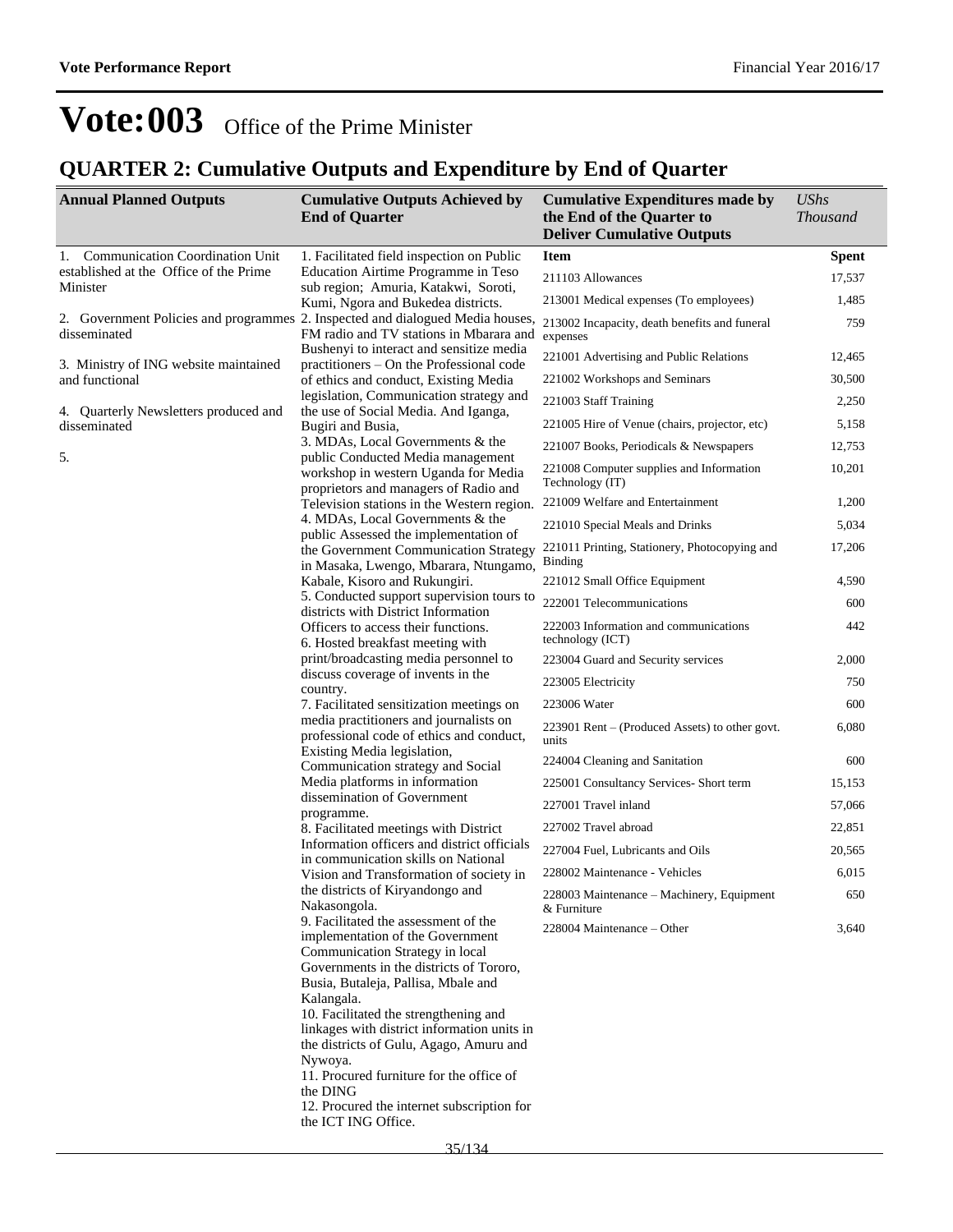### **QUARTER 2: Cumulative Outputs and Expenditure by End of Quarter**

| <b>Annual Planned Outputs</b>                                       | <b>Cumulative Outputs Achieved by</b><br><b>End of Quarter</b>      | <b>Cumulative Expenditures made by</b><br>the End of the Quarter to<br><b>Deliver Cumulative Outputs</b> | <b>UShs</b><br><b>Thousand</b> |
|---------------------------------------------------------------------|---------------------------------------------------------------------|----------------------------------------------------------------------------------------------------------|--------------------------------|
| <b>Reasons for Variation in performance</b>                         |                                                                     |                                                                                                          |                                |
| Insufficient funds released to implement all the planned activities |                                                                     |                                                                                                          |                                |
|                                                                     |                                                                     | <b>Total</b>                                                                                             | 258,150                        |
|                                                                     |                                                                     | GoU Development                                                                                          | 258,150                        |
|                                                                     |                                                                     | <b>External Financing</b>                                                                                | 0                              |
|                                                                     |                                                                     | AIA                                                                                                      | $\boldsymbol{0}$               |
| <b>Capital Purchases</b>                                            |                                                                     |                                                                                                          |                                |
|                                                                     | Output: 75 Purchase of Motor Vehicles and Other Transport Equipment |                                                                                                          |                                |
|                                                                     | Funds where used to clear for the vehicles Item                     |                                                                                                          | <b>Spent</b>                   |
|                                                                     |                                                                     | 312201 Transport Equipment                                                                               | 191,069                        |
| <b>Reasons for Variation in performance</b>                         |                                                                     |                                                                                                          |                                |
| N/A                                                                 |                                                                     |                                                                                                          |                                |
|                                                                     |                                                                     | <b>Total</b>                                                                                             | 191,069                        |
|                                                                     |                                                                     | GoU Development                                                                                          | 191,069                        |
|                                                                     |                                                                     | <b>External Financing</b>                                                                                | 0                              |
|                                                                     |                                                                     | AIA                                                                                                      | $\boldsymbol{0}$               |
|                                                                     |                                                                     | <b>Total For SubProgramme</b>                                                                            | 577,419                        |
|                                                                     |                                                                     | GoU Development                                                                                          | 577,419                        |
|                                                                     |                                                                     | <b>External Financing</b>                                                                                | $\boldsymbol{0}$               |
|                                                                     |                                                                     | AIA                                                                                                      | $\boldsymbol{0}$               |
| <b>Development Projects</b>                                         |                                                                     |                                                                                                          |                                |
| Project: 1294 Government Evaluation Facility Project                |                                                                     |                                                                                                          |                                |
| <b>Outputs Provided</b>                                             |                                                                     |                                                                                                          |                                |
| <b>Output: 06 Functioning National Monitoring and Evaluation</b>    |                                                                     |                                                                                                          |                                |
| Number of evaluation reports uploaded                               |                                                                     | <b>Item</b>                                                                                              | <b>Spent</b>                   |
| Quality of the evaluation reports on the<br>web portal enhanced     |                                                                     | 211102 Contract Staff Salaries (Incl. Casuals,<br>Temporary)                                             | 9,621                          |
|                                                                     |                                                                     | 211103 Allowances                                                                                        | 1,831                          |
| Report on the update of the database.                               |                                                                     | 222001 Telecommunications                                                                                | 866                            |
| Access to the database enhanced                                     |                                                                     | $223003$ Rent – (Produced Assets) to private<br>entities                                                 | 2,500                          |
|                                                                     |                                                                     | 223005 Electricity                                                                                       | 732                            |
|                                                                     |                                                                     | 223006 Water                                                                                             | 366                            |
|                                                                     |                                                                     | $223901$ Rent – (Produced Assets) to other govt.<br>units                                                | 2,990                          |
|                                                                     |                                                                     | 224004 Cleaning and Sanitation                                                                           | 740                            |
|                                                                     |                                                                     | 225001 Consultancy Services- Short term                                                                  | 92,462                         |
|                                                                     |                                                                     | 227004 Fuel, Lubricants and Oils                                                                         | 29,091                         |
|                                                                     |                                                                     | 228003 Maintenance – Machinery, Equipment<br>& Furniture                                                 | 1,465                          |
|                                                                     |                                                                     | 228004 Maintenance - Other                                                                               | 8,485                          |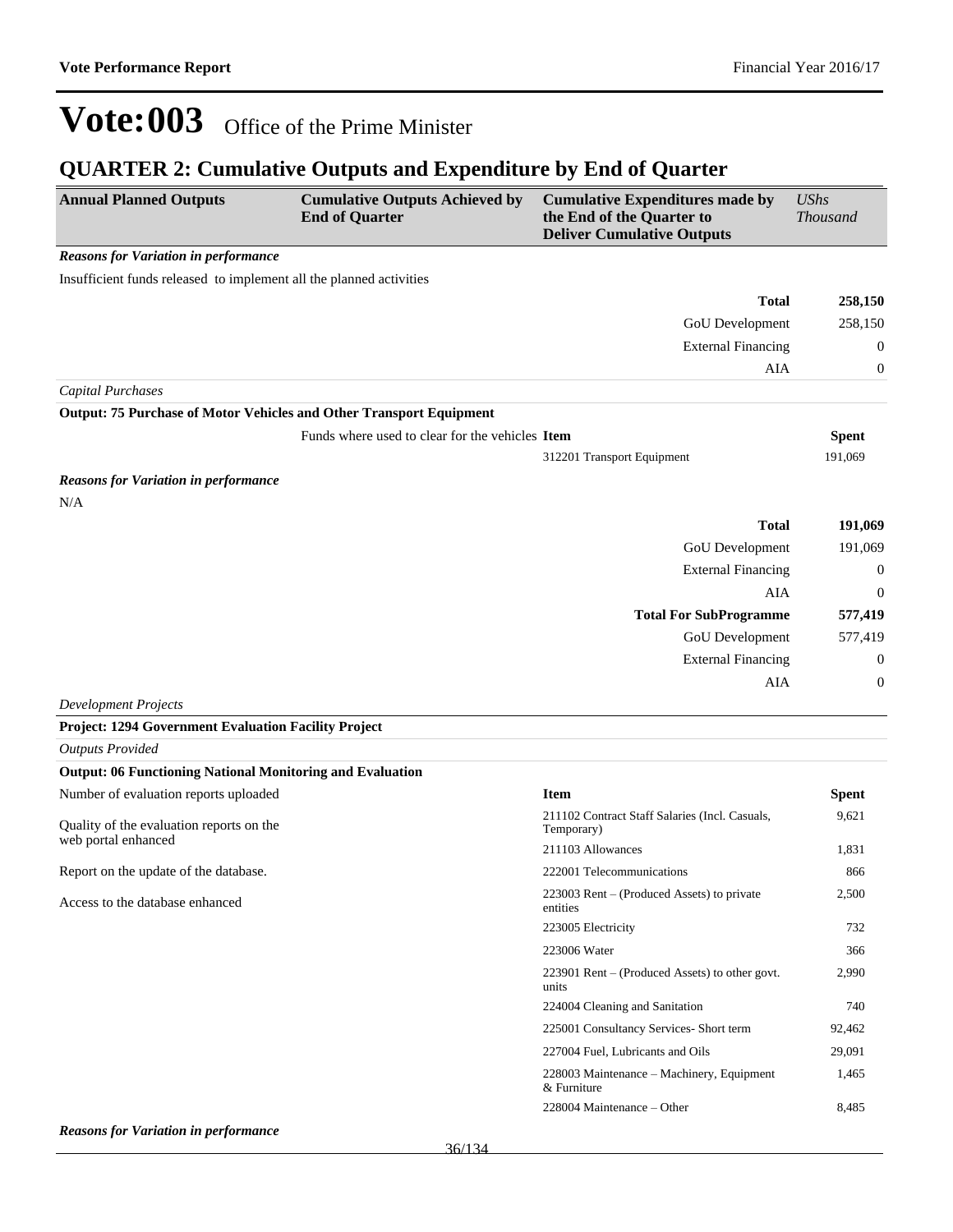### **QUARTER 2: Cumulative Outputs and Expenditure by End of Quarter**

| <b>Annual Planned Outputs</b>                              | <b>Cumulative Outputs Achieved by</b><br><b>End of Quarter</b> | <b>Cumulative Expenditures made by</b><br>the End of the Quarter to<br><b>Deliver Cumulative Outputs</b> | UShs<br><b>Thousand</b> |
|------------------------------------------------------------|----------------------------------------------------------------|----------------------------------------------------------------------------------------------------------|-------------------------|
|                                                            |                                                                | <b>Total</b>                                                                                             | 151,150                 |
|                                                            |                                                                | GoU Development                                                                                          | 151,150                 |
|                                                            |                                                                | <b>External Financing</b>                                                                                | $\overline{0}$          |
|                                                            |                                                                | AIA                                                                                                      | $\overline{0}$          |
|                                                            |                                                                |                                                                                                          |                         |
|                                                            |                                                                | <b>Total For SubProgramme</b>                                                                            | 151,150                 |
|                                                            |                                                                | GoU Development                                                                                          | 151,150                 |
|                                                            |                                                                | <b>External Financing</b>                                                                                | $\overline{0}$          |
|                                                            |                                                                | AIA                                                                                                      | $\overline{0}$          |
| Program: 02 Disaster Preparedness and Refugees Management  |                                                                |                                                                                                          |                         |
| <b>Recurrent Programmes</b>                                |                                                                |                                                                                                          |                         |
| <b>Subprogram: 18 Disaster Preparedness and Management</b> |                                                                |                                                                                                          |                         |

*Outputs Provided*

**Output: 01 Effective preparedness and response to disasters**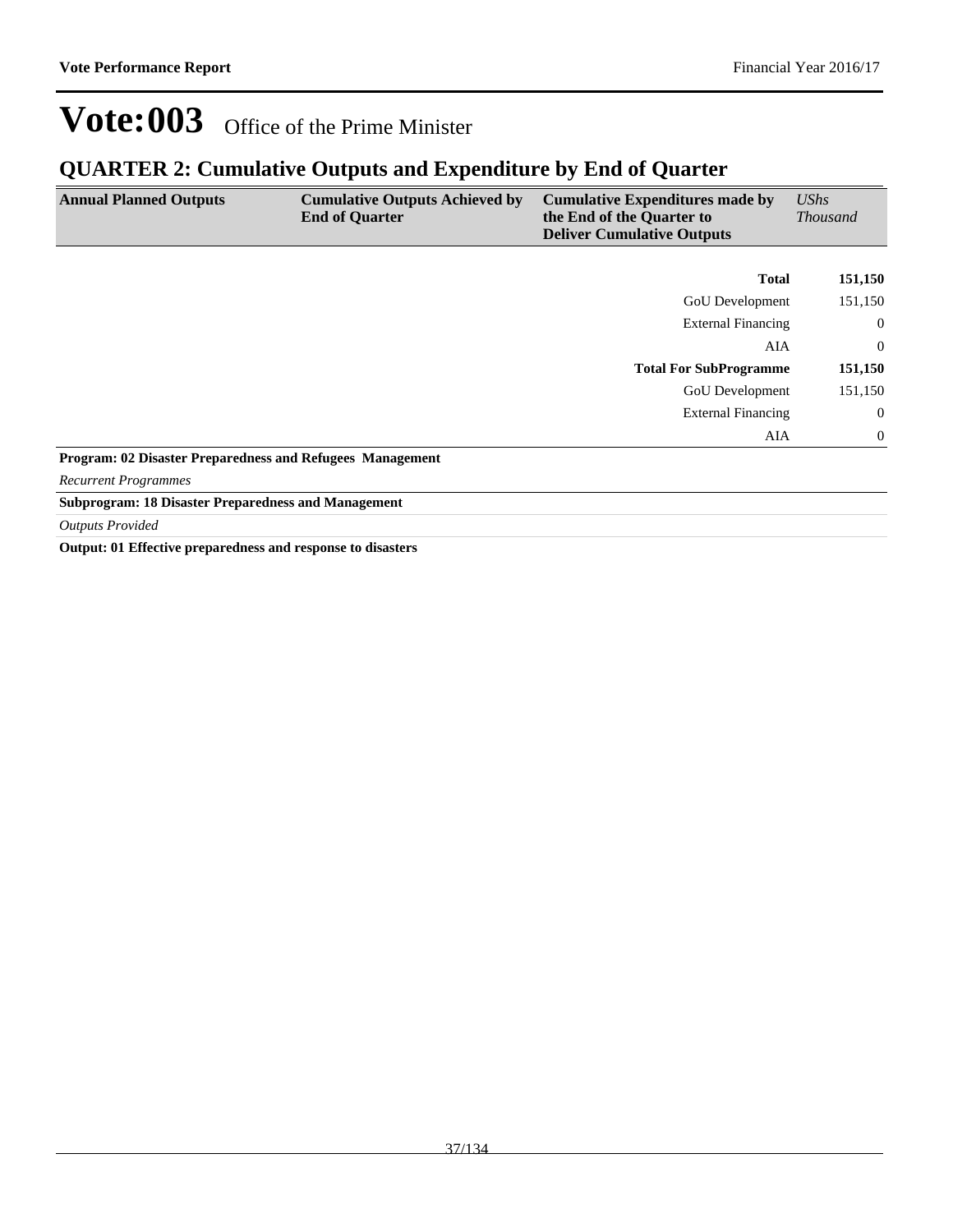### **QUARTER 2: Cumulative Outputs and Expenditure by End of Quarter**

| <b>Annual Planned Outputs</b>                                          | <b>Cumulative Outputs Achieved by</b><br><b>End of Quarter</b>                                                                                                                                                                                                                                                                                                                                                                                        | <b>Cumulative Expenditures made by</b><br>the End of the Quarter to<br><b>Deliver Cumulative Outputs</b> | <b>UShs</b><br><b>Thousand</b> |
|------------------------------------------------------------------------|-------------------------------------------------------------------------------------------------------------------------------------------------------------------------------------------------------------------------------------------------------------------------------------------------------------------------------------------------------------------------------------------------------------------------------------------------------|----------------------------------------------------------------------------------------------------------|--------------------------------|
| 1. Risk, Hazard, vulnerability profile                                 | 1. Prepared Risk, Hazard, vulnerability                                                                                                                                                                                                                                                                                                                                                                                                               | <b>Item</b>                                                                                              | <b>Spent</b>                   |
| and maps prepared.                                                     | profile and maps.                                                                                                                                                                                                                                                                                                                                                                                                                                     | 211101 General Staff Salaries                                                                            | 156,960                        |
|                                                                        | 2. Disaster Risk Assessments conducted 2. Carried out food security assessment in                                                                                                                                                                                                                                                                                                                                                                     | 211103 Allowances                                                                                        | 72,369                         |
| at District and community level                                        | 116 districts and presented a report to                                                                                                                                                                                                                                                                                                                                                                                                               | 213001 Medical expenses (To employees)                                                                   | 4,178                          |
| 3. Improved Preparedness for disasters                                 | Cabinet and Parliament.                                                                                                                                                                                                                                                                                                                                                                                                                               | 221002 Workshops and Seminars                                                                            | 410,000                        |
| by communities for resilience undertaken 3. Conducted 18 Disaster Risk |                                                                                                                                                                                                                                                                                                                                                                                                                                                       | 221003 Staff Training                                                                                    | 56,826                         |
|                                                                        | Assessments at District and community<br>level in Isingiro, Rakai, Kyegegwa,                                                                                                                                                                                                                                                                                                                                                                          | 221007 Books, Periodicals & Newspapers                                                                   | 2,089                          |
| 4. Participation in international wo                                   | Mbale, Bulambuli, Katakwi, Ngora,<br>Serere, Mayuge, Kamuli, Moroto, Kotido, Binding                                                                                                                                                                                                                                                                                                                                                                  | 221011 Printing, Stationery, Photocopying and                                                            | 43,658                         |
|                                                                        | Napak, Kaabong and Abim, Amuria,                                                                                                                                                                                                                                                                                                                                                                                                                      | 222001 Telecommunications                                                                                | 3,343                          |
|                                                                        | Kaliro, Bukomasimbi, Ngora,<br>Nakapiripirit, Namutumba, Mayuge and<br>Kaberamaido.                                                                                                                                                                                                                                                                                                                                                                   | 222003 Information and communications<br>technology (ICT)                                                | 1,671                          |
|                                                                        | 4. Undertook Training of communities                                                                                                                                                                                                                                                                                                                                                                                                                  | 223003 Rent – (Produced Assets) to private<br>entities                                                   | 33,009                         |
|                                                                        | aimed at improving their preparedness for 223005 Electricity                                                                                                                                                                                                                                                                                                                                                                                          |                                                                                                          | 5,014                          |
|                                                                        | Disasters capacities for resilience in<br>Moroto, Napak, Kotido, Kaabong,                                                                                                                                                                                                                                                                                                                                                                             | 223006 Water                                                                                             | 2,507                          |
|                                                                        | Amuria, Bududa, Namayingo and                                                                                                                                                                                                                                                                                                                                                                                                                         | 224004 Cleaning and Sanitation                                                                           | 4,346                          |
|                                                                        | Kitgum.                                                                                                                                                                                                                                                                                                                                                                                                                                               | 225001 Consultancy Services- Short term                                                                  | 150,000                        |
|                                                                        | 5. Participated in Regional Climate                                                                                                                                                                                                                                                                                                                                                                                                                   | 227001 Travel inland                                                                                     | 676,160                        |
|                                                                        | forecast conference in Dar Es Salaam                                                                                                                                                                                                                                                                                                                                                                                                                  | 227002 Travel abroad                                                                                     | 12,535                         |
|                                                                        | Tanzania, Global Remote sensing<br>Conference in St. Petersburg Russia,                                                                                                                                                                                                                                                                                                                                                                               | 227004 Fuel, Lubricants and Oils                                                                         | 49,305                         |
|                                                                        | DRR in Geneva. IDP conference in Addis                                                                                                                                                                                                                                                                                                                                                                                                                | 228002 Maintenance - Vehicles                                                                            | 211,814                        |
|                                                                        | Ababa Ethiopia and food security<br>conference in Nairobi                                                                                                                                                                                                                                                                                                                                                                                             | 228003 Maintenance – Machinery, Equipment<br>& Furniture                                                 | 20,440                         |
|                                                                        | 6. Held six (6) Monthly Meetings of the<br>national Platform for DRR<br>6. Held fourteen Radio and TV talk<br>shows every month<br>7. Published four Monthly bulletins on<br>DRR for high visibility of DRR activities<br>in the country<br>8. Celebrated National Peace day and<br>broadcasted it on several radios and TV<br>stations.<br>9. Held a Peace building conference in<br>Kabarole.<br>10. Held three Peace building platform<br>meetings | 228004 Maintenance – Other                                                                               | 28,031                         |
| <b>Reasons for Variation in performance</b>                            |                                                                                                                                                                                                                                                                                                                                                                                                                                                       |                                                                                                          |                                |

Insufficient funds

| <b>Total</b>       | 1,944,256      |
|--------------------|----------------|
| Wage Recurrent     | 156,960        |
| Non Wage Recurrent | 1,787,296      |
| AIA                | $\overline{0}$ |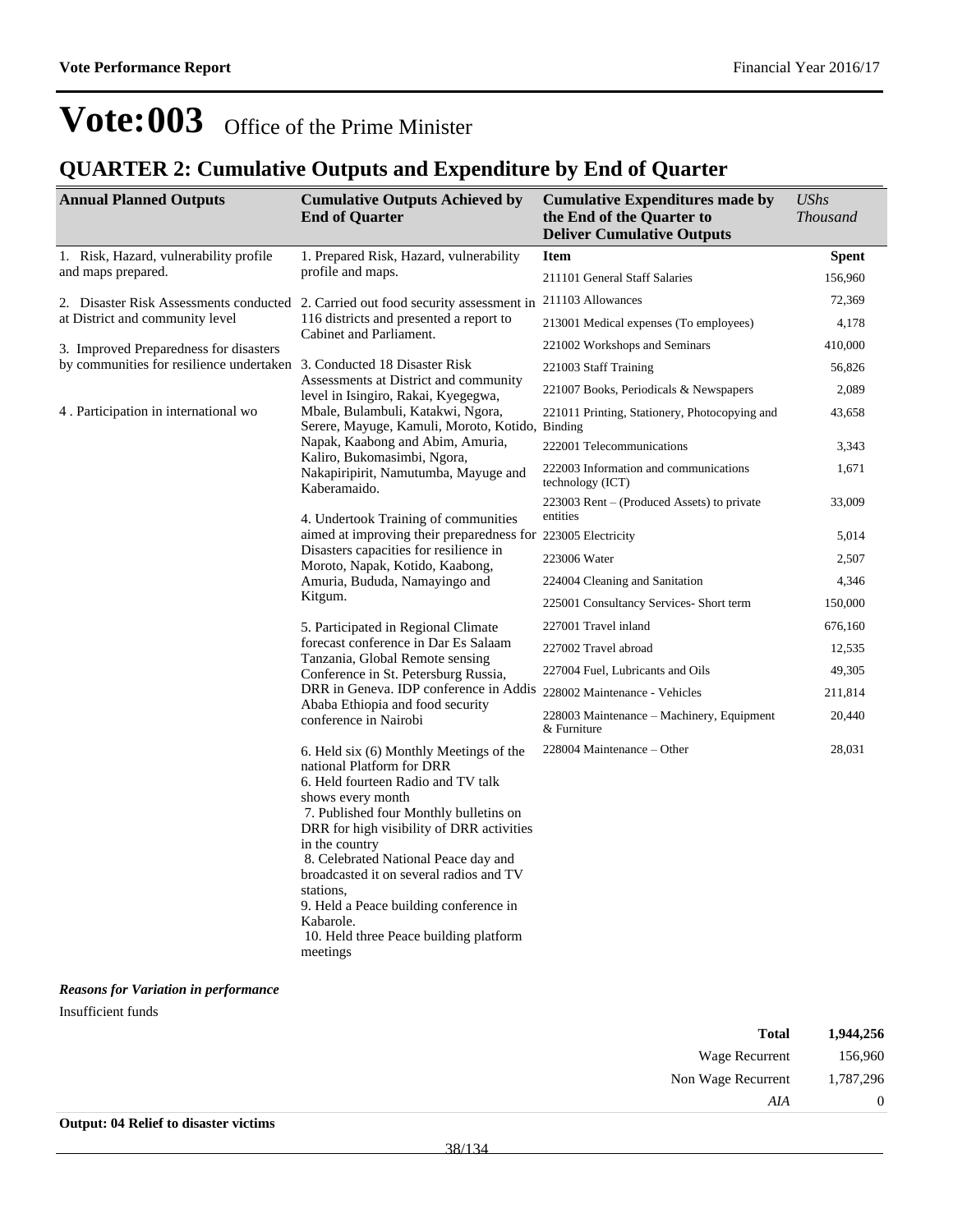Non Wage Recurrent 5,550,297

*AIA* 0

## **Vote:003** Office of the Prime Minister

### **QUARTER 2: Cumulative Outputs and Expenditure by End of Quarter**

| <b>Annual Planned Outputs</b>                                          | <b>Cumulative Outputs Achieved by</b><br><b>End of Quarter</b>                                                                                                                                                                                                                                                                                                                                                                                                                                                                                                                                                                                                                         | <b>Cumulative Expenditures made by</b><br>the End of the Quarter to<br><b>Deliver Cumulative Outputs</b> | <b>UShs</b><br><b>Thousand</b> |
|------------------------------------------------------------------------|----------------------------------------------------------------------------------------------------------------------------------------------------------------------------------------------------------------------------------------------------------------------------------------------------------------------------------------------------------------------------------------------------------------------------------------------------------------------------------------------------------------------------------------------------------------------------------------------------------------------------------------------------------------------------------------|----------------------------------------------------------------------------------------------------------|--------------------------------|
| 1. Relief food and NFI's procured.                                     | $(1)$ . Procured and distributed 12,600 bags Item                                                                                                                                                                                                                                                                                                                                                                                                                                                                                                                                                                                                                                      |                                                                                                          | <b>Spent</b>                   |
| 2. Relief food distributed to affected                                 | of 100kgs of Maize flour and 3,200 bags<br>of 100kgs of beans to famine victims in                                                                                                                                                                                                                                                                                                                                                                                                                                                                                                                                                                                                     | 221017 Subscriptions                                                                                     | 8,357                          |
| communities.                                                           | the subregions of Karamoja, Teso, Cattle-                                                                                                                                                                                                                                                                                                                                                                                                                                                                                                                                                                                                                                              | 224006 Agricultural Supplies                                                                             | 3,558,645                      |
| 3. 15 DDMC, DDPC & Regional<br>Training for data collectors undertaken | Corridor, West Nile; the districts of<br>Kaliro, Namutumba, Kamuli, Bushenyi<br>Isingiro and Bukomasimbi. Also<br>hailstorm, windstorm victims in the<br>subregions of Busoga, Central and<br>Western Uganda and earthquake victims<br>in Rakai and Isingiro districts.<br>(2). Procured and distributed 2,400<br>pieces of tarpaulins to disaster victims<br>across the country. 600 pieces of blankets<br>procured and distributed to disaster<br>victims<br>(3). Trained 20 DDMC, DDPC on data<br>collection in the subregions of Teso,<br>Karamoja, Elgon, Kabarole and Bunyoro<br>(4). Trained 14 DDMC, DDPC on<br>Disaster risk Financing in the subregions<br>of Teso, Karamoja | 227001 Travel inland                                                                                     | 196,000                        |
| <b>Reasons for Variation in performance</b>                            |                                                                                                                                                                                                                                                                                                                                                                                                                                                                                                                                                                                                                                                                                        |                                                                                                          |                                |
| Insufficient funds                                                     |                                                                                                                                                                                                                                                                                                                                                                                                                                                                                                                                                                                                                                                                                        |                                                                                                          |                                |
|                                                                        |                                                                                                                                                                                                                                                                                                                                                                                                                                                                                                                                                                                                                                                                                        | <b>Total</b>                                                                                             | 3,763,001                      |
|                                                                        |                                                                                                                                                                                                                                                                                                                                                                                                                                                                                                                                                                                                                                                                                        | Wage Recurrent                                                                                           | $\Omega$                       |
|                                                                        |                                                                                                                                                                                                                                                                                                                                                                                                                                                                                                                                                                                                                                                                                        | Non Wage Recurrent                                                                                       | 3,763,001                      |
|                                                                        |                                                                                                                                                                                                                                                                                                                                                                                                                                                                                                                                                                                                                                                                                        | AIA                                                                                                      | $\theta$                       |
|                                                                        |                                                                                                                                                                                                                                                                                                                                                                                                                                                                                                                                                                                                                                                                                        | <b>Total For SubProgramme</b>                                                                            | 5,707,257                      |
|                                                                        |                                                                                                                                                                                                                                                                                                                                                                                                                                                                                                                                                                                                                                                                                        | Wage Recurrent                                                                                           | 156,960                        |

*Recurrent Programmes*

**Subprogram: 19 Refugees Management**

*Outputs Provided*

**Output: 03 IDPs returned and resettled, Refugees settled and repatriated**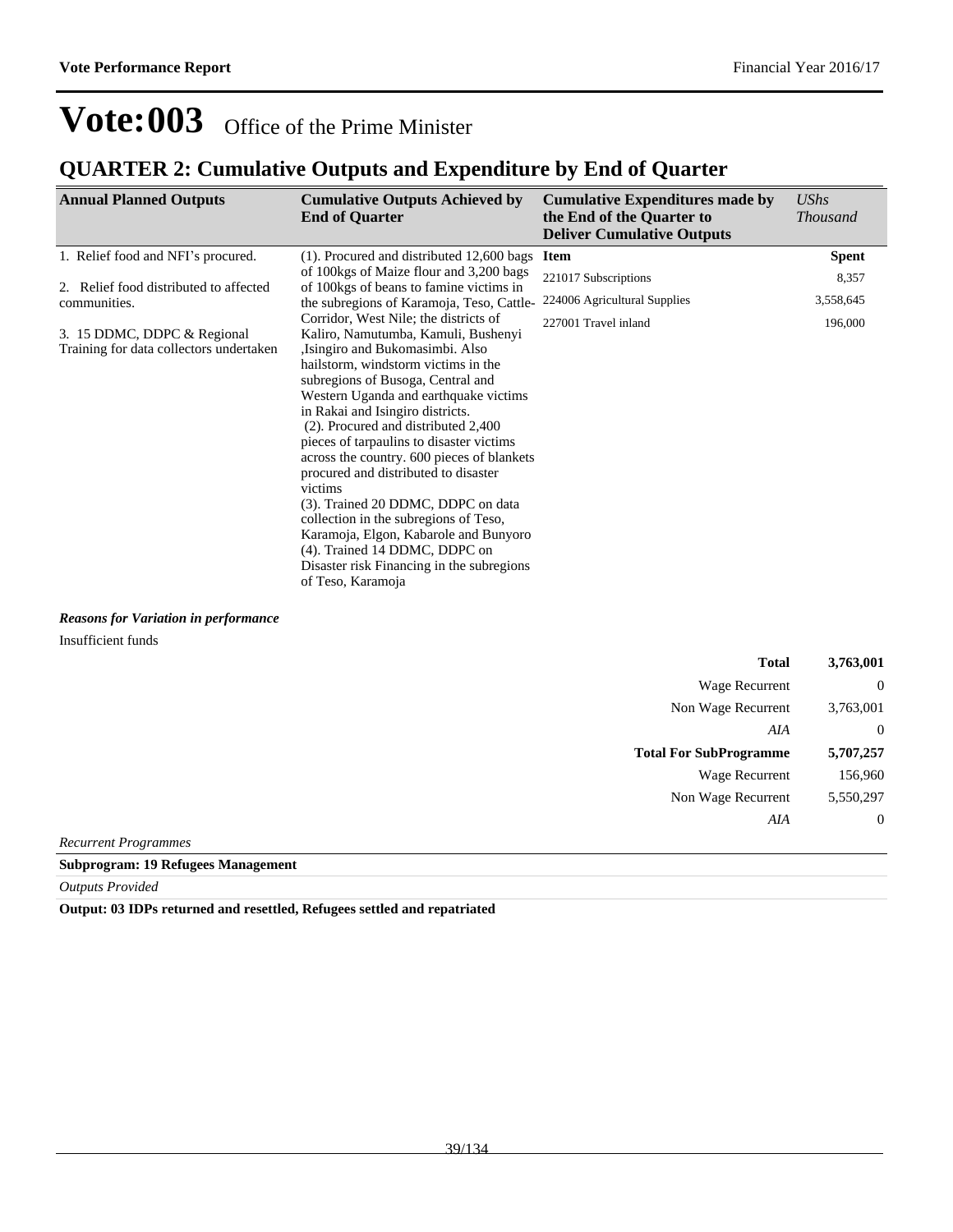### **QUARTER 2: Cumulative Outputs and Expenditure by End of Quarter**

| <b>Annual Planned Outputs</b>                                            | <b>Cumulative Outputs Achieved by</b><br><b>End of Quarter</b> | <b>Cumulative Expenditures made by</b><br>the End of the Quarter to<br><b>Deliver Cumulative Outputs</b> | UShs<br><b>Thousand</b> |
|--------------------------------------------------------------------------|----------------------------------------------------------------|----------------------------------------------------------------------------------------------------------|-------------------------|
| 1. 5,000 refugees settled on land in                                     | 1. Received and settled 136,548 refugees                       | <b>Item</b>                                                                                              | <b>Spent</b>            |
| refugee settlements                                                      | on land                                                        | 211101 General Staff Salaries                                                                            | 121,698                 |
| 2. 1,000 plots demarcated for new                                        | 2. Demarcated 7,309 plots for settling                         | 211103 Allowances                                                                                        | 24,184                  |
| arrivals                                                                 | new refugees                                                   | 221007 Books, Periodicals & Newspapers                                                                   | 5,750                   |
| 3. 7,500 lts of quarterly fuel for entitled                              | 4. Received 2160 newspapers as budgeted                        | 222001 Telecommunications                                                                                | 1,019                   |
| staff released                                                           |                                                                | 222003 Information and communications<br>technology (ICT)                                                | 500                     |
| 4. One monthly periodicals (1080)<br>newspapers) for 4 officers provided | 5. Held Four regional Policy meetings                          | 223003 Rent – (Produced Assets) to private<br>entities                                                   | 11,800                  |
|                                                                          |                                                                | 223005 Electricity                                                                                       | 1,471                   |
|                                                                          |                                                                | 223006 Water                                                                                             | 811                     |
|                                                                          |                                                                | 227001 Travel inland                                                                                     | 22,375                  |
|                                                                          |                                                                | 227004 Fuel, Lubricants and Oils                                                                         | 14,778                  |
|                                                                          |                                                                | 228002 Maintenance - Vehicles                                                                            | 9,100                   |
|                                                                          |                                                                | 228003 Maintenance – Machinery, Equipment<br>& Furniture                                                 | 2,600                   |
|                                                                          |                                                                | $228004$ Maintenance – Other                                                                             | 3,997                   |

#### *Reasons for Variation in performance*

1. High refugee influx that entered Uganda

2. High number of asylum seekers that prompted more plots to be demarcated

3. Policy draft document ready for validation

| 220,083        | <b>Total</b>          |
|----------------|-----------------------|
| 121,698        | <b>Wage Recurrent</b> |
| 98,385         | Non Wage Recurrent    |
| $\overline{0}$ | AIA                   |

**Output: 06 Refugees and host community livelihoods improved**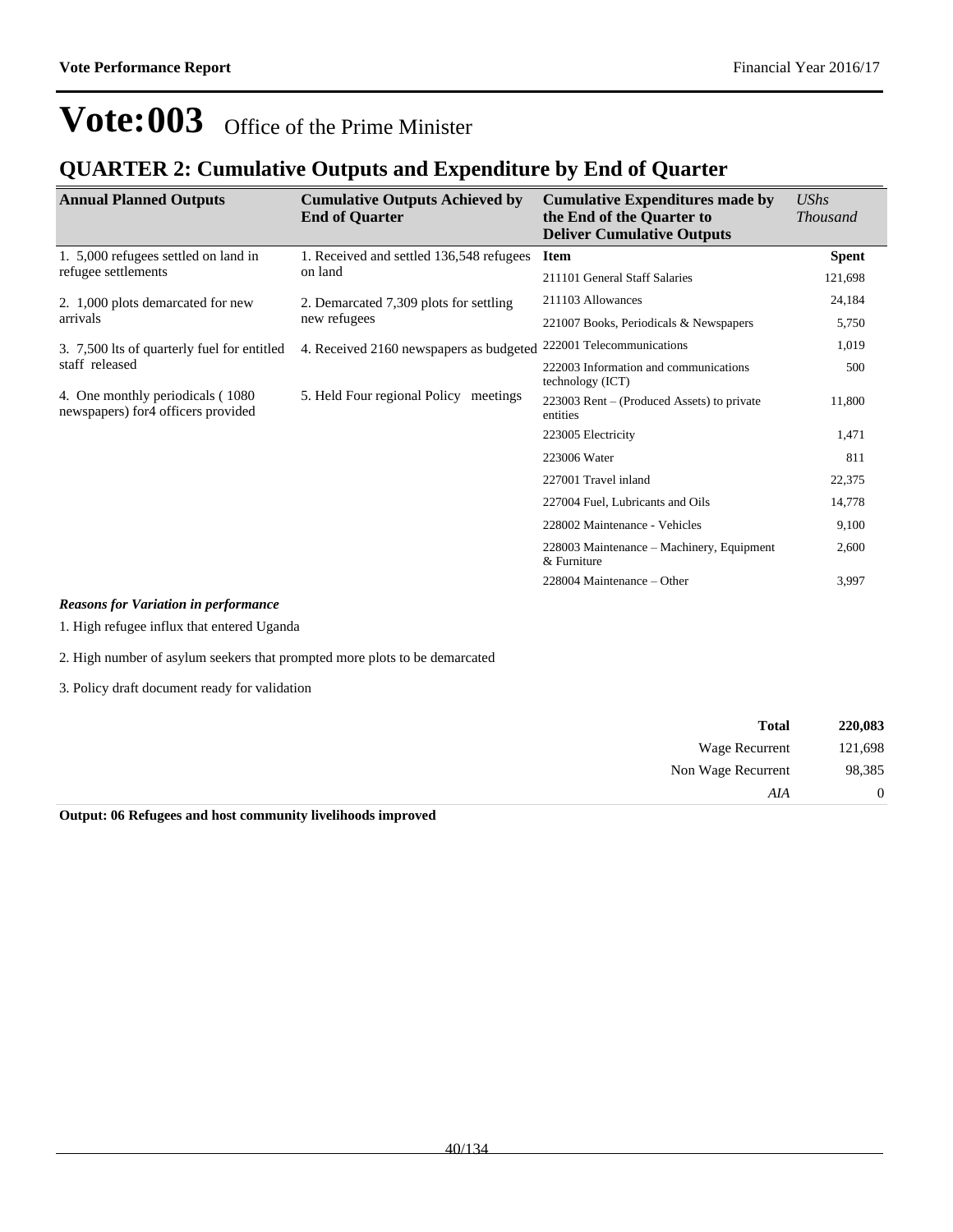#### **QUARTER 2: Cumulative Outputs and Expenditure by End of Quarter**

| <b>Annual Planned Outputs</b> | <b>Cumulative Outputs Achieved by</b><br><b>End of Quarter</b>                                                                                           | <b>Cumulative Expenditures made by</b><br>the End of the Quarter to<br><b>Deliver Cumulative Outputs</b> | UShs<br><b>Thousand</b> |
|-------------------------------|----------------------------------------------------------------------------------------------------------------------------------------------------------|----------------------------------------------------------------------------------------------------------|-------------------------|
| 1. 12 staff houses repaired   | 1. Facilitated the Repair works for                                                                                                                      | <b>Item</b>                                                                                              | <b>Spent</b>            |
|                               | Nakivale base camp staff accommodation<br>up to contract award level.                                                                                    | 224004 Cleaning and Sanitation                                                                           | 1,150                   |
| 12 sites monitored with MOW   |                                                                                                                                                          | 224006 Agricultural Supplies                                                                             | 17,500                  |
|                               | 2. Field assessment with Ministry of                                                                                                                     | 227004 Fuel, Lubricants and Oils                                                                         | 5,000                   |
|                               | Works & Transport was conducted in<br>Nakivale and Kyaka2 refugee<br>settlements.                                                                        | 228001 Maintenance - Civil                                                                               | 239,730                 |
|                               | 3. Supported 55 host community<br>homesteads with inputs (hoes and<br>planting materials).                                                               |                                                                                                          |                         |
|                               | 4. Held Consultative meeting with host<br>community members in Rwamwanja<br>Settlement                                                                   |                                                                                                          |                         |
|                               | 5. Supported 50 refugee home steads with<br>inputs (hoes and planting materials<br>6. Consultative Meeting held with<br>Refugees in Rwamwanja Settlement |                                                                                                          |                         |

*Reasons for Variation in performance*

Procurement process for the repair of staff houses at Nakivale & Kyaka2 is at bid evaluation stage.

Procurement processes on going for tree seedlings

| 263,380        | <b>Total</b>                                         |  |
|----------------|------------------------------------------------------|--|
| $\overline{0}$ | Wage Recurrent                                       |  |
| 263,380        | Non Wage Recurrent                                   |  |
| $\overline{0}$ | AIA                                                  |  |
|                | Output: 07 Grant of asylum and renatriation refugees |  |

| $\sim$ wep were $\sim$ . $\sim$ and $\sim$ where the state a power awarded a called the state |                                                   |                                                             |              |
|-----------------------------------------------------------------------------------------------|---------------------------------------------------|-------------------------------------------------------------|--------------|
| 1. 3 REC sessions conducted                                                                   | 1. Conducted eight REC sessions                   | Item                                                        | <b>Spent</b> |
| 2. Ouarterly contribution made                                                                | 2. Assessed 18,702 refugee individuals            | 211103 Allowances                                           | 7,433        |
| 3, 1600 lts of fuel processed                                                                 | assessed                                          | 221008 Computer supplies and Information<br>Technology (IT) | 18,597       |
| 4, 150 reams of paper procured                                                                | 3. Granted 9,699 individuals refugee<br>status    | 221011 Printing, Stationery, Photocopying and<br>Binding    | 8,950        |
|                                                                                               |                                                   | 221017 Subscriptions                                        | 1,000        |
| 5,000 new refugees granted refugee<br>5.<br>status                                            | 4. Rejected 3,934 individuals by REC              | 227001 Travel inland                                        | 15,000       |
|                                                                                               | 5. Granted 8,136 Asylum seekers refugee<br>status | 227004 Fuel. Lubricants and Oils                            | 11.200       |
|                                                                                               |                                                   |                                                             |              |

6. Issued 370 CTDs

#### *Reasons for Variation in performance*

1. More refugees arrived because of the ongoing war in South Sudan

2. More CTDs were issued because of higher demand by the refugees to travel abroad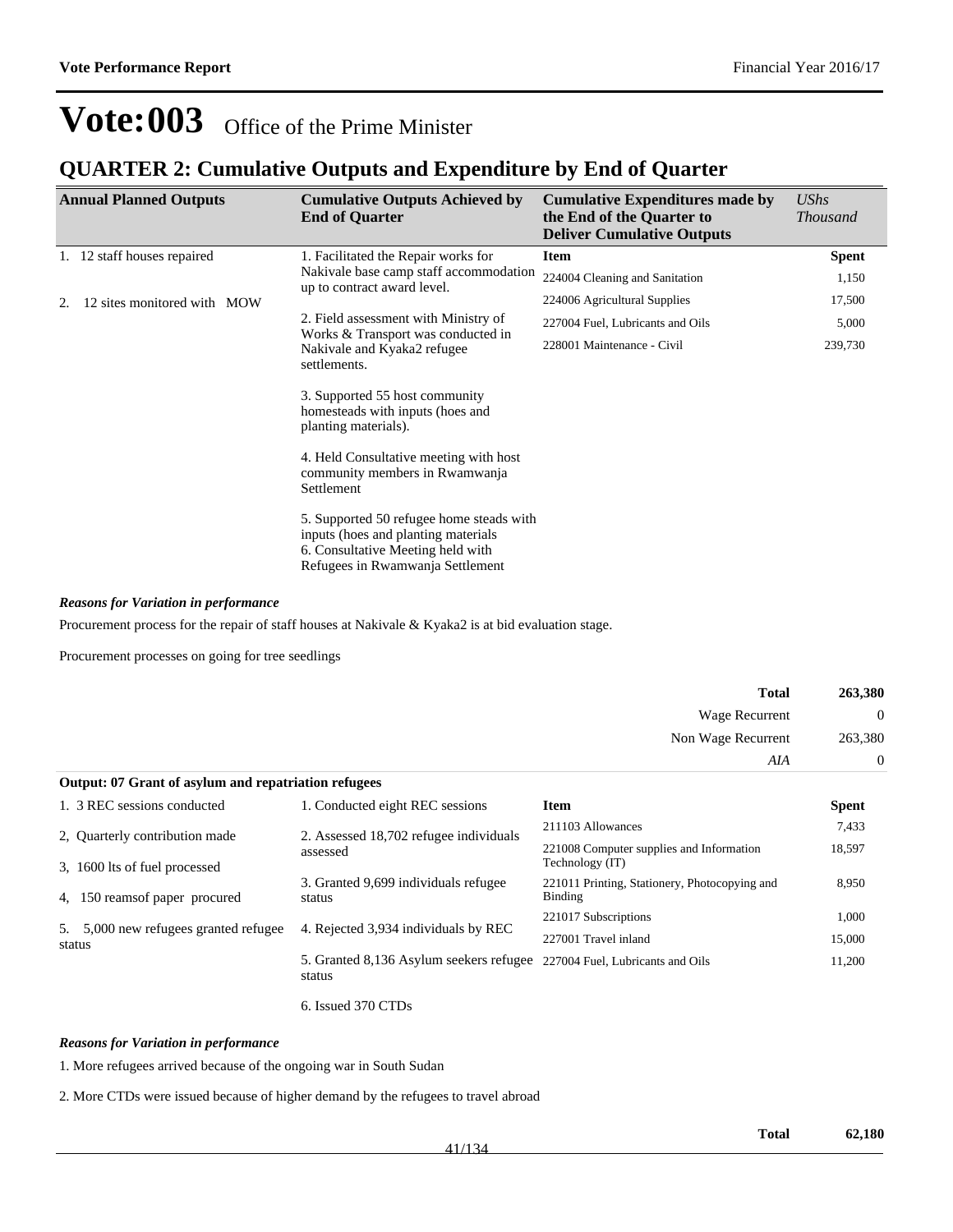### **QUARTER 2: Cumulative Outputs and Expenditure by End of Quarter**

| <b>Annual Planned Outputs</b>         | <b>Cumulative Outputs Achieved by</b><br><b>End of Quarter</b> | <b>Cumulative Expenditures made by</b><br>the End of the Quarter to<br><b>Deliver Cumulative Outputs</b> | <b>UShs</b><br><i>Thousand</i> |
|---------------------------------------|----------------------------------------------------------------|----------------------------------------------------------------------------------------------------------|--------------------------------|
|                                       |                                                                | Wage Recurrent                                                                                           | $\overline{0}$                 |
|                                       |                                                                | Non Wage Recurrent                                                                                       | 62,180                         |
|                                       |                                                                | AIA                                                                                                      | $\overline{0}$                 |
|                                       |                                                                | <b>Total For SubProgramme</b>                                                                            | 545,643                        |
|                                       |                                                                | Wage Recurrent                                                                                           | 121,698                        |
|                                       |                                                                | Non Wage Recurrent                                                                                       | 423,945                        |
|                                       |                                                                | AIA                                                                                                      | $\Omega$                       |
| <b>Development Projects</b>           |                                                                |                                                                                                          |                                |
| Project: 0922 Humanitarian Assistance |                                                                |                                                                                                          |                                |
| <b>Outputs Provided</b>               |                                                                |                                                                                                          |                                |
|                                       |                                                                |                                                                                                          |                                |

**Output: 04 Relief to disaster victims**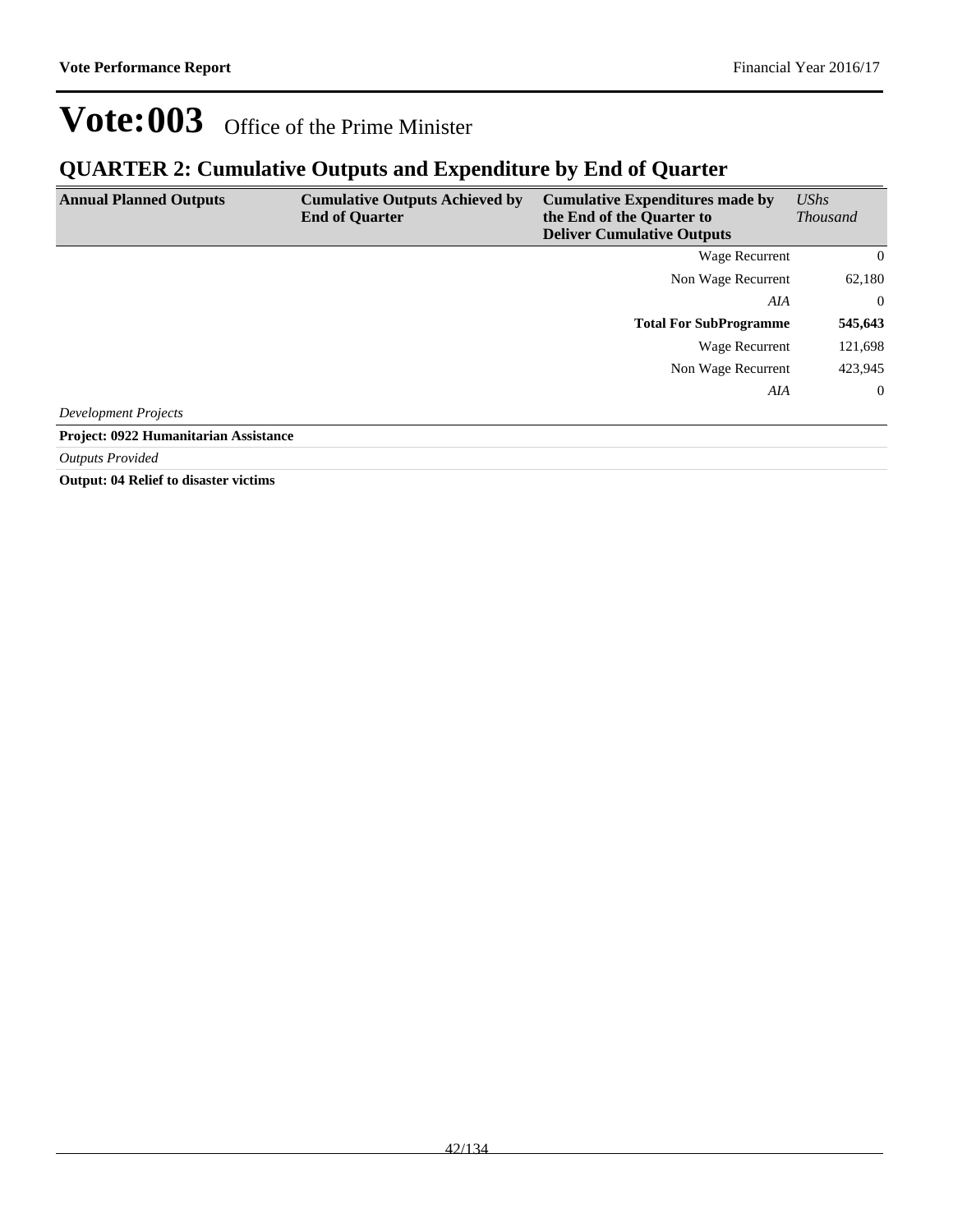### **QUARTER 2: Cumulative Outputs and Expenditure by End of Quarter**

| 1. Relief food and non food items |                                                                                | <b>Item</b>                                               | <b>Spent</b> |
|-----------------------------------|--------------------------------------------------------------------------------|-----------------------------------------------------------|--------------|
| procured and distribuded          | 1. Prepared Risk, Hazard, vulnerability<br>profile and maps.                   | 211103 Allowances                                         | 21,500       |
|                                   | 2. Carried out food security assessment in                                     | 222001 Telecommunications                                 | 1,000        |
|                                   | 116 districts and presented a report to<br>Cabinet and Parliament.             | 222003 Information and communications<br>technology (ICT) | 600          |
|                                   | 3. Conducted 18 Disaster Risk<br>Assessments at District and community         | $223003$ Rent – (Produced Assets) to private<br>entities  | 24,760       |
|                                   | level in Isingiro, Rakai, Kyegegwa,<br>Mbale, Bulambuli, Katakwi, Ngora,       | 223005 Electricity                                        | 2,400        |
|                                   | Serere, Mayuge, Kamuli, Moroto, Kotido, 223006 Water                           |                                                           | 1,000        |
|                                   | Napak, Kaabong and Abim, Amuria,                                               | 224006 Agricultural Supplies                              | 64,268       |
|                                   | Kaliro, Bukomasimbi, Ngora,<br>Nakapiripirit, Namutumba, Mayuge and            | 227004 Fuel, Lubricants and Oils                          | 14,105       |
|                                   | Kaberamaido.                                                                   | 228002 Maintenance - Vehicles                             | 11,335       |
|                                   | 4. Undertook Training of communities                                           |                                                           |              |
|                                   | aimed at improving their preparedness for                                      | 228003 Maintenance – Machinery, Equipment<br>& Furniture  | 1,400        |
|                                   | Disasters capacities for resilience in<br>Moroto, Napak, Kotido, Kaabong,      | $228004$ Maintenance – Other                              | 4,400        |
|                                   | Amuria, Bududa, Namayingo and<br>Kitgum.                                       |                                                           |              |
|                                   | 5. Participated in Regional Climate                                            |                                                           |              |
|                                   | forecast conference in Dar Es Salaam                                           |                                                           |              |
|                                   | Tanzania, Global Remote sensing                                                |                                                           |              |
|                                   | Conference in St. Petersburg Russia,<br>DRR in Geneva. IDP conference in Addis |                                                           |              |
|                                   | Ababa Ethiopia and food security                                               |                                                           |              |
|                                   | conference in Nairobi                                                          |                                                           |              |
|                                   | 6. Published 4 Monthly bulletins on DRR                                        |                                                           |              |
|                                   | for high visibility of DRR activities in the                                   |                                                           |              |
|                                   | country<br>7. Celebrated National Peace day and                                |                                                           |              |
|                                   | broadcasted it on several radios and TV                                        |                                                           |              |
|                                   | stations,                                                                      |                                                           |              |
|                                   | 8. Held a Peace building conference in                                         |                                                           |              |
|                                   | Kabarole.<br>9. Held three Peace building platform                             |                                                           |              |
|                                   | meetings<br>10. Procured and distributed 12,600 bags                           |                                                           |              |
|                                   | of 100kgs of Maize flour and 3,200 bags                                        |                                                           |              |
|                                   | of 100kgs of beans to famine victims in                                        |                                                           |              |
|                                   | the subregions of Karamoja, Teso, Cattle-                                      |                                                           |              |
|                                   | Corridor, West Nile; the districts of                                          |                                                           |              |
|                                   | Kaliro, Namutumba, Kamuli, Bushenyi<br>Isingiro and Bukomasimbi. Also          |                                                           |              |
|                                   | hailstorm, windstorm victims in the                                            |                                                           |              |
|                                   | subregions of Busoga, Central and                                              |                                                           |              |
|                                   | Western Uganda and earthquake victims                                          |                                                           |              |
|                                   | in Rakai and Isingiro districts.<br>11. Procured and distributed 2,400 pieces  |                                                           |              |
|                                   | of tarpaulins and 600 pieces of blankets                                       |                                                           |              |
|                                   | to disaster victims across the country.<br>12. Trained 20 DDMC, DDPC on data   |                                                           |              |
|                                   | collection in the subregions of Teso,                                          |                                                           |              |
|                                   | Karamoja, Elgon, Kabarole and Bunyoro                                          |                                                           |              |
|                                   | 13 . Trained 14 DDMC, DDPC on                                                  |                                                           |              |
|                                   | Disaster risk Financing in the subregions                                      |                                                           |              |
|                                   | of Teso, Karamoja                                                              |                                                           |              |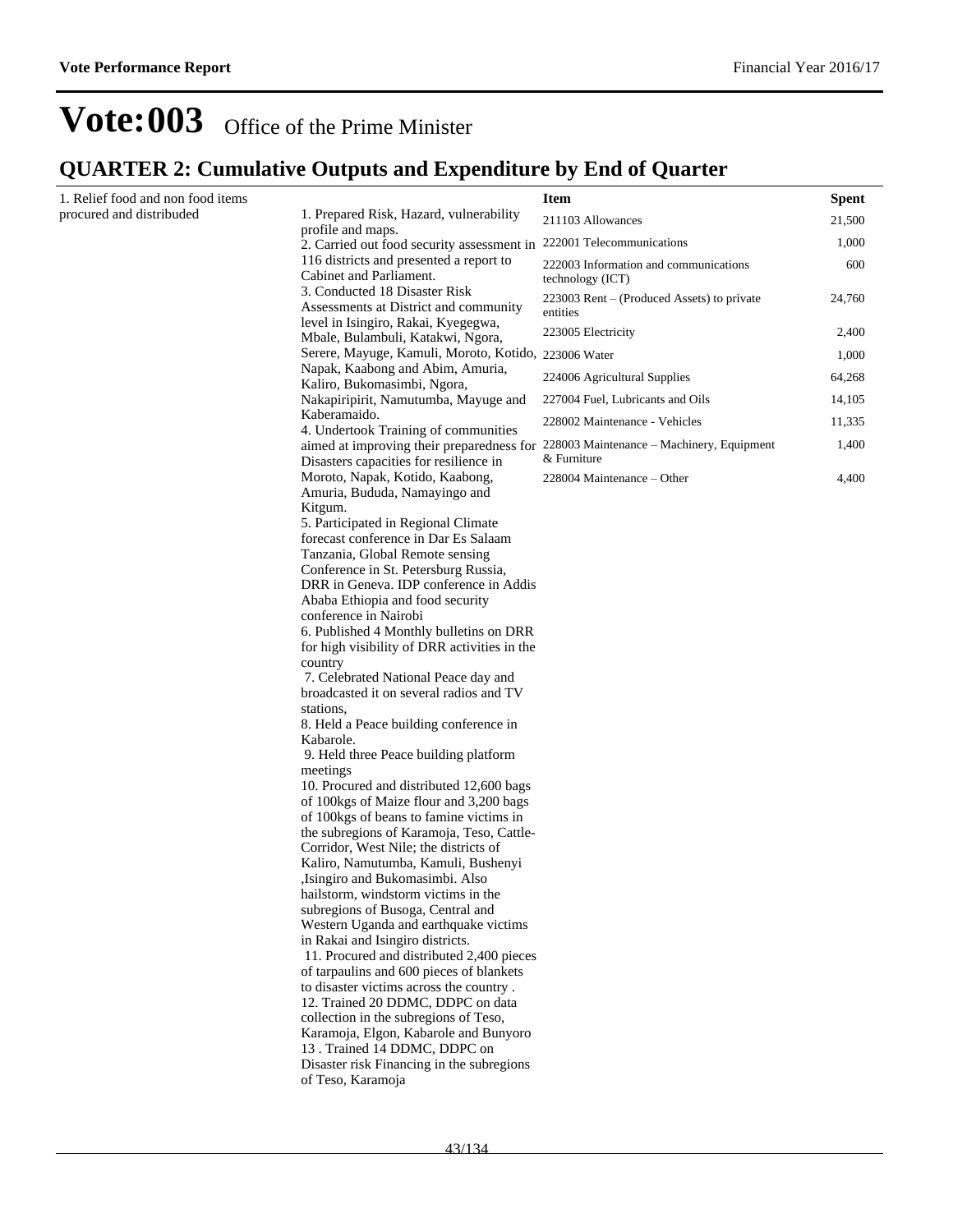### **QUARTER 2: Cumulative Outputs and Expenditure by End of Quarter**

| <b>Annual Planned Outputs</b>                                                                                                               | <b>Cumulative Outputs Achieved by</b><br><b>End of Quarter</b> | <b>Cumulative Expenditures made by</b><br>the End of the Quarter to<br><b>Deliver Cumulative Outputs</b> | <b>UShs</b><br><b>Thousand</b> |
|---------------------------------------------------------------------------------------------------------------------------------------------|----------------------------------------------------------------|----------------------------------------------------------------------------------------------------------|--------------------------------|
| <b>Reasons for Variation in performance</b>                                                                                                 |                                                                |                                                                                                          |                                |
| Insufficient funds                                                                                                                          |                                                                |                                                                                                          |                                |
|                                                                                                                                             |                                                                | <b>Total</b>                                                                                             | 146,768                        |
|                                                                                                                                             |                                                                | GoU Development                                                                                          | 146,768                        |
|                                                                                                                                             |                                                                | <b>External Financing</b>                                                                                | 0                              |
|                                                                                                                                             |                                                                | AIA                                                                                                      | 0                              |
| <b>Capital Purchases</b>                                                                                                                    |                                                                |                                                                                                          |                                |
| <b>Output: 72 Government Buildings and Administrative Infrastructure</b>                                                                    |                                                                |                                                                                                          |                                |
| 1. Namanve stores building, fencing and 1. Operationalized Namanve stores<br>connection of utilities completed                              | building (<br>2. storing maize flour, beans and rice).         | <b>Item</b><br>312101 Non-Residential Buildings                                                          | <b>Spent</b><br>4,320          |
| 2. Completion of back filling undertaken                                                                                                    |                                                                |                                                                                                          |                                |
| 3. BOQs and designs for NECOC<br>building made                                                                                              |                                                                |                                                                                                          |                                |
| 4. Eviction of encroachers and Wall<br>Fencing off Land in Kisugu<br>5 Ground prepared for fu                                               |                                                                |                                                                                                          |                                |
| <b>Reasons for Variation in performance</b>                                                                                                 |                                                                |                                                                                                          |                                |
| 1. Eviction of encroachers and Wall Fencing off Land in Kisugu not done. Funds not released                                                 |                                                                |                                                                                                          |                                |
| 2. BOQs and designs for NECOC building made not done due to lack of funds<br>3. Design for large Relief stores progressed but not completed |                                                                |                                                                                                          |                                |
|                                                                                                                                             |                                                                | <b>Total</b>                                                                                             | 4,320                          |
|                                                                                                                                             |                                                                | GoU Development                                                                                          | 4,320                          |
|                                                                                                                                             |                                                                | <b>External Financing</b>                                                                                | $\boldsymbol{0}$               |
|                                                                                                                                             |                                                                | AIA                                                                                                      | $\boldsymbol{0}$               |
| <b>Output: 75 Purchase of Motor Vehicles and Other Transport Equipment</b>                                                                  |                                                                |                                                                                                          |                                |
|                                                                                                                                             | Paid the balance for 2 Vehicles which                          | <b>Item</b>                                                                                              | <b>Spent</b>                   |
|                                                                                                                                             | were delivered last financial year.                            | 312201 Transport Equipment                                                                               | 420,000                        |
| <b>Reasons for Variation in performance</b>                                                                                                 |                                                                |                                                                                                          |                                |
| No new vehicles ordered due to ban on purchase of new vehicles                                                                              |                                                                |                                                                                                          |                                |
|                                                                                                                                             |                                                                | <b>Total</b>                                                                                             | 420,000                        |
|                                                                                                                                             |                                                                | GoU Development                                                                                          | 420,000                        |
|                                                                                                                                             |                                                                | <b>External Financing</b>                                                                                | $\boldsymbol{0}$               |
|                                                                                                                                             |                                                                | AIA                                                                                                      | $\boldsymbol{0}$               |
|                                                                                                                                             |                                                                | <b>Total For SubProgramme</b>                                                                            | 571,088                        |
|                                                                                                                                             |                                                                | GoU Development                                                                                          | 571,088                        |
|                                                                                                                                             |                                                                | <b>External Financing</b>                                                                                | $\boldsymbol{0}$               |
|                                                                                                                                             |                                                                | AIA                                                                                                      | $\boldsymbol{0}$               |
| <b>Development Projects</b>                                                                                                                 | 44/134                                                         |                                                                                                          |                                |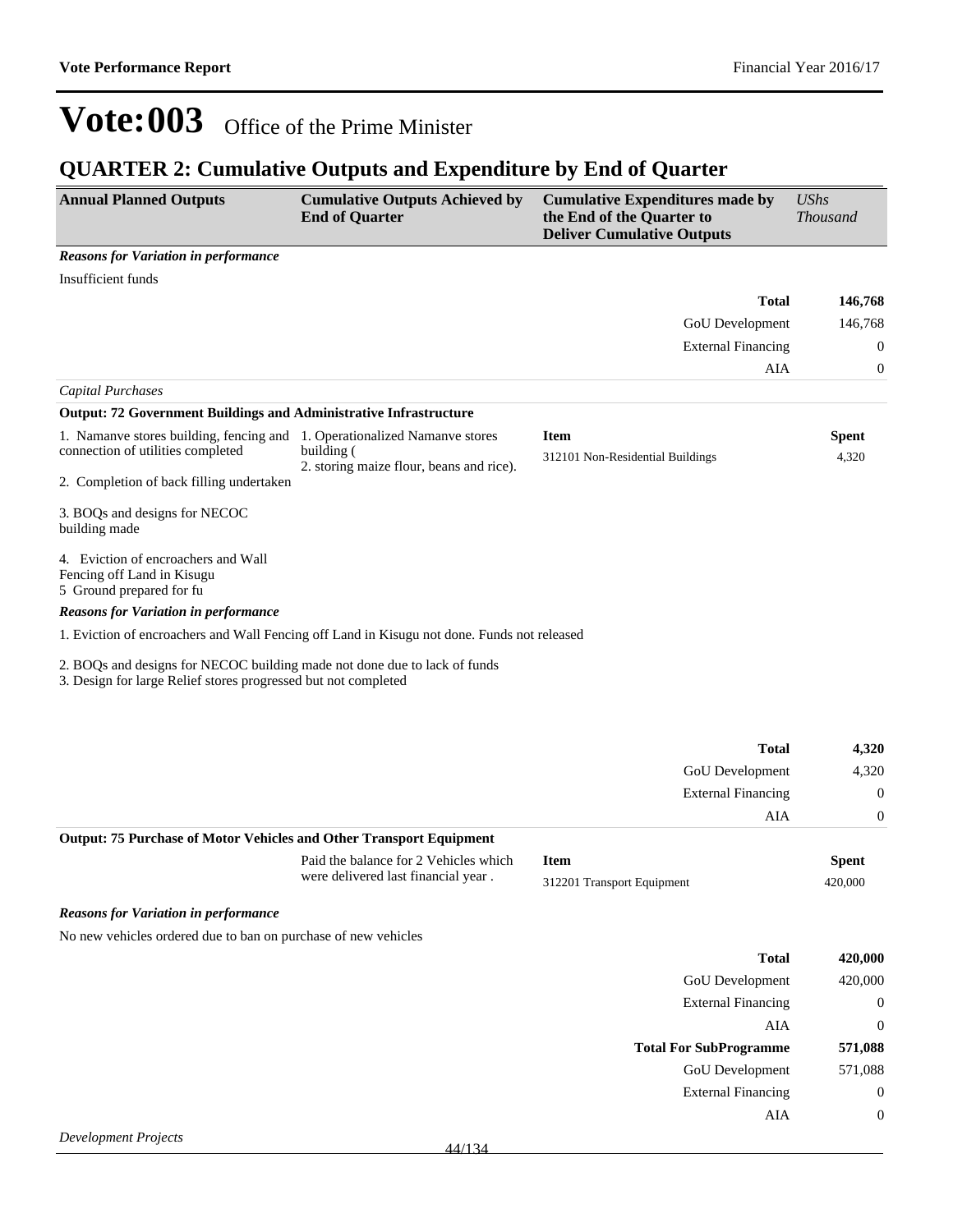#### **QUARTER 2: Cumulative Outputs and Expenditure by End of Quarter**

| <b>Annual Planned Outputs</b>                                            | <b>Cumulative Outputs Achieved by</b><br><b>End of Quarter</b>             | <b>Cumulative Expenditures made by</b><br>the End of the Quarter to<br><b>Deliver Cumulative Outputs</b> | <b>UShs</b><br><b>Thousand</b> |
|--------------------------------------------------------------------------|----------------------------------------------------------------------------|----------------------------------------------------------------------------------------------------------|--------------------------------|
| Project: 1235 Ressettlement of Landless Persons and Disaster Victims     |                                                                            |                                                                                                          |                                |
| <b>Outputs Provided</b>                                                  |                                                                            |                                                                                                          |                                |
| Output: 03 IDPs returned and resettled, Refugees settled and repatriated |                                                                            |                                                                                                          |                                |
| 1. 200 plots of land demarcated and                                      | Demarcated and allocated 1,200 plots of                                    | <b>Item</b>                                                                                              | <b>Spent</b>                   |
| allocated to Ugandan expellees from<br>neighbouring countries            | land in Kyaka 1 Kyegegwa District to<br>Ugandan expellees from neighboring | 211103 Allowances                                                                                        | 41,643                         |
|                                                                          | countries                                                                  | 221008 Computer supplies and Information<br>Technology (IT)                                              | 6,000                          |
|                                                                          |                                                                            | 222001 Telecommunications                                                                                | 2,400                          |
|                                                                          |                                                                            | 222003 Information and communications<br>technology (ICT)                                                | 1,600                          |
|                                                                          |                                                                            | $223003$ Rent – (Produced Assets) to private<br>entities                                                 | 34,893                         |
|                                                                          |                                                                            | 223005 Electricity                                                                                       | 3,600                          |
|                                                                          |                                                                            | 223006 Water                                                                                             | 2,000                          |
|                                                                          |                                                                            | 224004 Cleaning and Sanitation                                                                           | 3,600                          |
|                                                                          |                                                                            | 227001 Travel inland                                                                                     | 68,415                         |
|                                                                          |                                                                            | 227004 Fuel, Lubricants and Oils                                                                         | 28,000                         |
|                                                                          |                                                                            | 228002 Maintenance - Vehicles                                                                            | 16,640                         |
|                                                                          |                                                                            | 228003 Maintenance - Machinery, Equipment<br>& Furniture                                                 | 3,600                          |
|                                                                          |                                                                            | $228004$ Maintenance – Other                                                                             | 8,800                          |

#### *Reasons for Variation in performance*

Budget cuts made it hard to implement all the planned activities

| 221,191      | Total                     |
|--------------|---------------------------|
| 221,191      | GoU Development           |
| $\mathbf{0}$ | <b>External Financing</b> |
| $\theta$     | AIA                       |
|              |                           |

*Capital Purchases*

#### **Output: 75 Purchase of Motor Vehicles and Other Transport Equipment**

| Initiation of procurement process | The procurement process for the | ltem                       | Spent   |
|-----------------------------------|---------------------------------|----------------------------|---------|
|                                   | Twelve ton cargo truck shelved  | 312201 Transport Equipment | 130,000 |

#### *Reasons for Variation in performance*

The procurement process for the Twelve ton cargo truck deferred because of insufficient funds

| 130,000 |
|---------|
| 130,000 |
|         |
| 0       |
| 351,191 |
| 351,191 |
|         |
|         |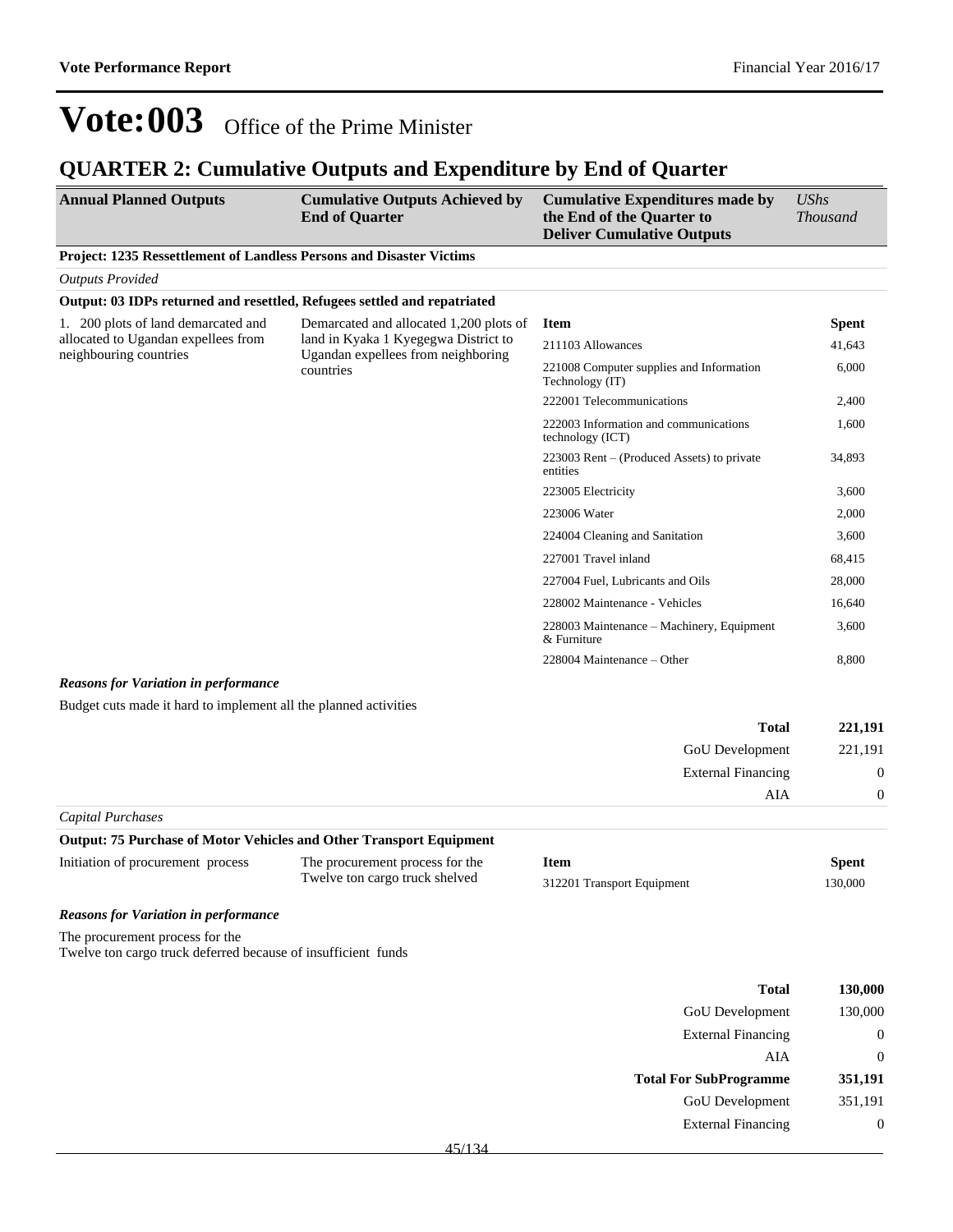### **QUARTER 2: Cumulative Outputs and Expenditure by End of Quarter**

| <b>Annual Planned Outputs</b>                                                   | <b>Cumulative Outputs Achieved by</b><br><b>End of Quarter</b>                                                             | <b>Cumulative Expenditures made by</b><br>the End of the Quarter to<br><b>Deliver Cumulative Outputs</b> | <b>UShs</b><br><b>Thousand</b> |
|---------------------------------------------------------------------------------|----------------------------------------------------------------------------------------------------------------------------|----------------------------------------------------------------------------------------------------------|--------------------------------|
|                                                                                 |                                                                                                                            | <b>AIA</b>                                                                                               | 0                              |
| <b>Development Projects</b>                                                     |                                                                                                                            |                                                                                                          |                                |
| <b>Project: 1293 Support to Refugee Settlement</b>                              |                                                                                                                            |                                                                                                          |                                |
| <b>Capital Purchases</b>                                                        |                                                                                                                            |                                                                                                          |                                |
| <b>Output: 72 Government Buildings and Administrative Infrastructure</b>        |                                                                                                                            |                                                                                                          |                                |
| Supervising by both Ministry of Works<br>and OPM technical team done            | 1. Assessment conducted by OPM,<br>Ministry of Works & Transport.<br>2. Completed Staff accommodation at<br>Juru base camp | <b>Item</b><br>312102 Residential Buildings                                                              | <b>Spent</b><br>9,150          |
| <b>Reasons for Variation in performance</b>                                     |                                                                                                                            |                                                                                                          |                                |
| Renovation of staff accommodation at Nakivale base camp at contract award level |                                                                                                                            |                                                                                                          |                                |
|                                                                                 |                                                                                                                            | <b>Total</b>                                                                                             | 9,150                          |
|                                                                                 |                                                                                                                            | GoU Development                                                                                          | 9,150                          |
|                                                                                 |                                                                                                                            | <b>External Financing</b>                                                                                | $\Omega$                       |
|                                                                                 |                                                                                                                            | AIA                                                                                                      | $\Omega$                       |
|                                                                                 |                                                                                                                            | <b>Total For SubProgramme</b>                                                                            | 9,150                          |
|                                                                                 |                                                                                                                            | <b>GoU</b> Development                                                                                   | 9,150                          |
|                                                                                 |                                                                                                                            | <b>External Financing</b>                                                                                | $\bf{0}$                       |
|                                                                                 |                                                                                                                            | AIA                                                                                                      | $\boldsymbol{0}$               |
| <b>Program: 03 Affirmative Action Programs</b>                                  |                                                                                                                            |                                                                                                          |                                |
| <b>Recurrent Programmes</b>                                                     |                                                                                                                            |                                                                                                          |                                |

**Subprogram: 04 Northern Uganda Rehabilitation**

*Outputs Provided*

**Output: 01 Implementation of PRDP coordinated and monitored**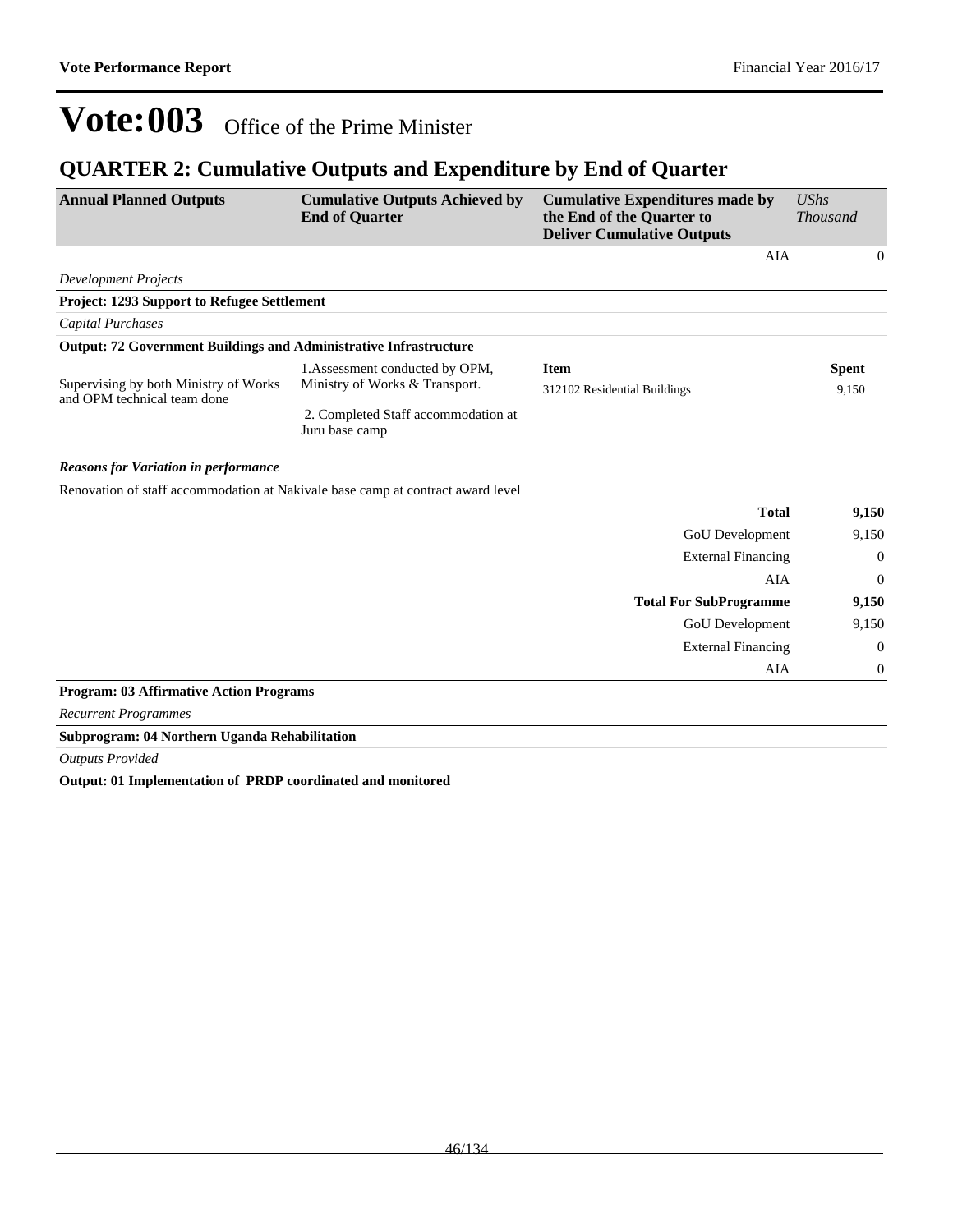### **QUARTER 2: Cumulative Outputs and Expenditure by End of Quarter**

| <b>Annual Planned Outputs</b>                                                 | <b>Cumulative Outputs Achieved by</b><br><b>End of Quarter</b>                                                                                          | <b>Cumulative Expenditures made by</b><br>the End of the Quarter to<br><b>Deliver Cumulative Outputs</b> | <b>UShs</b><br><b>Thousand</b> |
|-------------------------------------------------------------------------------|---------------------------------------------------------------------------------------------------------------------------------------------------------|----------------------------------------------------------------------------------------------------------|--------------------------------|
| 1. 5 Inter district and Intra district                                        | 1. Held 4 Inter district and Intra district                                                                                                             | <b>Item</b>                                                                                              | <b>Spent</b>                   |
| coordination meetings held at National<br>and Regional level                  | coordination meetings at National and<br>Regional Office Equipped                                                                                       | 211101 General Staff Salaries                                                                            | 48,838                         |
|                                                                               |                                                                                                                                                         | 211103 Allowances                                                                                        | 115,875                        |
| 2. Northern Uganda Rehabilitation<br>offices equipped and operationalized for | 2. Operationalized Northern Uganda<br>Rehabilitation offices for PRDP                                                                                   | 221001 Advertising and Public Relations                                                                  | 99,000                         |
| PRDP coordination                                                             | coordination                                                                                                                                            | 221002 Workshops and Seminars                                                                            | 171,641                        |
| 3. Hon Minister for NUR facilitated to                                        | 3. Monitored Development programmes                                                                                                                     | 221008 Computer supplies and Information<br>Technology (IT)                                              | 29,465                         |
| monitor Government                                                            | Coordinated NGO and Development<br>Partners activities                                                                                                  | 221011 Printing, Stationery, Photocopying and<br><b>Binding</b>                                          | 57,100                         |
|                                                                               | 4. Procured Office equipment ie<br>Computers, laptops, Printers and<br>Photocopiers for NUDC<br>5. Provided political assistance to the Hon<br>Minister | 221012 Small Office Equipment                                                                            | 10,000                         |
|                                                                               |                                                                                                                                                         | 222001 Telecommunications                                                                                | 172                            |
|                                                                               |                                                                                                                                                         | 222003 Information and communications<br>technology (ICT)                                                | 230                            |
|                                                                               |                                                                                                                                                         | $223003$ Rent – (Produced Assets) to private<br>entities                                                 | 1,750                          |
|                                                                               | 6. Procured Office equipment ie.<br>Computers, laptops, Printers and<br>Photocopiers for NUR                                                            | 223005 Electricity                                                                                       | 349                            |
|                                                                               |                                                                                                                                                         | 223006 Water                                                                                             | 147                            |
|                                                                               |                                                                                                                                                         | 224004 Cleaning and Sanitation                                                                           | 194                            |
|                                                                               | 7. Facilitated the Commissioning of                                                                                                                     | 227001 Travel inland                                                                                     | 137,500                        |
|                                                                               | PRDP completed<br>projects                                                                                                                              | 227004 Fuel, Lubricants and Oils                                                                         | 825                            |
|                                                                               |                                                                                                                                                         | 228002 Maintenance - Vehicles                                                                            | 86,294                         |
|                                                                               |                                                                                                                                                         | 228003 Maintenance – Machinery, Equipment<br>& Furniture                                                 | 171                            |
|                                                                               |                                                                                                                                                         | 228004 Maintenance – Other                                                                               | 159                            |
| <b>Degears for Variation in porformance</b>                                   |                                                                                                                                                         |                                                                                                          |                                |

*Reasons for Variation in performance*

Achieved as planned

| <b>Total</b>                  | 759,709        |
|-------------------------------|----------------|
| <b>Wage Recurrent</b>         | 48,838         |
| Non Wage Recurrent            | 710,871        |
| AIA                           | $\overline{0}$ |
| <b>Total For SubProgramme</b> | 759,709        |
| <b>Wage Recurrent</b>         | 48,838         |
| Non Wage Recurrent            | 710,871        |
| AIA                           | $\overline{0}$ |

*Recurrent Programmes*

#### **Subprogram: 06 Luwero-Rwenzori Triangle**

*Outputs Provided*

**Output: 02 Payment of gratuity and coordination of war debts' clearance**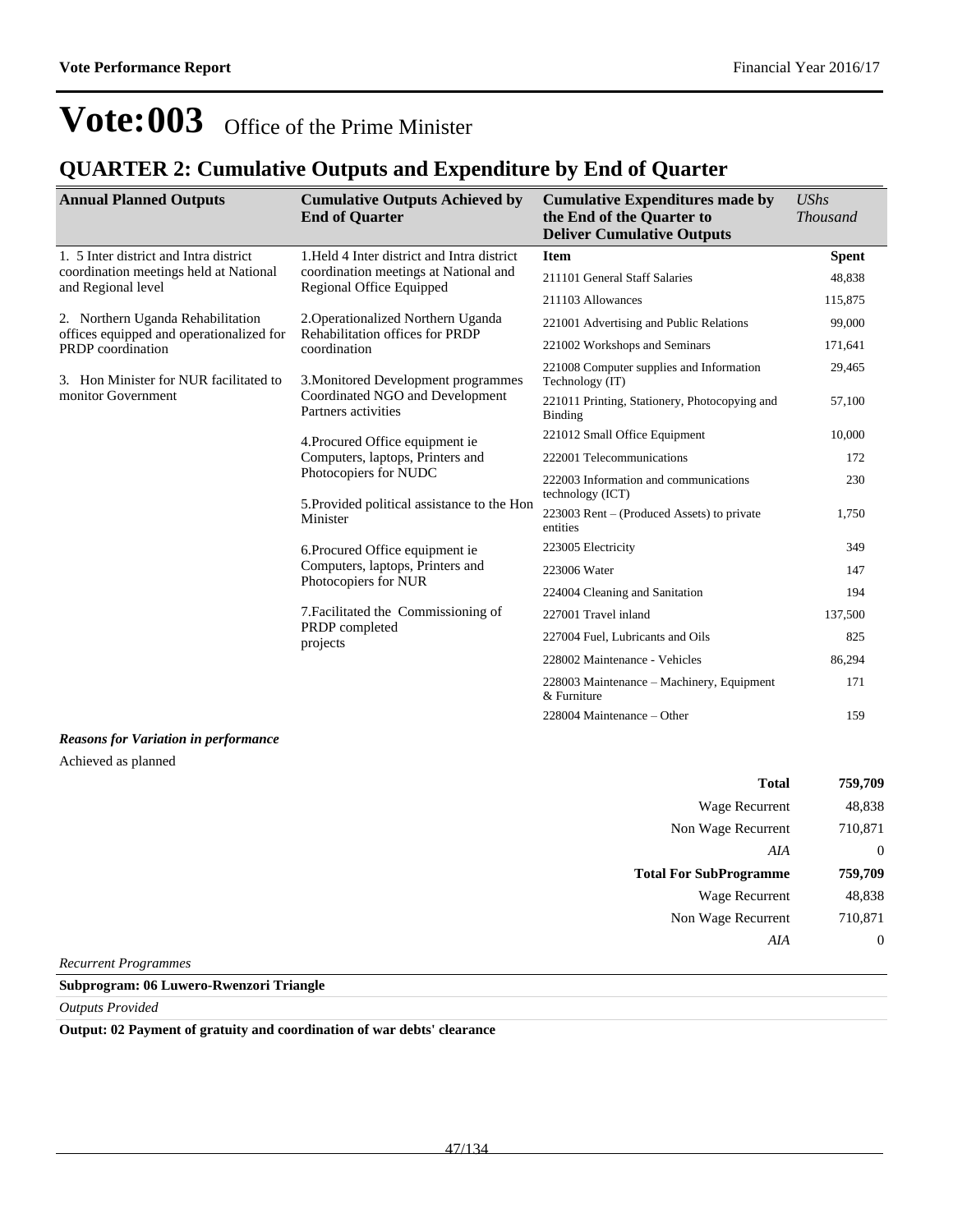### **QUARTER 2: Cumulative Outputs and Expenditure by End of Quarter**

| <b>Annual Planned Outputs</b>                  | <b>Cumulative Outputs Achieved by</b><br><b>End of Quarter</b>                                                                                                     | <b>Cumulative Expenditures made by</b><br>the End of the Quarter to<br><b>Deliver Cumulative Outputs</b> | <b>UShs</b><br><b>Thousand</b> |
|------------------------------------------------|--------------------------------------------------------------------------------------------------------------------------------------------------------------------|----------------------------------------------------------------------------------------------------------|--------------------------------|
| 4,000 Civilian veterans paid a one-<br>1.      | 1. Paid a total of 4,789 Civilian veterans a Item<br>one-off gratuity                                                                                              |                                                                                                          | <b>Spent</b>                   |
| off gratuity                                   |                                                                                                                                                                    | 211101 General Staff Salaries                                                                            | 41,453                         |
| AKASIIMO database maintained                   | 2. Maintained AKASIIMO database                                                                                                                                    | 211103 Allowances                                                                                        | 279,433                        |
| LT team and the verification<br>3.             | 3. LT team and verification committee                                                                                                                              | 221008 Computer supplies and Information<br>Technology (IT)                                              | 6,166                          |
| committee travel inland facilitated            | Held a meeting with veterans in Kiboga                                                                                                                             | 222001 Telecommunications                                                                                | 17,326                         |
| 4.14,000 hand hoes procured and<br>distributed | 4. Hon State Minister for LT, the<br>verification committee and the Technical<br>team travelled to Rwenzori region and<br>central region for Familiarization tour. | 222003 Information and communications<br>technology (ICT)                                                | 4,879                          |
|                                                |                                                                                                                                                                    | 223003 Rent – (Produced Assets) to private<br>entities                                                   | 222,956                        |
|                                                |                                                                                                                                                                    | 223005 Electricity                                                                                       | 45,732                         |
|                                                |                                                                                                                                                                    | 223006 Water                                                                                             | 19,592                         |
|                                                |                                                                                                                                                                    | 224004 Cleaning and Sanitation                                                                           | 22,213                         |
|                                                |                                                                                                                                                                    | 224006 Agricultural Supplies                                                                             | 70,000                         |
|                                                |                                                                                                                                                                    | 227001 Travel inland                                                                                     | 130,000                        |
|                                                |                                                                                                                                                                    | 227004 Fuel, Lubricants and Oils                                                                         | 186,371                        |
|                                                |                                                                                                                                                                    | 228002 Maintenance - Vehicles                                                                            | 137,677                        |
|                                                |                                                                                                                                                                    | 228003 Maintenance – Machinery, Equipment<br>& Furniture                                                 | 44,469                         |
|                                                |                                                                                                                                                                    | $228004$ Maintenance – Other                                                                             | 96,341                         |
|                                                |                                                                                                                                                                    | 282104 Compensation to 3rd Parties                                                                       | 13,152,180                     |

#### *Reasons for Variation in performance*

1. Funds available were not enough to pay for the planned number of Civilian veterans.

2. The Contract for procurement of 14000 hand hoes is before the solicitor general for approval

|                                                              |                                        | <b>Total</b>                  | 14,476,787             |
|--------------------------------------------------------------|----------------------------------------|-------------------------------|------------------------|
|                                                              |                                        | Wage Recurrent                | 41,453                 |
|                                                              |                                        | Non Wage Recurrent<br>AIA     | 14,435,334<br>$\Omega$ |
|                                                              |                                        |                               |                        |
| <b>Output: 04 Coordination of the implementation of LRDP</b> |                                        |                               |                        |
| 1. 1 Veteran coordination meetings held                      | 1. Held 2 veteran coordination meeting | <b>Item</b>                   | <b>Spent</b>           |
|                                                              | on 23rd August and 5thOctober 2016.    | 221002 Workshope and Saminars | 40.000                 |

| 2. Welfare & Staff development met                   | on 2510 August and Suroctober 2010. | 221002 Workshops and Seminars                            | 40,000 |
|------------------------------------------------------|-------------------------------------|----------------------------------------------------------|--------|
|                                                      | 2. Facilitated the Welfare & Staff  | 221003 Staff Training                                    | 10,500 |
| 3. 8 Vehicles operational and maintained development |                                     | 221004 Recruitment Expenses                              | 11,805 |
| 4. Office operational costs met                      | 3. Serviced and 8 Vehicles office   | 221012 Small Office Equipment                            | 25,000 |
|                                                      |                                     | $223003$ Rent – (Produced Assets) to private<br>entities | 17,500 |
|                                                      |                                     | 228002 Maintenance - Vehicles                            | 15.495 |
| <b>Reasons for Variation in performance</b>          |                                     |                                                          |        |

Achieved as Planned

| Total          | 120,300 |
|----------------|---------|
| Wage Recurrent |         |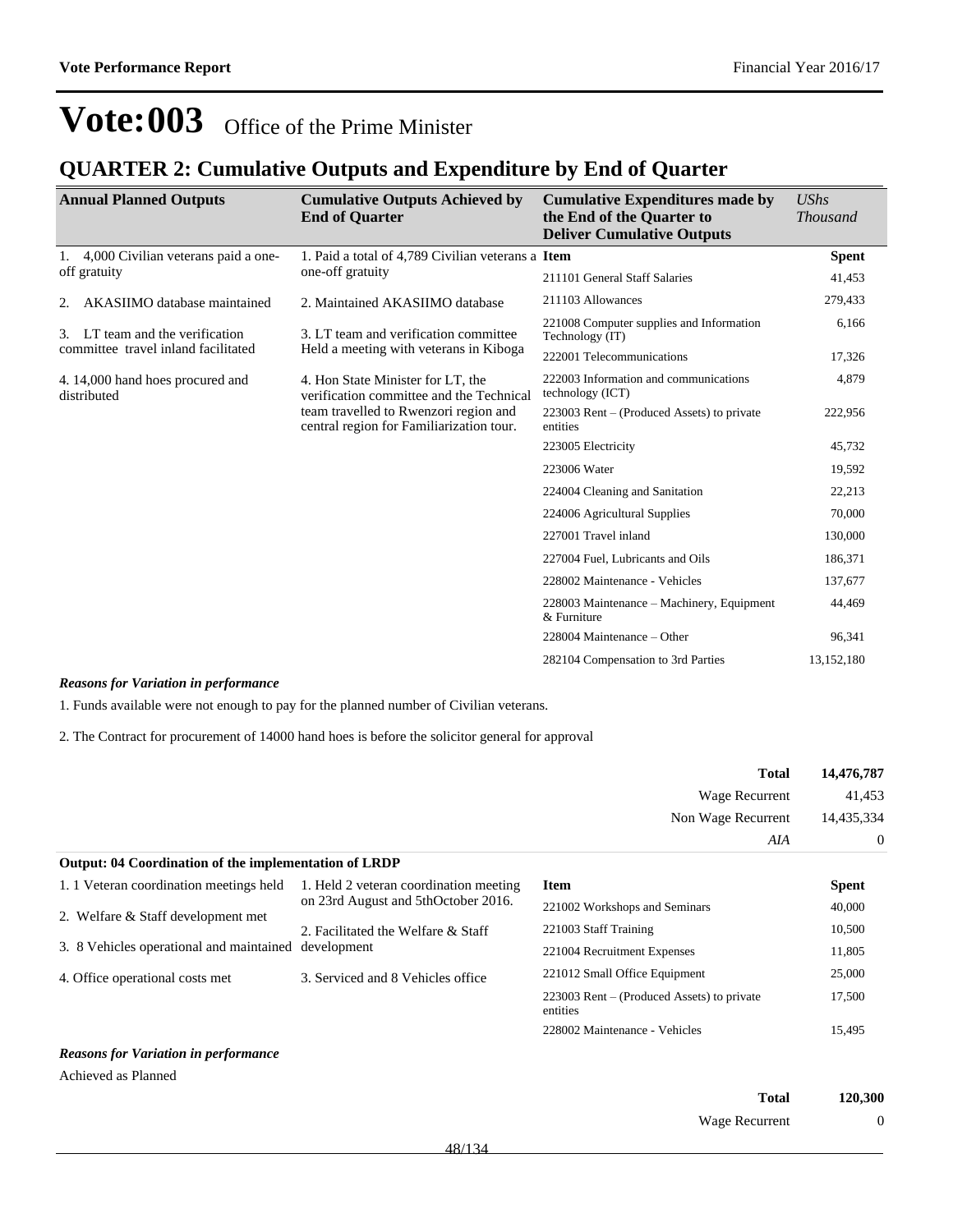### **QUARTER 2: Cumulative Outputs and Expenditure by End of Quarter**

| <b>Annual Planned Outputs</b>                                               | <b>Cumulative Outputs Achieved by</b><br><b>End of Quarter</b>                            | <b>Cumulative Expenditures made by</b><br>the End of the Quarter to<br><b>Deliver Cumulative Outputs</b> | <b>UShs</b><br><b>Thousand</b> |
|-----------------------------------------------------------------------------|-------------------------------------------------------------------------------------------|----------------------------------------------------------------------------------------------------------|--------------------------------|
|                                                                             |                                                                                           | Non Wage Recurrent                                                                                       | 120,300                        |
|                                                                             |                                                                                           | AIA                                                                                                      | 0                              |
| <b>Output: 06 Pacification and development</b>                              |                                                                                           |                                                                                                          |                                |
|                                                                             |                                                                                           | <b>Item</b>                                                                                              | <b>Spent</b>                   |
| <b>Reasons for Variation in performance</b>                                 |                                                                                           |                                                                                                          |                                |
|                                                                             |                                                                                           | <b>Total</b>                                                                                             | 0                              |
|                                                                             |                                                                                           | Wage Recurrent                                                                                           | 0                              |
|                                                                             |                                                                                           | Non Wage Recurrent                                                                                       | 0                              |
|                                                                             |                                                                                           | AIA                                                                                                      | $\boldsymbol{0}$               |
| <b>Outputs Funded</b>                                                       |                                                                                           |                                                                                                          |                                |
| <b>Output: 51 Transfers to Government units</b>                             |                                                                                           |                                                                                                          |                                |
| 1. Support to Hydraform block yards                                         | 1. Conducted onsite training for hydra                                                    | <b>Item</b>                                                                                              | <b>Spent</b>                   |
|                                                                             | form blockyards for Kabarole and<br>Luwero. The block yards are now fully<br>operational. | 263204 Transfers to other govt. Units (Capital)                                                          | 358,000                        |
| <b>Reasons for Variation in performance</b>                                 |                                                                                           |                                                                                                          |                                |
| 1. Transferred funds to Kabarole for Operationalizing hydra form block yard |                                                                                           |                                                                                                          |                                |
|                                                                             |                                                                                           | <b>Total</b>                                                                                             | 358,000                        |
|                                                                             |                                                                                           | Wage Recurrent                                                                                           | $\mathbf{0}$                   |
|                                                                             |                                                                                           | Non Wage Recurrent                                                                                       | 358,000                        |
|                                                                             |                                                                                           | AIA                                                                                                      | $\mathbf{0}$                   |
|                                                                             |                                                                                           | <b>Total For SubProgramme</b>                                                                            | 14,955,087                     |
|                                                                             |                                                                                           | Wage Recurrent                                                                                           | 41,453                         |
|                                                                             |                                                                                           | Non Wage Recurrent                                                                                       | 14,913,634                     |
|                                                                             |                                                                                           | AIA                                                                                                      | $\boldsymbol{0}$               |
| <b>Recurrent Programmes</b>                                                 |                                                                                           |                                                                                                          |                                |
| Subprogram: 07 Karamoja HQs                                                 |                                                                                           |                                                                                                          |                                |
| <b>Outputs Provided</b>                                                     |                                                                                           |                                                                                                          |                                |

**Output: 05 Coordination of the implementation of KIDDP**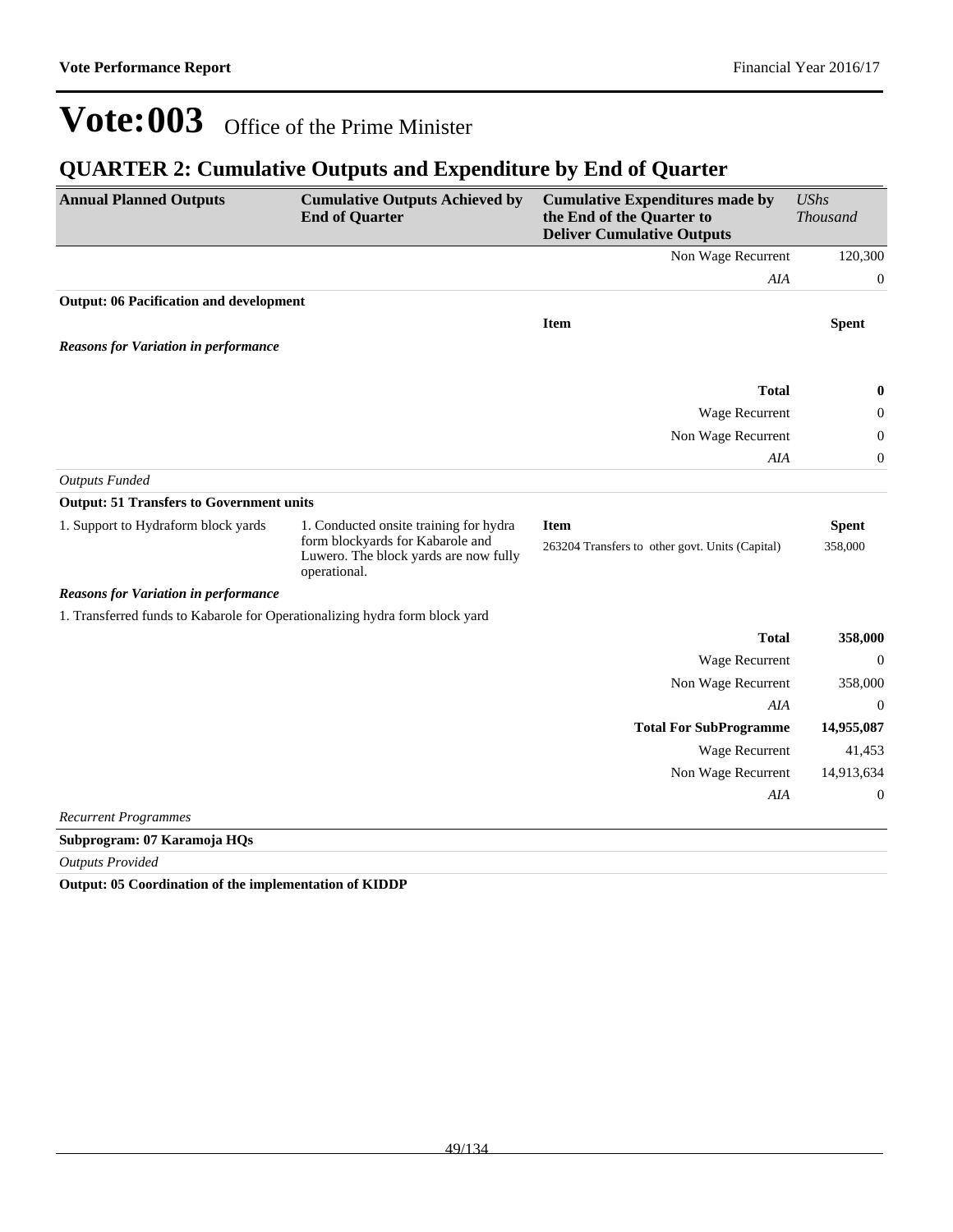### **QUARTER 2: Cumulative Outputs and Expenditure by End of Quarter**

| <b>Annual Planned Outputs</b>               | <b>Cumulative Outputs Achieved by</b><br><b>End of Quarter</b> | <b>Cumulative Expenditures made by</b><br>the End of the Quarter to<br><b>Deliver Cumulative Outputs</b> | <b>UShs</b><br><b>Thousand</b> |
|---------------------------------------------|----------------------------------------------------------------|----------------------------------------------------------------------------------------------------------|--------------------------------|
|                                             | 1. Equipped and operationalized                                | <b>Item</b>                                                                                              | <b>Spent</b>                   |
|                                             | Karamoja Office.<br>2. Paid utilities.                         | 211101 General Staff Salaries                                                                            | 76,197                         |
|                                             | 3. Conducted two intra district meetings.                      | 211103 Allowances                                                                                        | 3,000                          |
|                                             | 4. Serviced and maintained Karamojong                          | 221002 Workshops and Seminars                                                                            | 15,900                         |
|                                             | office vehicles                                                | 221008 Computer supplies and Information<br>Technology (IT)                                              | 5,261                          |
|                                             |                                                                | 222001 Telecommunications                                                                                | 200                            |
|                                             |                                                                | 222003 Information and communications<br>technology (ICT)                                                | 70                             |
|                                             |                                                                | $223003$ Rent – (Produced Assets) to private<br>entities                                                 | 2,300                          |
|                                             |                                                                | 223005 Electricity                                                                                       | 500                            |
|                                             |                                                                | 223006 Water                                                                                             | 200                            |
|                                             |                                                                | 224004 Cleaning and Sanitation                                                                           | 270                            |
|                                             |                                                                | 227001 Travel inland                                                                                     | 55,218                         |
|                                             |                                                                | 227004 Fuel, Lubricants and Oils                                                                         | 1,200                          |
|                                             |                                                                | 228002 Maintenance - Vehicles                                                                            | 59,832                         |
|                                             |                                                                | 228003 Maintenance - Machinery, Equipment<br>& Furniture                                                 | 215                            |
|                                             |                                                                | 228004 Maintenance – Other                                                                               | 15                             |
| <b>Reasons for Variation in performance</b> |                                                                |                                                                                                          |                                |
| Achieved as planned                         |                                                                |                                                                                                          |                                |
|                                             |                                                                | <b>Total</b>                                                                                             | 220,378                        |
|                                             |                                                                |                                                                                                          |                                |

| 76,197         | Wage Recurrent                |  |
|----------------|-------------------------------|--|
| 144,181        | Non Wage Recurrent            |  |
| $\overline{0}$ | AIA                           |  |
| 220,378        | <b>Total For SubProgramme</b> |  |
| 76,197         | Wage Recurrent                |  |
| 144,181        | Non Wage Recurrent            |  |
| $\overline{0}$ | AIA                           |  |
|                |                               |  |

*Recurrent Programmes*

**Subprogram: 21 Teso Affairs**

*Outputs Provided*

**Output: 01 Implementation of PRDP coordinated and monitored**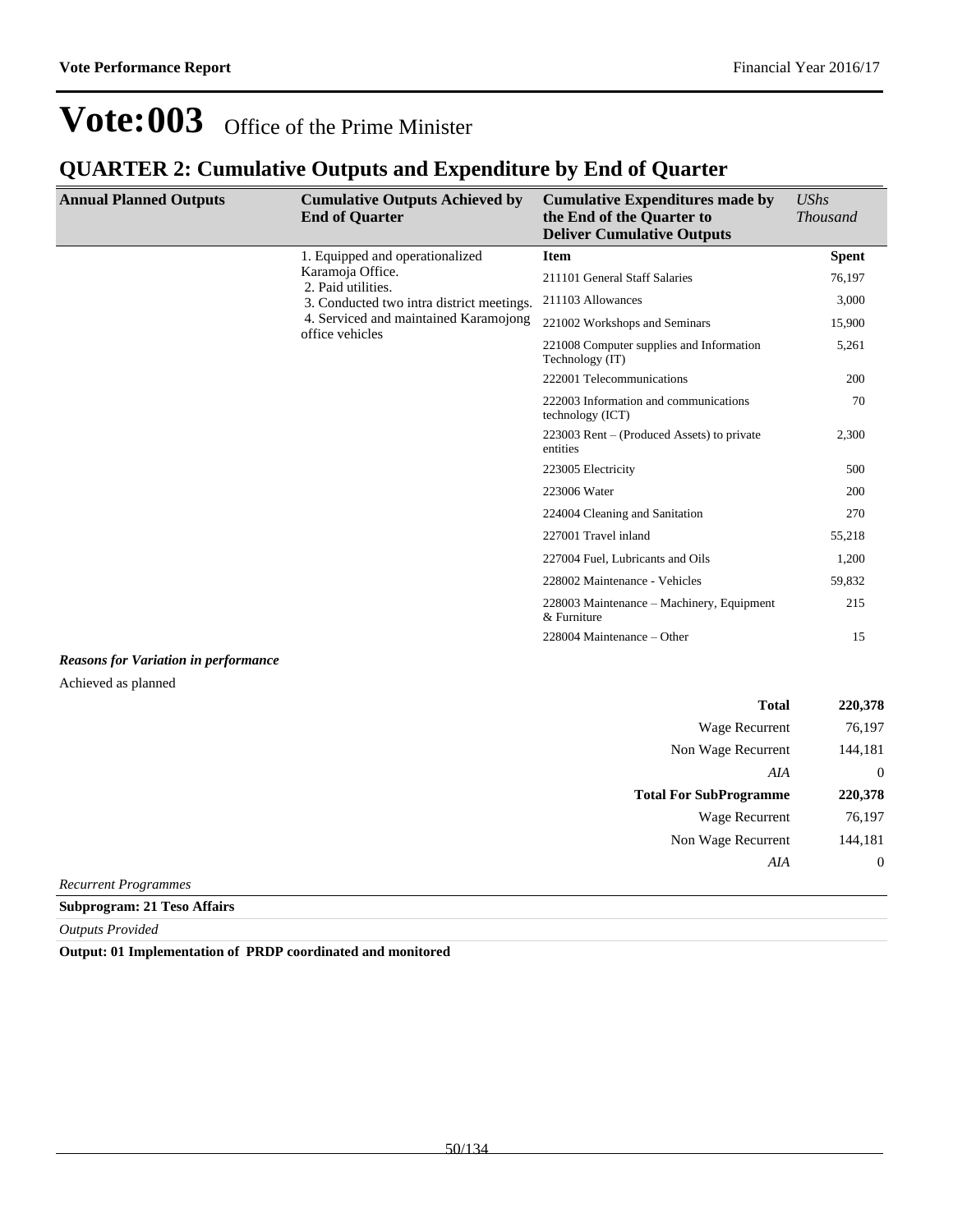### **QUARTER 2: Cumulative Outputs and Expenditure by End of Quarter**

|                             | <b>Annual Planned Outputs</b>                                           | <b>Cumulative Outputs Achieved by</b><br><b>End of Quarter</b>                    | <b>Cumulative Expenditures made by</b><br>the End of the Quarter to<br><b>Deliver Cumulative Outputs</b> | <b>UShs</b><br><b>Thousand</b> |
|-----------------------------|-------------------------------------------------------------------------|-----------------------------------------------------------------------------------|----------------------------------------------------------------------------------------------------------|--------------------------------|
|                             | Government development programs                                         | 1. Paid rent for Q1 and Q2                                                        | <b>Item</b>                                                                                              | <b>Spent</b>                   |
|                             | and projects in the region monitored.                                   | 2. Maintained and repaired vehicles<br>3. Paid electricity and water bills for Q1 | 211101 General Staff Salaries                                                                            | 14,512                         |
| 2.                          | Headquarter and Regional                                                | and O <sub>2</sub>                                                                | 211103 Allowances                                                                                        | 15,700                         |
|                             | offices operationalized.                                                | 4. Catered for Q1 and Q2 staff welfare<br>and development                         | 213001 Medical expenses (To employees)                                                                   | 600                            |
| 3.                          | Utilities (water, electricity and<br>telecommunications) and rent paid. | 5. Paid contract staff salaries for Q1 and<br>Q <sub>2</sub>                      | 221008 Computer supplies and Information<br>Technology (IT)                                              | 5,350                          |
| Welfare and staff dev<br>4. | 6. Paid consolidated staff salaries for Q1                              | 222001 Telecommunications                                                         | 200                                                                                                      |                                |
|                             | and Q <sub>2</sub>                                                      |                                                                                   | 222003 Information and communications<br>technology (ICT)                                                | 250                            |
|                             |                                                                         |                                                                                   | $223003$ Rent – (Produced Assets) to private<br>entities                                                 | 8,300                          |
|                             |                                                                         |                                                                                   | 223005 Electricity                                                                                       | 250                            |
|                             |                                                                         |                                                                                   | 223006 Water                                                                                             | 250                            |
|                             |                                                                         |                                                                                   | 224004 Cleaning and Sanitation                                                                           | 250                            |
|                             |                                                                         |                                                                                   | 227004 Fuel, Lubricants and Oils                                                                         | 250                            |
|                             |                                                                         |                                                                                   | 228003 Maintenance – Machinery, Equipment<br>& Furniture                                                 | 250                            |
|                             |                                                                         |                                                                                   | 228004 Maintenance – Other                                                                               | 250                            |
|                             | <b>Reasons for Variation in performance</b>                             |                                                                                   |                                                                                                          |                                |

#### *Reasons for Variation in performance* Inadequate funds released

| <b>Total</b>                  | 46,412           |
|-------------------------------|------------------|
| Wage Recurrent                | 14,512           |
| Non Wage Recurrent            | 31,900           |
| AIA                           | $\overline{0}$   |
| <b>Total For SubProgramme</b> | 46,412           |
| Wage Recurrent                | 14,512           |
| Non Wage Recurrent            | 31,900           |
| AIA                           | $\boldsymbol{0}$ |
| <b>Recurrent Programmes</b>   |                  |

**Subprogram: 22 Bunyoro Affairs**

*Outputs Provided*

**Output: 06 Pacification and development**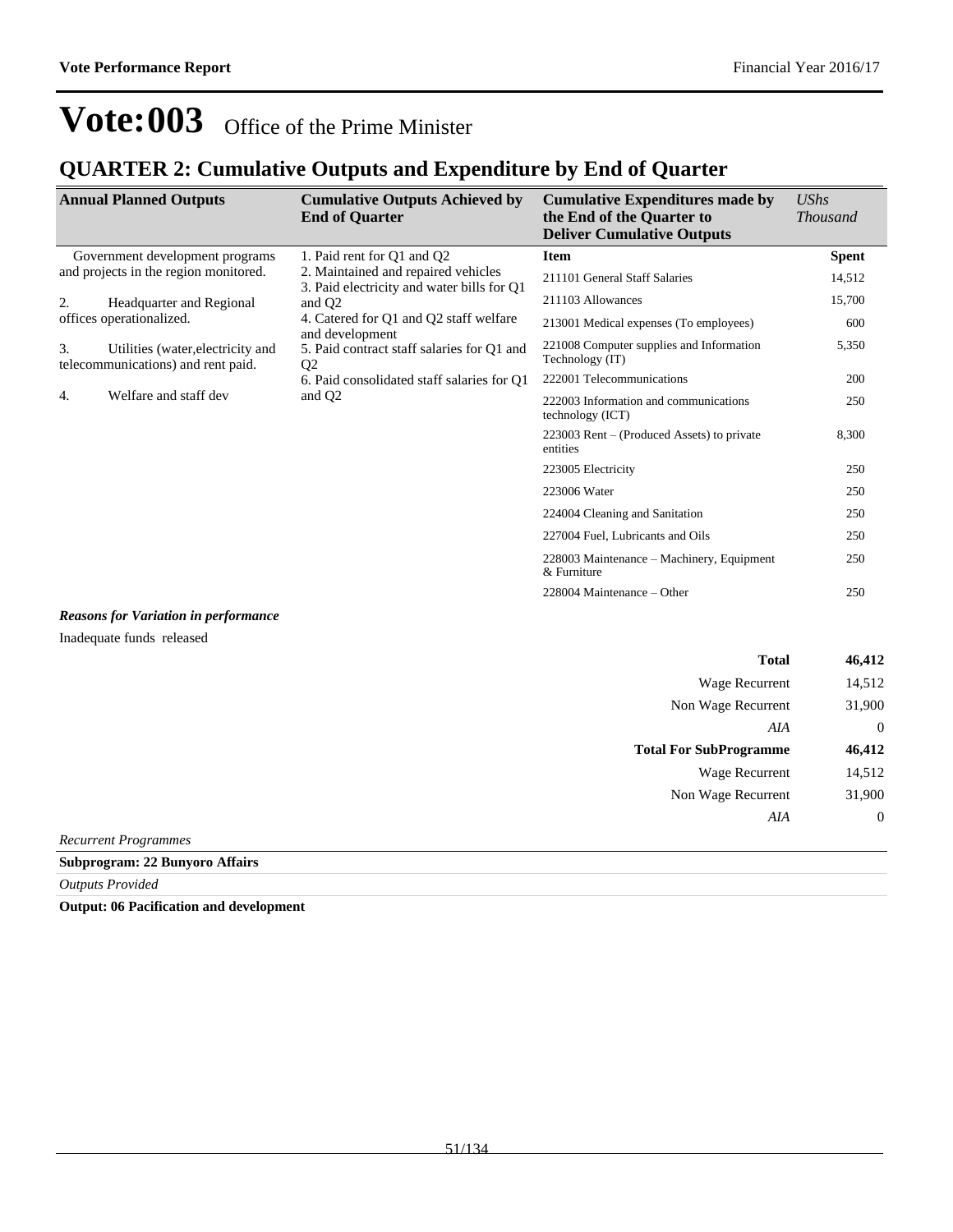### **QUARTER 2: Cumulative Outputs and Expenditure by End of Quarter**

| <b>Annual Planned Outputs</b>          | <b>Cumulative Outputs Achieved by</b><br><b>End of Quarter</b>                             | <b>Cumulative Expenditures made by</b><br>the End of the Quarter to<br><b>Deliver Cumulative Outputs</b> | <b>UShs</b><br><b>Thousand</b> |
|----------------------------------------|--------------------------------------------------------------------------------------------|----------------------------------------------------------------------------------------------------------|--------------------------------|
| 1. Government development programs     | 1. Monitored programs and projects in the Item                                             |                                                                                                          | <b>Spent</b>                   |
| and projects in the region monitored.  | region<br>2. Facilitated the operations of the<br>headquarter and Regional offices for Q2. | 211101 General Staff Salaries                                                                            | 17,430                         |
| 2. Headquarter and Regional offices    |                                                                                            | 211103 Allowances                                                                                        | 9,040                          |
| operational.                           | 3. Paid Utilities (water, electricity and<br>telecommunications) and rent for Q2           | 221001 Advertising and Public Relations                                                                  | 4,000                          |
| Utilities water, electricity and<br>3. |                                                                                            | 221003 Staff Training                                                                                    | 3,518                          |
| telecommunications) and rent paid.     |                                                                                            | 221005 Hire of Venue (chairs, projector, etc)                                                            | 427                            |
|                                        |                                                                                            | 221007 Books, Periodicals & Newspapers                                                                   | 5,000                          |
|                                        |                                                                                            | 221011 Printing, Stationery, Photocopying and<br>Binding                                                 | 123                            |
|                                        |                                                                                            | 222001 Telecommunications                                                                                | 123                            |
|                                        |                                                                                            | 222003 Information and communications<br>technology (ICT)                                                | 390                            |
|                                        |                                                                                            | 223005 Electricity                                                                                       | 300                            |
|                                        |                                                                                            | 223006 Water                                                                                             | 120                            |
|                                        |                                                                                            | 223901 Rent – (Produced Assets) to other govt.<br>units                                                  | 1,229                          |
|                                        |                                                                                            | 224004 Cleaning and Sanitation                                                                           | 161                            |
|                                        |                                                                                            | 227001 Travel inland                                                                                     | 14,850                         |
|                                        |                                                                                            | 227004 Fuel, Lubricants and Oils                                                                         | 200                            |
|                                        |                                                                                            | 228002 Maintenance - Vehicles                                                                            | 3,826                          |
|                                        |                                                                                            | $228004$ Maintenance – Other                                                                             | 272                            |

#### *Reasons for Variation in performance*

1. Monitored programs and projects in the region

2. Facilitated the operations of the headquarter and Regional offices for Q1 and Q2 .

3. Paid Utilities (water, electricity and telecommunications) and rent for Q1 and Q2 .

| <b>Total</b>                  | 61,008   |
|-------------------------------|----------|
| Wage Recurrent                | 17,430   |
| Non Wage Recurrent            | 43,579   |
| AIA                           | $\theta$ |
| <b>Total For SubProgramme</b> | 61,008   |
| Wage Recurrent                | 17,430   |
| Non Wage Recurrent            | 43,579   |
| AIA                           | $\theta$ |
|                               |          |

*Development Projects*

#### **Project: 0022 Support to LRDP**

*Outputs Provided*

**Output: 04 Coordination of the implementation of LRDP**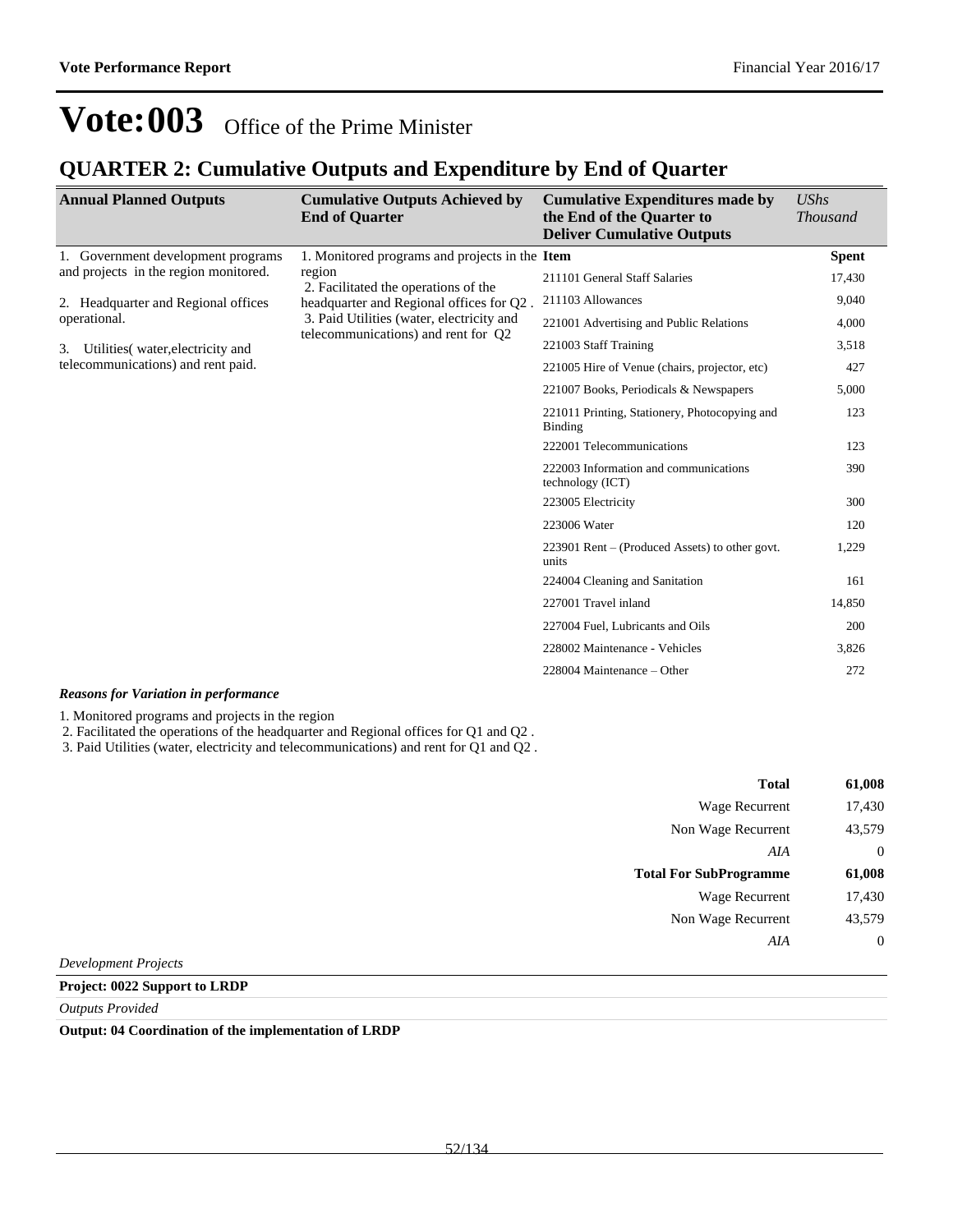### **QUARTER 2: Cumulative Outputs and Expenditure by End of Quarter**

| <b>Annual Planned Outputs</b>                                                                            | <b>Cumulative Outputs Achieved by</b><br><b>End of Quarter</b> | <b>Cumulative Expenditures made by</b><br>the End of the Quarter to<br><b>Deliver Cumulative Outputs</b> | <b>UShs</b><br><b>Thousand</b> |
|----------------------------------------------------------------------------------------------------------|----------------------------------------------------------------|----------------------------------------------------------------------------------------------------------|--------------------------------|
| 1. 2 LRDP coordination meetings and                                                                      | 1. Conducted 2 Technical and Political                         | <b>Item</b>                                                                                              | <b>Spent</b>                   |
| workshops held in Kampala                                                                                | supervisory of<br>LRDP in Wakiso, Nakaseke,                    | 211102 Contract Staff Salaries (Incl. Casuals,<br>Temporary)                                             | 36,000                         |
| 2. 4 Technical and Political supervisory<br>and monitoring visits of LRDP conducted Ruwenzori and Luwero | Kabarole, Kasese,                                              | 211103 Allowances                                                                                        | 35,281                         |
|                                                                                                          |                                                                | 221002 Workshops and Seminars                                                                            | 66,912                         |
| 3. 1 Joint Sector Monitoring undertaken                                                                  | 2. Serviced Vehicles for Luwero Triangle                       | 221003 Staff Training                                                                                    | 7,500                          |
| in Luwero Triangle area                                                                                  | 3. Met Office operational costs                                | 221011 Printing, Stationery, Photocopying and<br><b>Binding</b>                                          | 11,475                         |
| 4. 1 study visits / Benchmarking und                                                                     | 4. MOSLT travelled to the USA for<br><b>UNAA</b> convention    | 222001 Telecommunications                                                                                | 2,180                          |
|                                                                                                          |                                                                | 222003 Information and communications<br>technology (ICT)                                                | 788                            |
|                                                                                                          |                                                                | 223003 Rent – (Produced Assets) to private<br>entities                                                   | 23,524                         |
|                                                                                                          |                                                                | 223005 Electricity                                                                                       | 5,753                          |
|                                                                                                          |                                                                | 223006 Water                                                                                             | 2,428                          |
|                                                                                                          |                                                                | 225001 Consultancy Services- Short term                                                                  | 12,500                         |
|                                                                                                          |                                                                | 227002 Travel abroad                                                                                     | 35,000                         |
|                                                                                                          |                                                                | 227004 Fuel, Lubricants and Oils                                                                         | 42,006                         |
|                                                                                                          |                                                                | 228002 Maintenance - Vehicles                                                                            | 45,710                         |
|                                                                                                          |                                                                | 228003 Maintenance – Machinery, Equipment<br>& Furniture                                                 | 2,814                          |
|                                                                                                          |                                                                | 228004 Maintenance - Other                                                                               | 5.616                          |

#### *Reasons for Variation in performance*

1. The workshop was postponed waiting the completion of LRDP II document

2. 1 Joint Sector Monitoring Not

undertaken in Luwero Triangle area due to insufficient funds

| <b>Total</b>                            | 335,487        |
|-----------------------------------------|----------------|
| <b>GoU</b> Development                  | 335,487        |
| <b>External Financing</b>               | $\mathbf{0}$   |
| AIA                                     | $\overline{0}$ |
| Orthout, OC Davissotian and development |                |

|  | <b>Output:</b> vo Pacification and development |  |
|--|------------------------------------------------|--|
|  |                                                |  |

| 1. 4 crop nurseries established in | 1. Appraised and disbursed funds to 3                                                                    | <b>Item</b>                   | Spent   |
|------------------------------------|----------------------------------------------------------------------------------------------------------|-------------------------------|---------|
| Luwero Ruwenzori region            | groups                                                                                                   | 221002 Workshops and Seminars | 26.550  |
| 2. Regional office operationalised | 2. Signed the contract for construction of 224006 Agricultural Supplies<br>the regional office in Luwero |                               | 112.000 |

#### *Reasons for Variation in performance*

Beginning of works for construction of regional office awaits the appointment of the contract management team.

| 138,550          | <b>Total</b>              |  |
|------------------|---------------------------|--|
| 138,550          | GoU Development           |  |
| $\boldsymbol{0}$ | <b>External Financing</b> |  |
| $\overline{0}$   | AIA                       |  |
|                  |                           |  |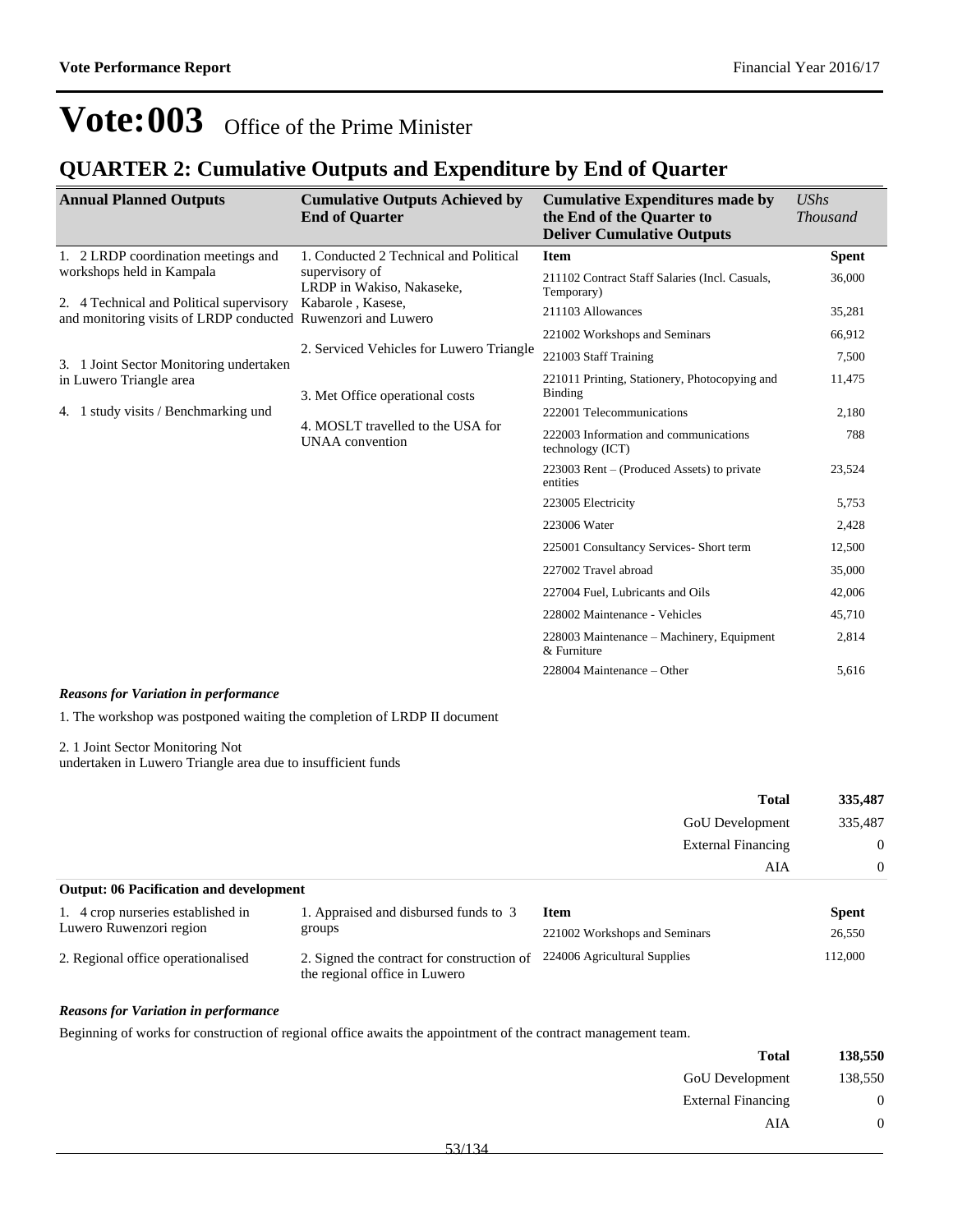### **QUARTER 2: Cumulative Outputs and Expenditure by End of Quarter**

| <b>Annual Planned Outputs</b>                                              | <b>Cumulative Outputs Achieved by</b><br><b>End of Quarter</b>                       | <b>Cumulative Expenditures made by</b><br>the End of the Quarter to<br><b>Deliver Cumulative Outputs</b> | <b>UShs</b><br><b>Thousand</b> |
|----------------------------------------------------------------------------|--------------------------------------------------------------------------------------|----------------------------------------------------------------------------------------------------------|--------------------------------|
| <b>Outputs Funded</b>                                                      |                                                                                      |                                                                                                          |                                |
| <b>Output: 51 Transfers to Government units</b>                            |                                                                                      |                                                                                                          |                                |
| 1. 30 Micro projects to enhance                                            | 1. Appraised 28 micro projects                                                       | <b>Item</b>                                                                                              | <b>Spent</b>                   |
| household incomes for youth, women,<br>veterans & PWDs supported.          | 2. Paid 21 micro projects a total of<br>236,314,000 shillings.                       | 263340 Other grants                                                                                      | 165,000                        |
| <b>Reasons for Variation in performance</b>                                |                                                                                      |                                                                                                          |                                |
| More projects will be paid next quarter                                    |                                                                                      |                                                                                                          |                                |
|                                                                            |                                                                                      | <b>Total</b>                                                                                             | 165,000                        |
|                                                                            |                                                                                      | GoU Development                                                                                          | 165,000                        |
|                                                                            |                                                                                      | <b>External Financing</b>                                                                                | $\theta$                       |
|                                                                            |                                                                                      | AIA                                                                                                      | $\boldsymbol{0}$               |
| <b>Capital Purchases</b>                                                   |                                                                                      |                                                                                                          |                                |
| <b>Output: 75 Purchase of Motor Vehicles and Other Transport Equipment</b> |                                                                                      |                                                                                                          |                                |
|                                                                            | Paid for a Tipper truck that was delivered Item                                      |                                                                                                          | <b>Spent</b>                   |
|                                                                            |                                                                                      | 312201 Transport Equipment                                                                               | 130,000                        |
| <b>Reasons for Variation in performance</b>                                |                                                                                      |                                                                                                          |                                |
|                                                                            | The procurement process for one tractor is before the solicitor general for approval |                                                                                                          |                                |
|                                                                            |                                                                                      | <b>Total</b>                                                                                             | 130,000                        |
|                                                                            |                                                                                      | GoU Development                                                                                          | 130,000                        |
|                                                                            |                                                                                      | <b>External Financing</b>                                                                                | $\boldsymbol{0}$               |
|                                                                            |                                                                                      | AIA                                                                                                      | $\Omega$                       |
|                                                                            |                                                                                      | <b>Total For SubProgramme</b>                                                                            | 769,038                        |
|                                                                            |                                                                                      | GoU Development                                                                                          | 769,038                        |
|                                                                            |                                                                                      | <b>External Financing</b>                                                                                | $\mathbf{0}$                   |
|                                                                            |                                                                                      | <b>AIA</b>                                                                                               | $\mathbf{0}$                   |
| <b>Development Projects</b>                                                |                                                                                      |                                                                                                          |                                |
| Project: 0932 Post-war Recovery, and Presidential Pledges                  |                                                                                      |                                                                                                          |                                |
| <b>Outputs Provided</b>                                                    |                                                                                      |                                                                                                          |                                |

**Output: 01 Implementation of PRDP coordinated and monitored**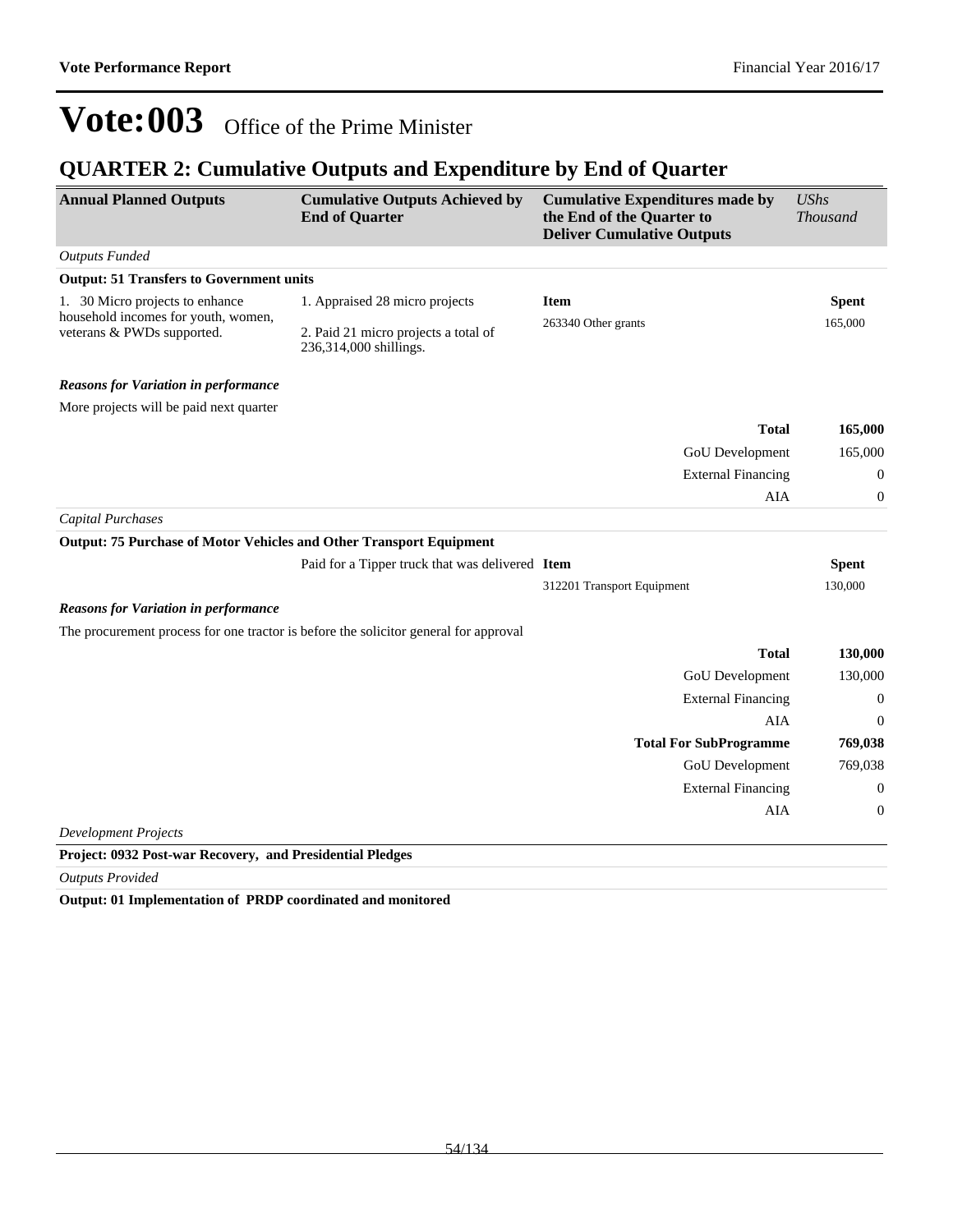### **QUARTER 2: Cumulative Outputs and Expenditure by End of Quarter**

| <b>Annual Planned Outputs</b>                          | <b>Cumulative Outputs Achieved by</b><br><b>End of Quarter</b>                                                         | <b>Cumulative Expenditures made by</b><br>the End of the Quarter to<br><b>Deliver Cumulative Outputs</b> | $\mathit{UShs}$<br><b>Thousand</b> |
|--------------------------------------------------------|------------------------------------------------------------------------------------------------------------------------|----------------------------------------------------------------------------------------------------------|------------------------------------|
| 1. District Planning meetings held to                  | 1. Held four (8) subregional planning                                                                                  | <b>Item</b>                                                                                              | <b>Spent</b>                       |
| prepare 64 annual and quarterly work<br>plans.         | 2. meeting to prepare annual work plans<br>for                                                                         | 211102 Contract Staff Salaries (Incl. Casuals,<br>Temporary)                                             | 125,000                            |
| 2. Two sector meetings held to review                  | 3. the PRDP grant                                                                                                      | 211103 Allowances                                                                                        | 175,906                            |
| Local Government PRDP work plans                       | 4. Held two (4) subregional planning                                                                                   | 221002 Workshops and Seminars                                                                            | 51,496                             |
| 3. Monthly coordination meetings held at for           | 5. meeting to prepare annual work plans                                                                                | 221003 Staff Training                                                                                    | 25,000                             |
| the OPM Gulu regional office on PRDP<br>implementation | 6. the PRDP grant                                                                                                      | 221008 Computer supplies and Information<br>Technology (IT)                                              | 12,500                             |
| 4.                                                     | 7. Held 6 monthly meetings at OPM Gulu 221010 Special Meals and Drinks<br>8. regional office on PRDP<br>implementation |                                                                                                          | 6,000                              |
|                                                        |                                                                                                                        | 222001 Telecommunications                                                                                | 12,000                             |
|                                                        | 9. Trained 2 staff in Northern Uganda<br>10. department for performance<br>enhancement                                 | 222003 Information and communications<br>technology (ICT)                                                | 240                                |
|                                                        |                                                                                                                        | 223003 Rent $-$ (Produced Assets) to private<br>entities                                                 | 114,974                            |
|                                                        | 11. Monitored and supported supervision<br>of<br>12. NUYDC                                                             | 223005 Electricity                                                                                       | 30,000                             |
|                                                        |                                                                                                                        | 223006 Water                                                                                             | 15,000                             |
|                                                        |                                                                                                                        | 224004 Cleaning and Sanitation                                                                           | 26,000                             |
|                                                        | 13. Held two meetings to supervise the                                                                                 | 227001 Travel inland                                                                                     | 103,500                            |
|                                                        | 14. design and construction of Lango<br>chiefs complex                                                                 | 227004 Fuel, Lubricants and Oils                                                                         | 112,785                            |
|                                                        |                                                                                                                        | 228002 Maintenance - Vehicles                                                                            | 134,875                            |
|                                                        |                                                                                                                        | $228004$ Maintenance – Other                                                                             | 21,056                             |

#### *Reasons for Variation in performance*

**Output: 06 Pacification and development**

Budget cuts affected the Implementation of workplan

| 966,331        | <b>Total</b>              |
|----------------|---------------------------|
| 966,331        | <b>GoU</b> Development    |
| $\mathbf{0}$   | <b>External Financing</b> |
| $\overline{0}$ | AIA                       |

| 1. 100,000 hand hoes procured and                                       | Published a documentation on PRDP and Item            |                                                          | <b>Spent</b> |
|-------------------------------------------------------------------------|-------------------------------------------------------|----------------------------------------------------------|--------------|
| distributed in Northern Uganda                                          | disseminated information on<br><b>PRDP</b> activities | 221001 Advertising and Public Relations                  | 44,833       |
| 2. 350 ox-ploughs procured and<br>distributed to youth and women goups  |                                                       | 221011 Printing, Stationery, Photocopying and<br>Binding | 39,592       |
| and families of children with nodding                                   |                                                       | 224006 Agricultural Supplies                             | 589,235      |
| disease                                                                 |                                                       | 227002 Travel abroad                                     | 25,000       |
| 3. 350 oxen procured and distributed to<br>youth and women goups and fa |                                                       |                                                          |              |
| <b>Reasons for Variation in performance</b>                             |                                                       |                                                          |              |

Budget cuts affected the Implementation of workplan

| 698,661        | <b>Total</b>              |
|----------------|---------------------------|
| 698,661        | <b>GoU</b> Development    |
| $\overline{0}$ | <b>External Financing</b> |
| $\theta$       | AIA                       |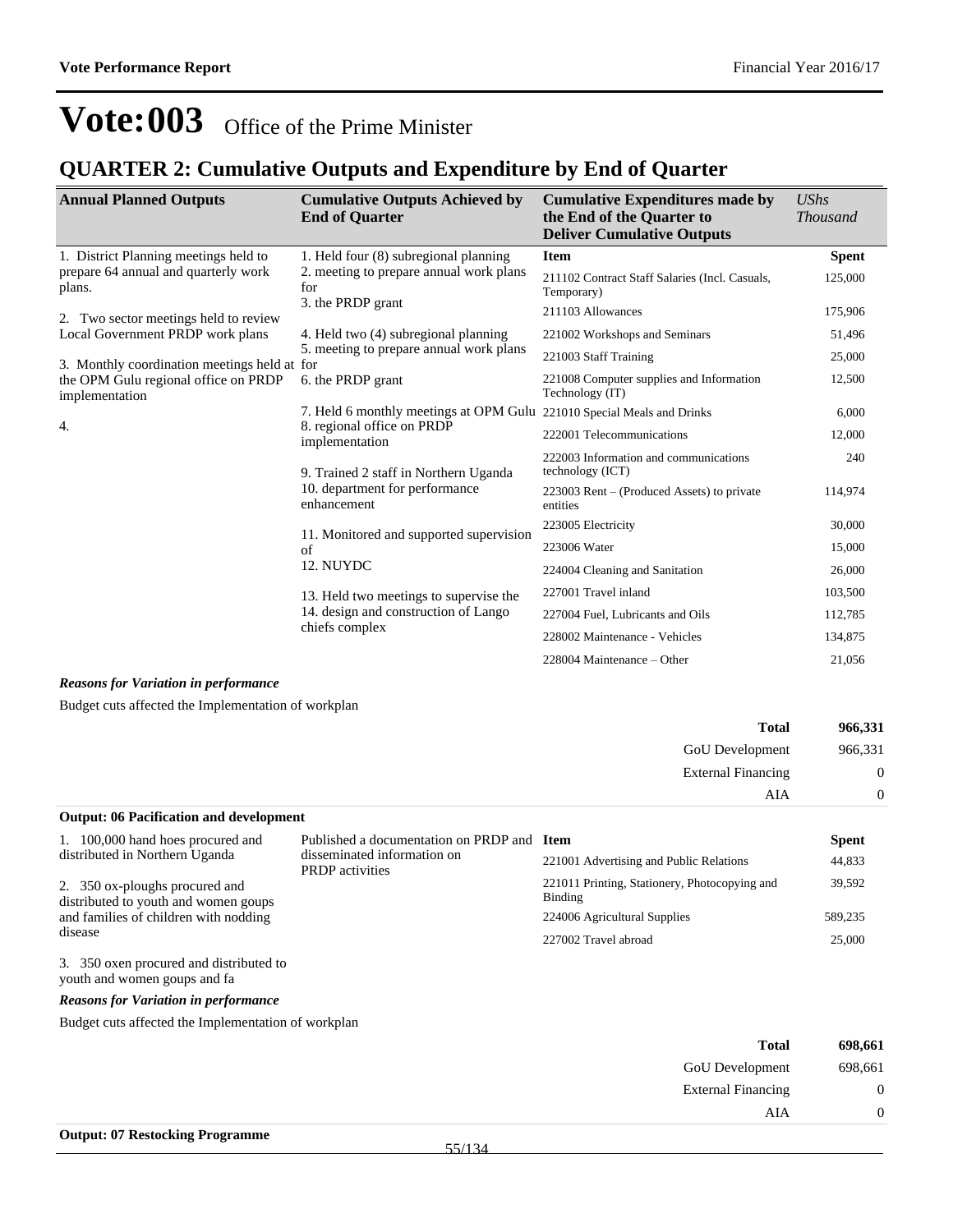### **QUARTER 2: Cumulative Outputs and Expenditure by End of Quarter**

| <b>Annual Planned Outputs</b>                                                                 | <b>Cumulative Outputs Achieved by</b><br><b>End of Quarter</b>                           | <b>Cumulative Expenditures made by</b><br>the End of the Quarter to<br><b>Deliver Cumulative Outputs</b> | <b>UShs</b><br><b>Thousand</b> |
|-----------------------------------------------------------------------------------------------|------------------------------------------------------------------------------------------|----------------------------------------------------------------------------------------------------------|--------------------------------|
| 1.4,650 cattle procured for the                                                               | 1. Paid for the cattle which were                                                        | <b>Item</b>                                                                                              | <b>Spent</b>                   |
| Subregions of West Nile, Lango, Teso<br>and Acholi                                            | delivered in FY 2015/16 to West Nile,<br>Acholi, Lango, Teso and                         | 224006 Agricultural Supplies                                                                             | 7,884,853                      |
| 2. Coordination, Monitoring and<br>Inspection visits on Restocking carried<br>out.            | Acholi.<br>2. Held 2 coordination Restocking<br>meetings                                 |                                                                                                          |                                |
| <b>Reasons for Variation in performance</b>                                                   |                                                                                          |                                                                                                          |                                |
| Budget cuts affected the Implementation of workplan                                           |                                                                                          |                                                                                                          |                                |
|                                                                                               |                                                                                          | <b>Total</b>                                                                                             | 7,884,853                      |
|                                                                                               |                                                                                          | GoU Development                                                                                          | 7,884,853                      |
|                                                                                               |                                                                                          | <b>External Financing</b>                                                                                | $\boldsymbol{0}$               |
|                                                                                               |                                                                                          | AIA                                                                                                      | $\mathbf{0}$                   |
| <b>Outputs Funded</b>                                                                         |                                                                                          |                                                                                                          |                                |
| <b>Output: 51 Transfers to Government units</b>                                               |                                                                                          |                                                                                                          |                                |
|                                                                                               | Transferred quarterly subvention to<br>NUYDC to enhance vocational skills<br>development | <b>Item</b><br>263104 Transfers to other govt. Units<br>(Current)                                        | <b>Spent</b><br>560,000        |
| <b>Reasons for Variation in performance</b>                                                   |                                                                                          |                                                                                                          |                                |
| Achieved as planned                                                                           |                                                                                          |                                                                                                          |                                |
|                                                                                               |                                                                                          | <b>Total</b>                                                                                             | 560,000                        |
|                                                                                               |                                                                                          | GoU Development                                                                                          | 560,000                        |
|                                                                                               |                                                                                          | <b>External Financing</b>                                                                                | $\boldsymbol{0}$               |
|                                                                                               |                                                                                          | AIA                                                                                                      | $\boldsymbol{0}$               |
| <b>Capital Purchases</b>                                                                      |                                                                                          |                                                                                                          |                                |
| <b>Output: 72 Government Buildings and Administrative Infrastructure</b>                      |                                                                                          |                                                                                                          |                                |
| 1. Commencement of the construction of Carried out supervision of the<br>Lango Chiefs complex | construction of Butaleja foundation<br>warehouse                                         | <b>Item</b><br>312101 Non-Residential Buildings                                                          | <b>Spent</b><br>129,685        |
| <b>Reasons for Variation in performance</b>                                                   |                                                                                          |                                                                                                          |                                |
| Budget cuts affected the Implementation of work plan                                          |                                                                                          |                                                                                                          |                                |
|                                                                                               |                                                                                          | <b>Total</b>                                                                                             | 129,685                        |
|                                                                                               |                                                                                          | GoU Development                                                                                          | 129,685                        |
|                                                                                               |                                                                                          | <b>External Financing</b>                                                                                | $\boldsymbol{0}$               |
|                                                                                               |                                                                                          | AIA                                                                                                      | $\boldsymbol{0}$               |
|                                                                                               |                                                                                          | <b>Total For SubProgramme</b>                                                                            | 10,239,530                     |
|                                                                                               |                                                                                          | <b>GoU</b> Development                                                                                   | 10,239,530                     |
|                                                                                               |                                                                                          | <b>External Financing</b>                                                                                | $\theta$                       |
|                                                                                               |                                                                                          | AIA                                                                                                      | $\boldsymbol{0}$               |
| <b>Development Projects</b>                                                                   |                                                                                          |                                                                                                          |                                |
| Project: 1078 Karamoja Intergrated Development Programme(KIDP)                                |                                                                                          |                                                                                                          |                                |
|                                                                                               |                                                                                          |                                                                                                          |                                |

*Outputs Provided*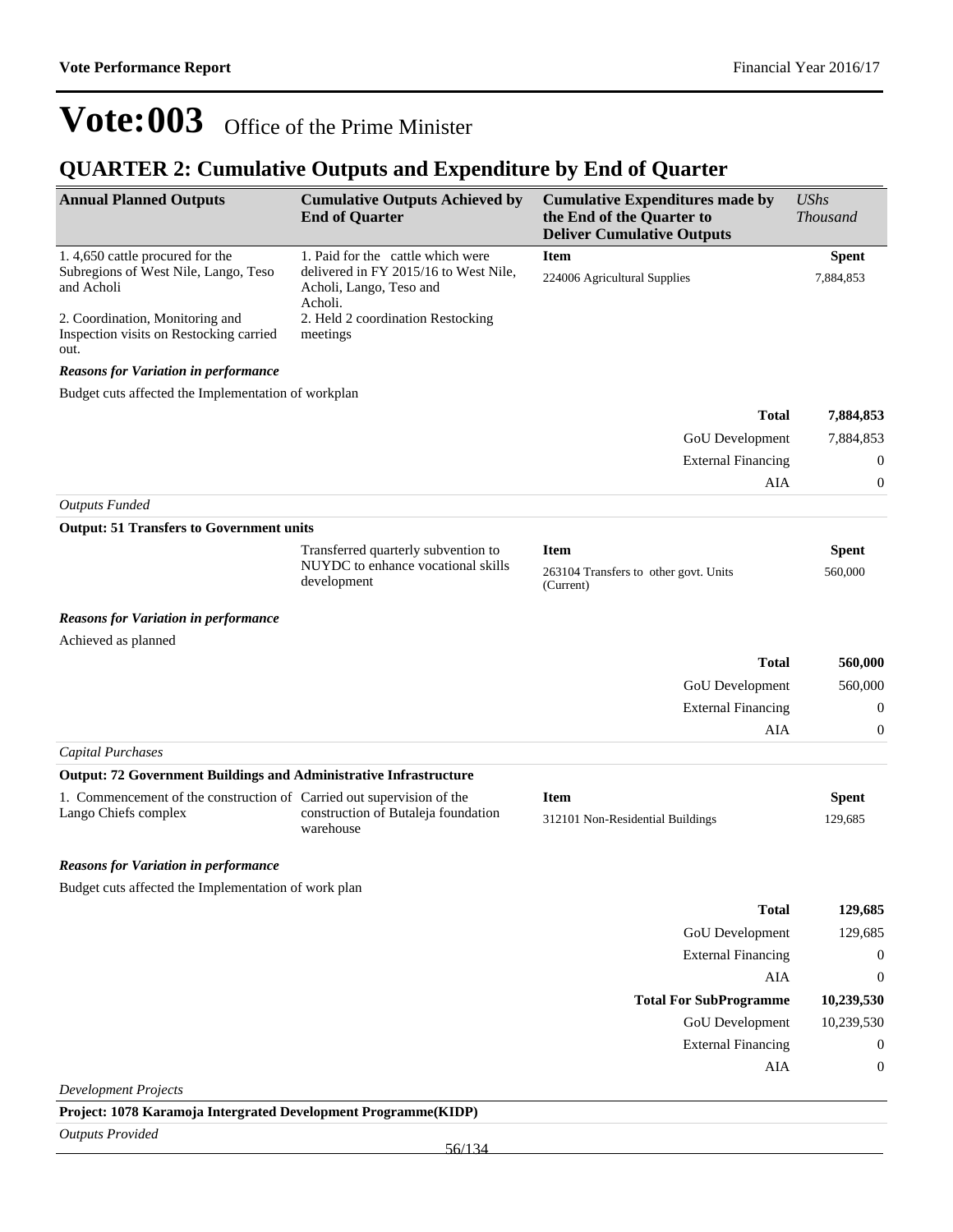AIA 0

8,000

228002 Maintenance - Vehicles 34,343

 $228004$  Maintenance – Other  $30,221$ 

228003 Maintenance - Machinery, Equipment

& Furniture

### **Vote:003** Office of the Prime Minister

#### **QUARTER 2: Cumulative Outputs and Expenditure by End of Quarter**

| <b>Annual Planned Outputs</b>                            | <b>Cumulative Outputs Achieved by</b><br><b>End of Quarter</b> | <b>Cumulative Expenditures made by</b><br>the End of the Quarter to<br><b>Deliver Cumulative Outputs</b> | UShs<br><b>Thousand</b> |
|----------------------------------------------------------|----------------------------------------------------------------|----------------------------------------------------------------------------------------------------------|-------------------------|
| Output: 05 Coordination of the implementation of KIDDP   |                                                                |                                                                                                          |                         |
| 1. 1 KIDP TWG Regional Meetings                          |                                                                | <b>Item</b>                                                                                              | <b>Spent</b>            |
| conducted.                                               |                                                                | 211102 Contract Staff Salaries (Incl. Casuals,<br>Temporary)                                             | 25,000                  |
| 2. 1 National KIDP TWG meeting<br>conducted              |                                                                | 225001 Consultancy Services- Short term                                                                  | 228,650                 |
| 3. One (1) Cross border meetings held<br>and facilitated |                                                                | 227001 Travel inland                                                                                     | 156,994                 |
| 4. Peace building initiatives supported                  |                                                                |                                                                                                          |                         |
| 5. The KIDP Annual Work-plan<br>updated                  |                                                                |                                                                                                          |                         |
| 6. Staff Capacity Buildi                                 |                                                                |                                                                                                          |                         |
| <b>Reasons for Variation in performance</b>              |                                                                |                                                                                                          |                         |
|                                                          |                                                                | <b>Total</b>                                                                                             | 410,645                 |
|                                                          |                                                                | <b>GoU</b> Development                                                                                   | 410,645                 |
|                                                          |                                                                | <b>External Financing</b>                                                                                | $\boldsymbol{0}$        |

| <b>Output: 06 Pacification and development</b> |                                                           |              |
|------------------------------------------------|-----------------------------------------------------------|--------------|
| 1. Ten $(10)$ Parish valley tanks              | <b>Item</b>                                               | <b>Spent</b> |
| constructed in Abim, Amudat and Kotido         | 211103 Allowances                                         | 160,898      |
| 2. 10,000 Iron Sheets Procured and             | 213001 Medical expenses (To employees)                    | 3,000        |
| distributed to families in Karamoja            | 221002 Workshops and Seminars                             | 23,547       |
| 3. 2,000 Ox -ploughs procured and              | 221003 Staff Training                                     | 15,000       |
| distributed to farmers in Karamoja             | 221011 Printing, Stationery, Photocopying and<br>Binding  | 15,000       |
| 4. 400 Oxen procured and distri                | 222001 Telecommunications                                 | 5,411        |
|                                                | 222003 Information and communications<br>technology (ICT) | 2,368        |
|                                                | 223005 Electricity                                        | 16,000       |
|                                                | 223006 Water                                              | 8,000        |
|                                                | $223901$ Rent – (Produced Assets) to other govt.<br>units | 107,932      |
|                                                | 224004 Cleaning and Sanitation                            | 14,086       |
|                                                | 224006 Agricultural Supplies                              | 1,936,045    |
|                                                | 227001 Travel inland                                      | 57,986       |
|                                                | 227004 Fuel, Lubricants and Oils                          | 58,273       |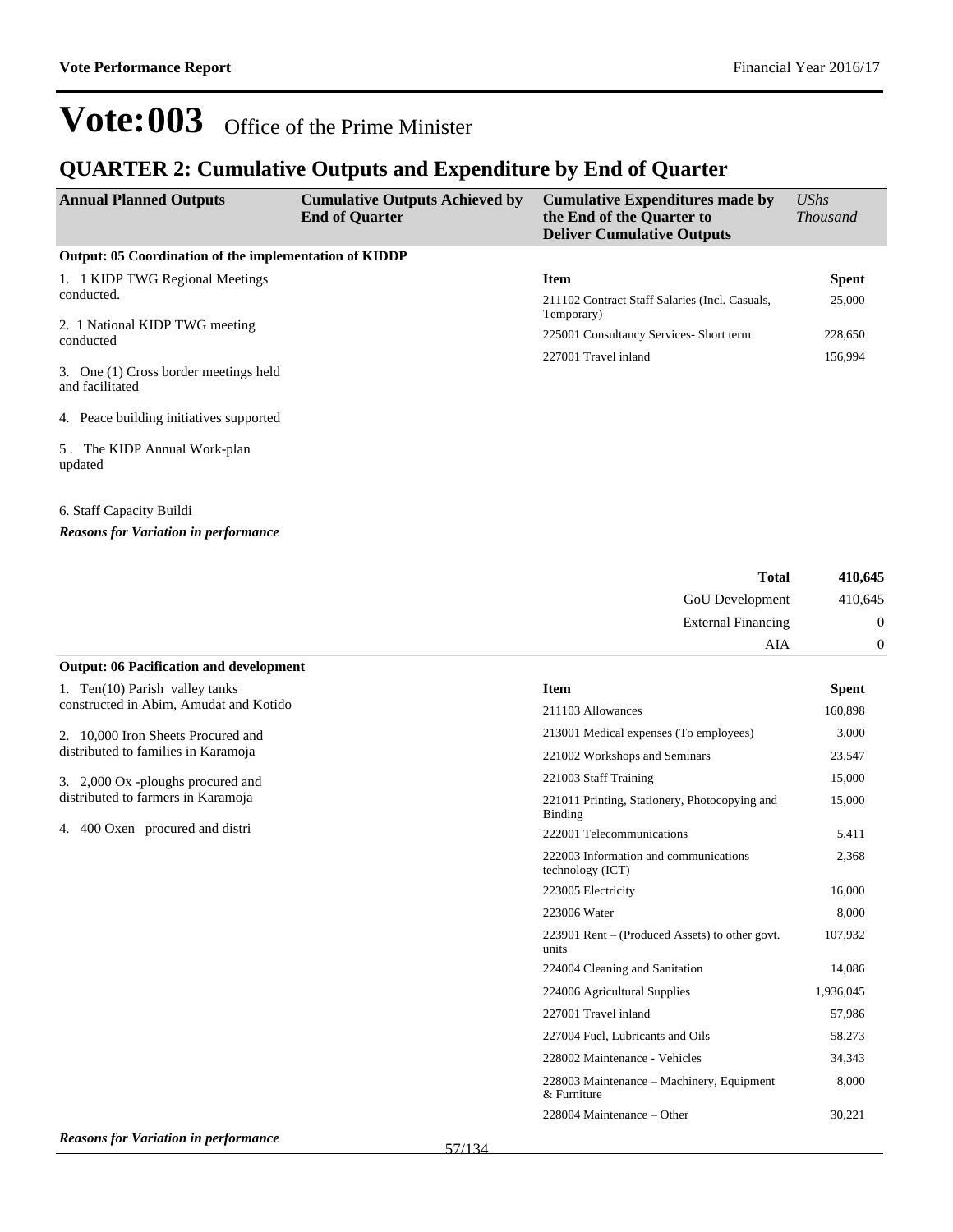#### **QUARTER 2: Cumulative Outputs and Expenditure by End of Quarter**

| <b>Annual Planned Outputs</b>                                            | <b>Cumulative Outputs Achieved by</b><br><b>End of Quarter</b> | <b>Cumulative Expenditures made by</b><br>the End of the Quarter to<br><b>Deliver Cumulative Outputs</b> | <b>UShs</b><br><b>Thousand</b> |
|--------------------------------------------------------------------------|----------------------------------------------------------------|----------------------------------------------------------------------------------------------------------|--------------------------------|
|                                                                          |                                                                | <b>Total</b>                                                                                             | 2,496,109                      |
|                                                                          |                                                                | GoU Development                                                                                          | 2,496,109                      |
|                                                                          |                                                                | <b>External Financing</b>                                                                                | $\boldsymbol{0}$               |
|                                                                          |                                                                | <b>AIA</b>                                                                                               | $\boldsymbol{0}$               |
| <b>Outputs Funded</b>                                                    |                                                                |                                                                                                          |                                |
| <b>Output: 51 Transfers to Government units</b>                          |                                                                |                                                                                                          |                                |
| 1. Prisons supported to produce food for                                 |                                                                | <b>Item</b>                                                                                              | <b>Spent</b>                   |
| schools in Karamoja and rehabilitation of<br>the food store completed    |                                                                | 263104 Transfers to other govt. Units<br>(Current)                                                       | 165,531                        |
| <b>Reasons for Variation in performance</b>                              |                                                                |                                                                                                          |                                |
|                                                                          |                                                                | <b>Total</b>                                                                                             | 165,531                        |
|                                                                          |                                                                | GoU Development                                                                                          | 165,531                        |
|                                                                          |                                                                | <b>External Financing</b>                                                                                | $\boldsymbol{0}$               |
|                                                                          |                                                                | AIA                                                                                                      | $\boldsymbol{0}$               |
| <b>Capital Purchases</b>                                                 |                                                                |                                                                                                          |                                |
| <b>Output: 72 Government Buildings and Administrative Infrastructure</b> |                                                                |                                                                                                          |                                |
| 1. 5 Cattle crushes constructed in Abim                                  |                                                                | <b>Item</b>                                                                                              | <b>Spent</b>                   |
| District                                                                 |                                                                | 312101 Non-Residential Buildings                                                                         | 831,680                        |
| <b>Reasons for Variation in performance</b>                              |                                                                |                                                                                                          |                                |
|                                                                          |                                                                | <b>Total</b>                                                                                             | 831,680                        |
|                                                                          |                                                                | GoU Development                                                                                          | 831,680                        |
|                                                                          |                                                                | <b>External Financing</b>                                                                                | $\boldsymbol{0}$               |
|                                                                          |                                                                | AIA                                                                                                      | $\boldsymbol{0}$               |
|                                                                          |                                                                | <b>Total For SubProgramme</b>                                                                            | 3,903,965                      |
|                                                                          |                                                                | GoU Development                                                                                          | 3,903,965                      |
|                                                                          |                                                                | <b>External Financing</b>                                                                                | $\mathbf{0}$                   |
|                                                                          |                                                                | AIA                                                                                                      | $\overline{0}$                 |
| Development Projects                                                     |                                                                |                                                                                                          |                                |
| Project: 1251 Support to Teso Development                                |                                                                |                                                                                                          |                                |

*Outputs Provided*

**Output: 01 Implementation of PRDP coordinated and monitored**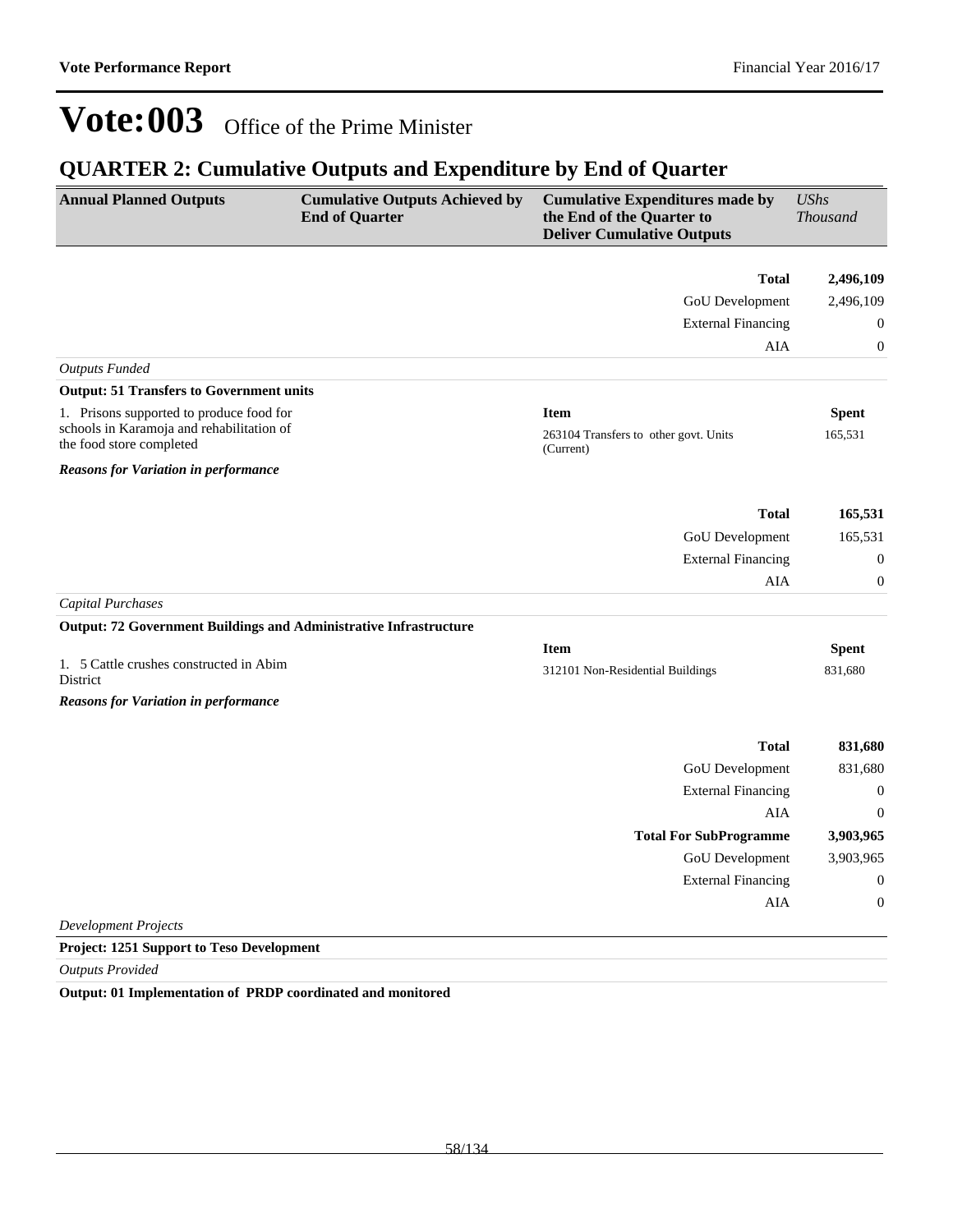### **QUARTER 2: Cumulative Outputs and Expenditure by End of Quarter**

| <b>Annual Planned Outputs</b>                                                           | <b>Cumulative Outputs Achieved by</b><br><b>End of Quarter</b> | <b>Cumulative Expenditures made by</b><br>the End of the Quarter to<br><b>Deliver Cumulative Outputs</b> | <b>UShs</b><br><b>Thousand</b> |
|-----------------------------------------------------------------------------------------|----------------------------------------------------------------|----------------------------------------------------------------------------------------------------------|--------------------------------|
| Coordination meetings at regional<br>1.                                                 |                                                                | <b>Item</b>                                                                                              | <b>Spent</b>                   |
| and National level held.                                                                |                                                                | 211102 Contract Staff Salaries (Incl. Casuals,<br>Temporary)                                             | 23,000                         |
| 2.<br>PRDP Performance Monitoring<br>conducted in Teso subregion                        |                                                                | 211103 Allowances                                                                                        | 10,778                         |
| 3. One Policy committee meeting held                                                    |                                                                | 213002 Incapacity, death benefits and funeral<br>expenses                                                | 500                            |
|                                                                                         |                                                                | 221001 Advertising and Public Relations                                                                  | 3,000                          |
| 4.8000 28-gauge ordinary corrugated iron<br>sheets for the people of the Districts of T |                                                                | 221002 Workshops and Seminars                                                                            | 49,925                         |
|                                                                                         |                                                                | 221003 Staff Training                                                                                    | 1,000                          |
|                                                                                         |                                                                | 221011 Printing, Stationery, Photocopying and<br>Binding                                                 | 11,041                         |
|                                                                                         |                                                                | 222001 Telecommunications                                                                                | 750                            |
|                                                                                         |                                                                | 222003 Information and communications<br>technology (ICT)                                                | 500                            |
|                                                                                         |                                                                | 223003 Rent – (Produced Assets) to private<br>entities                                                   | 7,000                          |
|                                                                                         |                                                                | 223005 Electricity                                                                                       | 2,000                          |
|                                                                                         |                                                                | 223006 Water                                                                                             | 1,000                          |
|                                                                                         |                                                                | 223901 Rent – (Produced Assets) to other govt.<br>units                                                  | 12,000                         |
|                                                                                         |                                                                | 224004 Cleaning and Sanitation                                                                           | 2,000                          |
|                                                                                         |                                                                | 224006 Agricultural Supplies                                                                             | 252,000                        |
|                                                                                         |                                                                | 227001 Travel inland                                                                                     | 68,255                         |
|                                                                                         |                                                                | 227002 Travel abroad                                                                                     | 12,500                         |
|                                                                                         |                                                                | 227004 Fuel, Lubricants and Oils                                                                         | 8,250                          |
|                                                                                         |                                                                | 228002 Maintenance - Vehicles                                                                            | 31,096                         |
|                                                                                         |                                                                | 228003 Maintenance - Machinery, Equipment<br>& Furniture                                                 | 1,750                          |
|                                                                                         |                                                                | 228004 Maintenance - Other                                                                               | 2,500                          |
| <b>Reasons for Variation in performance</b>                                             |                                                                |                                                                                                          |                                |

|                             | <b>Total</b>                  | 500,845          |
|-----------------------------|-------------------------------|------------------|
|                             | GoU Development               | 500,845          |
|                             | <b>External Financing</b>     | $\boldsymbol{0}$ |
|                             | AIA                           | $\overline{0}$   |
| <b>Capital Purchases</b>    |                               |                  |
|                             | <b>Total For SubProgramme</b> | 500,845          |
|                             | GoU Development               | 500,845          |
|                             | <b>External Financing</b>     | $\boldsymbol{0}$ |
|                             | AIA                           | $\boldsymbol{0}$ |
| <b>Development Projects</b> |                               |                  |

**Project: 1252 Support to Bunyoro Development**

*Outputs Provided*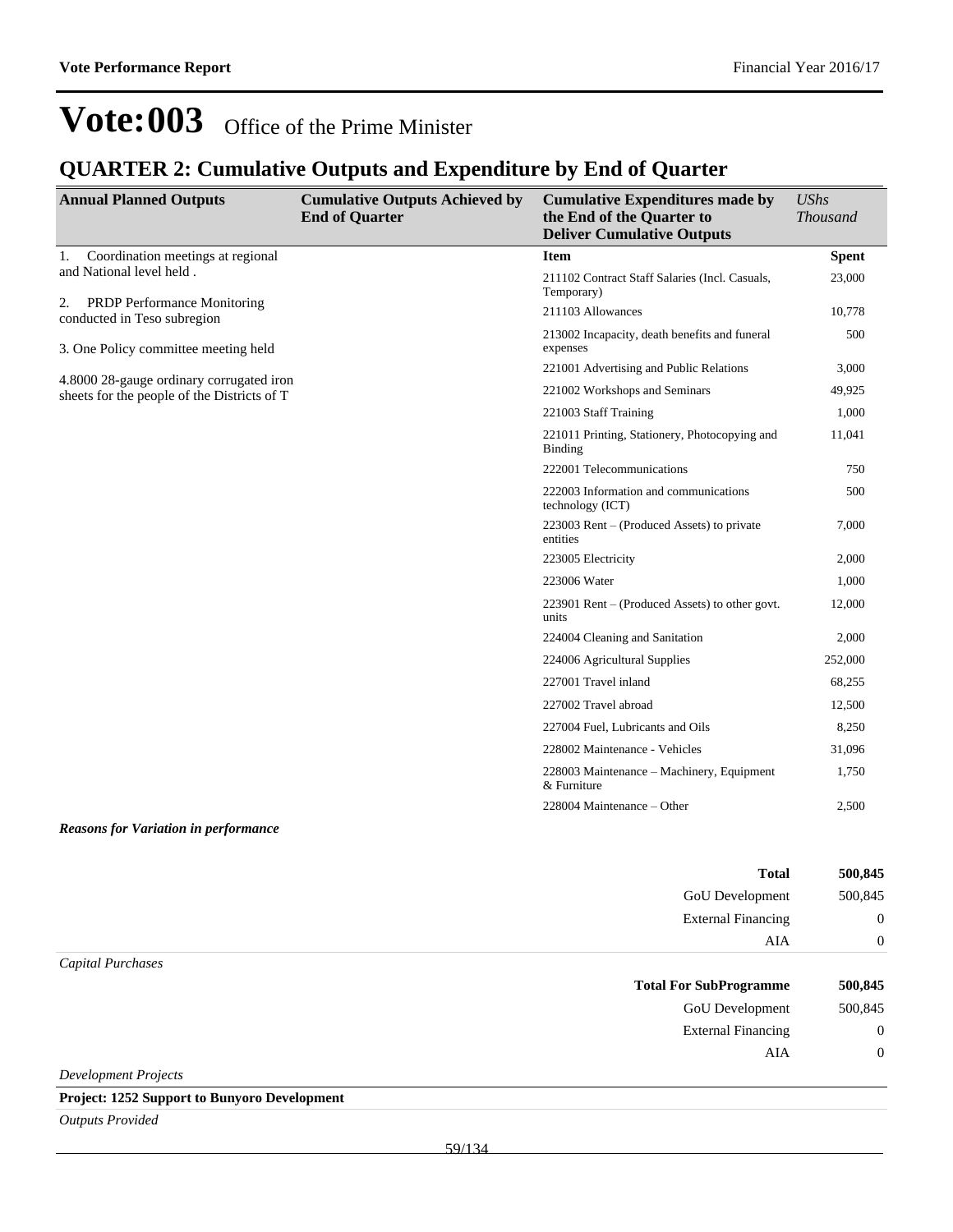### **QUARTER 2: Cumulative Outputs and Expenditure by End of Quarter**

| <b>Annual Planned Outputs</b>                                 | <b>Cumulative Outputs Achieved by</b><br><b>End of Quarter</b>                                           | <b>Cumulative Expenditures made by</b><br>the End of the Quarter to<br><b>Deliver Cumulative Outputs</b> | <b>UShs</b><br><b>Thousand</b> |
|---------------------------------------------------------------|----------------------------------------------------------------------------------------------------------|----------------------------------------------------------------------------------------------------------|--------------------------------|
| Output: 01 Implementation of PRDP coordinated and monitored   |                                                                                                          |                                                                                                          |                                |
| 1. 30 Micro projects to enhance                               | 1. Supported 03 fish farming project in<br>Hoima District and<br>2. Supported 01 coffee seedling Nursery | <b>Item</b>                                                                                              | <b>Spent</b>                   |
| household incomes for youth, women &<br>PWDs supported.       |                                                                                                          | 211103 Allowances                                                                                        | 19,231                         |
|                                                               | in Masindi District.                                                                                     | 221002 Workshops and Seminars                                                                            | 8,551                          |
| 2. 02 Crop nursery operators in the sub-<br>region supported. | 3. Facilitated 3 Political Monitoring and<br>supervision mission in the region.                          | 221008 Computer supplies and Information<br>Technology (IT)                                              | 2,330                          |
| 3. 10,000 hand hoes procured and<br>distributed.              |                                                                                                          | 222001 Telecommunications                                                                                | 600                            |
|                                                               |                                                                                                          | 222003 Information and communications<br>technology (ICT)                                                | 420                            |
| 4. One (1) consultative meetings with                         |                                                                                                          | 223005 Electricity                                                                                       | 3,000                          |
| the public and pr                                             |                                                                                                          | 223006 Water                                                                                             | 1,000                          |
|                                                               |                                                                                                          | $223901$ Rent – (Produced Assets) to other govt.<br>units                                                | 23,524                         |
|                                                               |                                                                                                          | 224004 Cleaning and Sanitation                                                                           | 3,080                          |
|                                                               |                                                                                                          | 224006 Agricultural Supplies                                                                             | 107,500                        |
|                                                               |                                                                                                          | 227001 Travel inland                                                                                     | 33,374                         |
|                                                               |                                                                                                          | 227002 Travel abroad                                                                                     | 30,000                         |
|                                                               |                                                                                                          | 227004 Fuel, Lubricants and Oils                                                                         | 12,000                         |
|                                                               |                                                                                                          | 228002 Maintenance - Vehicles                                                                            | 22,596                         |
| $\theta$ and $\theta$ and $\theta$                            |                                                                                                          | 228003 Maintenance – Machinery, Equipment<br>& Furniture                                                 | 1,200                          |

#### *Reasons for Variation in performance*

Insufficient funds

|                   | <b>Total</b>                  | 268,405        |
|-------------------|-------------------------------|----------------|
|                   | GoU Development               | 268,405        |
|                   | <b>External Financing</b>     | $\overline{0}$ |
|                   | AIA                           | $\overline{0}$ |
| Capital Purchases |                               |                |
|                   | <b>Total For SubProgramme</b> | 268,405        |
|                   | GoU Development               | 268,405        |
|                   | <b>External Financing</b>     | $\overline{0}$ |
|                   | AIA                           | $\overline{0}$ |
|                   |                               |                |

*Development Projects*

#### **Project: 1317 Drylands Intergrated Development Project**

*Outputs Provided*

**Output: 05 Coordination of the implementation of KIDDP**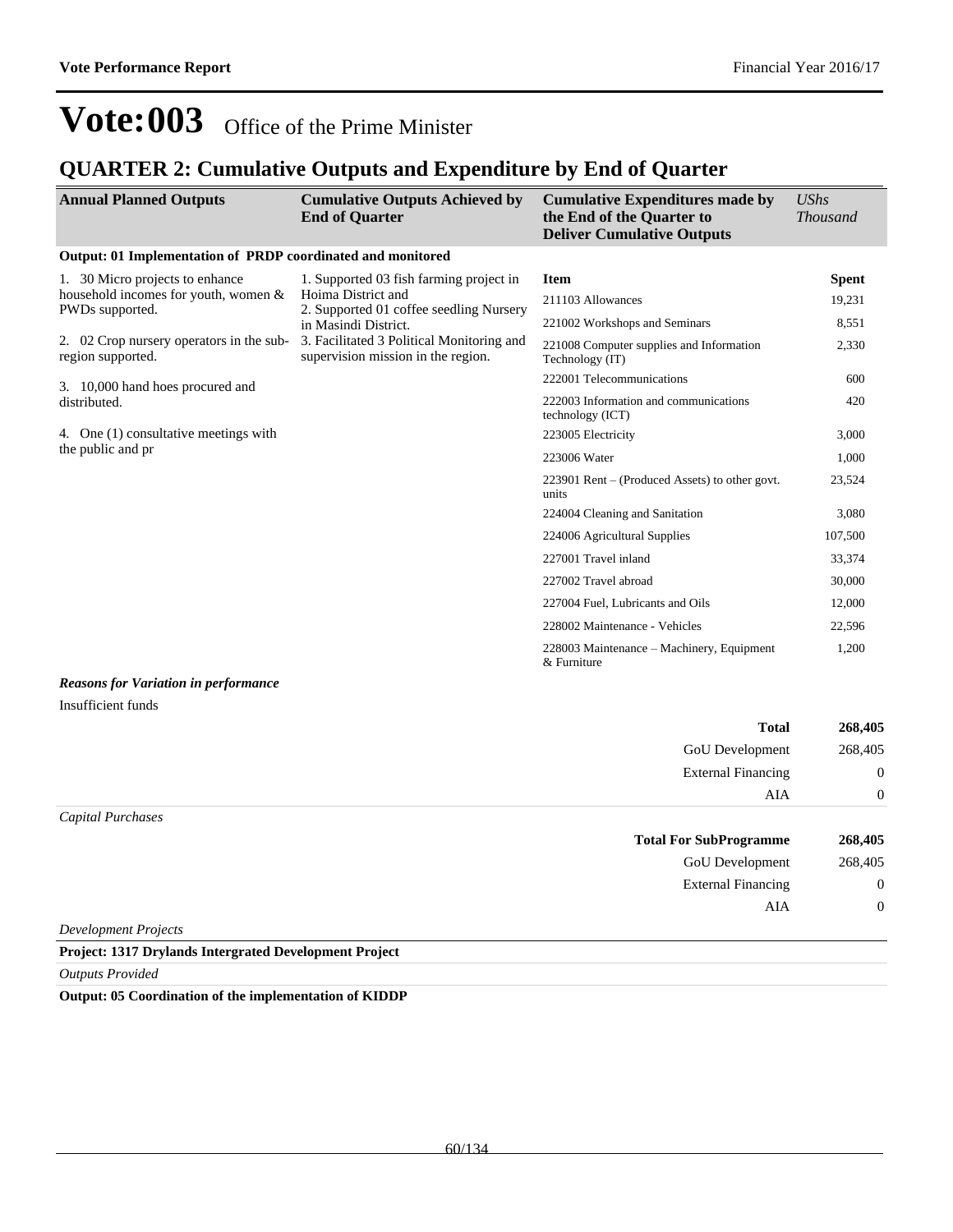### **QUARTER 2: Cumulative Outputs and Expenditure by End of Quarter**

| <b>Annual Planned Outputs</b>               | <b>Cumulative Outputs Achieved by</b><br><b>End of Quarter</b> | <b>Cumulative Expenditures made by</b><br>the End of the Quarter to<br><b>Deliver Cumulative Outputs</b> | UShs<br><b>Thousand</b> |
|---------------------------------------------|----------------------------------------------------------------|----------------------------------------------------------------------------------------------------------|-------------------------|
| 1. Utilities Paid                           | 1. Paid for Utilities used by the PIU for                      | <b>Item</b>                                                                                              | <b>Spent</b>            |
| Q1 and Q2<br>2. Salaries paid               | 211102 Contract Staff Salaries (Incl. Casuals,<br>Temporary)   | 442,195                                                                                                  |                         |
|                                             | 2. Paid PIU support staffs salaries Q1<br>and Q <sub>2</sub>   | 221007 Books, Periodicals & Newspapers                                                                   | 1,021                   |
|                                             |                                                                | 221008 Computer supplies and Information<br>Technology (IT)                                              | 700                     |
|                                             |                                                                | 221009 Welfare and Entertainment                                                                         | 15,700                  |
|                                             |                                                                | 221011 Printing, Stationery, Photocopying and<br><b>Binding</b>                                          | 14,294                  |
|                                             |                                                                | 221014 Bank Charges and other Bank related<br>costs                                                      | 3,320                   |
|                                             |                                                                | 222001 Telecommunications                                                                                | 14,609                  |
|                                             |                                                                | 223004 Guard and Security services                                                                       | 5,669                   |
|                                             |                                                                | 223005 Electricity                                                                                       | 2,095                   |
|                                             |                                                                | 224004 Cleaning and Sanitation                                                                           | 7,329                   |
|                                             |                                                                | 224006 Agricultural Supplies                                                                             | 5,566                   |
|                                             |                                                                | 225001 Consultancy Services- Short term                                                                  | 547,790                 |
|                                             |                                                                | 227001 Travel inland                                                                                     | 103,646                 |
|                                             |                                                                | 227002 Travel abroad                                                                                     | 21,826                  |
|                                             |                                                                | 227003 Carriage, Haulage, Freight and<br>transport hire                                                  | 1,200                   |
|                                             |                                                                | 227004 Fuel, Lubricants and Oils                                                                         | 15,781                  |
|                                             |                                                                | 228001 Maintenance - Civil                                                                               | 4,689                   |
|                                             |                                                                | 228002 Maintenance - Vehicles                                                                            | 27,600                  |
|                                             |                                                                | 228003 Maintenance - Machinery, Equipment<br>& Furniture                                                 | 2,781                   |
| <b>Reasons for Variation in performance</b> |                                                                |                                                                                                          |                         |

Achieved as Planned

| 1,237,810      | <b>Total</b>              |
|----------------|---------------------------|
| 12,780         | GoU Development           |
| 1,225,030      | <b>External Financing</b> |
| $\overline{0}$ | AIA                       |

#### **Output: 06 Pacification and development**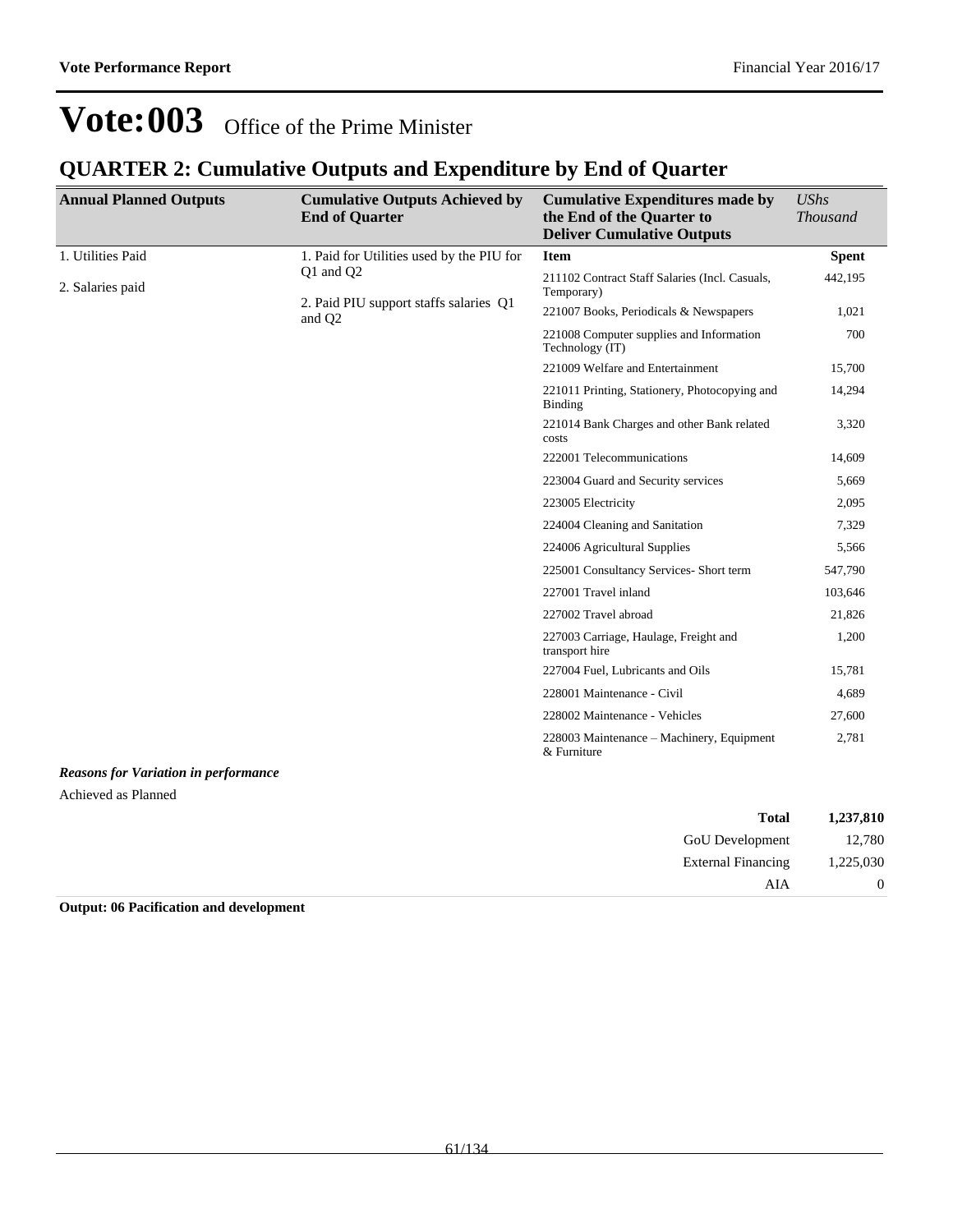#### **QUARTER 2: Cumulative Outputs and Expenditure by End of Quarter**

| 1.5 improved breed cattle purchased for<br>the multiplication centre<br>2. 30 improved breed of cattle purchased<br>and distributed<br>3. 1 improved breed multiplication centre<br>with 12 improved goats<br>4. 100 improved goats purchased and<br>distributed<br>5.1 community coo | 1. Procured 50 doses of semen, 50 doses<br>of hormones, 117L of liquid nitrogen, 2<br>packets of gloves, 10 packets of sheath.<br>2. Conducted 205 trainings and<br>demonstrations that include on-farm<br>disease management and on-farm<br>practices by the CLWs in Q1 and Q2<br>3. Set up 4 veterinary shops (1 per sub-<br>county) that are fully operational and<br>supported them as well<br>4. Constructed Farm infrastructure; 2 unit<br>workers' house, calf pen, milking shed,<br>hay store and pit latrine at Narisae<br>learning center<br>5. Trained 410 farmers on livestock<br>management and AI practices in the 4<br>sub-counties<br>6. Conducted 1 round of training for 12<br>CLWs on farm structures and dairy cattle<br>supplementary feeding.<br>7. Produced Design and BOQs for the<br>construction of 4 grain ware houses<br>8. Provided 60 CHWs with supplies for<br>the program during Q1 and Q2<br>9. Completed Karamoja commcare setup<br>with Demagi, Configuration of reporting<br>tools was also completed. IRB approval<br>for Commcare was applied for from<br>Makerere University.<br>10. Initiated procurement for new set of<br>health Infrastructure and brought it to<br>evaluated bids level pending notification<br>of award<br>11. The supported 39 health beneficiary<br>students sat for their end of semester<br>exams,<br>12. Paid fees for 39 health beneficiary<br>students for the 3 months of Q2<br>13. Completed the construction of 3-unit<br>staff houses<br>14. Identified some of the boreholes to be |
|---------------------------------------------------------------------------------------------------------------------------------------------------------------------------------------------------------------------------------------------------------------------------------------|-------------------------------------------------------------------------------------------------------------------------------------------------------------------------------------------------------------------------------------------------------------------------------------------------------------------------------------------------------------------------------------------------------------------------------------------------------------------------------------------------------------------------------------------------------------------------------------------------------------------------------------------------------------------------------------------------------------------------------------------------------------------------------------------------------------------------------------------------------------------------------------------------------------------------------------------------------------------------------------------------------------------------------------------------------------------------------------------------------------------------------------------------------------------------------------------------------------------------------------------------------------------------------------------------------------------------------------------------------------------------------------------------------------------------------------------------------------------------------------------------------------------------------------------------------------|
|                                                                                                                                                                                                                                                                                       | test pumped.<br>15. Provided 15 primary schools with<br>supplementary food to top up to what                                                                                                                                                                                                                                                                                                                                                                                                                                                                                                                                                                                                                                                                                                                                                                                                                                                                                                                                                                                                                                                                                                                                                                                                                                                                                                                                                                                                                                                                |
|                                                                                                                                                                                                                                                                                       | WFP provides during Q1 and Q2.<br>16. Facilitated 4 Produce and marketing<br>cooperatives, 1 crafts cooperative and 12<br>farmer groups<br>17.4 VSLAs were formed<br>18. Conducted a 2 days group dynamics                                                                                                                                                                                                                                                                                                                                                                                                                                                                                                                                                                                                                                                                                                                                                                                                                                                                                                                                                                                                                                                                                                                                                                                                                                                                                                                                                  |
|                                                                                                                                                                                                                                                                                       | training to 239 members<br>19. Conducted 1 exposure visit to 30<br>cooperative board members and managers<br>to the Ruhiira Cooperatives for cross<br>learning Conducted 1 exposure visit to 30<br>cooperative board members and<br>managers to the Ruhiira Cooperatives for<br>cross learning                                                                                                                                                                                                                                                                                                                                                                                                                                                                                                                                                                                                                                                                                                                                                                                                                                                                                                                                                                                                                                                                                                                                                                                                                                                              |

| 1. 50 doses                | <b>Item</b>                                                     | <b>Spent</b> |
|----------------------------|-----------------------------------------------------------------|--------------|
| itrogen, 2<br>of sheath.   | 221002 Workshops and Seminars                                   | 179,786      |
| d                          | 221009 Welfare and Entertainment                                | 169          |
| n-farm<br>arm              | 221011 Printing, Stationery, Photocopying and<br><b>Binding</b> | 34,168       |
| and Q2<br>l per sub-       | 222001 Telecommunications                                       | 8,887        |
| nal and                    | 223901 Rent – (Produced Assets) to other govt.<br>units         | 720          |
| cture: 2 unit              | 224001 Medical and Agricultural supplies                        | 131,070      |
| ing shed,<br>risae         | 224004 Cleaning and Sanitation                                  | 70           |
|                            | 224006 Agricultural Supplies                                    | 817,937      |
| estock<br>in the $4$       | 225001 Consultancy Services- Short term                         | 994,467      |
|                            | 227001 Travel inland                                            | 37,873       |
| ing for 12<br>dairy cattle | 227003 Carriage, Haulage, Freight and<br>transport hire         | 12,638       |
| s for the                  | 227004 Fuel, Lubricants and Oils                                | 46,027       |
| ouses                      | 228002 Maintenance - Vehicles                                   | 9,041        |
| pplies for<br>2.           | 282102 Fines and Penalties/ Court wards                         | 12,593       |
| ncare setup                | 282103 Scholarships and related costs                           | 88,439       |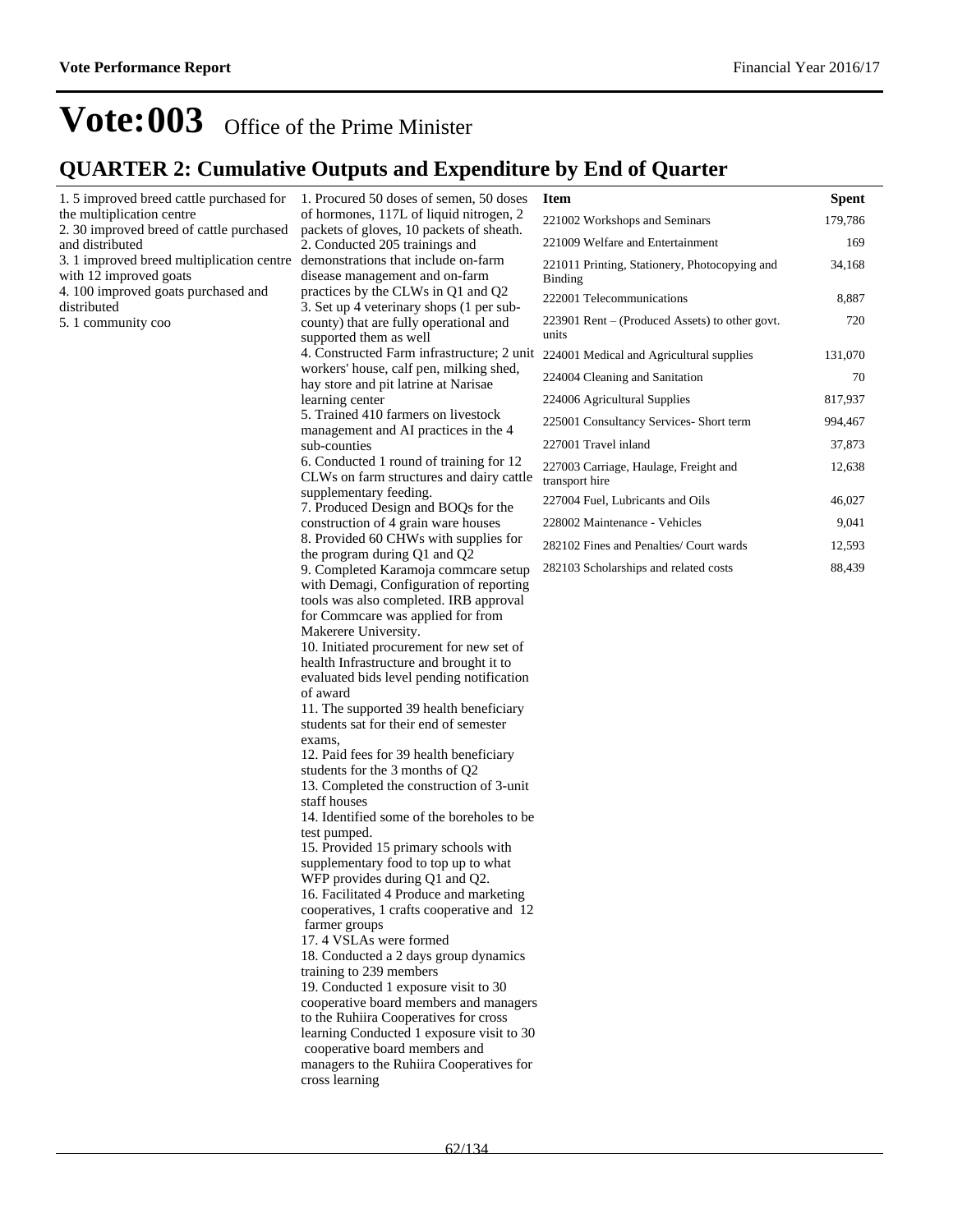#### **QUARTER 2: Cumulative Outputs and Expenditure by End of Quarter**

| <b>Annual Planned Outputs</b> | <b>Cumulative Outputs Achieved by</b> | Cumulative Expenditures made by   | <b>UShs</b>     |
|-------------------------------|---------------------------------------|-----------------------------------|-----------------|
|                               | <b>End of Quarter</b>                 | the End of the Quarter to         | <i>Thousand</i> |
|                               |                                       | <b>Deliver Cumulative Outputs</b> |                 |

*Reasons for Variation in performance*

1. Delay in clearance of procurements by EA

2. Procurement of 4 motorcycles initiated

3. The AI supplies were still available

4. The lack of water coupled with unreliable rainfall jeopardized the establishment of further nurseries and has affected the performance of the two nurseries as well

5. No tree planting was carried out as we were approaching the dry season

6. The learning centres are still undergoing demarcation, clearance and water installation. Planting has been put on hold

7. Delay in advertising for the siting and drilling of boreholes for piped water schemes to have already initiated procurements cleared first by the EA

8. Recommendations by PMU was to use Line Ministry Engineers as Consultants, who have never been identified

9. Delays made by the need to first ascertain the milk yield production certainty especially given the current low milk production

10. There are a number of already existing slaughter facilities which have not been put in proper usage in the sub-counties of operation

11. No funds, due to over expenditure on Infrastructure and Health scholarships

12. System has not yet been uploaded onto individual CHW phones due to the absence of the smart phones whose procurement awaits clearance by the EA

13. One of the upgrading students was discontinued due to indiscipline

14. No vehicles for mobile clinics as procurement is being handled by the Executing Agency

15. No contracts for the construction of the dormitories have been awarded yet awaiting EA clearance

16. Focus was put on other areas like harvesting during the quarter

17. Pending completion of the construction of the kitchens

18. The community has started appreciating the concept of SACCOs and its benefits.

19. Current focus is on mobilizing the youth into groups for them to be trained

20. Most Cooperative members were busy with harvesting hence failed to spare time for the trainings and hence differed to off seasons

| 2,373,883      | <b>Total</b>              |
|----------------|---------------------------|
| 324,960        | GoU Development           |
| 2,048,923      | <b>External Financing</b> |
| $\overline{0}$ | AIA                       |
|                |                           |

*Capital Purchases*

**Output: 72 Government Buildings and Administrative Infrastructure**

| <b>Item</b>                                        | <b>Spent</b> |
|----------------------------------------------------|--------------|
| 231001 Non Residential buildings<br>(Depreciation) | 536,479      |

*Reasons for Variation in performance*

| Total                         | 536,479   |
|-------------------------------|-----------|
| GoU Development               |           |
| <b>External Financing</b>     | 536,479   |
| AIA                           |           |
|                               |           |
| <b>Total For SubProgramme</b> | 4,888,132 |
| <b>GoU</b> Development        | 337,740   |
| <b>External Financing</b>     | 4,550,392 |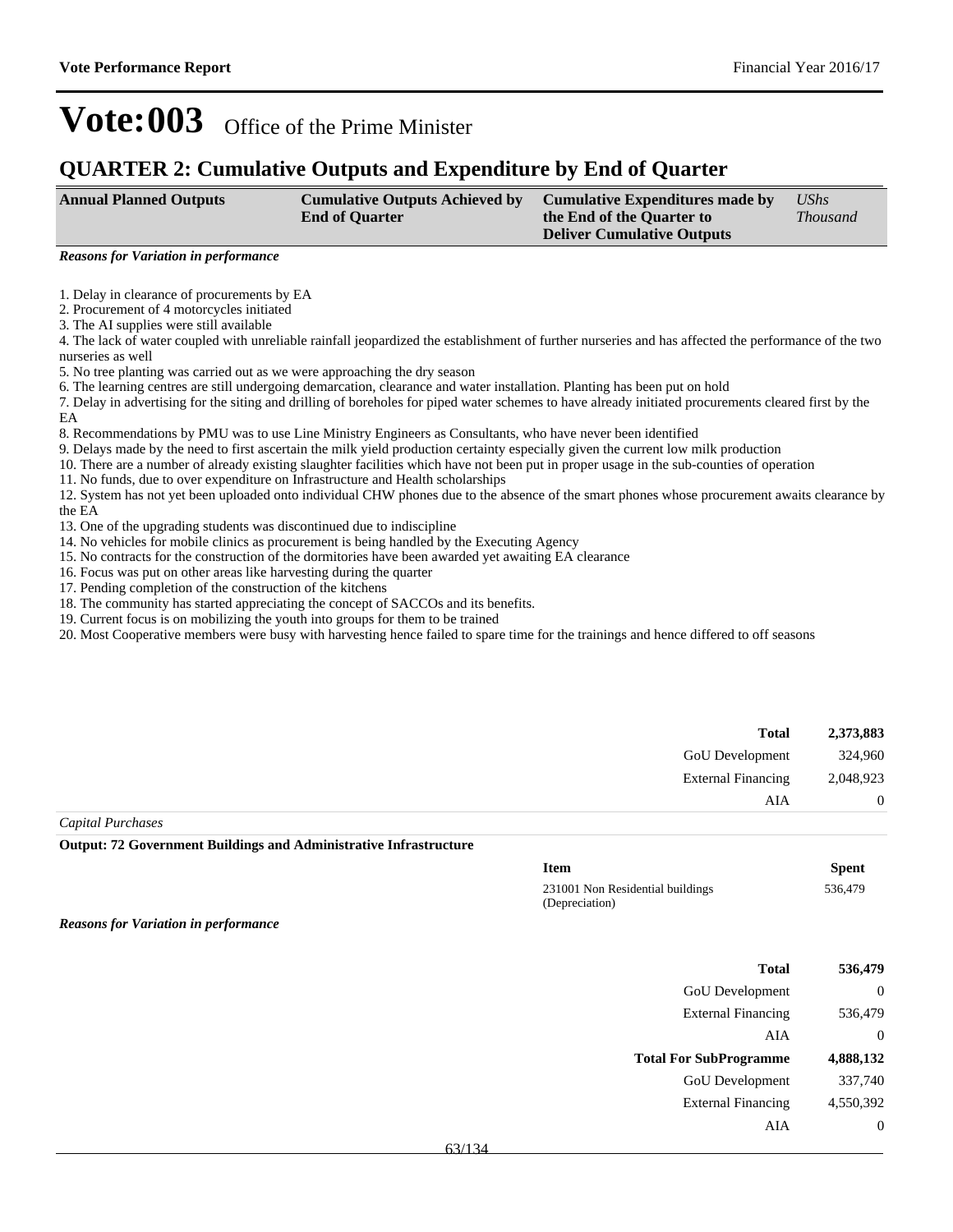#### **QUARTER 2: Cumulative Outputs and Expenditure by End of Quarter**

| <b>Cumulative Outputs Achieved by</b><br><b>End of Quarter</b> | Cumulative Expenditures made by<br>the End of the Quarter to<br><b>Deliver Cumulative Outputs</b> | <b>UShs</b><br><b>Thousand</b> |
|----------------------------------------------------------------|---------------------------------------------------------------------------------------------------|--------------------------------|
|                                                                |                                                                                                   |                                |
|                                                                |                                                                                                   |                                |

#### **Program: 49 Administration and Support Services**

*Recurrent Programmes*

#### **Subprogram: 02 Finance and Administration**

*Outputs Provided*

#### **Output: 01 Ministerial and Top Management Services**

|                                           | 1. Assets register updated and equipment 1. Registered and labelled NUSAF3 items Item                              |                                                           | <b>Spent</b> |
|-------------------------------------------|--------------------------------------------------------------------------------------------------------------------|-----------------------------------------------------------|--------------|
| labeled+                                  |                                                                                                                    | 211101 General Staff Salaries                             | 189,362      |
| 2. Top and other management meetings      | 2. Facilitated twenty-two (22) HoDs and                                                                            | 211103 Allowances                                         | 116          |
| facilitated                               | three (03) Top Management meetings                                                                                 | 212102 Pension for General Civil Service                  | 303,262      |
| 3. Accountabilities retired               | 3. Retired accountabilities for advances to                                                                        | 213001 Medical expenses (To employees)                    | 10,000       |
| 4. Funded activities inspected            | staff for various activities.<br>Prepared and submitted the adjusted Final                                         | 213002 Incapacity, death benefits and funeral<br>expenses | 10,000       |
| 5. stationery and other consumables       | Accounts for FY2015/16 and 6 months<br>Accounts for the FY2016/17.                                                 | 213004 Gratuity Expenses                                  | 41,950       |
| procured                                  |                                                                                                                    | 221001 Advertising and Public Relations                   | 3,500        |
|                                           | 4. Coordinated and finalized quarterly<br>projections and requests for Q1 and Q2<br>funds.                         | 221002 Workshops and Seminars                             | 703,000      |
| 6. Office facilities and Equipment repair |                                                                                                                    | 221003 Staff Training                                     | 18,425       |
|                                           | 5. Constituted and carried out field<br>inspections - Board of survey                                              | 221007 Books, Periodicals & Newspapers                    | 5,000        |
|                                           |                                                                                                                    | 221010 Special Meals and Drinks                           | 10,985       |
|                                           | 6. Carried out basic ICT support.<br>7. Repaired some office facilities and<br>equipment                           | 221011 Printing, Stationery, Photocopying and<br>Binding  | 20,000       |
|                                           |                                                                                                                    | 221012 Small Office Equipment                             | 10,000       |
|                                           |                                                                                                                    | 221016 IFMS Recurrent costs                               | 5,000        |
|                                           | 8. Responded to all audit queries raised<br>by the PPDA, IGG, Internal Audit<br>Committee, PAC and Auditor General | 221017 Subscriptions                                      | 5,000        |
|                                           |                                                                                                                    | 221020 IPPS Recurrent Costs                               | 5,000        |
|                                           |                                                                                                                    | 227001 Travel inland                                      | 59,356       |
|                                           | 9. Procured stationery for Administration<br>Unit totaling shs. $5,000,000$                                        | 227004 Fuel, Lubricants and Oils                          | 20,000       |
|                                           |                                                                                                                    | 228002 Maintenance - Vehicles                             | 65,666       |

#### *Reasons for Variation in performance*

Requested for funds to upgrade the Assets register. Awaiting release of funds.

|                                                |             | <b>Total</b>       | 1,485,623      |
|------------------------------------------------|-------------|--------------------|----------------|
|                                                |             | Wage Recurrent     | 189,362        |
|                                                |             | Non Wage Recurrent | 1,296,260      |
|                                                |             | AIA                | $\mathbf{0}$   |
| <b>Output: 03 Ministerial Support Services</b> |             |                    |                |
|                                                | <b>Item</b> |                    | <b>Spent</b>   |
| <b>Reasons for Variation in performance</b>    |             |                    |                |
|                                                |             | <b>Total</b>       | $\bf{0}$       |
|                                                |             | Wage Recurrent     | $\mathbf{0}$   |
|                                                |             | Non Wage Recurrent | $\overline{0}$ |
|                                                |             |                    |                |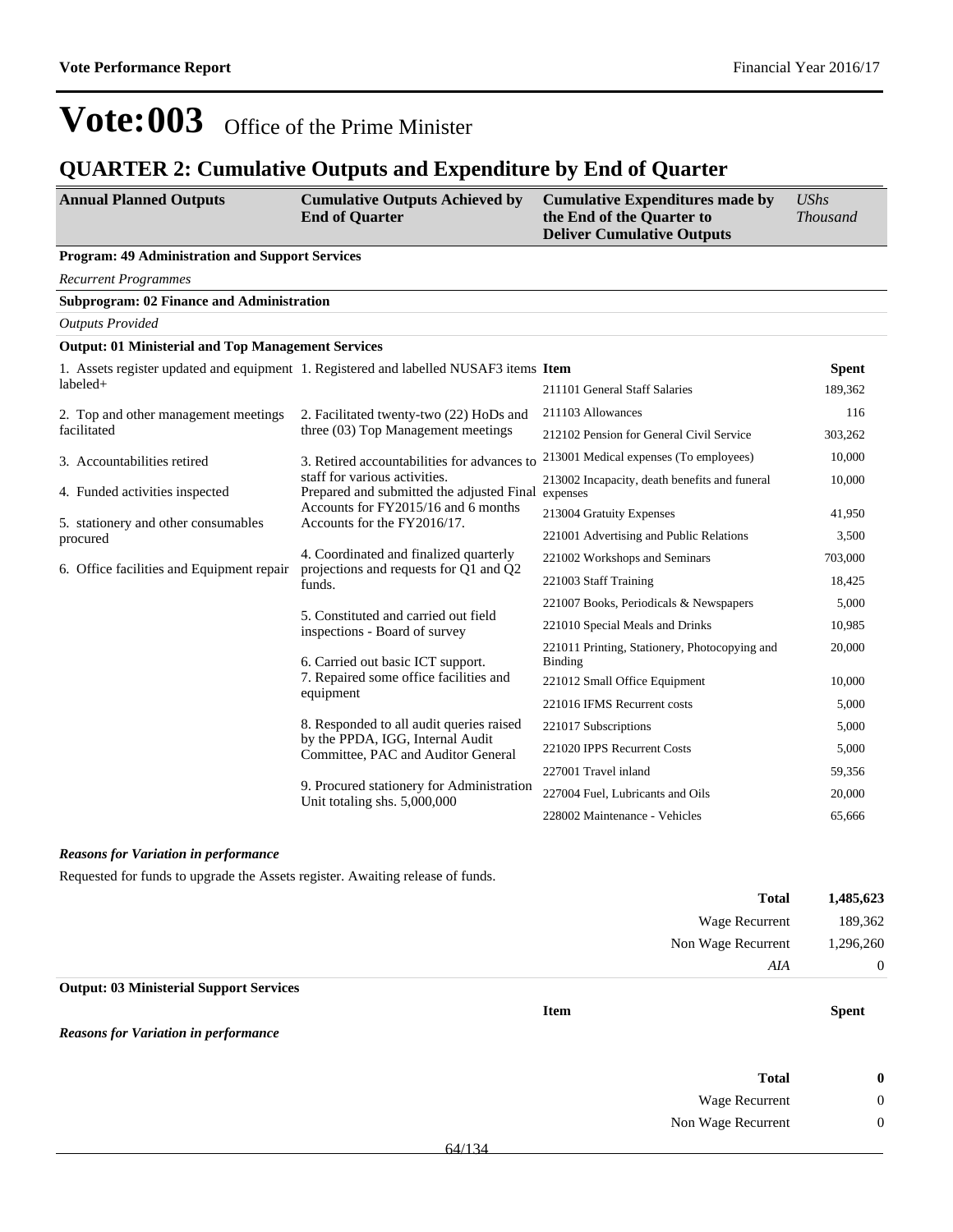### **QUARTER 2: Cumulative Outputs and Expenditure by End of Quarter**

| <b>Annual Planned Outputs</b> | <b>Cumulative Outputs Achieved by</b><br><b>End of Quarter</b> | Cumulative Expenditures made by<br>the End of the Quarter to<br><b>Deliver Cumulative Outputs</b> | <i>UShs</i><br><i>Thousand</i> |  |
|-------------------------------|----------------------------------------------------------------|---------------------------------------------------------------------------------------------------|--------------------------------|--|
|                               |                                                                |                                                                                                   | AIA                            |  |

**Output: 19 Human Resource Management Services**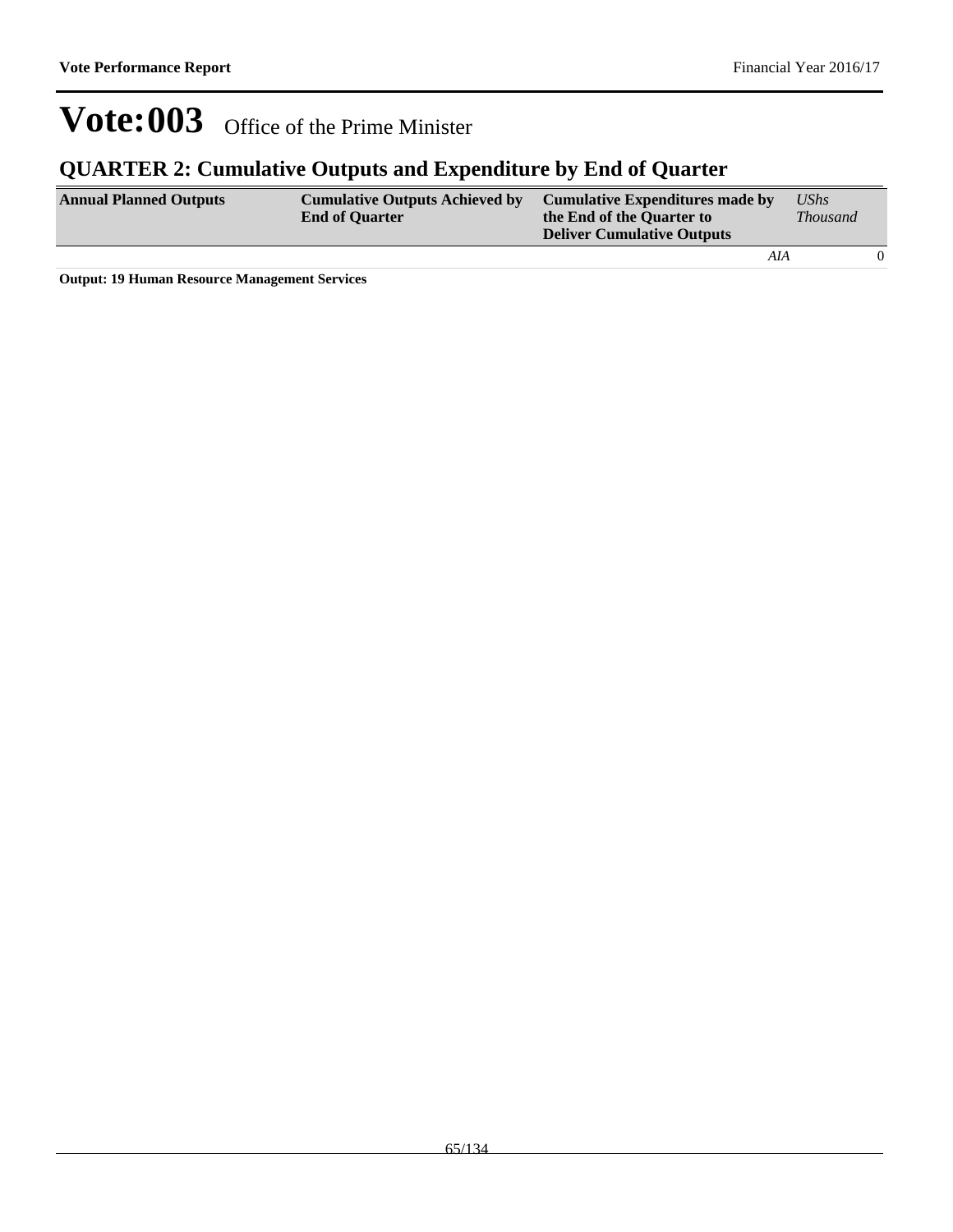### **QUARTER 2: Cumulative Outputs and Expenditure by End of Quarter**

| 1. Vote 003 Human Resource activities/ 1. Printed HIV/AIDS workplace policy    |                                                                                       | <b>Item</b>                   | <b>Spent</b> |
|--------------------------------------------------------------------------------|---------------------------------------------------------------------------------------|-------------------------------|--------------|
| matters Coordinated                                                            | manual printed and waiting for the launch                                             | 221002 Workshops and Seminars | 75,000       |
|                                                                                | 2. Paid Salaries, pension, gratuity and                                               |                               |              |
| 2. Support supervision carried out in all allowances paid by the 28th of every |                                                                                       | 227001 Travel inland          | 50,000       |
| regional/field offices                                                         | month.                                                                                |                               |              |
| 3. Gender Policy mainstreamed                                                  | 3. Supported staff with Medical<br>allowances.                                        |                               |              |
|                                                                                | 4. Carried out NUSAF3 and Bidibidi                                                    |                               |              |
| 4. OPM Client Charter Developed                                                | Camp recruitments.                                                                    |                               |              |
|                                                                                | 5. Conducted recruitment for one officer                                              |                               |              |
| 5. Cross cutting issues (HIV, Gender,                                          | for Twendembele project.                                                              |                               |              |
| Sports, RRI&Cha                                                                | 6. Conducted recruitment for team leader                                              |                               |              |
|                                                                                | Education , Office Assistants and drivers                                             |                               |              |
|                                                                                | for Delivery Unit.                                                                    |                               |              |
|                                                                                | 7. Formalized appointment for seven (7)                                               |                               |              |
|                                                                                | officials for NUYDC.                                                                  |                               |              |
|                                                                                | 8. Submitted two applications for Irish                                               |                               |              |
|                                                                                | Aid Scholarships.                                                                     |                               |              |
|                                                                                | 9. Made Payment of tuition fees for<br>continuing students,                           |                               |              |
|                                                                                | 10. Paid the induction of two newly                                                   |                               |              |
|                                                                                | recruited officers.                                                                   |                               |              |
|                                                                                | 11. Paid the two officers facilitation to                                             |                               |              |
|                                                                                | attend HR Forum.                                                                      |                               |              |
|                                                                                | 12. Facilitated the appraisal of 50% of                                               |                               |              |
|                                                                                | staff and reports submitted.                                                          |                               |              |
|                                                                                | 13. Organized regular sports activities                                               |                               |              |
|                                                                                | every Tuesdays and Thursdays.                                                         |                               |              |
|                                                                                | 14. Organised a farewell for outgoing                                                 |                               |              |
|                                                                                | officers.                                                                             |                               |              |
|                                                                                | 15. Orgainised the visit to Bless the Child                                           |                               |              |
|                                                                                | home.<br>16. Facilitated eight (8) officers who lost                                  |                               |              |
|                                                                                | their dear ones                                                                       |                               |              |
|                                                                                | 17. Conducted pre-retirement interviews                                               |                               |              |
|                                                                                | 18. Facilitated the following Training:                                               |                               |              |
|                                                                                | Training in management of records for                                                 |                               |              |
|                                                                                | HoDs; Partial payment of tuition fees for                                             |                               |              |
|                                                                                | Continuing student's; Refresher training                                              |                               |              |
|                                                                                | for Human Resource Officers, Secretaries                                              |                               |              |
|                                                                                | and Registry staff in records                                                         |                               |              |
|                                                                                | management.                                                                           |                               |              |
|                                                                                | 19. Carried out support supervision<br>exercise to Refugee Camps <i>i.e</i> Kyangwali |                               |              |
|                                                                                | refugee settlement camp.                                                              |                               |              |
|                                                                                | 20. Participated in the Cancer Marathon.                                              |                               |              |
|                                                                                | 21. Facilitated Jogging and Aerobics by                                               |                               |              |
|                                                                                | staff every Tuesday and Thursday.                                                     |                               |              |
|                                                                                | 22. Carried out a Health camp.                                                        |                               |              |
|                                                                                | 23. Gave technical support to NUYDC                                                   |                               |              |
|                                                                                | and addressed the queries that were raised                                            |                               |              |
|                                                                                | in the 4th quarter report.                                                            |                               |              |
|                                                                                | 24. Produced the Restructuring Report                                                 |                               |              |
|                                                                                | 25. Developed the Draft client charter.<br>26. Renewed 15 NUSAF staff contracts;      |                               |              |
|                                                                                | 27. Renewed 260 Refugees/ UNHCR                                                       |                               |              |
|                                                                                | project staff contracts;                                                              |                               |              |
|                                                                                | 28. Renewed 22 PRDP staff contracts;                                                  |                               |              |
|                                                                                | 29. Facilitated new transfers to OPM that                                             |                               |              |
|                                                                                | include 21 officers                                                                   |                               |              |
|                                                                                |                                                                                       |                               |              |
|                                                                                |                                                                                       |                               |              |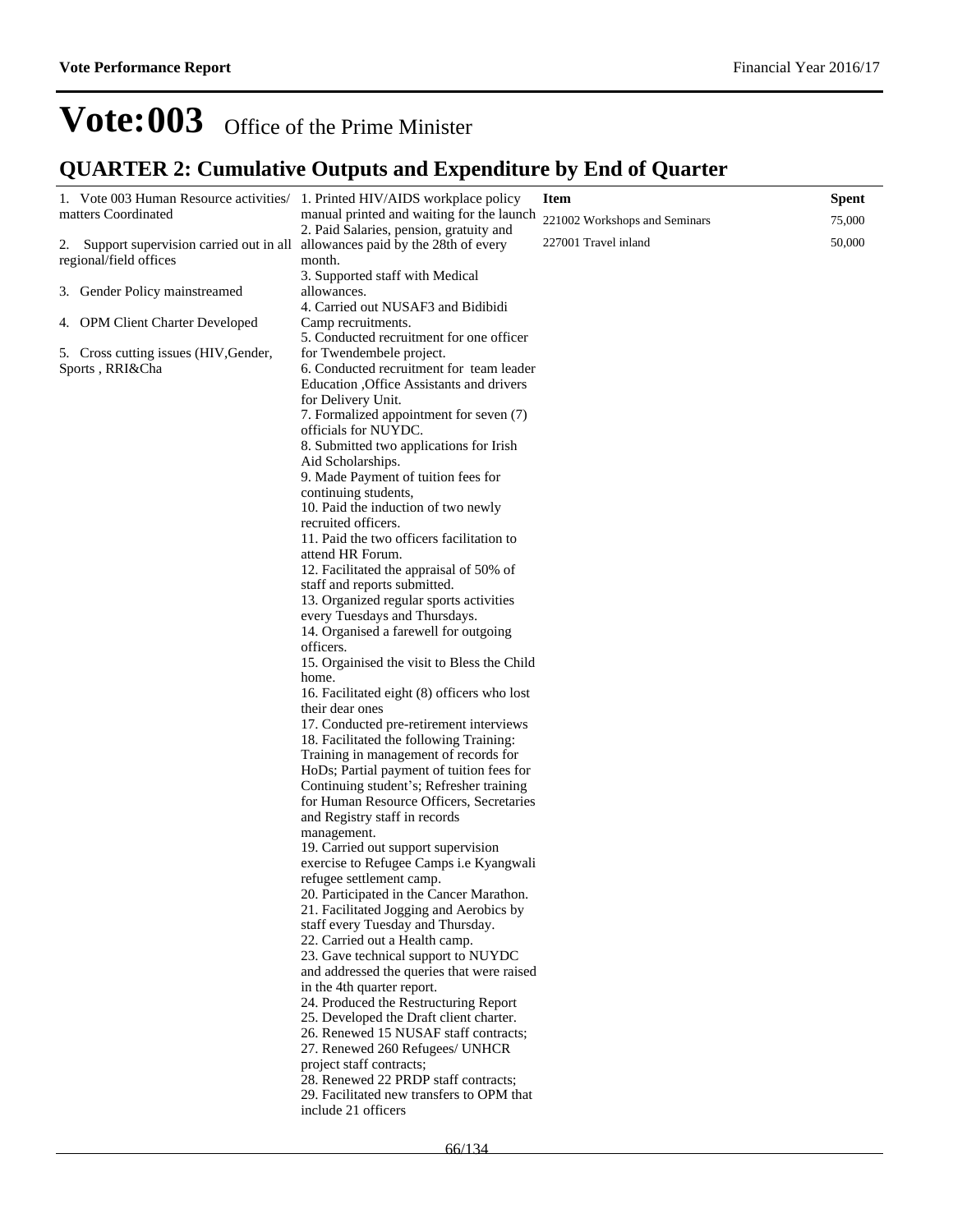### **QUARTER 2: Cumulative Outputs and Expenditure by End of Quarter**

| <b>Annual Planned Outputs</b>                                                  | <b>Cumulative Outputs Achieved by</b><br><b>End of Quarter</b>                                                                           | <b>Cumulative Expenditures made by</b><br>the End of the Quarter to<br><b>Deliver Cumulative Outputs</b> | <b>UShs</b><br><i>Thousand</i> |
|--------------------------------------------------------------------------------|------------------------------------------------------------------------------------------------------------------------------------------|----------------------------------------------------------------------------------------------------------|--------------------------------|
| <b>Reasons for Variation in performance</b>                                    |                                                                                                                                          |                                                                                                          |                                |
| The funds are not adequate to enable the implementation of the planned outputs |                                                                                                                                          |                                                                                                          |                                |
|                                                                                |                                                                                                                                          | <b>Total</b>                                                                                             | 125,000                        |
|                                                                                |                                                                                                                                          | Wage Recurrent                                                                                           | $\overline{0}$                 |
|                                                                                |                                                                                                                                          | Non Wage Recurrent                                                                                       | 125,000                        |
|                                                                                |                                                                                                                                          | AIA                                                                                                      | $\overline{0}$                 |
| <b>Output: 20 Records Management Services</b>                                  |                                                                                                                                          |                                                                                                          |                                |
|                                                                                | 1. Updated Individual personal files                                                                                                     | <b>Item</b>                                                                                              | <b>Spent</b>                   |
|                                                                                | where by 95% of the files contain the<br>required vital records. The process is<br>ongoing.<br>2. Dispatched all outgoing mails on time. | 221008 Computer supplies and Information<br>Technology (IT)                                              | 7,500                          |
|                                                                                |                                                                                                                                          | 221020 IPPS Recurrent Costs                                                                              | 12,500                         |
|                                                                                | 3. Verified and updated pension files.                                                                                                   | 225001 Consultancy Services- Short term                                                                  | 30,000                         |

#### *Reasons for Variation in performance*

Verification of decentralized pension files on going

| 50,000         | <b>Total</b>                  |
|----------------|-------------------------------|
| $\overline{0}$ | Wage Recurrent                |
| 50,000         | Non Wage Recurrent            |
| $\overline{0}$ | AIA                           |
| 1,660,623      | <b>Total For SubProgramme</b> |
| 189,362        | Wage Recurrent                |
| 1,471,260      | Non Wage Recurrent            |
| $\overline{0}$ | AIA                           |
|                |                               |

*Recurrent Programmes*

#### **Subprogram: 15 Internal Audit**

*Outputs Provided*

**Output: 01 Ministerial and Top Management Services**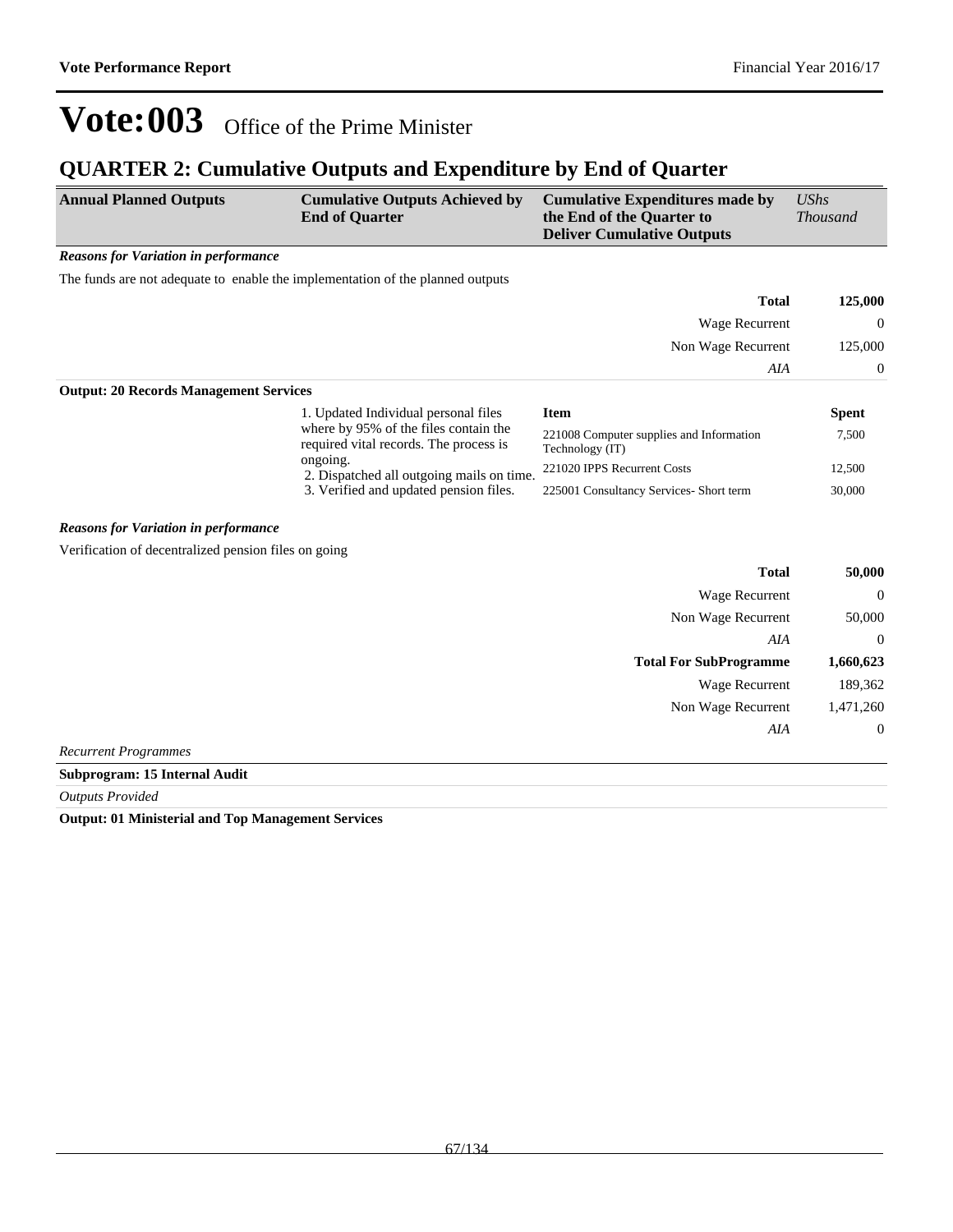### **QUARTER 2: Cumulative Outputs and Expenditure by End of Quarter**

| <b>Annual Planned Outputs</b>                                              | <b>Cumulative Outputs Achieved by</b><br><b>End of Quarter</b>         | <b>Cumulative Expenditures made by</b><br>the End of the Quarter to<br><b>Deliver Cumulative Outputs</b> | $\mathit{UShs}$<br><b>Thousand</b> |
|----------------------------------------------------------------------------|------------------------------------------------------------------------|----------------------------------------------------------------------------------------------------------|------------------------------------|
| ON BUDGET OUTPUTS)                                                         | 1. Produced Internal Auditor's Report: on Item                         |                                                                                                          | <b>Spent</b>                       |
| 1. Internal Audit report on Human                                          | LRDP, Payroll, Akasimo, M&E<br>Programme, Teso Affairs, Bunyoro        | 211101 General Staff Salaries                                                                            | 26,850                             |
| Resource Management.                                                       | Affairs, Disaster Preparedness & Mgt,                                  | 211103 Allowances                                                                                        | 2,185                              |
|                                                                            | KIDDP, Refuge Mgt, Finance&                                            | 221003 Staff Training                                                                                    | 5,000                              |
| 2. Two (6 and 9 months accounts)<br>internal Audit reports on financial    | Administration, Human Resource Mgt,<br>Financial Statement(6), General | 221007 Books, Periodicals & Newspapers                                                                   | 2,000                              |
| statements.                                                                | Administrative Services and NUYDC                                      | 221008 Computer supplies and Information<br>Technology (IT)                                              | 2,000                              |
| 3. Internal Audit reports on general<br>administrative services (e.g fleet |                                                                        | 221011 Printing, Stationery, Photocopying and<br><b>Binding</b>                                          | 5,000                              |
| management, physica                                                        |                                                                        | 221017 Subscriptions                                                                                     | 1,750                              |
|                                                                            |                                                                        | 222001 Telecommunications                                                                                | 400                                |
|                                                                            |                                                                        | 222003 Information and communications<br>technology (ICT)                                                | 750                                |
|                                                                            |                                                                        | $223003$ Rent – (Produced Assets) to private<br>entities                                                 | 2,300                              |
|                                                                            |                                                                        | 223005 Electricity                                                                                       | 1,000                              |
|                                                                            |                                                                        | 223006 Water                                                                                             | 400                                |
|                                                                            |                                                                        | 224004 Cleaning and Sanitation                                                                           | 520                                |
|                                                                            |                                                                        | 227001 Travel inland                                                                                     | 105,618                            |
|                                                                            |                                                                        | 227002 Travel abroad                                                                                     | 2,500                              |
|                                                                            |                                                                        | 227004 Fuel, Lubricants and Oils                                                                         | 600                                |
|                                                                            |                                                                        | 228002 Maintenance - Vehicles                                                                            | 4,500                              |
| <b>Reasons for Variation in performance</b>                                |                                                                        |                                                                                                          |                                    |
| Insufficient funds                                                         |                                                                        |                                                                                                          |                                    |

| 163,372        | <b>Total</b>                  |
|----------------|-------------------------------|
| 26,850         | Wage Recurrent                |
| 136,523        | Non Wage Recurrent            |
| $\overline{0}$ | AIA                           |
| 163,372        | <b>Total For SubProgramme</b> |
| 26,850         | Wage Recurrent                |
| 136,523        | Non Wage Recurrent            |
|                |                               |
| $\overline{0}$ | AIA                           |

*Recurrent Programmes*

**Subprogram: 23 Policy and Planning**

*Outputs Provided*

**Output: 01 Ministerial and Top Management Services**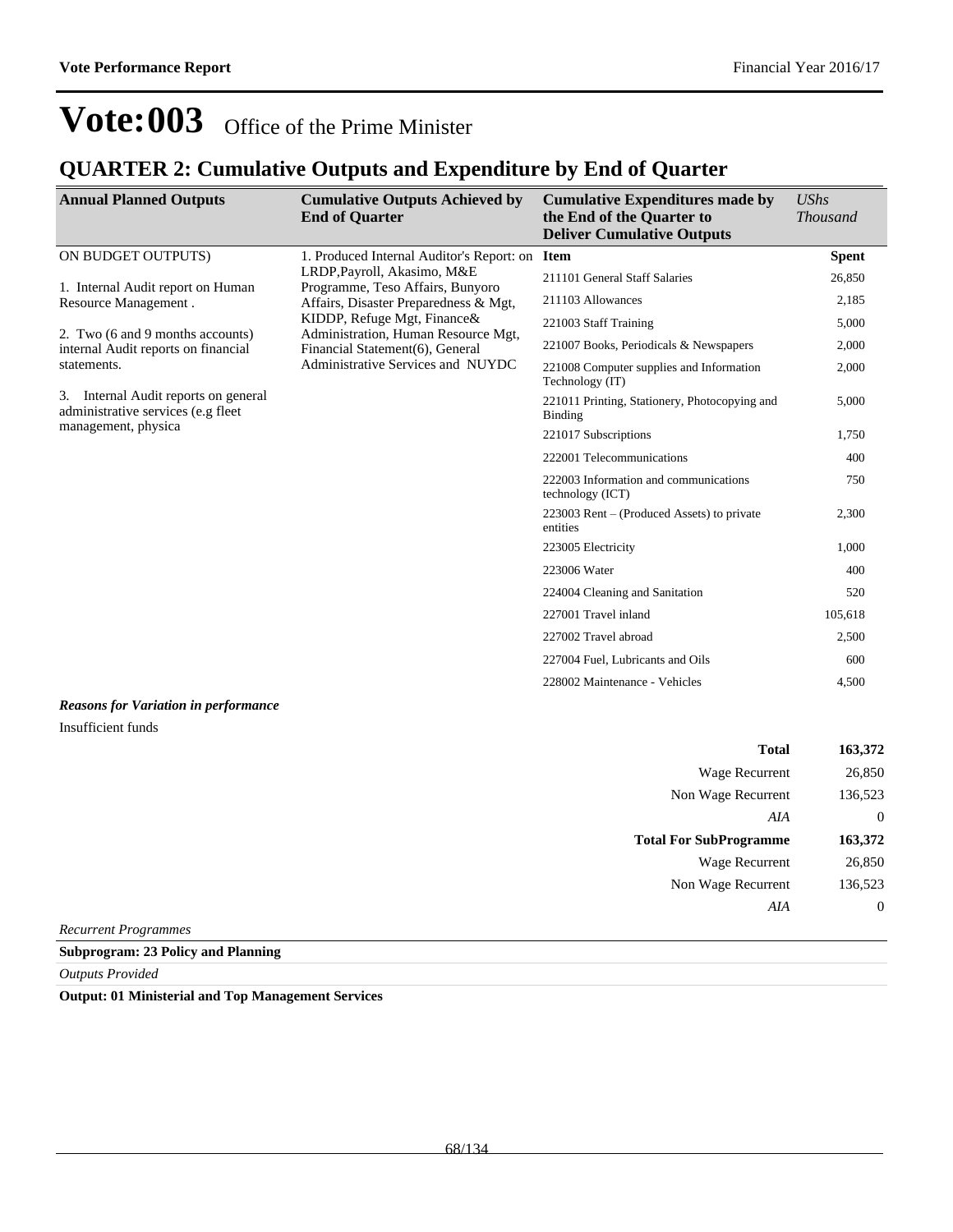Non Wage Recurrent 137,421

*AIA* 0

## **Vote:003** Office of the Prime Minister

### **QUARTER 2: Cumulative Outputs and Expenditure by End of Quarter**

| <b>Annual Planned Outputs</b>               | <b>Cumulative Outputs Achieved by</b><br><b>End of Quarter</b>     | <b>Cumulative Expenditures made by</b><br>the End of the Quarter to<br><b>Deliver Cumulative Outputs</b> | UShs<br><b>Thousand</b> |
|---------------------------------------------|--------------------------------------------------------------------|----------------------------------------------------------------------------------------------------------|-------------------------|
| Quaterly policy briefs provided<br>1.       | .Provided Technical support on Policy,                             | <b>Item</b>                                                                                              | <b>Spent</b>            |
| 2. Technical support on Policy,             | Planning and Budgeting<br>2. Procured office operation Stationery. | 211101 General Staff Salaries                                                                            | 25,222                  |
| Planning and Budgeting provided             | 3. Procured office operation fuel.                                 | 211103 Allowances                                                                                        | 6,856                   |
|                                             | 4. Paid allowances for staff                                       | 221007 Books, Periodicals & Newspapers                                                                   | 2,400                   |
|                                             |                                                                    | 221008 Computer supplies and Information<br>Technology (IT)                                              | 10,000                  |
|                                             |                                                                    | 221009 Welfare and Entertainment                                                                         | 5,000                   |
|                                             |                                                                    | 221011 Printing, Stationery, Photocopying and<br><b>Binding</b>                                          | 32,589                  |
|                                             |                                                                    | 221012 Small Office Equipment                                                                            | 4,000                   |
|                                             |                                                                    | 222001 Telecommunications                                                                                | 920                     |
|                                             |                                                                    | 222003 Information and communications<br>technology (ICT)                                                | 150                     |
|                                             |                                                                    | 223003 Rent - (Produced Assets) to private<br>entities                                                   | 5,250                   |
|                                             |                                                                    | 223005 Electricity                                                                                       | 1,100                   |
|                                             |                                                                    | 223006 Water                                                                                             | 940                     |
|                                             |                                                                    | 224004 Cleaning and Sanitation                                                                           | 1,200                   |
|                                             |                                                                    | 227001 Travel inland                                                                                     | 39,845                  |
|                                             |                                                                    | 227004 Fuel, Lubricants and Oils                                                                         | 2,650                   |
|                                             |                                                                    | 228002 Maintenance - Vehicles                                                                            | 22,421                  |
|                                             |                                                                    | 228003 Maintenance – Machinery, Equipment<br>& Furniture                                                 | 1,100                   |
|                                             |                                                                    | 228004 Maintenance - Other                                                                               | 1,000                   |
| <b>Reasons for Variation in performance</b> |                                                                    |                                                                                                          |                         |
| Achieved as planned                         |                                                                    |                                                                                                          |                         |
|                                             |                                                                    | <b>Total</b>                                                                                             | 162,643                 |
|                                             |                                                                    | Wage Recurrent                                                                                           | 25,222                  |

#### **Output: 02 Policy Planning and Budgeting**

| 1. BFP for FY 2017/18 complied and                                                                | 1. Prepared and submitted Vote 003 BFP Item |                                         | <b>Spent</b> |
|---------------------------------------------------------------------------------------------------|---------------------------------------------|-----------------------------------------|--------------|
| submitted to PSM Secretariant                                                                     | for FY 2017/18 to PSM secretariat           | 221017 Subscriptions                    | 4,363        |
| 2. Internal Policy Research and                                                                   | 2. Finalized editing the OPM Draft          | 225001 Consultancy Services- Short term | 40,000       |
| Analysis undertaken to generate evidence Strategic Plan<br>for Implememantable Policy options for |                                             | 227001 Travel inland                    | 65,377       |
| OPM                                                                                               |                                             |                                         |              |

#### *Reasons for Variation in performance*

. Internal Policy Research and

Analysis was not undertaken to generate evidence for Implementable evidence for Implementable Policy options for OPM due insufficient funds

|       | <b>Total</b>          | 109,740 |
|-------|-----------------------|---------|
| 69/12 | <b>Wage Recurrent</b> |         |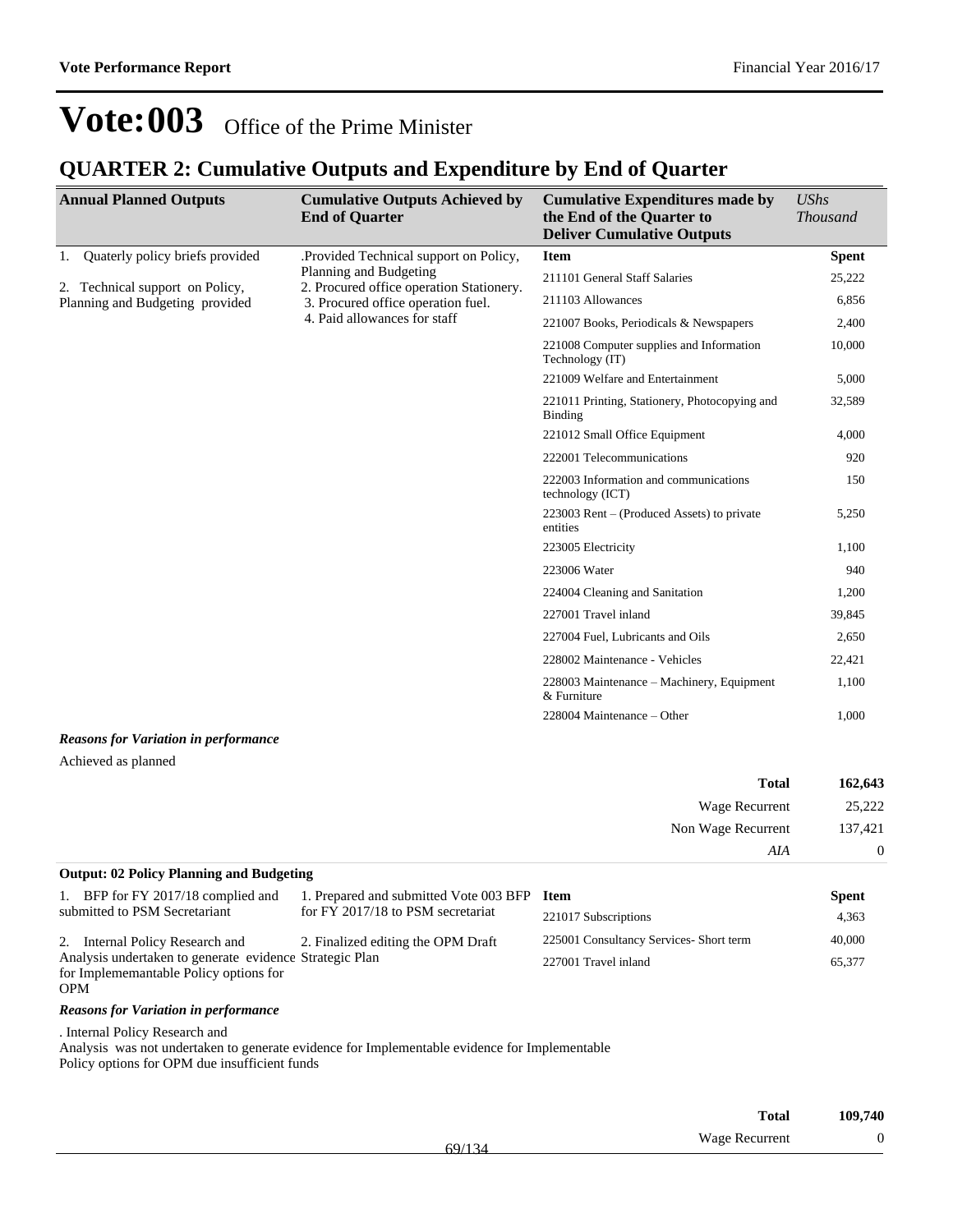### **QUARTER 2: Cumulative Outputs and Expenditure by End of Quarter**

| <b>Annual Planned Outputs</b>                                                           | <b>Cumulative Outputs Achieved by</b><br><b>End of Quarter</b>                 | <b>Cumulative Expenditures made by</b><br>the End of the Quarter to<br><b>Deliver Cumulative Outputs</b> | <b>UShs</b><br><b>Thousand</b> |
|-----------------------------------------------------------------------------------------|--------------------------------------------------------------------------------|----------------------------------------------------------------------------------------------------------|--------------------------------|
|                                                                                         |                                                                                | Non Wage Recurrent                                                                                       | 109,740                        |
|                                                                                         |                                                                                | AIA                                                                                                      | $\boldsymbol{0}$               |
| <b>Output: 04 Coordination and Monitoring</b>                                           |                                                                                |                                                                                                          |                                |
| 1. 1 performance Quarterly Performance 1. Produced two (2) Quarterly<br>Report produced | Performance Report<br>2. Produced two (2) Budget Performance                   | <b>Item</b><br>227001 Travel inland                                                                      | <b>Spent</b><br>64,500         |
| 2. 1 Budget Performance Reports<br>produced                                             | Report<br>3. Conducted two (2) Quality Assurance<br>Exercise                   |                                                                                                          |                                |
| 3. 1 Quality Assurance Exercises<br>conducted                                           |                                                                                |                                                                                                          |                                |
| 4. Internal policy, programme and<br>project Monitoring and Evaluation<br>undertaken.   |                                                                                |                                                                                                          |                                |
| 5. Short term Consu                                                                     |                                                                                |                                                                                                          |                                |
| <b>Reasons for Variation in performance</b>                                             |                                                                                |                                                                                                          |                                |
| Some activities were not implemented due to insufficient funds                          |                                                                                |                                                                                                          |                                |
|                                                                                         |                                                                                | <b>Total</b>                                                                                             | 64,500                         |
|                                                                                         |                                                                                | Wage Recurrent                                                                                           | $\mathbf{0}$                   |
|                                                                                         |                                                                                | Non Wage Recurrent                                                                                       | 64,500                         |
|                                                                                         |                                                                                | AIA                                                                                                      | $\theta$                       |
|                                                                                         |                                                                                | <b>Total For SubProgramme</b>                                                                            | 336,883                        |
|                                                                                         |                                                                                | Wage Recurrent                                                                                           | 25,222                         |
|                                                                                         |                                                                                | Non Wage Recurrent                                                                                       | 311,661                        |
|                                                                                         |                                                                                | AIA                                                                                                      | $\boldsymbol{0}$               |
| <b>Development Projects</b>                                                             |                                                                                |                                                                                                          |                                |
| Project: 0019 Strengthening and Re-tooling the OPM                                      |                                                                                |                                                                                                          |                                |
| <b>Outputs Provided</b>                                                                 |                                                                                |                                                                                                          |                                |
| <b>Output: 01 Ministerial and Top Management Services</b>                               |                                                                                |                                                                                                          |                                |
| 1. Government Web Portal Programme                                                      | 1. Handled 40 daily requests for user                                          | <b>Item</b>                                                                                              | <b>Spent</b>                   |
| Implemented<br>2. ICT Support to MDA and LG                                             | support.<br>2. Paid IT Support to OPM (wages 1.5M)<br>X 3 person??s X 6 months | 211102 Contract Staff Salaries (Incl. Casuals,<br>Temporary)                                             | 290,000                        |
| websites carried out                                                                    | 3. Worked with NITA to support and                                             | 211103 Allowances                                                                                        | 3,248                          |
|                                                                                         | update District websites                                                       | 224006 Agricultural Supplies                                                                             | 771,090                        |
| 3. Executive Office (the Prime<br>Minister's Service Delivery Unit, and                 |                                                                                | 225001 Consultancy Services- Short term                                                                  | 41,490                         |
| other operational Costs) supported                                                      |                                                                                | 227001 Travel inland                                                                                     | 29,383                         |
|                                                                                         |                                                                                | 228002 Maintenance - Vehicles                                                                            | 5,000                          |
| <b>Reasons for Variation in performance</b>                                             |                                                                                |                                                                                                          |                                |
| Insufficient funds                                                                      |                                                                                |                                                                                                          |                                |
|                                                                                         |                                                                                | <b>Total</b>                                                                                             | 1,140,210                      |
|                                                                                         |                                                                                | GoU Development                                                                                          | 1,140,210                      |
|                                                                                         |                                                                                | <b>External Financing</b>                                                                                | $\mathbf{0}$                   |
|                                                                                         | 70/12                                                                          | AIA                                                                                                      | $\boldsymbol{0}$               |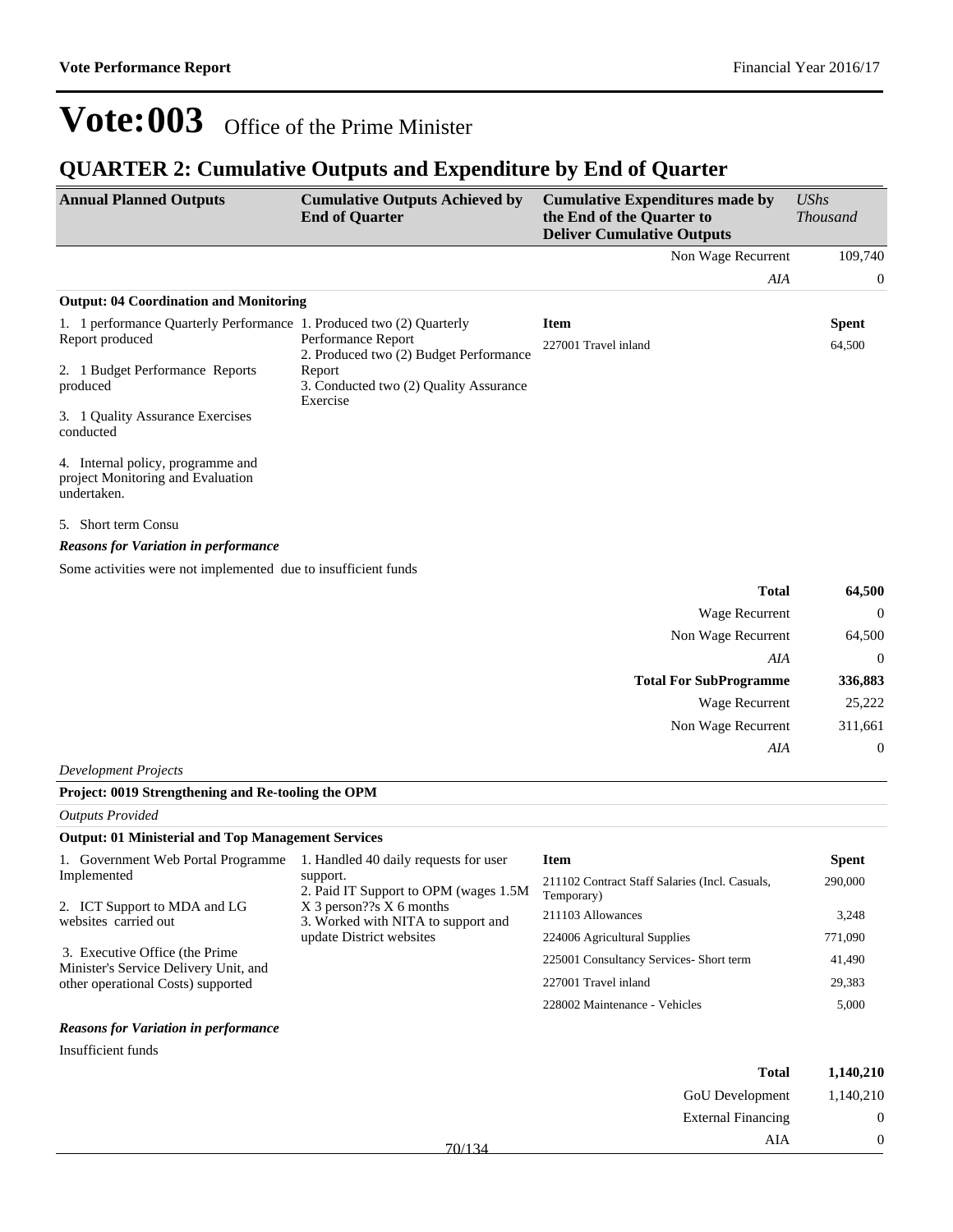### **QUARTER 2: Cumulative Outputs and Expenditure by End of Quarter**

| <b>Annual Planned Outputs</b>                                                                                     | <b>Cumulative Outputs Achieved by</b><br><b>End of Quarter</b>                                                  | <b>Cumulative Expenditures made by</b><br>the End of the Quarter to<br><b>Deliver Cumulative Outputs</b> | <b>UShs</b><br><b>Thousand</b> |
|-------------------------------------------------------------------------------------------------------------------|-----------------------------------------------------------------------------------------------------------------|----------------------------------------------------------------------------------------------------------|--------------------------------|
| <b>Output: 03 Ministerial Support Services</b>                                                                    |                                                                                                                 |                                                                                                          |                                |
| 1. An integrated Web based mapping                                                                                | 1. Monitored and managed OPM stores                                                                             | <b>Item</b>                                                                                              | <b>Spent</b>                   |
| GIS facility developed                                                                                            | 2. Carried out quarterly assessment on the<br>Status of MDA and District websites                               | 211103 Allowances                                                                                        | 102,431                        |
|                                                                                                                   | 3. Received and dispatched items put on                                                                         | 221002 Workshops and Seminars                                                                            | 10,000                         |
| 2. PDU (Contracts Committee)<br>facilitation and Contract monitoring)<br>Supported                                | charge. Monitored and reconciled<br>Monthly distribution ledgers<br>4. Repaired OPM office facilities, fixtures | 221011 Printing, Stationery, Photocopying and<br>Binding                                                 | 12,500                         |
| Monitoring and follow-up of the<br>3<br>delivery and distribution of food and<br>NFIs by stores staff carried out | and fittings                                                                                                    | 227001 Travel inland                                                                                     | 70,468                         |
| <b>Reasons for Variation in performance</b>                                                                       |                                                                                                                 |                                                                                                          |                                |
| Insufficient funds                                                                                                |                                                                                                                 | <b>Total</b>                                                                                             | 195,399                        |
|                                                                                                                   |                                                                                                                 | GoU Development                                                                                          | 195,399                        |
|                                                                                                                   |                                                                                                                 | <b>External Financing</b>                                                                                | $\mathbf{0}$                   |
|                                                                                                                   |                                                                                                                 | AIA                                                                                                      | $\boldsymbol{0}$               |
| <b>Outputs Funded</b>                                                                                             |                                                                                                                 |                                                                                                          |                                |
| <b>Output: 51 UVAB Coordinated</b>                                                                                |                                                                                                                 |                                                                                                          |                                |
| Subvention to UVAB                                                                                                | Made quarterly Subvention to UVAB for Item<br>Q1 and Q2                                                         | 263104 Transfers to other govt. Units<br>(Current)                                                       | <b>Spent</b><br>250,000        |
| <b>Reasons for Variation in performance</b>                                                                       |                                                                                                                 |                                                                                                          |                                |
| Achieved as planned                                                                                               |                                                                                                                 |                                                                                                          |                                |
|                                                                                                                   |                                                                                                                 | <b>Total</b>                                                                                             | 250,000                        |
|                                                                                                                   |                                                                                                                 | GoU Development                                                                                          | 250,000                        |
|                                                                                                                   |                                                                                                                 | <b>External Financing</b>                                                                                | $\boldsymbol{0}$               |
|                                                                                                                   |                                                                                                                 | AIA                                                                                                      | $\boldsymbol{0}$               |
| <b>Capital Purchases</b>                                                                                          |                                                                                                                 |                                                                                                          |                                |
|                                                                                                                   |                                                                                                                 | <b>Total For SubProgramme</b>                                                                            | 1,585,610                      |
|                                                                                                                   |                                                                                                                 | GoU Development                                                                                          | 1,585,610                      |
|                                                                                                                   |                                                                                                                 | <b>External Financing</b>                                                                                | $\boldsymbol{0}$               |
|                                                                                                                   |                                                                                                                 | ${\rm AIA}$                                                                                              | $\boldsymbol{0}$               |
|                                                                                                                   |                                                                                                                 | <b>GRAND TOTAL</b>                                                                                       | 62,368,149                     |
|                                                                                                                   |                                                                                                                 | Wage Recurrent                                                                                           | 1,337,663                      |
|                                                                                                                   |                                                                                                                 | Non Wage Recurrent                                                                                       | 31,538,570                     |
|                                                                                                                   |                                                                                                                 | <b>GoU</b> Development                                                                                   | 19,265,131                     |
|                                                                                                                   |                                                                                                                 | <b>External Financing</b>                                                                                | 10,226,785                     |
|                                                                                                                   |                                                                                                                 | AIA                                                                                                      | $\boldsymbol{0}$               |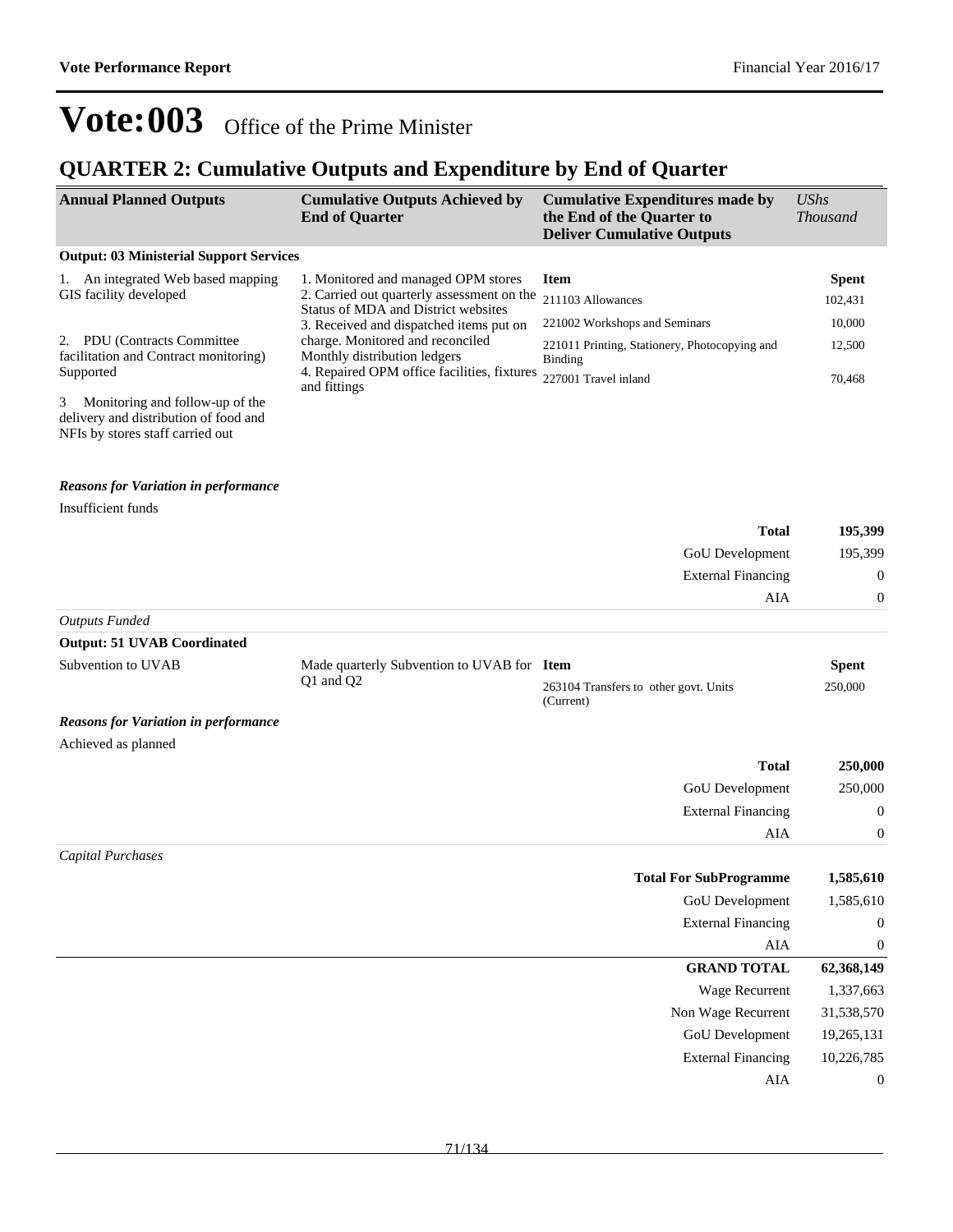### **QUARTER 2: Outputs and Expenditure in Quarter**

| <b>Outputs Planned in Quarter</b>                                                  | <b>Actual Outputs Achieved in</b><br>Quarter                                                                                                                                                                                                                                                       | <b>Expenditures incurred in the</b><br><b>Quarter to deliver outputs</b> | <b>UShs</b><br><b>Thousand</b> |
|------------------------------------------------------------------------------------|----------------------------------------------------------------------------------------------------------------------------------------------------------------------------------------------------------------------------------------------------------------------------------------------------|--------------------------------------------------------------------------|--------------------------------|
| Program: 01 Strategic Coordination, Monitoring and Evaluation                      |                                                                                                                                                                                                                                                                                                    |                                                                          |                                |
| <b>Recurrent Programmes</b>                                                        |                                                                                                                                                                                                                                                                                                    |                                                                          |                                |
| <b>Subprogram: 01 Executive Office</b>                                             |                                                                                                                                                                                                                                                                                                    |                                                                          |                                |
| <b>Outputs Provided</b>                                                            |                                                                                                                                                                                                                                                                                                    |                                                                          |                                |
| <b>Output: 01 Government policy implementation coordination</b>                    |                                                                                                                                                                                                                                                                                                    |                                                                          |                                |
| Strategic inter-ministerial<br>1.                                                  | 1. Organized Strategic inter-ministerial                                                                                                                                                                                                                                                           | <b>Item</b>                                                              | <b>Spent</b>                   |
| coordination meetings for the Prime<br>Minister organized and facilitated: (Policy | coordination meetings for the Prime<br>Minister                                                                                                                                                                                                                                                    | 211101 General Staff Salaries                                            | 67,143                         |
| Coordination Committee-PCC, Policy                                                 | 2. Facilitated: Coordination Platforms                                                                                                                                                                                                                                                             | 211103 Allowances                                                        | 12,000                         |
| Committee on Environment - PCE,                                                    | such as (Policy Coordination Committee-                                                                                                                                                                                                                                                            | 221001 Advertising and Public Relations                                  | 10,000                         |
| Presidential Investors' Round Table<br>(PIRT), Prime Minister's Private Sect       | PCC, Policy Committee on Environment -<br>PCE, Prime Minister's Private Sector                                                                                                                                                                                                                     | 221002 Workshops and Seminars                                            | 8,000                          |
|                                                                                    | Forum and others                                                                                                                                                                                                                                                                                   | 221003 Staff Training                                                    | 15,000                         |
|                                                                                    | 3. Undertook Political monitoring of<br>implementation of government policies                                                                                                                                                                                                                      | 221007 Books, Periodicals & Newspapers                                   | 3,600                          |
|                                                                                    | and programmes in the districts.<br>4. Facilitated International and local<br>travel/engagements of the Prime Minister.<br>5. Coordinated Government Business in<br>Parliament, which was instrumental in the<br>conclusion of reports, passing of motions<br>and making of ministerial statements | 221008 Computer supplies and Information<br>Technology (IT)              | 1,425                          |
|                                                                                    |                                                                                                                                                                                                                                                                                                    | 221009 Welfare and Entertainment                                         | 10,000                         |
|                                                                                    |                                                                                                                                                                                                                                                                                                    | 221010 Special Meals and Drinks                                          | 6,510                          |
|                                                                                    |                                                                                                                                                                                                                                                                                                    | 221011 Printing, Stationery, Photocopying and<br><b>Binding</b>          | 6,734                          |
|                                                                                    |                                                                                                                                                                                                                                                                                                    | 221012 Small Office Equipment                                            | 4,856                          |
|                                                                                    |                                                                                                                                                                                                                                                                                                    | 222001 Telecommunications                                                | 4,000                          |
|                                                                                    |                                                                                                                                                                                                                                                                                                    | 223003 Rent – (Produced Assets) to private<br>entities                   | 9,500                          |
|                                                                                    |                                                                                                                                                                                                                                                                                                    | 223005 Electricity                                                       | 2,000                          |
|                                                                                    |                                                                                                                                                                                                                                                                                                    | 223006 Water                                                             | 1,000                          |
|                                                                                    |                                                                                                                                                                                                                                                                                                    | 224004 Cleaning and Sanitation                                           | 1,000                          |
|                                                                                    |                                                                                                                                                                                                                                                                                                    | 227001 Travel inland                                                     | 190,000                        |
|                                                                                    |                                                                                                                                                                                                                                                                                                    | 227002 Travel abroad                                                     | 334,660                        |
|                                                                                    |                                                                                                                                                                                                                                                                                                    | 227004 Fuel, Lubricants and Oils                                         | 21,250                         |
|                                                                                    |                                                                                                                                                                                                                                                                                                    | 228002 Maintenance - Vehicles                                            | 99,788                         |
|                                                                                    |                                                                                                                                                                                                                                                                                                    | 228003 Maintenance – Machinery, Equipment<br>& Furniture                 | 2,000                          |
|                                                                                    |                                                                                                                                                                                                                                                                                                    | 228004 Maintenance - Other                                               | 2,250                          |
|                                                                                    |                                                                                                                                                                                                                                                                                                    | 282101 Donations                                                         | 200,000                        |
| <b>Reasons for Variation in performance</b>                                        |                                                                                                                                                                                                                                                                                                    |                                                                          |                                |
| Insufficient funds                                                                 |                                                                                                                                                                                                                                                                                                    | $T = 1$                                                                  | 1.012.716                      |

| 1,012,716 | Total              |
|-----------|--------------------|
| 67,143    | Wage Recurrent     |
| 945,573   | Non Wage Recurrent |
| 0         | AIA                |
|           |                    |

**Output: 02 Government business in Parliament coordinated**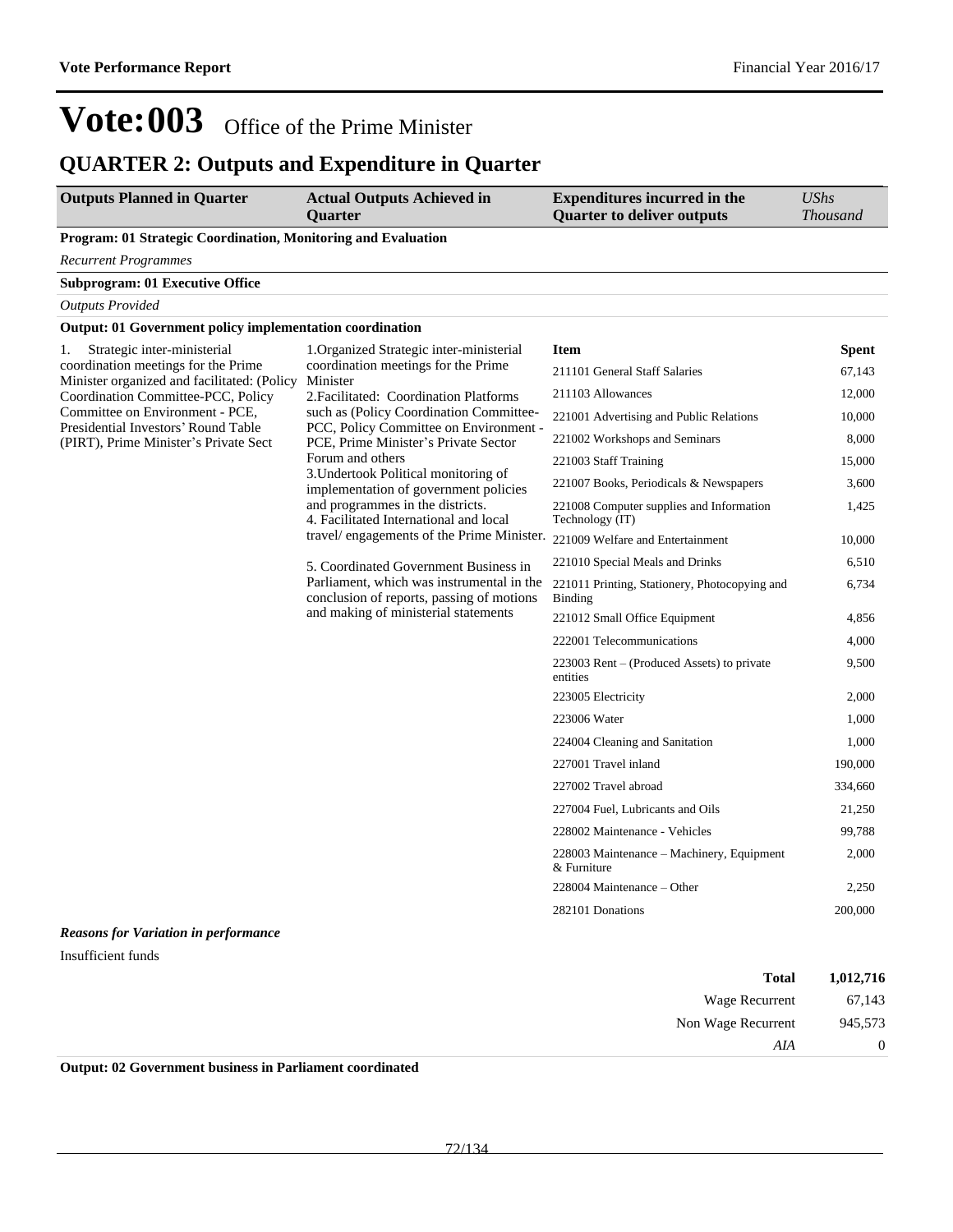### **QUARTER 2: Outputs and Expenditure in Quarter**

|                  | <b>Outputs Planned in Quarter</b>                                                                                | <b>Actual Outputs Achieved in</b><br><b>Ouarter</b>                           | <b>Expenditures incurred in the</b><br><b>Quarter to deliver outputs</b> | UShs<br><b>Thousand</b> |
|------------------|------------------------------------------------------------------------------------------------------------------|-------------------------------------------------------------------------------|--------------------------------------------------------------------------|-------------------------|
| 1                | Regular attendance of plenary and                                                                                | Synchronized the legislative agenda which Item                                |                                                                          | <b>Spent</b>            |
|                  | committee sessions by Ministers<br>coordinated.                                                                  | was instrumental in passing one (1) bill<br>(The Income Tax (Amendment) Bill, | 211103 Allowances                                                        | 3,100                   |
|                  |                                                                                                                  | 2016), making of 18 Ministerial                                               | 221001 Advertising and Public Relations                                  | 5,000                   |
|                  | Passing of Bills by Parliament within                                                                            | statements, debating and concluding 8                                         | 221002 Workshops and Seminars                                            | 10,000                  |
|                  | Committee reports, moving and passing 6<br>stipulated timeframe coordinated<br>motions moved and responding to 1 |                                                                               | 221003 Staff Training                                                    | 5,000                   |
| 3.               | Presenting of Ministerial Statements                                                                             | <b>Ouestion</b> for oral answers                                              | 221007 Books, Periodicals & Newspapers                                   | 4,000                   |
| 4.               | coordinated.                                                                                                     | 221008 Computer supplies and Information<br>Technology (IT)                   | 3,000                                                                    |                         |
| Answering and re |                                                                                                                  |                                                                               | 221010 Special Meals and Drinks                                          | 4,500                   |
|                  |                                                                                                                  |                                                                               | 221011 Printing, Stationery, Photocopying and<br>Binding                 | 4,500                   |
|                  |                                                                                                                  |                                                                               | 221012 Small Office Equipment                                            | 1,250                   |
|                  |                                                                                                                  |                                                                               | 225001 Consultancy Services- Short term                                  | 10,000                  |
|                  |                                                                                                                  |                                                                               | 227001 Travel inland                                                     | 10,500                  |
|                  |                                                                                                                  |                                                                               | 228002 Maintenance - Vehicles                                            | 3,980                   |
|                  |                                                                                                                  |                                                                               |                                                                          |                         |

#### *Reasons for Variation in performance*

Insufficient funds

| <b>Total</b>       | 64,830         |
|--------------------|----------------|
| Wage Recurrent     | $\overline{0}$ |
| Non Wage Recurrent | 64,830         |
| AIA                | $\overline{0}$ |

#### **Output: 05 Dissemination of Public Information**

1. Information on OPM Policies, Programmes and Activities disseminated through multimedia platforms.

2. OPM Communication Strategy implemented

*Reasons for Variation in performance*

Insufficient funds

#### 1. Managed all Public Relations and Communications of the Office of the Prime Minister effectively for Q2 2. Facilitated the dissemination of Information on OPM Policies, Programmes and Activities through multimedia platforms

| <b>Spent</b> |
|--------------|
| 2,100        |
| 2,000        |
| 3,000        |
| 42,900       |
|              |

| <b>Total</b>                  | 50,000    |
|-------------------------------|-----------|
| Wage Recurrent                | 0         |
| Non Wage Recurrent            | 50,000    |
| AIA                           | 0         |
|                               |           |
| <b>Total For SubProgramme</b> | 1,127,546 |
| Wage Recurrent                | 67,143    |
| Non Wage Recurrent            | 1,060,403 |
| AIA                           |           |

*Recurrent Programmes*

**Subprogram: 08 General Duties**

*Outputs Provided*

**Output: 01 Government policy implementation coordination**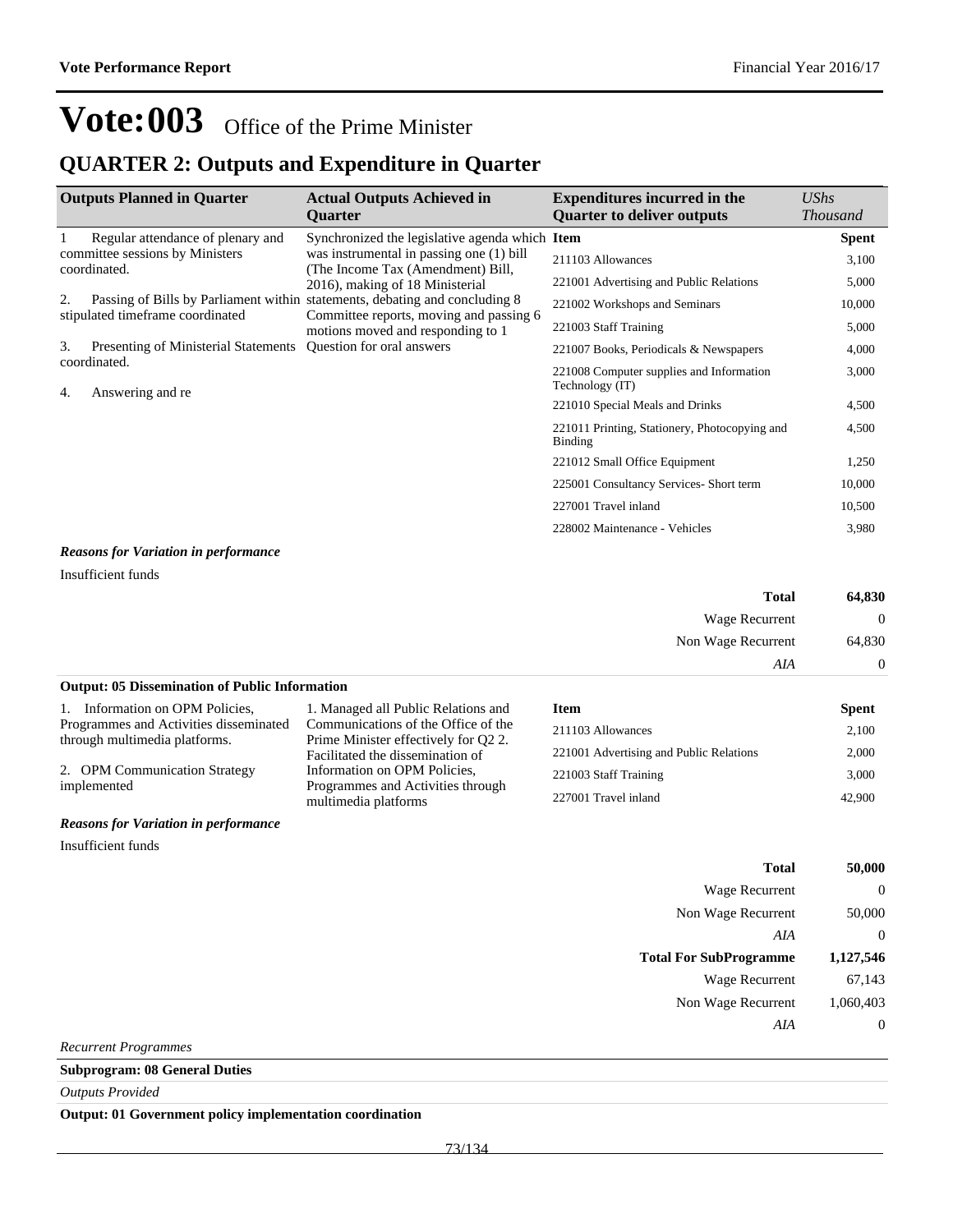### **QUARTER 2: Outputs and Expenditure in Quarter**

| <b>Outputs Planned in Quarter</b>                   | <b>Actual Outputs Achieved in</b><br><b>Ouarter</b>                                                                                                                        | <b>Expenditures incurred in the</b><br><b>Quarter to deliver outputs</b> | <b>UShs</b><br><b>Thousand</b> |
|-----------------------------------------------------|----------------------------------------------------------------------------------------------------------------------------------------------------------------------------|--------------------------------------------------------------------------|--------------------------------|
| 1. Coordination among sectors improved              | 1. Conducted a Baraza in Bushenyi                                                                                                                                          | <b>Item</b>                                                              | <b>Spent</b>                   |
| 2. Rt. Hon. Prime Minister ably                     | District on the 22nd December 2016.                                                                                                                                        | 211101 General Staff Salaries                                            | 6,056                          |
| represented                                         | 2. Carried out monitoring of Government                                                                                                                                    | 211103 Allowances                                                        | 5,221                          |
|                                                     | policy in Gulu , Kumi, Ngora , Mbale,                                                                                                                                      | 213001 Medical expenses (To employees)                                   | 2,000                          |
| 3. PIRT meetings coordinated                        | Bushenyi, Ntungamo, Kitgum and<br>Kabale Dsitricts                                                                                                                         | 213002 Incapacity, death benefits and funeral<br>expenses                | 2,000                          |
| 4. Government operations enhanced and<br>harmonised | 3. Held inter-Ministerial meetings on                                                                                                                                      | 221001 Advertising and Public Relations                                  | 2,843                          |
| 5. Government presence felt among the               | Environment, Presidential Affairs, on<br>Tourism, Competiveness and ease of                                                                                                | 221003 Staff Training                                                    | 4,000                          |
| populace                                            | doing Business, inter-ministerial meeting                                                                                                                                  | 221007 Books, Periodicals & Newspapers                                   | 3,000                          |
|                                                     | on KCCA, On the progress and way                                                                                                                                           | 221009 Welfare and Entertainment                                         | 5,000                          |
|                                                     | forward on the redevelopment of the<br>Namugongo Shrine and Museum<br>4. Held a meeting on the consultation on<br>Public Sector Management -Sector<br><b>Review Report</b> | 221011 Printing, Stationery, Photocopying and<br>Binding                 | 4,465                          |
|                                                     |                                                                                                                                                                            | 222001 Telecommunications                                                | 55                             |
|                                                     |                                                                                                                                                                            | 223003 Rent – (Produced Assets) to private<br>entities                   | 1,575                          |
|                                                     | 5. Handled the Presidential Directive on                                                                                                                                   | 223005 Electricity                                                       | 275                            |
|                                                     | informing the country on the challenge on                                                                                                                                  | 223006 Water                                                             | 115                            |
|                                                     | rain, climate change and how to handle<br>food security country wide.                                                                                                      | 224004 Cleaning and Sanitation                                           | 150                            |
|                                                     |                                                                                                                                                                            | 227001 Travel inland                                                     | 20,000                         |
|                                                     |                                                                                                                                                                            | 227002 Travel abroad                                                     | 9,987                          |
|                                                     |                                                                                                                                                                            | 227004 Fuel, Lubricants and Oils                                         | 635                            |
|                                                     |                                                                                                                                                                            | 228003 Maintenance – Machinery, Equipment<br>& Furniture                 | 135                            |
|                                                     |                                                                                                                                                                            | 228004 Maintenance – Other                                               | 305                            |

#### *Reasons for Variation in performance*

Funds were not enough to facilitate the implementation of the planned outputs for the sub program

|                                                                  |                                         | <b>Total</b>         | 67,817         |
|------------------------------------------------------------------|-----------------------------------------|----------------------|----------------|
|                                                                  |                                         | Wage Recurrent       | 6,056          |
|                                                                  |                                         | Non Wage Recurrent   | 61,761         |
|                                                                  |                                         | AIA                  | $\overline{0}$ |
| <b>Output: 06 Functioning National Monitoring and Evaluation</b> |                                         |                      |                |
| 1. 3 inspection trips conducted                                  | Facilitated 2 radio talk shows and 1 TV | <b>Item</b>          | <b>Spent</b>   |
| 2. 1 radio talk shows facilitated                                | show                                    | 227001 Travel inland | 20,660         |
| 3. ITV shows facilitated                                         |                                         |                      |                |

#### *Reasons for Variation in performance*

Funds were not enough to facilitate the implementation of the planned outputs for the sub program

| 20,660   | <b>Total</b>                  |
|----------|-------------------------------|
| $\theta$ | Wage Recurrent                |
| 20,660   | Non Wage Recurrent            |
| $\theta$ | AIA                           |
| 88,477   | <b>Total For SubProgramme</b> |
| 6,056    | Wage Recurrent                |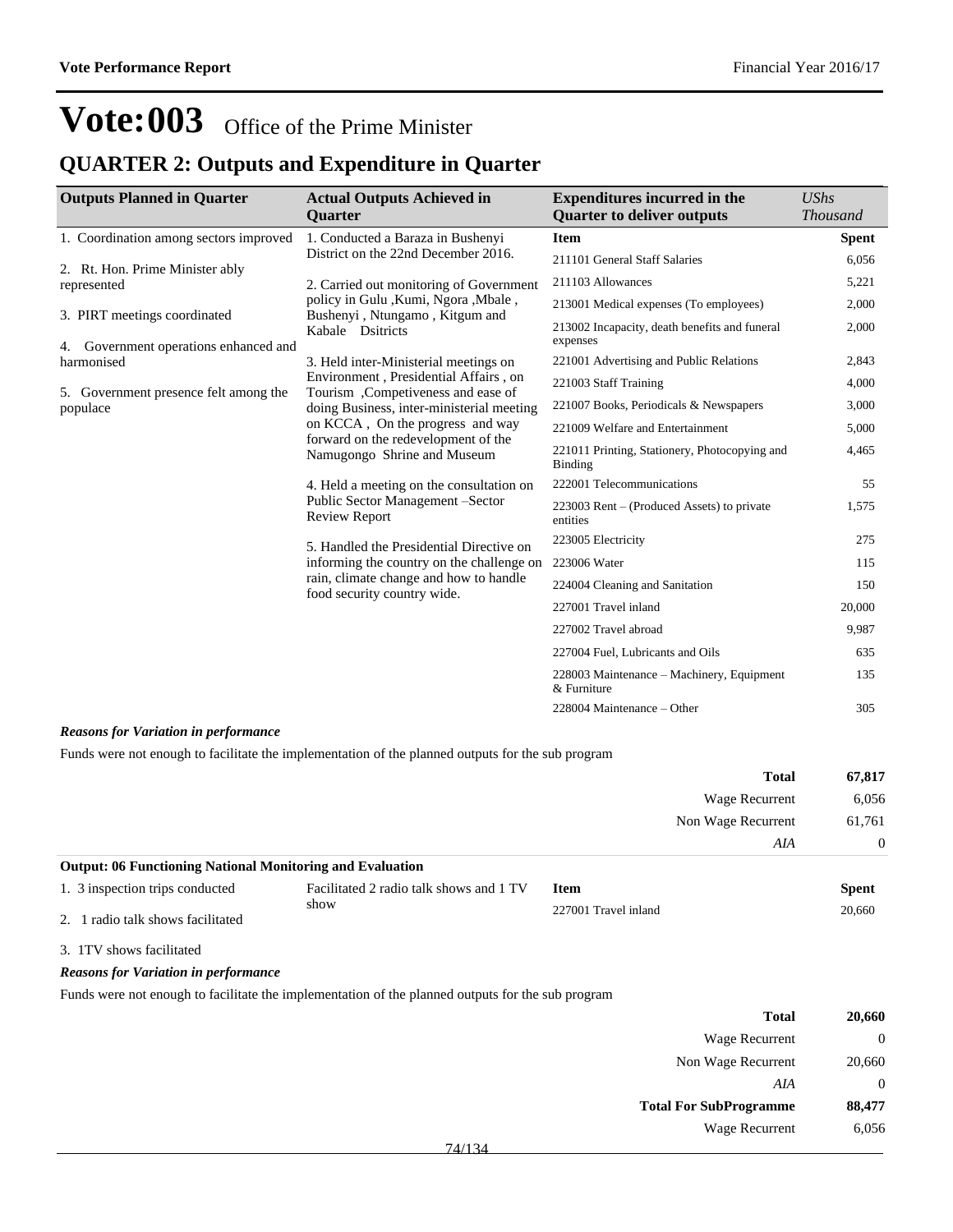### **QUARTER 2: Outputs and Expenditure in Quarter**

| <b>Outputs Planned in Quarter</b>                                              | <b>Actual Outputs Achieved in</b><br><b>Ouarter</b>                                                                                                                     | <b>Expenditures incurred in the</b><br><b>Quarter to deliver outputs</b> | <b>UShs</b><br><b>Thousand</b> |
|--------------------------------------------------------------------------------|-------------------------------------------------------------------------------------------------------------------------------------------------------------------------|--------------------------------------------------------------------------|--------------------------------|
|                                                                                |                                                                                                                                                                         | Non Wage Recurrent                                                       | 82,421                         |
|                                                                                |                                                                                                                                                                         | AIA                                                                      | 0                              |
| <b>Recurrent Programmes</b>                                                    |                                                                                                                                                                         |                                                                          |                                |
| <b>Subprogram: 09 Government Chief Whip</b>                                    |                                                                                                                                                                         |                                                                          |                                |
| <b>Outputs Provided</b>                                                        |                                                                                                                                                                         |                                                                          |                                |
| <b>Output: 02 Government business in Parliament coordinated</b>                |                                                                                                                                                                         |                                                                          |                                |
| 1. All Bills, Motions, Ministerial                                             | 1. Coordinated the legislative agenda                                                                                                                                   | <b>Item</b>                                                              | <b>Spent</b>                   |
| statements, Questions for oral answers,<br>Committee reports and Petitions     | which was instrumental in passing one $(1)$<br>bill (The Income Tax (Amendment) Bill,                                                                                   | 211101 General Staff Salaries                                            | 23,299                         |
| presented, debated and concluded,                                              | 2016), making of 18 Ministerial                                                                                                                                         | 211103 Allowances                                                        | 26,000                         |
| reports on the Legislative programme,<br>business transacted in Parliament and | statements, debating and concluding 8<br>Committee reports, moving and passing 6                                                                                        | 221001 Advertising and Public Relations                                  | 24,000                         |
| Ministries'attendance of plenary me                                            | motions moved and responding to 1                                                                                                                                       | 221002 Workshops and Seminars                                            | 250,000                        |
|                                                                                | Question for oral answers                                                                                                                                               | 221003 Staff Training                                                    | 5,000                          |
|                                                                                | 2. Coordinated the attendance of Ministers                                                                                                                              | 221007 Books, Periodicals & Newspapers                                   | 5,000                          |
|                                                                                | in Parliament which ranged from 10-50<br>percent                                                                                                                        | 221008 Computer supplies and Information<br>Technology (IT)              | 15,000                         |
|                                                                                | 3. Held a number of consultative meetings<br>including finalizing PACOB report and<br>handing it over to H.E the President.<br>4. Carried out 2 inland monitoring field | 221010 Special Meals and Drinks                                          | 151,893                        |
|                                                                                |                                                                                                                                                                         | 221011 Printing, Stationery, Photocopying and<br><b>Binding</b>          | 51,853                         |
|                                                                                |                                                                                                                                                                         | 221012 Small Office Equipment                                            | 4,000                          |
|                                                                                | visits                                                                                                                                                                  | 222001 Telecommunications                                                | 90,657                         |
|                                                                                | 5. Organized 1 benchmarking trip abroad                                                                                                                                 | 222003 Information and communications<br>technology (ICT)                | 750                            |
|                                                                                |                                                                                                                                                                         | 223003 Rent – (Produced Assets) to private<br>entities                   | 19,514                         |
|                                                                                |                                                                                                                                                                         | 223005 Electricity                                                       | 4,200                          |
|                                                                                |                                                                                                                                                                         | 223006 Water                                                             | 1,750                          |
|                                                                                |                                                                                                                                                                         | 224004 Cleaning and Sanitation                                           | 2,125                          |
|                                                                                |                                                                                                                                                                         | 225001 Consultancy Services- Short term                                  | 339,200                        |
|                                                                                |                                                                                                                                                                         | 225002 Consultancy Services-Long-term                                    | 66,500                         |
|                                                                                |                                                                                                                                                                         | 227001 Travel inland                                                     | 243,692                        |
|                                                                                |                                                                                                                                                                         | 227002 Travel abroad                                                     | 225,000                        |
|                                                                                |                                                                                                                                                                         | 227004 Fuel, Lubricants and Oils                                         | 62,140                         |
|                                                                                |                                                                                                                                                                         | 228002 Maintenance - Vehicles                                            | 54,500                         |
|                                                                                |                                                                                                                                                                         | 228003 Maintenance – Machinery, Equipment<br>& Furniture                 | 4,978                          |
|                                                                                |                                                                                                                                                                         | 228004 Maintenance – Other                                               | 8,733                          |
|                                                                                |                                                                                                                                                                         | 282101 Donations                                                         | 150,000                        |
| <b>Reasons for Variation in performance</b>                                    |                                                                                                                                                                         |                                                                          |                                |

Delayed submission of bills to Parliament by MDAs

| 1,829,784 | <b>Total</b>       |
|-----------|--------------------|
| 23.299    | Wage Recurrent     |
| 1,806,485 | Non Wage Recurrent |
| 0         | AIA                |
|           |                    |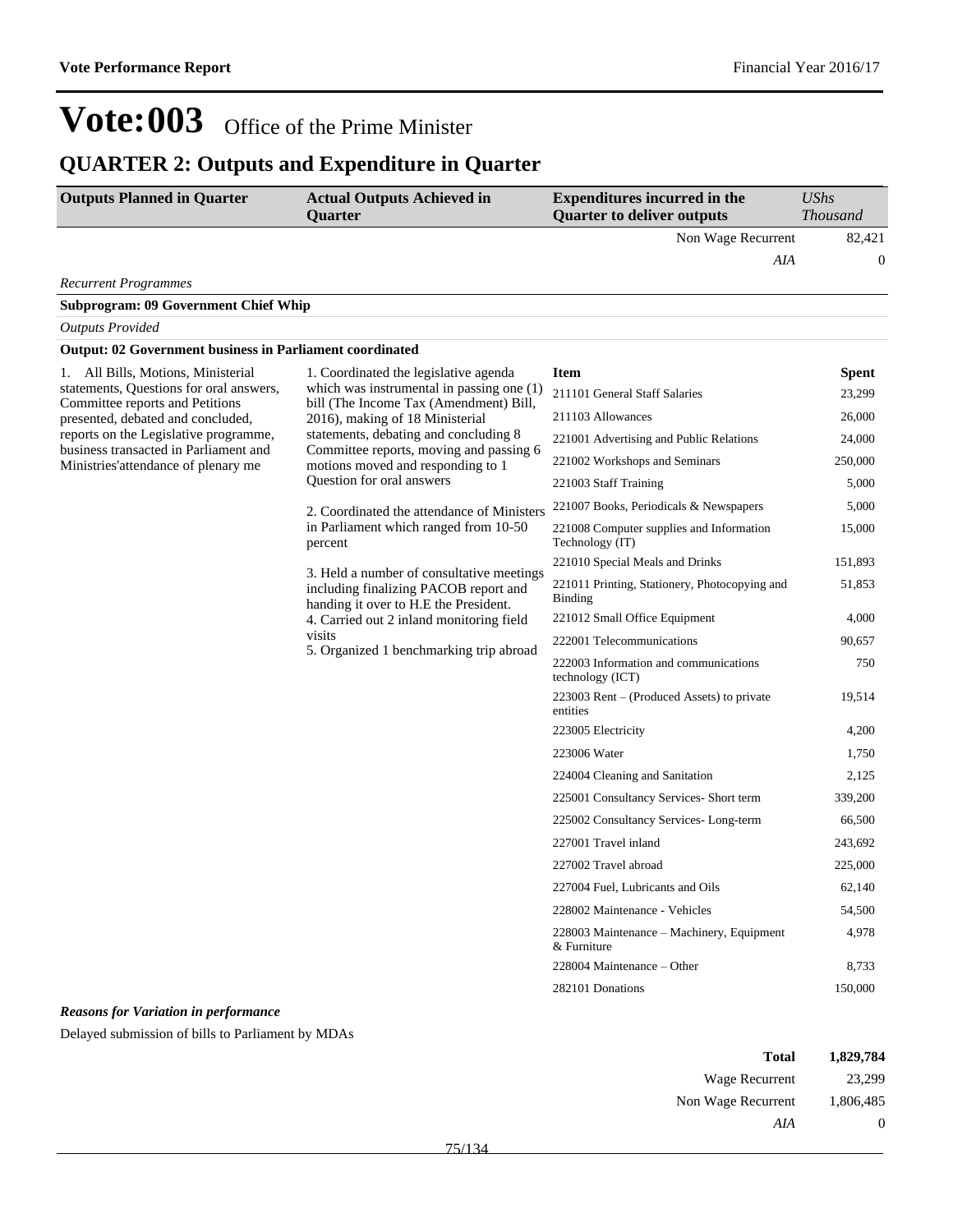### **QUARTER 2: Outputs and Expenditure in Quarter**

| <b>Outputs Planned in Quarter</b>                                      | <b>Actual Outputs Achieved in</b><br><b>Ouarter</b>                                                                | <b>Expenditures incurred in the</b><br><b>Quarter to deliver outputs</b> | <b>UShs</b><br><b>Thousand</b> |
|------------------------------------------------------------------------|--------------------------------------------------------------------------------------------------------------------|--------------------------------------------------------------------------|--------------------------------|
|                                                                        |                                                                                                                    | <b>Total For SubProgramme</b>                                            | 1,829,784                      |
|                                                                        |                                                                                                                    | <b>Wage Recurrent</b>                                                    | 23,299                         |
|                                                                        |                                                                                                                    | Non Wage Recurrent                                                       | 1,806,485                      |
|                                                                        |                                                                                                                    | AIA                                                                      | $\boldsymbol{0}$               |
| <b>Recurrent Programmes</b>                                            |                                                                                                                    |                                                                          |                                |
| <b>Subprogram: 14 Information and National Guidance</b>                |                                                                                                                    |                                                                          |                                |
| <b>Outputs Provided</b>                                                |                                                                                                                    |                                                                          |                                |
| <b>Output: 04 National guidance</b>                                    |                                                                                                                    |                                                                          |                                |
| 1. Operationalization of the National                                  | 1. Corrected questionnaires in Ankole                                                                              | <b>Item</b>                                                              | <b>Spent</b>                   |
| Guidance Policy fast tracked                                           | Sub-region for the National Guidance                                                                               | 211101 General Staff Salaries                                            | 173,573                        |
| 2. National Vision, National Interest,                                 | Policy.<br>2. Facilitated for follow up discussion with                                                            | 213002 Incapacity, death benefits and funeral                            | 1,100                          |
| National Common Good propagated                                        | district leaders on the development of                                                                             | expenses                                                                 |                                |
|                                                                        | National Guidance Policy in the districts                                                                          | 221001 Advertising and Public Relations                                  | 10,000                         |
| 3. Research on understanding of<br>National Guidance issues conducted. | of Manafa, Butaleja, Pallisa, Mbale and<br>Bududa.                                                                 | 221002 Workshops and Seminars                                            | 28,000                         |
|                                                                        | 3. Conducted meetings to discuss and                                                                               | 221003 Staff Training                                                    | 6,000                          |
|                                                                        | compile all the views from the workshops                                                                           | 221005 Hire of Venue (chairs, projector, etc)                            | 10,200                         |
|                                                                        | held from the four regions of Uganda for<br>the enrichment of the 1st draft National                               | 221007 Books, Periodicals & Newspapers                                   | 8,000                          |
|                                                                        | Guidance Policy.<br>4. Conducted Civic Education                                                                   | 221008 Computer supplies and Information<br>Technology (IT)              | 10,500                         |
|                                                                        | sensitization workshop in the districts of<br>Namayingo, Bugiri and Busia, on                                      | 221009 Welfare and Entertainment                                         | 3,200                          |
|                                                                        | promotion of Constitutionalism and Good                                                                            | 221010 Special Meals and Drinks                                          | 4,200                          |
|                                                                        | Governance in a Multiparty Democracy<br>for 80 elected and appointed leaders.                                      | 221011 Printing, Stationery, Photocopying and<br><b>Binding</b>          | 11,086                         |
|                                                                        | 5. Facilitated the propagation of the                                                                              | 221012 Small Office Equipment                                            | 4,000                          |
|                                                                        | National Objectives in Abim, Kotido and<br>Kabongo districts.                                                      | 222001 Telecommunications                                                | 800                            |
|                                                                        | 6. Conducted pre-sensitization evaluation                                                                          | 222002 Postage and Courier                                               | 400                            |
|                                                                        | in Nakasongola, Masindi and Oyam<br>districts on the impact of development<br>priorities by selected Youths-out of | 223003 Rent – (Produced Assets) to private<br>entities                   | 17,500                         |
|                                                                        | -schools in enhancing the National Vision. 223004 Guard and Security services                                      |                                                                          | 3,000                          |
|                                                                        |                                                                                                                    | 223005 Electricity                                                       | 1,000                          |
|                                                                        | 7. Conducted field sensitization meetings<br>to community leaders in six districts of                              | 223006 Water                                                             | 1,000                          |
|                                                                        | Nebbi, Zombo, Kumi, Ngora, Kyegegwa                                                                                | 224004 Cleaning and Sanitation                                           | 1,000                          |
|                                                                        | and Kyenjojo for community leaders to<br>understand the importance of National                                     | 227001 Travel inland                                                     | 112,250                        |
|                                                                        | Vision and National Interest towards the                                                                           | 227002 Travel abroad                                                     | 40,000                         |
|                                                                        | changing of their wealth creation.                                                                                 | 227004 Fuel, Lubricants and Oils                                         | 19,000                         |
|                                                                        | 8. Conducted a study on the<br>comprehension of National Symbols in                                                | 228002 Maintenance - Vehicles                                            |                                |
|                                                                        | primary teachers training colleges in                                                                              |                                                                          | 25,279                         |
|                                                                        | eastern region.<br>9. Conducted field research to people's                                                         | 228003 Maintenance - Machinery, Equipment<br>& Furniture                 | 2,000                          |
|                                                                        | levels of understanding towards Uganda's<br>National Vision and National Interest in                               | 228004 Maintenance – Other                                               | 2,250                          |
|                                                                        | West Nile sub region.                                                                                              | 273101 Medical expenses (To general Public)                              | 1,200                          |
|                                                                        |                                                                                                                    | 273102 Incapacity, death benefits and funeral<br>expenses                | 1,600                          |

Insufficient funds released to facilitated all the planned activities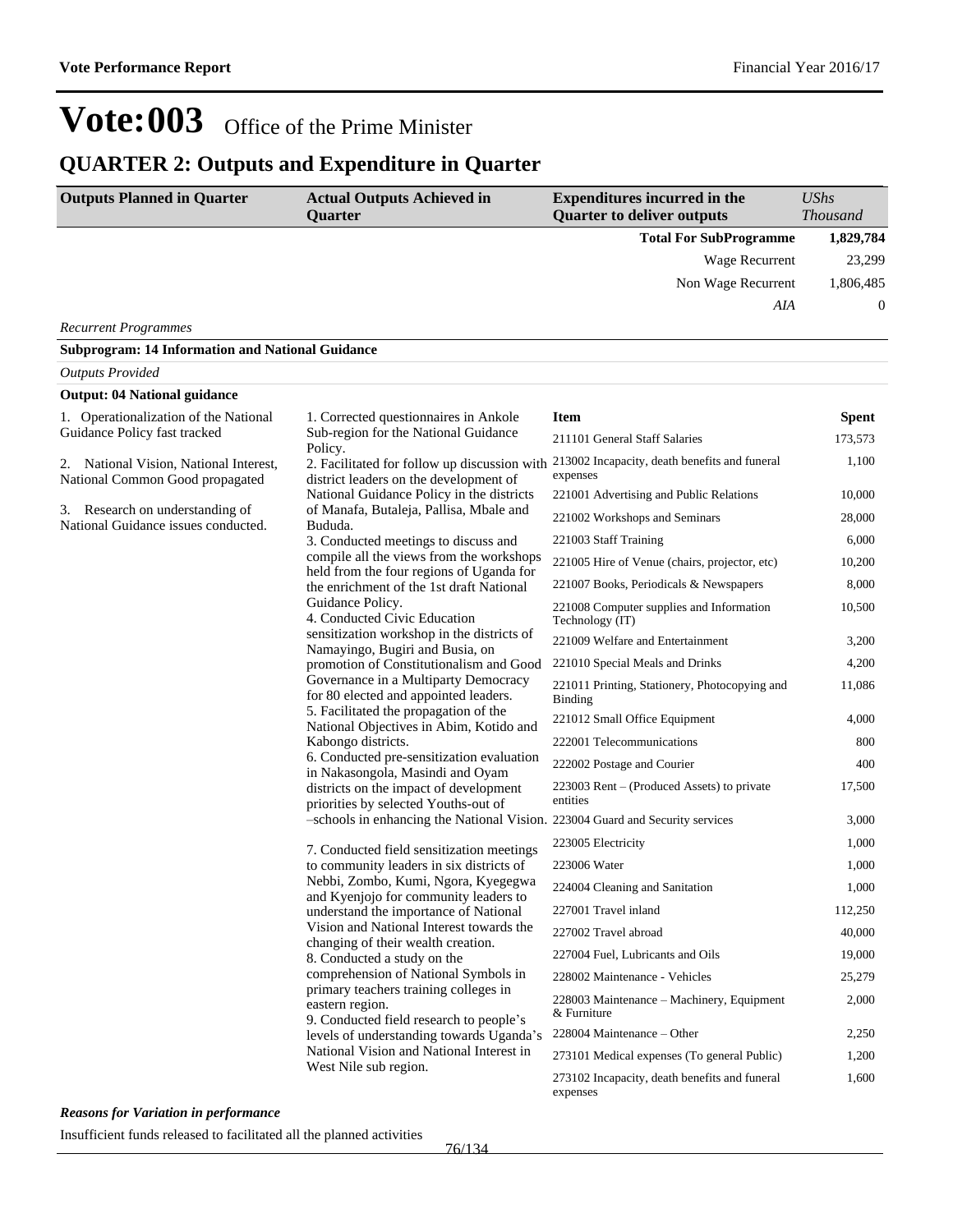### **QUARTER 2: Outputs and Expenditure in Quarter**

| <b>Outputs Planned in Quarter</b>                                          | <b>Actual Outputs Achieved in</b><br><b>Quarter</b>                                                                                                                                                             | <b>Expenditures incurred in the</b><br><b>Quarter to deliver outputs</b> | <b>UShs</b><br><b>Thousand</b> |
|----------------------------------------------------------------------------|-----------------------------------------------------------------------------------------------------------------------------------------------------------------------------------------------------------------|--------------------------------------------------------------------------|--------------------------------|
|                                                                            |                                                                                                                                                                                                                 | <b>Total</b>                                                             | 498,139                        |
|                                                                            |                                                                                                                                                                                                                 | Wage Recurrent                                                           | 173,573                        |
|                                                                            |                                                                                                                                                                                                                 | Non Wage Recurrent                                                       | 324,566                        |
|                                                                            |                                                                                                                                                                                                                 | AIA                                                                      | 0                              |
| <b>Output: 05 Dissemination of Public Information</b>                      |                                                                                                                                                                                                                 |                                                                          |                                |
| 1. Communication Units in 2 MDAs                                           | 1. Inspected DIOs and to see the                                                                                                                                                                                | <b>Item</b>                                                              | <b>Spent</b>                   |
| strengthened                                                               | functionalities of the Government<br>Communication Strategy.                                                                                                                                                    | 211103 Allowances                                                        | 27,050                         |
| 2. Public Education Programmes                                             | 2. Facilitated sensitization and training of                                                                                                                                                                    | 213001 Medical expenses (To employees)                                   | 1,200                          |
| Coordinated                                                                | political leaders and civil servants of Jinja,<br>Kamuli and Iganga districts on                                                                                                                                | 213002 Incapacity, death benefits and funeral<br>expenses                | 1,100                          |
| 3. Local governments sensitized on<br>Access to Information Act(ATIA) 2005 | Communicating Government programmes<br>and achievements in local Governments.                                                                                                                                   | 221001 Advertising and Public Relations                                  | 9,600                          |
|                                                                            | 3. Conducted sensitisation and                                                                                                                                                                                  | 221002 Workshops and Seminars                                            | 31,969                         |
| 4. The Press and Journalists Act 1995<br>Reviewed                          | operationalisation of government<br>communication strategy in local                                                                                                                                             | 221003 Staff Training                                                    | 7,000                          |
|                                                                            | government and collected data on the                                                                                                                                                                            | 221005 Hire of Venue (chairs, projector, etc)                            | 11,320                         |
|                                                                            | existing government programes and                                                                                                                                                                               | 221007 Books, Periodicals & Newspapers                                   | 10,254                         |
|                                                                            | projects in Masaka, Rakai and<br>Bukomansimbi districts.<br>4. Conduct consultative meetings with                                                                                                               | 221008 Computer supplies and Information<br>Technology (IT)              | 4,520                          |
|                                                                            | selected elected and appointed leaders of                                                                                                                                                                       | 221009 Welfare and Entertainment                                         | 2,000                          |
|                                                                            | the progress of ATIA. In the districts of<br>Mbarara, Sheema, Bushenyi, Rubirizi and                                                                                                                            | 221010 Special Meals and Drinks                                          | 9,000                          |
|                                                                            | Kasese on the effectiveness of ATIA in<br>communicating Government programmes                                                                                                                                   | 221011 Printing, Stationery, Photocopying and<br><b>Binding</b>          | 9,909                          |
|                                                                            | and improvement visibility.                                                                                                                                                                                     | 221012 Small Office Equipment                                            | 1,600                          |
|                                                                            | 5. Supervised the use of government<br>airtime on FM radios in the districts of                                                                                                                                 | 222001 Telecommunications                                                | 800                            |
|                                                                            | Soroti, Tororo, Busia, Kabarole and<br>Kasese.<br>6. Facilitation for press review and<br>analysis for the second Quarter 2016<br>7. Conducted training workshop for all<br>journalists on false news involving | 222003 Information and communications<br>technology (ICT)                | 1,000                          |
|                                                                            |                                                                                                                                                                                                                 | $223003$ Rent – (Produced Assets) to private<br>entities                 | 6,250                          |
|                                                                            |                                                                                                                                                                                                                 | 223004 Guard and Security services                                       | 1,000                          |
|                                                                            | people's privacy, lebel and slander in                                                                                                                                                                          | 223005 Electricity                                                       | 2,000                          |
|                                                                            | Lango sub region in Lira district.                                                                                                                                                                              | 223006 Water                                                             | 1,000                          |
|                                                                            |                                                                                                                                                                                                                 | 223901 Rent – (Produced Assets) to other govt.<br>units                  | 1,000                          |
|                                                                            |                                                                                                                                                                                                                 | 224004 Cleaning and Sanitation                                           | 1,000                          |
|                                                                            |                                                                                                                                                                                                                 | 225001 Consultancy Services- Short term                                  | 68,500                         |
|                                                                            |                                                                                                                                                                                                                 | 227001 Travel inland                                                     | 64,861                         |
|                                                                            |                                                                                                                                                                                                                 | 227002 Travel abroad                                                     | 20,000                         |
|                                                                            |                                                                                                                                                                                                                 | 227004 Fuel, Lubricants and Oils                                         | 35,000                         |
|                                                                            |                                                                                                                                                                                                                 | 228002 Maintenance - Vehicles                                            | 28,681                         |
|                                                                            |                                                                                                                                                                                                                 | 228003 Maintenance – Machinery, Equipment<br>& Furniture                 | 2,000                          |
|                                                                            |                                                                                                                                                                                                                 | 228004 Maintenance – Other                                               | 3,516                          |
|                                                                            |                                                                                                                                                                                                                 | 273101 Medical expenses (To general Public)                              | 1,600                          |

#### *Reasons for Variation in performance*

Insufficient funds released to facilitated all the planned activities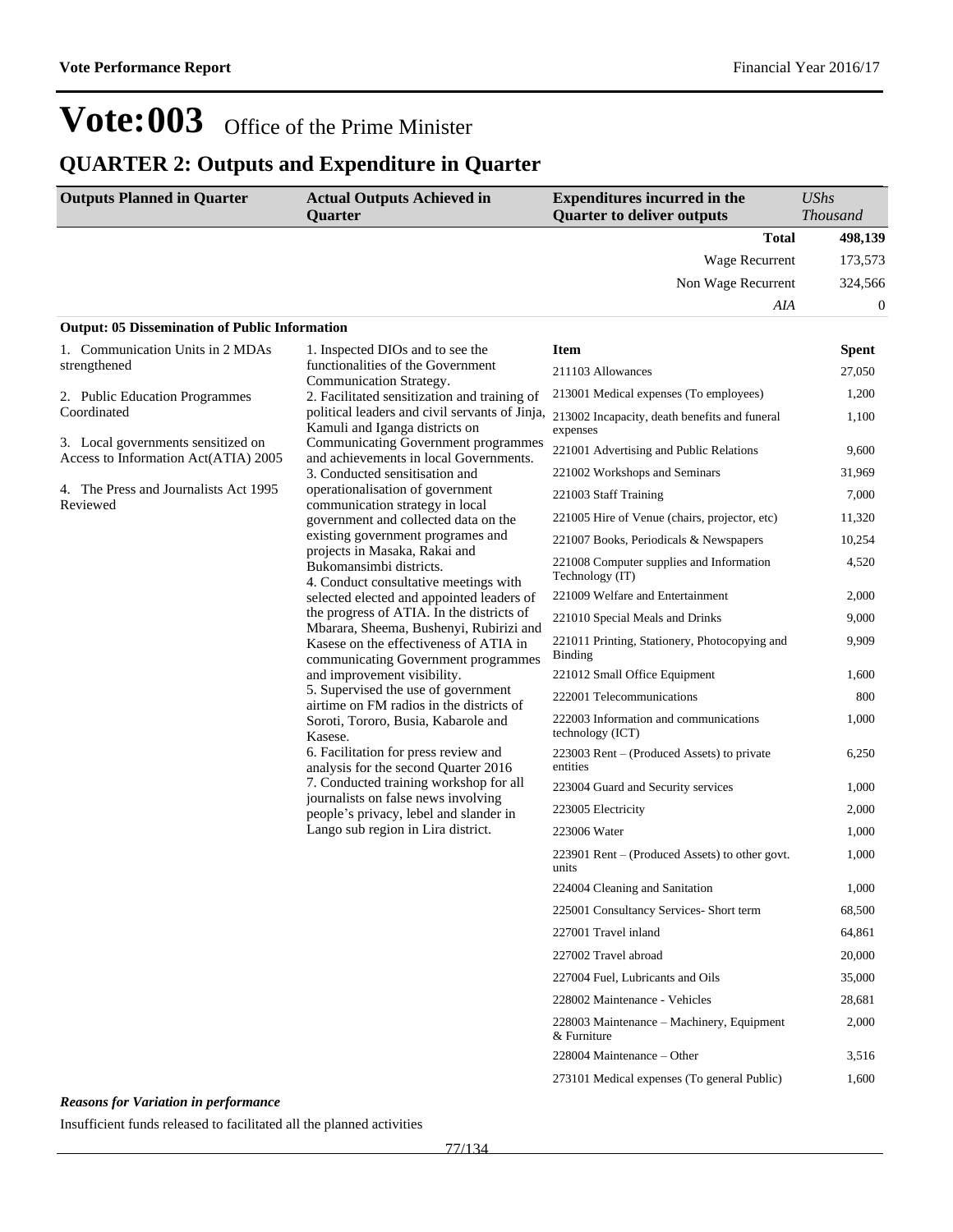### **QUARTER 2: Outputs and Expenditure in Quarter**

| <b>Outputs Planned in Quarter</b>               | <b>Actual Outputs Achieved in</b><br>Quarter | <b>Expenditures incurred in the</b><br><b>Quarter to deliver outputs</b> | <b>UShs</b><br><b>Thousand</b> |
|-------------------------------------------------|----------------------------------------------|--------------------------------------------------------------------------|--------------------------------|
|                                                 |                                              | <b>Total</b>                                                             | 364,728                        |
|                                                 |                                              | Wage Recurrent                                                           | $\theta$                       |
|                                                 |                                              | Non Wage Recurrent                                                       | 364,728                        |
|                                                 |                                              | AIA                                                                      | $\boldsymbol{0}$               |
| <b>Outputs Funded</b>                           |                                              |                                                                          |                                |
| <b>Output: 51 Transfers to government units</b> |                                              |                                                                          |                                |
|                                                 |                                              | <b>Item</b>                                                              | <b>Spent</b>                   |
|                                                 |                                              | 263104 Transfers to other govt. Units<br>(Current)                       | 500,000                        |
| <b>Reasons for Variation in performance</b>     |                                              |                                                                          |                                |
| Released UBC Subvention released for Q1 and Q2  |                                              |                                                                          |                                |
|                                                 |                                              | <b>Total</b>                                                             | 500,000                        |
|                                                 |                                              | Wage Recurrent                                                           | $\theta$                       |
|                                                 |                                              | Non Wage Recurrent                                                       | 500,000                        |
|                                                 |                                              | AIA                                                                      | $\overline{0}$                 |
|                                                 |                                              | <b>Total For SubProgramme</b>                                            | 1,362,867                      |
|                                                 |                                              | Wage Recurrent                                                           | 173,573                        |
|                                                 |                                              | Non Wage Recurrent                                                       | 1,189,294                      |
|                                                 |                                              | AIA                                                                      | $\overline{0}$                 |
| <b>Recurrent Programmes</b>                     |                                              |                                                                          |                                |
| <b>Subprogram: 16 Monitoring and Evaluation</b> |                                              |                                                                          |                                |

*Outputs Provided*

**Output: 06 Functioning National Monitoring and Evaluation**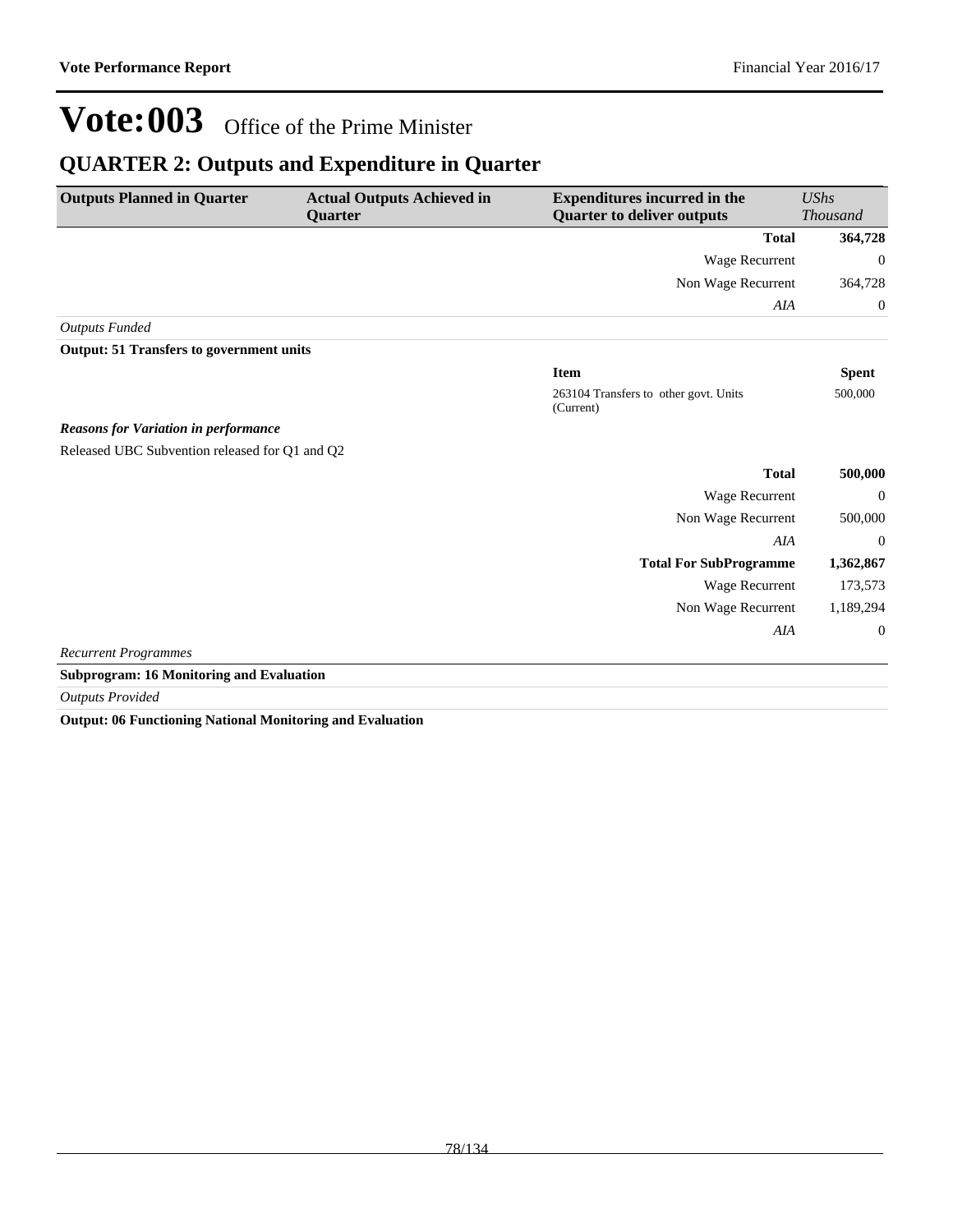### **QUARTER 2: Outputs and Expenditure in Quarter**

| <b>Outputs Planned in Quarter</b>                                                                                           | <b>Actual Outputs Achieved in</b>                                                 | <b>Expenditures incurred in the</b>                             | <b>UShs</b>     |
|-----------------------------------------------------------------------------------------------------------------------------|-----------------------------------------------------------------------------------|-----------------------------------------------------------------|-----------------|
|                                                                                                                             | <b>Quarter</b>                                                                    | <b>Quarter to deliver outputs</b>                               | <b>Thousand</b> |
| ) Policy, strategy and related processes:                                                                                   | 1. Organized 1 Baraza in Bushenyi district Item                                   |                                                                 | <b>Spent</b>    |
| (i)Departmental administration;                                                                                             | 2. Printed and disseminated 1000 copies<br>of each of the GAPR2015/16 Volumes I & | 211101 General Staff Salaries                                   | 77,379          |
| (ii) National Policy on Public Sector M&E                                                                                   | П                                                                                 | 211103 Allowances                                               | 137,872         |
| implemented:                                                                                                                | 3. Organized a high level AfCOP<br>workshop from 06th-08th June 2016              | 221001 Advertising and Public Relations                         | 4,250           |
| (iii) National M&E Technical Working<br>Group managed;                                                                      | 4. Coordinated preliminary preparations                                           | 221003 Staff Training                                           | 26,000          |
| (iv) Staff capacity in M&E improved<br>through training.                                                                    | for AfREA 2017 conference                                                         | 221005 Hire of Venue (chairs, projector, etc)                   | 41,000          |
| (v) Evaluation subcommittee                                                                                                 |                                                                                   | 221007 Books, Periodicals & Newspapers                          | 5,470           |
|                                                                                                                             |                                                                                   | 221008 Computer supplies and Information<br>Technology (IT)     | 68,115          |
|                                                                                                                             |                                                                                   | 221009 Welfare and Entertainment                                | 7,013           |
| B) Monitoring & Evaluation of<br>Government programs and projects:                                                          |                                                                                   | 221011 Printing, Stationery, Photocopying and<br><b>Binding</b> | 166,632         |
|                                                                                                                             |                                                                                   | 221012 Small Office Equipment                                   | 8,000           |
| (i) Final Government Annual                                                                                                 |                                                                                   | 222001 Telecommunications                                       | 10,111          |
| Performance Report (GAPR) for FY<br>2015/16 produced, to provide Cabinet with<br>strategic information for decision making; |                                                                                   | 222003 Information and communications<br>technology (ICT)       | 956             |
| (ii) Citizen's demand for accountability<br>"Baraza" rolled out in 8 districts.                                             |                                                                                   | 223003 Rent – (Produced Assets) to private<br>entities          | 29,768          |
| (iii) On spot checks for Government                                                                                         |                                                                                   | 223005 Electricity                                              | 6,122           |
| policies, programmes and projects<br>conducted                                                                              |                                                                                   | 223006 Water                                                    | 2,618           |
| (iv)Prime Minister's M&E Management                                                                                         |                                                                                   | 224004 Cleaning and Sanitation                                  | 2,878           |
| Information System rolled out                                                                                               |                                                                                   | 225001 Consultancy Services- Short term                         | 962,000         |
| (vi) Improved quality of indicators and<br>target for MDAs and LGs                                                          |                                                                                   | 227001 Travel inland                                            | 184,000         |
| (vii) Evaluation of two key                                                                                                 |                                                                                   | 227002 Travel abroad                                            | 92,360          |
| policies/programs undertaken                                                                                                |                                                                                   |                                                                 |                 |
| (viii) Uganda Community of Practice on                                                                                      |                                                                                   | 227004 Fuel, Lubricants and Oils                                | 104,959         |
| managing for development results<br>activities coordinated                                                                  |                                                                                   | 228002 Maintenance - Vehicles                                   | 63,878          |
| C) Management of Development projects                                                                                       |                                                                                   | 228003 Maintenance – Machinery, Equipment<br>& Furniture        | 5,679           |
|                                                                                                                             |                                                                                   | 228004 Maintenance - Other                                      | 23,472          |
| (i) Government Evaluation Facility (GEF                                                                                     |                                                                                   |                                                                 |                 |

#### *Reasons for Variation in performance*

i. The National M&E Technical Working Group and Evaluation Sub Committee meetings for 2nd Quarter were not held due to financial constraints

| 2,030,531 | <b>Total</b>                  |
|-----------|-------------------------------|
| 77,379    | Wage Recurrent                |
| 1,953,152 | Non Wage Recurrent            |
| $\theta$  | AIA                           |
| 2,030,531 | <b>Total For SubProgramme</b> |
| 77,379    | Wage Recurrent                |
| 1,953,152 | Non Wage Recurrent            |
| $\theta$  | AIA                           |
|           |                               |

*Recurrent Programmes*

**Subprogram: 17 Policy Implementation and Coordination**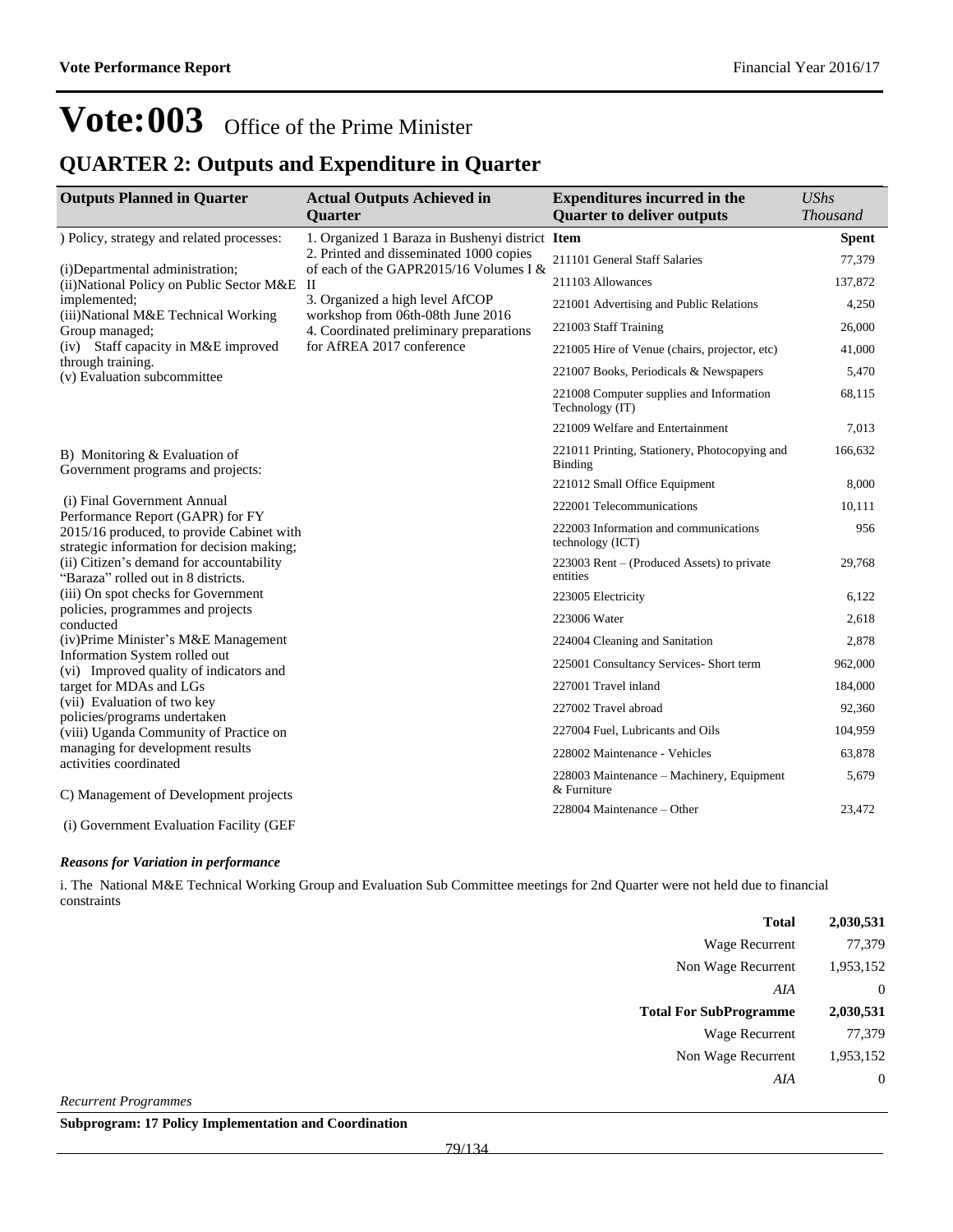### **QUARTER 2: Outputs and Expenditure in Quarter**

| <b>Outputs Planned in Quarter</b>                                        | <b>Actual Outputs Achieved in</b><br><b>Ouarter</b>                                                                                                                                                                               | <b>Expenditures incurred in the</b><br><b>Quarter to deliver outputs</b> | <b>UShs</b><br><b>Thousand</b> |
|--------------------------------------------------------------------------|-----------------------------------------------------------------------------------------------------------------------------------------------------------------------------------------------------------------------------------|--------------------------------------------------------------------------|--------------------------------|
| <b>Outputs Provided</b>                                                  |                                                                                                                                                                                                                                   |                                                                          |                                |
| Output: 01 Government policy implementation coordination                 |                                                                                                                                                                                                                                   |                                                                          |                                |
| 1. National Coordination Policy                                          | 1. Held the National Partnership Forum.                                                                                                                                                                                           | <b>Item</b>                                                              | <b>Spent</b>                   |
| operationalized                                                          | This developed an agenda for inculcating<br>results across Government<br>2. Developed a Presidential Investors<br>Round Table progress implementation<br>report for Phase V. This was discussed in<br>President in October, 2016. | 211101 General Staff Salaries                                            | 52,677                         |
| The National Development Plan II<br>2.                                   |                                                                                                                                                                                                                                   | 211103 Allowances                                                        | 7,470                          |
| Coordinated                                                              |                                                                                                                                                                                                                                   | 221002 Workshops and Seminars                                            | 45,000                         |
| 3. Progress report on the implementation the PIRT meeting Chaired by the |                                                                                                                                                                                                                                   | 221003 Staff Training                                                    | 2,500                          |
| of recommendations of the Fifth                                          |                                                                                                                                                                                                                                   | 221005 Hire of Venue (chairs, projector, etc)                            | 40,000                         |
| Presidential Investors' Tables (PIRT V)<br>produced                      | 3. Disseminated the coordination<br>framework for implementing SDGs to                                                                                                                                                            | 221007 Books, Periodicals & Newspapers                                   | 1,500                          |
| GOU-SME etc) est<br>4.                                                   | Cabinet and Parliamentarians.<br>4. Developed a Final Draft Nutrition                                                                                                                                                             | 221008 Computer supplies and Information<br>Technology (IT)              | 7,500                          |
|                                                                          | Policy. The policy will streamline<br>Nutrition Programming in the Country<br>5. Consolidated and Developed a Public<br>Sector Management - Sector Budget<br>Framework Paper for FY 2017/2018                                     | 221009 Welfare and Entertainment                                         | 22,500                         |
|                                                                          |                                                                                                                                                                                                                                   | 221011 Printing, Stationery, Photocopying and<br><b>Binding</b>          | 15,000                         |
|                                                                          |                                                                                                                                                                                                                                   | 221012 Small Office Equipment                                            | 7,000                          |
|                                                                          | 6. Developed a draft PSM-Joint review                                                                                                                                                                                             | 222001 Telecommunications                                                | 1,500                          |
|                                                                          | report<br>7. Generated a report on the measures on<br>strengthening the Sector Working Groups.                                                                                                                                    | 223003 Rent – (Produced Assets) to private<br>entities                   | 5,700                          |
|                                                                          |                                                                                                                                                                                                                                   | 223005 Electricity                                                       | 1,000                          |
|                                                                          |                                                                                                                                                                                                                                   | 223006 Water                                                             | 500                            |
|                                                                          |                                                                                                                                                                                                                                   | 224004 Cleaning and Sanitation                                           | 600                            |
|                                                                          |                                                                                                                                                                                                                                   | 225001 Consultancy Services- Short term                                  | 48,850                         |
|                                                                          |                                                                                                                                                                                                                                   | 225002 Consultancy Services-Long-term                                    | 19,990                         |
|                                                                          |                                                                                                                                                                                                                                   | 227001 Travel inland                                                     | 77,740                         |
|                                                                          |                                                                                                                                                                                                                                   | 227004 Fuel, Lubricants and Oils                                         | 47,400                         |
|                                                                          |                                                                                                                                                                                                                                   | 228002 Maintenance - Vehicles                                            | 5,810                          |
|                                                                          |                                                                                                                                                                                                                                   | 228003 Maintenance – Machinery, Equipment<br>& Furniture                 | 500                            |
|                                                                          |                                                                                                                                                                                                                                   | 228004 Maintenance – Other                                               | 2.750                          |

#### *Reasons for Variation in performance*

Insufficient funds

| <b>Total</b>                  | 413,487  |
|-------------------------------|----------|
| Wage Recurrent                | 52,677   |
| Non Wage Recurrent            | 360,810  |
| AIA                           | $\theta$ |
|                               |          |
| <b>Total For SubProgramme</b> | 413,487  |
| Wage Recurrent                | 52,677   |
| Non Wage Recurrent            | 360,810  |
| AIA                           |          |

*Recurrent Programmes*

**Subprogram: 20 2nd Deputy Prime Minister/Deputy Leader of Govt Busniess**

*Outputs Provided*

**Output: 01 Government policy implementation coordination**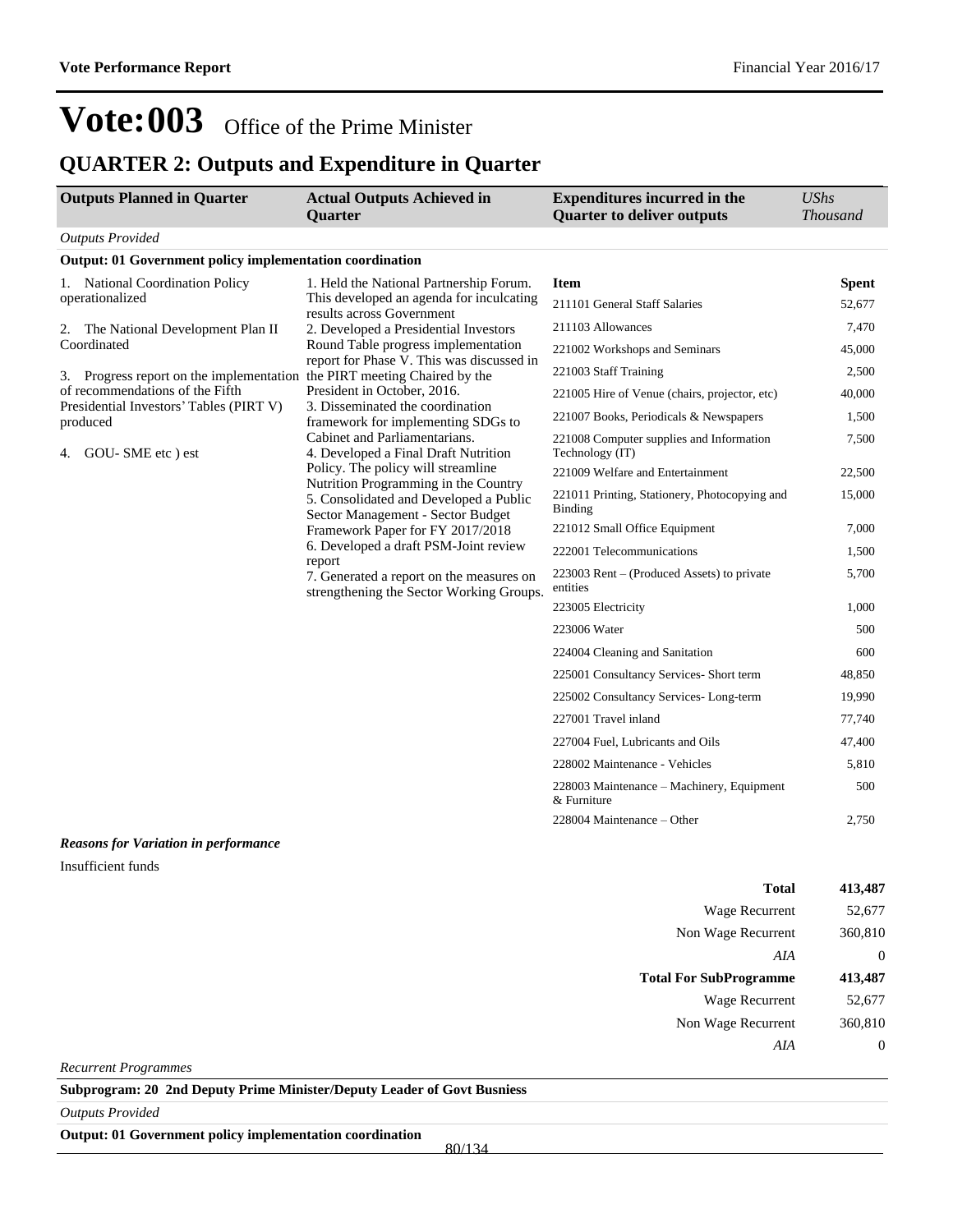### **QUARTER 2: Outputs and Expenditure in Quarter**

| <b>Outputs Planned in Quarter</b>                          | <b>Actual Outputs Achieved in</b>                                                                                                                                                                              | <b>Expenditures incurred in the</b>                             | <b>UShs</b>     |
|------------------------------------------------------------|----------------------------------------------------------------------------------------------------------------------------------------------------------------------------------------------------------------|-----------------------------------------------------------------|-----------------|
|                                                            | <b>Quarter</b>                                                                                                                                                                                                 | <b>Quarter to deliver outputs</b>                               | <b>Thousand</b> |
| 1. Performance of Government programs                      | 1. Followed up Government programs and Item                                                                                                                                                                    |                                                                 | <b>Spent</b>    |
| and projects followed up                                   | projects<br>2. Coordinated Implementation of<br>Government activities<br>3. Coordinated Government Business in<br>Parliament, which was instrumental in the<br>conclusion of reports and passing of<br>motions | 211101 General Staff Salaries                                   | 13,775          |
| 2. Implementation of Government                            |                                                                                                                                                                                                                | 211103 Allowances                                               | 13,452          |
| activities coordinated                                     |                                                                                                                                                                                                                | 213001 Medical expenses (To employees)                          | 242,000         |
| 3. Prime Minister represented in<br>meetings and occasions |                                                                                                                                                                                                                | 213002 Incapacity, death benefits and funeral<br>expenses       | 3,000           |
|                                                            |                                                                                                                                                                                                                | 221001 Advertising and Public Relations                         | 4,000           |
| 4. Government Business in parliament<br>coordinated        |                                                                                                                                                                                                                | 221002 Workshops and Seminars                                   | 10,000          |
|                                                            |                                                                                                                                                                                                                | 221003 Staff Training                                           | 5,000           |
|                                                            |                                                                                                                                                                                                                | 221007 Books, Periodicals & Newspapers                          | 4,000           |
|                                                            |                                                                                                                                                                                                                | 221008 Computer supplies and Information<br>Technology (IT)     | 5,000           |
|                                                            |                                                                                                                                                                                                                | 221009 Welfare and Entertainment                                | 5,450           |
|                                                            |                                                                                                                                                                                                                | 221010 Special Meals and Drinks                                 | 3,000           |
|                                                            |                                                                                                                                                                                                                | 221011 Printing, Stationery, Photocopying and<br><b>Binding</b> | 2,515           |
|                                                            |                                                                                                                                                                                                                | 222001 Telecommunications                                       | 550             |
|                                                            |                                                                                                                                                                                                                | 223003 Rent – (Produced Assets) to private<br>entities          | 3,375           |
|                                                            |                                                                                                                                                                                                                | 223005 Electricity                                              | 633             |
|                                                            |                                                                                                                                                                                                                | 223006 Water                                                    | 340             |
|                                                            |                                                                                                                                                                                                                | 224004 Cleaning and Sanitation                                  | 380             |
|                                                            |                                                                                                                                                                                                                | 227001 Travel inland                                            | 69,000          |
|                                                            |                                                                                                                                                                                                                | 227002 Travel abroad                                            | 50,000          |
|                                                            |                                                                                                                                                                                                                | 227004 Fuel, Lubricants and Oils                                | 2,625           |
|                                                            |                                                                                                                                                                                                                | 228002 Maintenance - Vehicles                                   | 10,000          |
|                                                            |                                                                                                                                                                                                                | 228003 Maintenance – Machinery, Equipment<br>& Furniture        | 325             |
|                                                            |                                                                                                                                                                                                                | 228004 Maintenance – Other                                      | 740             |

#### *Reasons for Variation in performance*

Insufficient funds did not permit the office to implement all planned activities

| <b>Total</b>                  | 449,160 |
|-------------------------------|---------|
| Wage Recurrent                | 13,775  |
| Non Wage Recurrent            | 435,385 |
| AIA                           | 0       |
|                               |         |
| <b>Total For SubProgramme</b> | 449,160 |
| <b>Wage Recurrent</b>         | 13,775  |
| Non Wage Recurrent            | 435,385 |

*Recurrent Programmes*

**Subprogram: 24 Prime Minister's Delivery Unit**

*Outputs Provided*

**Output: 06 Functioning National Monitoring and Evaluation**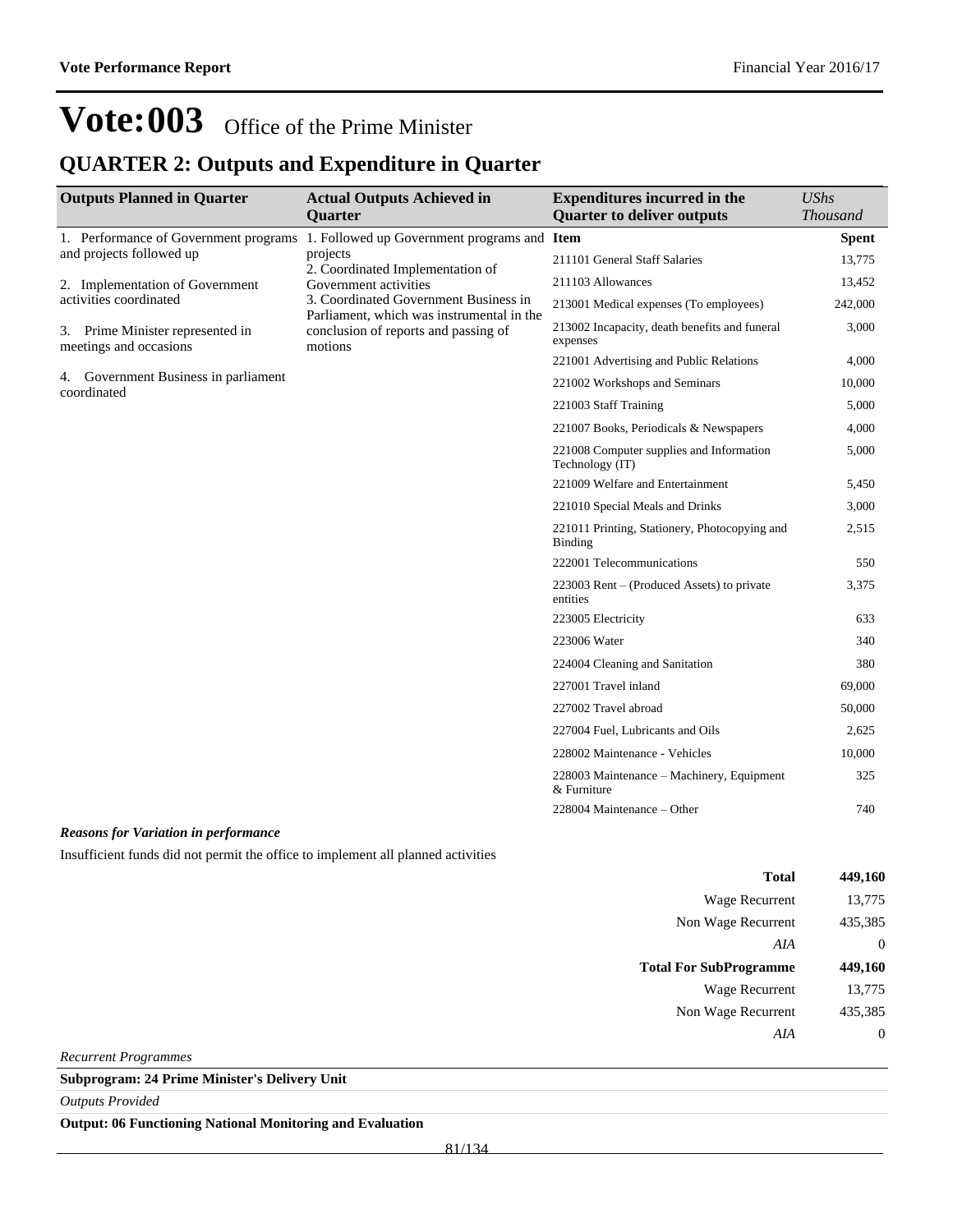### **QUARTER 2: Outputs and Expenditure in Quarter**

| <b>Outputs Planned in Quarter</b>                                                      | <b>Actual Outputs Achieved in</b><br><b>Ouarter</b>                                                                                  | <b>Expenditures incurred in the</b><br><b>Quarter to deliver outputs</b> | <b>UShs</b><br><b>Thousand</b> |
|----------------------------------------------------------------------------------------|--------------------------------------------------------------------------------------------------------------------------------------|--------------------------------------------------------------------------|--------------------------------|
| 1. Operationalization of the Prime                                                     | 1. validated Priority outcomes for all                                                                                               | <b>Item</b>                                                              | <b>Spent</b>                   |
| Minister's Delivery Unit (PMDU)                                                        | thematic areas (Jobs & Incomes, health,<br>education and Infrastructures) with the Rt.                                               | 211102 Contract Staff Salaries (Incl. Casuals,<br>Temporary)             | 205,239                        |
| 2. Drive and focus service delivery on key<br>government priorities in infrastructure, | Hon. Prime Minister and line Ministries<br>2 Prompted and facilitated                                                                | 211103 Allowances                                                        | 49,965                         |
| energy, industrialization, job creation,                                               | administrative and managerial reforms to                                                                                             | 221001 Advertising and Public Relations                                  | 7,500                          |
| social services in health and education                                                | improve Primary 7 pass rates of the 20<br>worst performing districts in the country                                                  | 221002 Workshops and Seminars                                            | 105,445                        |
| 3. Monitor and E                                                                       | in 2015 to the National average level                                                                                                | 221003 Staff Training                                                    | 20,000                         |
|                                                                                        | 3. Developed tool for tracking all feeder<br>roads maintenance                                                                       | 221007 Books, Periodicals & Newspapers                                   | 7,000                          |
|                                                                                        | 10. Received, analyzed and reported data<br>results from all thematic areas.                                                         | 221008 Computer supplies and Information<br>Technology (IT)              | 20,097                         |
|                                                                                        | 4. Designed systems for data capture in                                                                                              | 221009 Welfare and Entertainment                                         | 5,650                          |
|                                                                                        | collaboration with other government<br>agencies<br>5. Collaborated with all thematic areas in<br>onsite inspection, data capture and | 221010 Special Meals and Drinks                                          | 9,000                          |
|                                                                                        |                                                                                                                                      | 221011 Printing, Stationery, Photocopying and<br>Binding                 | 45,000                         |
|                                                                                        | reporting results from the field visits                                                                                              | 221012 Small Office Equipment                                            | 5,250                          |
| progress overtime                                                                      | 6. Gathered data on specific service<br>delivery agencies and tracked relative                                                       | 223003 Rent – (Produced Assets) to private<br>entities                   | 60,000                         |
|                                                                                        |                                                                                                                                      | 225001 Consultancy Services- Short term                                  | 132,374                        |
|                                                                                        |                                                                                                                                      | 227001 Travel inland                                                     | 182,593                        |
|                                                                                        |                                                                                                                                      | 227002 Travel abroad                                                     | 181,084                        |
|                                                                                        |                                                                                                                                      | 227004 Fuel, Lubricants and Oils                                         | 36,000                         |
|                                                                                        |                                                                                                                                      | 228002 Maintenance - Vehicles                                            | 45,811                         |

#### *Reasons for Variation in performance* Insufficient funds

| <b>Total</b>                  | 1,118,009 |
|-------------------------------|-----------|
| Wage Recurrent                | 205,239   |
| Non Wage Recurrent            | 912,770   |
| AIA                           | 0         |
|                               |           |
| <b>Total For SubProgramme</b> | 1,118,009 |
| Wage Recurrent                | 205,239   |
| Non Wage Recurrent            | 912,770   |
| AIA                           |           |

*Development Projects*

#### **Project: 1006 Support to Information and National Guidance**

*Outputs Provided*

**Output: 04 National guidance**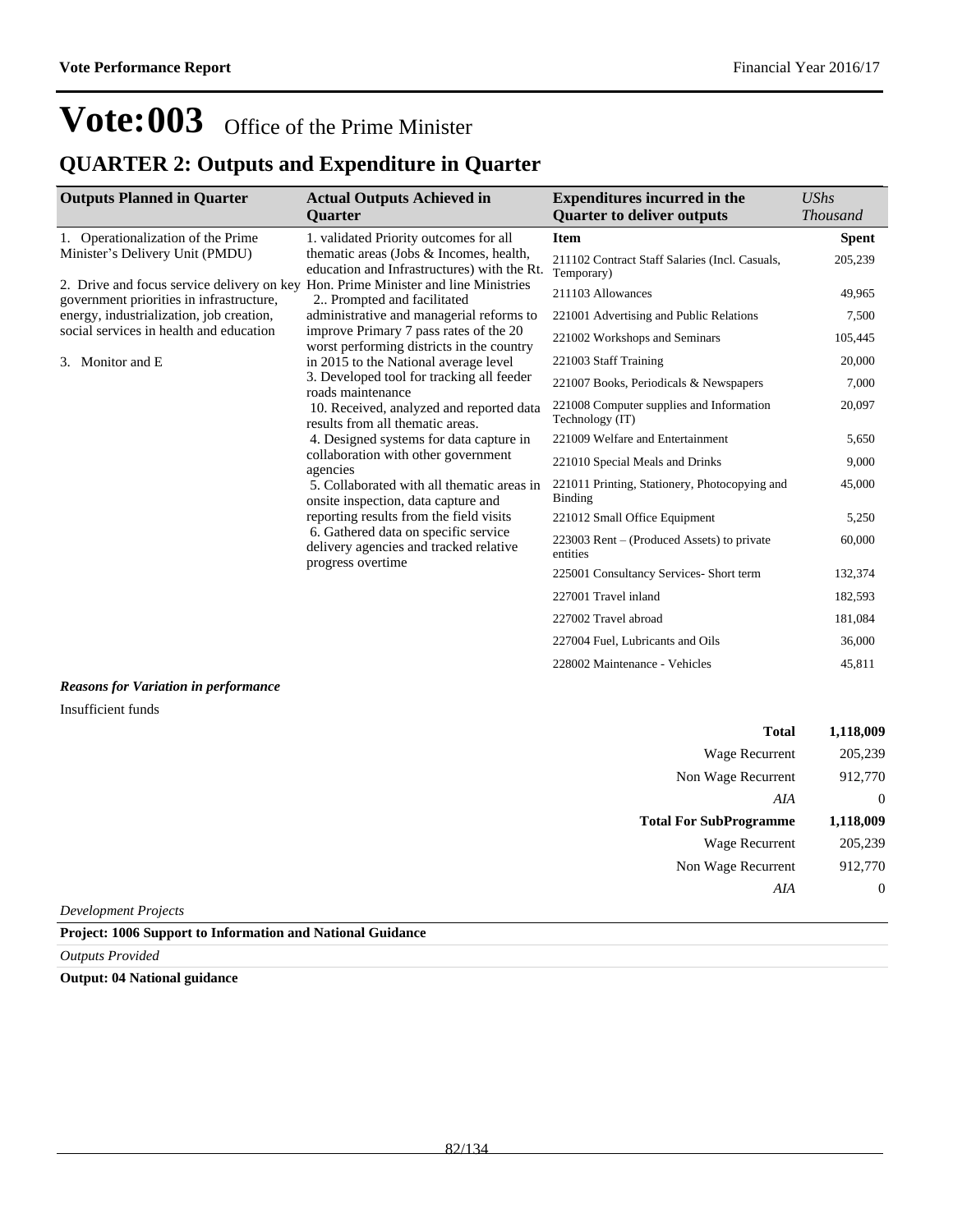### **QUARTER 2: Outputs and Expenditure in Quarter**

| <b>Outputs Planned in Quarter</b>                                | <b>Actual Outputs Achieved in</b>                                                                                                                                                                                                                                                                                                                                     | <b>Expenditures incurred in the</b>                             | <b>UShs</b>     |
|------------------------------------------------------------------|-----------------------------------------------------------------------------------------------------------------------------------------------------------------------------------------------------------------------------------------------------------------------------------------------------------------------------------------------------------------------|-----------------------------------------------------------------|-----------------|
|                                                                  | <b>Quarter</b>                                                                                                                                                                                                                                                                                                                                                        | <b>Quarter to deliver outputs</b>                               | <b>Thousand</b> |
| 1. 125 copies of the National Guidance                           | 1. Inspected and dialogued Media houses,                                                                                                                                                                                                                                                                                                                              | Item                                                            | <b>Spent</b>    |
| Policy implementation guidelines<br>produced                     | FM radio and TV stations in Mbarara and<br>Bushenyi to interact and sensitize media<br>practitioners - On the Professional code of 213001 Medical expenses (To employees)<br>ethics and conduct, Existing Media<br>legislation, Communication strategy and<br>the use of Social Media. And Iganga,<br>Bugiri and Busia,<br>2. Collected materials for the News Letter | 211103 Allowances                                               | 14,940          |
|                                                                  |                                                                                                                                                                                                                                                                                                                                                                       |                                                                 | 300             |
| 250 copies of the National Guidance<br>2.<br>Policy produced     |                                                                                                                                                                                                                                                                                                                                                                       | 213002 Incapacity, death benefits and funeral<br>expenses       | 350             |
|                                                                  |                                                                                                                                                                                                                                                                                                                                                                       | 221001 Advertising and Public Relations                         | 2,500           |
| 3. Assorted presentation and<br>documentation equipment Procured |                                                                                                                                                                                                                                                                                                                                                                       | 221002 Workshops and Seminars                                   | 14,490          |
|                                                                  | in Acholi sub-region in the districts of                                                                                                                                                                                                                                                                                                                              | 221003 Staff Training                                           | 1,480           |
|                                                                  | Gulu, Lamwo and Kitgum, Karamoja sub<br>region in the districts of Mororto, Abim                                                                                                                                                                                                                                                                                      | 221005 Hire of Venue (chairs, projector, etc)                   | 2,800           |
|                                                                  | and Kotido, Eastern region in the districts                                                                                                                                                                                                                                                                                                                           | 221007 Books, Periodicals & Newspapers                          | 4,400           |
|                                                                  | of Pallisa, Kumi and Soroti, West Nile sub<br>region in the districts of Nebbi, Zombo<br>and Arua, and Western region in the                                                                                                                                                                                                                                          | 221008 Computer supplies and Information<br>Technology (IT)     | 5,000           |
|                                                                  | districts of Mbarara, Ntungamo and                                                                                                                                                                                                                                                                                                                                    | 221009 Welfare and Entertainment                                | 1,000           |
|                                                                  | Kasese                                                                                                                                                                                                                                                                                                                                                                | 221010 Special Meals and Drinks                                 | 1,550           |
|                                                                  | 3. 2nd Quarter Newsletter published and<br>distributed to<br>4. MDAs, Local Governments & the                                                                                                                                                                                                                                                                         | 221011 Printing, Stationery, Photocopying and<br><b>Binding</b> | 7,500           |
|                                                                  | public Assessed the implementation of the                                                                                                                                                                                                                                                                                                                             | 221012 Small Office Equipment                                   | 900             |
|                                                                  | Government Communication Strategy in<br>Masaka, Lwengo, Mbarara, Ntungamo,                                                                                                                                                                                                                                                                                            | 222001 Telecommunications                                       | 600             |
|                                                                  | Kabale, Kisoro and Rukungiri.<br>5. Conducted support supervision tours to                                                                                                                                                                                                                                                                                            | 222003 Information and communications<br>technology (ICT)       | 285             |
|                                                                  | districts with District Information Officers                                                                                                                                                                                                                                                                                                                          | 223005 Electricity                                              | 750             |
|                                                                  | to access their functions.<br>6. Facilitated the strengthening and                                                                                                                                                                                                                                                                                                    | 223006 Water                                                    | 634             |
|                                                                  | linkages with district units in the districts<br>of Gulu, Agago, Amuru and Nywoya.                                                                                                                                                                                                                                                                                    | $223901$ Rent – (Produced Assets) to other govt.<br>units       | 6,150           |
|                                                                  | 7. Procured furniture for the office of the                                                                                                                                                                                                                                                                                                                           | 224004 Cleaning and Sanitation                                  | 755             |
|                                                                  | DING.<br>8. Procured the internet subscription for                                                                                                                                                                                                                                                                                                                    | 225001 Consultancy Services- Short term                         | 15,500          |
|                                                                  | the ICT ING Office                                                                                                                                                                                                                                                                                                                                                    | 227001 Travel inland                                            | 31,590          |
|                                                                  |                                                                                                                                                                                                                                                                                                                                                                       | 227002 Travel abroad                                            | 8,605           |
|                                                                  |                                                                                                                                                                                                                                                                                                                                                                       | 227004 Fuel, Lubricants and Oils                                | 1,800           |
|                                                                  |                                                                                                                                                                                                                                                                                                                                                                       | 228002 Maintenance - Vehicles                                   | 3,040           |
|                                                                  |                                                                                                                                                                                                                                                                                                                                                                       | 228003 Maintenance – Machinery, Equipment<br>& Furniture        | 650             |
|                                                                  |                                                                                                                                                                                                                                                                                                                                                                       | 228004 Maintenance – Other                                      | 630             |
| <b>Reasons for Variation in performance</b>                      |                                                                                                                                                                                                                                                                                                                                                                       |                                                                 |                 |
|                                                                  | Insufficient funds to finish the consultative meetings on the National Guidance Policy (NGP)                                                                                                                                                                                                                                                                          |                                                                 |                 |

| 128,200          | <b>Total</b>              |
|------------------|---------------------------|
| 128,200          | GoU Development           |
| $\boldsymbol{0}$ | <b>External Financing</b> |
| $\overline{0}$   | AIA                       |
|                  | .<br>.                    |

**Output: 05 Dissemination of Public Information**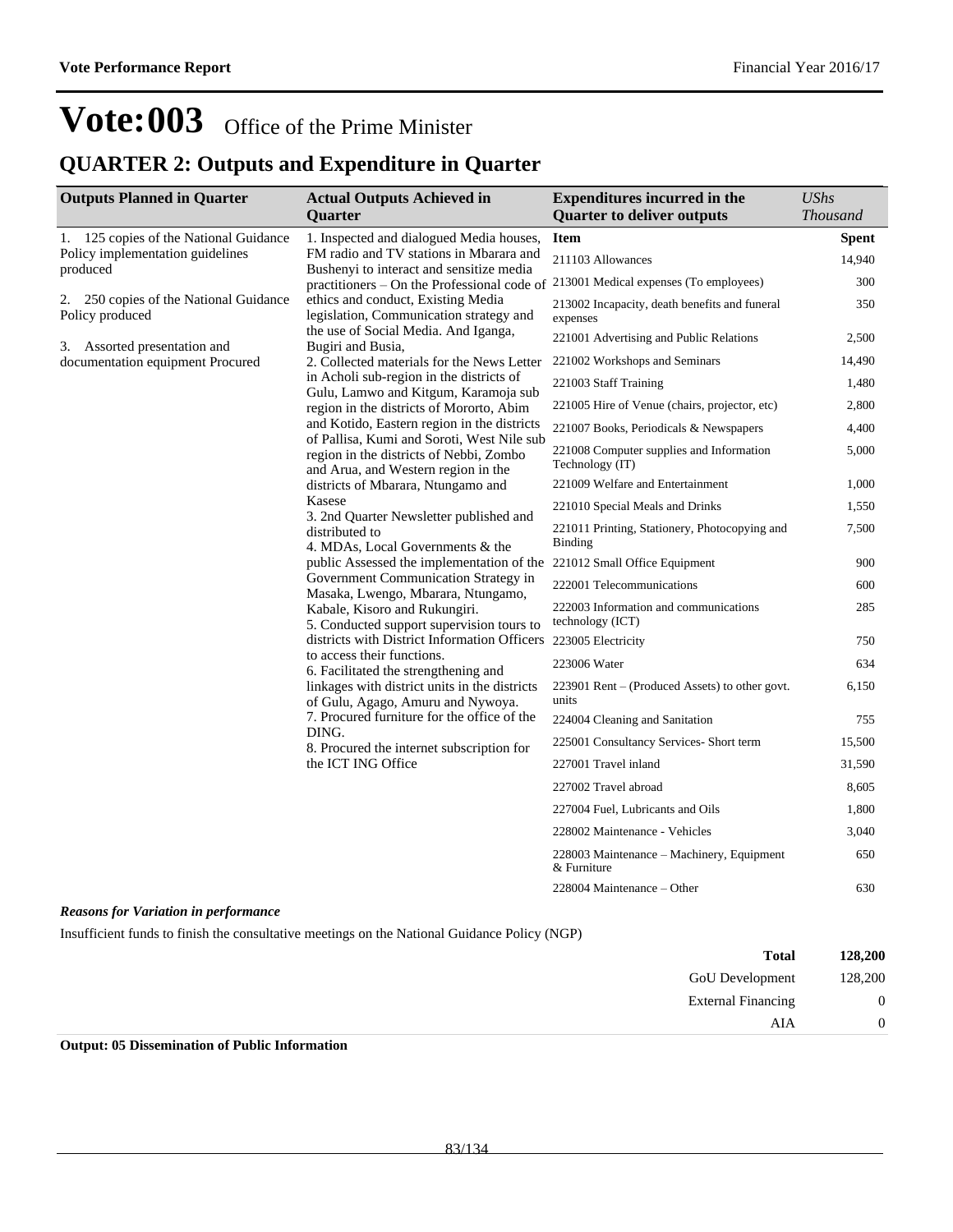312201 Transport Equipment 191,069

# **Vote:003** Office of the Prime Minister

### **QUARTER 2: Outputs and Expenditure in Quarter**

| <b>Outputs Planned in Quarter</b>                                   | <b>Actual Outputs Achieved in</b>                                                                                            | <b>Expenditures incurred in the</b>                             | <b>UShs</b>      |
|---------------------------------------------------------------------|------------------------------------------------------------------------------------------------------------------------------|-----------------------------------------------------------------|------------------|
|                                                                     | Quarter                                                                                                                      | <b>Quarter to deliver outputs</b>                               | <b>Thousand</b>  |
| 1. Communication Coordination Unit                                  | 1. Inspected and dialogued Media houses,                                                                                     | <b>Item</b>                                                     | <b>Spent</b>     |
| established at the Office of the Prime<br>Minister                  | FM radio and TV stations in Mbarara and<br>Bushenyi to interact and sensitize media                                          | 211103 Allowances                                               | 17,537           |
|                                                                     | practitioners - On the Professional code of 213001 Medical expenses (To employees)                                           |                                                                 | 1,485            |
| 2. Government Policies and programmes<br>disseminated               | ethics and conduct, Existing Media<br>legislation, Communication strategy and                                                | 213002 Incapacity, death benefits and funeral<br>expenses       | 759              |
|                                                                     | the use of Social Media. And Iganga,<br>Bugiri and Busia,                                                                    | 221001 Advertising and Public Relations                         | 12,465           |
| 3. Ministry of ING website maintained<br>and functional             | 2. Collected materials for the News Letter                                                                                   | 221002 Workshops and Seminars                                   | 30,500           |
| 4. Quarterly Newsletters produced and                               | in Acholi sub-region in the districts of<br>Gulu, Lamwo and Kitgum, Karamoja sub                                             | 221003 Staff Training                                           | 2,250            |
| disseminated                                                        | region in the districts of Mororto, Abim                                                                                     | 221005 Hire of Venue (chairs, projector, etc)                   | 5,158            |
|                                                                     | and Kotido, Eastern region in the districts                                                                                  | 221007 Books, Periodicals & Newspapers                          | 12,753           |
| 5.                                                                  | of Pallisa, Kumi and Soroti, West Nile sub<br>region in the districts of Nebbi, Zombo<br>and Arua, and Western region in the | 221008 Computer supplies and Information<br>Technology (IT)     | 10,201           |
|                                                                     | districts of Mbarara, Ntungamo and                                                                                           | 221009 Welfare and Entertainment                                | 1,200            |
|                                                                     | Kasese                                                                                                                       | 221010 Special Meals and Drinks                                 | 5,034            |
|                                                                     | 3. 2nd Quarter Newsletter published and<br>distributed to<br>MDAs, Local Governments & the public                            | 221011 Printing, Stationery, Photocopying and<br><b>Binding</b> | 17,206           |
|                                                                     | Assessed the implementation of the                                                                                           | 221012 Small Office Equipment                                   | 4,590            |
|                                                                     | Government Communication Strategy in<br>Masaka, Lwengo, Mbarara, Ntungamo,                                                   | 222001 Telecommunications                                       | 600              |
|                                                                     | Kabale, Kisoro and Rukungiri.<br>4. Conducted support supervision tours to                                                   | 222003 Information and communications<br>technology (ICT)       | 442              |
|                                                                     | districts with District Information Officers                                                                                 | 223004 Guard and Security services                              | 2,000            |
|                                                                     | to access their functions.<br>5. Facilitated the strengthening and                                                           | 223005 Electricity                                              | 750              |
|                                                                     | linkages with district performation units in 223006 Water                                                                    |                                                                 | 600              |
|                                                                     | the districts of Gulu, Agago, Amuru and<br>Nywoya.                                                                           | 223901 Rent – (Produced Assets) to other govt.<br>units         | 6,080            |
|                                                                     | 6. Procured furniture for the office of the<br>DING.                                                                         | 224004 Cleaning and Sanitation                                  | 600              |
|                                                                     | 7. Procured the internet subscription for                                                                                    | 225001 Consultancy Services- Short term                         | 15,153           |
|                                                                     | the ICT ING Office.                                                                                                          | 227001 Travel inland                                            | 57,066           |
|                                                                     |                                                                                                                              | 227002 Travel abroad                                            | 22,851           |
|                                                                     |                                                                                                                              | 227004 Fuel, Lubricants and Oils                                | 20,565           |
|                                                                     |                                                                                                                              | 228002 Maintenance - Vehicles                                   | 6,015            |
|                                                                     |                                                                                                                              | 228003 Maintenance – Machinery, Equipment<br>& Furniture        | 650              |
|                                                                     |                                                                                                                              | 228004 Maintenance – Other                                      | 3,640            |
| <b>Reasons for Variation in performance</b>                         |                                                                                                                              |                                                                 |                  |
| Insufficient funds released to implement all the planned activities |                                                                                                                              |                                                                 |                  |
|                                                                     |                                                                                                                              | <b>Total</b>                                                    | 258,150          |
|                                                                     |                                                                                                                              | <b>GoU</b> Development                                          | 258,150          |
|                                                                     |                                                                                                                              | <b>External Financing</b>                                       | $\boldsymbol{0}$ |
|                                                                     |                                                                                                                              | AIA                                                             | $\mathbf 0$      |
| <b>Capital Purchases</b>                                            |                                                                                                                              |                                                                 |                  |
| Output: 75 Purchase of Motor Vehicles and Other Transport Equipment |                                                                                                                              |                                                                 |                  |
|                                                                     | N/A                                                                                                                          | <b>Item</b>                                                     | Spent            |

84/134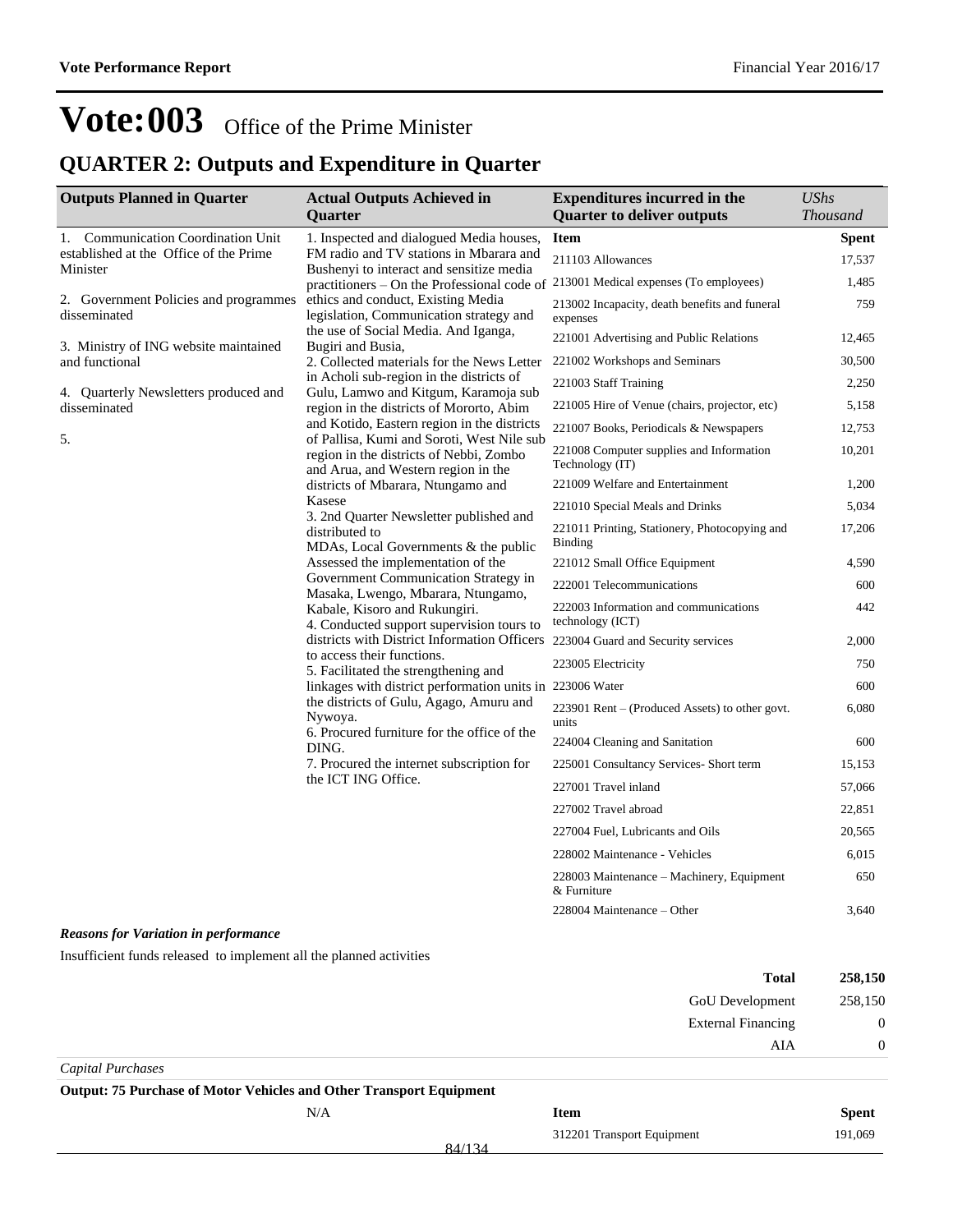### **QUARTER 2: Outputs and Expenditure in Quarter**

| <b>Outputs Planned in Quarter</b>                                | <b>Actual Outputs Achieved in</b><br>Quarter | <b>Expenditures incurred in the</b><br><b>Quarter to deliver outputs</b> | <b>UShs</b><br><b>Thousand</b> |
|------------------------------------------------------------------|----------------------------------------------|--------------------------------------------------------------------------|--------------------------------|
| <b>Reasons for Variation in performance</b>                      |                                              |                                                                          |                                |
| N/A                                                              |                                              |                                                                          |                                |
|                                                                  |                                              | <b>Total</b>                                                             | 191,069                        |
|                                                                  |                                              | GoU Development                                                          | 191,069                        |
|                                                                  |                                              | <b>External Financing</b>                                                | $\Omega$                       |
|                                                                  |                                              | AIA                                                                      | $\theta$                       |
|                                                                  |                                              | <b>Total For SubProgramme</b>                                            | 577,419                        |
|                                                                  |                                              | GoU Development                                                          | 577,419                        |
|                                                                  |                                              | <b>External Financing</b>                                                | $\theta$                       |
|                                                                  |                                              | AIA                                                                      | $\mathbf{0}$                   |
| <b>Development Projects</b>                                      |                                              |                                                                          |                                |
| <b>Project: 1294 Government Evaluation Facility Project</b>      |                                              |                                                                          |                                |
| <b>Outputs Provided</b>                                          |                                              |                                                                          |                                |
| <b>Output: 06 Functioning National Monitoring and Evaluation</b> |                                              |                                                                          |                                |
| Number of evaluation reports uploaded                            |                                              | <b>Item</b>                                                              | <b>Spent</b>                   |
| Quality of the evaluation reports on the<br>web portal enhanced  |                                              | 211102 Contract Staff Salaries (Incl. Casuals,<br>Temporary)             | 9,621                          |
|                                                                  |                                              | 211103 Allowances                                                        | 1,831                          |
| Report on the update of the database.                            |                                              | 222001 Telecommunications                                                | 866                            |
| Access to the database enhanced                                  |                                              | 223003 Rent – (Produced Assets) to private<br>entities                   | 2,500                          |
|                                                                  |                                              | 223005 Electricity                                                       | 732                            |
|                                                                  |                                              | 223006 Water                                                             | 366                            |
|                                                                  |                                              | 223901 Rent – (Produced Assets) to other govt.<br>units                  | 2,990                          |
|                                                                  |                                              | 224004 Cleaning and Sanitation                                           | 740                            |
|                                                                  |                                              | 225001 Consultancy Services- Short term                                  | 92,462                         |
|                                                                  |                                              | 227004 Fuel, Lubricants and Oils                                         | 29,091                         |
|                                                                  |                                              | 228003 Maintenance - Machinery, Equipment<br>& Furniture                 | 1,465                          |
|                                                                  |                                              | 228004 Maintenance – Other                                               | 8,485                          |
| <b>Reasons for Variation in performance</b>                      |                                              |                                                                          |                                |

| 151,150          | <b>Total</b>                  |
|------------------|-------------------------------|
| 151,150          | GoU Development               |
| $\boldsymbol{0}$ | <b>External Financing</b>     |
| $\theta$         | AIA                           |
| 151,150          | <b>Total For SubProgramme</b> |
| 151,150          | GoU Development               |
| $\boldsymbol{0}$ | <b>External Financing</b>     |
| $\theta$         | AIA                           |
|                  |                               |

**Program: 02 Disaster Preparedness and Refugees Management**

*Recurrent Programmes*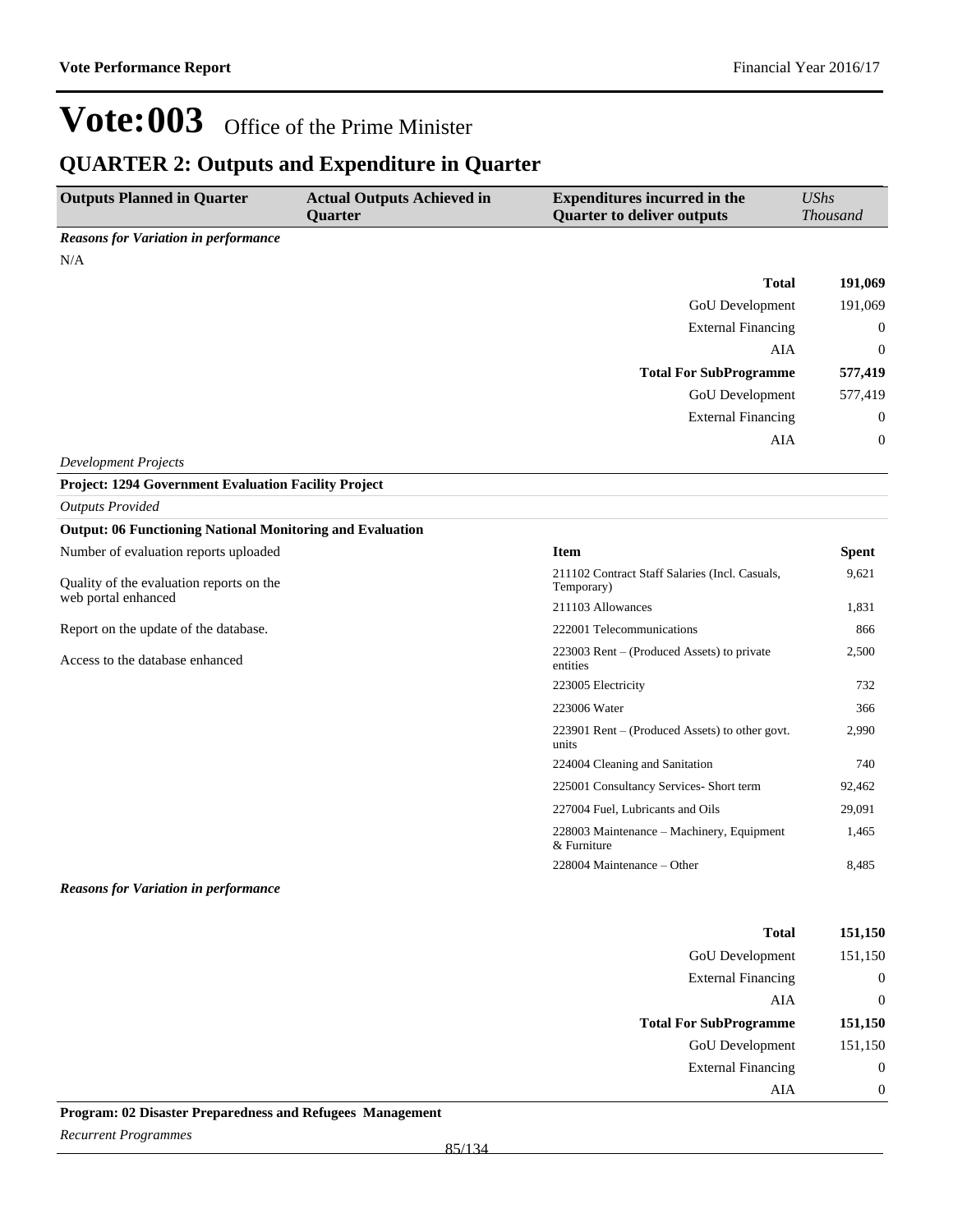### **QUARTER 2: Outputs and Expenditure in Quarter**

| <b>Outputs Planned in Quarter</b>                           | <b>Actual Outputs Achieved in</b>                                                          | <b>Expenditures incurred in the</b>                       | <b>UShs</b>     |
|-------------------------------------------------------------|--------------------------------------------------------------------------------------------|-----------------------------------------------------------|-----------------|
|                                                             | <b>Quarter</b>                                                                             | <b>Quarter to deliver outputs</b>                         | <b>Thousand</b> |
| <b>Subprogram: 18 Disaster Preparedness and Management</b>  |                                                                                            |                                                           |                 |
| <b>Outputs Provided</b>                                     |                                                                                            |                                                           |                 |
| Output: 01 Effective preparedness and response to disasters |                                                                                            |                                                           |                 |
|                                                             | 1. Risk, Hazard, vulnerability profile and 1. Carried out food security assessment in Item |                                                           | <b>Spent</b>    |
| maps prepared.                                              | 116 districts and presented a report to<br>Cabinet and Parliament.                         | 211101 General Staff Salaries                             | 156,960         |
| 2. Disaster Risk Assessments conducted                      |                                                                                            | 211103 Allowances                                         | 72,369          |
| at District and community level                             | 2. Conducted 8 Disaster damage and loss<br>Assessments at District and community           | 213001 Medical expenses (To employees)                    | 4,178           |
| 3. Improved Preparedness for disasters by                   | level in Amuria, Kaliro, Bukomasimbi,                                                      | 221002 Workshops and Seminars                             | 410,000         |
| communities for resilience undertaken                       | Ngora, Nakapiripirit, Namutumba,                                                           | 221003 Staff Training                                     | 56,826          |
|                                                             | Mayuge, Kaberamaido.                                                                       | 221007 Books, Periodicals & Newspapers                    | 2,089           |
| 4. Participation in international wo                        | 3. Carried out resettlement mapping in<br>Kyegegwe for resettlement of Forest<br>evicties. | 221011 Printing, Stationery, Photocopying and<br>Binding  | 43,658          |
|                                                             |                                                                                            | 222001 Telecommunications                                 | 3,343           |
|                                                             | 4. Participated in Regional Climate and<br>food security forecast conference in            | 222003 Information and communications<br>technology (ICT) | 1,671           |
|                                                             | Nairobi.                                                                                   | 223003 Rent – (Produced Assets) to private<br>entities    | 33,009          |
|                                                             | 5. Held three (3) Monthly Meetings of the 223005 Electricity                               |                                                           | 5,014           |
|                                                             | national Platform for DRR                                                                  | 223006 Water                                              | 2,507           |
|                                                             | 6. Held eight Radio and TV talk shows on                                                   | 224004 Cleaning and Sanitation                            | 4,346           |
|                                                             | food security                                                                              | 225001 Consultancy Services- Short term                   | 150,000         |
|                                                             | 7. Published two Monthly bulletins on                                                      | 227001 Travel inland                                      | 676,160         |
|                                                             | DRR for high visibility and delivered to<br>over 3,000 targeted individuals and groups     | 227002 Travel abroad                                      | 12,535          |
|                                                             | 227004 Fuel, Lubricants and Oils                                                           | 49,305                                                    |                 |
|                                                             | 8. Carried out a Disaster Risk Financing<br>(DRF) training for in Moroto.<br>& Furniture   | 228002 Maintenance - Vehicles                             | 211,814         |
|                                                             |                                                                                            | 228003 Maintenance – Machinery, Equipment                 | 20,440          |
|                                                             | 9. Held two Monthly Peace building<br>platform meetings                                    | 228004 Maintenance – Other                                | 28,031          |

#### *Reasons for Variation in performance*

Insufficient funds

| 1,944,256 | <b>Total</b>       |
|-----------|--------------------|
| 156,960   | Wage Recurrent     |
| 1,787,296 | Non Wage Recurrent |
| υ         | AIA                |

**Output: 04 Relief to disaster victims**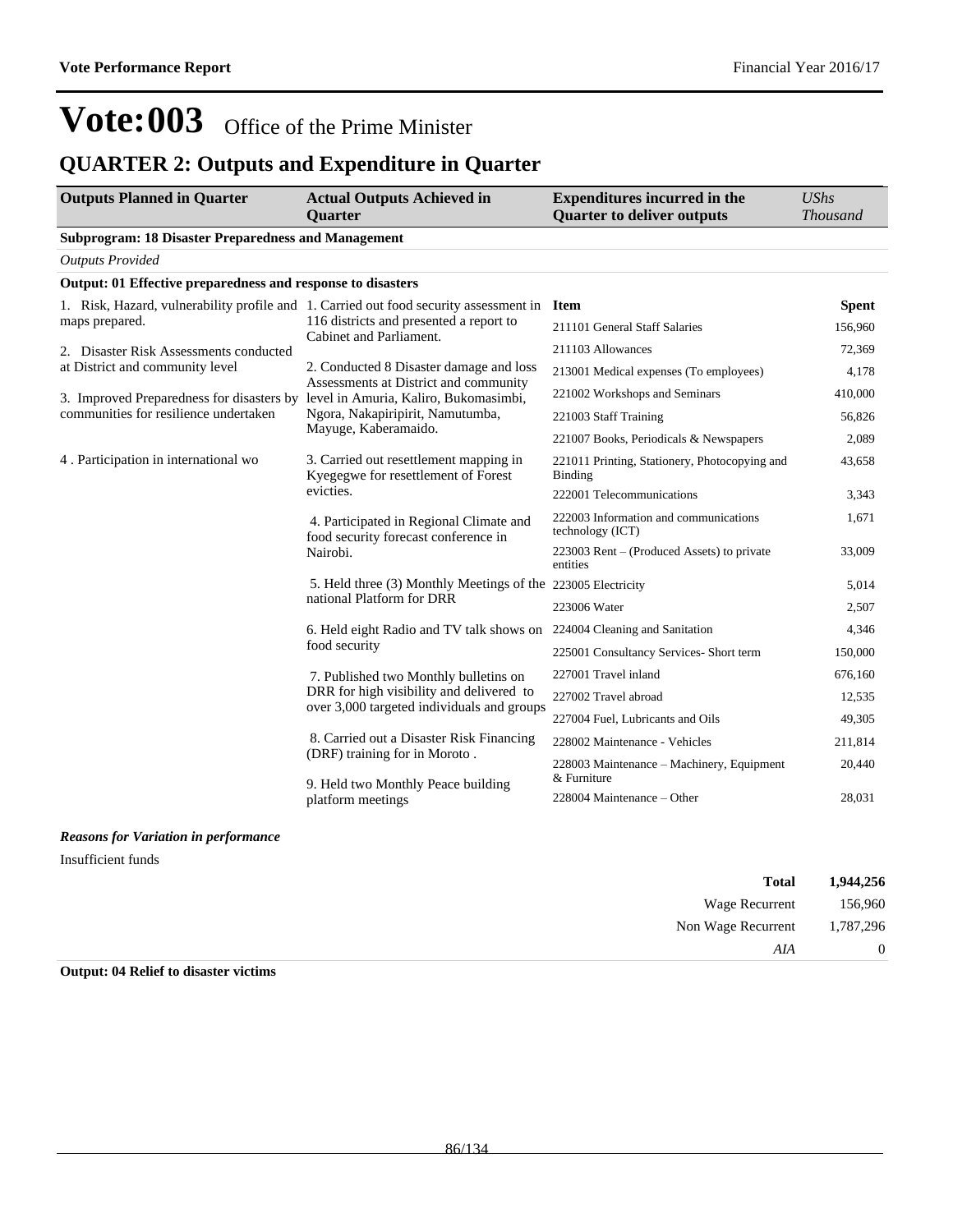### **QUARTER 2: Outputs and Expenditure in Quarter**

| <b>Outputs Planned in Quarter</b>                                      | <b>Actual Outputs Achieved in</b><br><b>Ouarter</b>                                                                                                                                                                                                                                               | <b>Expenditures incurred in the</b><br><b>Quarter to deliver outputs</b> | UShs<br><b>Thousand</b> |
|------------------------------------------------------------------------|---------------------------------------------------------------------------------------------------------------------------------------------------------------------------------------------------------------------------------------------------------------------------------------------------|--------------------------------------------------------------------------|-------------------------|
| 1. Relief food and NFI's procured.                                     | $(1)$ . Procured and distributed 5,100 bags                                                                                                                                                                                                                                                       | Item                                                                     | <b>Spent</b>            |
| 2. Relief food distributed to affected                                 | of 100 kgs of maize flour and 1,000 bags<br>of beans was to famine victims in the                                                                                                                                                                                                                 | 221017 Subscriptions                                                     | 8,357                   |
| communities.                                                           | subregions of Teso, Cattle-Corridor, and                                                                                                                                                                                                                                                          | 224006 Agricultural Supplies                                             | 3,558,645               |
| 3. 15 DDMC, DDPC & Regional<br>Training for data collectors undertaken | the districts of Kaliro, Namutumba,<br>Kamuli, Bushenyi , Isingiro and<br>Bukomasimbi.<br>(2). Procured and distributed 700 pieces<br>of tarpaulins to disaster victims across the<br>country.<br>(3). Trained 14 DDMC, DDPC on<br>Disaster risk Financing in the subregions<br>of Teso, Karamoja | 227001 Travel inland                                                     | 196,000                 |

### *Reasons for Variation in performance*

Insufficient funds

| 3,763,001 | <b>Total</b>                  |  |
|-----------|-------------------------------|--|
| $\theta$  | <b>Wage Recurrent</b>         |  |
| 3,763,001 | Non Wage Recurrent            |  |
| $\theta$  | AIA                           |  |
| 5,707,257 | <b>Total For SubProgramme</b> |  |
| 156,960   | Wage Recurrent                |  |
| 5,550,297 | Non Wage Recurrent            |  |
| $\theta$  | AIA                           |  |
|           |                               |  |

#### *Recurrent Programmes*

| <b>Subprogram: 19 Refugees Management</b>                                |                                                                                                          |                                                           |         |
|--------------------------------------------------------------------------|----------------------------------------------------------------------------------------------------------|-----------------------------------------------------------|---------|
| <b>Outputs Provided</b>                                                  |                                                                                                          |                                                           |         |
| Output: 03 IDPs returned and resettled, Refugees settled and repatriated |                                                                                                          |                                                           |         |
| 1. 5,000 refugees settled on land in                                     | 1. Received and settled 45,666 refugees on Item                                                          |                                                           | Spent   |
| refugee settlements                                                      | land                                                                                                     | 211101 General Staff Salaries                             | 121,698 |
|                                                                          | 2. 1,000 plots demarcated for new arrivals 2. 9,133 plots demarcated for new arrivals. 211103 Allowances |                                                           | 24,184  |
|                                                                          |                                                                                                          | 221007 Books, Periodicals & Newspapers                    | 5,750   |
| 3. 7,500 lts of quarterly fuel for entitled                              | 3. Received 1080 newspapers within<br>period as budgeted                                                 | 222001 Telecommunications                                 | 1,019   |
| staff released                                                           |                                                                                                          | 222003 Information and communications<br>technology (ICT) | 500     |
| 4. One monthly periodicals (1080)<br>newspapers) for 4 officers provided |                                                                                                          | 223003 Rent – (Produced Assets) to private<br>entities    | 11.800  |
|                                                                          |                                                                                                          | 223005 Electricity                                        | 1,471   |
|                                                                          |                                                                                                          | 223006 Water                                              | 811     |
|                                                                          |                                                                                                          | 227001 Travel inland                                      | 22,375  |
|                                                                          |                                                                                                          | 227004 Fuel, Lubricants and Oils                          | 14,778  |
|                                                                          |                                                                                                          | 228002 Maintenance - Vehicles                             | 9,100   |
|                                                                          |                                                                                                          | 228003 Maintenance – Machinery, Equipment<br>& Furniture  | 2,600   |
|                                                                          |                                                                                                          | $228004$ Maintenance – Other                              | 3.997   |

#### *Reasons for Variation in performance*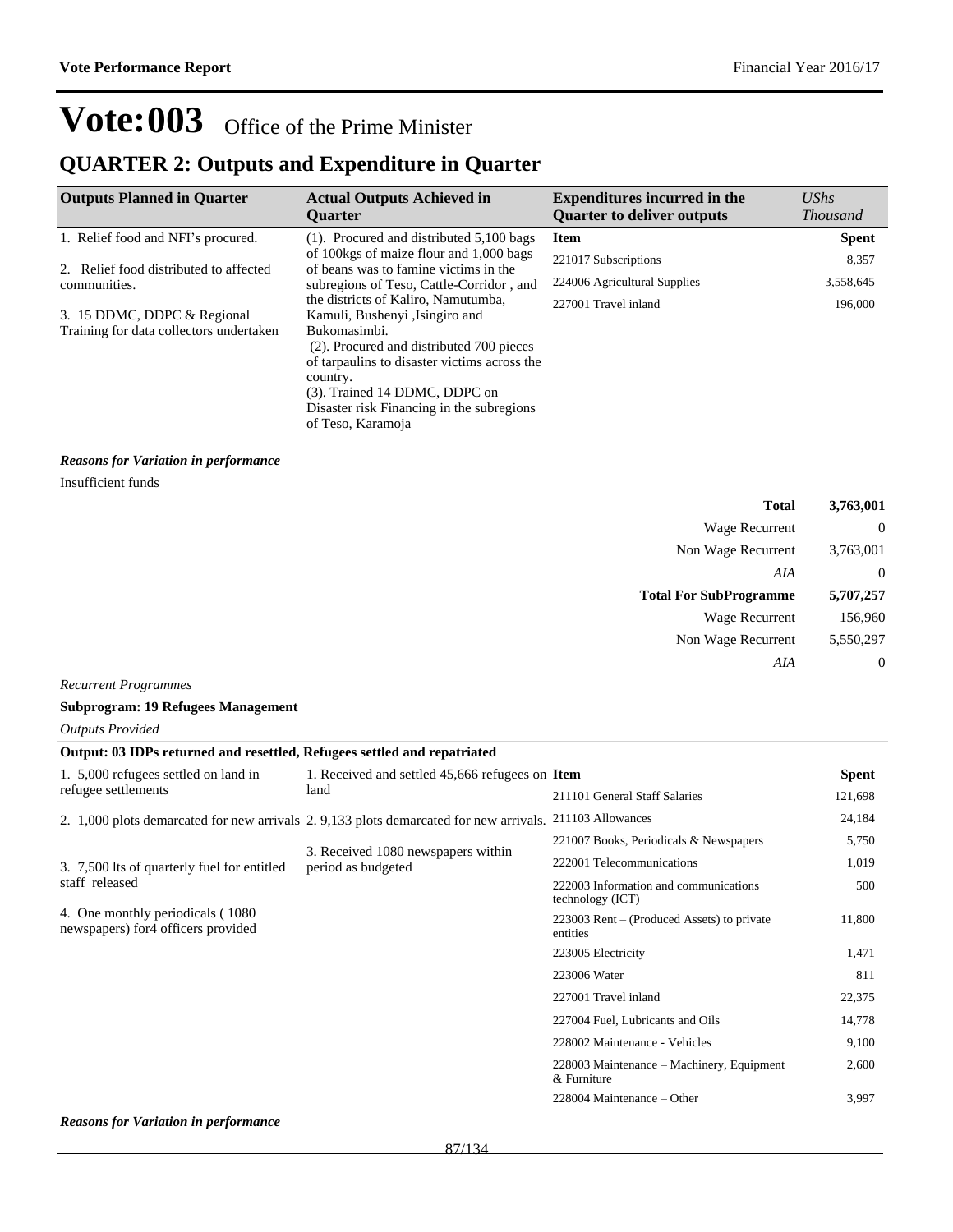### **QUARTER 2: Outputs and Expenditure in Quarter**

| <b>Outputs Planned in Quarter</b> | <b>Actual Outputs Achieved in</b> | <b>Expenditures incurred in the</b> | UShs     |
|-----------------------------------|-----------------------------------|-------------------------------------|----------|
|                                   | <b>Ouarter</b>                    | <b>Quarter to deliver outputs</b>   | Thousand |

1. High refugee influx that entered Uganda

2. High number of asylum seekers that prompted more plots to be demarcated

3. Policy draft document ready for validation

| <b>Total</b>                                                | 220,083  |
|-------------------------------------------------------------|----------|
| Wage Recurrent                                              | 121,698  |
| Non Wage Recurrent                                          | 98,385   |
| AIA                                                         | $\Omega$ |
| Output: 06 Refugees and host community livelihoods improved |          |

|  | Held Consultative meeting with host<br>1. 12 staff houses repaired | <b>Item</b>                                   | <b>Spent</b>                   |         |
|--|--------------------------------------------------------------------|-----------------------------------------------|--------------------------------|---------|
|  |                                                                    | community members in Rwamwanja<br>Settlement. | 224004 Cleaning and Sanitation | 1,150   |
|  | 2. 12 sites monitored with MOW                                     | 224006 Agricultural Supplies                  | 17.500                         |         |
|  |                                                                    | 227004 Fuel, Lubricants and Oils              | 5.000                          |         |
|  |                                                                    |                                               | 228001 Maintenance - Civil     | 239,730 |

#### *Reasons for Variation in performance*

Procurement process for the repair of staff houses at Nakivale & Kyaka2 is at bid evaluation stage.

Procurement processes on going for tree seedlings

|                                                             |                                                                                       | <b>Total</b>                                                | 263,380        |
|-------------------------------------------------------------|---------------------------------------------------------------------------------------|-------------------------------------------------------------|----------------|
|                                                             |                                                                                       | Wage Recurrent                                              | $\Omega$       |
|                                                             |                                                                                       | Non Wage Recurrent                                          | 263,380        |
|                                                             |                                                                                       | AIA                                                         | $\overline{0}$ |
| <b>Output: 07 Grant of asylum and repatriation refugees</b> |                                                                                       |                                                             |                |
| 1. 3 REC sessions conducted                                 | 1. Conducted Four REC sessions.                                                       | Item                                                        | <b>Spent</b>   |
| 2. Ouarterly contribution made                              | 2. Assessed 11,812 refugee individuals<br>3. Granted 5,069 individuals refugee status | 211103 Allowances                                           | 7,433          |
|                                                             |                                                                                       | 221008 Computer supplies and Information<br>Technology (IT) | 18,597         |
| 3, 1600 lts of fuel processed                               | 4. Rejected 1674 individuals by REC<br>5.3506 asylum seekers granted refugee          | 221011 Printing, Stationery, Photocopying and               | 8,950          |
| 4, 150 reams of paper procured                              | status.                                                                               | Binding                                                     |                |
|                                                             | 6. Issued 120 CTDs                                                                    | 221017 Subscriptions                                        | 1,000          |
| 5,000 new refugees granted refugee<br>5.<br>etatue          |                                                                                       | 227001 Travel inland                                        | 15,000         |

#### *Reasons for Variation in performance*

status

1. More refugees arrived because of the ongoing war in South Sudan

2. More CTDs were issued because of higher demand by the refugees to travel abroad

| 62,180   | <b>Total</b>                  |
|----------|-------------------------------|
| $\theta$ | Wage Recurrent                |
| 62,180   | Non Wage Recurrent            |
| $\theta$ | AIA                           |
| 545,643  | <b>Total For SubProgramme</b> |

227004 Fuel, Lubricants and Oils 11,200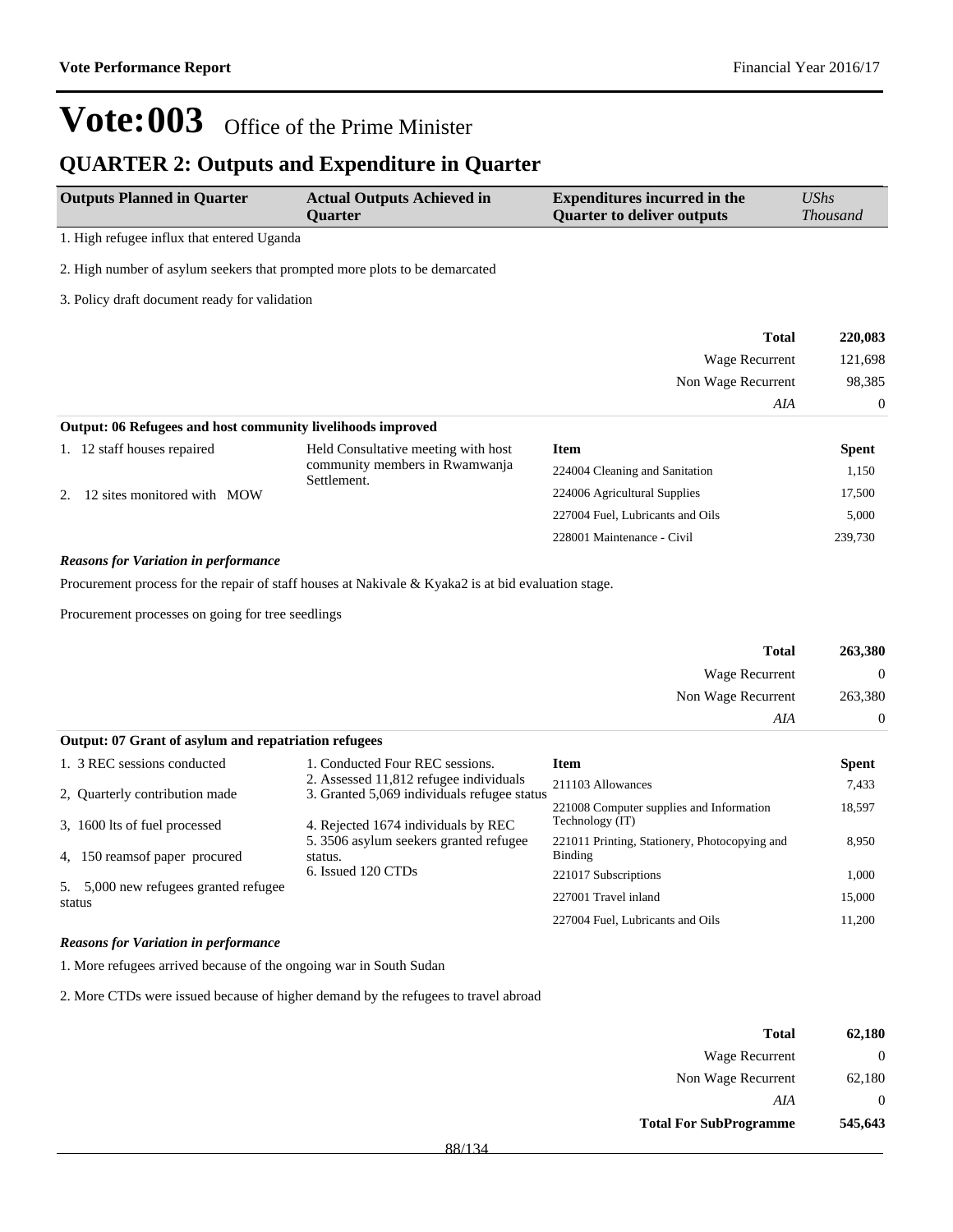### **QUARTER 2: Outputs and Expenditure in Quarter**

| <b>Outputs Planned in Quarter</b>            | <b>Actual Outputs Achieved in</b><br>Quarter                                                                                                                                                                                                                                                                                                                                                                                                                                                                                        | <b>Expenditures incurred in the</b><br><b>Quarter to deliver outputs</b> | <b>UShs</b><br>Thousand |
|----------------------------------------------|-------------------------------------------------------------------------------------------------------------------------------------------------------------------------------------------------------------------------------------------------------------------------------------------------------------------------------------------------------------------------------------------------------------------------------------------------------------------------------------------------------------------------------------|--------------------------------------------------------------------------|-------------------------|
|                                              |                                                                                                                                                                                                                                                                                                                                                                                                                                                                                                                                     | Wage Recurrent                                                           | 121,698                 |
|                                              |                                                                                                                                                                                                                                                                                                                                                                                                                                                                                                                                     | Non Wage Recurrent                                                       | 423,945                 |
|                                              |                                                                                                                                                                                                                                                                                                                                                                                                                                                                                                                                     | AIA                                                                      | $\mathbf 0$             |
| <b>Development Projects</b>                  |                                                                                                                                                                                                                                                                                                                                                                                                                                                                                                                                     |                                                                          |                         |
| Project: 0922 Humanitarian Assistance        |                                                                                                                                                                                                                                                                                                                                                                                                                                                                                                                                     |                                                                          |                         |
| <b>Outputs Provided</b>                      |                                                                                                                                                                                                                                                                                                                                                                                                                                                                                                                                     |                                                                          |                         |
| <b>Output: 04 Relief to disaster victims</b> |                                                                                                                                                                                                                                                                                                                                                                                                                                                                                                                                     |                                                                          |                         |
| 1. Relief food and non food items            | 1. Carried out food security assessment in Item                                                                                                                                                                                                                                                                                                                                                                                                                                                                                     |                                                                          | <b>Spent</b>            |
| procured and distribuded                     | 116 districts and presented a report to<br>Cabinet and Parliament.                                                                                                                                                                                                                                                                                                                                                                                                                                                                  | 211103 Allowances                                                        | 21,500                  |
|                                              |                                                                                                                                                                                                                                                                                                                                                                                                                                                                                                                                     | 222001 Telecommunications                                                | 1,000                   |
|                                              | 2. Conducted 8 Disaster damage and loss<br>Assessments at District and community                                                                                                                                                                                                                                                                                                                                                                                                                                                    | 222003 Information and communications<br>technology (ICT)                | 600                     |
|                                              | level in Amuria, Kaliro, Bukomasimbi,<br>Ngora, Nakapiripirit, Namutumba,<br>Mayuge, Kaberamaido.                                                                                                                                                                                                                                                                                                                                                                                                                                   | 223003 Rent - (Produced Assets) to private<br>entities                   | 24,760                  |
|                                              |                                                                                                                                                                                                                                                                                                                                                                                                                                                                                                                                     | 223005 Electricity                                                       | 2,400                   |
|                                              | 3. Carried out resettlement mapping in<br>Kyegegwe for resettlement of Forest                                                                                                                                                                                                                                                                                                                                                                                                                                                       | 223006 Water                                                             | 1,000                   |
|                                              | evicties.                                                                                                                                                                                                                                                                                                                                                                                                                                                                                                                           | 224006 Agricultural Supplies                                             | 64,268                  |
|                                              |                                                                                                                                                                                                                                                                                                                                                                                                                                                                                                                                     | 227004 Fuel, Lubricants and Oils                                         | 14,105                  |
|                                              | 4. Participated in Regional Climate and<br>food security forecast conference in                                                                                                                                                                                                                                                                                                                                                                                                                                                     | 228002 Maintenance - Vehicles                                            | 11,335                  |
|                                              | Nairobi.                                                                                                                                                                                                                                                                                                                                                                                                                                                                                                                            | 228003 Maintenance – Machinery, Equipment<br>& Furniture                 | 1,400                   |
|                                              | 5. Held three (3) Monthly Meetings of the 228004 Maintenance – Other<br>national Platform for DRR                                                                                                                                                                                                                                                                                                                                                                                                                                   |                                                                          | 4,400                   |
|                                              | 6. Held eight Radio and TV talk shows on<br>food security                                                                                                                                                                                                                                                                                                                                                                                                                                                                           |                                                                          |                         |
|                                              | 7. Published two Monthly bulletins on<br>DRR for high visibility and delivered to<br>over 3,000 targeted individuals and groups                                                                                                                                                                                                                                                                                                                                                                                                     |                                                                          |                         |
|                                              | 8. Carried out a Disaster Risk Financing<br>(DRF) training for in Moroto.                                                                                                                                                                                                                                                                                                                                                                                                                                                           |                                                                          |                         |
|                                              | 9. Held two Monthly Peace building<br>platform meetings<br>10.5,100 bags of 100kgs of maize flour<br>and 1,000 bags of beans was procured and<br>distributed to famine victims in the<br>subregions of Teso, Cattle-Corridor, and<br>the districts of Kaliro, Namutumba,<br>Kamuli, Bushenyi ,Isingiro and<br>Bukomasimbi.<br>11. Procured and distributed 700 pieces of<br>tarpaulins to disaster victims across the<br>country.<br>12. Trained 14 DDMC, DDPC on Disaster<br>risk Financing in the subregions of Teso,<br>Karamoja |                                                                          |                         |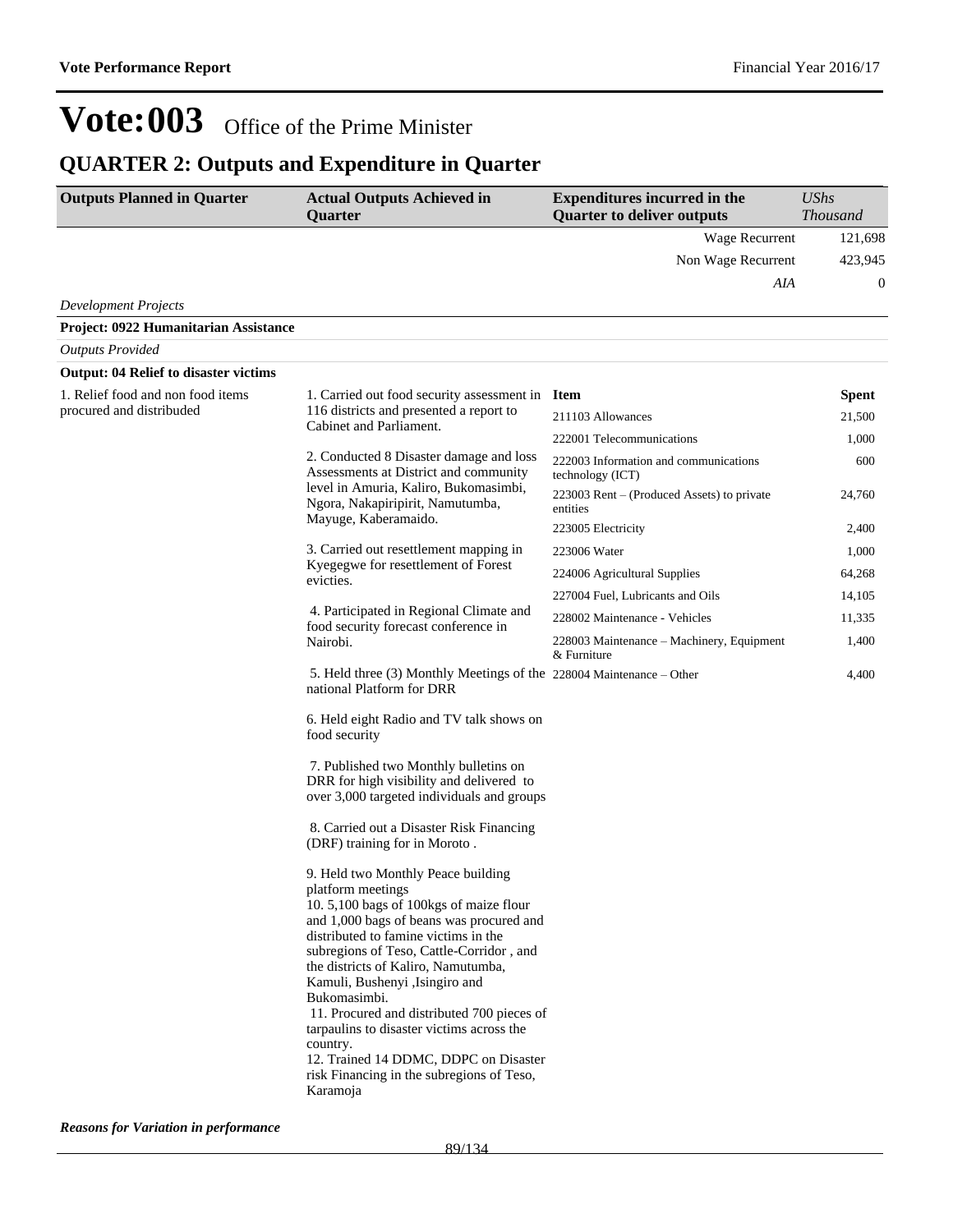### **QUARTER 2: Outputs and Expenditure in Quarter**

| <b>Outputs Planned in Quarter</b>                                                                                                           | <b>Actual Outputs Achieved in</b><br>Quarter | <b>Expenditures incurred in the</b><br><b>Quarter to deliver outputs</b> | UShs<br><b>Thousand</b>          |
|---------------------------------------------------------------------------------------------------------------------------------------------|----------------------------------------------|--------------------------------------------------------------------------|----------------------------------|
| Insufficient funds                                                                                                                          |                                              |                                                                          |                                  |
|                                                                                                                                             |                                              | <b>Total</b>                                                             | 146,768                          |
|                                                                                                                                             |                                              | GoU Development                                                          | 146,768                          |
|                                                                                                                                             |                                              | <b>External Financing</b>                                                | $\boldsymbol{0}$                 |
|                                                                                                                                             |                                              | AIA                                                                      | 0                                |
| <b>Capital Purchases</b>                                                                                                                    |                                              |                                                                          |                                  |
| <b>Output: 72 Government Buildings and Administrative Infrastructure</b>                                                                    |                                              |                                                                          |                                  |
| 1. Namanve stores building, fencing and<br>connection of utilities completed                                                                | Completed Namanye stores building,           | <b>Item</b><br>312101 Non-Residential Buildings                          | <b>Spent</b><br>4,320            |
| 2. Completion of back filling undertaken                                                                                                    |                                              |                                                                          |                                  |
| 3. BOQs and designs for NECOC building<br>made                                                                                              |                                              |                                                                          |                                  |
| 4. Eviction of encroachers and Wall<br>Fencing off Land in Kisugu<br>5 Ground prepared for fu                                               |                                              |                                                                          |                                  |
| <b>Reasons for Variation in performance</b>                                                                                                 |                                              |                                                                          |                                  |
| 1. Eviction of encroachers and Wall Fencing off Land in Kisugu not done. Funds not released                                                 |                                              |                                                                          |                                  |
| 2. BOQs and designs for NECOC building made not done due to lack of funds<br>3. Design for large Relief stores progressed but not completed |                                              |                                                                          |                                  |
|                                                                                                                                             |                                              | <b>Total</b>                                                             | 4,320                            |
|                                                                                                                                             |                                              | GoU Development                                                          | 4,320                            |
|                                                                                                                                             |                                              | <b>External Financing</b>                                                | $\mathbf{0}$                     |
|                                                                                                                                             |                                              | AIA                                                                      | 0                                |
| Output: 75 Purchase of Motor Vehicles and Other Transport Equipment                                                                         |                                              |                                                                          |                                  |
|                                                                                                                                             | No new vehicles ordered                      | <b>Item</b>                                                              | <b>Spent</b>                     |
|                                                                                                                                             |                                              | 312201 Transport Equipment                                               | 420,000                          |
| <b>Reasons for Variation in performance</b>                                                                                                 |                                              |                                                                          |                                  |
| No new vehicles ordered due to ban on purchase of new vehicles                                                                              |                                              |                                                                          |                                  |
|                                                                                                                                             |                                              | <b>Total</b>                                                             | 420,000                          |
|                                                                                                                                             |                                              | GoU Development                                                          | 420,000                          |
|                                                                                                                                             |                                              | <b>External Financing</b>                                                | $\boldsymbol{0}$                 |
|                                                                                                                                             |                                              | AIA                                                                      | $\boldsymbol{0}$                 |
|                                                                                                                                             |                                              | <b>Total For SubProgramme</b>                                            | 571,088                          |
|                                                                                                                                             |                                              | GoU Development                                                          | 571,088                          |
|                                                                                                                                             |                                              | <b>External Financing</b><br>${\rm AIA}$                                 | $\mathbf{0}$<br>$\boldsymbol{0}$ |
| <b>Development Projects</b>                                                                                                                 |                                              |                                                                          |                                  |
| Project: 1235 Ressettlement of Landless Persons and Disaster Victims                                                                        |                                              |                                                                          |                                  |

*Outputs Provided*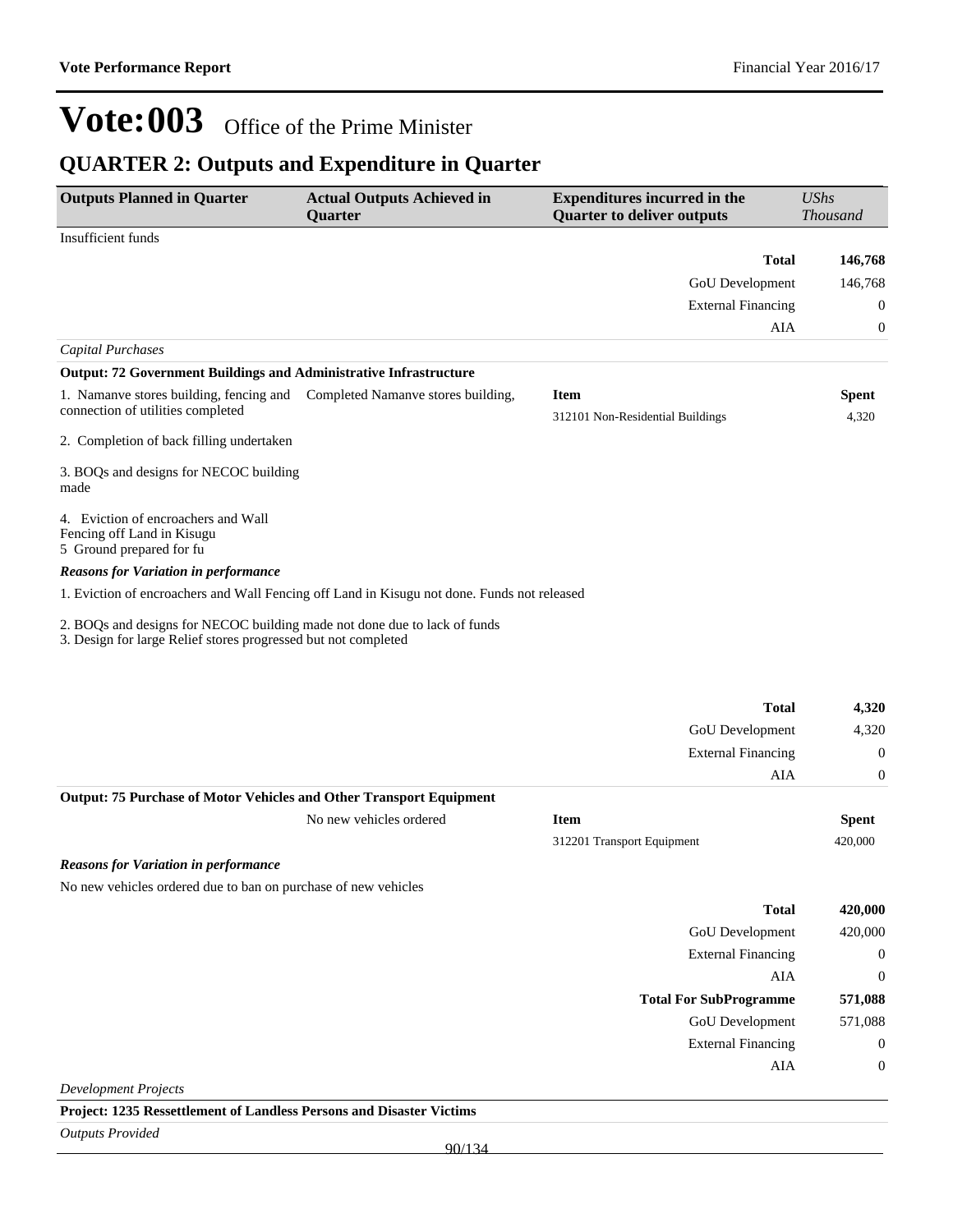### **QUARTER 2: Outputs and Expenditure in Quarter**

| <b>Outputs Planned in Quarter</b>                                                                    | <b>Actual Outputs Achieved in</b><br><b>Ouarter</b>                                                                              | <b>Expenditures incurred in the</b><br><b>Ouarter to deliver outputs</b> | UShs<br><b>Thousand</b> |
|------------------------------------------------------------------------------------------------------|----------------------------------------------------------------------------------------------------------------------------------|--------------------------------------------------------------------------|-------------------------|
| Output: 03 IDPs returned and resettled, Refugees settled and repatriated                             |                                                                                                                                  |                                                                          |                         |
| 1. 200 plots of land demarcated and<br>allocated to Ugandan expellees from<br>neighbouring countries | Demarcated and allocated 300 plots of<br>land in Kyaka 1 Kyegegwa District to<br>Ugandan expellees from neighboring<br>countries | <b>Item</b>                                                              | <b>Spent</b>            |
|                                                                                                      |                                                                                                                                  | 211103 Allowances                                                        | 41,643                  |
|                                                                                                      |                                                                                                                                  | 221008 Computer supplies and Information<br>Technology (IT)              | 6,000                   |
|                                                                                                      |                                                                                                                                  | 222001 Telecommunications                                                | 2,400                   |
|                                                                                                      |                                                                                                                                  | 222003 Information and communications<br>technology (ICT)                | 1,600                   |
|                                                                                                      |                                                                                                                                  | 223003 Rent – (Produced Assets) to private<br>entities                   | 34,893                  |
|                                                                                                      |                                                                                                                                  | 223005 Electricity                                                       | 3,600                   |
|                                                                                                      |                                                                                                                                  | 223006 Water                                                             | 2,000                   |
|                                                                                                      |                                                                                                                                  | 224004 Cleaning and Sanitation                                           | 3,600                   |
|                                                                                                      |                                                                                                                                  | 227001 Travel inland                                                     | 68,415                  |
|                                                                                                      |                                                                                                                                  | 227004 Fuel, Lubricants and Oils                                         | 28,000                  |
|                                                                                                      |                                                                                                                                  | 228002 Maintenance - Vehicles                                            | 16,640                  |
|                                                                                                      |                                                                                                                                  | 228003 Maintenance – Machinery, Equipment<br>& Furniture                 | 3,600                   |
|                                                                                                      |                                                                                                                                  | 228004 Maintenance – Other                                               | 8.800                   |

#### *Reasons for Variation in performance*

Budget cuts made it hard to implement all the planned activities

| <b>Total</b>              | 221,191          |
|---------------------------|------------------|
| <b>GoU</b> Development    | 221,191          |
| <b>External Financing</b> | $\boldsymbol{0}$ |
| AIA                       | $\overline{0}$   |
| .                         |                  |

#### *Capital Purchases*

#### **Output: 75 Purchase of Motor Vehicles and Other Transport Equipment**

Initiation of procurement process The procurement process for the

Twelve ton cargo truck shelved

| <b>Item</b>                | <b>Spent</b> |
|----------------------------|--------------|
| 312201 Transport Equipment | 130,000      |

#### *Reasons for Variation in performance*

The procurement process for the Twelve ton cargo truck deferred because of insufficient funds

| 130,000        | <b>Total</b>                  |  |
|----------------|-------------------------------|--|
| 130,000        | GoU Development               |  |
| $\mathbf{0}$   | <b>External Financing</b>     |  |
| $\mathbf{0}$   | AIA                           |  |
|                |                               |  |
| 351,191        | <b>Total For SubProgramme</b> |  |
| 351,191        | GoU Development               |  |
| $\overline{0}$ | <b>External Financing</b>     |  |
| $\overline{0}$ | AIA                           |  |

*Development Projects*

**Project: 1293 Support to Refugee Settlement**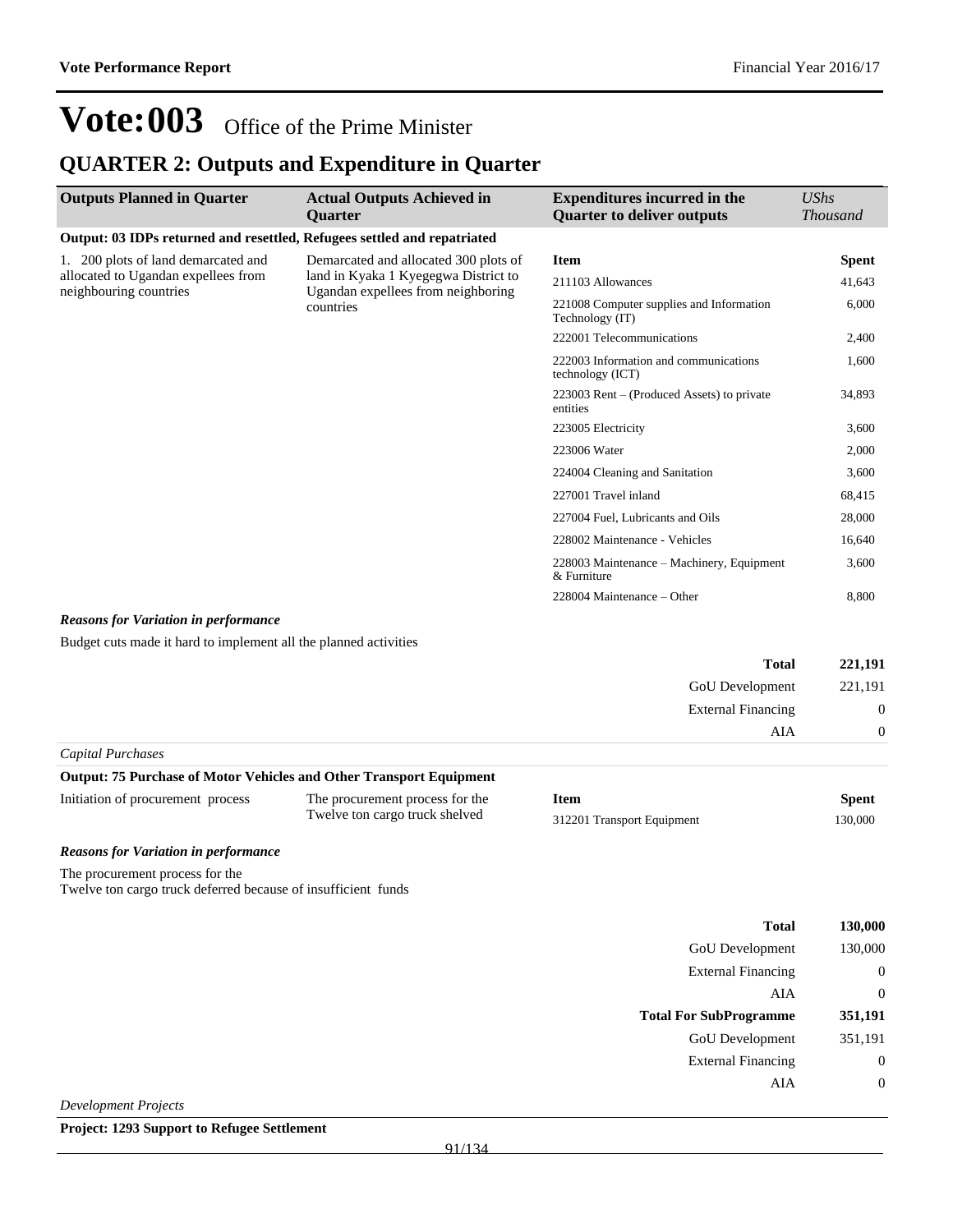### **QUARTER 2: Outputs and Expenditure in Quarter**

| <b>Outputs Planned in Quarter</b>                                                                                   | <b>Actual Outputs Achieved in</b><br><b>Quarter</b>                                           | <b>Expenditures incurred in the</b><br><b>Quarter to deliver outputs</b> | <b>UShs</b><br><b>Thousand</b> |
|---------------------------------------------------------------------------------------------------------------------|-----------------------------------------------------------------------------------------------|--------------------------------------------------------------------------|--------------------------------|
| Capital Purchases                                                                                                   |                                                                                               |                                                                          |                                |
| <b>Output: 72 Government Buildings and Administrative Infrastructure</b>                                            |                                                                                               |                                                                          |                                |
| Supervising by both Ministry of Works<br>and OPM technical team done<br><b>Reasons for Variation in performance</b> | 1. Completed Staff accommodation at Juru Item<br>base camp                                    | 312102 Residential Buildings                                             | <b>Spent</b><br>9,150          |
| Renovation of staff accommodation at Nakivale base camp at contract award level                                     |                                                                                               |                                                                          |                                |
|                                                                                                                     |                                                                                               | <b>Total</b>                                                             | 9,150                          |
|                                                                                                                     |                                                                                               | GoU Development                                                          | 9,150                          |
|                                                                                                                     |                                                                                               | <b>External Financing</b>                                                | $\mathbf{0}$                   |
|                                                                                                                     |                                                                                               | AIA                                                                      | $\mathbf{0}$                   |
|                                                                                                                     |                                                                                               | <b>Total For SubProgramme</b>                                            | 9,150                          |
|                                                                                                                     |                                                                                               | GoU Development                                                          | 9,150                          |
|                                                                                                                     |                                                                                               | <b>External Financing</b>                                                | $\mathbf{0}$                   |
|                                                                                                                     |                                                                                               | AIA                                                                      | $\boldsymbol{0}$               |
| <b>Program: 03 Affirmative Action Programs</b>                                                                      |                                                                                               |                                                                          |                                |
| <b>Recurrent Programmes</b>                                                                                         |                                                                                               |                                                                          |                                |
| Subprogram: 04 Northern Uganda Rehabilitation                                                                       |                                                                                               |                                                                          |                                |
| <b>Outputs Provided</b>                                                                                             |                                                                                               |                                                                          |                                |
| Output: 01 Implementation of PRDP coordinated and monitored                                                         |                                                                                               |                                                                          |                                |
| 1. 5 Inter district and Intra district                                                                              | .Held 2 Inter district and Intra district                                                     | <b>Item</b>                                                              | <b>Spent</b>                   |
| coordination meetings held at National                                                                              | coordination meetings at National and                                                         | 211101 General Staff Salaries                                            | 48,838                         |
| and Regional level                                                                                                  | Regional Office Equipped                                                                      | 211103 Allowances                                                        | 115,875                        |
| 2. Northern Uganda Rehabilitation                                                                                   | 2. Operationalized Northern Uganda                                                            | 221001 Advertising and Public Relations                                  | 99,000                         |
| offices equipped and operationalized for<br>PRDP coordination                                                       | Rehabilitation offices for PRDP<br>coordination                                               | 221002 Workshops and Seminars                                            | 171,641                        |
| 3. Hon Minister for NUR facilitated to                                                                              | 3. Monitored Development programmes<br>Coordinated NGO and Development<br>Partners activities | 221008 Computer supplies and Information<br>Technology (IT)              | 29,465                         |
| monitor Government                                                                                                  |                                                                                               | 221011 Printing, Stationery, Photocopying and<br><b>Binding</b>          | 57.100                         |
|                                                                                                                     | 4. Procured Office equipment ie<br>Computers, laptops, Printers and<br>Photocopiers for NUDC  | 221012 Small Office Equipment                                            | 10,000                         |
|                                                                                                                     |                                                                                               | 222001 Telecommunications                                                | 172                            |
|                                                                                                                     |                                                                                               | 222003 Information and communications<br>technology (ICT)                | 230                            |
|                                                                                                                     | 5. Provided political assistance to the Hon<br>Minister                                       | 223003 Rent – (Produced Assets) to private<br>entities                   | 1,750                          |
|                                                                                                                     | 6. Procured Office equipment ie                                                               | 223005 Electricity                                                       | 349                            |
|                                                                                                                     | Computers, laptops, Printers and<br>Photocopiers for NUD                                      | 223006 Water                                                             | 147                            |
|                                                                                                                     |                                                                                               | 224004 Cleaning and Sanitation                                           | 194                            |
|                                                                                                                     |                                                                                               | 227001 Travel inland                                                     | 137,500                        |
|                                                                                                                     |                                                                                               | 227004 Fuel, Lubricants and Oils                                         | 825                            |
|                                                                                                                     |                                                                                               | 228002 Maintenance - Vehicles                                            | 86,294                         |
|                                                                                                                     |                                                                                               | 228003 Maintenance – Machinery, Equipment<br>& Furniture                 | 171                            |
|                                                                                                                     | 92/134                                                                                        | 228004 Maintenance – Other                                               | 159                            |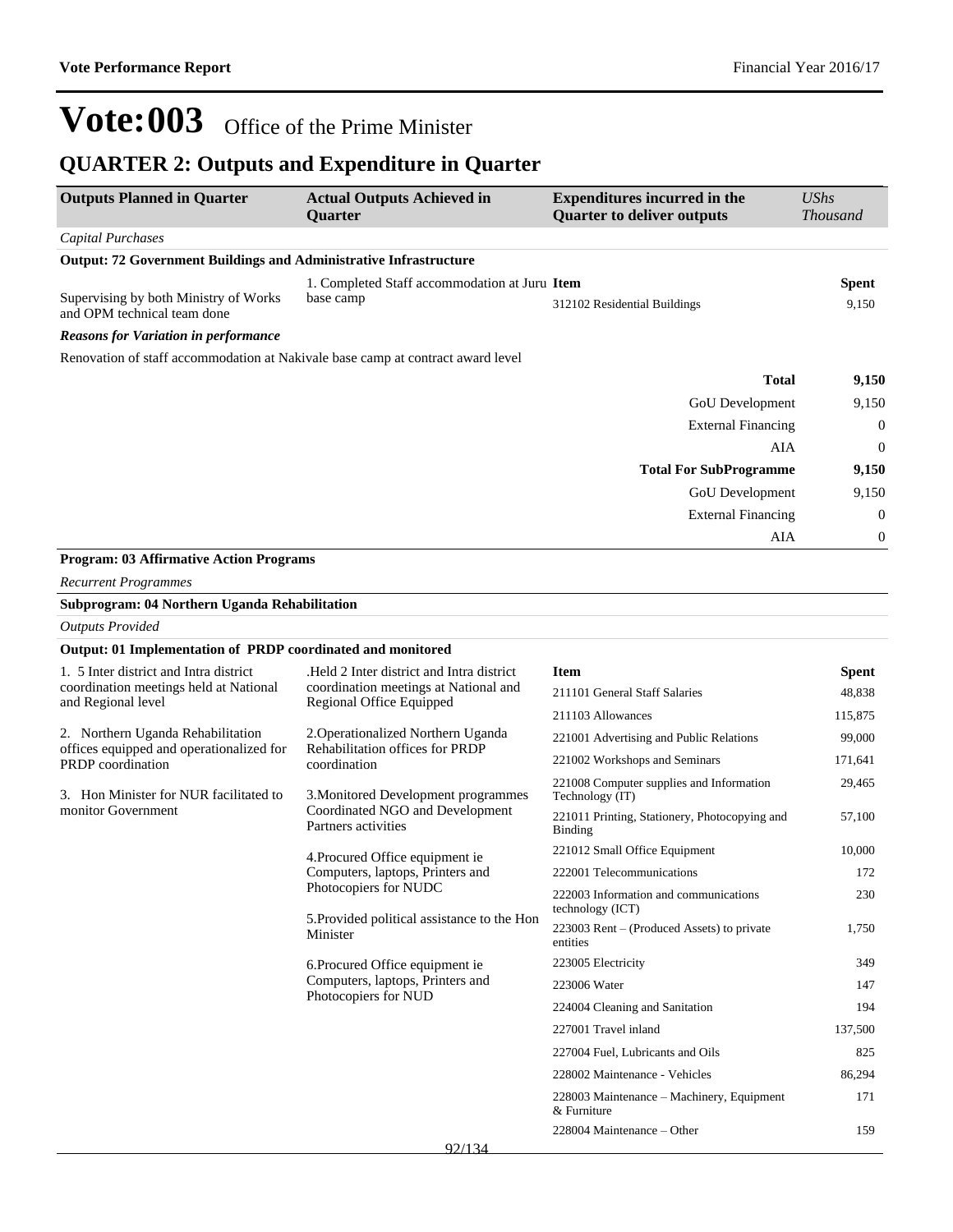### **QUARTER 2: Outputs and Expenditure in Quarter**

| <b>Outputs Planned in Quarter</b>                                       | <b>Actual Outputs Achieved in</b><br>Quarter                                    | <b>Expenditures incurred in the</b><br><b>Quarter to deliver outputs</b> | <b>UShs</b><br><b>Thousand</b> |
|-------------------------------------------------------------------------|---------------------------------------------------------------------------------|--------------------------------------------------------------------------|--------------------------------|
| <b>Reasons for Variation in performance</b>                             |                                                                                 |                                                                          |                                |
| Achieved as planned                                                     |                                                                                 |                                                                          |                                |
|                                                                         |                                                                                 | <b>Total</b>                                                             | 759,709                        |
|                                                                         |                                                                                 | Wage Recurrent                                                           | 48,838                         |
|                                                                         |                                                                                 | Non Wage Recurrent                                                       | 710,871                        |
|                                                                         |                                                                                 | AIA                                                                      | $\theta$                       |
|                                                                         |                                                                                 | <b>Total For SubProgramme</b>                                            | 759,709                        |
|                                                                         |                                                                                 | Wage Recurrent                                                           | 48,838                         |
|                                                                         |                                                                                 | Non Wage Recurrent                                                       | 710,871                        |
|                                                                         |                                                                                 | AIA                                                                      | $\boldsymbol{0}$               |
| <b>Recurrent Programmes</b>                                             |                                                                                 |                                                                          |                                |
| Subprogram: 06 Luwero-Rwenzori Triangle                                 |                                                                                 |                                                                          |                                |
| <b>Outputs Provided</b>                                                 |                                                                                 |                                                                          |                                |
| Output: 02 Payment of gratuity and coordination of war debts' clearance |                                                                                 |                                                                          |                                |
| 1.                                                                      | 4,000 Civilian veterans paid a one-off 1. Paid 1772 Civilian veterans a one-off | <b>Item</b>                                                              | Spent                          |
| gratuity                                                                | gratuity.                                                                       | 211101 General Staff Salaries                                            | 41,453                         |
| AKASIIMO database maintained<br>2.                                      | 2. Maintained AKASIIMO database                                                 | 211103 Allowances                                                        | 279,433                        |
| 3. LT team and the verification                                         | 3. LT team and verification committee                                           | 221008 Computer supplies and Information<br>Technology (IT)              | 6,166                          |
| committee travel inland facilitated                                     | Held a meeting with veterans in Kiboga                                          | 222001 Telecommunications                                                | 17,326                         |
| 4.14,000 hand hoes procured and<br>distributed                          |                                                                                 | 222003 Information and communications<br>technology (ICT)                | 4,879                          |
|                                                                         |                                                                                 | 223003 Rent – (Produced Assets) to private<br>entities                   | 222,956                        |
|                                                                         |                                                                                 | 223005 Electricity                                                       | 45,732                         |
|                                                                         |                                                                                 | 223006 Water                                                             | 19,592                         |
|                                                                         |                                                                                 | 224004 Cleaning and Sanitation                                           | 22,213                         |
|                                                                         |                                                                                 | 224006 Agricultural Supplies                                             | 70,000                         |
|                                                                         |                                                                                 | 227001 Travel inland                                                     | 130,000                        |
|                                                                         |                                                                                 | 227004 Fuel, Lubricants and Oils                                         | 186,371                        |
|                                                                         |                                                                                 | 228002 Maintenance - Vehicles                                            | 137,677                        |
|                                                                         |                                                                                 | 228003 Maintenance – Machinery, Equipment<br>& Furniture                 | 44,469                         |

#### *Reasons for Variation in performance*

1. Funds available were not enough to pay for the planned number of Civilian veterans.

2. The Contract for procurement of 14000 hand hoes is before the solicitor general for approval

| 14,476,787 | <b>Total</b>       |        |
|------------|--------------------|--------|
| 41,453     | Wage Recurrent     |        |
| 14,435,334 | Non Wage Recurrent |        |
| $\theta$   | AIA                | 93/134 |

 $228004$  Maintenance – Other 96,341 282104 Compensation to 3rd Parties 13,152,180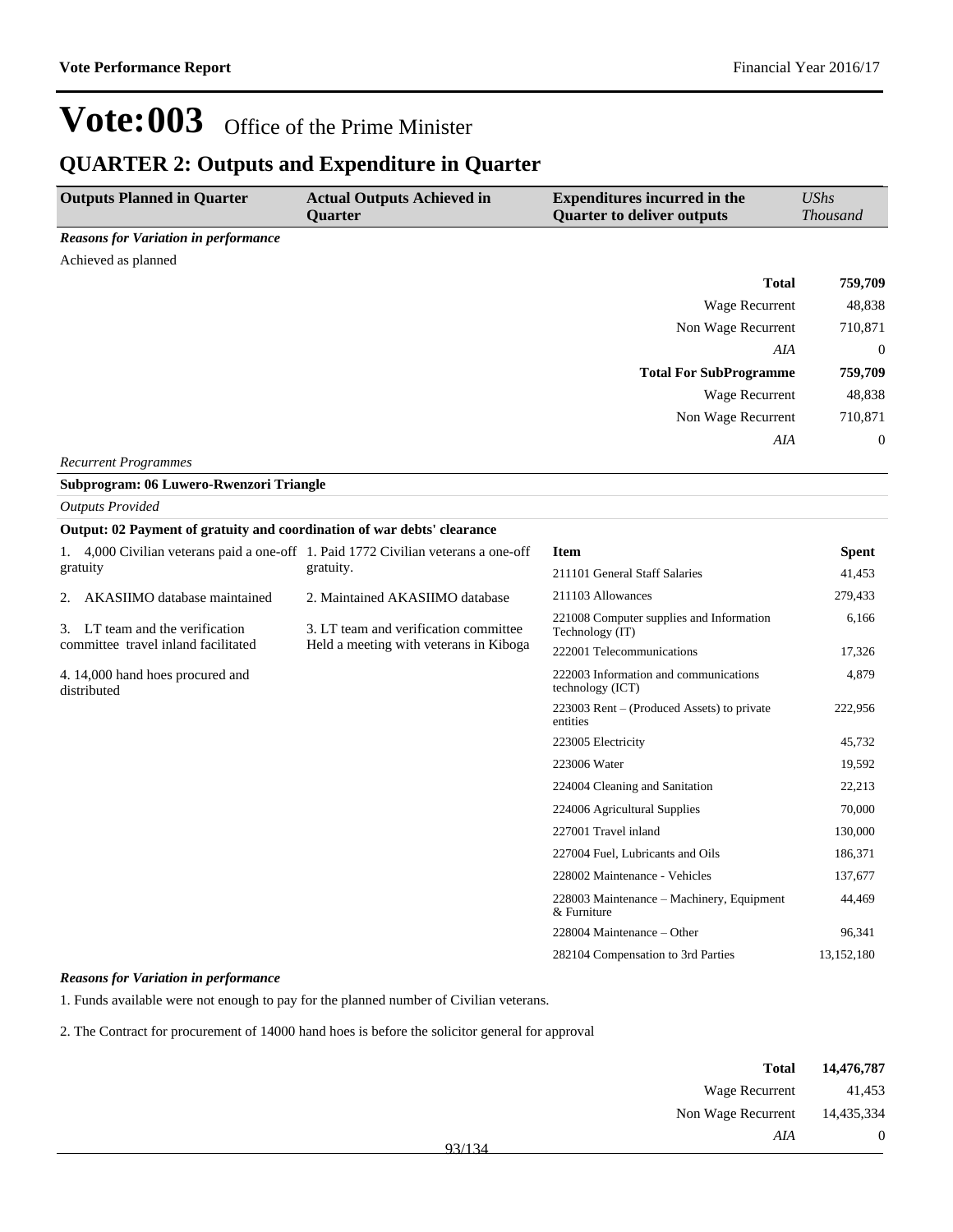### **QUARTER 2: Outputs and Expenditure in Quarter**

| <b>Outputs Planned in Quarter</b>                                           | <b>Actual Outputs Achieved in</b><br>Quarter | <b>Expenditures incurred in the</b><br><b>Quarter to deliver outputs</b> | <b>UShs</b><br><b>Thousand</b> |
|-----------------------------------------------------------------------------|----------------------------------------------|--------------------------------------------------------------------------|--------------------------------|
| Output: 04 Coordination of the implementation of LRDP                       |                                              |                                                                          |                                |
| 1. 1 Veteran coordination meetings held                                     | 1. veteran coordination meeting held on      | <b>Item</b>                                                              | <b>Spent</b>                   |
|                                                                             | 5th October 2016                             | 221002 Workshops and Seminars                                            | 40,000                         |
| 2. Welfare & Staff development met                                          | 2. Facilitated the Welfare & Staff           | 221003 Staff Training                                                    | 10,500                         |
| 3. 8 Vehicles operational and maintained                                    | development                                  | 221004 Recruitment Expenses                                              | 11,805                         |
| 4. Office operational costs met                                             | 4. Serviced 8 office Vehicles                | 221012 Small Office Equipment                                            | 25,000                         |
|                                                                             |                                              | 223003 Rent – (Produced Assets) to private<br>entities                   | 17,500                         |
|                                                                             |                                              | 228002 Maintenance - Vehicles                                            | 15,495                         |
| <b>Reasons for Variation in performance</b>                                 |                                              |                                                                          |                                |
| Achieved as Planned                                                         |                                              |                                                                          |                                |
|                                                                             |                                              | <b>Total</b>                                                             | 120,300                        |
|                                                                             |                                              | Wage Recurrent                                                           | 0                              |
|                                                                             |                                              | Non Wage Recurrent                                                       | 120,300                        |
|                                                                             |                                              | AIA                                                                      | 0                              |
| <b>Output: 06 Pacification and development</b>                              |                                              |                                                                          |                                |
|                                                                             |                                              | <b>Item</b>                                                              | <b>Spent</b>                   |
| <b>Reasons for Variation in performance</b>                                 |                                              |                                                                          |                                |
|                                                                             |                                              |                                                                          |                                |
|                                                                             |                                              | <b>Total</b>                                                             | 0                              |
|                                                                             |                                              | Wage Recurrent                                                           | 0                              |
|                                                                             |                                              | Non Wage Recurrent                                                       | 0                              |
|                                                                             |                                              | AIA                                                                      | 0                              |
| <b>Outputs Funded</b>                                                       |                                              |                                                                          |                                |
| <b>Output: 51 Transfers to Government units</b>                             |                                              |                                                                          |                                |
| 1. Support to Hydraform block yards                                         |                                              | <b>Item</b>                                                              | <b>Spent</b>                   |
|                                                                             |                                              | 263204 Transfers to other govt. Units (Capital)                          | 358,000                        |
| <b>Reasons for Variation in performance</b>                                 |                                              |                                                                          |                                |
| 1. Transferred funds to Kabarole for Operationalizing hydra form block yard |                                              |                                                                          |                                |
|                                                                             |                                              | Total                                                                    | 358,000                        |
|                                                                             |                                              | Wage Recurrent                                                           | $\boldsymbol{0}$               |
|                                                                             |                                              | Non Wage Recurrent                                                       | 358,000                        |
|                                                                             |                                              | AIA                                                                      | $\boldsymbol{0}$               |
|                                                                             |                                              | <b>Total For SubProgramme</b>                                            | 14,955,087                     |
|                                                                             |                                              | <b>Wage Recurrent</b>                                                    | 41,453                         |
|                                                                             |                                              | Non Wage Recurrent                                                       | 14,913,634                     |
|                                                                             |                                              | AIA                                                                      | $\boldsymbol{0}$               |
| <b>Recurrent Programmes</b>                                                 |                                              |                                                                          |                                |
| Subprogram: 07 Karamoja HQs                                                 |                                              |                                                                          |                                |

*Outputs Provided*

**Output: 05 Coordination of the implementation of KIDDP**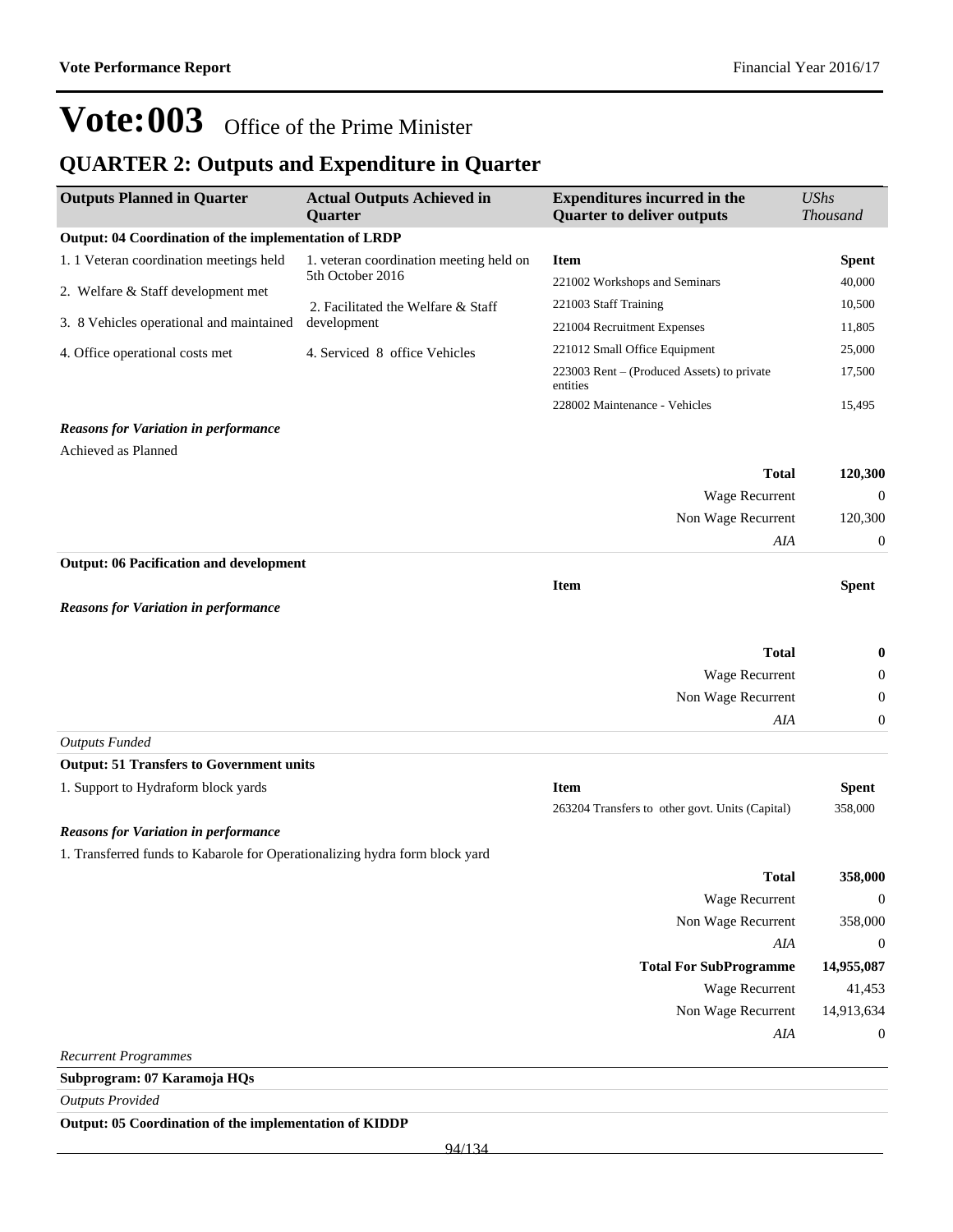### **QUARTER 2: Outputs and Expenditure in Quarter**

| <b>Outputs Planned in Quarter</b>                                    | <b>Actual Outputs Achieved in</b><br><b>Ouarter</b>       | <b>Expenditures incurred in the</b><br><b>Quarter to deliver outputs</b> | UShs<br><b>Thousand</b> |
|----------------------------------------------------------------------|-----------------------------------------------------------|--------------------------------------------------------------------------|-------------------------|
| 1. Regional Office in Moroto equipped                                | 1. Paid Utilities                                         | <b>Item</b>                                                              | <b>Spent</b>            |
| and operationalized.<br>2. Two inter district meetings               | 2. Serviced and maintained Karamojong<br>office vehicles. | 211101 General Staff Salaries                                            | 76,197                  |
| conducted.                                                           |                                                           | 211103 Allowances                                                        | 3,000                   |
| 3. Two intra district meetings                                       |                                                           | 221002 Workshops and Seminars                                            | 15,900                  |
| conducted.<br>4. Karamoja office vehicles serviced<br>and maintained |                                                           | 221008 Computer supplies and Information<br>Technology (IT)              | 5,261                   |
|                                                                      |                                                           | 222001 Telecommunications                                                | 200                     |
|                                                                      |                                                           | 222003 Information and communications<br>technology (ICT)                | 70                      |
|                                                                      |                                                           | $223003$ Rent – (Produced Assets) to private<br>entities                 | 2,300                   |
|                                                                      |                                                           | 223005 Electricity                                                       | 500                     |
|                                                                      |                                                           | 223006 Water                                                             | 200                     |
|                                                                      |                                                           | 224004 Cleaning and Sanitation                                           | 270                     |
|                                                                      |                                                           | 227001 Travel inland                                                     | 55,218                  |
|                                                                      |                                                           | 227004 Fuel, Lubricants and Oils                                         | 1,200                   |
|                                                                      |                                                           | 228002 Maintenance - Vehicles                                            | 59,832                  |
|                                                                      |                                                           | 228003 Maintenance – Machinery, Equipment<br>& Furniture                 | 215                     |
|                                                                      |                                                           | 228004 Maintenance – Other                                               | 15                      |

#### *Reasons for Variation in performance*

Achieved as planned

| <b>Total</b>                  | 220,378  |
|-------------------------------|----------|
| <b>Wage Recurrent</b>         | 76,197   |
| Non Wage Recurrent            | 144,181  |
| AIA                           | $\theta$ |
| <b>Total For SubProgramme</b> | 220,378  |
| Wage Recurrent                | 76,197   |
| Non Wage Recurrent            | 144,181  |
| AIA                           | $\theta$ |
| <b>Recurrent Programmes</b>   |          |

**Subprogram: 21 Teso Affairs**

*Outputs Provided*

**Output: 01 Implementation of PRDP coordinated and monitored**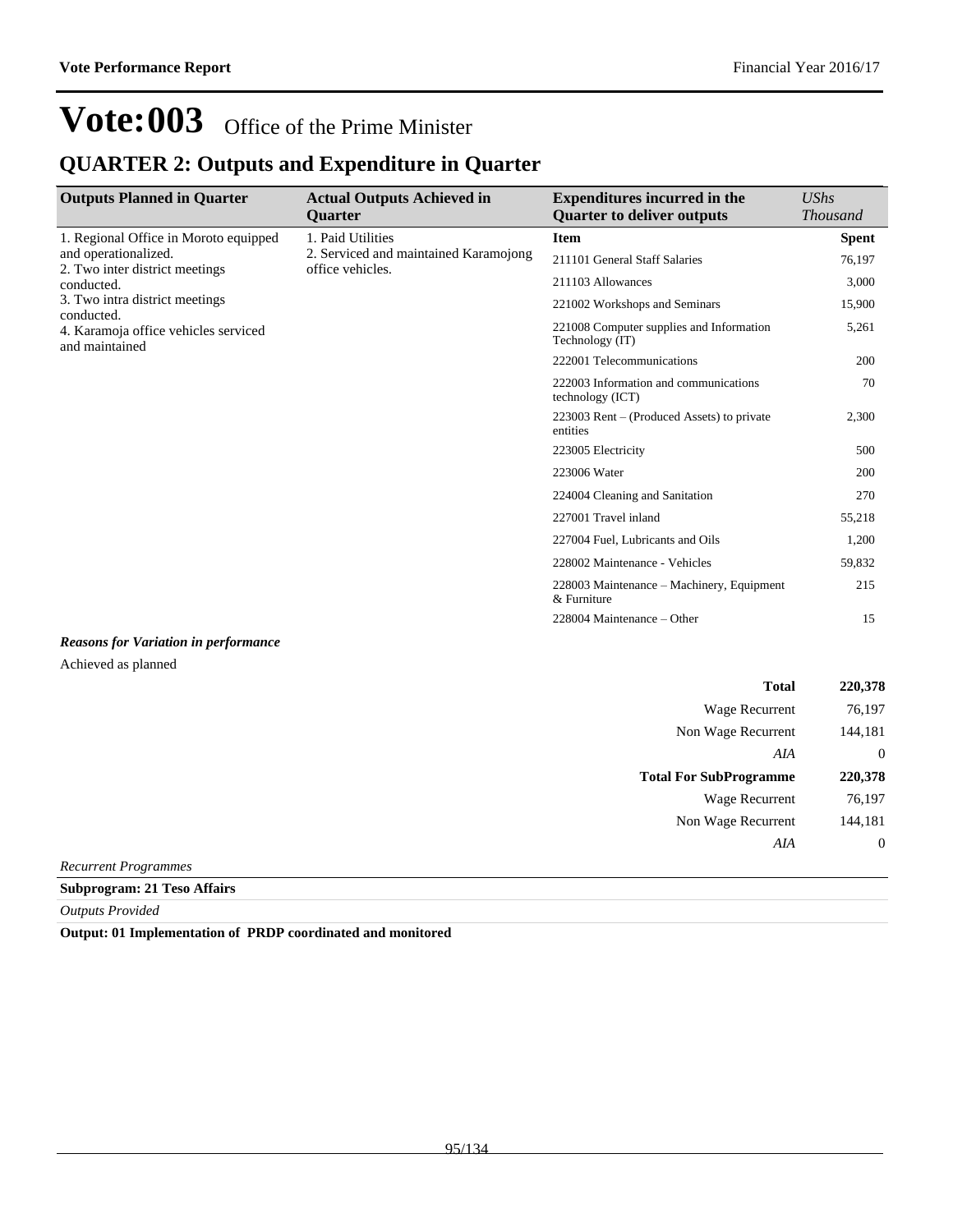### **QUARTER 2: Outputs and Expenditure in Quarter**

| <b>Outputs Planned in Quarter</b>                                             | <b>Actual Outputs Achieved in</b><br><b>Ouarter</b>                                  | <b>Expenditures incurred in the</b><br><b>Quarter to deliver outputs</b> | UShs<br><b>Thousand</b> |
|-------------------------------------------------------------------------------|--------------------------------------------------------------------------------------|--------------------------------------------------------------------------|-------------------------|
| Government development programs and 1. Paid rent for Q2                       |                                                                                      | <b>Item</b>                                                              | <b>Spent</b>            |
| projects in the region monitored.                                             | 2. Maintained and repaired vehicles<br>3. Paid electricity and water bills for Q2    | 211101 General Staff Salaries                                            | 14,512                  |
| 2.<br>Headquarter and Regional offices                                        | 4. Catered for Q2 staff welfare and                                                  | 211103 Allowances                                                        | 15,700                  |
| operationalized.                                                              | development                                                                          | 213001 Medical expenses (To employees)                                   | 600                     |
| 3.<br>Utilities (water, electricity and<br>telecommunications) and rent paid. | 5. Paid contract staff salaries for Q2<br>6. Paid consolidated staff salaries for Q2 | 221008 Computer supplies and Information<br>Technology (IT)              | 5,350                   |
|                                                                               |                                                                                      | 222001 Telecommunications                                                | 200                     |
| Welfare and staff dev<br>4.                                                   |                                                                                      | 222003 Information and communications<br>technology (ICT)                | 250                     |
|                                                                               |                                                                                      | 223003 Rent – (Produced Assets) to private<br>entities                   | 8,300                   |
|                                                                               |                                                                                      | 223005 Electricity                                                       | 250                     |
|                                                                               |                                                                                      | 223006 Water                                                             | 250                     |
|                                                                               |                                                                                      | 224004 Cleaning and Sanitation                                           | 250                     |
|                                                                               |                                                                                      | 227004 Fuel, Lubricants and Oils                                         | 250                     |
|                                                                               |                                                                                      | 228003 Maintenance – Machinery, Equipment<br>& Furniture                 | 250                     |
|                                                                               |                                                                                      | $228004$ Maintenance – Other                                             | 250                     |

#### *Reasons for Variation in performance*

Inadequate funds released

|                               | <b>Total</b> | 46,412   |
|-------------------------------|--------------|----------|
| Wage Recurrent                |              | 14,512   |
| Non Wage Recurrent            |              | 31,900   |
|                               | AIA          | $\theta$ |
| <b>Total For SubProgramme</b> |              | 46,412   |
| Wage Recurrent                |              | 14,512   |
| Non Wage Recurrent            |              | 31,900   |
|                               | AIA          | $\theta$ |
| <b>Recurrent Programmes</b>   |              |          |

**Subprogram: 22 Bunyoro Affairs**

*Outputs Provided*

**Output: 06 Pacification and development**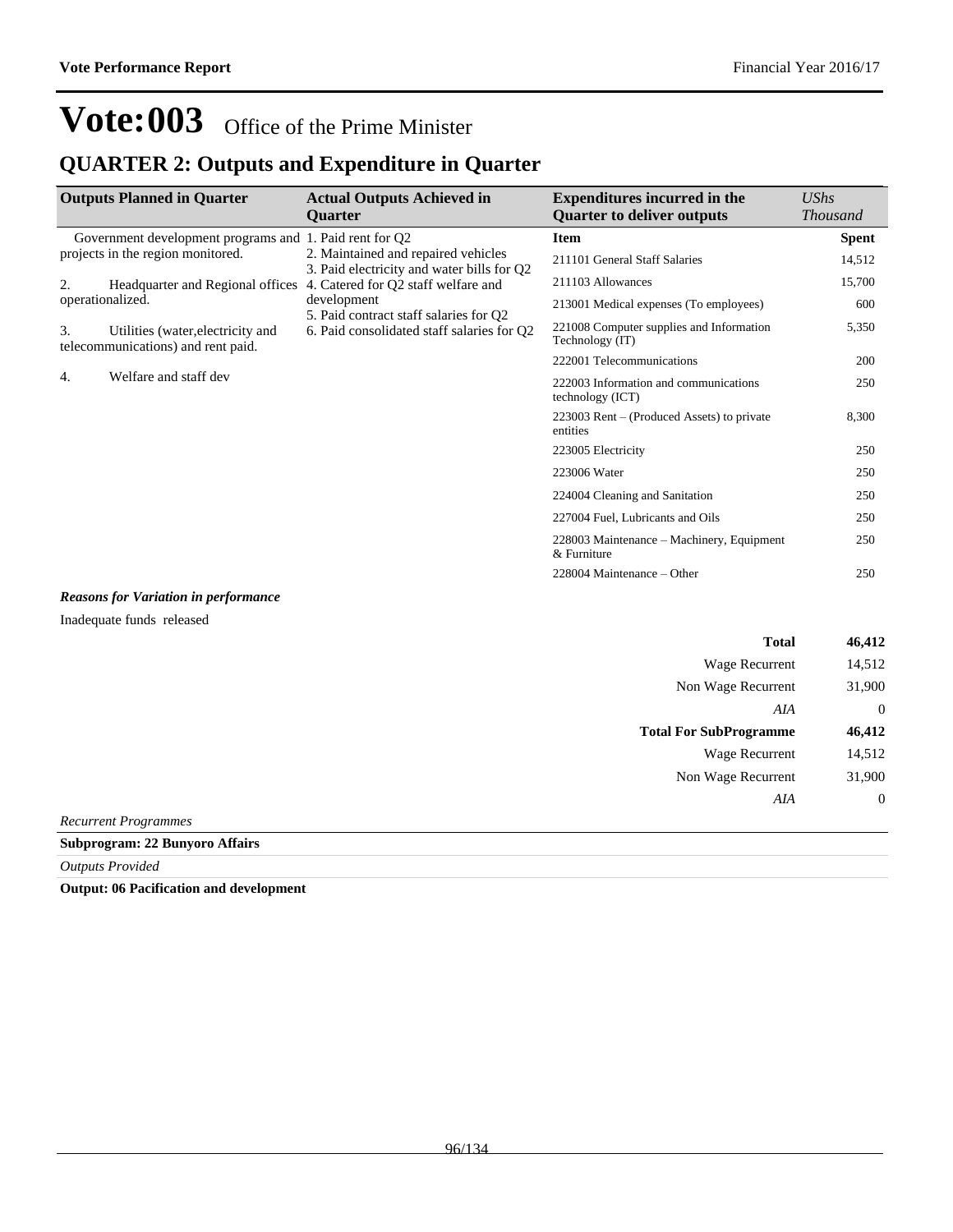### **QUARTER 2: Outputs and Expenditure in Quarter**

| <b>Outputs Planned in Quarter</b>      | <b>Actual Outputs Achieved in</b><br><b>Ouarter</b> | <b>Expenditures incurred in the</b><br><b>Quarter to deliver outputs</b> | <b>UShs</b><br><b>Thousand</b> |
|----------------------------------------|-----------------------------------------------------|--------------------------------------------------------------------------|--------------------------------|
| 1. Government development programs     |                                                     | Item                                                                     | <b>Spent</b>                   |
| and projects in the region monitored.  |                                                     | 211101 General Staff Salaries                                            | 17,430                         |
| 2. Headquarter and Regional offices    |                                                     | 211103 Allowances                                                        | 9,040                          |
| operational.                           |                                                     | 221001 Advertising and Public Relations                                  | 4,000                          |
| Utilities water, electricity and<br>3. |                                                     | 221003 Staff Training                                                    | 3,518                          |
| telecommunications) and rent paid.     |                                                     | 221005 Hire of Venue (chairs, projector, etc)                            | 427                            |
|                                        |                                                     | 221007 Books, Periodicals & Newspapers                                   | 5,000                          |
|                                        |                                                     | 221011 Printing, Stationery, Photocopying and<br>Binding                 | 123                            |
|                                        |                                                     | 222001 Telecommunications                                                | 123                            |
|                                        |                                                     | 222003 Information and communications<br>technology (ICT)                | 390                            |
|                                        |                                                     | 223005 Electricity                                                       | 300                            |
|                                        |                                                     | 223006 Water                                                             | 120                            |
|                                        |                                                     | 223901 Rent – (Produced Assets) to other govt.<br>units                  | 1,229                          |
|                                        |                                                     | 224004 Cleaning and Sanitation                                           | 161                            |
|                                        |                                                     | 227001 Travel inland                                                     | 14,850                         |
|                                        |                                                     | 227004 Fuel, Lubricants and Oils                                         | 200                            |
|                                        |                                                     | 228002 Maintenance - Vehicles                                            | 3,826                          |
|                                        |                                                     | 228004 Maintenance – Other                                               | 272                            |

#### *Reasons for Variation in performance*

1. Monitored programs and projects in the region

2. Facilitated the operations of the headquarter and Regional offices for Q1 and Q2 .

3. Paid Utilities (water, electricity and telecommunications) and rent for Q1 and Q2 .

| Total                         | 61,008   |
|-------------------------------|----------|
| Wage Recurrent                | 17,430   |
| Non Wage Recurrent            | 43,579   |
| AIA                           | $\Omega$ |
|                               |          |
| <b>Total For SubProgramme</b> | 61,008   |
| Wage Recurrent                | 17,430   |
| Non Wage Recurrent            | 43,579   |

*Development Projects*

**Project: 0022 Support to LRDP**

*Outputs Provided*

**Output: 04 Coordination of the implementation of LRDP**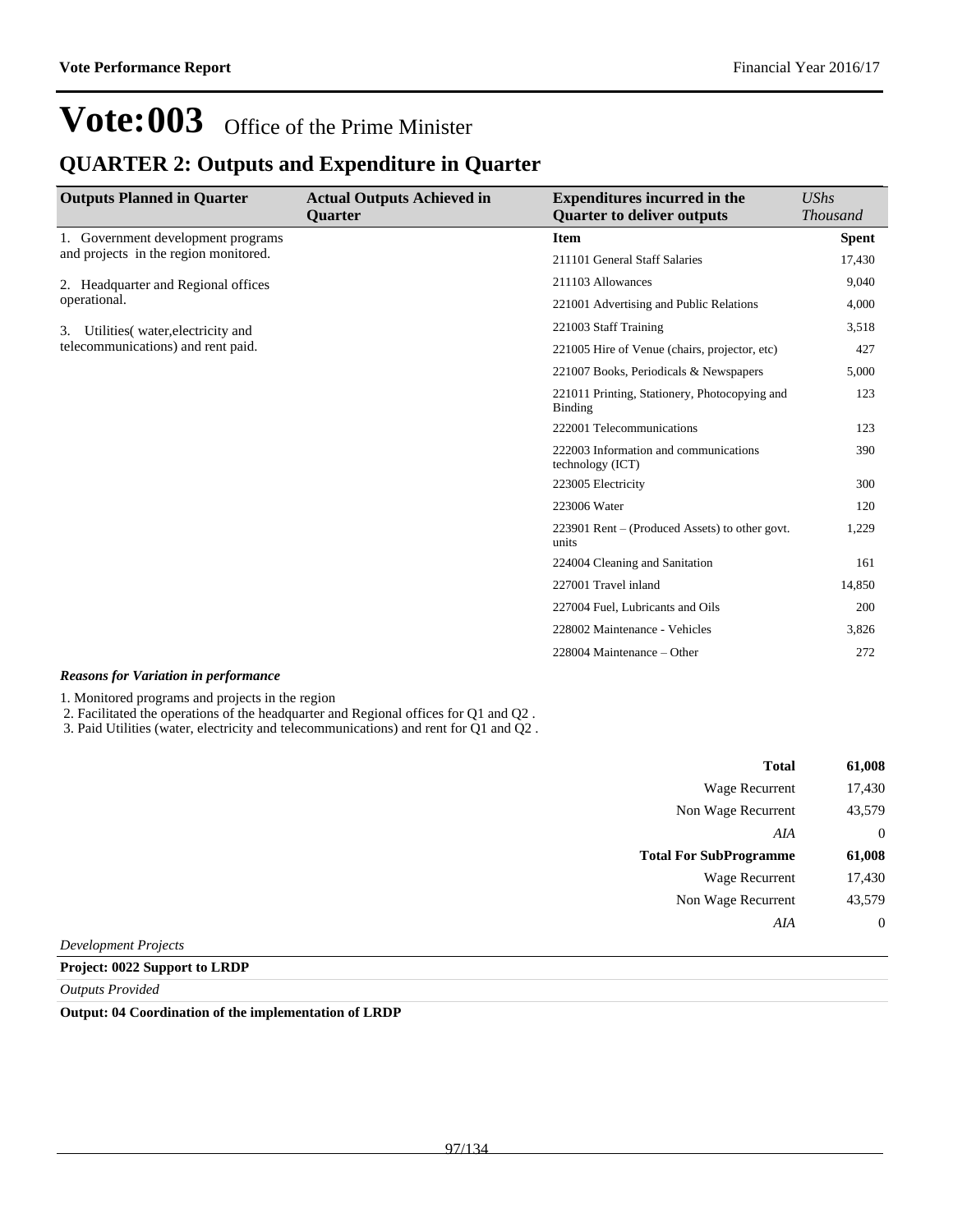### **QUARTER 2: Outputs and Expenditure in Quarter**

| <b>Outputs Planned in Quarter</b>                                                   | <b>Actual Outputs Achieved in</b><br><b>Ouarter</b>         | <b>Expenditures incurred in the</b><br><b>Quarter to deliver outputs</b> | $\mathit{UShs}$<br><b>Thousand</b> |
|-------------------------------------------------------------------------------------|-------------------------------------------------------------|--------------------------------------------------------------------------|------------------------------------|
| 1. 2 LRDP coordination meetings and                                                 | 1. Conducted 1 Technical and Political                      | <b>Item</b>                                                              | <b>Spent</b>                       |
| workshops held in Kampala                                                           | supervisory of<br>LRDP in Ruwenzori and Luwero regions      | 211102 Contract Staff Salaries (Incl. Casuals,<br>Temporary)             | 36,000                             |
| 2. 4 Technical and Political supervisory<br>and monitoring visits of LRDP conducted | 2. Serviced Vehicles for Luwero Triangle                    | 211103 Allowances                                                        | 35,281                             |
|                                                                                     |                                                             | 221002 Workshops and Seminars                                            | 66,912                             |
| 3. 1 Joint Sector Monitoring undertaken<br>in Luwero Triangle area                  | 3. Met Office operational costs                             | 221003 Staff Training                                                    | 7,500                              |
| 4. 1 study visits / Benchmarking und                                                | 4. MOSLT travelled to the USA for<br><b>UNAA</b> convention | 221011 Printing, Stationery, Photocopying and<br>Binding                 | 11,475                             |
|                                                                                     |                                                             | 222001 Telecommunications                                                | 2,180                              |
|                                                                                     |                                                             | 222003 Information and communications<br>technology (ICT)                | 788                                |
|                                                                                     |                                                             | 223003 Rent – (Produced Assets) to private<br>entities                   | 23,524                             |
|                                                                                     |                                                             | 223005 Electricity                                                       | 5,753                              |
|                                                                                     |                                                             | 223006 Water                                                             | 2,428                              |
|                                                                                     |                                                             | 225001 Consultancy Services- Short term                                  | 12,500                             |
|                                                                                     |                                                             | 227002 Travel abroad                                                     | 35,000                             |
|                                                                                     |                                                             | 227004 Fuel, Lubricants and Oils                                         | 42,006                             |
|                                                                                     |                                                             | 228002 Maintenance - Vehicles                                            | 45,710                             |
|                                                                                     |                                                             | 228003 Maintenance – Machinery, Equipment<br>& Furniture                 | 2,814                              |
|                                                                                     |                                                             | 228004 Maintenance – Other                                               | 5.616                              |

#### *Reasons for Variation in performance*

1. The workshop was postponed waiting the completion of LRDP II document

2. 1 Joint Sector Monitoring Not

undertaken in Luwero Triangle area due to insufficient funds

|                                                |                                                                                            | <b>Total</b>                                               | 335,487                         |
|------------------------------------------------|--------------------------------------------------------------------------------------------|------------------------------------------------------------|---------------------------------|
|                                                |                                                                                            | <b>GoU</b> Development<br><b>External Financing</b><br>AIA | 335,487<br>$\Omega$<br>$\Omega$ |
|                                                |                                                                                            |                                                            |                                 |
|                                                |                                                                                            |                                                            |                                 |
| <b>Output: 06 Pacification and development</b> |                                                                                            |                                                            |                                 |
|                                                | 1. 4 crop nurseries established in Luwero Signed the contract for construction of the Item |                                                            | <b>Spent</b>                    |
| Ruwenzori region                               | regional office in Luwero                                                                  | 221002 Workshops and Seminars                              | 26,550                          |

224006 Agricultural Supplies 112,000

2. Regional office operationalised

#### *Reasons for Variation in performance*

Beginning of works for construction of regional office awaits the appointment of the contract management team.

|                                               | <b>Total</b>              | 138,550        |
|-----------------------------------------------|---------------------------|----------------|
|                                               | GoU Development           | 138,550        |
|                                               | <b>External Financing</b> | $\overline{0}$ |
|                                               | AIA                       | $\overline{0}$ |
| $\bigcap$ , $\bigcap$ , $\bigcap$ , $\bigcap$ |                           |                |

*Outputs Funded*

#### **Output: 51 Transfers to Government units**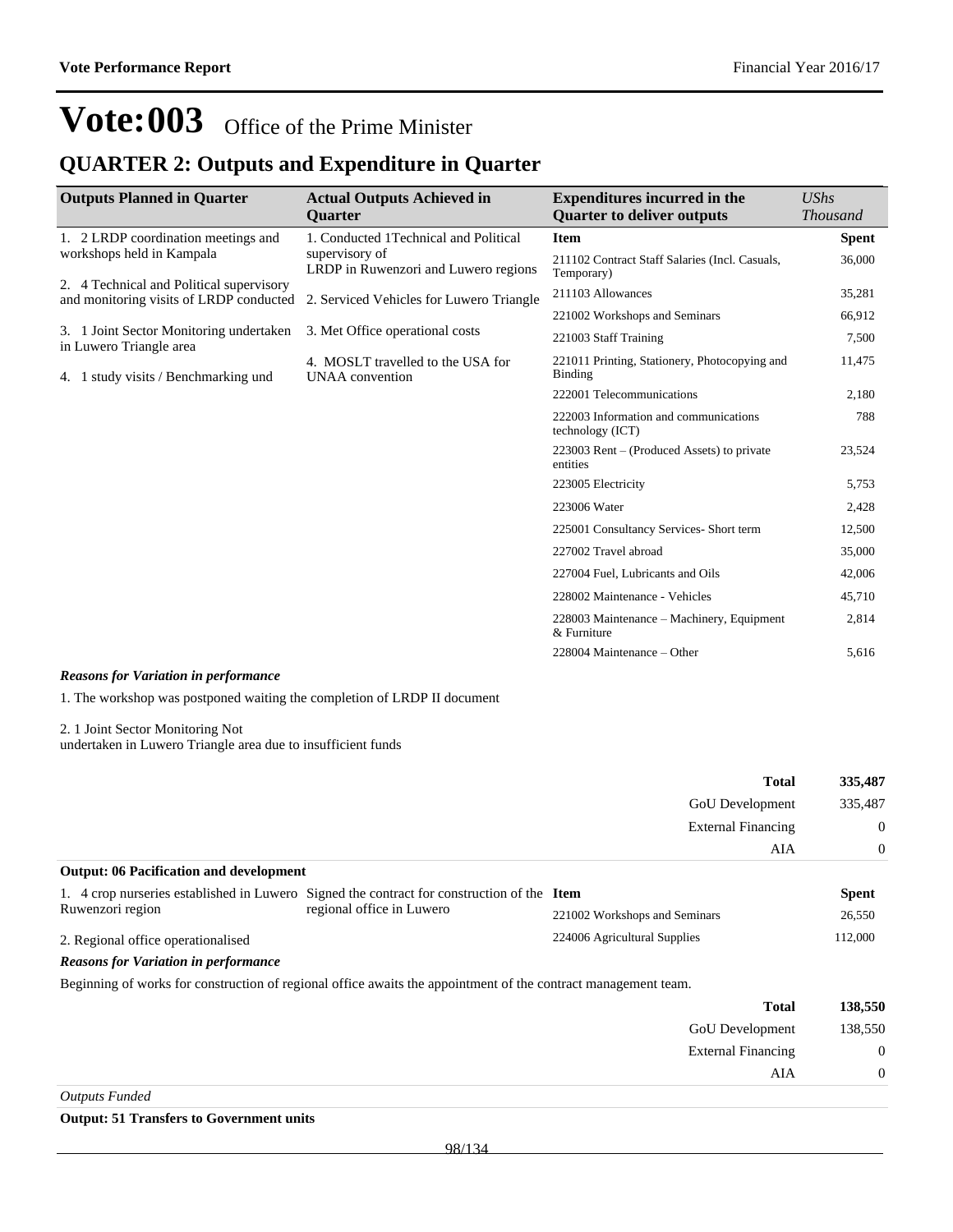### **QUARTER 2: Outputs and Expenditure in Quarter**

| <b>Outputs Planned in Quarter</b>                                                    | <b>Actual Outputs Achieved in</b><br><b>Ouarter</b>            | <b>Expenditures incurred in the</b><br><b>Quarter to deliver outputs</b> | <b>UShs</b><br><b>Thousand</b> |
|--------------------------------------------------------------------------------------|----------------------------------------------------------------|--------------------------------------------------------------------------|--------------------------------|
| 1. 30 Micro projects to enhance                                                      | 1. Appraised 26 micro projects                                 | <b>Item</b>                                                              | <b>Spent</b>                   |
| household incomes for youth, women,<br>veterans & PWDs supported.                    | 2. Paid 19 micro projects a total of<br>236,314,000 shillings. | 263340 Other grants                                                      | 165,000                        |
| <b>Reasons for Variation in performance</b>                                          |                                                                |                                                                          |                                |
| More projects will be paid next quarter                                              |                                                                |                                                                          |                                |
|                                                                                      |                                                                | <b>Total</b>                                                             | 165,000                        |
|                                                                                      |                                                                | GoU Development                                                          | 165,000                        |
|                                                                                      |                                                                | <b>External Financing</b>                                                | $\mathbf{0}$                   |
|                                                                                      |                                                                | <b>AIA</b>                                                               | 0                              |
| <b>Capital Purchases</b>                                                             |                                                                |                                                                          |                                |
| <b>Output: 75 Purchase of Motor Vehicles and Other Transport Equipment</b>           |                                                                |                                                                          |                                |
|                                                                                      | The procurement process on going for one Item                  |                                                                          | <b>Spent</b>                   |
|                                                                                      | tractor                                                        | 312201 Transport Equipment                                               | 130,000                        |
| <b>Reasons for Variation in performance</b>                                          |                                                                |                                                                          |                                |
| The procurement process for one tractor is before the solicitor general for approval |                                                                |                                                                          |                                |
|                                                                                      |                                                                | <b>Total</b>                                                             | 130,000                        |
|                                                                                      |                                                                | GoU Development                                                          | 130,000                        |
|                                                                                      |                                                                | <b>External Financing</b>                                                | $\boldsymbol{0}$               |
|                                                                                      |                                                                | <b>AIA</b>                                                               | $\boldsymbol{0}$               |
|                                                                                      |                                                                | <b>Total For SubProgramme</b>                                            | 769,038                        |
|                                                                                      |                                                                | GoU Development                                                          | 769,038                        |
|                                                                                      |                                                                | <b>External Financing</b>                                                | $\overline{0}$                 |
|                                                                                      |                                                                | AIA                                                                      | $\boldsymbol{0}$               |

*Development Projects*

**Project: 0932 Post-war Recovery, and Presidential Pledges**

*Outputs Provided*

**Output: 01 Implementation of PRDP coordinated and monitored**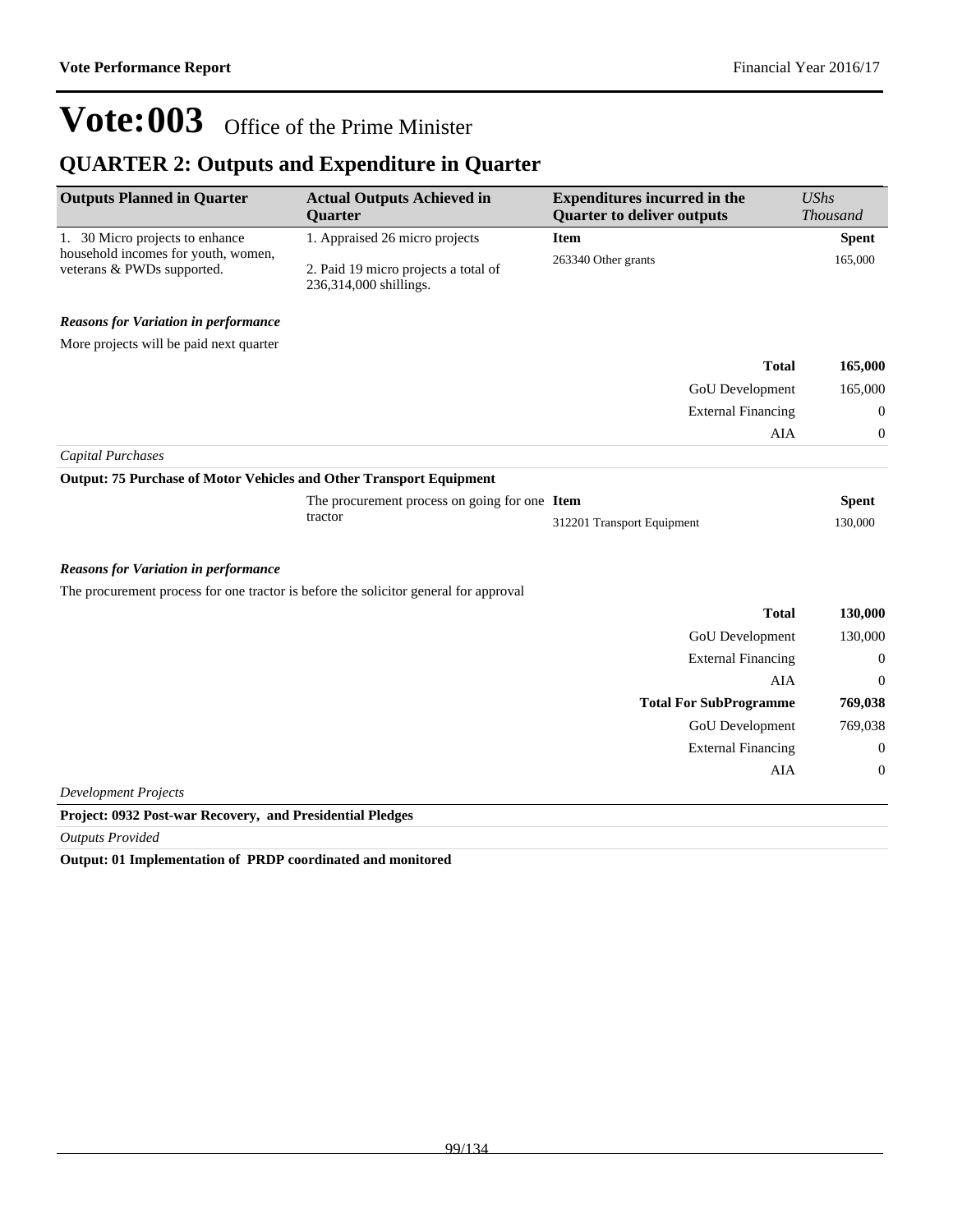### **QUARTER 2: Outputs and Expenditure in Quarter**

| <b>Outputs Planned in Quarter</b>                      | <b>Actual Outputs Achieved in</b><br><b>Quarter</b>                                    | <b>Expenditures incurred in the</b><br><b>Ouarter to deliver outputs</b> | <b>UShs</b><br><b>Thousand</b> |
|--------------------------------------------------------|----------------------------------------------------------------------------------------|--------------------------------------------------------------------------|--------------------------------|
| 1. District Planning meetings held to                  | 1. Held four (4) subregional planning                                                  | <b>Item</b>                                                              | <b>Spent</b>                   |
| prepare 64 annual and quarterly work<br>plans.         | 2. meeting to prepare annual work plans<br>for                                         | 211102 Contract Staff Salaries (Incl. Casuals,<br>Temporary)             | 125,000                        |
| 2. Two sector meetings held to review                  | 3. the PRDP grant                                                                      | 211103 Allowances                                                        | 175,906                        |
| Local Government PRDP work plans                       | 4. Held two (2) subregional planning                                                   | 221002 Workshops and Seminars                                            | 51,496                         |
| 3. Monthly coordination meetings held at               | 5. meeting to prepare annual work plans<br>for                                         | 221003 Staff Training                                                    | 25,000                         |
| the OPM Gulu regional office on PRDP<br>implementation | 6. the PRDP grant                                                                      | 221008 Computer supplies and Information<br>Technology (IT)              | 12,500                         |
|                                                        | 7. Held 3 monthly meetings at OPM Gulu<br>8. regional office on PRDP<br>implementation | 221010 Special Meals and Drinks                                          | 6,000                          |
| 4.                                                     |                                                                                        | 222001 Telecommunications                                                | 12,000                         |
|                                                        | 9. Trained 2 staff in Northern Uganda                                                  | 222003 Information and communications<br>technology (ICT)                | 240                            |
|                                                        | 10. department for performance<br>enhancement                                          | 223003 Rent – (Produced Assets) to private<br>entities                   | 114,974                        |
|                                                        | 11. Monitored and supported supervision<br>of NUYDC                                    | 223005 Electricity                                                       | 30,000                         |
|                                                        |                                                                                        | 223006 Water                                                             | 15,000                         |
|                                                        |                                                                                        | 224004 Cleaning and Sanitation                                           | 26,000                         |
|                                                        | 12. Held two meetings to supervise the<br>design and construction of Lango chiefs      | 227001 Travel inland                                                     | 103,500                        |
|                                                        |                                                                                        | 227004 Fuel, Lubricants and Oils                                         | 112,785                        |
|                                                        | complex                                                                                | 228002 Maintenance - Vehicles                                            | 134,875                        |
|                                                        |                                                                                        | 228004 Maintenance – Other                                               | 21,056                         |

#### *Reasons for Variation in performance*

Budget cuts affected the Implementation of workplan

| <b>Total</b>                                   | 966,331  |
|------------------------------------------------|----------|
| <b>GoU</b> Development                         | 966,331  |
| <b>External Financing</b>                      | $\theta$ |
| AIA                                            | $\Omega$ |
| <b>Output: 06 Pacification and development</b> |          |

| 1. 100,000 hand hoes procured and                                          | Published a documentation on PRDP and                 | <b>Item</b>                                                     | <b>Spent</b> |
|----------------------------------------------------------------------------|-------------------------------------------------------|-----------------------------------------------------------------|--------------|
| distributed in Northern Uganda                                             | disseminated information on<br><b>PRDP</b> activities | 221001 Advertising and Public Relations                         | 44,833       |
| 2. 350 ox-ploughs procured and<br>distributed to youth and women goups and |                                                       | 221011 Printing, Stationery, Photocopying and<br><b>Binding</b> | 39,592       |
| families of children with nodding disease                                  |                                                       | 224006 Agricultural Supplies                                    | 589,235      |
| 3. 350 oxen procured and distributed to<br>youth and women goups and fa    |                                                       | 227002 Travel abroad                                            | 25,000       |

*Reasons for Variation in performance*

Budget cuts affected the Implementation of workplan

| 698,661  | <b>Total</b>              |
|----------|---------------------------|
| 698,661  | GoU Development           |
| 0        | <b>External Financing</b> |
| $\Omega$ | AIA                       |
|          |                           |

#### **Output: 07 Restocking Programme**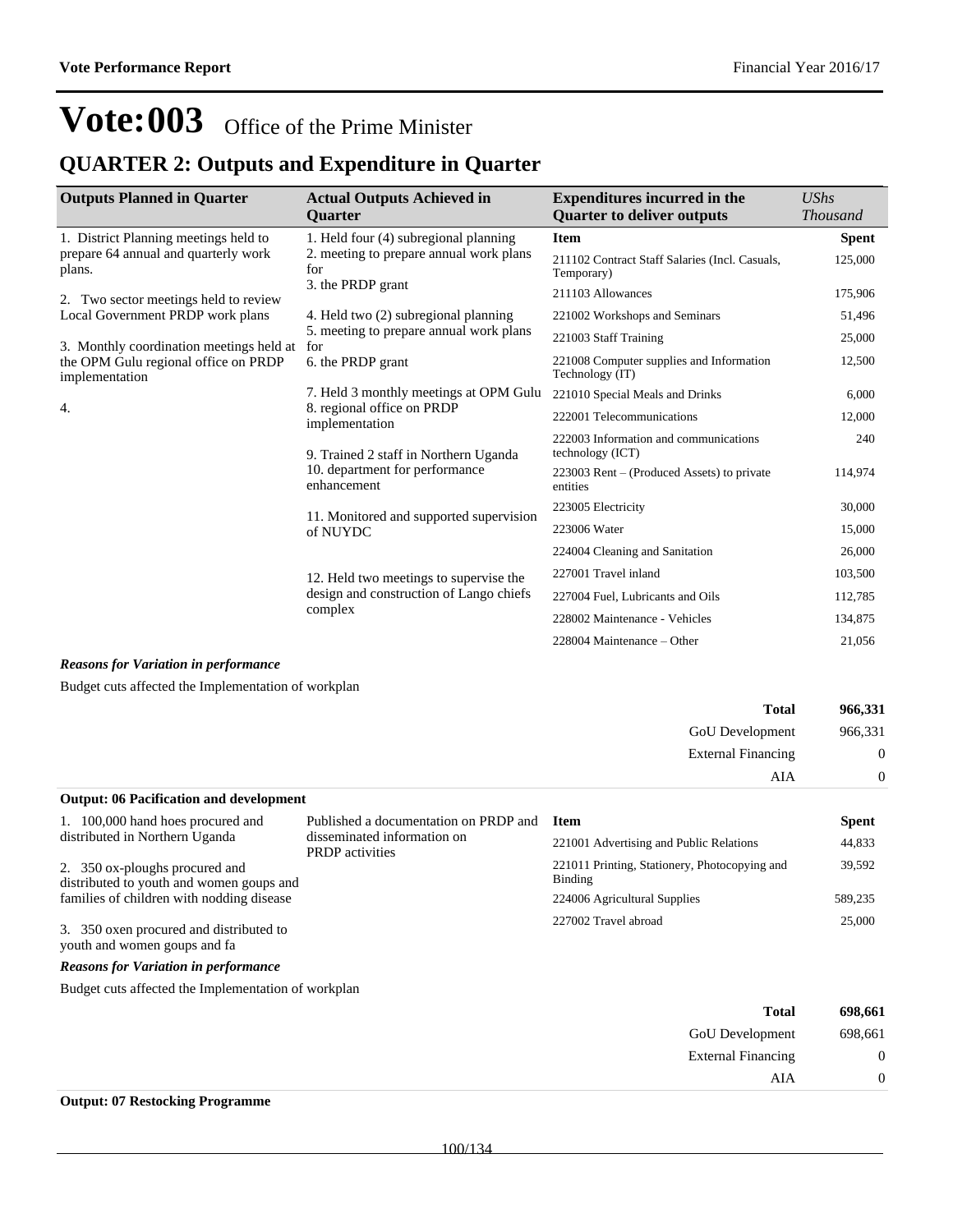### **QUARTER 2: Outputs and Expenditure in Quarter**

| <b>Outputs Planned in Quarter</b>                                                  | <b>Actual Outputs Achieved in</b><br>Quarter                                                                                   | <b>Expenditures incurred in the</b><br><b>Quarter to deliver outputs</b> | <b>UShs</b><br><b>Thousand</b> |
|------------------------------------------------------------------------------------|--------------------------------------------------------------------------------------------------------------------------------|--------------------------------------------------------------------------|--------------------------------|
| of West Nile, Lango, Teso and Acholi                                               | 1.4,650 cattle procured for the Subregions Held 2 coordination Restocking meetings                                             | <b>Item</b>                                                              | <b>Spent</b>                   |
| 2. Coordination, Monitoring and<br>Inspection visits on Restocking carried<br>out. |                                                                                                                                | 224006 Agricultural Supplies                                             | 7,884,853                      |
| <b>Reasons for Variation in performance</b>                                        |                                                                                                                                |                                                                          |                                |
| Budget cuts affected the Implementation of workplan                                |                                                                                                                                |                                                                          |                                |
|                                                                                    |                                                                                                                                | <b>Total</b>                                                             | 7,884,853                      |
|                                                                                    |                                                                                                                                | GoU Development                                                          | 7,884,853                      |
|                                                                                    |                                                                                                                                | <b>External Financing</b>                                                | $\boldsymbol{0}$               |
|                                                                                    |                                                                                                                                | AIA                                                                      | 0                              |
| <b>Outputs Funded</b>                                                              |                                                                                                                                |                                                                          |                                |
| <b>Output: 51 Transfers to Government units</b>                                    |                                                                                                                                |                                                                          |                                |
|                                                                                    | Transferred quarterly subvention to<br>NUYDC to enhance vocational skills<br>development                                       | <b>Item</b><br>263104 Transfers to other govt. Units<br>(Current)        | <b>Spent</b><br>560,000        |
| <b>Reasons for Variation in performance</b>                                        |                                                                                                                                |                                                                          |                                |
| Achieved as planned                                                                |                                                                                                                                |                                                                          |                                |
|                                                                                    |                                                                                                                                | <b>Total</b>                                                             | 560,000                        |
|                                                                                    |                                                                                                                                | GoU Development                                                          | 560,000                        |
|                                                                                    |                                                                                                                                | <b>External Financing</b>                                                | $\boldsymbol{0}$               |
|                                                                                    |                                                                                                                                | AIA                                                                      | 0                              |
| <b>Capital Purchases</b>                                                           |                                                                                                                                |                                                                          |                                |
| <b>Output: 72 Government Buildings and Administrative Infrastructure</b>           |                                                                                                                                |                                                                          |                                |
| Lango Chiefs complex                                                               | 1. Commencement of the construction of Carried out supervision of the construction Item<br>of Butaleja foundation<br>warehouse | 312101 Non-Residential Buildings                                         | <b>Spent</b><br>129,685        |
| <b>Reasons for Variation in performance</b>                                        |                                                                                                                                |                                                                          |                                |
| Budget cuts affected the Implementation of work plan                               |                                                                                                                                |                                                                          |                                |
|                                                                                    |                                                                                                                                | <b>Total</b>                                                             | 129,685                        |
|                                                                                    |                                                                                                                                | GoU Development                                                          | 129,685                        |
|                                                                                    |                                                                                                                                | <b>External Financing</b>                                                | $\mathbf{0}$                   |
|                                                                                    |                                                                                                                                | AIA                                                                      | $\boldsymbol{0}$               |
|                                                                                    |                                                                                                                                | <b>Total For SubProgramme</b>                                            | 10,239,530                     |
|                                                                                    |                                                                                                                                | <b>GoU</b> Development                                                   | 10,239,530                     |
|                                                                                    |                                                                                                                                | <b>External Financing</b>                                                | $\mathbf{0}$                   |
|                                                                                    |                                                                                                                                | AIA                                                                      | $\boldsymbol{0}$               |
| <b>Development Projects</b>                                                        |                                                                                                                                |                                                                          |                                |
| Project: 1078 Karamoja Intergrated Development Programme(KIDP)                     |                                                                                                                                |                                                                          |                                |
| <b>Outputs Provided</b>                                                            |                                                                                                                                |                                                                          |                                |
| Output: 05 Coordination of the implementation of KIDDP                             |                                                                                                                                |                                                                          |                                |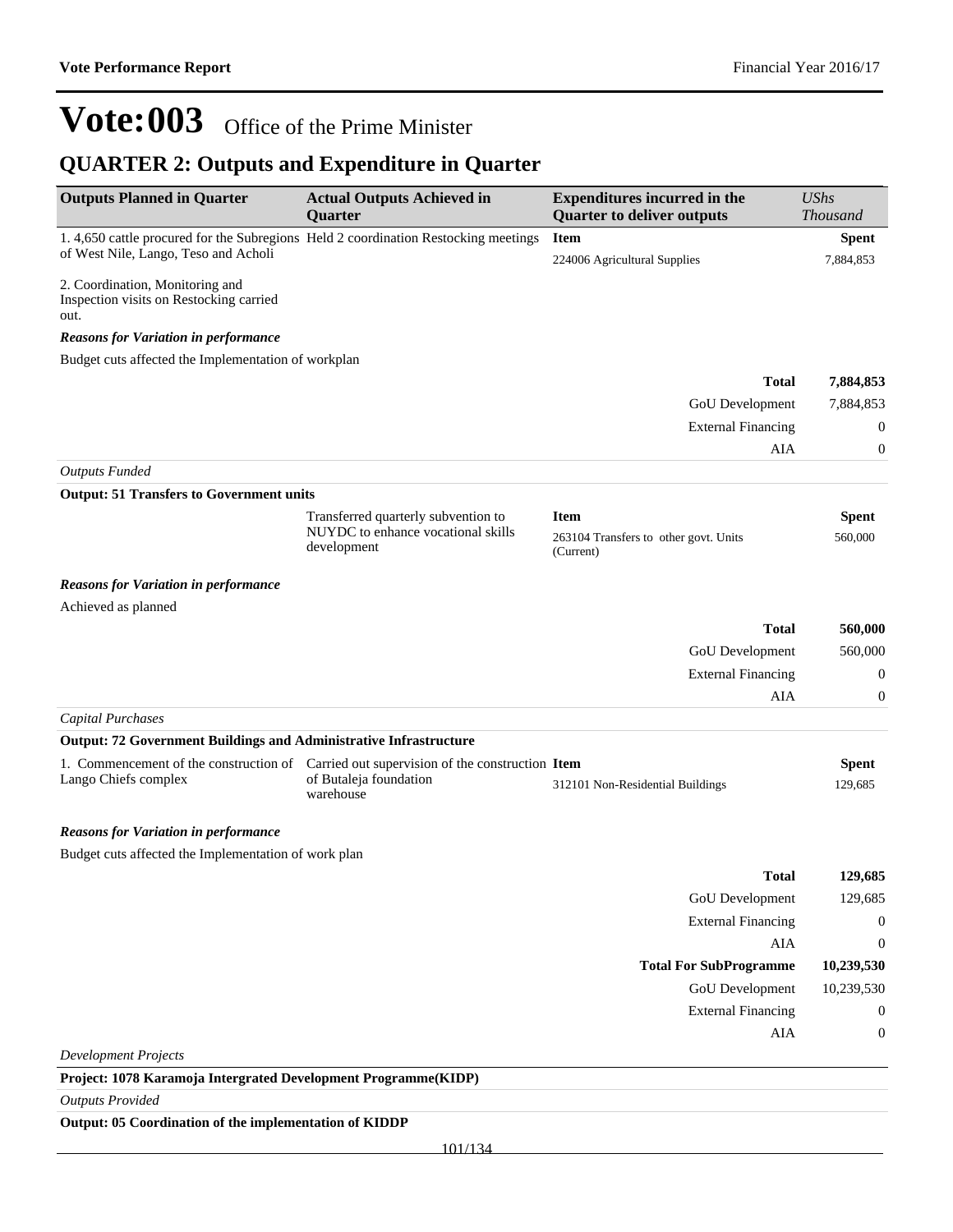### **QUARTER 2: Outputs and Expenditure in Quarter**

| <b>Outputs Planned in Quarter</b>                        | <b>Actual Outputs Achieved in</b><br><b>Ouarter</b> | <b>Expenditures incurred in the</b><br><b>Quarter to deliver outputs</b> | $\mathit{UShs}$<br><i>Thousand</i> |
|----------------------------------------------------------|-----------------------------------------------------|--------------------------------------------------------------------------|------------------------------------|
| 1. 1 KIDP TWG Regional Meetings                          |                                                     | <b>Item</b>                                                              | <b>Spent</b>                       |
| conducted.                                               |                                                     | 211102 Contract Staff Salaries (Incl. Casuals,<br>Temporary)             | 25,000                             |
| 2. 1 National KIDP TWG meeting<br>conducted              |                                                     | 225001 Consultancy Services- Short term                                  | 228,650                            |
| 3. One (1) Cross border meetings held<br>and facilitated |                                                     | 227001 Travel inland                                                     | 156,994                            |

4. Peace building initiatives supported

5 . The KIDP Annual Work-plan updated

#### 6. Staff Capacity Buildi

#### *Reasons for Variation in performance*

| 410,645        | <b>Total</b>              |
|----------------|---------------------------|
| 410,645        | GoU Development           |
| $\overline{0}$ | <b>External Financing</b> |
| $\overline{0}$ | AIA                       |

#### **Output: 06 Pacification and development**

1. Ten(10) Parish valley tanks constructed in Abim, Amudat and Kotido

2. 10,000 Iron Sheets Procured and distributed to families in Karamoja

3. 2,000 Ox -ploughs procured and distributed to farmers in Karamoja

4. 400 Oxen procured and distri

#### *Reasons for Variation in performance*

| 160.898   |
|-----------|
| 3,000     |
| 23,547    |
| 15,000    |
| 15,000    |
| 5,411     |
| 2,368     |
| 16,000    |
| 8,000     |
| 107,932   |
| 14,086    |
| 1,936,045 |
| 57,986    |
| 58,273    |
| 34,343    |
| 8,000     |
| 30,221    |
|           |

**Item Spent**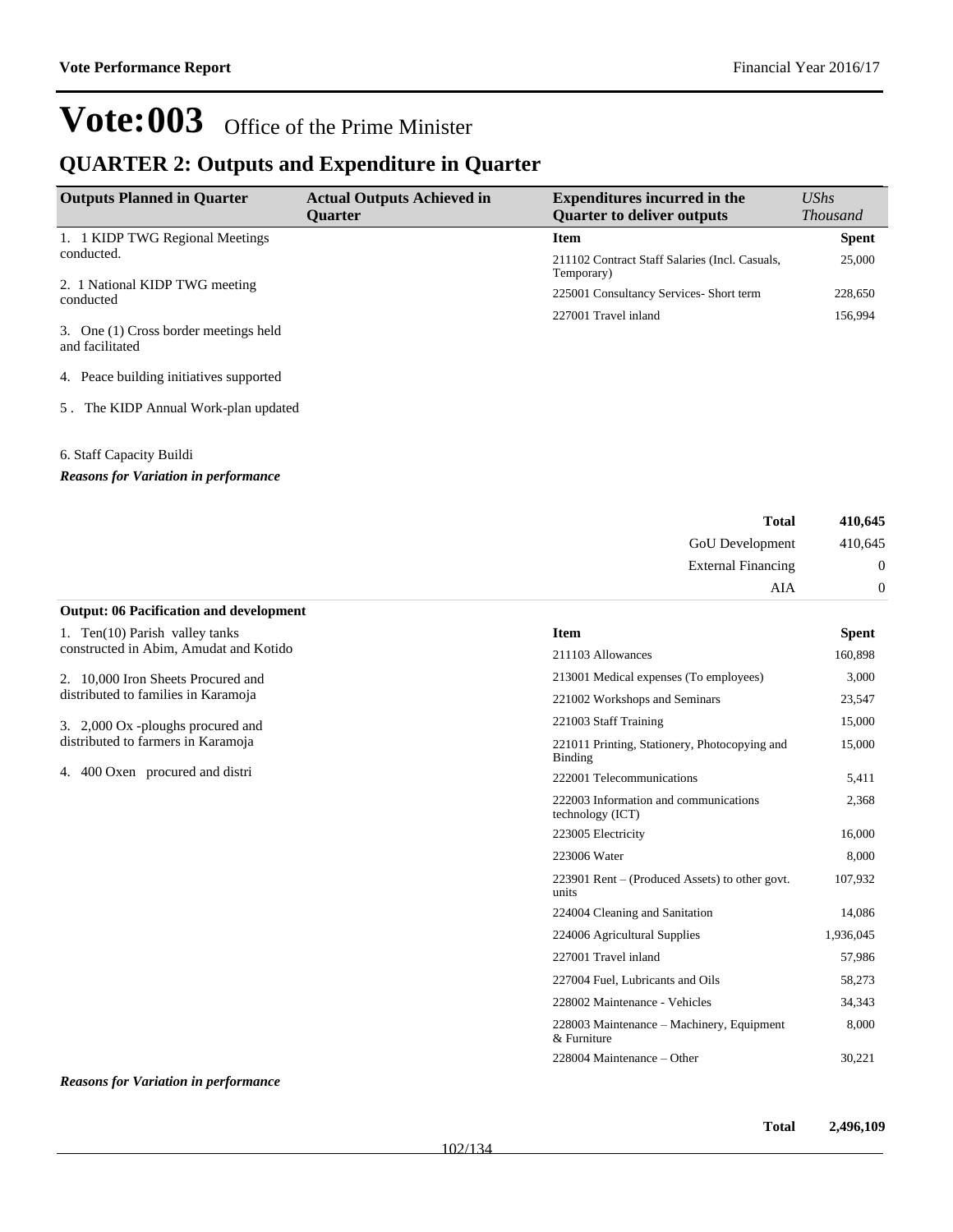### **QUARTER 2: Outputs and Expenditure in Quarter**

| <b>Outputs Planned in Quarter</b>                                                                                 | <b>Actual Outputs Achieved in</b><br><b>Quarter</b> | <b>Expenditures incurred in the</b><br><b>Quarter to deliver outputs</b> | <b>UShs</b><br><b>Thousand</b> |  |
|-------------------------------------------------------------------------------------------------------------------|-----------------------------------------------------|--------------------------------------------------------------------------|--------------------------------|--|
|                                                                                                                   |                                                     | <b>GoU</b> Development                                                   | 2,496,109                      |  |
|                                                                                                                   |                                                     | <b>External Financing</b>                                                | $\mathbf{0}$                   |  |
|                                                                                                                   |                                                     | <b>AIA</b>                                                               | $\theta$                       |  |
| <b>Outputs Funded</b>                                                                                             |                                                     |                                                                          |                                |  |
| <b>Output: 51 Transfers to Government units</b>                                                                   |                                                     |                                                                          |                                |  |
| 1. Prisons supported to produce food for<br>schools in Karamoja and rehabilitation of<br>the food store completed |                                                     | <b>Item</b><br>263104 Transfers to other govt. Units<br>(Current)        | <b>Spent</b><br>165,531        |  |
| <b>Reasons for Variation in performance</b>                                                                       |                                                     |                                                                          |                                |  |
|                                                                                                                   |                                                     | <b>Total</b>                                                             | 165,531                        |  |
|                                                                                                                   |                                                     | GoU Development                                                          | 165,531                        |  |
|                                                                                                                   |                                                     | <b>External Financing</b>                                                | $\theta$                       |  |
|                                                                                                                   |                                                     | AIA                                                                      | $\boldsymbol{0}$               |  |
| <b>Capital Purchases</b>                                                                                          |                                                     |                                                                          |                                |  |
| <b>Output: 72 Government Buildings and Administrative Infrastructure</b>                                          |                                                     |                                                                          |                                |  |
|                                                                                                                   |                                                     | <b>Item</b>                                                              | <b>Spent</b>                   |  |
| 1. 5 Cattle crushes constructed in Abim<br>District                                                               |                                                     | 312101 Non-Residential Buildings                                         | 831,680                        |  |
| <b>Reasons for Variation in performance</b>                                                                       |                                                     |                                                                          |                                |  |
|                                                                                                                   |                                                     | <b>Total</b>                                                             | 831,680                        |  |
|                                                                                                                   |                                                     | GoU Development                                                          | 831,680                        |  |
|                                                                                                                   |                                                     | <b>External Financing</b>                                                | $\boldsymbol{0}$               |  |
|                                                                                                                   |                                                     | <b>AIA</b>                                                               | $\overline{0}$                 |  |
|                                                                                                                   |                                                     | <b>Total For SubProgramme</b>                                            | 3,903,965                      |  |
|                                                                                                                   |                                                     | GoU Development                                                          | 3,903,965                      |  |
|                                                                                                                   |                                                     | <b>External Financing</b>                                                | $\mathbf{0}$                   |  |
|                                                                                                                   |                                                     | AIA                                                                      | $\boldsymbol{0}$               |  |
| <b>Development Projects</b>                                                                                       |                                                     |                                                                          |                                |  |
| <b>Project: 1251 Support to Teso Development</b>                                                                  |                                                     |                                                                          |                                |  |

*Outputs Provided*

**Output: 01 Implementation of PRDP coordinated and monitored**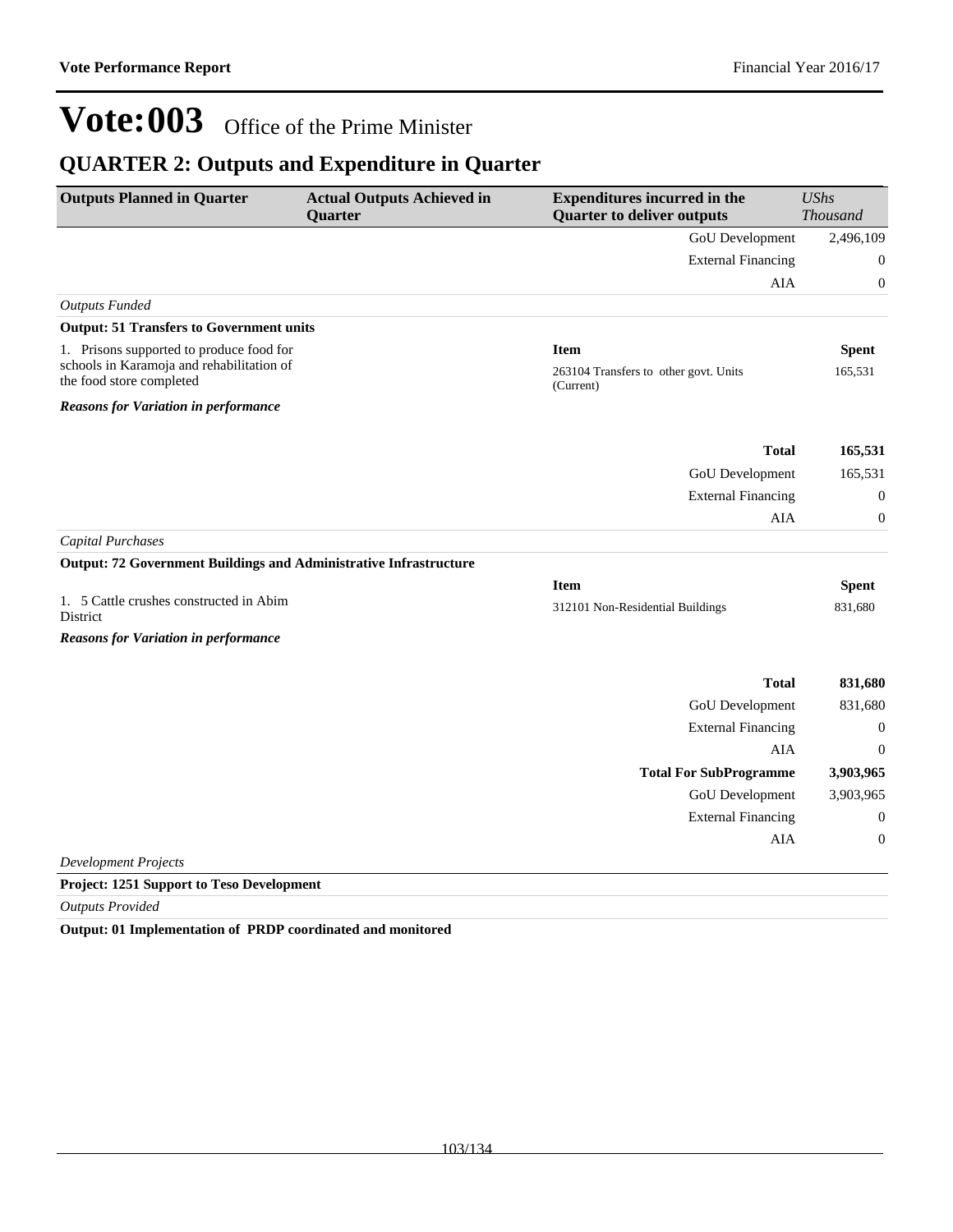### **QUARTER 2: Outputs and Expenditure in Quarter**

| <b>Outputs Planned in Quarter</b>                                                       | <b>Actual Outputs Achieved in</b><br><b>Quarter</b> | <b>Expenditures incurred in the</b><br><b>Quarter to deliver outputs</b> | <b>UShs</b><br><b>Thousand</b> |
|-----------------------------------------------------------------------------------------|-----------------------------------------------------|--------------------------------------------------------------------------|--------------------------------|
| Coordination meetings at regional<br>1.                                                 |                                                     | <b>Item</b>                                                              | <b>Spent</b>                   |
| and National level held.                                                                |                                                     | 211102 Contract Staff Salaries (Incl. Casuals,<br>Temporary)             | 23,000                         |
| <b>PRDP</b> Performance Monitoring<br>2.<br>conducted in Teso subregion                 |                                                     | 211103 Allowances                                                        | 10,778                         |
| 3. One Policy committee meeting held                                                    |                                                     | 213002 Incapacity, death benefits and funeral<br>expenses                | 500                            |
|                                                                                         |                                                     | 221001 Advertising and Public Relations                                  | 3,000                          |
| 4.8000 28-gauge ordinary corrugated iron<br>sheets for the people of the Districts of T |                                                     | 221002 Workshops and Seminars                                            | 49,925                         |
|                                                                                         |                                                     | 221003 Staff Training                                                    | 1,000                          |
|                                                                                         |                                                     | 221011 Printing, Stationery, Photocopying and<br><b>Binding</b>          | 11,041                         |
|                                                                                         |                                                     | 222001 Telecommunications                                                | 750                            |
|                                                                                         |                                                     | 222003 Information and communications<br>technology (ICT)                | 500                            |
|                                                                                         |                                                     | $223003$ Rent – (Produced Assets) to private<br>entities                 | 7,000                          |
|                                                                                         |                                                     | 223005 Electricity                                                       | 2,000                          |
|                                                                                         |                                                     | 223006 Water                                                             | 1,000                          |
|                                                                                         |                                                     | $223901$ Rent – (Produced Assets) to other govt.<br>units                | 12,000                         |
|                                                                                         |                                                     | 224004 Cleaning and Sanitation                                           | 2,000                          |
|                                                                                         |                                                     | 224006 Agricultural Supplies                                             | 252,000                        |
|                                                                                         |                                                     | 227001 Travel inland                                                     | 68,255                         |
|                                                                                         |                                                     | 227002 Travel abroad                                                     | 12,500                         |
|                                                                                         |                                                     | 227004 Fuel, Lubricants and Oils                                         | 8,250                          |
|                                                                                         |                                                     | 228002 Maintenance - Vehicles                                            | 31,096                         |
|                                                                                         |                                                     | 228003 Maintenance – Machinery, Equipment<br>& Furniture                 | 1,750                          |
|                                                                                         |                                                     | 228004 Maintenance - Other                                               | 2,500                          |

#### *Reasons for Variation in performance*

|                                                                                                                | <b>Total</b>                  | 500,845        |
|----------------------------------------------------------------------------------------------------------------|-------------------------------|----------------|
|                                                                                                                | GoU Development               | 500,845        |
|                                                                                                                | <b>External Financing</b>     | $\overline{0}$ |
|                                                                                                                | AIA                           | $\overline{0}$ |
| Capital Purchases                                                                                              |                               |                |
|                                                                                                                | <b>Total For SubProgramme</b> | 500,845        |
|                                                                                                                | GoU Development               | 500,845        |
|                                                                                                                | <b>External Financing</b>     | $\overline{0}$ |
|                                                                                                                | AIA                           | $\overline{0}$ |
| <b>Development Projects</b>                                                                                    |                               |                |
| $\mathbf{D}$ and $\mathbf{A}$ and $\mathbf{A}$ $\mathbf{D}$ and $\mathbf{D}$ and $\mathbf{D}$ and $\mathbf{D}$ |                               |                |

**Project: 1252 Support to Bunyoro Development**

*Outputs Provided*

**Output: 01 Implementation of PRDP coordinated and monitored**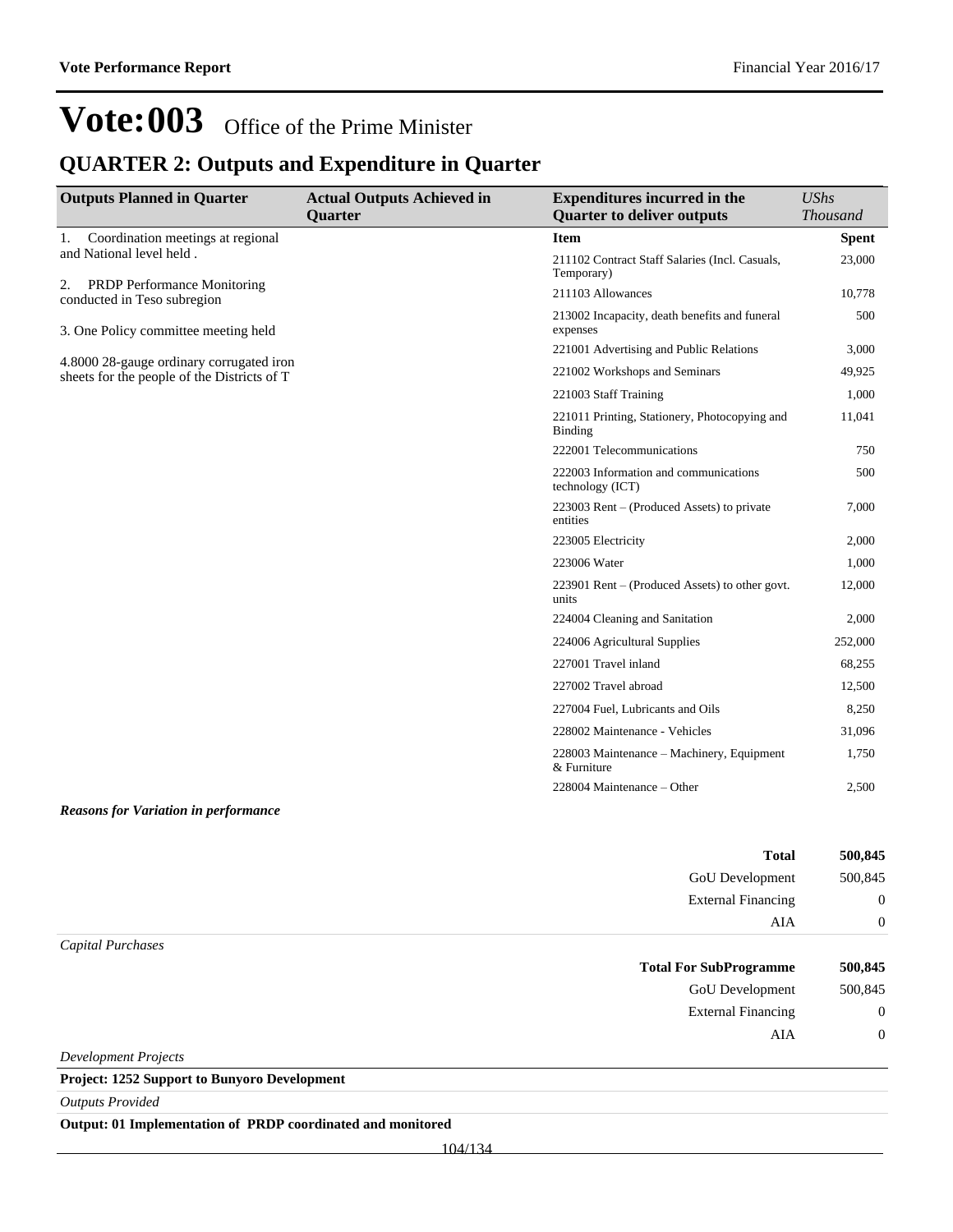### **QUARTER 2: Outputs and Expenditure in Quarter**

| <b>Outputs Planned in Quarter</b><br><b>Actual Outputs Achieved in</b><br><b>Expenditures incurred in the</b><br><b>Quarter to deliver outputs</b><br><b>Ouarter</b> |                                        |                                                             | UShs<br><b>Thousand</b> |
|----------------------------------------------------------------------------------------------------------------------------------------------------------------------|----------------------------------------|-------------------------------------------------------------|-------------------------|
| 1. 30 Micro projects to enhance                                                                                                                                      | Facilitated 1 Political Monitoring and | <b>Item</b>                                                 | <b>Spent</b>            |
| household incomes for youth, women &<br>PWDs supported.                                                                                                              | supervision mission in the region.     | 211103 Allowances                                           | 19,231                  |
|                                                                                                                                                                      |                                        | 221002 Workshops and Seminars                               | 8,551                   |
| 2. 02 Crop nursery operators in the sub-<br>region supported.                                                                                                        |                                        | 221008 Computer supplies and Information<br>Technology (IT) | 2,330                   |
| 3. 10,000 hand hoes procured and                                                                                                                                     |                                        | 222001 Telecommunications                                   | 600                     |
| distributed.                                                                                                                                                         |                                        | 222003 Information and communications<br>technology (ICT)   | 420                     |
| 4. One (1) consultative meetings with the<br>public and pr                                                                                                           |                                        | 223005 Electricity                                          | 3,000                   |
|                                                                                                                                                                      |                                        | 223006 Water                                                | 1,000                   |
|                                                                                                                                                                      |                                        | 223901 Rent – (Produced Assets) to other govt.<br>units     | 23,524                  |
|                                                                                                                                                                      |                                        | 224004 Cleaning and Sanitation                              | 3,080                   |
|                                                                                                                                                                      |                                        | 224006 Agricultural Supplies                                | 107,500                 |
|                                                                                                                                                                      |                                        | 227001 Travel inland                                        | 33,374                  |
|                                                                                                                                                                      |                                        | 227002 Travel abroad                                        | 30,000                  |
|                                                                                                                                                                      |                                        | 227004 Fuel, Lubricants and Oils                            | 12,000                  |
|                                                                                                                                                                      |                                        | 228002 Maintenance - Vehicles                               | 22,596                  |
|                                                                                                                                                                      |                                        | 228003 Maintenance – Machinery, Equipment<br>& Furniture    | 1,200                   |

#### *Reasons for Variation in performance*

Insufficient funds

| GoU Development<br><b>External Financing</b><br>AIA<br><b>Total For SubProgramme</b><br>GoU Development |                   | <b>Total</b> | 268,405        |
|---------------------------------------------------------------------------------------------------------|-------------------|--------------|----------------|
|                                                                                                         |                   |              | 268,405        |
|                                                                                                         |                   |              | $\overline{0}$ |
|                                                                                                         |                   |              | $\overline{0}$ |
|                                                                                                         | Capital Purchases |              |                |
|                                                                                                         |                   |              | 268,405        |
|                                                                                                         |                   |              | 268,405        |
| <b>External Financing</b>                                                                               |                   |              | $\overline{0}$ |
| <b>AIA</b>                                                                                              |                   |              | $\overline{0}$ |
| <b>Development Projects</b>                                                                             |                   |              |                |

#### **Project: 1317 Drylands Intergrated Development Project**

*Outputs Provided*

**Output: 05 Coordination of the implementation of KIDDP**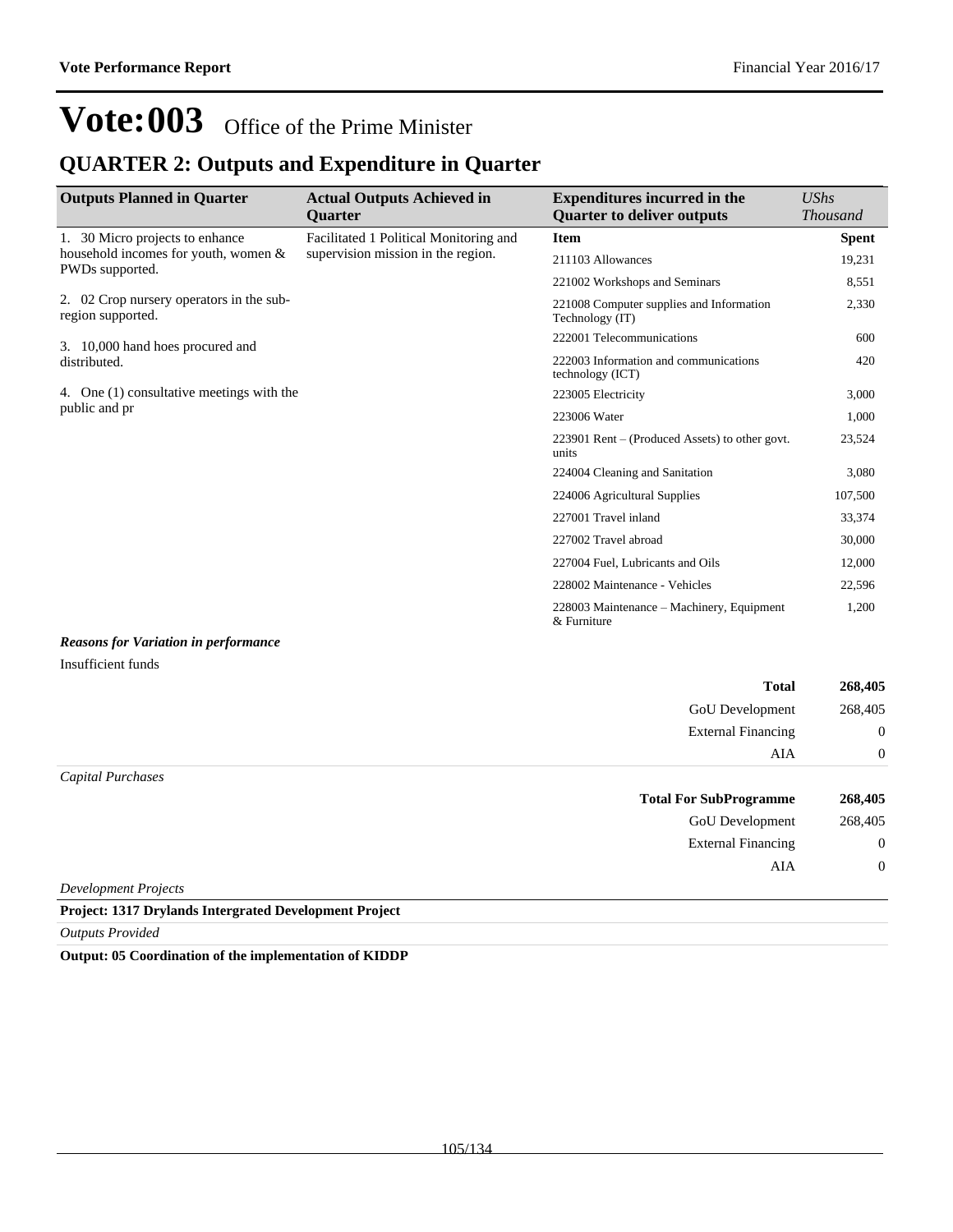### **QUARTER 2: Outputs and Expenditure in Quarter**

| <b>Outputs Planned in Quarter</b>           | <b>Actual Outputs Achieved in</b>                                              | <b>Expenditures incurred in the</b>                             | <b>UShs</b>     |
|---------------------------------------------|--------------------------------------------------------------------------------|-----------------------------------------------------------------|-----------------|
|                                             | <b>Quarter</b>                                                                 | <b>Quarter to deliver outputs</b>                               | <b>Thousand</b> |
| 1. Utilities Paid                           | 1. Paid for Utilities used by the PIU for 3                                    | <b>Item</b>                                                     | <b>Spent</b>    |
| 2. Salaries paid                            | months                                                                         | 211102 Contract Staff Salaries (Incl. Casuals,<br>Temporary)    | 442,195         |
|                                             | 2. Paid PIU support staffs salaries for the<br>months of October, November and | 221007 Books, Periodicals & Newspapers                          | 1,021           |
|                                             | December, 2016                                                                 | 221008 Computer supplies and Information<br>Technology (IT)     | 700             |
|                                             |                                                                                | 221009 Welfare and Entertainment                                | 15,700          |
|                                             |                                                                                | 221011 Printing, Stationery, Photocopying and<br><b>Binding</b> | 14,294          |
|                                             |                                                                                | 221014 Bank Charges and other Bank related<br>costs             | 3,320           |
|                                             |                                                                                | 222001 Telecommunications                                       | 14,609          |
|                                             |                                                                                | 223004 Guard and Security services                              | 5,669           |
|                                             |                                                                                | 223005 Electricity                                              | 2,095           |
|                                             |                                                                                | 224004 Cleaning and Sanitation                                  | 7,329           |
|                                             |                                                                                | 224006 Agricultural Supplies                                    | 5,566           |
|                                             |                                                                                | 225001 Consultancy Services- Short term                         | 547,790         |
|                                             |                                                                                | 227001 Travel inland                                            | 103,646         |
|                                             |                                                                                | 227002 Travel abroad                                            | 21,826          |
|                                             |                                                                                | 227003 Carriage, Haulage, Freight and<br>transport hire         | 1,200           |
|                                             |                                                                                | 227004 Fuel, Lubricants and Oils                                | 15,781          |
|                                             |                                                                                | 228001 Maintenance - Civil                                      | 4,689           |
|                                             |                                                                                | 228002 Maintenance - Vehicles                                   | 27,600          |
|                                             |                                                                                | 228003 Maintenance – Machinery, Equipment<br>& Furniture        | 2,781           |
| <b>Reasons for Variation in performance</b> |                                                                                |                                                                 |                 |

Achieved as Planned

| 1,237,810      | <b>Total</b>              |
|----------------|---------------------------|
| 12,780         | <b>GoU</b> Development    |
| 1,225,030      | <b>External Financing</b> |
| $\overline{0}$ | AIA                       |

**Output: 06 Pacification and development**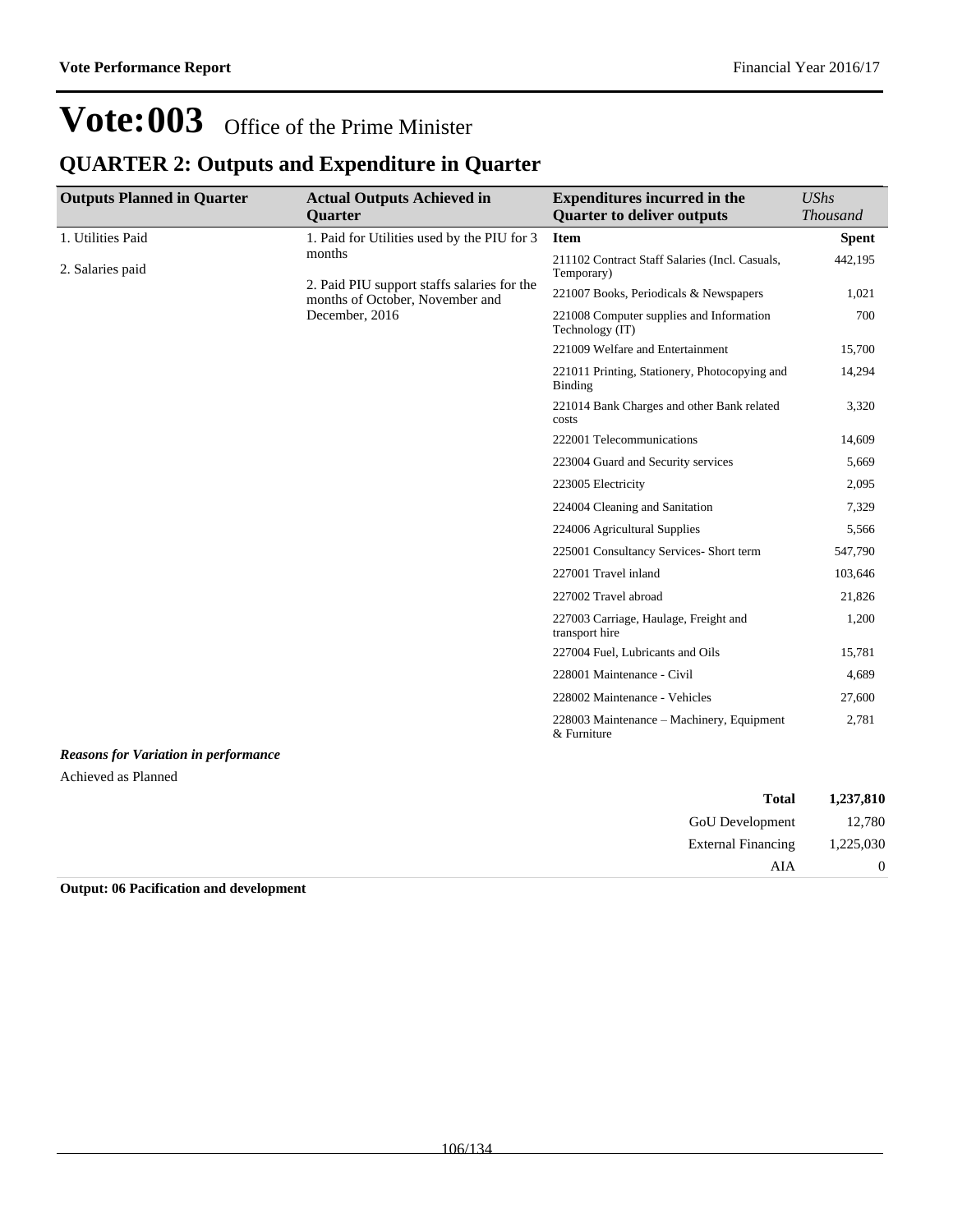**Spent** 

## **Vote:003** Office of the Prime Minister **QUARTER 2: Outputs and Expenditure in Quarter**

| 1.5 improved breed cattle purchased for<br>the multiplication centre<br>2.30 improved breed of cattle purchased<br>and distributed<br>3. 1 improved breed multiplication centre<br>with 12 improved goats<br>4.100 improved goats purchased and<br>distributed<br>5.1 community coo | 1. Constructed Farm infrastructure; 2 unit<br>workers' house, calf pen, milking shed,<br>hay store and pit latrine at Narisae<br>learning center (Improved cows' breed<br>multiplication centre<br>2. Supported workers at the learning<br>center with allowances for the month of<br>December<br>3. Trained 410 farmers on livestock<br>management and AI practices in the 4 sub-<br>counties<br>4. Conducted 1 round of training for 12<br>CLWs on farm structures and dairy cattle<br>supplementary feeding.<br>5.57 on-farm demonstrations and<br>trainings on farm management were<br>carried by the CLWs in 4 sub-counties<br>6. Supported the 4 VET drug shops that<br>were already established<br>7. The Community Agriculture and<br>Environment Workers supported farmers<br>and cooperatives with trainings on post-<br>harvest handling and marketing<br>8. Supported farmers with equipment such<br>as taplins, sacks and cereal preservatives<br>9. Stationary was provided to CAEWs for<br>3 months<br>10. Installed a hand pump at the Narisae<br>learning center<br>11. Conducted 3 trainings; 1 per month for<br>62 CHWs during Q2.<br>12. Provided supplies for the CHW<br>program for months October to<br>December, 2016<br>13. The supported 39 health beneficiary<br>students sat for their end of semester<br>exams,<br>14. Paid fees for 39 health beneficiary<br>students for the 3 months of Q2<br>15. Completed the construction the<br>General ward (6 rooms)<br>16. Completed the construction of 3-unit<br>staff houses<br>17. Completed the construction of the VIP<br>Pit latrine in St. Andrew's secondary<br>school and surrounding community<br>18. Supplied stationery to 97 scholarship<br>students during months October and<br>November, 2016<br>19. Paid Fees for 97 secondary school<br>scholarship students for the period for<br>term III<br>20. 4 VSLAs were formed<br>21. Conducted 4 trainings for 36 board<br>members in the 4 sub-counties<br>22. Trained 8 staff; 4 managers and 4 |
|-------------------------------------------------------------------------------------------------------------------------------------------------------------------------------------------------------------------------------------------------------------------------------------|--------------------------------------------------------------------------------------------------------------------------------------------------------------------------------------------------------------------------------------------------------------------------------------------------------------------------------------------------------------------------------------------------------------------------------------------------------------------------------------------------------------------------------------------------------------------------------------------------------------------------------------------------------------------------------------------------------------------------------------------------------------------------------------------------------------------------------------------------------------------------------------------------------------------------------------------------------------------------------------------------------------------------------------------------------------------------------------------------------------------------------------------------------------------------------------------------------------------------------------------------------------------------------------------------------------------------------------------------------------------------------------------------------------------------------------------------------------------------------------------------------------------------------------------------------------------------------------------------------------------------------------------------------------------------------------------------------------------------------------------------------------------------------------------------------------------------------------------------------------------------------------------------------------------------------------------------------------------------------------------------------------------------------------|
|                                                                                                                                                                                                                                                                                     | tellers for 3 months<br>23. Trained 17 VSLAs<br>24. Conducted a 2 days' group dynamics<br>training to 239 members                                                                                                                                                                                                                                                                                                                                                                                                                                                                                                                                                                                                                                                                                                                                                                                                                                                                                                                                                                                                                                                                                                                                                                                                                                                                                                                                                                                                                                                                                                                                                                                                                                                                                                                                                                                                                                                                                                                    |

| $\mathbf{c}\mathbf{s}$ |  |  |  |
|------------------------|--|--|--|

| ! unit                   | <b>Item</b>                                              | Spent   |
|--------------------------|----------------------------------------------------------|---------|
| d,                       | 221002 Workshops and Seminars                            | 179,786 |
| эd                       | 221009 Welfare and Entertainment                         | 169     |
| ı of                     | 221011 Printing, Stationery, Photocopying and<br>Binding | 34,168  |
|                          | 222001 Telecommunications                                | 8,887   |
| 4 sub-                   | 223901 Rent – (Produced Assets) to other govt.<br>units  | 720     |
| 12<br>∶attle             | 224001 Medical and Agricultural supplies                 | 131,070 |
|                          | 224004 Cleaning and Sanitation                           | 70      |
|                          | 224006 Agricultural Supplies                             | 817,937 |
|                          | 225001 Consultancy Services- Short term                  | 994,467 |
| 5S<br>hat                | 227001 Travel inland                                     | 37,873  |
|                          | 227003 Carriage, Haulage, Freight and<br>transport hire  | 12,638  |
| ners<br>-ost             | 227004 Fuel, Lubricants and Oils                         | 46,027  |
|                          | 228002 Maintenance - Vehicles                            | 9,041   |
| t such<br>ives<br>'s for | 282102 Fines and Penalties/ Court wards                  | 12,593  |
|                          | 282103 Scholarships and related costs                    | 88,439  |
|                          |                                                          |         |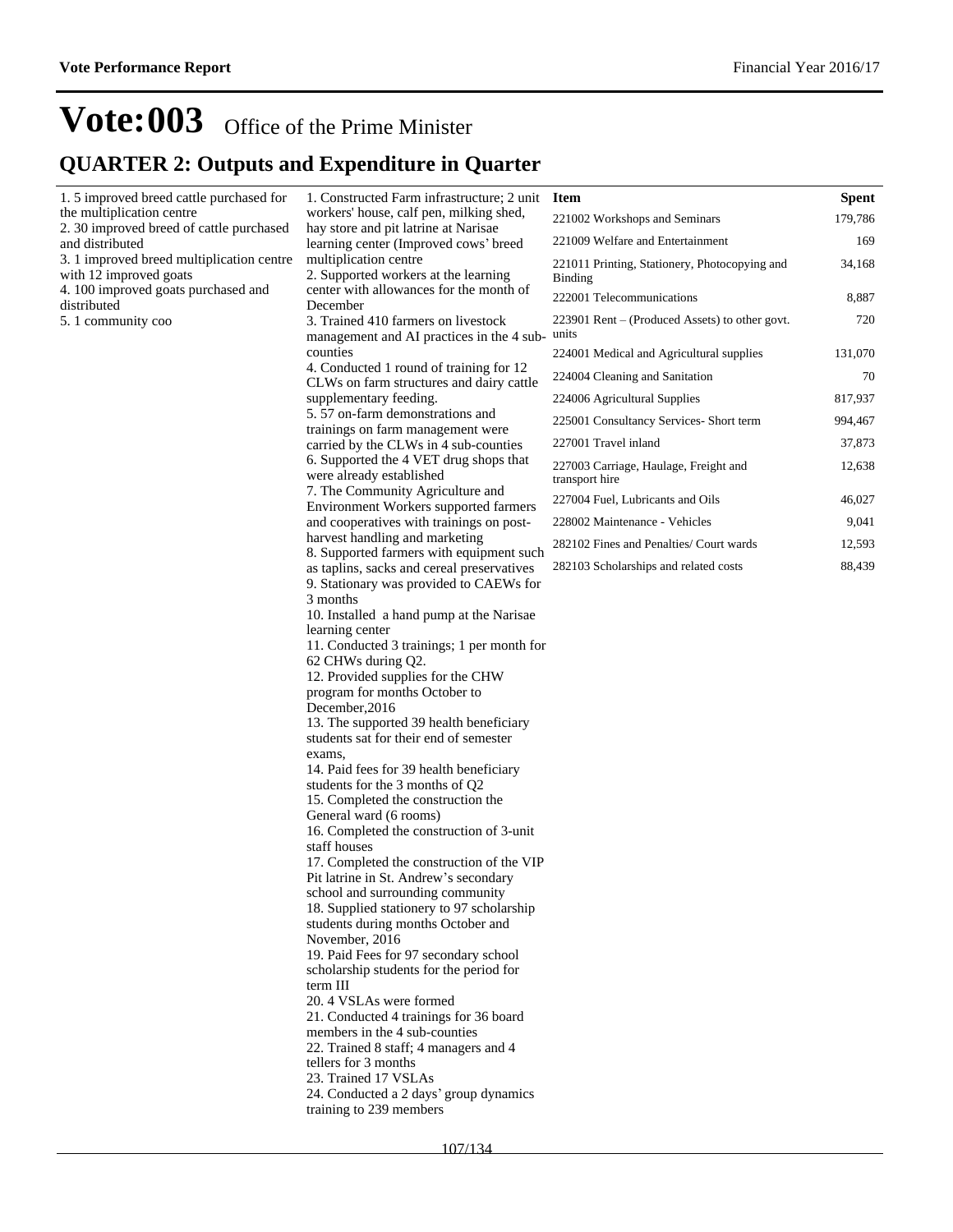### **QUARTER 2: Outputs and Expenditure in Quarter**

| <b>Outputs Planned in Quarter</b><br><b>Actual Outputs Achieved in</b><br><b>Ouarter</b> | <b>Expenditures incurred in the</b><br><b>Quarter to deliver outputs</b> | UShs<br>Thousand |
|------------------------------------------------------------------------------------------|--------------------------------------------------------------------------|------------------|
|------------------------------------------------------------------------------------------|--------------------------------------------------------------------------|------------------|

*Reasons for Variation in performance*

1. Delay in clearance of procurements by EA

2. Procurement of 4 motorcycles initiated

3. The AI supplies were still available

4. The lack of water coupled with unreliable rainfall jeopardized the establishment of further nurseries and has affected the performance of the two nurseries as well

5. No tree planting was carried out as we were approaching the dry season

6. The learning centres are still undergoing demarcation, clearance and water installation. Planting has been put on hold

7. Delay in advertising for the siting and drilling of boreholes for piped water schemes to have already initiated procurements cleared first by the EA

8. Recommendations by PMU was to use Line Ministry Engineers as Consultants, who have never been identified

9. Delays made by the need to first ascertain the milk yield production certainty especially given the current low milk production

10. There are a number of already existing slaughter facilities which have not been put in proper usage in the sub-counties of operation

11. No funds, due to over expenditure on Infrastructure and Health scholarships

12. System has not yet been uploaded onto individual CHW phones due to the absence of the smart phones whose procurement awaits clearance by the EA

13. One of the upgrading students was discontinued due to indiscipline

- 14. No vehicles for mobile clinics as procurement is being handled by the Executing Agency
- 15. No contracts for the construction of the dormitories have been awarded yet awaiting EA clearance
- 16. Focus was put on other areas like harvesting during the quarter

17. Pending completion of the construction of the kitchens

18. The community has started appreciating the concept of SACCOs and its benefits.

19. Current focus is on mobilizing the youth into groups for them to be trained

20. Most Cooperative members were busy with harvesting hence failed to spare time for the trainings and hence differed to off seasons

| 2,373,883 | <b>Total</b>              |  |
|-----------|---------------------------|--|
| 324,960   | <b>GoU</b> Development    |  |
| 2,048,923 | <b>External Financing</b> |  |
| $\theta$  | AIA                       |  |
|           |                           |  |

*Capital Purchases*

**Output: 72 Government Buildings and Administrative Infrastructure**

| <b>Item</b>                                        | <b>Spent</b> |
|----------------------------------------------------|--------------|
| 231001 Non Residential buildings<br>(Depreciation) | 536,479      |

*Reasons for Variation in performance*

| <b>Total</b>                  | 536,479   |
|-------------------------------|-----------|
| GoU Development               | $\theta$  |
| <b>External Financing</b>     | 536,479   |
| AIA                           | $\theta$  |
| <b>Total For SubProgramme</b> | 4,888,132 |
| GoU Development               | 337,740   |
| <b>External Financing</b>     | 4,550,392 |
| AIA                           | $\theta$  |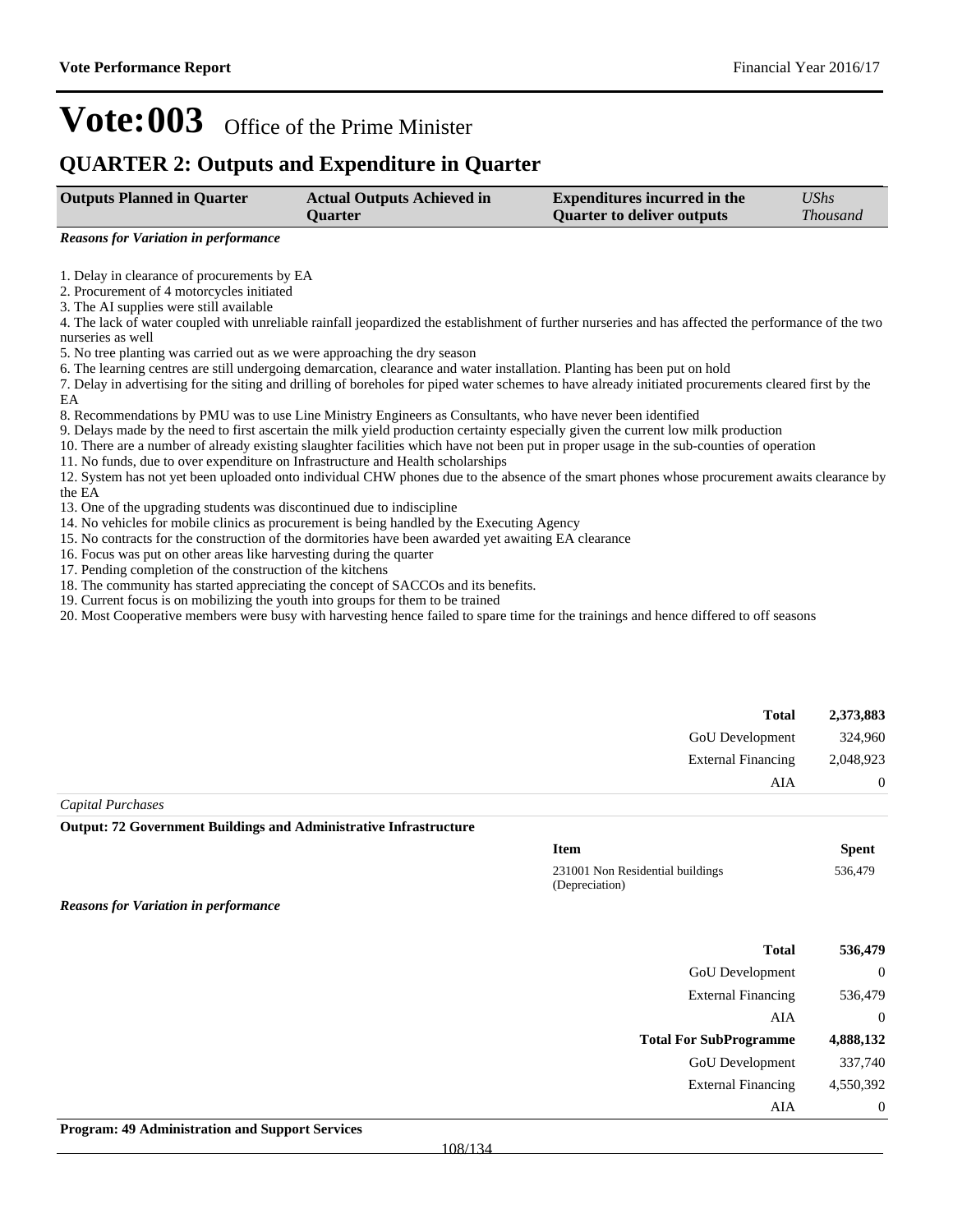### **QUARTER 2: Outputs and Expenditure in Quarter**

| <b>Outputs Planned in Quarter</b>                         | <b>Actual Outputs Achieved in</b><br><b>Ouarter</b>                                   | <b>Expenditures incurred in the</b><br><b>Quarter to deliver outputs</b>                                                                        | <b>UShs</b><br><b>Thousand</b> |
|-----------------------------------------------------------|---------------------------------------------------------------------------------------|-------------------------------------------------------------------------------------------------------------------------------------------------|--------------------------------|
| <b>Recurrent Programmes</b>                               |                                                                                       |                                                                                                                                                 |                                |
| <b>Subprogram: 02 Finance and Administration</b>          |                                                                                       |                                                                                                                                                 |                                |
| <b>Outputs Provided</b>                                   |                                                                                       |                                                                                                                                                 |                                |
| <b>Output: 01 Ministerial and Top Management Services</b> |                                                                                       |                                                                                                                                                 |                                |
|                                                           | 1. Assets register updated and equipment 1. Registered and labelled NUSAF3 items Item |                                                                                                                                                 | <b>Spent</b>                   |
| $labeled+$                                                | 2. Facilitated 10 HoDs and 2 Top                                                      | 211101 General Staff Salaries                                                                                                                   | 189,362                        |
| 2. Top and other management meetings                      | Management meetings.                                                                  | 211103 Allowances                                                                                                                               | 116                            |
| facilitated                                               |                                                                                       | 212102 Pension for General Civil Service<br>213001 Medical expenses (To employees)<br>213002 Incapacity, death benefits and funeral<br>expenses | 303,262                        |
| 3. Accountabilities retired                               | 3. Retired accountabilities for advances to<br>staff for various activities           |                                                                                                                                                 | 10.000                         |
| 4. Funded activities inspected                            | Prepared 6 Months Accounts for<br>FY2016/17                                           |                                                                                                                                                 | 10,000                         |
| 5. stationery and other consumables                       |                                                                                       | 213004 Gratuity Expenses                                                                                                                        | 41,950                         |
| procured                                                  | 4. Coordinated and finalized projections                                              | 221001 Advertising and Public Relations                                                                                                         | 3,500                          |
|                                                           | and requests for Q2 and funds released                                                | 221002 Workshops and Seminars                                                                                                                   | 703,000                        |
| 6. Office facilities and Equipment repair                 | accordingly.<br>5. Carried out field inspections (Board of                            | 221003 Staff Training                                                                                                                           | 18,425                         |
|                                                           | Survey)                                                                               | 221007 Books, Periodicals & Newspapers                                                                                                          | 5,000                          |
|                                                           | 6. Carried out basic ICT support.                                                     | 221010 Special Meals and Drinks                                                                                                                 | 10,985                         |
|                                                           | 7. Repaired some office facilities and<br>equipment.                                  | 221011 Printing, Stationery, Photocopying and<br>Binding                                                                                        | 20,000                         |
|                                                           | 8. Responded to all audit queries raised by                                           | 221012 Small Office Equipment                                                                                                                   | 10,000                         |
|                                                           | the PPDA, Internal Audit Committee and<br><b>PAC</b>                                  | 221016 IFMS Recurrent costs                                                                                                                     | 5,000                          |
|                                                           |                                                                                       | 221017 Subscriptions                                                                                                                            | 5,000                          |
|                                                           | 9. Procured stationery for Administration<br>Unit for shs.2,000,000.                  | 221020 IPPS Recurrent Costs                                                                                                                     | 5,000                          |
|                                                           | 10. Ascertained the status of land and                                                | 227001 Travel inland                                                                                                                            | 59,356                         |
|                                                           | other real assets time.                                                               | 227004 Fuel, Lubricants and Oils                                                                                                                | 20,000                         |
|                                                           |                                                                                       | 228002 Maintenance - Vehicles                                                                                                                   | 65,666                         |

#### *Reasons for Variation in performance*

Requested for funds to upgrade the Assets register. Awaiting release of funds.

|                                                |             | <b>Total</b>       | 1,485,623      |
|------------------------------------------------|-------------|--------------------|----------------|
|                                                |             | Wage Recurrent     | 189,362        |
|                                                |             | Non Wage Recurrent | 1,296,260      |
|                                                |             | AIA                | $\overline{0}$ |
| <b>Output: 03 Ministerial Support Services</b> |             |                    |                |
|                                                | <b>Item</b> |                    | <b>Spent</b>   |
| <b>Reasons for Variation in performance</b>    |             |                    |                |
|                                                |             |                    |                |

| <b>Total</b>       |
|--------------------|
| Wage Recurrent     |
| Non Wage Recurrent |
| AIA                |
|                    |

**Output: 19 Human Resource Management Services**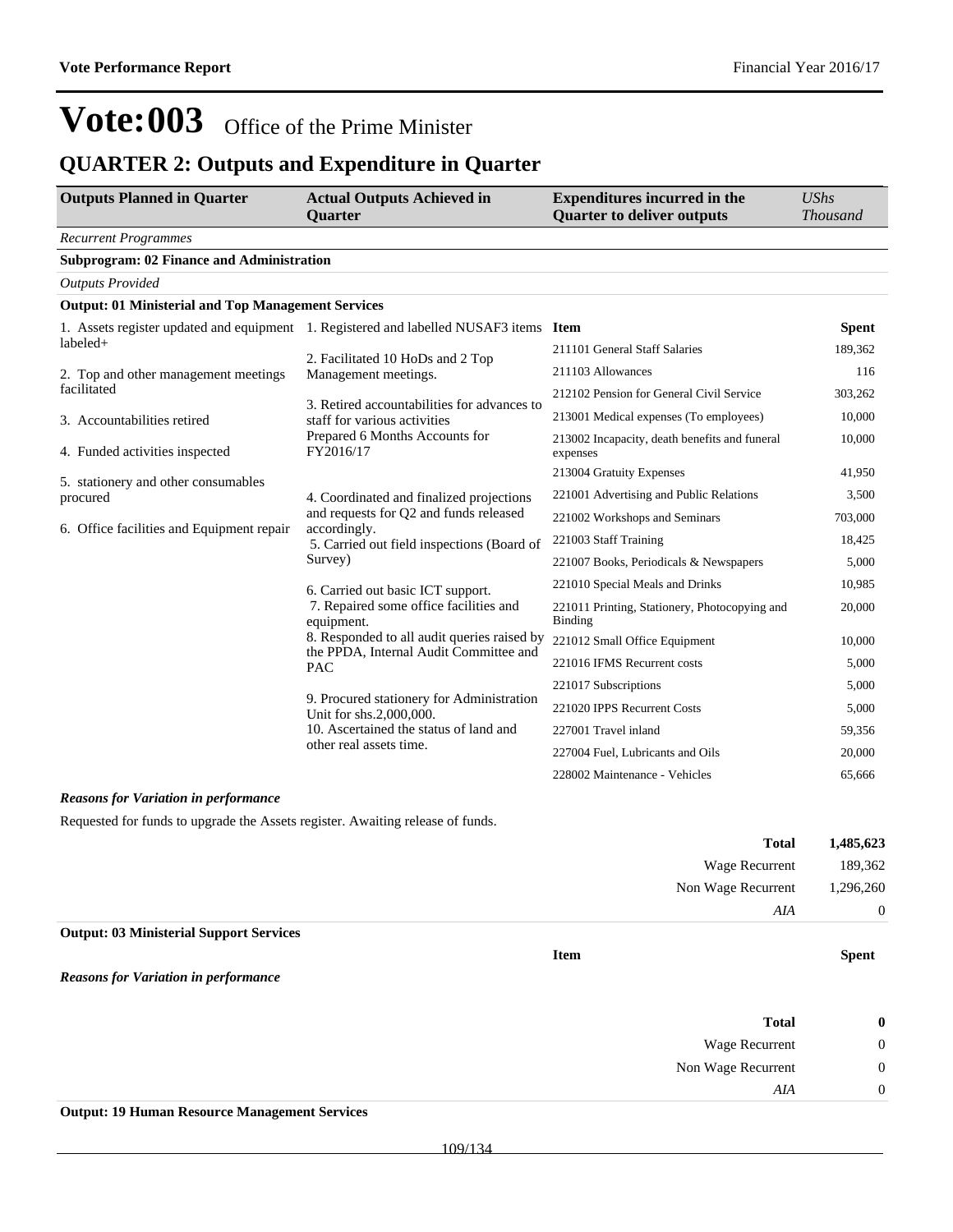### **QUARTER 2: Outputs and Expenditure in Quarter**

| <b>Outputs Planned in Quarter</b>                                      | <b>Actual Outputs Achieved in</b>                                                                                                                                                                                                                                                                                                                                                                                                                                                                                                                                                                                                                                                                                                                                                                                                                                                                                                                                                       | <b>Expenditures incurred in the</b> | <b>UShs</b>     |
|------------------------------------------------------------------------|-----------------------------------------------------------------------------------------------------------------------------------------------------------------------------------------------------------------------------------------------------------------------------------------------------------------------------------------------------------------------------------------------------------------------------------------------------------------------------------------------------------------------------------------------------------------------------------------------------------------------------------------------------------------------------------------------------------------------------------------------------------------------------------------------------------------------------------------------------------------------------------------------------------------------------------------------------------------------------------------|-------------------------------------|-----------------|
|                                                                        | <b>Ouarter</b>                                                                                                                                                                                                                                                                                                                                                                                                                                                                                                                                                                                                                                                                                                                                                                                                                                                                                                                                                                          | <b>Quarter to deliver outputs</b>   | <b>Thousand</b> |
| 1. Vote 003 Human Resource activities/                                 | 1. Printed HIV/AIDS workplace policy                                                                                                                                                                                                                                                                                                                                                                                                                                                                                                                                                                                                                                                                                                                                                                                                                                                                                                                                                    | <b>Item</b>                         | <b>Spent</b>    |
| matters Coordinated                                                    | manual printed and waiting for the launch<br>2. Paid Salaries, pension, gratuity and                                                                                                                                                                                                                                                                                                                                                                                                                                                                                                                                                                                                                                                                                                                                                                                                                                                                                                    | 221002 Workshops and Seminars       | 75,000          |
| Support supervision carried out in all<br>2.<br>regional/field offices | allowances paid by the 28th of every<br>month.<br>3. Supported staff with Medical                                                                                                                                                                                                                                                                                                                                                                                                                                                                                                                                                                                                                                                                                                                                                                                                                                                                                                       | 227001 Travel inland                | 50,000          |
| 3. Gender Policy mainstreamed                                          | allowances.<br>4. Carried out NUSAF3 and Bidibidi                                                                                                                                                                                                                                                                                                                                                                                                                                                                                                                                                                                                                                                                                                                                                                                                                                                                                                                                       |                                     |                 |
| 4. OPM Client Charter Developed                                        | Camp recruitments.<br>5. Conducted recruitment for one officer                                                                                                                                                                                                                                                                                                                                                                                                                                                                                                                                                                                                                                                                                                                                                                                                                                                                                                                          |                                     |                 |
| 5. Cross cutting issues (HIV, Gender,<br>Sports, RRI&Cha               | for Twendembele project.<br>6. Conducted recruitment for Office<br>Assistants and drivers for Delivery Unit.<br>7. Formalized appointment for seven (7)<br>officials for NUYDC.<br>8. Facilitated new transfers to OPM that<br>include: One (1) Undersecretary, Three (3)<br>Principal Assistant Secretaries, One (1)<br>Principal Accountant, One (1) Principal<br>Policy Analyst, One (1) Personal<br>Secretary, Two (2) Stenographer Secretary.<br>9. Submitted two applications for Irish Aid<br>Scholarships.<br>10. Made Payment of tuition fees for<br>continuing students,.<br>11. Paid the induction of two newly<br>recruited officers.<br>12. Paid the two officers facilitation to<br>attend HR Forum.<br>13. Facilitated the appraisal of 50% of<br>staff and reports submitted.<br>14. Organized regular sports activities<br>every Tuesdays and Thursdays.<br>15. Organised a farewell for outgoing<br>officers.<br>16. Orgainised the visit to Bless the Child<br>home. |                                     |                 |
|                                                                        | 17. Facilitated eight (8) officers who lost<br>their dear ones                                                                                                                                                                                                                                                                                                                                                                                                                                                                                                                                                                                                                                                                                                                                                                                                                                                                                                                          |                                     |                 |
|                                                                        | 18. Conducted pre-retirement interviews.                                                                                                                                                                                                                                                                                                                                                                                                                                                                                                                                                                                                                                                                                                                                                                                                                                                                                                                                                |                                     |                 |

#### *Reasons for Variation in performance*

The funds are not adequate to enable the implementation of the planned outputs

| <b>Total</b>                                  | 125,000  |
|-----------------------------------------------|----------|
| Wage Recurrent                                | $\theta$ |
| Non Wage Recurrent                            | 125,000  |
| AIA                                           | $\Omega$ |
| <b>Output: 20 Records Management Services</b> |          |

|  | 1. Updated Individual personal files where Item                                     |                                                             | <b>Spent</b> |
|--|-------------------------------------------------------------------------------------|-------------------------------------------------------------|--------------|
|  | by 95% of the files contain the required<br>vital records. The process is ongoing.  | 221008 Computer supplies and Information<br>Technology (IT) | 7,500        |
|  | 2. Dispatched all outgoing mails on time.<br>3. Verified and updated pension files. | 221020 IPPS Recurrent Costs                                 | 12,500       |
|  |                                                                                     | 225001 Consultancy Services- Short term                     | 30,000       |
|  | 10/134                                                                              |                                                             |              |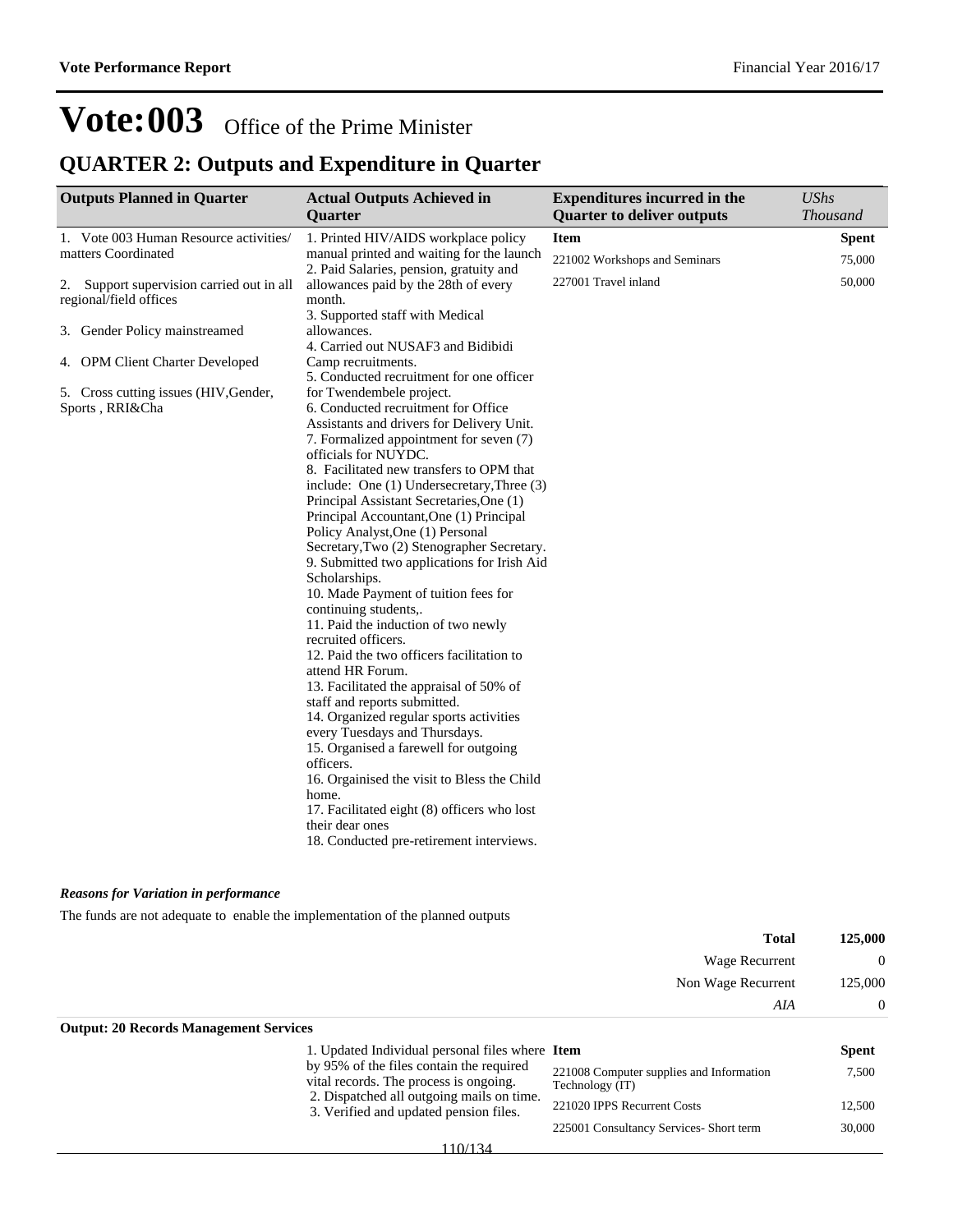### **QUARTER 2: Outputs and Expenditure in Quarter**

| <b>Outputs Planned in Quarter</b>                          | <b>Actual Outputs Achieved in</b><br>Quarter                                                                                                                                                                                                                                                                                                                                                                                                                                                                                                                                                                                                                                                                                                                                                                                                              | <b>Expenditures incurred in the</b><br><b>Quarter to deliver outputs</b> | <b>UShs</b><br><b>Thousand</b> |
|------------------------------------------------------------|-----------------------------------------------------------------------------------------------------------------------------------------------------------------------------------------------------------------------------------------------------------------------------------------------------------------------------------------------------------------------------------------------------------------------------------------------------------------------------------------------------------------------------------------------------------------------------------------------------------------------------------------------------------------------------------------------------------------------------------------------------------------------------------------------------------------------------------------------------------|--------------------------------------------------------------------------|--------------------------------|
| <b>Reasons for Variation in performance</b>                |                                                                                                                                                                                                                                                                                                                                                                                                                                                                                                                                                                                                                                                                                                                                                                                                                                                           |                                                                          |                                |
| Verification of decentralized pension files on going       |                                                                                                                                                                                                                                                                                                                                                                                                                                                                                                                                                                                                                                                                                                                                                                                                                                                           |                                                                          |                                |
|                                                            |                                                                                                                                                                                                                                                                                                                                                                                                                                                                                                                                                                                                                                                                                                                                                                                                                                                           | <b>Total</b>                                                             | 50,000                         |
|                                                            |                                                                                                                                                                                                                                                                                                                                                                                                                                                                                                                                                                                                                                                                                                                                                                                                                                                           | Wage Recurrent                                                           | $\boldsymbol{0}$               |
|                                                            |                                                                                                                                                                                                                                                                                                                                                                                                                                                                                                                                                                                                                                                                                                                                                                                                                                                           | Non Wage Recurrent                                                       | 50,000                         |
|                                                            |                                                                                                                                                                                                                                                                                                                                                                                                                                                                                                                                                                                                                                                                                                                                                                                                                                                           | AIA                                                                      | $\overline{0}$                 |
|                                                            |                                                                                                                                                                                                                                                                                                                                                                                                                                                                                                                                                                                                                                                                                                                                                                                                                                                           | <b>Total For SubProgramme</b>                                            | 1,660,623                      |
|                                                            |                                                                                                                                                                                                                                                                                                                                                                                                                                                                                                                                                                                                                                                                                                                                                                                                                                                           | Wage Recurrent                                                           | 189,362                        |
|                                                            |                                                                                                                                                                                                                                                                                                                                                                                                                                                                                                                                                                                                                                                                                                                                                                                                                                                           | Non Wage Recurrent                                                       | 1,471,260                      |
|                                                            |                                                                                                                                                                                                                                                                                                                                                                                                                                                                                                                                                                                                                                                                                                                                                                                                                                                           | AIA                                                                      | $\overline{0}$                 |
| <b>Recurrent Programmes</b>                                |                                                                                                                                                                                                                                                                                                                                                                                                                                                                                                                                                                                                                                                                                                                                                                                                                                                           |                                                                          |                                |
| Subprogram: 15 Internal Audit                              |                                                                                                                                                                                                                                                                                                                                                                                                                                                                                                                                                                                                                                                                                                                                                                                                                                                           |                                                                          |                                |
| <b>Outputs Provided</b>                                    |                                                                                                                                                                                                                                                                                                                                                                                                                                                                                                                                                                                                                                                                                                                                                                                                                                                           |                                                                          |                                |
| <b>Output: 01 Ministerial and Top Management Services</b>  |                                                                                                                                                                                                                                                                                                                                                                                                                                                                                                                                                                                                                                                                                                                                                                                                                                                           |                                                                          |                                |
| ON BUDGET OUTPUTS)                                         | 1. Produced Internal Auditor's Report on                                                                                                                                                                                                                                                                                                                                                                                                                                                                                                                                                                                                                                                                                                                                                                                                                  | <b>Item</b>                                                              | <b>Spent</b>                   |
| 1. Internal Audit report on Human                          | Human Resource Management second<br>211101 General Staff Salaries<br>draft<br>211103 Allowances<br>2. Produced Internal Auditor's Report on<br>Financial Statement(6m). First draft<br>221003 Staff Training<br>2. Two (6 and 9 months accounts) internal 3. Produced Internal Auditor's Report on<br>221007 Books, Periodicals & Newspapers<br><b>General Administrative Services</b><br>221008 Computer supplies and Information<br>Technology (IT)<br>221011 Printing, Stationery, Photocopying and<br>Binding<br>221017 Subscriptions<br>222001 Telecommunications<br>222003 Information and communications<br>technology (ICT)<br>223003 Rent – (Produced Assets) to private<br>entities<br>223005 Electricity<br>223006 Water<br>224004 Cleaning and Sanitation<br>227001 Travel inland<br>227002 Travel abroad<br>227004 Fuel, Lubricants and Oils |                                                                          | 26,850                         |
| Resource Management.                                       |                                                                                                                                                                                                                                                                                                                                                                                                                                                                                                                                                                                                                                                                                                                                                                                                                                                           | 2,185                                                                    |                                |
|                                                            |                                                                                                                                                                                                                                                                                                                                                                                                                                                                                                                                                                                                                                                                                                                                                                                                                                                           |                                                                          | 5,000                          |
| Audit reports on financial statements.                     |                                                                                                                                                                                                                                                                                                                                                                                                                                                                                                                                                                                                                                                                                                                                                                                                                                                           |                                                                          | 2,000                          |
| 3. Internal Audit reports on general                       |                                                                                                                                                                                                                                                                                                                                                                                                                                                                                                                                                                                                                                                                                                                                                                                                                                                           |                                                                          | 2,000                          |
| administrative services (e.g fleet)<br>management, physica |                                                                                                                                                                                                                                                                                                                                                                                                                                                                                                                                                                                                                                                                                                                                                                                                                                                           |                                                                          | 5,000                          |
|                                                            |                                                                                                                                                                                                                                                                                                                                                                                                                                                                                                                                                                                                                                                                                                                                                                                                                                                           |                                                                          | 1,750                          |
|                                                            |                                                                                                                                                                                                                                                                                                                                                                                                                                                                                                                                                                                                                                                                                                                                                                                                                                                           |                                                                          | 400                            |
|                                                            |                                                                                                                                                                                                                                                                                                                                                                                                                                                                                                                                                                                                                                                                                                                                                                                                                                                           |                                                                          | 750                            |
|                                                            |                                                                                                                                                                                                                                                                                                                                                                                                                                                                                                                                                                                                                                                                                                                                                                                                                                                           |                                                                          | 2,300                          |
|                                                            |                                                                                                                                                                                                                                                                                                                                                                                                                                                                                                                                                                                                                                                                                                                                                                                                                                                           |                                                                          | 1,000                          |
|                                                            |                                                                                                                                                                                                                                                                                                                                                                                                                                                                                                                                                                                                                                                                                                                                                                                                                                                           |                                                                          | 400                            |
|                                                            |                                                                                                                                                                                                                                                                                                                                                                                                                                                                                                                                                                                                                                                                                                                                                                                                                                                           |                                                                          | 520                            |
|                                                            |                                                                                                                                                                                                                                                                                                                                                                                                                                                                                                                                                                                                                                                                                                                                                                                                                                                           |                                                                          | 105,618                        |
|                                                            |                                                                                                                                                                                                                                                                                                                                                                                                                                                                                                                                                                                                                                                                                                                                                                                                                                                           |                                                                          | 2,500                          |
|                                                            |                                                                                                                                                                                                                                                                                                                                                                                                                                                                                                                                                                                                                                                                                                                                                                                                                                                           |                                                                          | 600                            |

#### *Reasons for Variation in performance* Insufficient funds

|       | <b>Total</b>                  | 163,372 |
|-------|-------------------------------|---------|
|       | Wage Recurrent                | 26,850  |
|       | Non Wage Recurrent            | 136,523 |
|       | AIA                           |         |
| 1/134 | <b>Total For SubProgramme</b> | 163,372 |

228002 Maintenance - Vehicles 4,500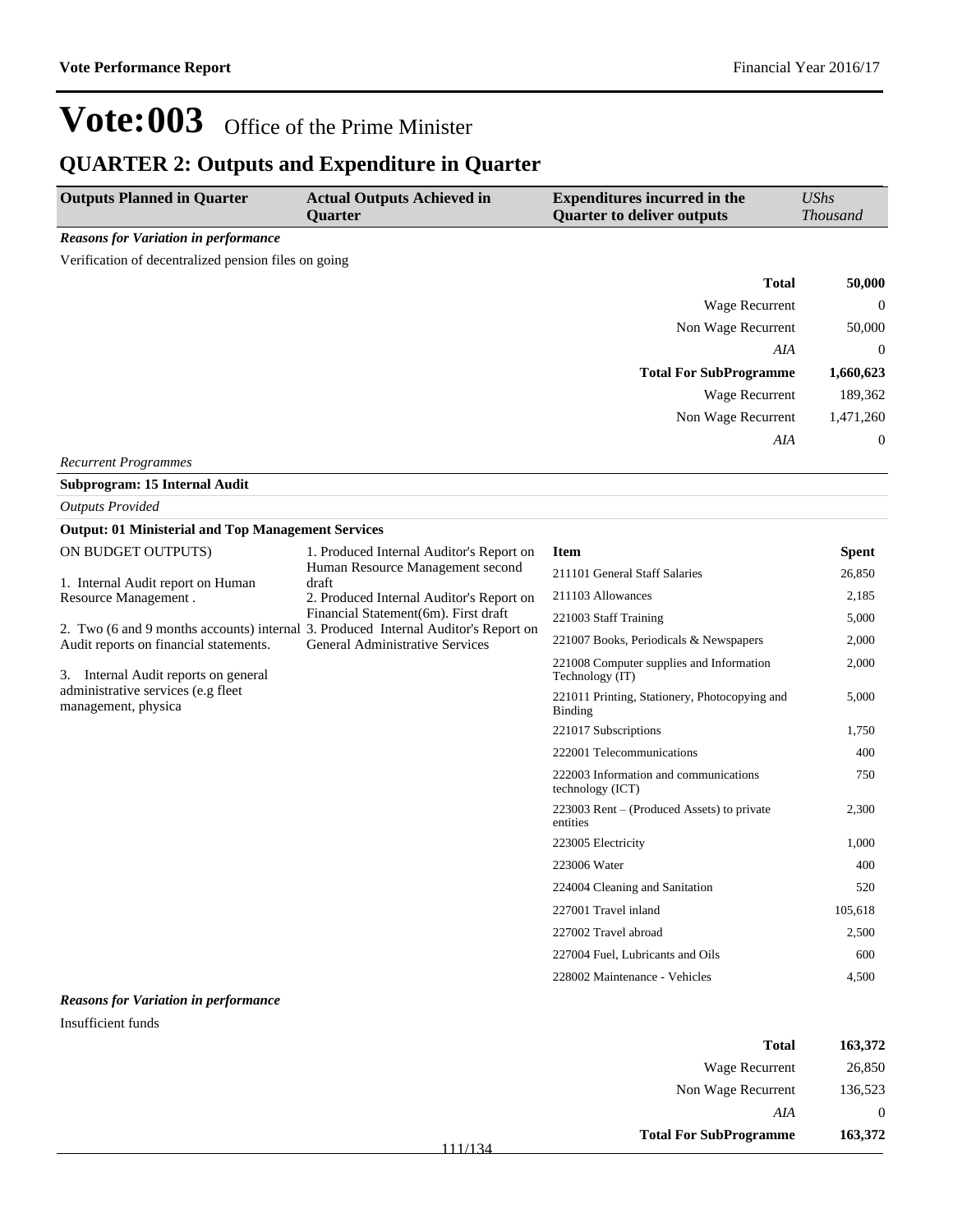### **QUARTER 2: Outputs and Expenditure in Quarter**

| <b>Outputs Planned in Quarter</b>                                                 | <b>Actual Outputs Achieved in</b><br>Quarter                                | <b>Expenditures incurred in the</b><br><b>Quarter to deliver outputs</b> | <b>UShs</b><br>Thousand |
|-----------------------------------------------------------------------------------|-----------------------------------------------------------------------------|--------------------------------------------------------------------------|-------------------------|
|                                                                                   |                                                                             | Wage Recurrent                                                           | 26,850                  |
|                                                                                   |                                                                             | Non Wage Recurrent                                                       | 136,523                 |
|                                                                                   |                                                                             | AIA                                                                      | $\theta$                |
| <b>Recurrent Programmes</b>                                                       |                                                                             |                                                                          |                         |
| <b>Subprogram: 23 Policy and Planning</b>                                         |                                                                             |                                                                          |                         |
| <b>Outputs Provided</b>                                                           |                                                                             |                                                                          |                         |
| <b>Output: 01 Ministerial and Top Management Services</b>                         |                                                                             |                                                                          |                         |
| 1. Quaterly policy briefs provided                                                | 1. Provided Technical support on Policy,                                    | <b>Item</b>                                                              | <b>Spent</b>            |
| 2. Technical support on Policy, Planning 2. Procured office operation Stationery. | Planning and Budgeting                                                      | 211101 General Staff Salaries                                            | 25,222                  |
| and Budgeting provided                                                            | 3. Procured office operation fuel.                                          | 211103 Allowances                                                        | 6,856                   |
|                                                                                   | 4. Paid allowances for staff                                                | 221007 Books, Periodicals & Newspapers                                   | 2,400                   |
|                                                                                   |                                                                             | 221008 Computer supplies and Information<br>Technology (IT)              | 10,000                  |
|                                                                                   |                                                                             | 221009 Welfare and Entertainment                                         | 5,000                   |
|                                                                                   |                                                                             | 221011 Printing, Stationery, Photocopying and<br><b>Binding</b>          | 32,589                  |
|                                                                                   |                                                                             | 221012 Small Office Equipment                                            | 4,000                   |
|                                                                                   |                                                                             | 222001 Telecommunications                                                | 920                     |
|                                                                                   |                                                                             | 222003 Information and communications<br>technology (ICT)                | 150                     |
|                                                                                   |                                                                             | 223003 Rent – (Produced Assets) to private<br>entities                   | 5,250                   |
|                                                                                   |                                                                             | 223005 Electricity                                                       | 1,100                   |
|                                                                                   |                                                                             | 223006 Water                                                             | 940                     |
|                                                                                   |                                                                             | 224004 Cleaning and Sanitation                                           | 1,200                   |
|                                                                                   |                                                                             | 227001 Travel inland                                                     | 39,845                  |
|                                                                                   |                                                                             | 227004 Fuel, Lubricants and Oils                                         | 2,650                   |
|                                                                                   |                                                                             | 228002 Maintenance - Vehicles                                            | 22,421                  |
|                                                                                   |                                                                             | 228003 Maintenance – Machinery, Equipment<br>& Furniture                 | 1,100                   |
|                                                                                   |                                                                             | 228004 Maintenance - Other                                               | 1,000                   |
| <b>Reasons for Variation in performance</b><br>Achieved as planned                |                                                                             |                                                                          |                         |
|                                                                                   |                                                                             | <b>Total</b>                                                             | 162,643                 |
|                                                                                   |                                                                             | Wage Recurrent                                                           | 25,222                  |
|                                                                                   |                                                                             | Non Wage Recurrent                                                       | 137,421                 |
|                                                                                   |                                                                             | AIA                                                                      | $\boldsymbol{0}$        |
| <b>Output: 02 Policy Planning and Budgeting</b>                                   |                                                                             |                                                                          |                         |
| BFP for FY 2017/18 complied and<br>1.<br>submitted to PSM Secretariant            | 1. Prepared and submitted Vote 003 BFP<br>for FY 2017/18 to PSM secretariat | <b>Item</b><br>221017 Subscriptions                                      | <b>Spent</b><br>4,363   |

2. Internal Policy Research and Analysis 2. Finalized editing the OPM Draft undertaken to generate evidence for Implememantable Policy options for OPM Strategic Plan

*Reasons for Variation in performance*

225001 Consultancy Services- Short term 40,000 227001 Travel inland 65,377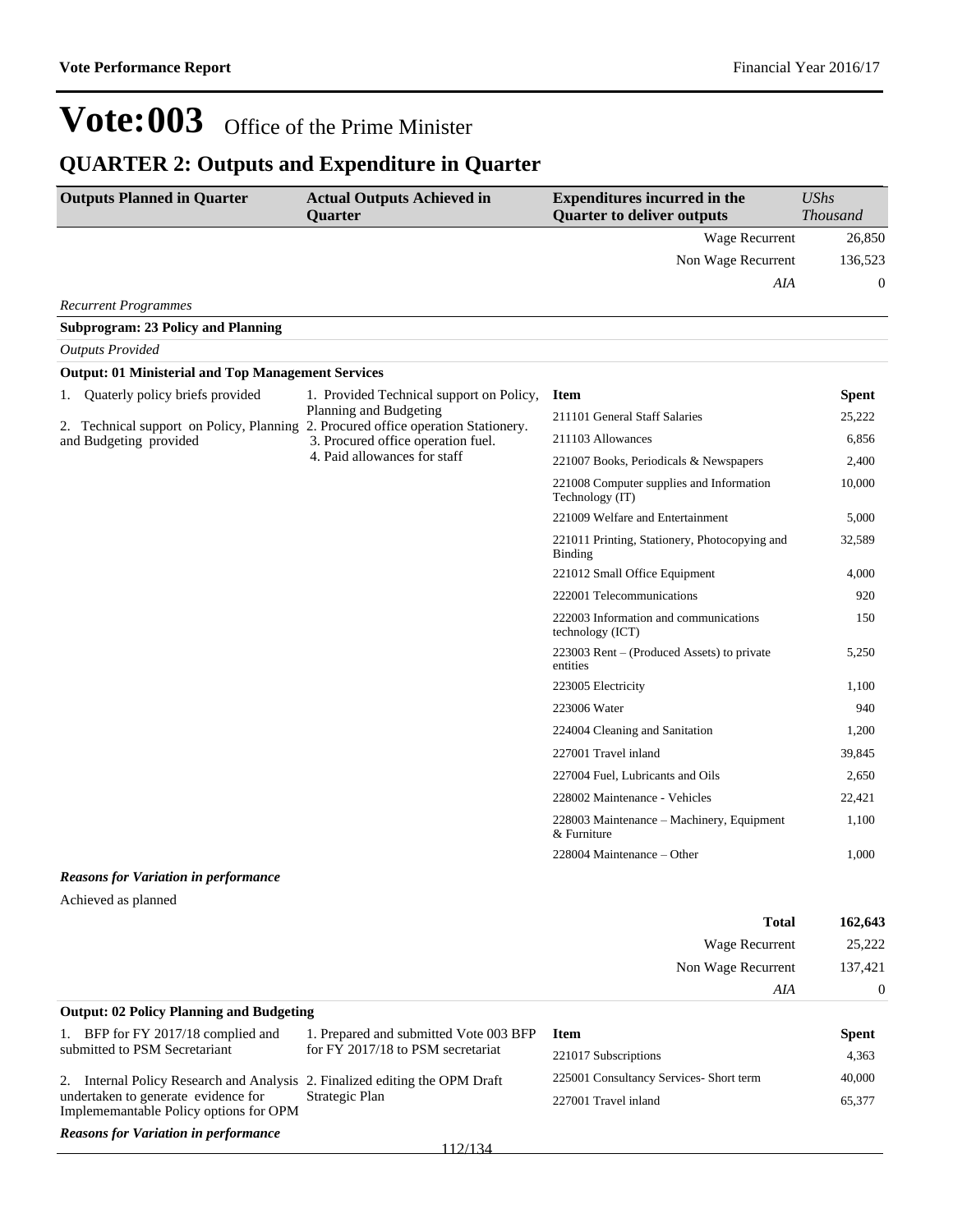### **QUARTER 2: Outputs and Expenditure in Quarter**

| <b>Outputs Planned in Quarter</b>                                                  | <b>Actual Outputs Achieved in</b><br><b>Ouarter</b>                                                    | <b>Expenditures incurred in the</b><br><b>Quarter to deliver outputs</b> |                    | <b>UShs</b><br><b>Thousand</b> |
|------------------------------------------------------------------------------------|--------------------------------------------------------------------------------------------------------|--------------------------------------------------------------------------|--------------------|--------------------------------|
| . Internal Policy Research and<br>Policy options for OPM due insufficient funds    | Analysis was not undertaken to generate evidence for Implementable evidence for Implementable          |                                                                          |                    |                                |
|                                                                                    |                                                                                                        |                                                                          | <b>Total</b>       | 109,740                        |
|                                                                                    |                                                                                                        |                                                                          | Wage Recurrent     | $\overline{0}$                 |
|                                                                                    |                                                                                                        |                                                                          | Non Wage Recurrent | 109,740                        |
|                                                                                    |                                                                                                        |                                                                          | AIA                | $\theta$                       |
| <b>Output: 04 Coordination and Monitoring</b>                                      |                                                                                                        |                                                                          |                    |                                |
| 1. 1 performance Quarterly Performance<br>Report produced                          | 1. Produced one (1) Quarterly<br>Performance Report                                                    | <b>Item</b><br>227001 Travel inland                                      |                    | <b>Spent</b><br>64,500         |
| 2. 1 Budget Performance Reports<br>produced                                        | 2. Produced one (1) Budget Performance<br>Report<br>3. Conducted One (1) Quality Assurance<br>Exercise |                                                                          |                    |                                |
| 3. 1 Quality Assurance Exercises<br>conducted                                      |                                                                                                        |                                                                          |                    |                                |
| 4. Internal policy, programme and project<br>Monitoring and Evaluation undertaken. |                                                                                                        |                                                                          |                    |                                |
| 5. Short term Consu                                                                |                                                                                                        |                                                                          |                    |                                |
| <b>Reasons for Variation in performance</b>                                        |                                                                                                        |                                                                          |                    |                                |
| Some activities were not implemented due to insufficient funds                     |                                                                                                        |                                                                          |                    |                                |
|                                                                                    |                                                                                                        |                                                                          | Total              | 64.500                         |

| 64,500         | <b>Total</b>                  |  |
|----------------|-------------------------------|--|
| $\overline{0}$ | <b>Wage Recurrent</b>         |  |
| 64,500         | Non Wage Recurrent            |  |
| $\overline{0}$ | AIA                           |  |
| 336,883        | <b>Total For SubProgramme</b> |  |
| 25,222         | Wage Recurrent                |  |
| 311,661        | Non Wage Recurrent            |  |
| $\mathbf{0}$   | AIA                           |  |
|                |                               |  |

#### *Development Projects*

#### **Project: 0019 Strengthening and Re-tooling the OPM**

#### *Outputs Provided*

| <b>Output: 01 Ministerial and Top Management Services</b>                                                                                                                                                                                           |                                                                                                                                   |                                                              |              |
|-----------------------------------------------------------------------------------------------------------------------------------------------------------------------------------------------------------------------------------------------------|-----------------------------------------------------------------------------------------------------------------------------------|--------------------------------------------------------------|--------------|
| 1. Government Web Portal Programme<br>Implemented<br>2. ICT Support to MDA and LG websites X 3 person??s X 3 months<br>carried out<br>3. Executive Office (the Prime Minister's<br>Service Delivery Unit, and other<br>operational Costs) supported | 1. Handled 40 daily requests for user<br>support.<br>2. Paid IT Support to OPM (wages 1.5M)<br>3. Worked with NITA to support and | <b>Item</b>                                                  | <b>Spent</b> |
|                                                                                                                                                                                                                                                     |                                                                                                                                   | 211102 Contract Staff Salaries (Incl. Casuals,<br>Temporary) | 290,000      |
|                                                                                                                                                                                                                                                     |                                                                                                                                   | 211103 Allowances                                            | 3,248        |
|                                                                                                                                                                                                                                                     | update District websites                                                                                                          | 224006 Agricultural Supplies                                 | 771,090      |
|                                                                                                                                                                                                                                                     |                                                                                                                                   | 225001 Consultancy Services- Short term                      | 41,490       |
|                                                                                                                                                                                                                                                     |                                                                                                                                   | 227001 Travel inland                                         | 29,383       |
|                                                                                                                                                                                                                                                     |                                                                                                                                   | 228002 Maintenance - Vehicles                                | 5,000        |

#### *Reasons for Variation in performance*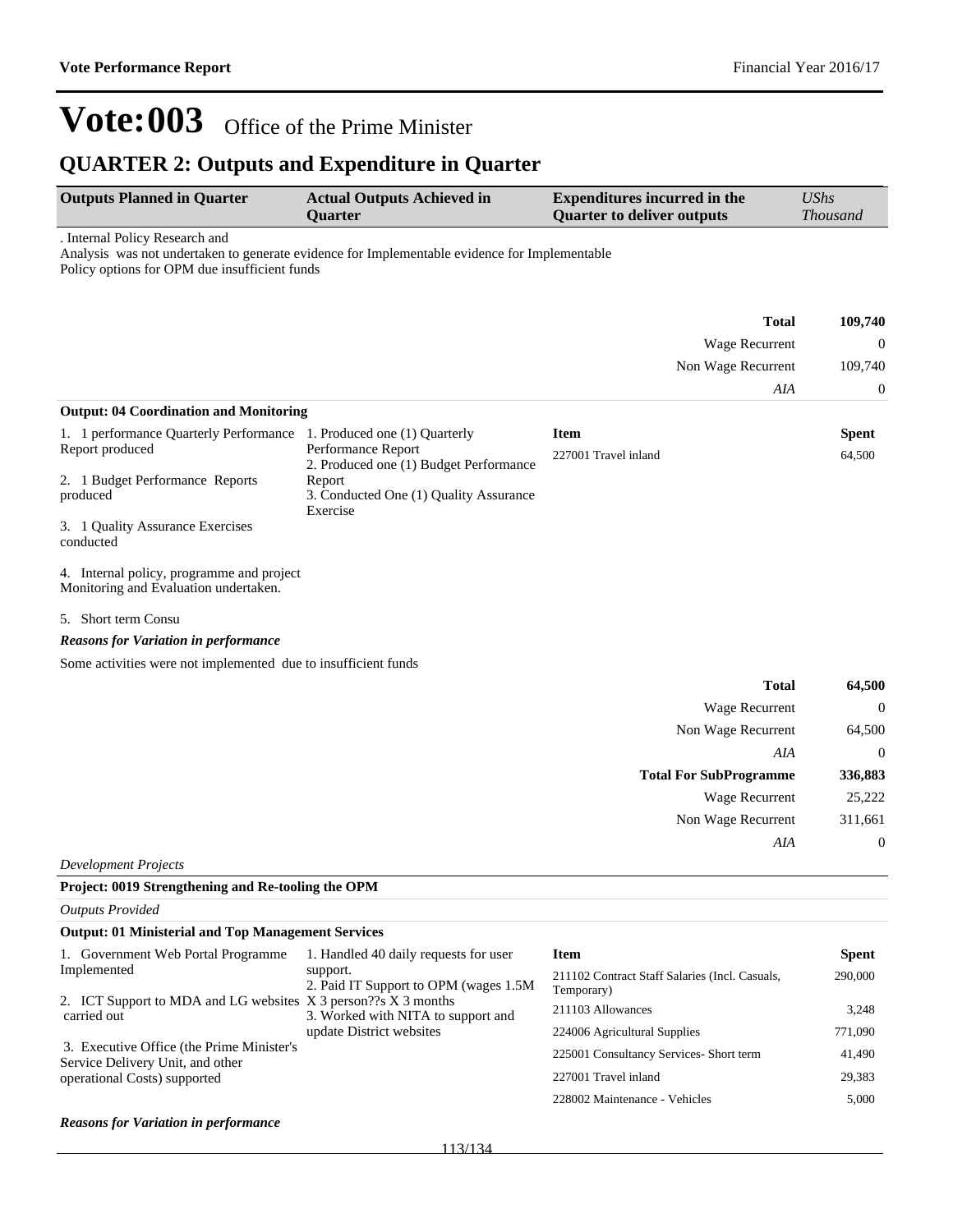Non Wage Recurrent 31,538,570 GoU Development 19,265,131

# **Vote:003** Office of the Prime Minister

### **QUARTER 2: Outputs and Expenditure in Quarter**

| <b>Outputs Planned in Quarter</b>                                                                                 | <b>Actual Outputs Achieved in</b><br><b>Ouarter</b>                                                             | <b>Expenditures incurred in the</b><br><b>Quarter to deliver outputs</b> | <b>UShs</b><br><b>Thousand</b> |
|-------------------------------------------------------------------------------------------------------------------|-----------------------------------------------------------------------------------------------------------------|--------------------------------------------------------------------------|--------------------------------|
| Insufficient funds                                                                                                |                                                                                                                 |                                                                          |                                |
|                                                                                                                   |                                                                                                                 | <b>Total</b>                                                             | 1,140,210                      |
|                                                                                                                   |                                                                                                                 | GoU Development                                                          | 1,140,210                      |
|                                                                                                                   |                                                                                                                 | <b>External Financing</b>                                                | $\boldsymbol{0}$               |
|                                                                                                                   |                                                                                                                 | AIA                                                                      | $\boldsymbol{0}$               |
| <b>Output: 03 Ministerial Support Services</b>                                                                    |                                                                                                                 |                                                                          |                                |
| 1. An integrated Web based mapping                                                                                | 1. Monitored and managed OPM stores                                                                             | <b>Item</b>                                                              | <b>Spent</b>                   |
| GIS facility developed                                                                                            | 2. Carried out quarterly assessment on the<br>Status of MDA and District websites                               | 211103 Allowances                                                        | 102,431                        |
|                                                                                                                   | 3. Received and dispatched items put on                                                                         | 221002 Workshops and Seminars                                            | 10,000                         |
| 2. PDU (Contracts Committee)<br>facilitation and Contract monitoring)<br>Supported                                | charge. Monitored and reconciled Monthly<br>distribution ledgers<br>4. Repaired OPM office facilities, fixtures | 221011 Printing, Stationery, Photocopying and<br>Binding                 | 12,500                         |
|                                                                                                                   | and fittings                                                                                                    | 227001 Travel inland                                                     | 70,468                         |
| Monitoring and follow-up of the<br>3<br>delivery and distribution of food and NFIs<br>by stores staff carried out |                                                                                                                 |                                                                          |                                |
| <b>Reasons for Variation in performance</b>                                                                       |                                                                                                                 |                                                                          |                                |
| Insufficient funds                                                                                                |                                                                                                                 |                                                                          |                                |
|                                                                                                                   |                                                                                                                 | <b>Total</b>                                                             | 195,399                        |
|                                                                                                                   |                                                                                                                 | GoU Development                                                          | 195,399                        |
|                                                                                                                   |                                                                                                                 | <b>External Financing</b>                                                | $\boldsymbol{0}$               |
|                                                                                                                   |                                                                                                                 | AIA                                                                      | $\boldsymbol{0}$               |
| <b>Outputs Funded</b>                                                                                             |                                                                                                                 |                                                                          |                                |
| <b>Output: 51 UVAB Coordinated</b>                                                                                |                                                                                                                 |                                                                          |                                |
| Subvention to UVAB                                                                                                | Made quartely Subvention to UVAB for<br>Q <sub>2</sub>                                                          | <b>Item</b>                                                              | <b>Spent</b>                   |
|                                                                                                                   |                                                                                                                 | 263104 Transfers to other govt. Units<br>(Current)                       | 250,000                        |
| <b>Reasons for Variation in performance</b>                                                                       |                                                                                                                 |                                                                          |                                |
| Achieved as planned                                                                                               |                                                                                                                 |                                                                          |                                |
|                                                                                                                   |                                                                                                                 | <b>Total</b>                                                             | 250,000                        |
|                                                                                                                   |                                                                                                                 | <b>GoU</b> Development                                                   | 250,000                        |
|                                                                                                                   |                                                                                                                 | <b>External Financing</b>                                                | $\boldsymbol{0}$               |
|                                                                                                                   |                                                                                                                 | ${\rm AIA}$                                                              | $\boldsymbol{0}$               |
| <b>Capital Purchases</b>                                                                                          |                                                                                                                 |                                                                          |                                |
|                                                                                                                   |                                                                                                                 | <b>Total For SubProgramme</b>                                            | 1,585,610                      |
|                                                                                                                   |                                                                                                                 | <b>GoU</b> Development                                                   | 1,585,610                      |
|                                                                                                                   |                                                                                                                 | <b>External Financing</b>                                                | $\boldsymbol{0}$               |
|                                                                                                                   |                                                                                                                 | <b>AIA</b>                                                               | $\boldsymbol{0}$               |
|                                                                                                                   |                                                                                                                 | <b>GRAND TOTAL</b>                                                       | 62,368,149                     |
|                                                                                                                   |                                                                                                                 | Wage Recurrent                                                           | 1,337,663                      |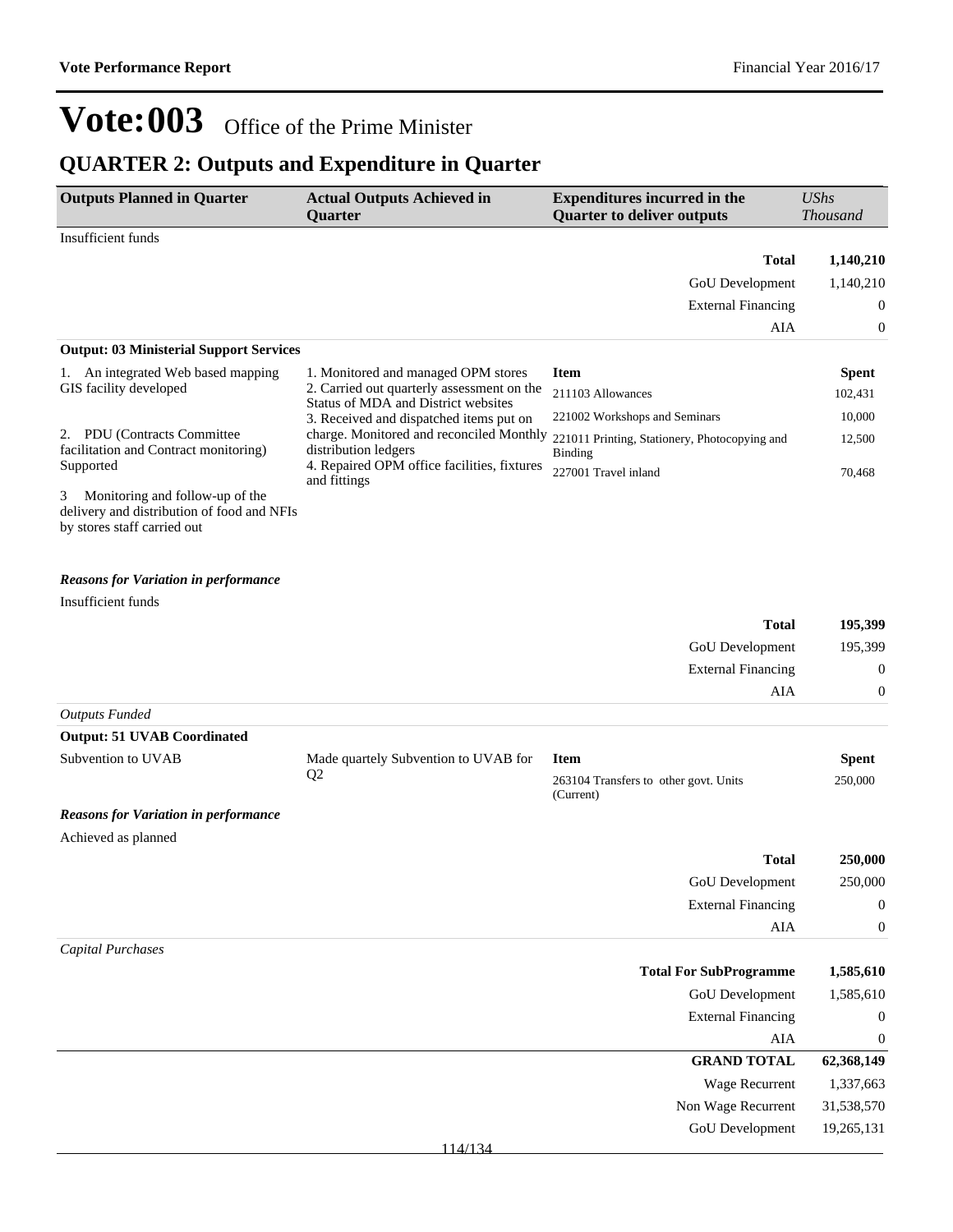### **QUARTER 2: Outputs and Expenditure in Quarter**

| T.<br>External<br>Financing | 10,226,785 |
|-----------------------------|------------|
| הנה                         | ∩          |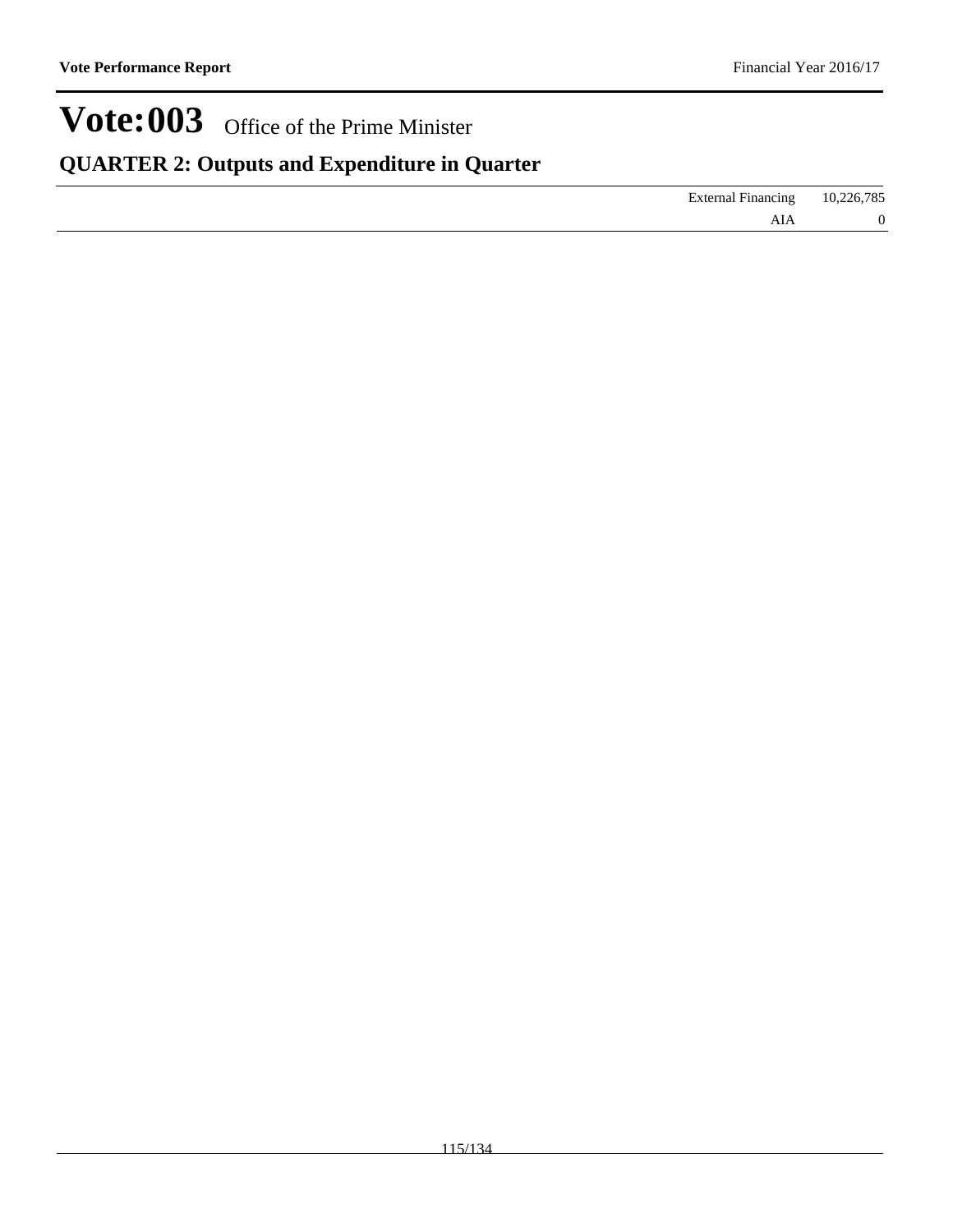*UShs Thousand* **Planned Outputs for the Quarter Estimated Funds Available in Quarter (from balance brought forward and actual/expected releaes)**

#### **Program: 01 Strategic Coordination, Monitoring and Evaluation**

*Recurrent Programmes*

#### **Subprogram: 01 Executive Office**

*Outputs Provided*

#### **Output: 01 Government policy implementation coordination**

| Strategic inter-ministerial coordination meetings for the<br>1.                                      | Item                                                  | <b>Balance b/f</b> | <b>New Funds</b> | <b>Total</b> |
|------------------------------------------------------------------------------------------------------|-------------------------------------------------------|--------------------|------------------|--------------|
| Prime Minister organized and facilitated: (Policy<br>Coordination Committee-PCC, Policy Committee on | 211101 General Staff Salaries                         | 95                 | $\mathbf{0}$     | 95           |
| Environment - PCE, Presidential Investors' Round Table<br>(PIRT), Prime Minister's Private Sect      | 221007 Books, Periodicals & Newspapers                | 1,400              | $\mathbf{0}$     | 1,400        |
|                                                                                                      | 221010 Special Meals and Drinks                       | 990                | $\mathbf{0}$     | 990          |
|                                                                                                      | 221011 Printing, Stationery, Photocopying and Binding | 3,266              | $\mathbf{0}$     | 3,266        |
|                                                                                                      | 224004 Cleaning and Sanitation                        | (500)              | $\boldsymbol{0}$ | (500)        |
|                                                                                                      | 227002 Travel abroad                                  | 10,340             | $\mathbf{0}$     | 10,340       |
|                                                                                                      | 228002 Maintenance - Vehicles                         | 5,212              | $\mathbf{0}$     | 5,212        |
|                                                                                                      | 228004 Maintenance – Other                            | 2,250              | $\mathbf{0}$     | 2,250        |
|                                                                                                      | <b>Total</b>                                          | 23,053             | $\mathbf{0}$     | 23,053       |
|                                                                                                      | <b>Wage Recurrent</b>                                 | 95                 | 0                | 95           |
|                                                                                                      | <b>Non Wage Recurrent</b>                             | 22,958             | 0                | 22,958       |
|                                                                                                      | AIA                                                   | 0                  | 0                | 0            |

|    | <b>Output: 02 Government business in Parliament coordinated</b>           |                                                       |                    |                  |              |
|----|---------------------------------------------------------------------------|-------------------------------------------------------|--------------------|------------------|--------------|
|    | Regular attendance of plenary and committee sessions                      | Item                                                  | <b>Balance b/f</b> | <b>New Funds</b> | <b>Total</b> |
|    | by Ministers coordinated.                                                 | 221011 Printing, Stationery, Photocopying and Binding | 3,000              | $\theta$         | 3,000        |
|    | Passing of Bills by Parliament within stipulated<br>timeframe coordinated | 221012 Small Office Equipment                         | (625)              | $\theta$         | (625)        |
|    |                                                                           | 228002 Maintenance - Vehicles                         | 1,020              | $\theta$         | 1,020        |
| 3. | Presenting of Ministerial Statements coordinated.                         | <b>Total</b>                                          | 3,395              | $\Omega$         | 3,395        |
| 4. | Answering and re                                                          | <b>Wage Recurrent</b>                                 | 0                  | 0                | 0            |
|    |                                                                           | <b>Non Wage Recurrent</b>                             | 3,395              | 0                | 3,395        |
|    |                                                                           | AIA                                                   | 0                  | 0                | 0            |

#### **Output: 05 Dissemination of Public Information**

1. Information on OPM Policies, Programmes and

Activities disseminated through multimedia platforms.

2. OPM Communication Strategy implemented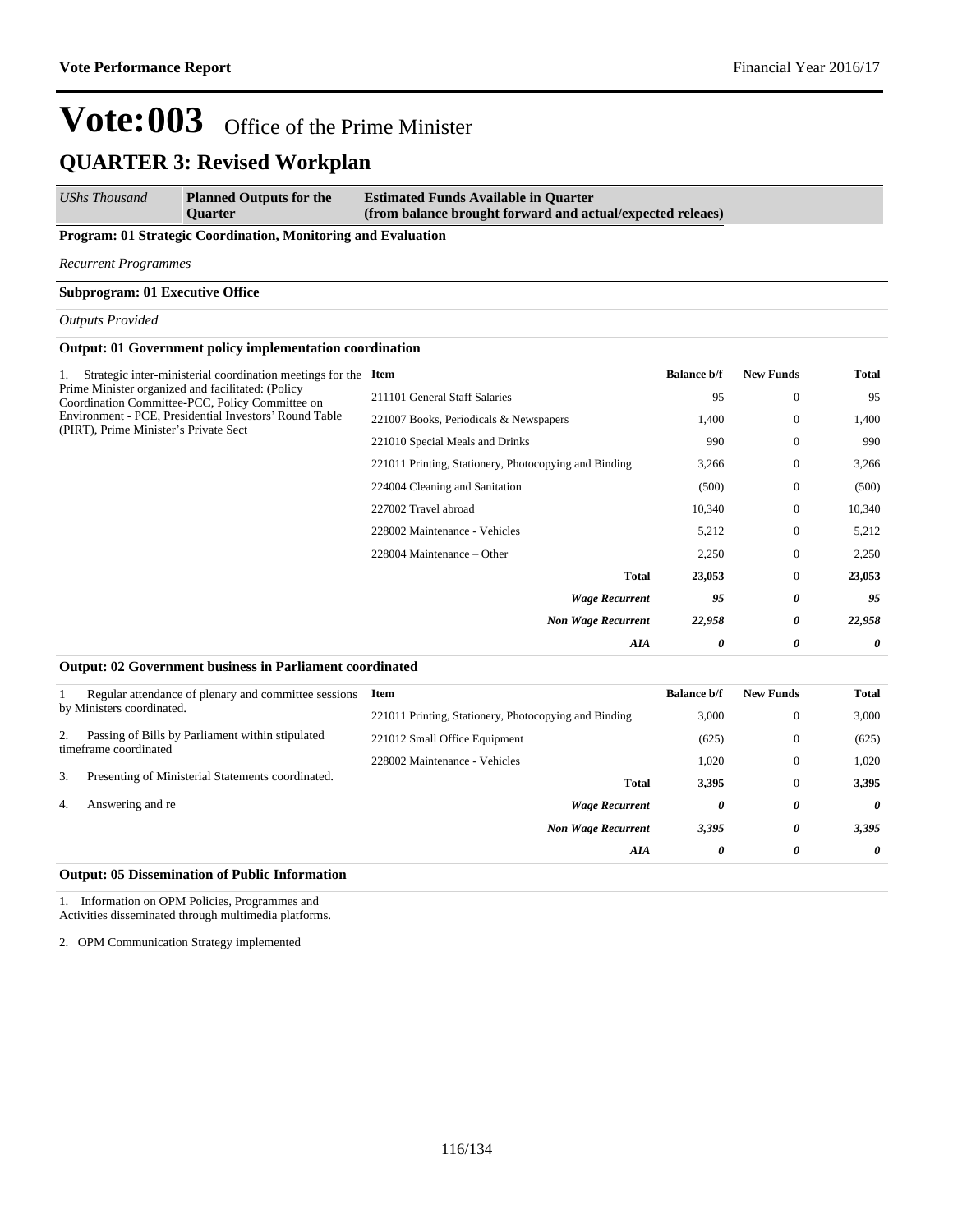| UShs Thousand                        | <b>Planned Outputs for the</b><br><b>Ouarter</b> | <b>Estimated Funds Available in Quarter</b><br>(from balance brought forward and actual/expected releaes) |
|--------------------------------------|--------------------------------------------------|-----------------------------------------------------------------------------------------------------------|
| <b>Subprogram: 08 General Duties</b> |                                                  |                                                                                                           |

#### *Outputs Provided*

#### **Output: 01 Government policy implementation coordination**

| 1. Coordination among sectors improved              | <b>Item</b>                                           | <b>Balance b/f</b> | <b>New Funds</b> | Total      |
|-----------------------------------------------------|-------------------------------------------------------|--------------------|------------------|------------|
| 2. Rt. Hon. Prime Minister ably represented         | 211101 General Staff Salaries                         | 45                 | $\mathbf{0}$     | 45         |
|                                                     | 221001 Advertising and Public Relations               | 157                | $\mathbf{0}$     | 157        |
| 3. PIRT meetings coordinated                        | 221011 Printing, Stationery, Photocopying and Binding | 35                 | $\mathbf{0}$     | 35         |
| Government operations enhanced and harmonised<br>4. | 227002 Travel abroad                                  | 13                 | $\mathbf{0}$     | 13         |
| 5. Government presence felt among the populace      | <b>Total</b>                                          | 250                | $\Omega$         | <b>250</b> |
|                                                     | <b>Wage Recurrent</b>                                 | 45                 | 0                | 45         |
|                                                     | <b>Non Wage Recurrent</b>                             | 205                | 0                | 205        |
|                                                     | AIA                                                   | 0                  | 0                | 0          |

#### **Output: 06 Functioning National Monitoring and Evaluation**

| 1. 3 inspection trips conducted        | Item                      | <b>Balance b/f</b> | <b>New Funds</b> | <b>Total</b> |
|----------------------------------------|---------------------------|--------------------|------------------|--------------|
| l radio talk shows facilitated<br>2. 1 | 227001 Travel inland      | (660)              | $\theta$         | (660)        |
| 3. 1 TV shows facilitated              | Total                     | (660)              | $\theta$         | (660)        |
|                                        | <b>Wage Recurrent</b>     | 0                  | 0                | $\theta$     |
|                                        | <b>Non Wage Recurrent</b> | (660)              | 0                | (660)        |
|                                        | AIA                       | 0                  | 0                | 0            |

#### **Subprogram: 09 Government Chief Whip**

*Outputs Provided*

#### **Output: 02 Government business in Parliament coordinated**

| 1. All Bills, Motions, Ministerial statements, Questions for                                                       | Item                                                  | <b>Balance b/f</b> | <b>New Funds</b> | Total     |
|--------------------------------------------------------------------------------------------------------------------|-------------------------------------------------------|--------------------|------------------|-----------|
| oral answers, Committee reports and Petitions presented,<br>debated and concluded,                                 | 211101 General Staff Salaries                         | 142                | $\mathbf{0}$     | 142       |
| reports on the Legislative programme, business transacted in<br>Parliament and Ministries'attendance of plenary me | 221010 Special Meals and Drinks                       | (38, 893)          | $\boldsymbol{0}$ | (38, 893) |
|                                                                                                                    | 221011 Printing, Stationery, Photocopying and Binding | (11, 853)          | 0                | (11, 853) |
|                                                                                                                    | 222001 Telecommunications                             | (8,957)            | $\mathbf{0}$     | (8,957)   |
|                                                                                                                    | 224004 Cleaning and Sanitation                        | (1,125)            | $\mathbf{0}$     | (1,125)   |
|                                                                                                                    | 225001 Consultancy Services- Short term               | 800                | $\mathbf{0}$     | 800       |
|                                                                                                                    | 228003 Maintenance – Machinery, Equipment & Furniture | (978)              | $\mathbf{0}$     | (978)     |
|                                                                                                                    | 228004 Maintenance – Other                            | (983)              | $\mathbf{0}$     | (983)     |
|                                                                                                                    | <b>Total</b>                                          | (61, 848)          | $\mathbf{0}$     | (61, 848) |
|                                                                                                                    | <b>Wage Recurrent</b>                                 | 142                | 0                | 142       |
|                                                                                                                    | <b>Non Wage Recurrent</b>                             | (61,989)           | 0                | (61,989)  |
|                                                                                                                    | AIA                                                   | 0                  | 0                | 0         |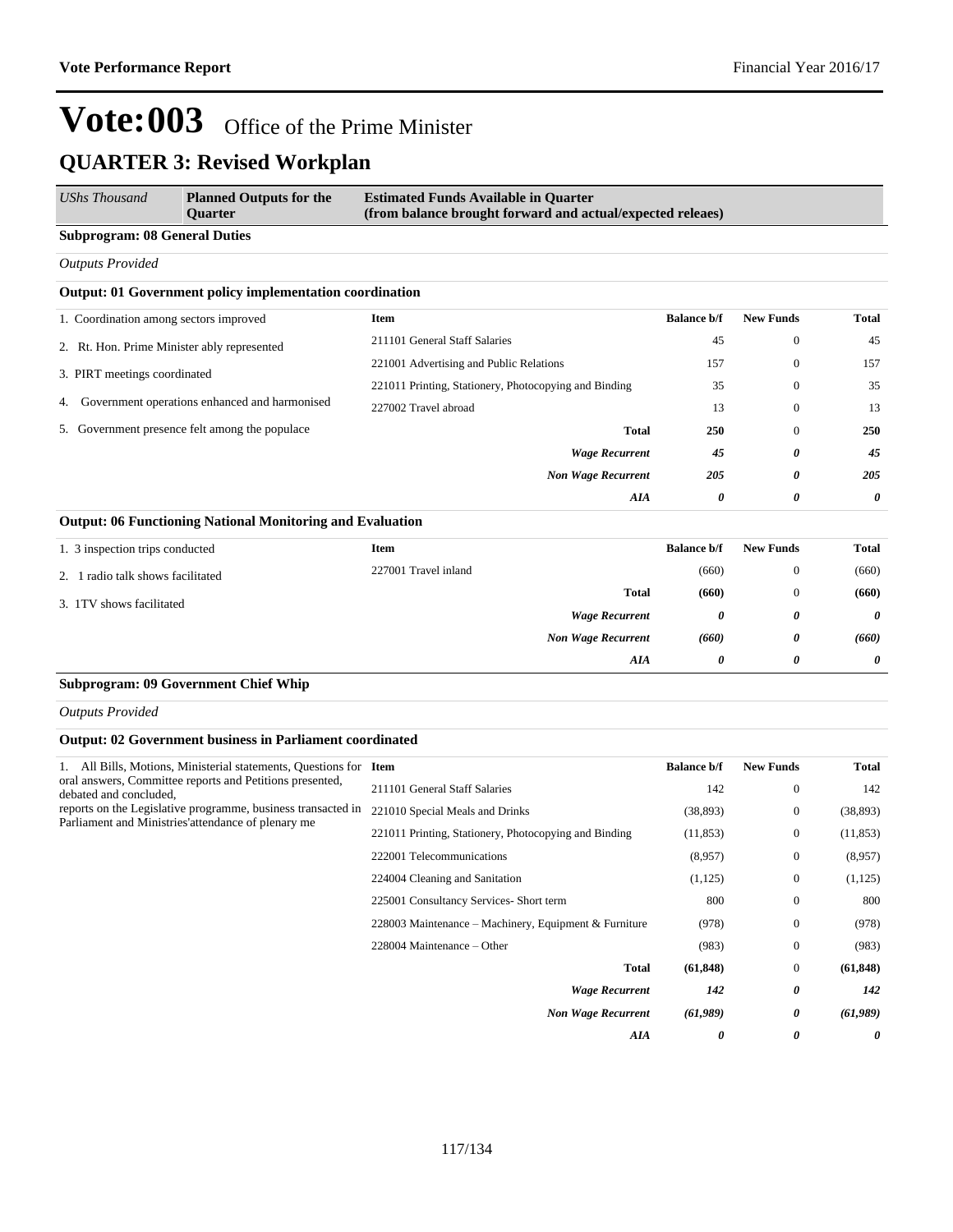| <b>UShs Thousand</b> | <b>Planned Outputs for the</b> | <b>Estimated Funds Available in Quarter</b>                |
|----------------------|--------------------------------|------------------------------------------------------------|
|                      | Ouarter                        | (from balance brought forward and actual/expected releaes) |

#### **Subprogram: 14 Information and National Guidance**

*Outputs Provided*

#### **Output: 04 National guidance**

| 1. Operationalization of the National Guidance Policy fast | Item                                                  | <b>Balance b/f</b> | <b>New Funds</b> | Total   |
|------------------------------------------------------------|-------------------------------------------------------|--------------------|------------------|---------|
| tracked                                                    | 211101 General Staff Salaries                         | 144                | $\overline{0}$   | 144     |
| 2. National Vision, National Interest, National Common     | 221011 Printing, Stationery, Photocopying and Binding | 1,714              | $\mathbf{0}$     | 1,714   |
| Good propagated                                            | 223005 Electricity                                    | 1,000              | $\mathbf{0}$     | 1,000   |
|                                                            | 228002 Maintenance - Vehicles                         | (3,279)            | $\mathbf{0}$     | (3,279) |
|                                                            | 228004 Maintenance – Other                            | 2,250              | $\mathbf{0}$     | 2,250   |
|                                                            | <b>Total</b>                                          | 1,829              | $\mathbf{0}$     | 1,829   |
|                                                            | <b>Wage Recurrent</b>                                 | 144                | 0                | 144     |
|                                                            | <b>Non Wage Recurrent</b>                             | 1,684              | 0                | 1,684   |
|                                                            | AIA                                                   | 0                  | 0                | 0       |

#### **Output: 05 Dissemination of Public Information**

| 1. Communication Units in 2 MDAs strengthened            | <b>Item</b>                                                 | <b>Balance b/f</b> | <b>New Funds</b> | <b>Total</b> |
|----------------------------------------------------------|-------------------------------------------------------------|--------------------|------------------|--------------|
| 2. Public Education Programmes Coordinated               | 221002 Workshops and Seminars                               | 31                 | $\boldsymbol{0}$ | 31           |
| 3. Local governments sensitized on Access to Information | 221007 Books, Periodicals & Newspapers                      | 746                | $\mathbf{0}$     | 746          |
| Act(ATIA) 2005                                           | 221008 Computer supplies and Information Technology<br>(TT) | 1,480              | $\mathbf{0}$     | 1,480        |
| 4. The Press and Journalists Act 1995 Reviewed           | 221011 Printing, Stationery, Photocopying and Binding       | 91                 | $\mathbf{0}$     | 91           |
|                                                          | 223004 Guard and Security services                          | 1,000              | $\mathbf{0}$     | 1,000        |
|                                                          | 227001 Travel inland                                        | 389                | $\mathbf{0}$     | 389          |
|                                                          | 228002 Maintenance - Vehicles                               | (681)              | $\bf{0}$         | (681)        |
|                                                          | 228004 Maintenance – Other                                  | 2,484              | $\mathbf{0}$     | 2,484        |
|                                                          | <b>Total</b>                                                | 5,541              | $\mathbf{0}$     | 5,541        |
|                                                          | <b>Wage Recurrent</b>                                       | 0                  | 0                | $\theta$     |
|                                                          | <b>Non Wage Recurrent</b>                                   | 5,541              | 0                | 5,541        |
|                                                          | AIA                                                         | 0                  | 0                | 0            |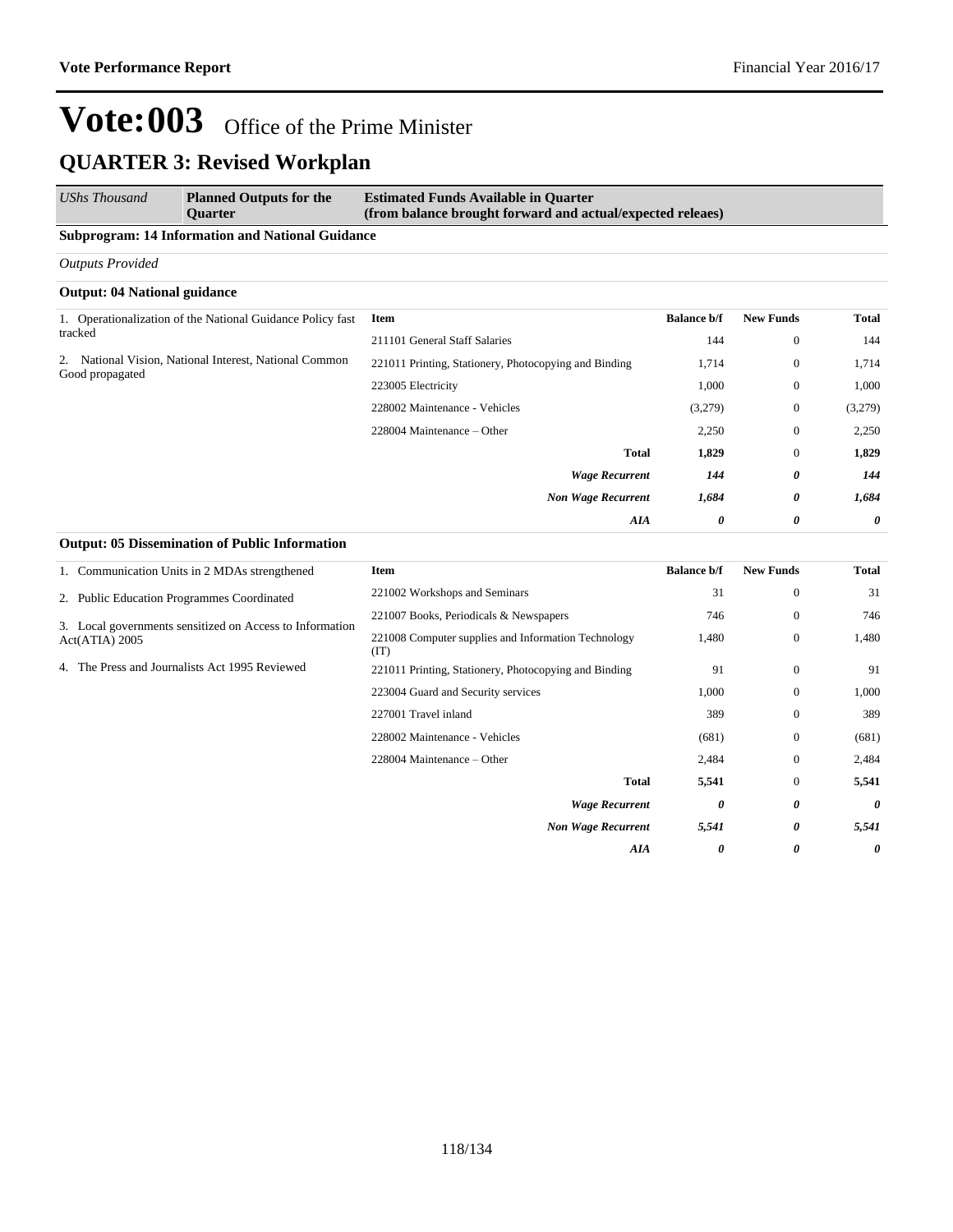| <b>UShs Thousand</b> | <b>Planned Outputs for the</b><br><b>Ouarter</b> | <b>Estimated Funds Available in Quarter</b><br>(from balance brought forward and actual/expected releaes) |
|----------------------|--------------------------------------------------|-----------------------------------------------------------------------------------------------------------|
|                      |                                                  |                                                                                                           |

#### **Subprogram: 16 Monitoring and Evaluation**

*Outputs Provided*

#### **Output: 06 Functioning National Monitoring and Evaluation**

| Item                                                        | <b>Balance b/f</b> | <b>New Funds</b> | <b>Total</b> |
|-------------------------------------------------------------|--------------------|------------------|--------------|
| 211101 General Staff Salaries                               | 142                | $\mathbf{0}$     | 142          |
| 221008 Computer supplies and Information Technology<br>(TT) | 4,922              | $\mathbf{0}$     | 4,922        |
| 221011 Printing, Stationery, Photocopying and Binding       | 5,368              | $\mathbf{0}$     | 5,368        |
| 224004 Cleaning and Sanitation                              | (1,678)            | $\mathbf{0}$     | (1,678)      |
| 227004 Fuel, Lubricants and Oils                            | (12, 784)          | $\mathbf{0}$     | (12, 784)    |
| 228002 Maintenance - Vehicles                               | (878)              | $\mathbf{0}$     | (878)        |
| 228004 Maintenance – Other                                  | (3,918)            | $\mathbf{0}$     | (3,918)      |
| <b>Total</b>                                                | (8, 825)           | $\boldsymbol{0}$ | (8, 825)     |
| <b>Wage Recurrent</b>                                       | 142                | 0                | 142          |
| <b>Non Wage Recurrent</b>                                   | (8,967)            | 0                | (8,967)      |
| AIA                                                         | 0                  | 0                | 0            |
|                                                             |                    |                  |              |

#### **Subprogram: 17 Policy Implementation and Coordination**

*Outputs Provided*

#### **Output: 01 Government policy implementation coordination**

| 1. National Coordination Policy operationalized                                                            | Item                                                  | <b>Balance b/f</b> | <b>New Funds</b> | <b>Total</b> |
|------------------------------------------------------------------------------------------------------------|-------------------------------------------------------|--------------------|------------------|--------------|
| 2. The National Development Plan II Coordinated                                                            | 211101 General Staff Salaries                         | 240                | $\mathbf{0}$     | 240          |
|                                                                                                            | 225001 Consultancy Services- Short term               | 150                | $\mathbf{0}$     | 150          |
| 3. Progress report on the implementation of<br>recommendations of the Fifth Presidential Investors' Tables | 225002 Consultancy Services-Long-term                 | 10                 | $\mathbf{0}$     | 10           |
| (PIRT V) produced                                                                                          | 227004 Fuel, Lubricants and Oils                      | 100                | $\mathbf{0}$     | 100          |
| The National Advoc<br>4.                                                                                   | 228002 Maintenance - Vehicles                         | 790                | $\mathbf{0}$     | 790          |
|                                                                                                            | 228003 Maintenance – Machinery, Equipment & Furniture | 500                | $\mathbf{0}$     | 500          |
|                                                                                                            | Total                                                 | 1,790              | $\mathbf{0}$     | 1,790        |
|                                                                                                            | <b>Wage Recurrent</b>                                 | <b>240</b>         | 0                | <b>240</b>   |
|                                                                                                            | <b>Non Wage Recurrent</b>                             | 1,550              | 0                | 1,550        |
|                                                                                                            | AIA                                                   | $\theta$           | 0                | $\theta$     |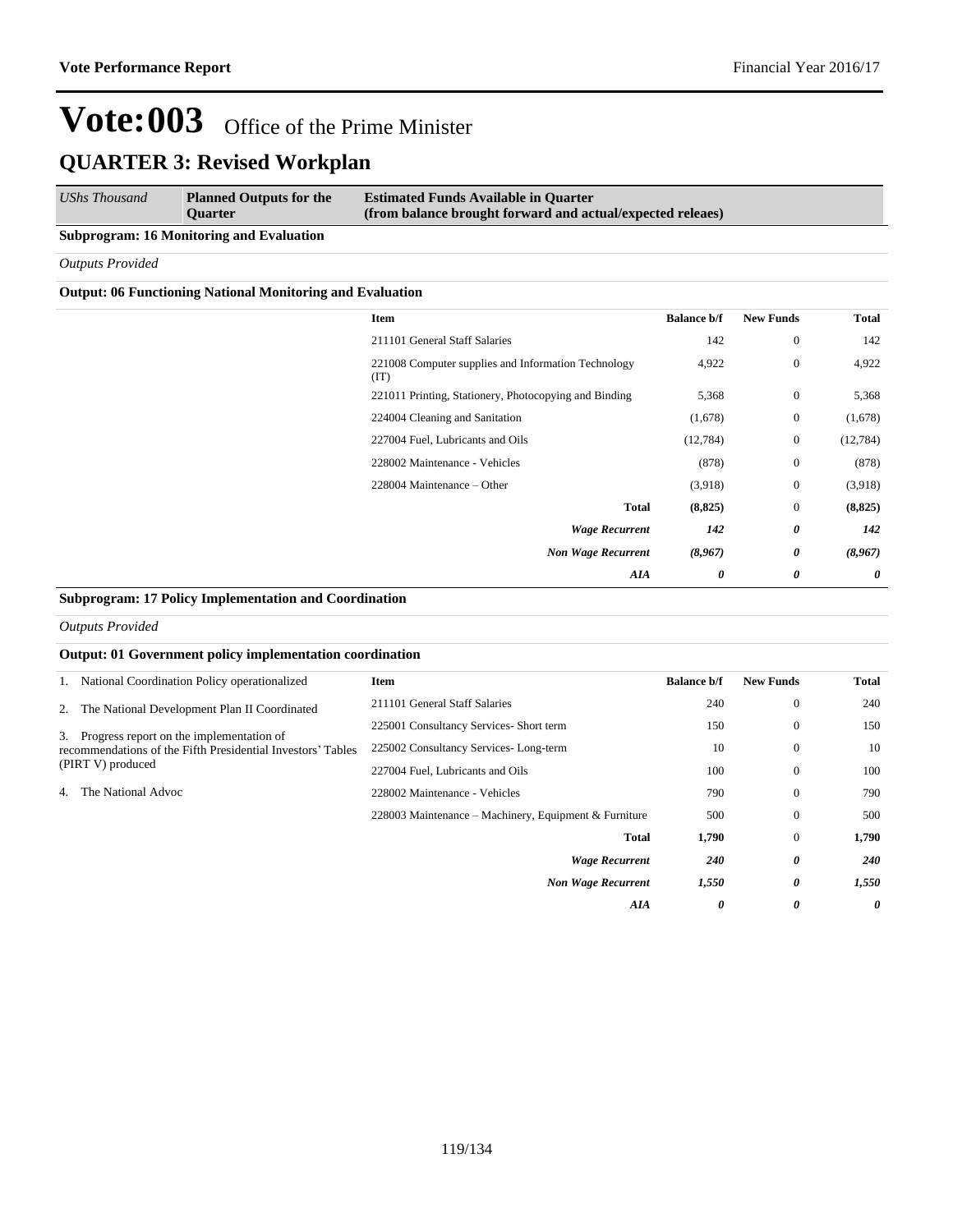#### *UShs Thousand* **Planned Outputs for the Quarter Estimated Funds Available in Quarter (from balance brought forward and actual/expected releaes)**

#### **Subprogram: 20 2nd Deputy Prime Minister/Deputy Leader of Govt Busniess**

#### *Outputs Provided*

#### **Output: 01 Government policy implementation coordination**

| 1. Performance of Government programs and projects |                                                         | Item                                                  | <b>Balance b/f</b> | <b>New Funds</b> | <b>Total</b> |
|----------------------------------------------------|---------------------------------------------------------|-------------------------------------------------------|--------------------|------------------|--------------|
|                                                    | followed up                                             | 211101 General Staff Salaries                         | 1.085              | $\theta$         | 1,085        |
|                                                    | 2. Implementation of Government activities coordinated  | 221011 Printing, Stationery, Photocopying and Binding | 2,485              | $\theta$         | 2,485        |
|                                                    | 3. Prime Minister represented in meetings and occasions | 224004 Cleaning and Sanitation                        | (180)              | $\theta$         | (180)        |
|                                                    | 4. Government Business in parliament coordinated        | <b>Total</b>                                          | 3,389              | $\theta$         | 3,389        |
|                                                    |                                                         | <b>Wage Recurrent</b>                                 | 1,085              | 0                | 1,085        |
|                                                    |                                                         | <b>Non Wage Recurrent</b>                             | 2,305              | 0                | 2,305        |
|                                                    |                                                         | AIA                                                   | 0                  | 0                | $\theta$     |
|                                                    |                                                         |                                                       |                    |                  |              |

#### **Subprogram: 24 Prime Minister's Delivery Unit**

*Outputs Provided*

#### **Output: 06 Functioning National Monitoring and Evaluation**

| 1. Operationalization of the Prime Minister's Delivery Unit Item                                                  |                                                             | <b>Balance b/f</b> | <b>New Funds</b> | <b>Total</b> |
|-------------------------------------------------------------------------------------------------------------------|-------------------------------------------------------------|--------------------|------------------|--------------|
| (PMDU)                                                                                                            | 211102 Contract Staff Salaries (Incl. Casuals, Temporary)   | 7,862              | $\boldsymbol{0}$ | 7,862        |
| 2. Drive and focus service delivery on key government                                                             | 211103 Allowances                                           | 35                 | $\mathbf{0}$     | 35           |
| priorities in infrastructure, energy, industrialization, job<br>creation, social services in health and education | 221002 Workshops and Seminars                               | 4,555              | $\boldsymbol{0}$ | 4,555        |
| 3. Monitor and E                                                                                                  | 221008 Computer supplies and Information Technology<br>(TT) | (11,097)           | $\boldsymbol{0}$ | (11,097)     |
|                                                                                                                   | 221009 Welfare and Entertainment                            | 2,350              | $\mathbf{0}$     | 2,350        |
|                                                                                                                   | 221012 Small Office Equipment                               | 3,750              | $\boldsymbol{0}$ | 3,750        |
|                                                                                                                   | 225001 Consultancy Services- Short term                     | 17,626             | $\mathbf{0}$     | 17,626       |
|                                                                                                                   | 227001 Travel inland                                        | 17,407             | $\mathbf{0}$     | 17,407       |
|                                                                                                                   | 227002 Travel abroad                                        | 18,916             | $\boldsymbol{0}$ | 18,916       |
|                                                                                                                   | 227004 Fuel, Lubricants and Oils                            | 6,000              | $\mathbf{0}$     | 6,000        |
|                                                                                                                   | 228002 Maintenance - Vehicles                               | 4,189              | $\mathbf{0}$     | 4,189        |
|                                                                                                                   | <b>Total</b>                                                | 71,592             | $\boldsymbol{0}$ | 71,592       |
|                                                                                                                   | <b>Wage Recurrent</b>                                       | 7,862              | 0                | 7,862        |
|                                                                                                                   | <b>Non Wage Recurrent</b>                                   | 63,730             | 0                | 63,730       |
|                                                                                                                   | AIA                                                         | 0                  | 0                | 0            |

*Development Projects*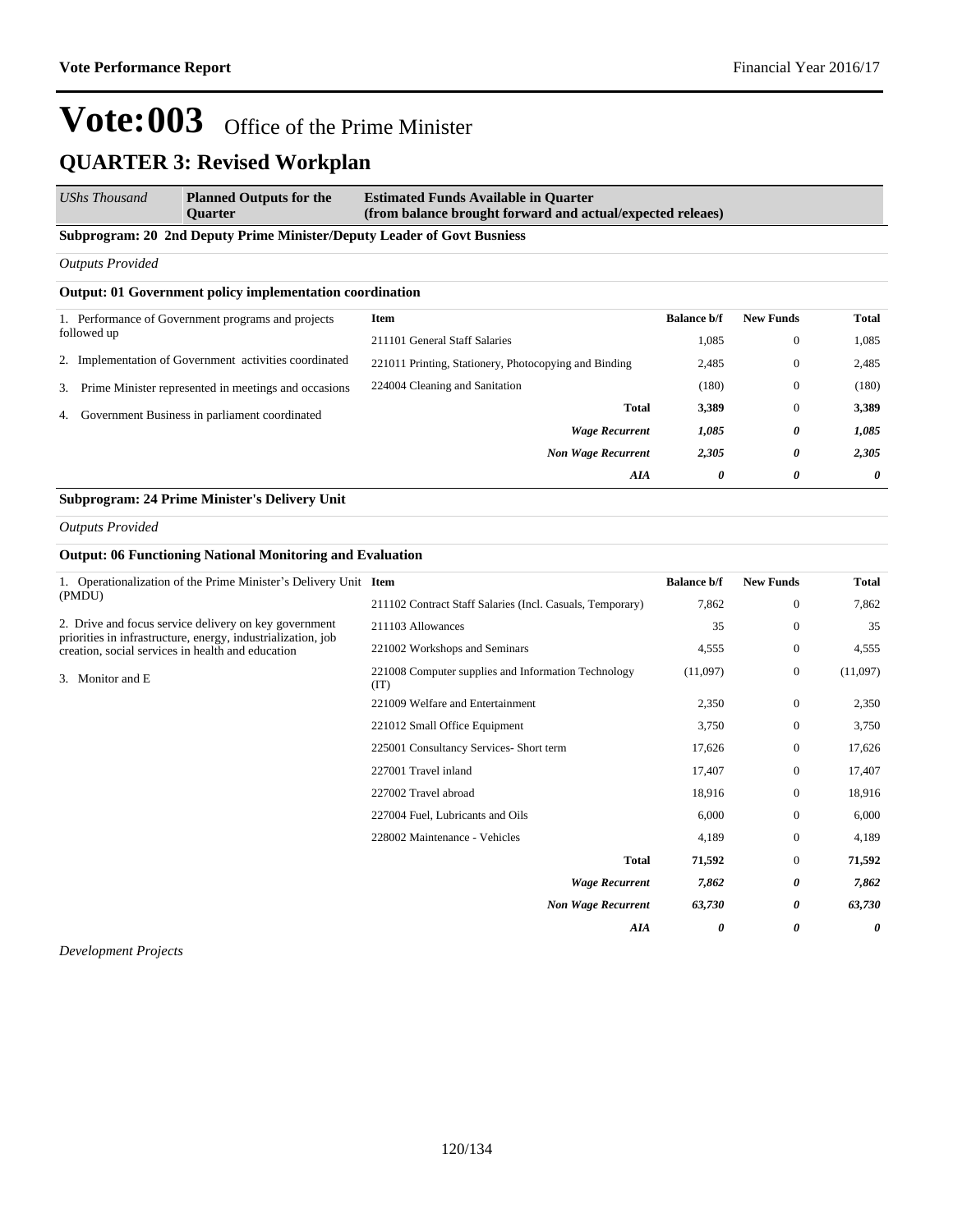| UShs Thousand | <b>Planned Outputs for the</b><br><b>Ouarter</b> | <b>Estimated Funds Available in Quarter</b><br>(from balance brought forward and actual/expected releaes) |
|---------------|--------------------------------------------------|-----------------------------------------------------------------------------------------------------------|
|---------------|--------------------------------------------------|-----------------------------------------------------------------------------------------------------------|

#### **Project: 1006 Support to Information and National Guidance**

*Outputs Provided*

#### **Output: 04 National guidance**

| 125 copies of the National Guidance Policy                       | Item                                                   | <b>Balance b/f</b> | <b>New Funds</b> | <b>Total</b> |
|------------------------------------------------------------------|--------------------------------------------------------|--------------------|------------------|--------------|
| implementation guidelines produced                               | 211103 Allowances                                      | 60                 | $\mathbf{0}$     | 60           |
| 2. 250 copies of the National Guidance Policy produced           | 221002 Workshops and Seminars                          | 115                | $\mathbf{0}$     | 115          |
| 3. Assorted presentation and documentation equipment<br>Procured | 221009 Welfare and Entertainment                       | (1,000)            | $\mathbf{0}$     | (1,000)      |
|                                                                  | 221012 Small Office Equipment                          | (900)              | $\mathbf{0}$     | (900)        |
|                                                                  | 222003 Information and communications technology (ICT) | (285)              | $\mathbf{0}$     | (285)        |
|                                                                  | 223005 Electricity                                     | 750                | $\mathbf{0}$     | 750          |
|                                                                  | 224004 Cleaning and Sanitation                         | (378)              | $\mathbf{0}$     | (378)        |
|                                                                  | <b>Total</b>                                           | (1,638)            | $\mathbf{0}$     | (1,638)      |
|                                                                  | <b>GoU</b> Development                                 | (1,638)            | 0                | (1,638)      |
|                                                                  | <b>External Financing</b>                              | 0                  | 0                | 0            |
|                                                                  | AIA                                                    | 0                  | 0                | 0            |

#### **Output: 05 Dissemination of Public Information**

| 1. Communication Coordination Unit established at the                    | Item                                                   | <b>Balance b/f</b> | <b>New Funds</b> | Total    |
|--------------------------------------------------------------------------|--------------------------------------------------------|--------------------|------------------|----------|
| Office of the Prime Minister                                             | 221001 Advertising and Public Relations                | 7,939              | $\mathbf{0}$     | 7,939    |
| 2. Government Policies and programmes disseminated                       | 221011 Printing, Stationery, Photocopying and Binding  | (17,206)           | $\mathbf{0}$     | (17,206) |
| 3. Ministry of ING website maintained and functional                     | 222003 Information and communications technology (ICT) | (442)              | $\mathbf{0}$     | (442)    |
| 223005 Electricity<br>4. Quarterly Newsletters produced and disseminated |                                                        | 750                | $\mathbf{0}$     | 750      |
|                                                                          | 224004 Cleaning and Sanitation                         | (300)              | $\mathbf{0}$     | (300)    |
| 5.                                                                       | 228002 Maintenance - Vehicles                          | 6,007              | $\mathbf{0}$     | 6,007    |
|                                                                          | 228004 Maintenance – Other                             | (3,640)            | $\mathbf{0}$     | (3,640)  |
|                                                                          | <b>Total</b>                                           | (6,892)            | $\mathbf{0}$     | (6,892)  |
|                                                                          | <b>GoU</b> Development                                 | (6,892)            | 0                | (6,892)  |
|                                                                          | <b>External Financing</b>                              | 0                  | 0                | 0        |
|                                                                          | AIA                                                    | 0                  | 0                | 0        |

*Capital Purchases*

#### **Output: 75 Purchase of Motor Vehicles and Other Transport Equipment**

|  | Initiation of the procurement process |
|--|---------------------------------------|
|--|---------------------------------------|

| Initiation of the procurement process | Item                       |                           | <b>Balance b/f</b> | <b>New Funds</b> | Total |
|---------------------------------------|----------------------------|---------------------------|--------------------|------------------|-------|
|                                       | 312201 Transport Equipment |                           | 8,931              | $\theta$         | 8.931 |
|                                       |                            | <b>Total</b>              | 8,931              | $\theta$         | 8,931 |
|                                       |                            | <b>GoU</b> Development    | 8,931              | 0                | 8,931 |
|                                       |                            | <b>External Financing</b> | 0                  | 0                | 0     |
|                                       |                            | AIA                       | 0                  | 0                | 0     |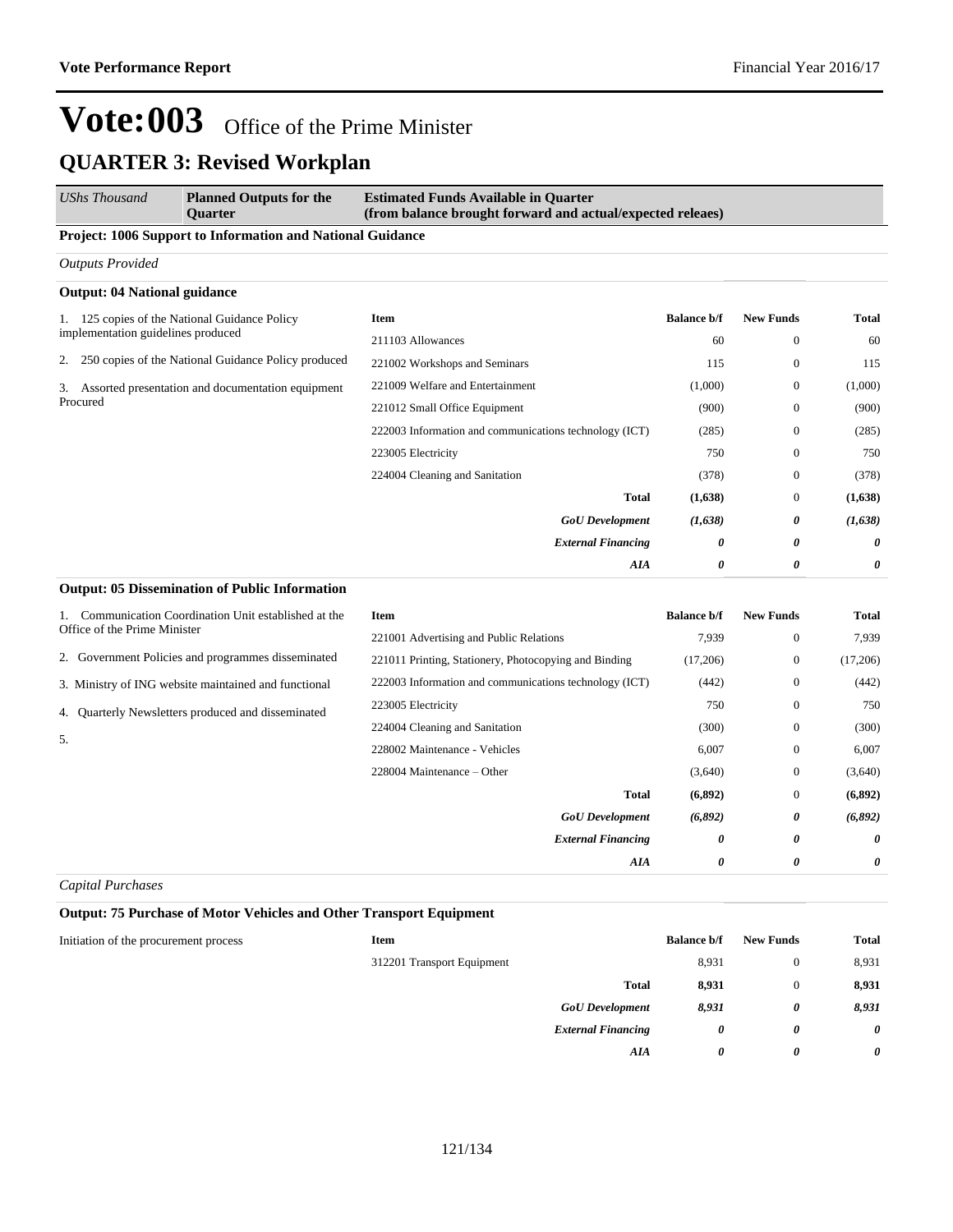#### *UShs Thousand* **Planned Outputs for the Quarter Estimated Funds Available in Quarter (from balance brought forward and actual/expected releaes)**

#### **Project: 1294 Government Evaluation Facility Project**

*Outputs Provided*

#### **Output: 06 Functioning National Monitoring and Evaluation**

| Number of evaluation reports uploaded | Item                                                      | <b>Balance b/f</b> | <b>New Funds</b> | Total                 |
|---------------------------------------|-----------------------------------------------------------|--------------------|------------------|-----------------------|
| Performance of the data base reviewed | 211102 Contract Staff Salaries (Incl. Casuals, Temporary) | 379                | $\theta$         | 379                   |
| Report on the update of the database. | 222001 Telecommunications                                 | (371)              | $\theta$         | (371)                 |
|                                       | 224004 Cleaning and Sanitation                            | (740)              | $\mathbf{0}$     | (740)                 |
| Access to the database enhanced       | 225001 Consultancy Services- Short term                   | (18, 888)          | $\mathbf{0}$     | (18, 888)             |
|                                       | 227004 Fuel, Lubricants and Oils                          | (8,401)            | $\mathbf{0}$     | (8,401)               |
|                                       | 228003 Maintenance – Machinery, Equipment & Furniture     | (732)              | $\mathbf{0}$     | (732)                 |
|                                       | 228004 Maintenance – Other                                | (4,243)            | $\mathbf{0}$     | (4,243)               |
|                                       | <b>Total</b>                                              | (32,996)           | $\mathbf{0}$     | (32,996)              |
|                                       | <b>GoU</b> Development                                    | (32,996)           | 0                | (32,996)              |
|                                       | <b>External Financing</b>                                 | 0                  | 0                | $\theta$              |
|                                       | AIA                                                       | 0                  | 0                | $\boldsymbol{\theta}$ |

#### **Program: 02 Disaster Preparedness and Refugees Management**

*Recurrent Programmes*

#### **Subprogram: 18 Disaster Preparedness and Management**

*Outputs Provided*

#### **Output: 01 Effective preparedness and response to disasters**

| 1. Risk, Hazard, vulnerability profile and maps prepared. | <b>Item</b>                                           | <b>Balance b/f</b> | <b>New Funds</b> | <b>Total</b> |
|-----------------------------------------------------------|-------------------------------------------------------|--------------------|------------------|--------------|
| 2. Disaster Risk Assessments conducted at District and    | 211101 General Staff Salaries                         | 128                | $\Omega$         | 128          |
| community level                                           | 221011 Printing, Stationery, Photocopying and Binding | 4,026              | $\theta$         | 4,026        |
| 3. Improved Preparedness for disasters by communities for | 224004 Cleaning and Sanitation                        | (2,912)            | $\theta$         | (2,912)      |
| resilience undertaken                                     | 228002 Maintenance - Vehicles                         | 13,686             | $\overline{0}$   | 13,686       |
|                                                           | 228003 Maintenance – Machinery, Equipment & Furniture | (1,440)            | $\overline{0}$   | (1,440)      |
| 4. Participation in international wo                      | 228004 Maintenance – Other                            | (31)               | $\overline{0}$   | (31)         |
|                                                           | <b>Total</b>                                          | 13,457             | $\theta$         | 13,457       |
|                                                           | <b>Wage Recurrent</b>                                 | 128                | 0                | 128          |
|                                                           | <b>Non Wage Recurrent</b>                             | 13,329             | 0                | 13,329       |
|                                                           | AIA                                                   | 0                  | 0                | $\theta$     |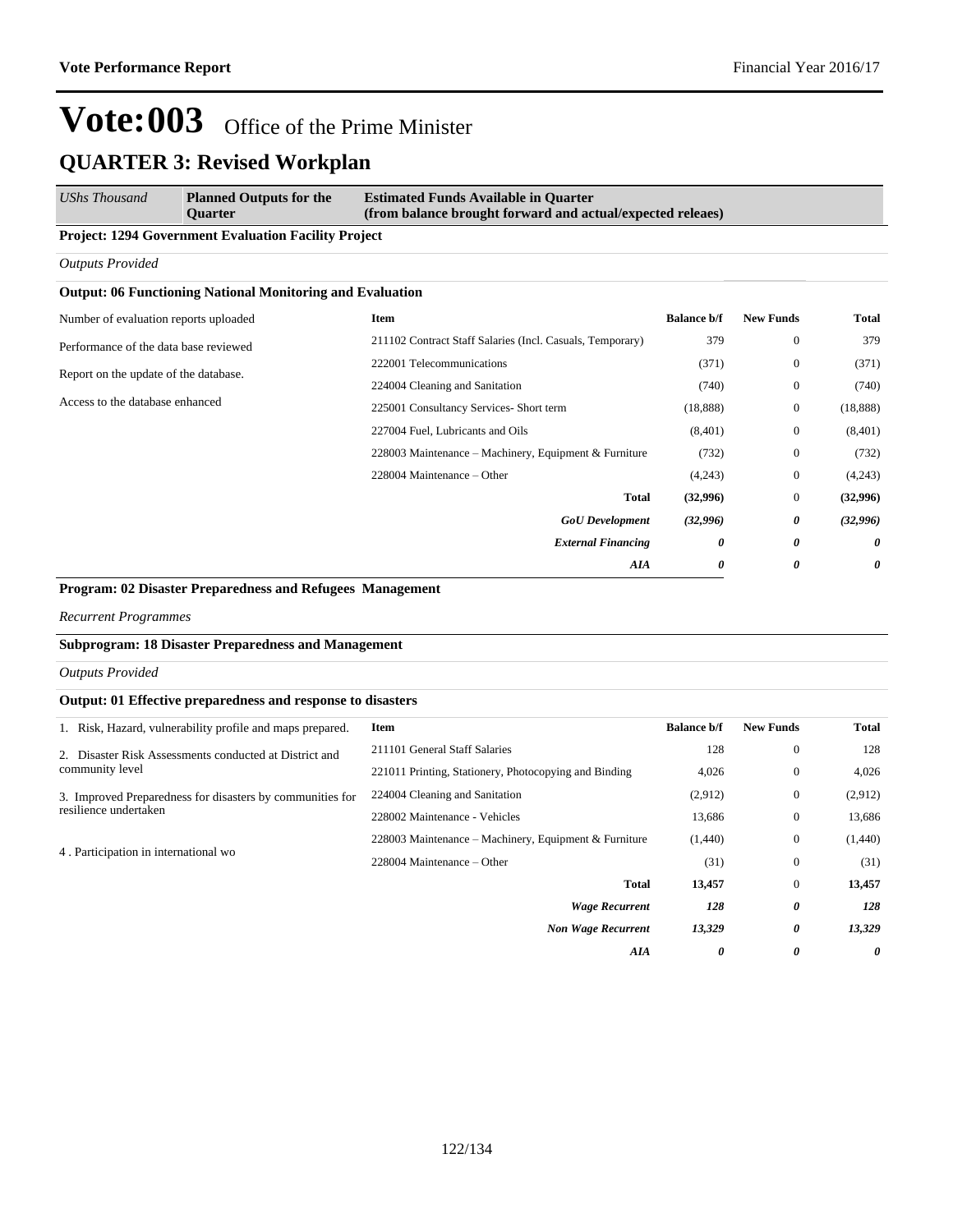| <b>UShs Thousand</b>                          | <b>Planned Outputs for the</b><br><b>Ouarter</b>    | <b>Estimated Funds Available in Quarter</b><br>(from balance brought forward and actual/expected releaes) |                    |                  |            |
|-----------------------------------------------|-----------------------------------------------------|-----------------------------------------------------------------------------------------------------------|--------------------|------------------|------------|
| <b>Output: 04 Relief to disaster victims</b>  |                                                     |                                                                                                           |                    |                  |            |
| 1. Relief food and NFI's procured.            |                                                     | <b>Item</b>                                                                                               | <b>Balance b/f</b> | <b>New Funds</b> | Total      |
|                                               | 2. Relief food distributed to affected communities. | 224006 Agricultural Supplies                                                                              | (133, 644)         | $\overline{0}$   | (133, 644) |
| 3. 15 DDMC, DDPC & Regional Training for data | 227001 Travel inland                                | 4.000                                                                                                     | $\mathbf{0}$       | 4,000            |            |
| collectors undertaken                         |                                                     | <b>Total</b>                                                                                              | (129, 644)         | $\mathbf{0}$     | (129, 644) |
|                                               |                                                     | <b>Wage Recurrent</b>                                                                                     | 0                  | 0                | 0          |
|                                               |                                                     | <b>Non Wage Recurrent</b>                                                                                 | (129, 644)         | 0                | (129, 644) |
|                                               |                                                     | AIA                                                                                                       | 0                  | 0                | 0          |
| $\sim$ $\sim$<br>$\cdots$                     | $\sim$                                              |                                                                                                           |                    |                  |            |

#### **Subprogram: 19 Refugees Management**

*Outputs Provided*

#### **Output: 03 IDPs returned and resettled, Refugees settled and repatriated**

| 1. 5,000 refugees settled on land in refugee settlements                | <b>Item</b>                   |                           | <b>Balance b/f</b> | <b>New Funds</b> | Total   |
|-------------------------------------------------------------------------|-------------------------------|---------------------------|--------------------|------------------|---------|
| 2. 1,000 plots demarcated for new arrivals                              | 211101 General Staff Salaries |                           | 341                | 0                | 341     |
|                                                                         | 228002 Maintenance - Vehicles |                           | (2,600)            | 0                | (2,600) |
| 3. 7,500 lts of quarterly fuel for entitled staff released              | $228004$ Maintenance – Other  |                           | 3                  | $\overline{0}$   | 3       |
| 4. One monthly periodicals (1080 newspapers) for 4 officers<br>provided |                               | <b>Total</b>              | (2,256)            | 0                | (2,256) |
|                                                                         |                               | <b>Wage Recurrent</b>     | 341                | 0                | 341     |
|                                                                         |                               | <b>Non Wage Recurrent</b> | (2,597)            | 0                | (2,597) |
|                                                                         |                               | AIA                       | 0                  | 0                | 0       |

#### **Output: 06 Refugees and host community livelihoods improved**

| 1. 50,000 tree seedlings provided  | Item                           |              | <b>Balance b/f</b> | <b>New Funds</b> | Total    |
|------------------------------------|--------------------------------|--------------|--------------------|------------------|----------|
|                                    | 224004 Cleaning and Sanitation |              | (550)              | $\theta$         | (550)    |
| 2. 2000 grafted seedlings provided | 228001 Maintenance - Civil     |              | 150,270            | $\mathbf{0}$     | 150,270  |
| 3. 12 staff houses repaired        |                                | <b>Total</b> | 149,720            | $\mathbf{0}$     | 149,720  |
|                                    | <b>Wage Recurrent</b>          |              | 0                  | 0                | 0        |
| 4. 12 sites monitored with MOW     | <b>Non Wage Recurrent</b>      |              | 149.720            | 0                | 149,720  |
|                                    |                                | AIA          | 0                  | 0                | $\theta$ |

#### **Output: 07 Grant of asylum and repatriation refugees**

| 1. 3 REC sessions conducted                  | <b>Item</b>                                                 | <b>Balance b/f</b> | <b>New Funds</b> | <b>Total</b> |
|----------------------------------------------|-------------------------------------------------------------|--------------------|------------------|--------------|
| 2. Quarterly contribution made               | 221008 Computer supplies and Information Technology<br>(IT) | 1,403              | $\theta$         | 1,403        |
| 3, 1600 lts of fuel processed                | 221011 Printing, Stationery, Photocopying and Binding       | 50                 | $\mathbf{0}$     | 50           |
| 150 reams of paper procured<br>4.            | 221017 Subscriptions                                        | 1,535              | $\overline{0}$   | 1,535        |
|                                              | <b>Total</b>                                                | 2,988              | $\mathbf{0}$     | 2.988        |
| 5. 5,000 new refugees granted refugee status | <b>Wage Recurrent</b>                                       | 0                  | 0                | $\theta$     |
|                                              | <b>Non Wage Recurrent</b>                                   | 2,988              | 0                | 2.988        |
|                                              | AIA                                                         | 0                  | 0                | $\theta$     |

#### *Development Projects*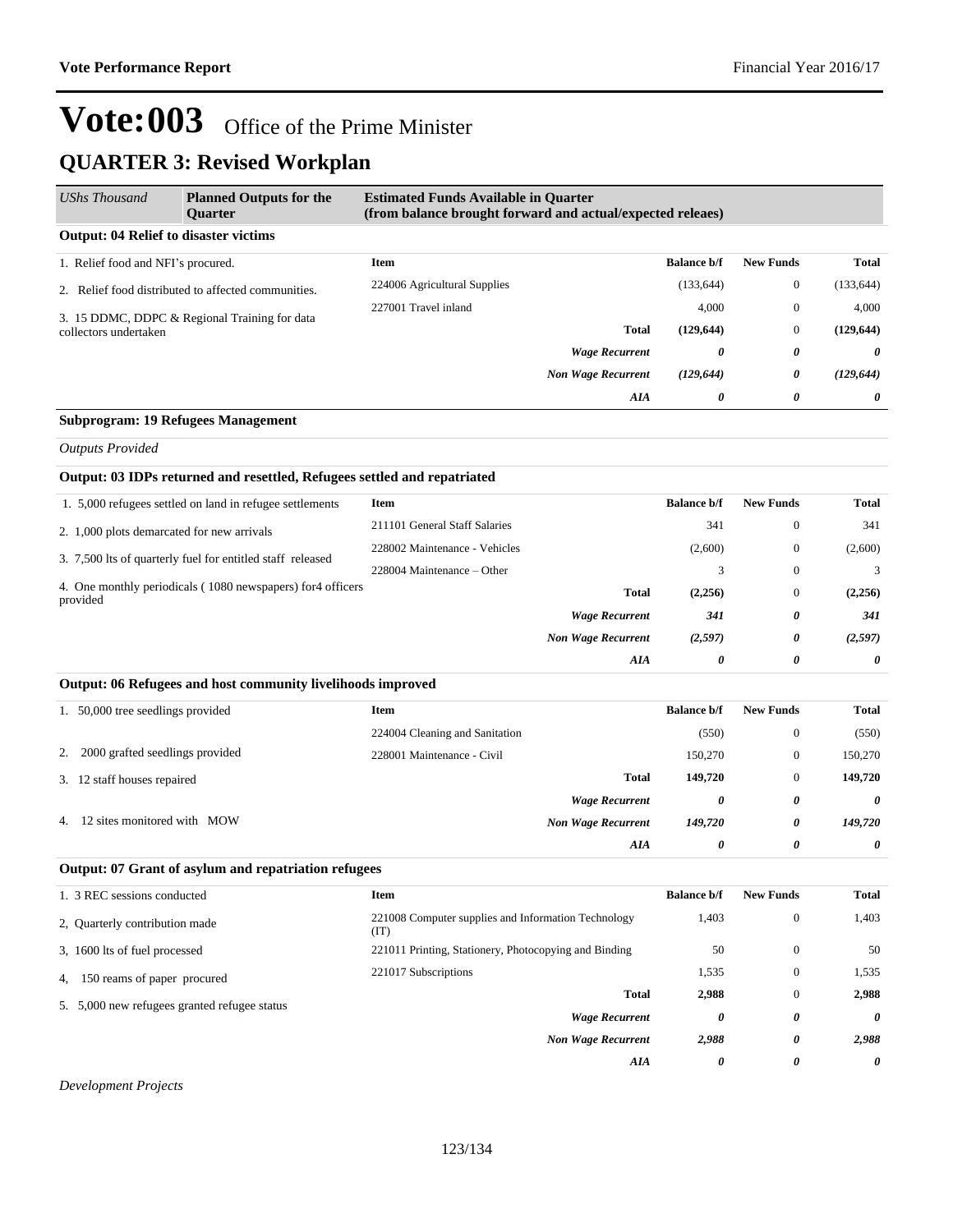| UShs Thousand                                | <b>Planned Outputs for the</b><br><b>Quarter</b>                         | <b>Estimated Funds Available in Quarter</b><br>(from balance brought forward and actual/expected releaes) |                           |                    |                  |              |
|----------------------------------------------|--------------------------------------------------------------------------|-----------------------------------------------------------------------------------------------------------|---------------------------|--------------------|------------------|--------------|
| <b>Project: 0922 Humanitarian Assistance</b> |                                                                          |                                                                                                           |                           |                    |                  |              |
| <b>Outputs Provided</b>                      |                                                                          |                                                                                                           |                           |                    |                  |              |
| <b>Output: 04 Relief to disaster victims</b> |                                                                          |                                                                                                           |                           |                    |                  |              |
|                                              | 1. Relief food and non food items procured and distribuded               | <b>Item</b>                                                                                               |                           | <b>Balance b/f</b> | <b>New Funds</b> | <b>Total</b> |
|                                              |                                                                          | 224006 Agricultural Supplies                                                                              |                           | 635,732            | $\boldsymbol{0}$ | 635,732      |
|                                              |                                                                          | 227004 Fuel, Lubricants and Oils                                                                          |                           | (4,105)            | $\theta$         | (4,105)      |
|                                              |                                                                          | 228002 Maintenance - Vehicles                                                                             |                           | 9.105              | $\mathbf{0}$     | 9,105        |
|                                              |                                                                          |                                                                                                           | <b>Total</b>              | 640,732            | $\mathbf{0}$     | 640,732      |
|                                              |                                                                          |                                                                                                           | <b>GoU</b> Development    | 640,732            | 0                | 640,732      |
|                                              |                                                                          |                                                                                                           | <b>External Financing</b> | 0                  | 0                | 0            |
|                                              |                                                                          |                                                                                                           | AIA                       | 0                  | 0                | 0            |
| Capital Purchases                            |                                                                          |                                                                                                           |                           |                    |                  |              |
|                                              | <b>Output: 72 Government Buildings and Administrative Infrastructure</b> |                                                                                                           |                           |                    |                  |              |
|                                              | 1. Ground prepared for future construction of NECOC HQs                  | Item                                                                                                      |                           | <b>Balance b/f</b> | <b>New Funds</b> | <b>Total</b> |
| 2. Design for large Polief stores completed  |                                                                          | 312101 Non-Residential Buildings                                                                          |                           | 31,925             | $\mathbf{0}$     | 31,925       |

| 2. Design for large Relief stores completed | 312101 ivon-Residential Buildings | <i>31.743</i>          | ν | J1,74J |
|---------------------------------------------|-----------------------------------|------------------------|---|--------|
|                                             |                                   | <b>Total</b><br>31.925 |   | 31,925 |
| 3. Serutity house construxted in Namanye    | <b>GoU</b> Development            | 31,925                 |   | 31,925 |
|                                             | <b>External Financing</b>         |                        |   | 0      |
|                                             |                                   | AIA                    |   | 0      |
|                                             |                                   |                        |   |        |

#### **Output: 75 Purchase of Motor Vehicles and Other Transport Equipment**

One (1) twelve tonnes 6\*6 cargo trucks purchased

One (1) heavy duty land cruiser hard top wagon cars purchased

#### **Project: 1235 Ressettlement of Landless Persons and Disaster Victims**

*Outputs Provided*

#### **Output: 03 IDPs returned and resettled, Refugees settled and repatriated**

| 1. 300 plots of land demarcated and allocated to Ugandan | Item                           |                           | <b>Balance b/f</b> | <b>New Funds</b> | <b>Total</b> |
|----------------------------------------------------------|--------------------------------|---------------------------|--------------------|------------------|--------------|
| expellees from neighbouring countries                    | 224004 Cleaning and Sanitation |                           | (3,600)            | $\overline{0}$   | (3,600)      |
|                                                          | 227001 Travel inland           |                           | 4,585              | $\mathbf{0}$     | 4,585        |
|                                                          |                                | <b>Total</b>              | 985                | $\mathbf{0}$     | 985          |
|                                                          |                                | <b>GoU</b> Development    | 985                | 0                | 985          |
|                                                          |                                | <b>External Financing</b> | 0                  | 0                | $\theta$     |
|                                                          |                                | AIA                       | 0                  | 0                | 0            |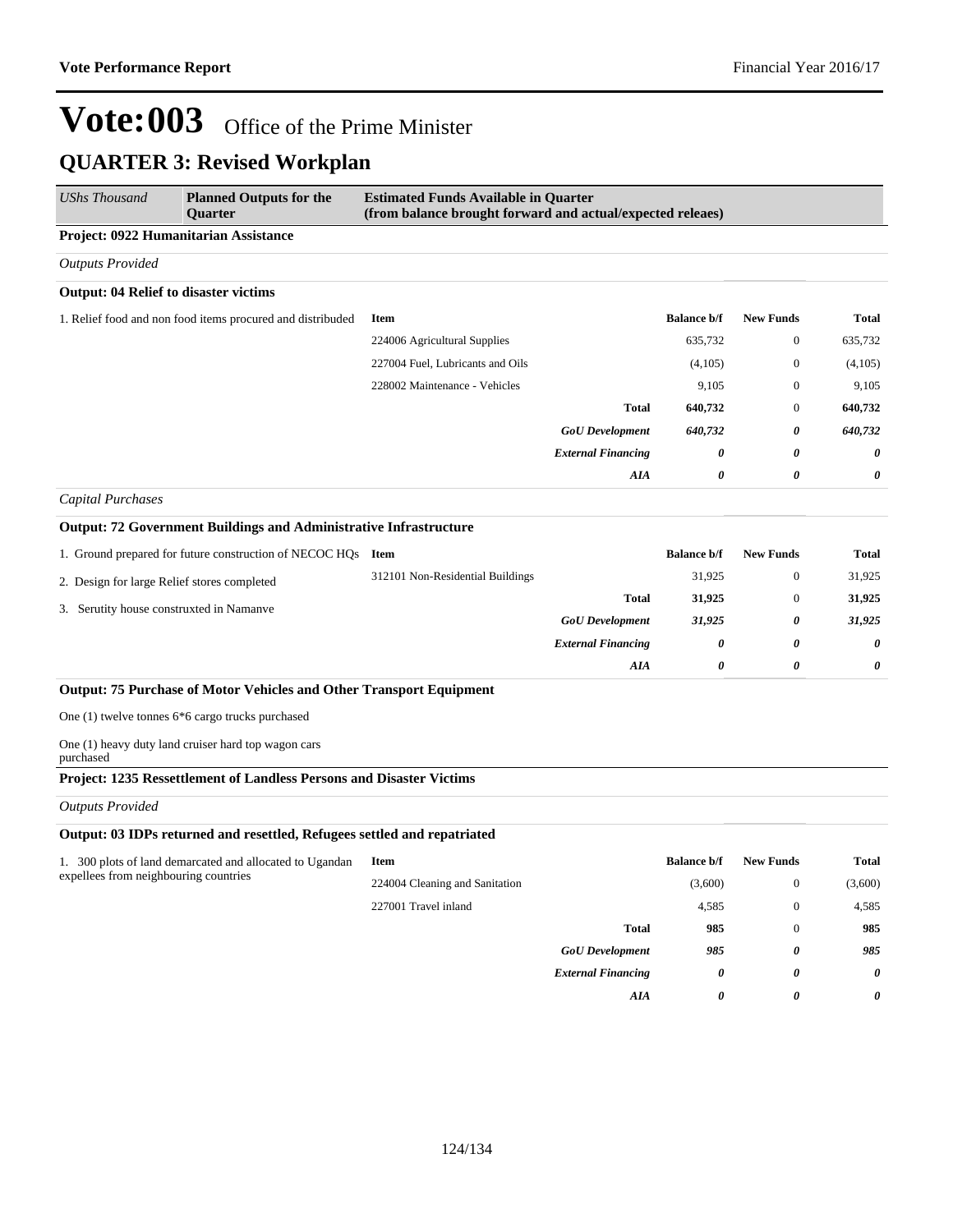*Wage Recurrent 414 0 414 Non Wage Recurrent (843) 0 (843)*

*AIA 0 0 0*

## **Vote:003** Office of the Prime Minister **QUARTER 3: Revised Workplan**

| UShs Thousand                                                        | <b>Planned Outputs for the</b><br><b>Ouarter</b>                         | <b>Estimated Funds Available in Quarter</b><br>(from balance brought forward and actual/expected releaes) |                           |                    |                  |              |
|----------------------------------------------------------------------|--------------------------------------------------------------------------|-----------------------------------------------------------------------------------------------------------|---------------------------|--------------------|------------------|--------------|
|                                                                      | <b>Project: 1293 Support to Refugee Settlement</b>                       |                                                                                                           |                           |                    |                  |              |
| <b>Capital Purchases</b>                                             |                                                                          |                                                                                                           |                           |                    |                  |              |
|                                                                      | <b>Output: 72 Government Buildings and Administrative Infrastructure</b> |                                                                                                           |                           |                    |                  |              |
| Repair of staff houses in Kyaka2, Nakivale and Rwamwanja Item        |                                                                          |                                                                                                           |                           | <b>Balance b/f</b> | <b>New Funds</b> | <b>Total</b> |
| Refugee Settlements                                                  |                                                                          | 312102 Residential Buildings                                                                              |                           | 36,600             | $\mathbf{0}$     | 36,600       |
|                                                                      |                                                                          |                                                                                                           | <b>Total</b>              | 36,600             | $\theta$         | 36,600       |
| Supervising by both Ministry of Works and OPM technical<br>team done |                                                                          |                                                                                                           | <b>GoU</b> Development    | 36,600             | 0                | 36,600       |
|                                                                      |                                                                          |                                                                                                           | <b>External Financing</b> | 0                  | 0                | 0            |
|                                                                      |                                                                          |                                                                                                           | AIA                       | 0                  | 0                | 0            |
|                                                                      | <b>Program: 03 Affirmative Action Programs</b>                           |                                                                                                           |                           |                    |                  |              |
| <b>Recurrent Programmes</b>                                          |                                                                          |                                                                                                           |                           |                    |                  |              |
|                                                                      | Subprogram: 04 Northern Uganda Rehabilitation                            |                                                                                                           |                           |                    |                  |              |
| <b>Outputs Provided</b>                                              |                                                                          |                                                                                                           |                           |                    |                  |              |
|                                                                      | Output: 01 Implementation of PRDP coordinated and monitored              |                                                                                                           |                           |                    |                  |              |
|                                                                      | 1. 5 Inter district and Intra district coordination meetings             | <b>Item</b>                                                                                               |                           | <b>Balance b/f</b> | <b>New Funds</b> | <b>Total</b> |

| Item                                                  | <b>Balance b/f</b> | <b>New Funds</b> | Total    |
|-------------------------------------------------------|--------------------|------------------|----------|
| 211101 General Staff Salaries                         | 219                | $\Omega$         | 219      |
| 221001 Advertising and Public Relations               | (24,000)           | $\overline{0}$   | (24,000) |
| 221002 Workshops and Seminars                         | 27,359             | $\overline{0}$   | 27,359   |
| 221011 Printing, Stationery, Photocopying and Binding | 17,900             | $\overline{0}$   | 17,900   |
| 224004 Cleaning and Sanitation                        | (94)               | $\mathbf{0}$     | (94)     |
| 228002 Maintenance - Vehicles                         | (11,294)           | $\overline{0}$   | (11,294) |
| <b>Total</b>                                          | 10,090             | $\mathbf{0}$     | 10,090   |
| <b>Wage Recurrent</b>                                 | 219                | 0                | 219      |
| <b>Non Wage Recurrent</b>                             | 9,871              | 0                | 9,871    |
| AIA                                                   | 0                  | 0                | 0        |
|                                                       |                    |                  |          |

#### **Subprogram: 06 Luwero-Rwenzori Triangle**

*Outputs Provided*

|             | Output: 02 Payment of gratuity and coordination of war debts' clearance |                                                             |                    |                  |          |  |  |
|-------------|-------------------------------------------------------------------------|-------------------------------------------------------------|--------------------|------------------|----------|--|--|
|             | 1. 4,000 Civilian veterans paid a one-off gratuity                      | Item                                                        | <b>Balance b/f</b> | <b>New Funds</b> | Total    |  |  |
|             | 2. AKASIIMO database maintained                                         | 211101 General Staff Salaries                               | 414                | 0                | 414      |  |  |
|             | 3. LT team and the verification committee travel inland                 | 221008 Computer supplies and Information Technology<br>(TT) | (1.166)            | 0                | (1, 166) |  |  |
| facilitated |                                                                         | 228002 Maintenance - Vehicles                               | 323                | $^{(1)}$         | 323      |  |  |
|             |                                                                         | <b>Total</b>                                                | (429)              | $^{(1)}$         | (429)    |  |  |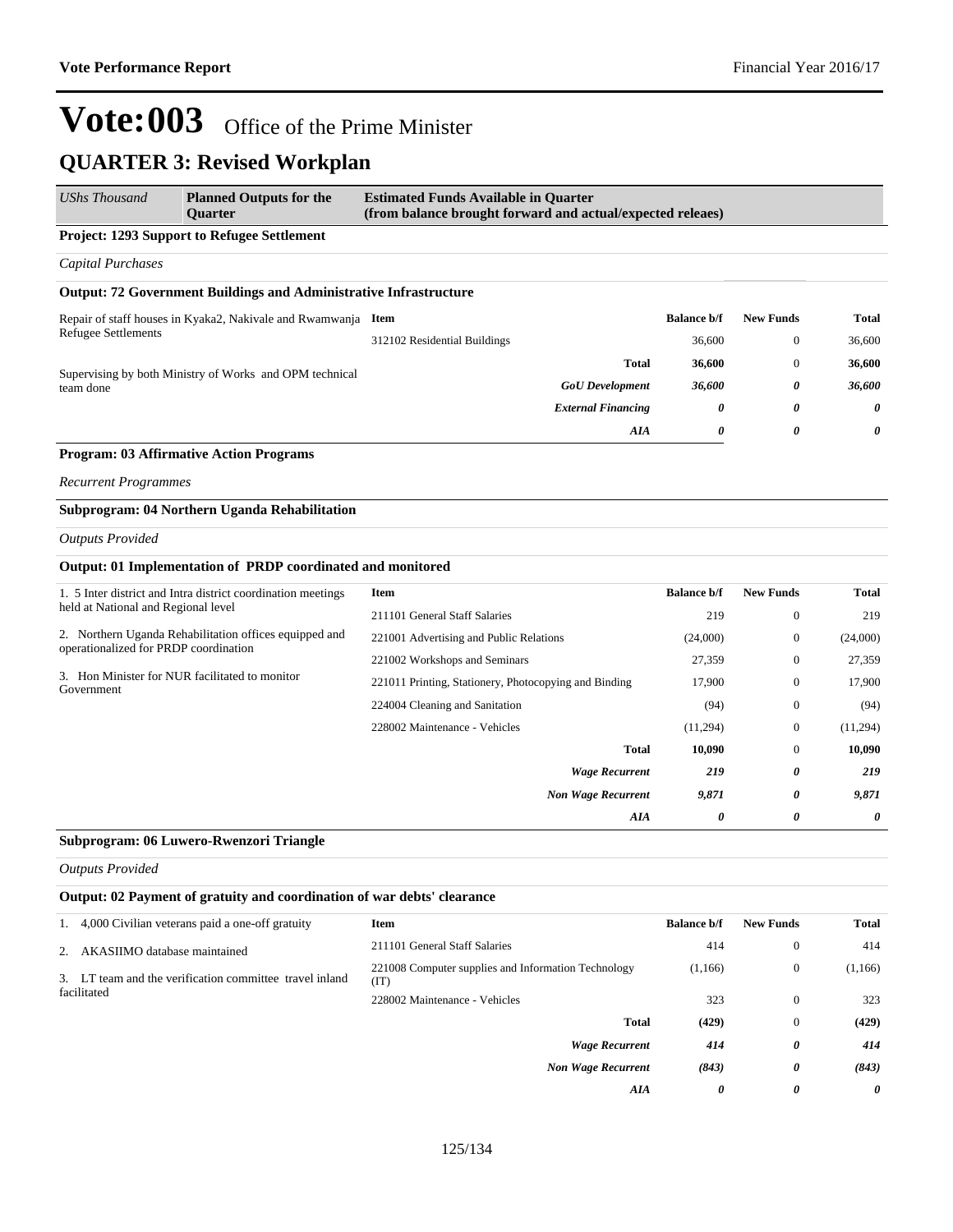| UShs Thousand                            | <b>Planned Outputs for the</b><br><b>Ouarter</b>             | <b>Estimated Funds Available in Quarter</b><br>(from balance brought forward and actual/expected releaes) |                    |                  |              |
|------------------------------------------|--------------------------------------------------------------|-----------------------------------------------------------------------------------------------------------|--------------------|------------------|--------------|
|                                          | <b>Output: 04 Coordination of the implementation of LRDP</b> |                                                                                                           |                    |                  |              |
| 1.1 Veteran coordination meetings held   |                                                              | Item                                                                                                      | <b>Balance b/f</b> | <b>New Funds</b> | <b>Total</b> |
| 2. Welfare & Staff development met       |                                                              | 228002 Maintenance - Vehicles                                                                             | 4,505              | $\mathbf{0}$     | 4,505        |
| 3. 8 Vehicles operational and maintained |                                                              | <b>Total</b>                                                                                              | 4,505              | $\mathbf{0}$     | 4,505        |
|                                          |                                                              | <b>Wage Recurrent</b>                                                                                     | 0                  | 0                | $\theta$     |
| 4. Office operational costs met          |                                                              | <b>Non Wage Recurrent</b>                                                                                 | 4,505              | 0                | 4,505        |
|                                          |                                                              | AIA                                                                                                       | 0                  | 0                | 0            |

#### **Subprogram: 07 Karamoja HQs**

*Outputs Provided*

#### **Output: 05 Coordination of the implementation of KIDDP**

| Item                                                        | <b>Balance b/f</b> | <b>New Funds</b> | <b>Total</b> |
|-------------------------------------------------------------|--------------------|------------------|--------------|
| 211101 General Staff Salaries                               | 36                 | $\mathbf{0}$     | 36           |
| 221002 Workshops and Seminars                               | 600                | $\boldsymbol{0}$ | 600          |
| 221008 Computer supplies and Information Technology<br>(TT) | 4,739              | $\boldsymbol{0}$ | 4,739        |
| 222003 Information and communications technology (ICT)      | 280                | $\mathbf{0}$     | 280          |
| 224004 Cleaning and Sanitation                              | (135)              | $\mathbf{0}$     | (135)        |
| 228002 Maintenance - Vehicles                               | 168                | $\mathbf{0}$     | 168          |
| 228003 Maintenance – Machinery, Equipment & Furniture       | 35                 | $\mathbf{0}$     | 35           |
| 228004 Maintenance – Other                                  | 60                 | $\mathbf{0}$     | 60           |
| <b>Total</b>                                                | 5,783              | $\mathbf{0}$     | 5,783        |
| <b>Wage Recurrent</b>                                       | 36                 | 0                | 36           |
| <b>Non Wage Recurrent</b>                                   | 5,747              | 0                | 5,747        |
| AIA                                                         | 0                  | 0                | 0            |

#### **Subprogram: 21 Teso Affairs**

*Outputs Provided*

#### **Output: 01 Implementation of PRDP coordinated and monitored**

| Government development programs and projects in the<br>region monitored. |                                                       | <b>Item</b>                                                 | <b>Balance b/f</b> | <b>New Funds</b> | Total  |
|--------------------------------------------------------------------------|-------------------------------------------------------|-------------------------------------------------------------|--------------------|------------------|--------|
|                                                                          |                                                       | 211101 General Staff Salaries                               | 219                | $\mathbf{0}$     | 219    |
| 2.                                                                       | Headquarter and Regional offices operationalized.     | 211103 Allowances                                           | 11.800             | $\theta$         | 11,800 |
| 3.<br>and rent paid.                                                     | Utilities (water, electricity and telecommunications) | 221008 Computer supplies and Information Technology<br>(TT) | 2,650              | $\theta$         | 2,650  |
| 4.                                                                       | Welfare and staff dev                                 | <b>Total</b>                                                | 14,669             | $\mathbf{0}$     | 14,669 |
|                                                                          |                                                       | <b>Wage Recurrent</b>                                       | 219                | 0                | 219    |
|                                                                          |                                                       | <b>Non Wage Recurrent</b>                                   | 14,450             | 0                | 14,450 |
|                                                                          |                                                       | AIA                                                         | 0                  | 0                | 0      |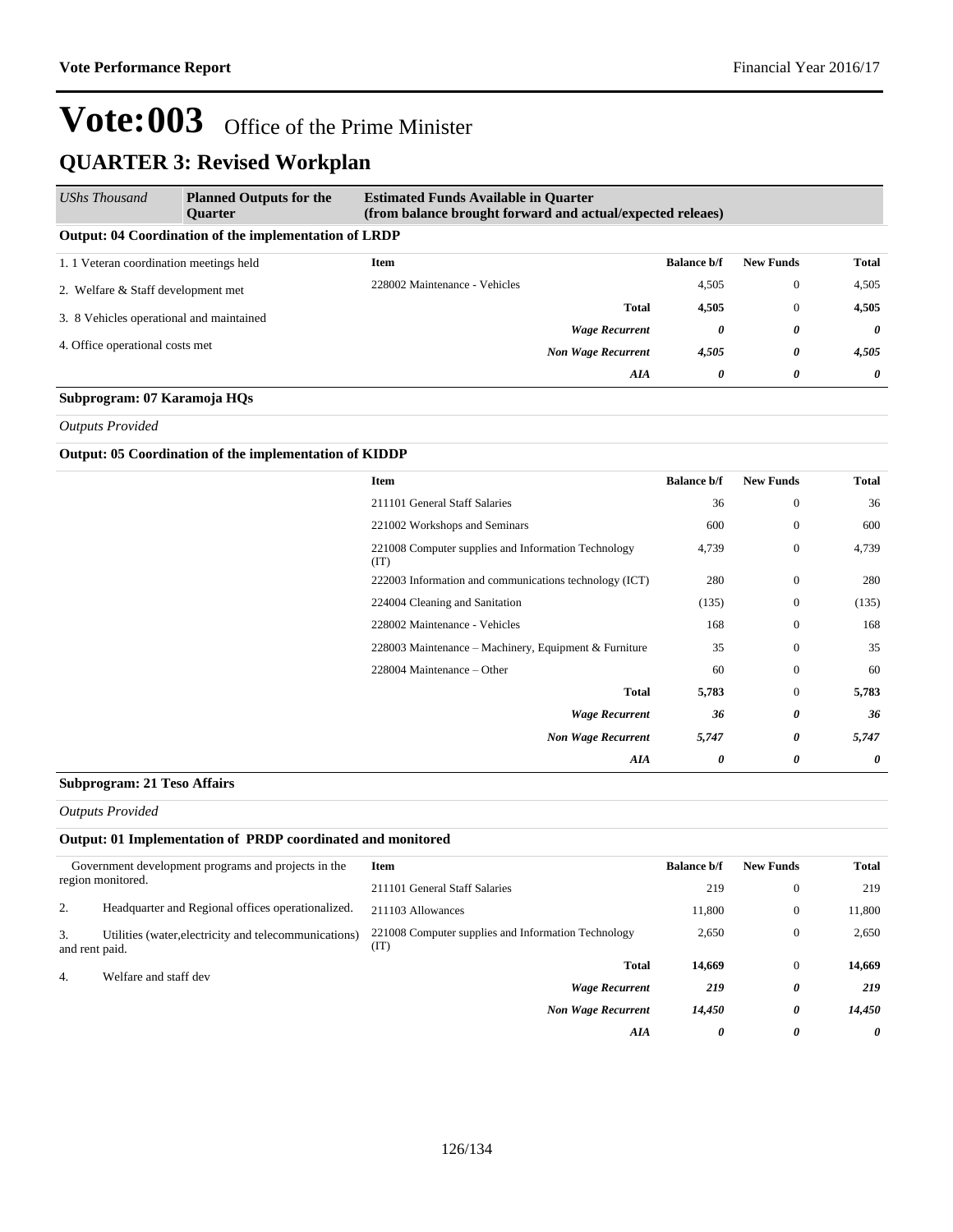*Wage Recurrent 381 0 381 Non Wage Recurrent (189) 0 (189)*

*AIA 0 0 0*

### **Vote:003** Office of the Prime Minister **QUARTER 3: Revised Workplan**

| <b>UShs Thousand</b>           | <b>Planned Outputs for the</b><br><b>Ouarter</b>         | <b>Estimated Funds Available in Quarter</b><br>(from balance brought forward and actual/expected releaes) |                    |                  |              |  |
|--------------------------------|----------------------------------------------------------|-----------------------------------------------------------------------------------------------------------|--------------------|------------------|--------------|--|
| Subprogram: 22 Bunyoro Affairs |                                                          |                                                                                                           |                    |                  |              |  |
| <b>Outputs Provided</b>        |                                                          |                                                                                                           |                    |                  |              |  |
|                                | <b>Output: 06 Pacification and development</b>           |                                                                                                           |                    |                  |              |  |
|                                | 1. Government development programs and projects in the   | Item                                                                                                      | <b>Balance b/f</b> | <b>New Funds</b> | <b>Total</b> |  |
| region monitored.              | 211101 General Staff Salaries                            | 381                                                                                                       | $\theta$           | 381              |              |  |
|                                | Headquarter and Regional offices operational.            | 221005 Hire of Venue (chairs, projector, etc)                                                             | 83                 | $\theta$         | 83           |  |
| 3.                             | Utilities water, electricity and telecommunications) and | 221011 Printing, Stationery, Photocopying and Binding                                                     | (123)              | $\theta$         | (123)        |  |
| rent paid.                     |                                                          | 222003 Information and communications technology (ICT)                                                    | (390)              | $\theta$         | (390)        |  |
|                                |                                                          | 224004 Cleaning and Sanitation                                                                            | (161)              | $\theta$         | (161)        |  |
|                                |                                                          | 228002 Maintenance - Vehicles                                                                             | 674                | $\theta$         | 674          |  |
|                                |                                                          | 228004 Maintenance – Other                                                                                | (272)              | $\theta$         | (272)        |  |
|                                |                                                          | Total                                                                                                     | 192                | $\mathbf{0}$     | 192          |  |

#### *Development Projects*

#### **Project: 0022 Support to LRDP**

*Outputs Provided*

| Output: 04 Coordination of the implementation of LRDP                 |                                |                           |                    |                  |              |
|-----------------------------------------------------------------------|--------------------------------|---------------------------|--------------------|------------------|--------------|
| 1. 2 LRDP coordination meetings and workshops held in                 | Item                           |                           | <b>Balance b/f</b> | <b>New Funds</b> | <b>Total</b> |
| Kampala                                                               | 211103 Allowances              |                           |                    | $\mathbf{0}$     | 5            |
| 2. 4 Technical and Political supervisory and monitoring               | 224004 Cleaning and Sanitation |                           | 1,545              | $\Omega$         | 1,545        |
| visits of LRDP conducted                                              | 228002 Maintenance - Vehicles  |                           | (5,208)            | $\theta$         | (5,208)      |
| Joint Sector Monitoring undertaken in Luwero<br>3. 1<br>Triangle area |                                | <b>Total</b>              | (3,658)            | $\Omega$         | (3,658)      |
| study visits / Benchmarking und<br>4. 1                               |                                | <b>GoU</b> Development    | (3,658)            | 0                | (3,658)      |
|                                                                       |                                | <b>External Financing</b> | 0                  | 0                | $\theta$     |
|                                                                       |                                | AIA                       | 0                  | 0                | 0            |

#### **Output: 06 Pacification and development**

1. 4 crop nurseries established in Luwero Ruwenzori region

2. Regional office operationalised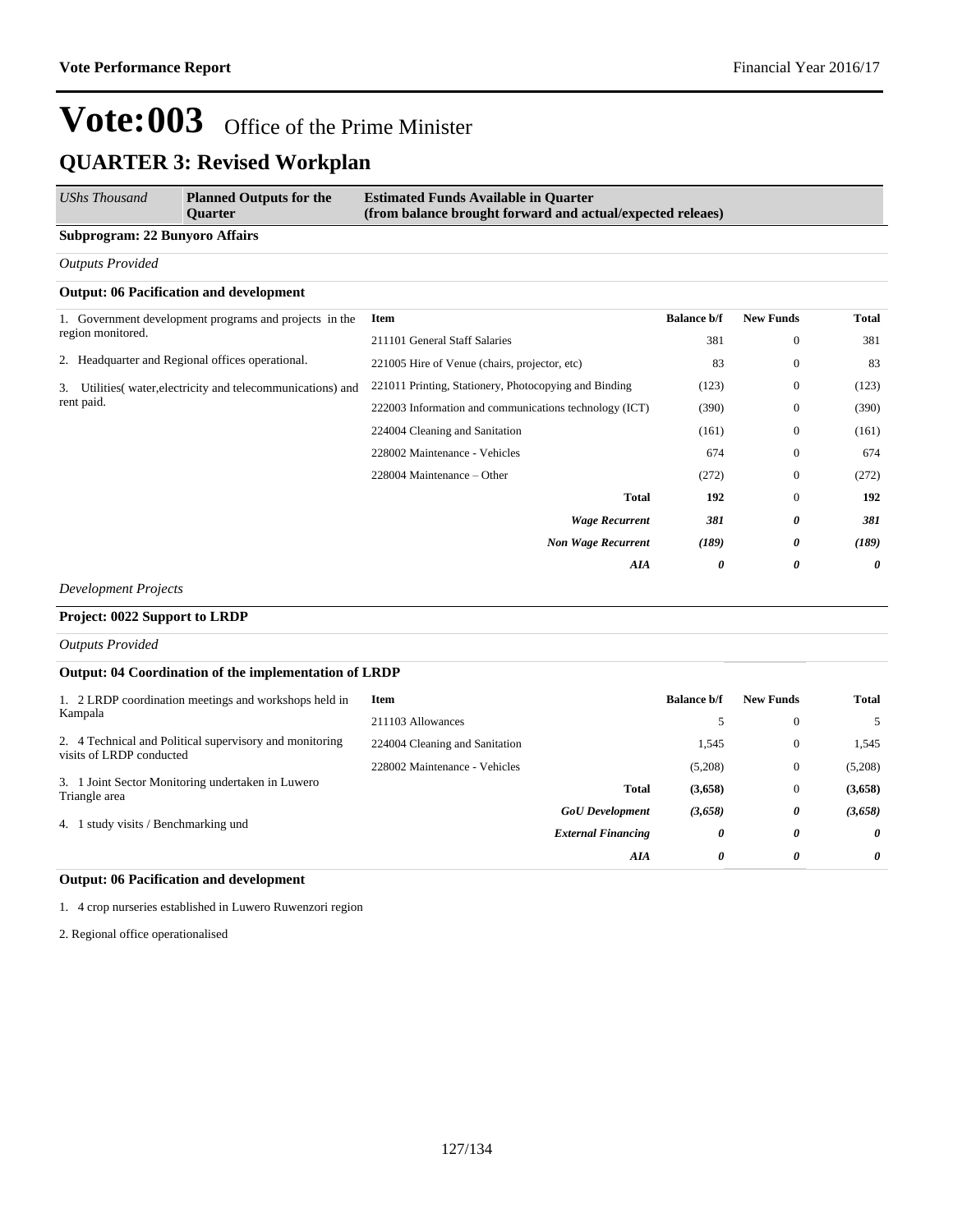#### *UShs Thousand* **Planned Outputs for the Quarter Estimated Funds Available in Quarter (from balance brought forward and actual/expected releaes)**

#### **Project: 0932 Post-war Recovery, and Presidential Pledges**

#### *Outputs Provided*

#### **Output: 01 Implementation of PRDP coordinated and monitored**

| 1. District Planning meetings held to prepare 64 annual and                                     | Item                                                   | <b>Balance b/f</b> | <b>New Funds</b> | Total     |
|-------------------------------------------------------------------------------------------------|--------------------------------------------------------|--------------------|------------------|-----------|
| quarterly work plans.                                                                           | 211103 Allowances                                      | (1,906)            | $\mathbf{0}$     | (1,906)   |
| 2. Two sector meetings held to review Local Government                                          | 221002 Workshops and Seminars                          | 1,861              | $\theta$         | 1,861     |
| PRDP work plans                                                                                 | 222003 Information and communications technology (ICT) | 1,860              | $\theta$         | 1,860     |
| 3. Monthly coordination meetings held at the OPM Gulu<br>regional office on PRDP implementation | 228002 Maintenance - Vehicles                          | (14, 875)          | $\overline{0}$   | (14, 875) |
|                                                                                                 | 228004 Maintenance – Other                             | 18,944             | $\Omega$         | 18,944    |
| 4.                                                                                              | Total                                                  | 5,884              | $\overline{0}$   | 5,884     |
|                                                                                                 | <b>GoU</b> Development                                 | 5,884              | 0                | 5,884     |
|                                                                                                 | <b>External Financing</b>                              | 0                  | 0                | $\theta$  |
|                                                                                                 | AIA                                                    | 0                  | 0                | 0         |

| 1. 350 oxen procured and distributed to youth and women  | Item                                                  | <b>Balance b/f</b> | <b>New Funds</b> | Total  |
|----------------------------------------------------------|-------------------------------------------------------|--------------------|------------------|--------|
| goups and families of children with nodding disease      | 221001 Advertising and Public Relations               | 5,167              | $\theta$         | 5,167  |
| 2. Benchmarking tours undertaken in developing countries | 221011 Printing, Stationery, Photocopying and Binding | 10.408             | $\theta$         | 10.408 |
| 3. PRDP documentaton printed                             | 224006 Agricultural Supplies                          | 8,265              | $\theta$         | 8,265  |
| 4. PRDP activities published and disseminated            | <b>Total</b>                                          | 23,839             | $\theta$         | 23,839 |
|                                                          | <b>GoU</b> Development                                | 23,839             | 0                | 23,839 |
|                                                          | <b>External Financing</b>                             | 0                  | 0                | 0      |
|                                                          | AIA                                                   | 0                  | 0                | 0      |

#### **Output: 07 Restocking Programme**

**Output: 06 Pacification and development**

| 1.4,650 cattle procured for the Subregions of West Nile.<br>Lango, Teso and Acholi | Item                         |                           | <b>Balance b/f</b> | <b>New Funds</b> | Total    |
|------------------------------------------------------------------------------------|------------------------------|---------------------------|--------------------|------------------|----------|
|                                                                                    | 224006 Agricultural Supplies |                           | 87,705             | $\Omega$         | 87,705   |
| 2. Coordination, Monitoring and Inspection visits on<br>Restocking carried out.    |                              | <b>Total</b>              | 87.705             | $\mathbf{0}$     | 87,705   |
|                                                                                    |                              | <b>GoU</b> Development    | 87,705             | 0                | 87,705   |
|                                                                                    |                              | <b>External Financing</b> | 0                  | 0                | $\theta$ |
|                                                                                    |                              | AIA                       | 0                  | 0                | 0        |

#### *Capital Purchases*

#### **Output: 72 Government Buildings and Administrative Infrastructure**

| <b>Item</b>                      | <b>Balance b/f</b> | <b>New Funds</b> | <b>Total</b> |
|----------------------------------|--------------------|------------------|--------------|
| 312101 Non-Residential Buildings | 315                | $\theta$         | 315          |
| <b>Total</b>                     | 315                | $\theta$         | 315          |
| <b>GoU</b> Development           | 315                | 0                | 315          |
| <b>External Financing</b>        | 0                  | 0                | 0            |
| AIA                              | 0                  | 0                | 0            |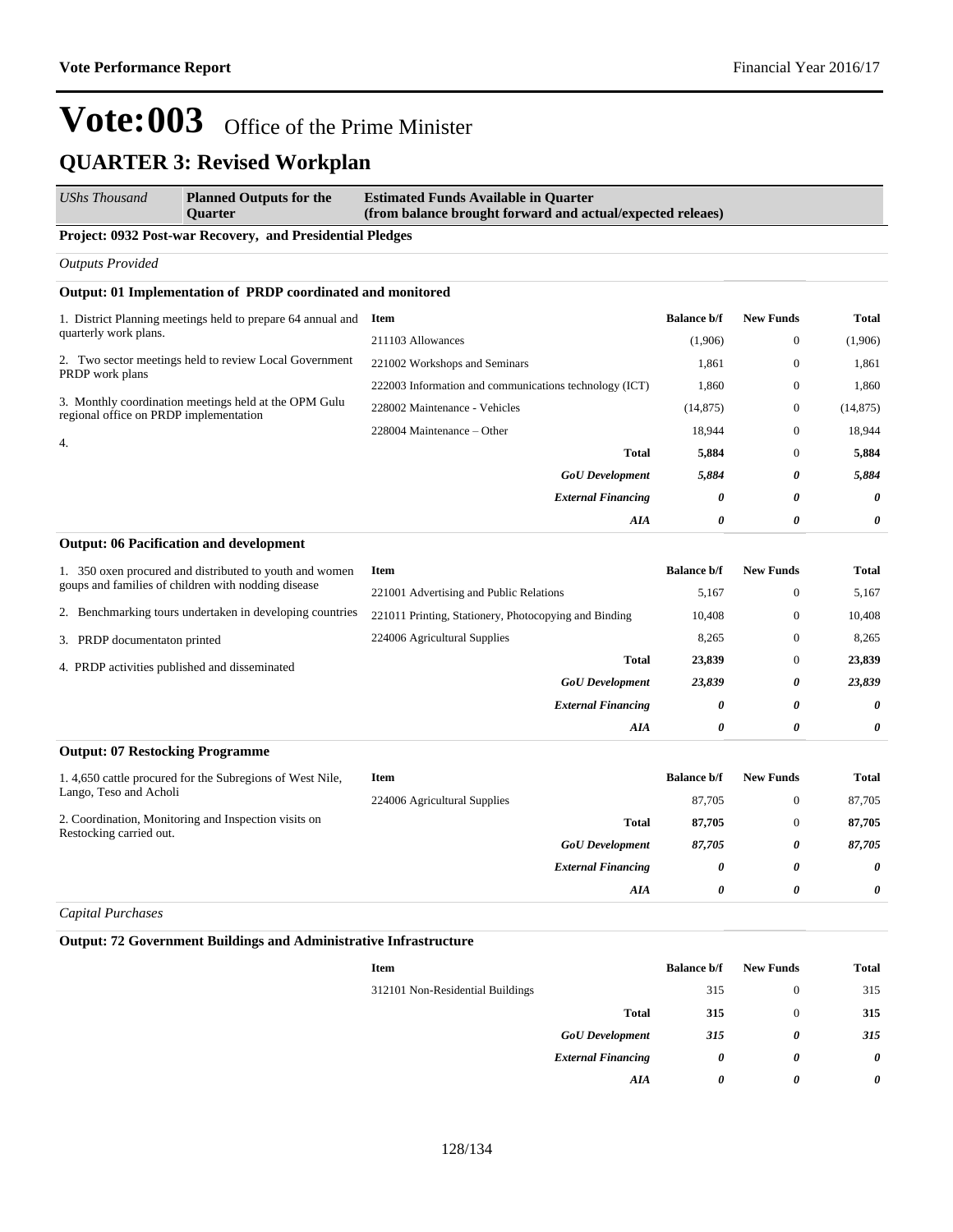*AIA 0 0 0*

### **Vote:003** Office of the Prime Minister **QUARTER 3: Revised Workplan**

| <b>UShs Thousand</b>                                  | <b>Planned Outputs for the</b><br><b>Ouarter</b>                 | <b>Estimated Funds Available in Quarter</b><br>(from balance brought forward and actual/expected releaes) |                    |                  |              |
|-------------------------------------------------------|------------------------------------------------------------------|-----------------------------------------------------------------------------------------------------------|--------------------|------------------|--------------|
|                                                       | Project: 1078 Karamoja Intergrated Development Programme(KIDP)   |                                                                                                           |                    |                  |              |
| <b>Outputs Provided</b>                               |                                                                  |                                                                                                           |                    |                  |              |
|                                                       | Output: 05 Coordination of the implementation of KIDDP           |                                                                                                           |                    |                  |              |
|                                                       | 1. 1 KIDP TWG Regional Meetings conducted.                       | <b>Item</b>                                                                                               | <b>Balance b/f</b> | <b>New Funds</b> | <b>Total</b> |
|                                                       | 2. 1 National KIDP TWG meeting conducted                         | 211102 Contract Staff Salaries (Incl. Casuals, Temporary)                                                 | (12,500)           | $\mathbf{0}$     | (12,500)     |
|                                                       |                                                                  | 225001 Consultancy Services- Short term                                                                   | 3,225              | $\mathbf{0}$     | 3,225        |
| 3. One (1) Cross border meetings held and facilitated |                                                                  | 227001 Travel inland                                                                                      | 4,634              | $\mathbf{0}$     | 4,634        |
| 4. Peace building initiatives supported               |                                                                  | <b>Total</b>                                                                                              | (4,641)            | $\mathbf{0}$     | (4,641)      |
| 5. The KIDP Annual Work-plan updated                  |                                                                  | <b>GoU</b> Development                                                                                    | (4, 641)           | 0                | (4, 641)     |
|                                                       |                                                                  | <b>External Financing</b>                                                                                 | 0                  | 0                | 0            |
| 6. Staff Capacity Buildi                              |                                                                  | <b>AIA</b>                                                                                                | 0                  | 0                | 0            |
|                                                       | <b>Output: 06 Pacification and development</b>                   |                                                                                                           |                    |                  |              |
|                                                       | 1. 2,000 Ox -ploughs procured and distributed to farmers in Item |                                                                                                           | <b>Balance b/f</b> | <b>New Funds</b> | <b>Total</b> |
| Karamoja                                              |                                                                  | 221002 Workshops and Seminars                                                                             | 6,116              | 0                | 6,116        |
|                                                       | 2. 500 Oxen procured and distributed to farmers                  | 221011 Printing, Stationery, Photocopying and Binding                                                     | (15,000)           | 0                | (15,000)     |
| Karamoja.                                             |                                                                  | 222003 Information and communications technology (ICT)                                                    | (2,368)            | $\mathbf{0}$     | (2,368)      |
| Karamoja                                              | 3. 15,000 Hand hoes procured and distributed to farmers in       | 224004 Cleaning and Sanitation                                                                            | (7,086)            | 0                | (7,086)      |
|                                                       |                                                                  | 224006 Agricultural Supplies                                                                              | 17,955             | $\boldsymbol{0}$ | 17,955       |

4. 500 Heifers procured and distributed

| 228002 Maintenance - Vehicles                         | 657      | $\mathbf{0}$   | 657      |
|-------------------------------------------------------|----------|----------------|----------|
| 228003 Maintenance – Machinery, Equipment & Furniture | (8,000)  | $\overline{0}$ | (8,000)  |
| $228004$ Maintenance – Other                          | (4,721)  | $\overline{0}$ | (4,721)  |
| <b>Total</b>                                          | (12,086) | $\overline{0}$ | (12,086) |
| <b>GoU</b> Development                                | (12,086) | 0              | (12,086) |
| <b>External Financing</b>                             | 0        | 0              | 0        |

*Outputs Funded*

5. 1

#### **Output: 51 Transfers to Government units**

| Item                                            | <b>Balance b/f</b> | <b>New Funds</b> | <b>Total</b> |
|-------------------------------------------------|--------------------|------------------|--------------|
| 263104 Transfers to other govt. Units (Current) | (165, 531)         | $\mathbf{0}$     | (165, 531)   |
| <b>Total</b>                                    | (165, 531)         | $\mathbf{0}$     | (165, 531)   |
| <b>GoU</b> Development                          | (165, 531)         | 0                | (165, 531)   |
| <b>External Financing</b>                       | 0                  | 0                | 0            |
| AIA                                             | 0                  | 0                | 0            |

227001 Travel inland 361 0 361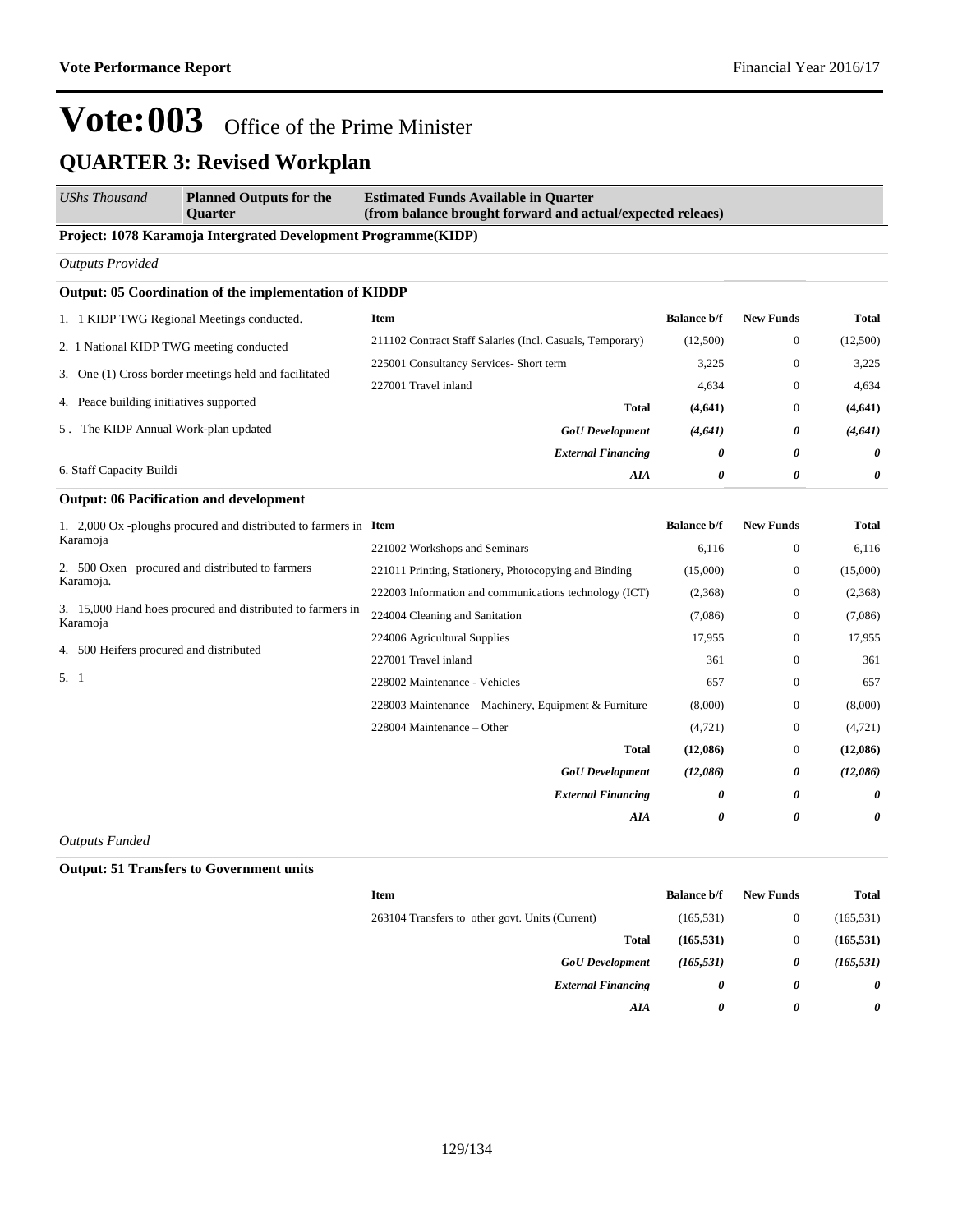### **QUARTER 3: Revised Workplan**

| <b>UShs Thousand</b>                                    | <b>Planned Outputs for the</b><br><b>Ouarter</b>                         | <b>Estimated Funds Available in Quarter</b><br>(from balance brought forward and actual/expected releaes) |                           |                    |                  |          |
|---------------------------------------------------------|--------------------------------------------------------------------------|-----------------------------------------------------------------------------------------------------------|---------------------------|--------------------|------------------|----------|
| <b>Capital Purchases</b>                                |                                                                          |                                                                                                           |                           |                    |                  |          |
|                                                         | <b>Output: 72 Government Buildings and Administrative Infrastructure</b> |                                                                                                           |                           |                    |                  |          |
| 1. Completion of four (4) dormitories and eight kitchen |                                                                          | <b>Item</b>                                                                                               |                           | <b>Balance b/f</b> | <b>New Funds</b> | Total    |
| blocks for Education Infrastructure                     |                                                                          | 312101 Non-Residential Buildings                                                                          |                           | 68,320             | $\mathbf{0}$     | 68,320   |
| 2. 5 Cattle crushes constructed in Abim District        |                                                                          |                                                                                                           | <b>Total</b>              | 68,320             | $\mathbf{0}$     | 68,320   |
|                                                         |                                                                          |                                                                                                           | <b>GoU</b> Development    | 68,320             | 0                | 68,320   |
|                                                         |                                                                          |                                                                                                           | <b>External Financing</b> | 0                  | 0                | $\theta$ |
|                                                         |                                                                          |                                                                                                           | AIA                       | 0                  | 0                | 0        |
|                                                         | <b>Project: 1251 Support to Teso Development</b>                         |                                                                                                           |                           |                    |                  |          |

*Outputs Provided*

#### **Output: 01 Implementation of PRDP coordinated and monitored**

| Coordination meetings at regional and National level               |                               | Item                                                   | <b>Balance b/f</b> | <b>New Funds</b> | Total   |
|--------------------------------------------------------------------|-------------------------------|--------------------------------------------------------|--------------------|------------------|---------|
| held.                                                              |                               | 213002 Incapacity, death benefits and funeral expenses | (500)              | $\mathbf{0}$     | (500)   |
| 2.<br>PRDP Performance Monitoring conducted in Teso                | 221002 Workshops and Seminars | 75                                                     | $\bf{0}$           | 75               |         |
|                                                                    | subregion                     | 221011 Printing, Stationery, Photocopying and Binding  | 2,959              | $\mathbf{0}$     | 2,959   |
| 3.                                                                 | One consultative meeting      | 227001 Travel inland                                   | 36                 | $\mathbf{0}$     | 36      |
|                                                                    |                               | 228002 Maintenance - Vehicles                          | (2,596)            | $\theta$         | (2,596) |
| 4. Micro projects in 6 districts and 2 Municipalities<br>Supported | <b>Total</b>                  | (26)                                                   | $\mathbf{0}$       | (26)             |         |
|                                                                    |                               | <b>GoU</b> Development                                 | (26)               | 0                | (26)    |
|                                                                    |                               | <b>External Financing</b>                              | 0                  | 0                | 0       |
|                                                                    |                               | AIA                                                    | 0                  | 0                | 0       |

#### **Project: 1252 Support to Bunyoro Development**

*Outputs Provided*

#### **Output: 01 Implementation of PRDP coordinated and monitored**

| 1. 30 Micro projects to enhance household incomes for                              | <b>Item</b>                                                 | <b>Balance b/f</b> | <b>New Funds</b> | Total    |
|------------------------------------------------------------------------------------|-------------------------------------------------------------|--------------------|------------------|----------|
| youth, women & PWDs supported.                                                     | 211103 Allowances                                           | 57                 | $\overline{0}$   | 57       |
| 2. 01 Crop nursery operators in the sub-region supported.                          | 221002 Workshops and Seminars                               | 1,449              | $\overline{0}$   | 1,449    |
| 3. One (1) consultative meetings with the public and private<br>stakeholders held. | 221008 Computer supplies and Information Technology<br>(TT) | 1,070              | $\overline{0}$   | 1,070    |
| 4. 3 Political Monito                                                              | 222003 Information and communications technology (ICT)      | (420)              | $\overline{0}$   | (420)    |
|                                                                                    | 224004 Cleaning and Sanitation                              | (1,540)            | $\theta$         | (1, 540) |
|                                                                                    | 227001 Travel inland                                        | 126                | $\overline{0}$   | 126      |
|                                                                                    | 228002 Maintenance - Vehicles                               | (8,522)            | $\overline{0}$   | (8,522)  |
|                                                                                    | 228003 Maintenance – Machinery, Equipment & Furniture       | 300                | $\theta$         | 300      |
|                                                                                    | <b>Total</b>                                                | (7,480)            | $\overline{0}$   | (7,480)  |
|                                                                                    | <b>GoU</b> Development                                      | (7,480)            | 0                | (7,480)  |
|                                                                                    | <b>External Financing</b>                                   | 0                  | 0                | 0        |
|                                                                                    | AIA                                                         | 0                  | 0                | 0        |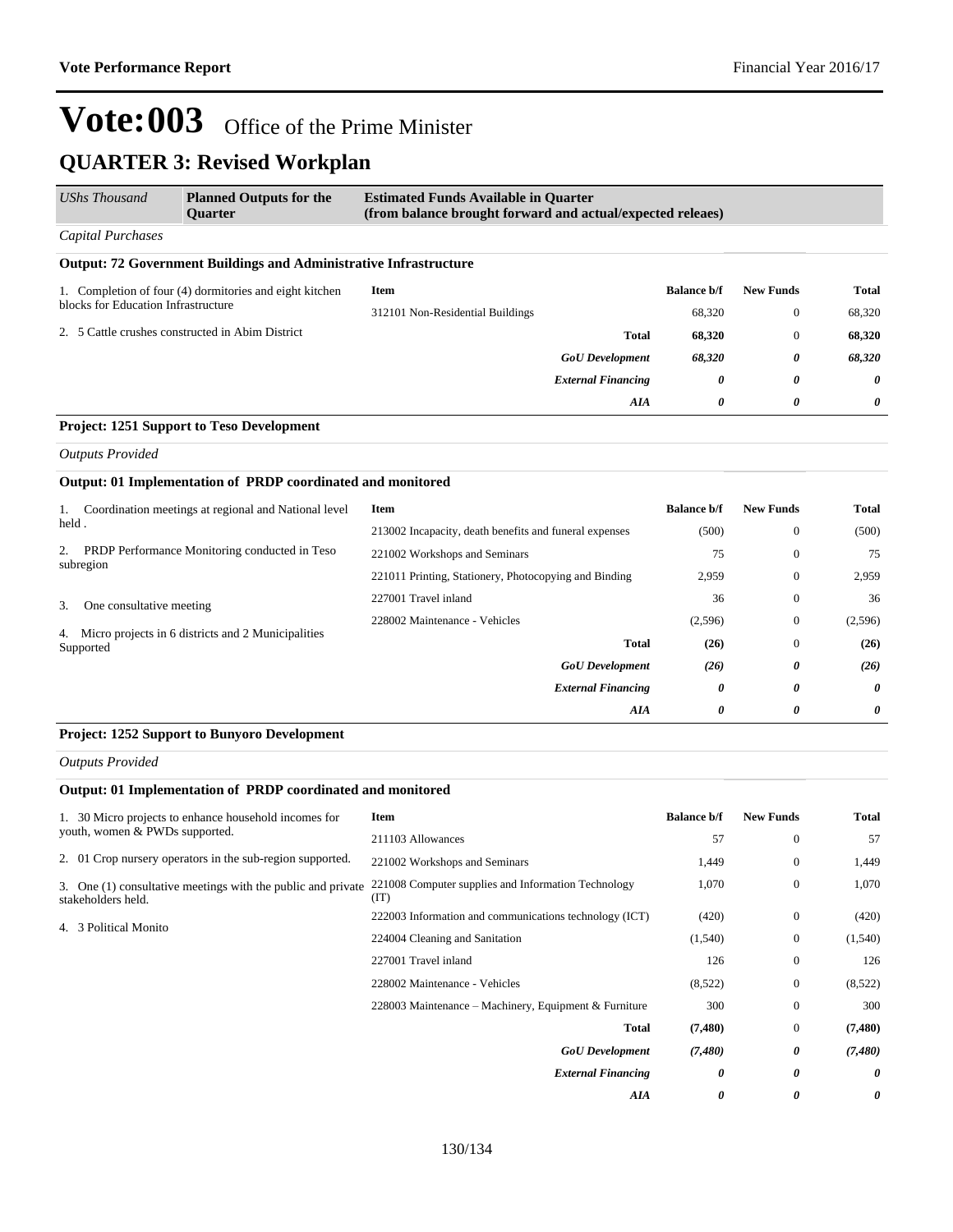| <b>UShs Thousand</b>                                                                                                                                                                                            | <b>Planned Outputs for the</b><br><b>Ouarter</b>              | <b>Estimated Funds Available in Quarter</b><br>(from balance brought forward and actual/expected releaes) |                           |                    |                  |              |
|-----------------------------------------------------------------------------------------------------------------------------------------------------------------------------------------------------------------|---------------------------------------------------------------|-----------------------------------------------------------------------------------------------------------|---------------------------|--------------------|------------------|--------------|
|                                                                                                                                                                                                                 | <b>Project: 1317 Drylands Intergrated Development Project</b> |                                                                                                           |                           |                    |                  |              |
| <b>Outputs Provided</b>                                                                                                                                                                                         |                                                               |                                                                                                           |                           |                    |                  |              |
|                                                                                                                                                                                                                 | Output: 05 Coordination of the implementation of KIDDP        |                                                                                                           |                           |                    |                  |              |
| 1. Mid-term survey conducted                                                                                                                                                                                    |                                                               | <b>Item</b>                                                                                               |                           | <b>Balance b/f</b> | <b>New Funds</b> | <b>Total</b> |
| 2.                                                                                                                                                                                                              | One program Audit report produced                             |                                                                                                           |                           | (12,780)           | $\theta$         | (12,780)     |
| 3. Utilities Paid                                                                                                                                                                                               |                                                               |                                                                                                           | <b>Total</b>              | (12,780)           | $\theta$         | (12,780)     |
|                                                                                                                                                                                                                 |                                                               |                                                                                                           | <b>GoU</b> Development    | (12,780)           | 0                | (12,780)     |
| Salaries paid<br>4.                                                                                                                                                                                             |                                                               |                                                                                                           | <b>External Financing</b> | 0                  | 0                | 0            |
|                                                                                                                                                                                                                 |                                                               |                                                                                                           | <b>AIA</b>                | 0                  | 0                | 0            |
|                                                                                                                                                                                                                 | <b>Output: 06 Pacification and development</b>                |                                                                                                           |                           |                    |                  |              |
|                                                                                                                                                                                                                 | 1.5 improved breed cattle purchased for the multiplication    | <b>Item</b>                                                                                               |                           | <b>Balance b/f</b> | <b>New Funds</b> | <b>Total</b> |
| centre<br>2.30 improved breed of cattle purchased and distributed<br>3. 1 improved breed multiplication centre with 12 improved<br>goats<br>4.100 improved goats purchased and distributed<br>5.1 community coo |                                                               | 224006 Agricultural Supplies                                                                              |                           | 42,450             | $\theta$         | 42,450       |
|                                                                                                                                                                                                                 |                                                               |                                                                                                           | <b>Total</b>              | 42,450             | $\Omega$         | 42,450       |
|                                                                                                                                                                                                                 |                                                               |                                                                                                           | <b>GoU</b> Development    | 42,450             | 0                | 42,450       |
|                                                                                                                                                                                                                 |                                                               |                                                                                                           | <b>External Financing</b> | 0                  | 0                | 0            |
|                                                                                                                                                                                                                 |                                                               |                                                                                                           | AIA                       | 0                  | 0                | 0            |
|                                                                                                                                                                                                                 | <b>Program: 49 Administration and Support Services</b>        |                                                                                                           |                           |                    |                  |              |
| <b>Recurrent Programmes</b>                                                                                                                                                                                     |                                                               |                                                                                                           |                           |                    |                  |              |
|                                                                                                                                                                                                                 | <b>Subprogram: 02 Finance and Administration</b>              |                                                                                                           |                           |                    |                  |              |

*Outputs Provided*

#### **Output: 01 Ministerial and Top Management Services**

| 1. Assets register updated and equipment labeled | Item                                     | <b>Balance b/f</b> | <b>New Funds</b> | <b>Total</b> |
|--------------------------------------------------|------------------------------------------|--------------------|------------------|--------------|
| 2. Top and other management meetings facilitated | 211101 General Staff Salaries            | 21                 | $\mathbf{0}$     | 21           |
| 3. Accountabilities retired                      | 212102 Pension for General Civil Service | 3,104              | $\bf{0}$         | 3,104        |
|                                                  | 213004 Gratuity Expenses                 | 46,595             | $\bf{0}$         | 46,595       |
| 4. Funded activities inspected                   | 221001 Advertising and Public Relations  | 1,500              | $\bf{0}$         | 1,500        |
| 5. stationery and other consumables procured     | 221003 Staff Training                    | 1,575              | $\bf{0}$         | 1,575        |
| 6. Office facilities and Equipment repaire       | 221010 Special Meals and Drinks          | (985)              | $\bf{0}$         | (985)        |
|                                                  | 227001 Travel inland                     | 644                | $\bf{0}$         | 644          |
|                                                  | 228002 Maintenance - Vehicles            | 2,189              | $\bf{0}$         | 2,189        |
|                                                  | Total                                    | 54,642             | $\bf{0}$         | 54,642       |
|                                                  | <b>Wage Recurrent</b>                    | 21                 | 0                | 21           |
|                                                  | <b>Non Wage Recurrent</b>                | 54,621             | 0                | 54,621       |
|                                                  | AIA                                      | 0                  | 0                | 0            |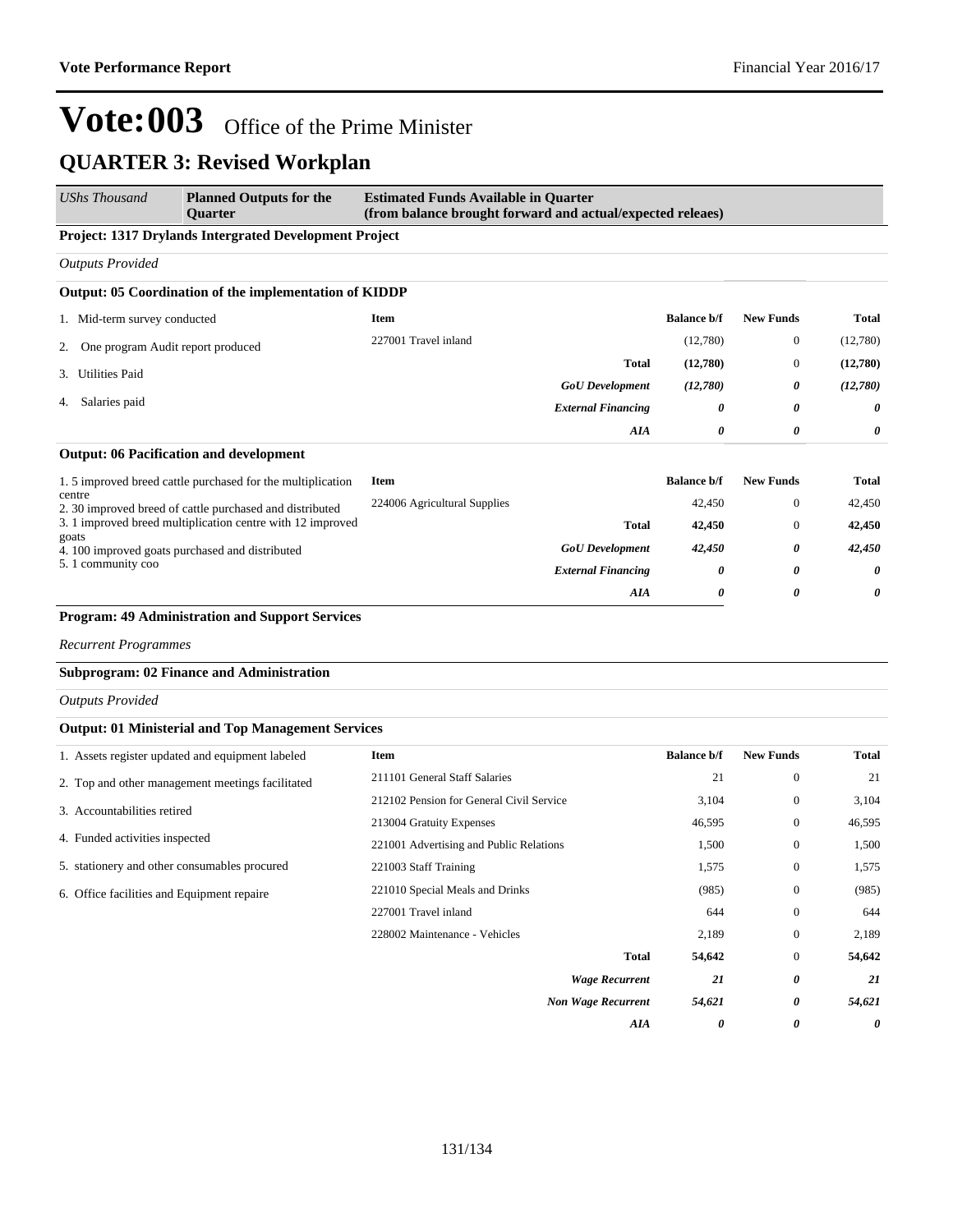| UShs Thousand                                                       | <b>Planned Outputs for the</b><br><b>Ouarter</b>      | <b>Estimated Funds Available in Quarter</b><br>(from balance brought forward and actual/expected releaes) |  |  |  |  |
|---------------------------------------------------------------------|-------------------------------------------------------|-----------------------------------------------------------------------------------------------------------|--|--|--|--|
| <b>Output: 19 Human Resource Management Services</b>                |                                                       |                                                                                                           |  |  |  |  |
| Coordinated                                                         | 1. Vote 003 Human Resource activities/ matters        |                                                                                                           |  |  |  |  |
| 2. Support supervision carried out in all regional/field<br>offices |                                                       |                                                                                                           |  |  |  |  |
| 3. Gender Policy mainstreamed                                       |                                                       |                                                                                                           |  |  |  |  |
|                                                                     | 4. OPM Client Charter Developed                       |                                                                                                           |  |  |  |  |
|                                                                     | 5. Cross cutting issues (HIV, Gender, Sports, RRI&Cha |                                                                                                           |  |  |  |  |
|                                                                     | Subprogram: 15 Internal Audit                         |                                                                                                           |  |  |  |  |

#### *Outputs Provided*

#### **Output: 01 Ministerial and Top Management Services**

| Item                                                   | <b>Balance b/f</b> | <b>New Funds</b> | <b>Total</b> |
|--------------------------------------------------------|--------------------|------------------|--------------|
| 211101 General Staff Salaries                          | 1,239              | $\mathbf{0}$     | 1,239        |
| 211103 Allowances                                      | 815                | $\mathbf{0}$     | 815          |
| 221007 Books, Periodicals & Newspapers                 | (1,000)            | $\mathbf{0}$     | (1,000)      |
| 222003 Information and communications technology (ICT) | (750)              | $\bf{0}$         | (750)        |
| 224004 Cleaning and Sanitation                         | (520)              | $\mathbf{0}$     | (520)        |
| 228004 Maintenance – Other                             | 3,250              | $\mathbf{0}$     | 3,250        |
| <b>Total</b>                                           | 3,034              | $\mathbf{0}$     | 3,034        |
| <b>Wage Recurrent</b>                                  | 1,239              | 0                | 1,239        |
| <b>Non Wage Recurrent</b>                              | 1,795              | 0                | 1,795        |
| AIA                                                    | 0                  | 0                | $\theta$     |
|                                                        |                    |                  |              |

#### **Subprogram: 23 Policy and Planning**

#### *Outputs Provided*

#### **Output: 01 Ministerial and Top Management Services**

| 1. Quaterly policy briefs provided                                 | Item                                                   | <b>Balance b/f</b> | <b>New Funds</b> | <b>Total</b> |
|--------------------------------------------------------------------|--------------------------------------------------------|--------------------|------------------|--------------|
| 2. Technical support on Policy, Planning and Budgeting<br>provided | 211101 General Staff Salaries                          | 4,122              | $\mathbf{0}$     | 4,122        |
|                                                                    | 211103 Allowances                                      | 84                 | $\mathbf{0}$     | 84           |
|                                                                    | 221011 Printing, Stationery, Photocopying and Binding  | 4,911              | $\mathbf{0}$     | 4,911        |
|                                                                    | 222003 Information and communications technology (ICT) | 600                | $\mathbf{0}$     | 600          |
|                                                                    | 224004 Cleaning and Sanitation                         | (1,200)            | $\mathbf{0}$     | (1,200)      |
|                                                                    | 228002 Maintenance - Vehicles                          | 2,579              | $\theta$         | 2,579        |
|                                                                    | <b>Total</b>                                           | 11,095             | $\mathbf{0}$     | 11,095       |
|                                                                    | <b>Wage Recurrent</b>                                  | 4,122              | 0                | 4,122        |
|                                                                    | <b>Non Wage Recurrent</b>                              | 6,974              | 0                | 6,974        |
|                                                                    | AIA                                                    | 0                  | 0                | 0            |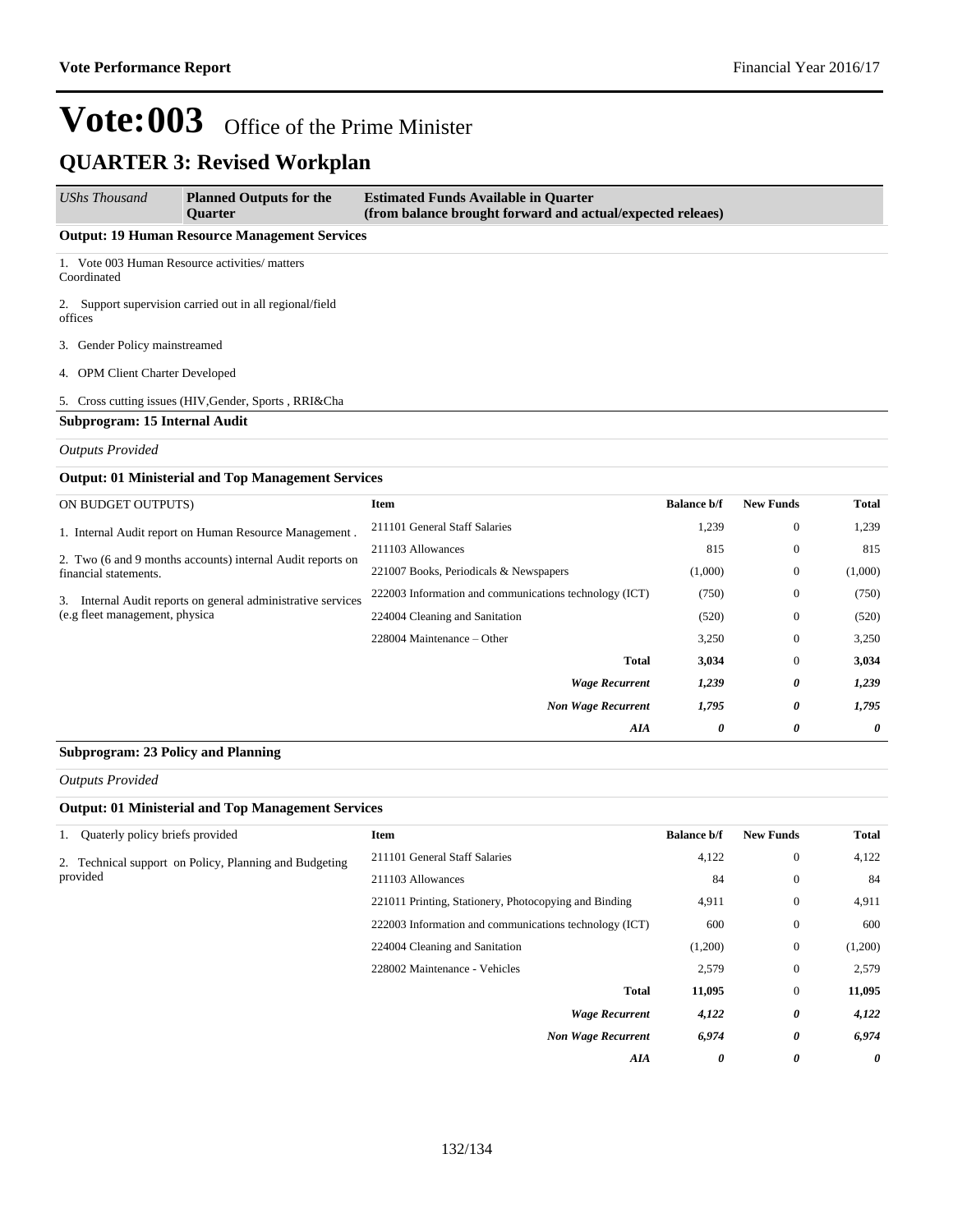### **QUARTER 3: Revised Workplan**

| UShs Thousand                                                                                                                    | <b>Planned Outputs for the</b><br><b>Quarter</b>           | <b>Estimated Funds Available in Quarter</b><br>(from balance brought forward and actual/expected releaes) |                    |                              |              |
|----------------------------------------------------------------------------------------------------------------------------------|------------------------------------------------------------|-----------------------------------------------------------------------------------------------------------|--------------------|------------------------------|--------------|
|                                                                                                                                  | <b>Output: 02 Policy Planning and Budgeting</b>            |                                                                                                           |                    |                              |              |
|                                                                                                                                  | 1. Vote Budget Estimates for FY 2017/18 prepared           | <b>Item</b>                                                                                               | <b>Balance b/f</b> | <b>New Funds</b>             | <b>Total</b> |
| 2. Internal Policy Research and Analysis undertaken to<br>generate evidence for Implememantable Policy options for<br><b>OPM</b> | 221017 Subscriptions                                       | 637                                                                                                       | $\boldsymbol{0}$   | 637                          |              |
|                                                                                                                                  | <b>Total</b>                                               | 637                                                                                                       | $\mathbf{0}$       | 637                          |              |
|                                                                                                                                  |                                                            | <b>Wage Recurrent</b>                                                                                     | 0                  | 0                            | 0            |
|                                                                                                                                  |                                                            | <b>Non Wage Recurrent</b>                                                                                 | 637                | 0                            | 637          |
|                                                                                                                                  |                                                            | AIA                                                                                                       | 0                  | $\boldsymbol{\theta}$        | 0            |
|                                                                                                                                  | <b>Output: 04 Coordination and Monitoring</b>              |                                                                                                           |                    |                              |              |
|                                                                                                                                  | 1. 1 performance Quarterly Performance Report produced     |                                                                                                           |                    |                              |              |
| 2. 1 Budget Performance Reports produced                                                                                         |                                                            |                                                                                                           |                    |                              |              |
| 3. 1 Quality Assurance Exercises conducted                                                                                       |                                                            |                                                                                                           |                    |                              |              |
| Evaluation undertaken.                                                                                                           | 4. Internal policy, programme and project Monitoring and   |                                                                                                           |                    |                              |              |
| 5. Short term Consu                                                                                                              |                                                            |                                                                                                           |                    |                              |              |
| <b>Development Projects</b>                                                                                                      |                                                            |                                                                                                           |                    |                              |              |
|                                                                                                                                  | Project: 0019 Strengthening and Re-tooling the OPM         |                                                                                                           |                    |                              |              |
| <b>Outputs Provided</b>                                                                                                          |                                                            |                                                                                                           |                    |                              |              |
|                                                                                                                                  | <b>Output: 01 Ministerial and Top Management Services</b>  |                                                                                                           |                    |                              |              |
|                                                                                                                                  | 1. Government Web Portal Programme Implemented             | Item                                                                                                      | <b>Balance b/f</b> | <b>New Funds</b>             | <b>Total</b> |
|                                                                                                                                  | 2. ICT Support to MDA and LG websites carried out          | 224006 Agricultural Supplies                                                                              | 628,910            | $\boldsymbol{0}$             | 628,910      |
|                                                                                                                                  | 3. Executive Office (the Prime Minister's Service Delivery | 225001 Consultancy Services- Short term                                                                   | 18,510             | $\mathbf{0}$                 | 18,510       |
| Unit, and other operational Costs) supported                                                                                     |                                                            | 227001 Travel inland                                                                                      | (4,383)            | $\mathbf{0}$                 | (4,383)      |
|                                                                                                                                  |                                                            | <b>Total</b>                                                                                              | 643,037            | $\mathbf{0}$                 | 643,037      |
|                                                                                                                                  |                                                            | <b>GoU</b> Development                                                                                    | 643,037            | 0                            | 643,037      |
|                                                                                                                                  |                                                            | <b>External Financing</b>                                                                                 | 0                  | 0                            | 0            |
|                                                                                                                                  |                                                            | AIA                                                                                                       | 0                  | 0                            | 0            |
| <b>Output: 03 Ministerial Support Services</b>                                                                                   |                                                            |                                                                                                           |                    |                              |              |
| developed                                                                                                                        | 1. An integrated Web based mapping GIS facility            | Item                                                                                                      |                    | <b>Balance b/f</b> New Funds | Total        |
|                                                                                                                                  |                                                            | 227001 Travel inland                                                                                      | (10,968)           | $\boldsymbol{0}$             | (10,968)     |
|                                                                                                                                  | 2. PDU (Contracts Committee facilitation and Contract      | <b>Total</b>                                                                                              | (10,968)           | $\mathbf{0}$                 | (10,968)     |
| monitoring) Supported                                                                                                            |                                                            | <b>GoU</b> Development                                                                                    | (10, 968)          | 0                            | (10, 968)    |
| 3                                                                                                                                | Monitoring and follow-up of the delivery and               | <b>External Financing</b>                                                                                 | 0                  | 0                            | 0            |
|                                                                                                                                  | distribution of food and NFIs by stores staff carried out  | AIA                                                                                                       | 0                  | $\boldsymbol{\theta}$        | 0            |
|                                                                                                                                  |                                                            | <b>GRAND TOTAL</b>                                                                                        | 1,510,017          | $\bf{0}$                     | 1,510,017    |
|                                                                                                                                  |                                                            | <b>Wage Recurrent</b>                                                                                     | 16,873             | 0                            | 16,873       |
|                                                                                                                                  |                                                            | <b>Non Wage Recurrent</b>                                                                                 | 161,117            | 0                            | 161,117      |
|                                                                                                                                  |                                                            | <b>GoU</b> Development                                                                                    | 1,332,027          | 0                            | 1,332,027    |